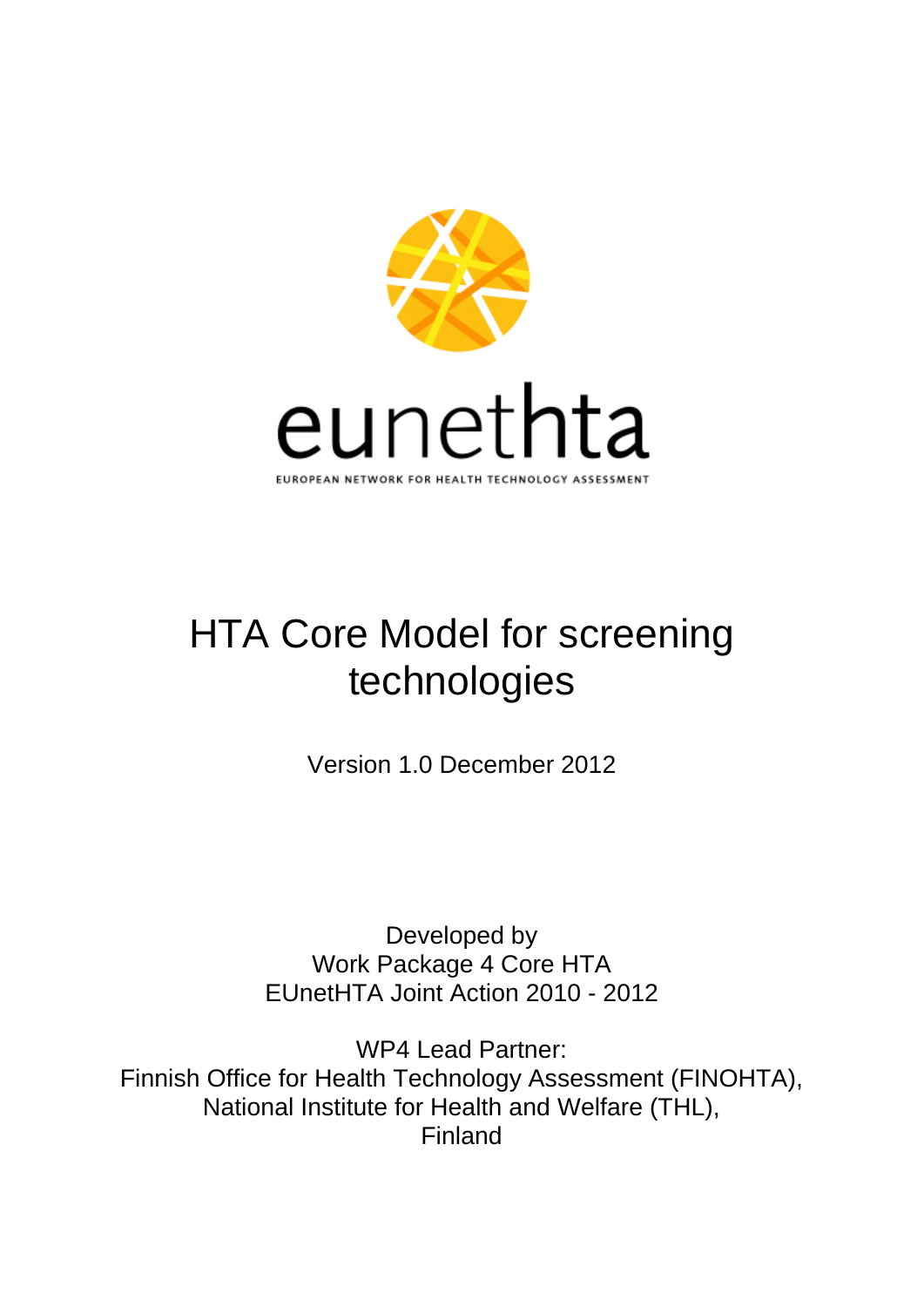# <span id="page-1-0"></span>**Contents**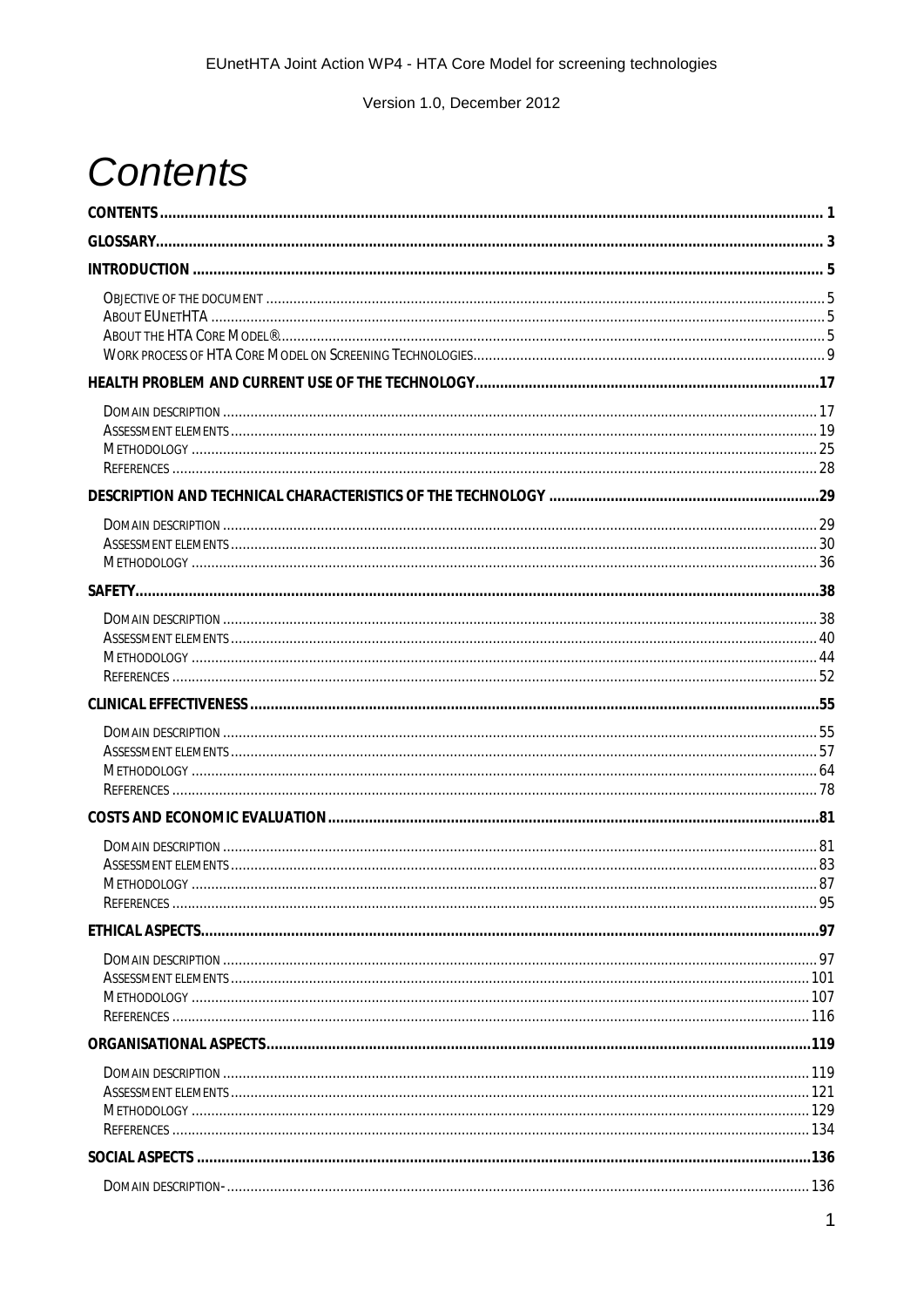| AETMIS: PROMOTING CONTEXT-SPECIFIC, INTEGRATED APPROACHES TO ANALYSING ETHICAL ISSUES IN HTA  164 |  |
|---------------------------------------------------------------------------------------------------|--|
|                                                                                                   |  |
|                                                                                                   |  |
|                                                                                                   |  |
|                                                                                                   |  |
|                                                                                                   |  |
|                                                                                                   |  |
|                                                                                                   |  |
|                                                                                                   |  |
|                                                                                                   |  |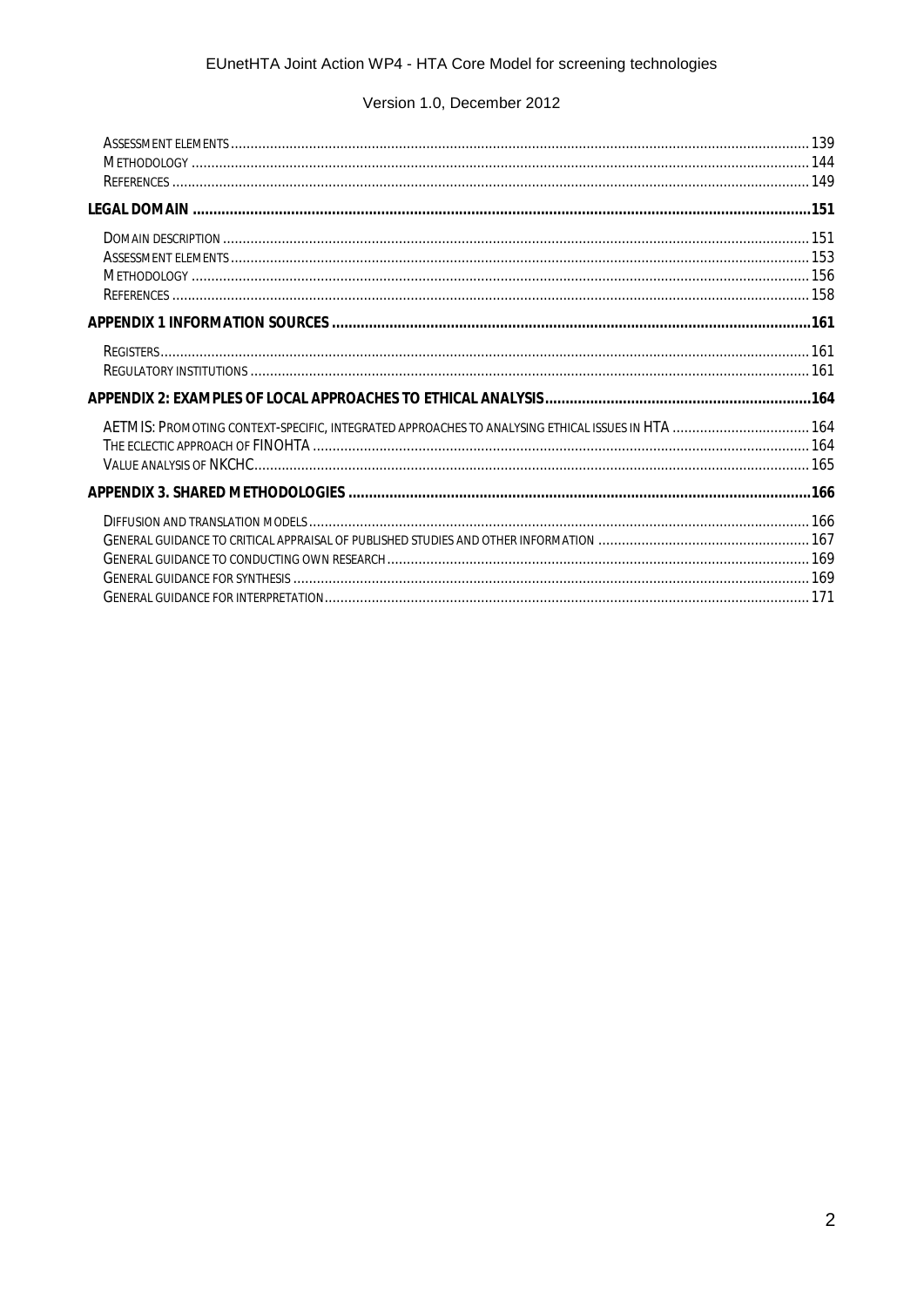# <span id="page-3-0"></span>*Glossary*

**Application of the HTA Core Model**: Different kinds of technologies (e.g. surgical interventions or pharmaceuticals) may require different questions to be asked in an assessment and the answers to the questions may require different research methods. An application of the HTA Core Model is built for assessing a specific kind of health technology. Different applications all draw from the same pool of assessment elements, but not all elements are used in all applications. Currently there are two existing applications, one for medical and surgical interventions and another for diagnostic technologies. This document presents the draft version of the third application: HTA Core Model for screening technologies.

**Assessment element**: The basic unit of the model. Defines a piece of information that describes the technology or the consequences of implications of its use, or any other implication that is relevant for the assessment, such as the patients and the disease for which it is applied. Each assessment element contains an "issue", which is a question that should be answered in an HTA. Not all issues, however, are relevant to all technologies/settings, and hence their relevance is considered separately for each assessment. Elements are defined through a combination of domain, topic and issue.

**Core HTA**: An actual assessment that a) has been conducted using the HTA Core Model and b) has considered all core elements of all 9 domains. (Note: through this consideration some elements may be defined as irrelevant, but that should be documented). A Core HTA contains a chapter that draws together key findings of various domains, but does not make recommendations regarding the use of technology. Through the wide scope, focus on core elements and the summary chapter, a Core HTA gives an overview of a technology that is likely to be useful in the European context. A Core HTA can be used as a basis for producing local HTA reports that take into account local circumstances (e.g. epidemiology, organisation, resources, and values).

**Core HTA information**: Any information on a technology that has been produced through answering the issue defined in a core element, or a collection of such information. This information is very likely to be useful in the European context (i.e. also in another country) due to its importance and/or transferability.

**Domain**: A wide framework within which technology is considered. It provides an angle of viewing the use, consequences and implications of technology. A standard set of domains is used in the HTA Core Model.

**Element card**: Each assessment element is connected to an element card, which provides tangible information on the element and its relations to other elements. A card may provide advice on how to answer the question defined by the element. Two characteristics within a card (importance and transferability) define whether an element is a "core element" or "non-core element". While assessment elements are generic (i.e. one element can belong to several applications of the HTA Core Model), element cards are applicationspecific (i.e. the cards describing an element within different applications may be different).

**HTA Core Model**: A structured manner of creating and presenting HTA information as assessment elements. Some elements are prioritized over others to support European collaboration through defining them as "core elements".

**Issue**: An even more specific area of consideration within any of the topics. One topic typically consists of several issues, but it may also contain only one issue. An issue is always expressed as a question that can be answered through answering one or more research questions.

**Screening technology:** In this document a full population screening program with the following components:

- It involves a test or an examination or a series of tests or examinations, AND
- is provided either systematically to the whole target population (i.e. in a screening program) , or unsystematically for asymptomatic people, e.g. in the form of locally provided health promotion or case finding programs, AND
- is done in order to make a statement regarding the possibility of having a certain disease or risk factor, AND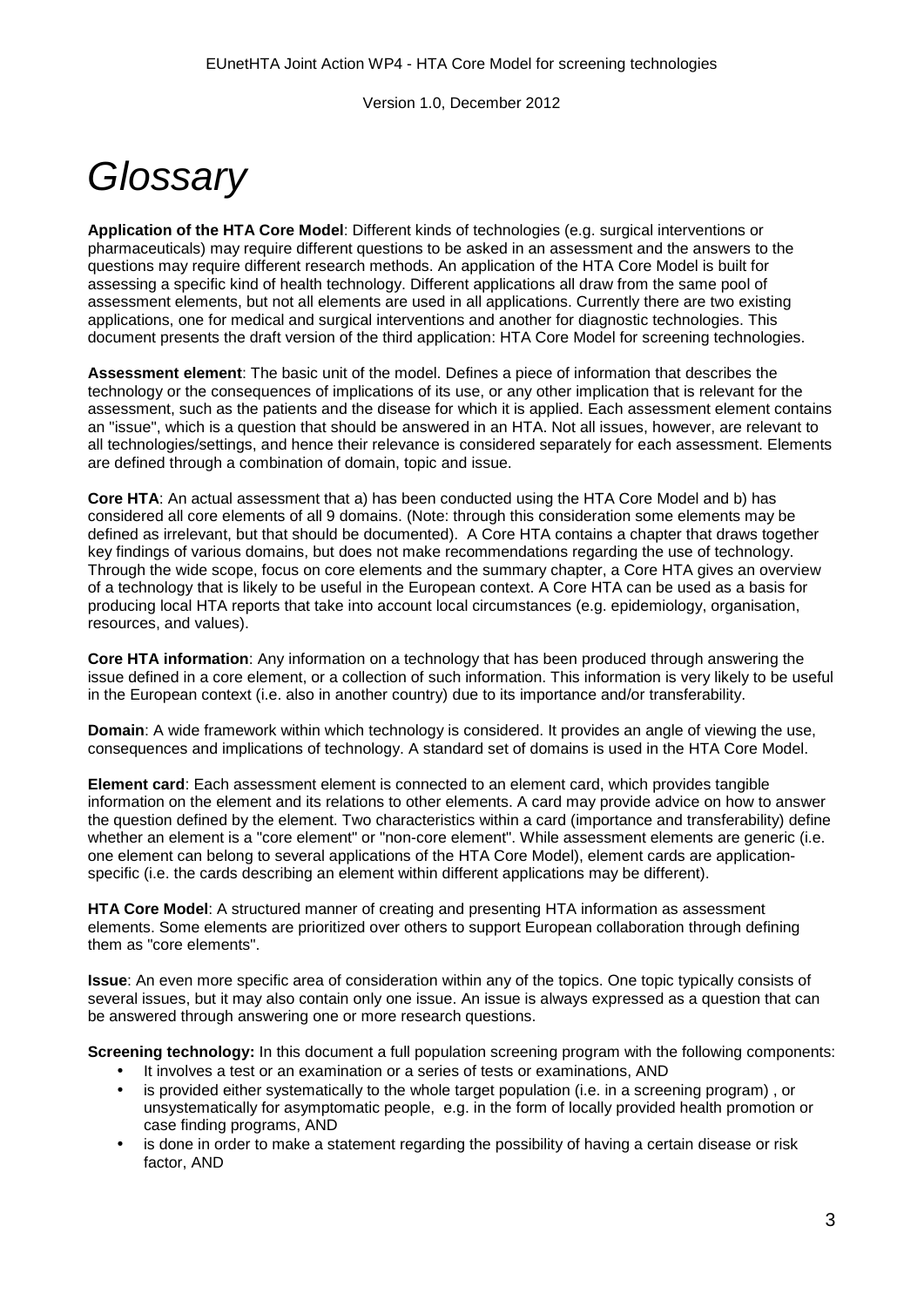aims at improved prognosis, or an improvement of the management or coping with the disease (excludes technologies which aim at surveying the prevalence or spread of a certain disease, risk factor, or exposure only).

**Structured HTA information**: Information on any aspect of health technology that has been created through answering the issues defined in the assessment elements of the HTA Core Model.

**Topic**: A more specific area of consideration within the domains. One domain is divided into several topics. Similar topics may be addressed within more than one domain.

*Updated glossary in the HTA Core Model Handbook, available at [http://www.corehta.info](http://www.corehta.info/)*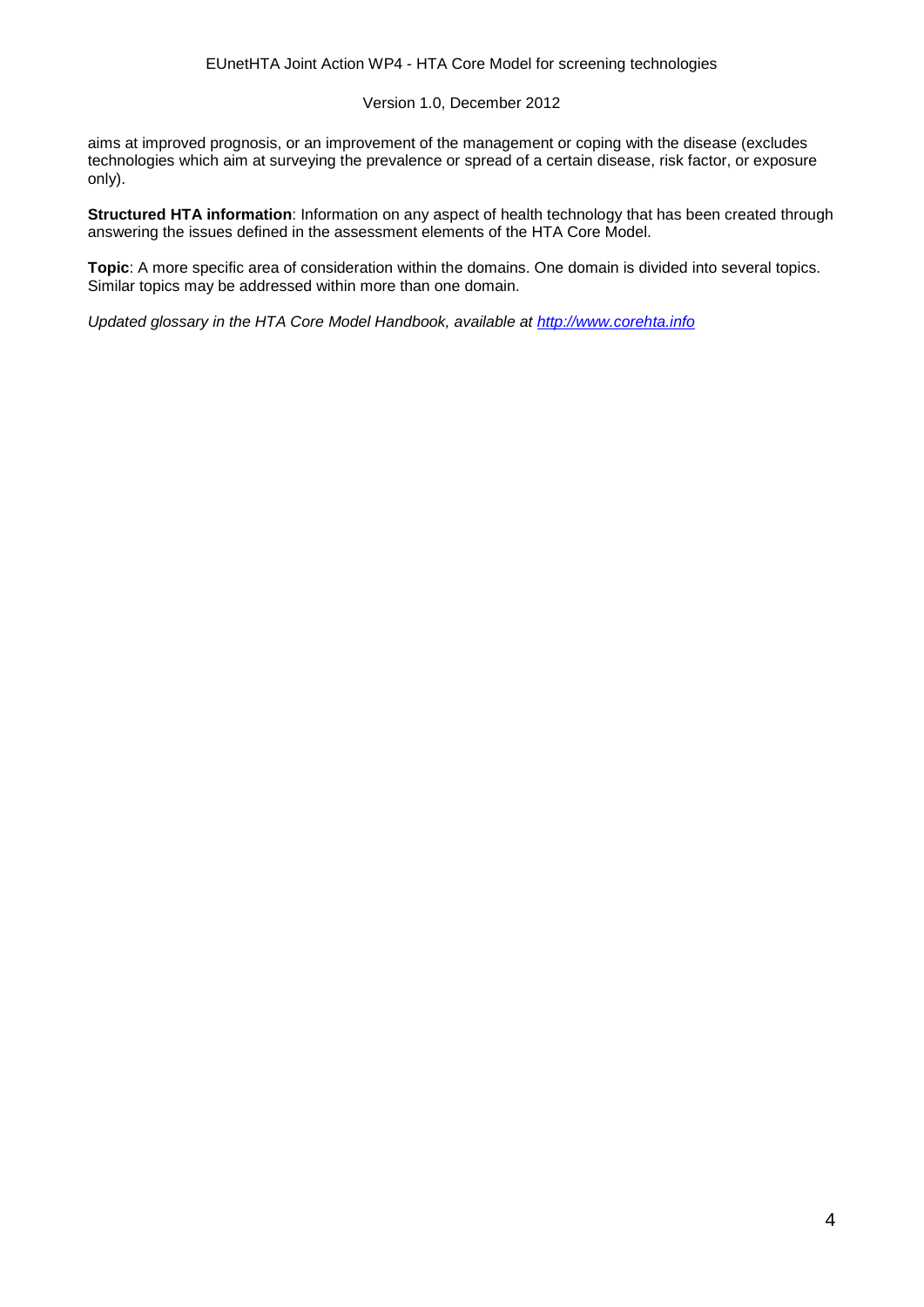# *Introduction*

## <span id="page-5-1"></span><span id="page-5-0"></span>**Objective of the document**

HTA Core Model for screening technologies is a document that describes a model for assessing screening technologies. It presents the questions that should be considered when assessing screening programs, and the methods needed to answer these questions. It is the third in a series of Core Model applications, prepared by EUnetHTA, and designed for assessment of different types of health technologies; the previous two are on medical and surgical interventions, and on diagnostic technologies. The model enables production of structured HTA information which can be shared by HTA agencies and adapted into local settings.

The development of this report was conducted as a part of the EUnetHTA project. It was produced by 68 individuals from 23 HTA agencies in 16 European countries. Responsible organisation and the lead partner of Work Package 4 of EUnetHTA Joint Action was FINOHTA (Finnish office for health technology assessment at THL).

## <span id="page-5-2"></span>**About EUnetHTA**

The EUnetHTA Joint Action (JA) 2010-2012 [\(www.eunethta.net\)](http://www.eunethta.net/).is a response to the request by the EU Commission and EU Member States, in the Work Plan 2009 of the Health Programme, to continue fostering the development of HTA in Europe. The main objective of the JA is to put into practice an effective and sustainable HTA collaboration in Europe that brings added value at the European, national and regional level. The EUnetHTA JA focuses on HTA in Europe to; facilitate the efficient use of resources available for HTA, to create a sustainable system of HTA knowledge sharing, and to promote good practice in HTA methods and processes. The EUnetHTA JA builds on the methods and tools developed by the EUnetHTA project (2006-2008) and the work done in the Working group on Relative Effectiveness of the High Level Pharmaceutical Forum. The EUnetHTA JA involves a total of 35 government appointed organisations from 24 EU Member States, Norway and Croatia and a large number of relevant regional agencies and non-forprofit organisations that produce or contribute to HTA. The EUnetHTA JA work is organised in eight Work Packages (WPs), three horizontal WPs and five core WPs. The objective of WP4 Core HTA, was to develop principles, methodological guidance, tools and policies for producing, publishing, storing and retrieving structured HTA information, and to test them in actual Core HTA projects.

EUnetHTA JA is supported by a grant from the European Commission. The sole responsibility for the content of this article (publication, presentation, etc) lies with the authors and the European Commission is not responsible for any use that may be made of the information contained therein."

## <span id="page-5-3"></span>**About the HTA Core Model®**

Any health technology assessment (HTA) contains a vast amount of information. The content, focus, quality and reporting of HTAs vary a lot; this makes finding and transferring the information into local context difficult. *The HTA Core Model* tackles particularly this problem. The Model defines the content elements to be considered in an HTA and enables standardized reporting. The aim is to improve the applicability of an HTA in other national HTA projects, and enable actual collaboration between HTA agencies by providing a common framework for HTA production.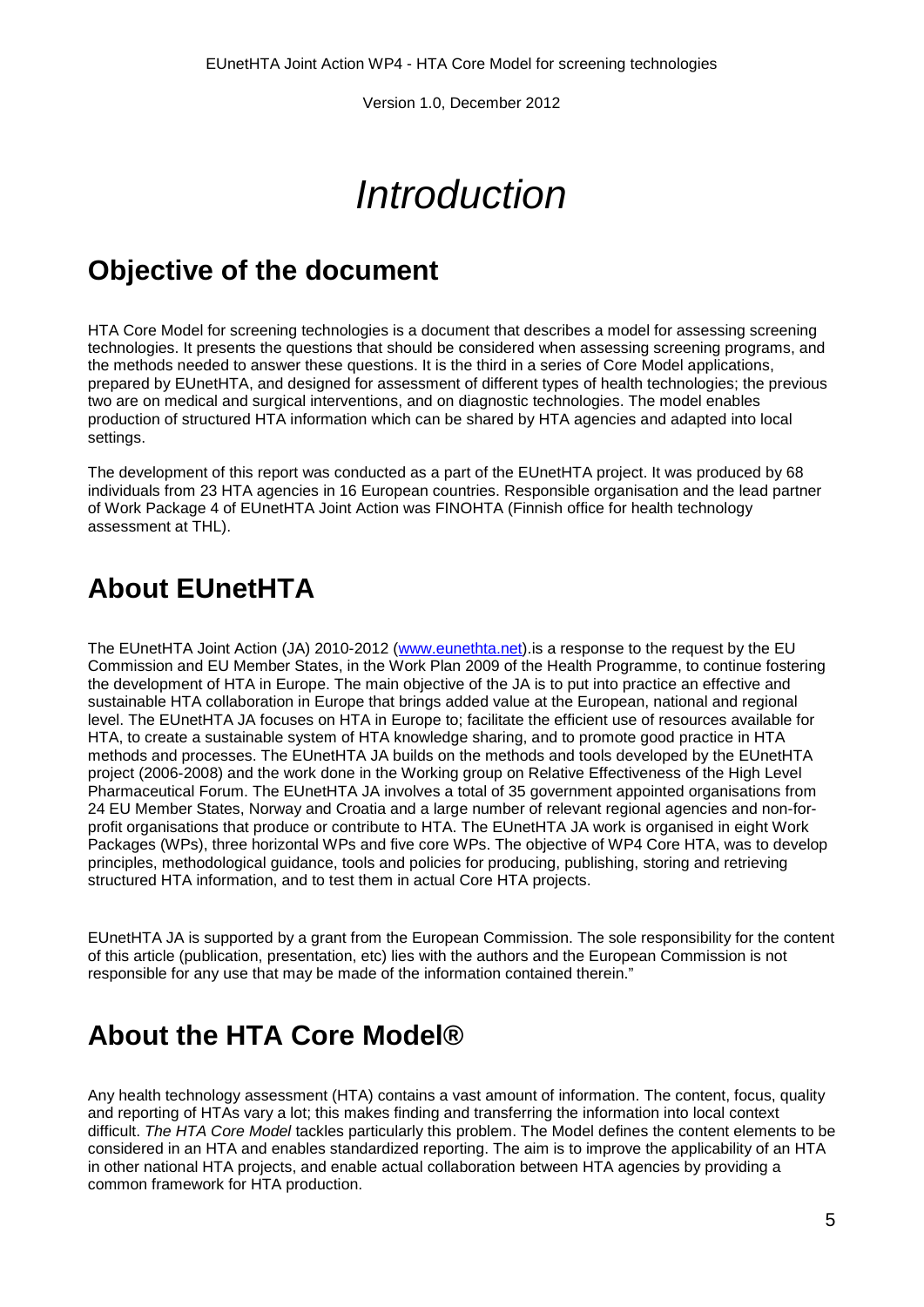The HTA Core Model divides HTA information into standardized pieces referred to as assessment elements. An assessment element defines a piece of information that is relevant for the HTA. .The elements that are most likely to be useful for international sharing of information are defined as core elements. Each assessment element contains a question that one should consider including and answering for a specific technology. The Model provides methodological guidance to assist the answering of these questions, and a reporting tool (Fig 1). There is also a storage function for the question-answer pairs referred to as *pool of structured HTA information*.

The HTA Core Model, and the electronic tool supporting it *the HTA Core Model Online*, is used to produce the structured Core HTA information. A *Core HTA* is a project which provides the answers for all relevant core elements for a specific technology, considers the findings per domain in "domain discussions", and summarizes the most important findings. The model serves also those who wish to pick a free selection of elements to be answered. E.g. one could consider sharing certain pieces of information from a national HTA project by sharing them in the pool of structured HTA information with other European HTA agencies.

The HTA Core Model builds on earlier work of projects EUR-ASSESS1, HTA Europe and ECHTA/ECAHI as well as on other theoretical guidance (refs). It is loyal to the definitions of HTA that emphasize the multidisciplinary nature of assessments. It employs the nine domains that were originally identified in the EUR-ASSESS project (Table 1). Two first applications of the HTA Core Model, one for medical and surgical interventions (EUnetHTA 2008d) and the other for diagnostic technologies (EUnetHTA 2008c), were created during the EUnetHTA Project 2006-08.

#### **Figure 1**



#### **Table 1. Domains of an HTA**

- 1. Health problem and current use of the technology
- 2. Description and technical characteristics of technology
- 3. Safety
- 4. Clinical effectiveness
- 5. Costs and economic evaluation
- 6. Ethical aspects
- 7. Organisational aspects
- 8. Social aspects
- 9. Legal aspects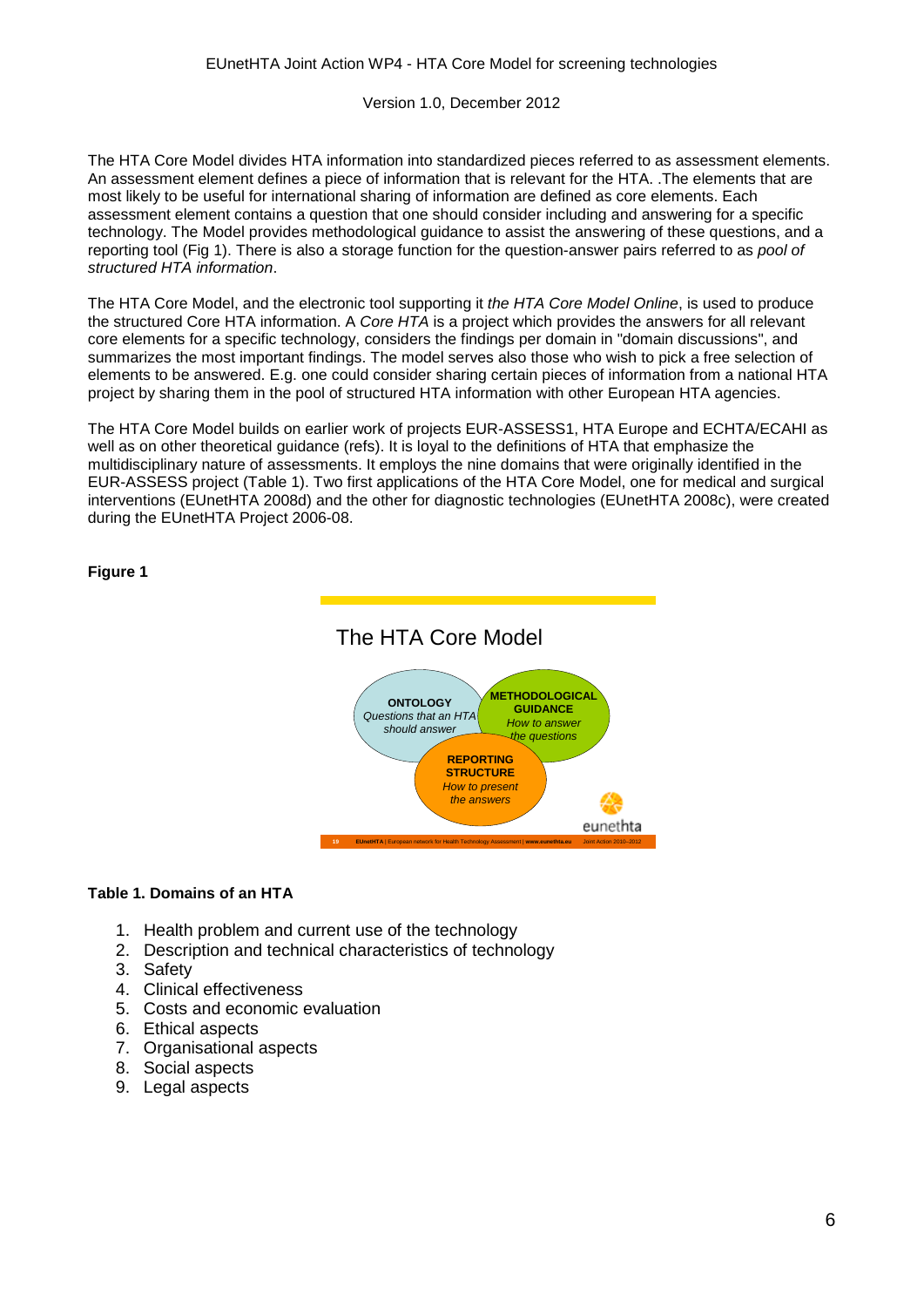## *Ontology – the assessment element structure*

In philosophy, ontology has traditionally been a theory of being or existence, i.e. a description of what types of things exist. In recent times, the term has been increasingly used in contexts where the aim has been to assign meanings to information and to describe the relations between concepts. Ontologies typically make it easier for both humans and computers to understand information and its context. Within HTA increased standardisation of the way of searching, handling, and presenting of information may lead to better use of information. The use of other HTAs essentially requires extraction of data from foreign reports and appraisal of its usability in local settings. When data extraction is made easier through well-defined structure and when meanings of each piece of information are clear, the application of foreign data is likely to be less complicated than before.

The HTA Core Model structures the information of an HTA first by dividing it into nine *Domains* (Table 1). Each Domain is divided into three or more *Topics*, and further, each Topic is divided into several *Issues*. The Issues are the generic questions that should be considered when doing a Core HTA. The combination of Domain, Topic and Issue defines an Assessment element (Fig 2).

Assessment elements are the standardized pieces of a Core HTA. Each assessment element is connected to an "element card", which provides tangible information on the element and its relations to other elements. A card may provide advice on how to answer the question defined by the element. Two characteristics within a card (importance and transferability) define whether an element is a "core element" or "non-core element". The answers to questions defined by the element cards are recorded as structured pieces of information in respective "result cards". These are associated with relevant metadata to enable their effective use in the database of HTA information that is being built within EUnetHTA Joint Action WP4.

| <b>Assessment element</b>               |              |       |  |  |  |  |
|-----------------------------------------|--------------|-------|--|--|--|--|
| Domain                                  | <b>Topic</b> | Issue |  |  |  |  |
| Combination puts information in context |              |       |  |  |  |  |

#### **Figure 2. An assessment element**

## *Being in Core*

The inclusion of an element in the core is a function of two basic characteristics of the element: its importance and transferability. If the information is fully or partly transferable, it may provide valuable input beyond its original production location. Transferability is low for information that is very specific to a particular context (e.g. region, country, health care system) and is most likely not useful as such in other settings. On the other hand even non-transferable information may be useful; e.g. Italian incidence data on cardiovascular mortality is applicable to all Italian HTAs assessing cardiovascular technologies or, Swedish data on current use of the technology may suggest over- or underuse of the technology in one's own country.

Importance is included in the consideration to ensure that the core is robust enough, i.e. that it contains information that is really significant from the viewpoint of HTA. The importance considered here is not equal to relevance of information for a particular policy question. It is assumed, however, that issues perceived important from the viewpoint of HTA are often useful when making decisions on health care policy.

We are aware of the various definitions for transferability and generalizability. These terms need to be clearly defined in future updates of the Model. For this document transferability is defined as an estimate about the transferability of data or other findings from one context to another (3=complete, 2=partial, 1=not). Likewise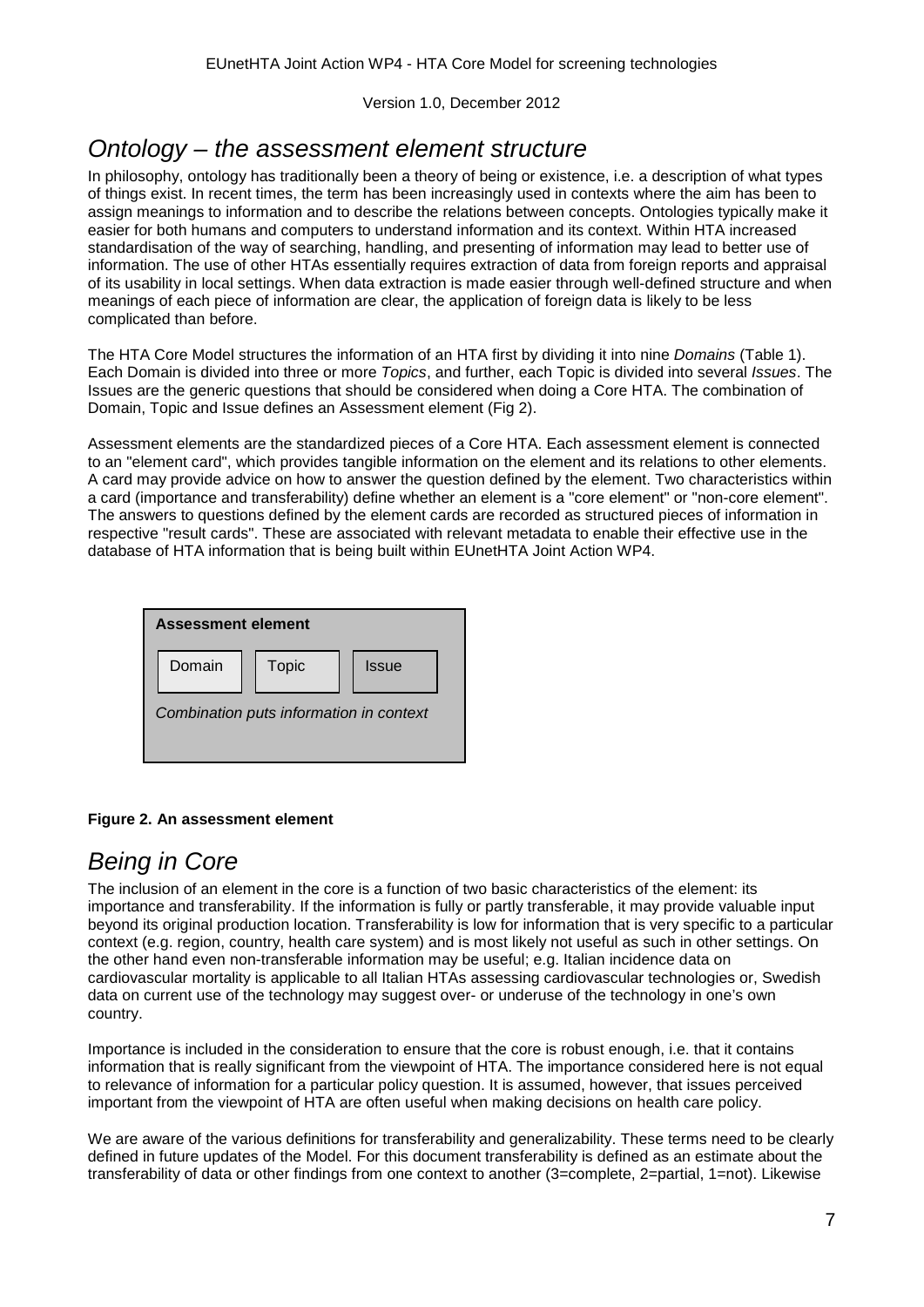importance in this document defines how important it is to consider the particular issue when conducting HTA (3=critical, 2=important, 3=optional). This is not always the same as "relevance" in a particular policy context.

The inclusion in the core is defined according to the following core matrix:

|                 | <b>CORE MATRIX</b> | Importance |             |            |
|-----------------|--------------------|------------|-------------|------------|
|                 |                    |            |             |            |
|                 |                    | 1 Optional | 2 Important | 3 Critical |
|                 | 3 Complete         | Not core   | Core        | Core       |
| Transferability | 2 Partially        | Not core   | Core        | Core       |
|                 | 1 Not              | Not core   | Not core    | Core       |

It should be emphasized that the inclusion or exclusion of an element into or from the Core is driven by usability of the information across national borders of other contexts. Not belonging to the core does not mean that an element would be unimportant, insignificant or not worth considering in an HTA. On the contrary, important assessment elements (that are not transferable) are excluded from the Core by definition (see Core matrix above). Such elements are likely to provide useful or even critical information to guide decision-making and need to be addressed locally by individual HTA agencies.

In the current version of this document the importance and transferability of each element - and hence their status regarding the Core - has not always been considered enough. Therefore any judgements should be regarded as tentative. Further piloting will provide more accurate values.

## *Generic Model and its applications*

Different types of technology - such as drugs, devices or procedures - may require different kinds of assessment. Therefore it has been decided that within one HTA Core Model there are different applications for the assessment of different types of technologies. There are two earlier HTA Core Model applications created during the EUnetHTA Project 2006-2008: one for **medical and surgical interventions** and the other for **diagnostic technologies** (EUnetHTA 2008 b and a). During the EUnetHTA Joint Action 2010-12 there will be two further Model applications designed: one for **screening technologies** (which is described in this document) and the other for the **relative effectiveness assessment of pharmaceuticals** (WP5 of EUnetHTA JA) which includes additional modification called "rapid model".

When creating a new HTA Core Model application, or updating an existing one, the aim is to keep most of the Model generic, i.e. identical across various applications. Additional to the generic main part, the applications contain assessment elements and methodological guidance which are specific for thy type of technologies the application covers. When updating the HTA Core Model, all changes in the generic part of the Model will be transformed automatically to all applications. Application-specific amendments need to be updated separately.

## *HTA Core Model Online Tool and Handbook*

A pilot version of the HTA Core Model Online, at http://www.corehta.info, was opened to EUnetHTA JA partners in March 2011. The tool contains a Handbook which guides the users of the tool in five phases. The project and its participants are defined in phase 1 and the assessment protocol designed in phases 2 and 3. After finding answers to the study questions the process continues in submitting the results of the research in the online database (phase 4) and publishing the results (phase 5). An editorial process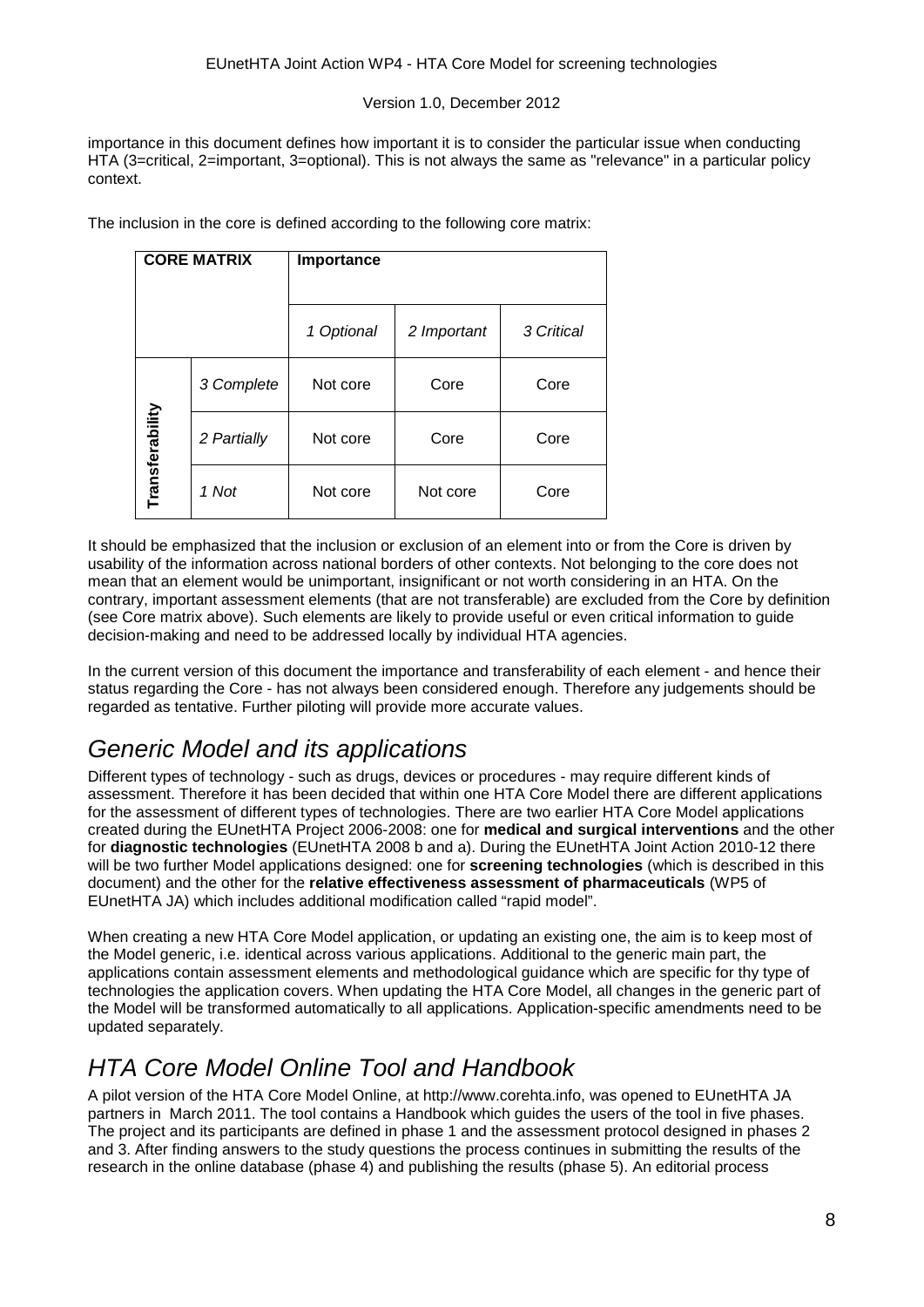precedes the final publication. The HTA Core Model is subject to Terms of Use, available through [www.eunethta.net.](http://www.eunethta.net/)

# <span id="page-9-0"></span>**Work process of HTA Core Model on Screening**

## **Technologies**

The HTA Core Model was built by several working groups called *Domain teams* (see pages 13 - 15). Each team focused on one domain. The roles were divided into *investigators* and *reviewers*. The work of investigators within each domain team was coordinated by a *primary investigator*. The investigators used the existing two HTA Core Model applications (EUnetHTA 2008 a and b) as base text, which they updated and adjusted to screening technologies. Reviewers commented on the draft versions of the investigators' work. The primary investigators from each domain formed the *Coordination and editing team* (CET) which task was to prepare documents with common interest across domains: e.g. the **communication protocol** (Box 1) and **definition of screening (see below)**.

The task of the Domain teams was divided into three sections:

- Updating the *Domain description,*
- updating the *Assessment elements table, and*
- updating the *Domain methodologies.*

#### **1) Updating the Domain description**

The investigators' task was to modify the base text so that it remains generic, i.e. is applicable to all types of technologies; medical & surgical interventions, diagnostic, and screening technologies. If there was a need to amend information that is specific for screening technology only, it should be placed under separate subheading.

The domain descriptions in the earlier Model applications were heterogeneous; they differed in length, content and style. Therefore new subheadings were introduced to harmonize the texts. They are:

- What is this domain about? (including concepts)
- Why is this domain important?
- Relations to other domains
- Specific features in finding and interpreting information for this domain
- Issues specific for screening technologies

#### **2) Updating the Assessment elements table**

The investigators went through the topics and issues in the assessment element tables of the earlier model applications considering inclusion and modification for this model. They were encouraged to comment the hierarchy and relations of the elements and to suggest new elements if needed.

#### **3) Updating the Domain Methodologies section**

The task and the problems were here the same as in domain description. The investigators should combine and harmonize the original texts that were lengthy and heterogeneous. New subheading to harmonize the content were

- Where to find information for this domain?
	- Databases and search strategies
	- Useful other sources and links
	- What kind of information is required?
		- Study types: including design, outcome measures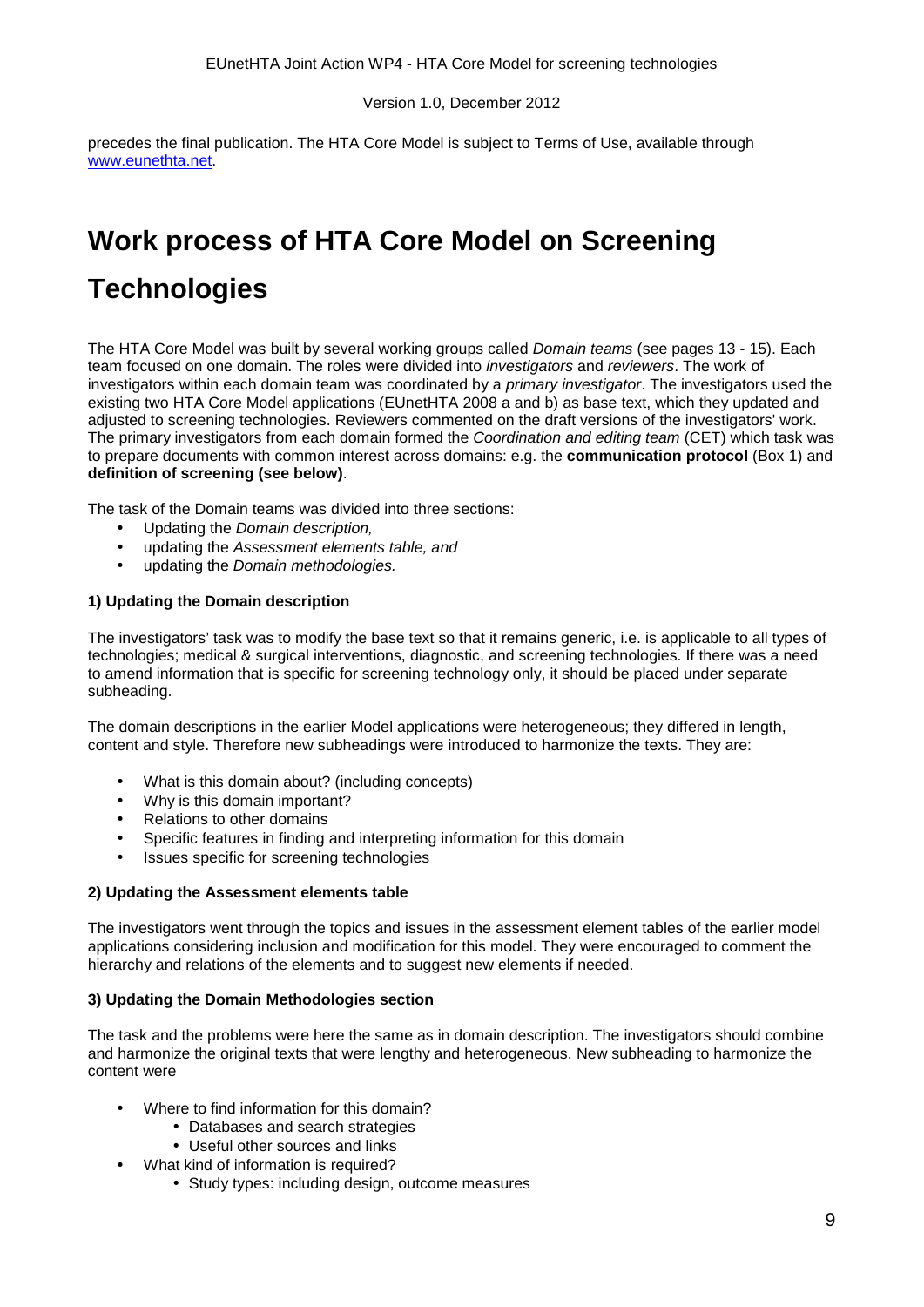- Critical appraisal tools
- How to collect information?
	- Systematically vs other
	- Data extraction template
- Own research/evidence generation
	- Analysing and synthesizing evidence
		- Biases, confounding factors, level of evidence  $\mathbf{r}$
		- Evidence tables
		- Meta-analysis
		- Qualitative synthesis
- Reporting and interpreting

The task of keeping generic items separate from screening technology specific methodology items was a challenge. Additionally, the authors were encouraged to identify text that was not directly specific for their domain. The methodological guidance that is applicable in several, or even in all domains, was moved to the "Shared methodologies" section in Appendix 3.

It was made explicit that the style should not be a text book, neither a methodological article. Instead of lengthy descriptions, the investigators were encouraged to write brief sentences and use lists and links to useful sources and tools.

## *Box 1 Communication protocol*

This is a shortened version of the original project communication protocol which included also rules for internal communication and practical guidance on e.g. e-meetings.

#### *External communication and feedback*

Communicating about the project is in general encouraged. Anyhow, all project participants shall keep the project coordinator informed about any occasion where the aims or results of this project are presented; be it interview, poster, speech or article. We also wish to gather success stories (or failures), and all kind of feedback of the HTA Core Model and the screening application. All participants are encouraged to inform the coordinator of any comments and feedback they have encountered. EUnetHTA Joint Action secretariat will be kept informed about the external communication and feedback.

#### "*Restricted authorship*"

In this project we are working on two earlier applications of the Core Model. The aim is not to rewrite the text in them, but rather to keep it as unchanged as possible and do only the necessary updates and adjustments. We deal with text that has several earlier authors and add our own intellectual input on top of the earlier work. It is similar as writing an article in Wikipedia. We are authors but will less power than when writing a traditional original article. Careful consideration and full transparency and recognition of all original authors are needed if someone wants to present or publish an article about the work done in this project.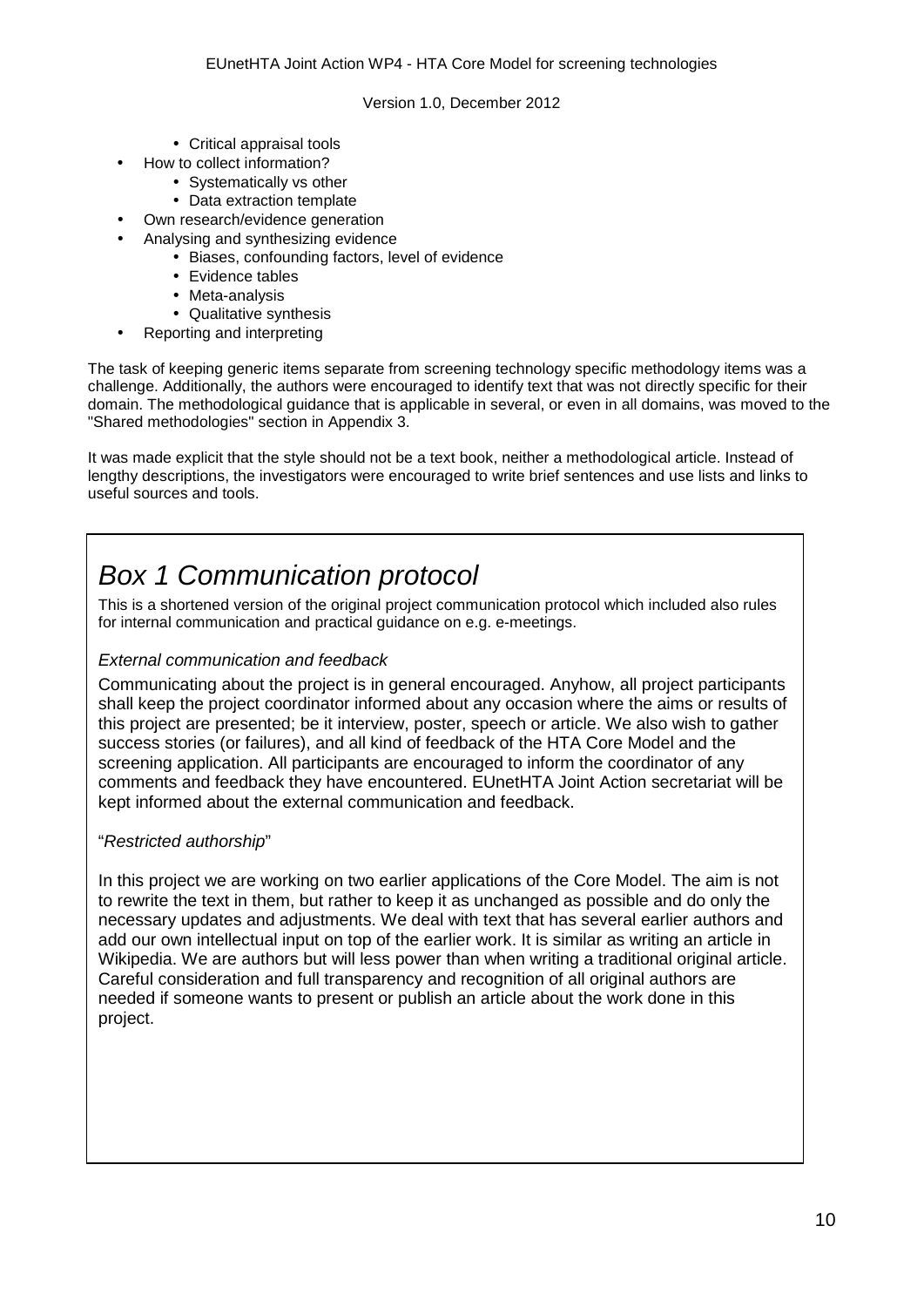## *Defining what is screening technology*

Depending on background and training, people give different meaning to the word "screening". The following observations and definitions were agreed for this project.

#### **Why do we need a dedicated Model application for screening technologies?**

Screening involves testing to identify people at high risk of having a specific disease (diagnosis). As there is already a HTA Core Model application for diagnostic technologies that covers testing procedures, why do we need additional application for screening? The following properties of screening were identified that justify the need of a dedicated application of the HTA Core Model.

- As preventive or early diagnostic intervention, screening is targeted to a large number of healthy or asymptomatic people – in contrast to diagnostics where people typically already have some symptoms or signs of illness.
- Screening tests are usually applied in a population with low disease prevalence; mostly healthy people. Therefore, the diagnostic tools often perform very differently from clinical settings (i.e. very low positive predictive value). The same technology has different performance when used in diagnosis than in screening.
- Effectiveness depends on participation rate of the target population.
- Screening usually requires careful ethical and legal considerations, due to the risk of false positives and false negatives, the consequences related to the under- or over-diagnosis and -treatment, and earlier diagnosis in cases where prognosis improvement is neglible. Equity of access is always an issue in screening programs.
- There are several organizational issues specific for screening as it
	- involves active contact of the target population by the health service
	- is multidisciplinary and involves multiple providers
	- requires quality control and a continuous monitoring system.
- There are many specific characteristics and methodological issues which have to be taken into account when evaluating economic impact of a screening program. For example, most of the costs of a screening program are incurred within a relatively short time period and the benefits (e.g. life years gained) further in the future. This means that decisions about whether to discount the future costs and effects or not, and which discount rate(s) to use, need to be carefully considered.

#### **Multitude of definitions for screening**

There are **two main streams** of considering screening as a public health intervention.

- The first, mostly adopted in Europe, considers screening as a program in which
	- the target population and adequate screening interval are determined in advance;
	- all individuals in a certain category (e.g. all women of a certain age) are involved;
	- the health services contact systematically and actively the target population; and
	- a standard process is determined for further diagnostic examinations subsequent to the screening test, as well as for treatming those with the diagnosed condition.
	- This approach is also called universal screening, mass screening, population screening, or community screening.
- The second stream, mostly adopted in the USA, considers screening to be spontaneous, or so called opportunistic screening, in which the practitioners recommend the test to their (asymptomatic) patients more or less systematically and according to their attitudes and knowledge. This kind of screening lacks systematic identification and contacting of the target population. Instead it is dependent on the activity of the individuals themselves, their health service providers, and funding arrangements (health insurance package).The process for further examinations and treatment is not standardized.

#### There are **additional uses** of the word screening in medicine

- "Screening" may be performed during a regular patient visit, on an asymptomatic patient, to exclude or confirm diagnosis (e.g. bone density measurement).
- Surveillance screening involves testing of a sample of the population to survey the prevalence of a disease or an exposure, without the aim of improving prognosis in diseased individuals.
- Toxicological screening involves testing of environmental or clinical samples to identify toxic substances.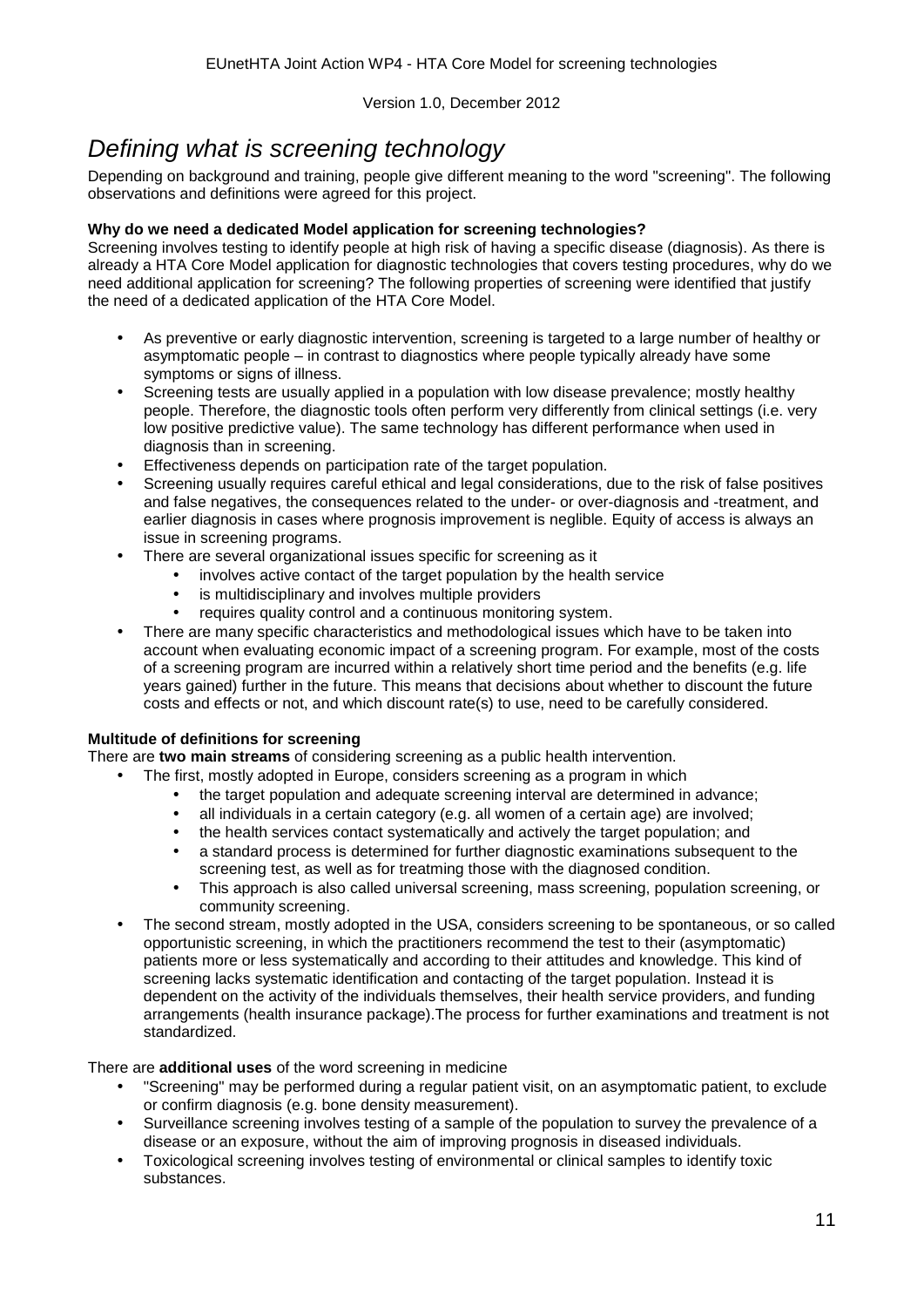Molecular screening is a phase in the selection of active molecules in pharmacology.

#### More **related concepts**

- Case finding: Involves a smaller group of people based on the presence of risk factors (e.g. when a family member has been diagnosed with a hereditary or communicable disease). "Case finding" is also used in the context of screening a single patient who consults the doctor on a problem not directly related to the disease being screened . An example of this is cervical cancer screening during a consultation for other gynecological problem.
- Routine safety checks (e.g. related to anaesthesia)
- Baseline value assessment (e.g. liver enzymes before medication)
- Check-up, periodic health examinations often involve a number of screening elements

## *Solution: What is meant by 'screening technology' in the context of this Core Model application?*

The producers of a core HTA should be aware of the multitude of uses of the word 'screening', and the fact the 'HTA Core Model on screening technologies' is not applicable to assessing everything that is called screening. The primary target is the **full population screening program** with the following components:

- It involves a test or an examination or a series of tests or examinations, AND
- is provided either systematically to the whole target population (i.e. in a screening program) , or  $\mathbf{r}$ unsystematically for asymptomatic people, e.g. in the form of locally provided health promotion or case finding programs, AND
- is done in order to make a statement regarding the possibility of having a certain disease or risk factor, AND
- aims at improved prognosis, or an improvement of the management or coping with the disease (excludes technologies which aim at surveying the prevalence or spread of a certain disease, risk factor, or exposure only).

Sometimes it is necessary to assess only a certain part of the program; e.g. the effects of replacing the conventional mammography device with a digital one in a breast cancer screening program. In this case a relevant subset of the HTA Core Model of screening technologies is applicable.

The HTA Core Model on Screening **is not suitable** for use when the aim of the HTA is assessing

- the accuracy of a single test to determine exposure/risk factor or disease or
- effectiveness of opportunistic screening practices.

## *Literature and references*

- Commission on Chronic Illness. Chronic illness in the United States. Vol I. Prevention of chronic illness. Cambridge, MA: Harvard University Press, 1957;1:45.
- EUnetHTA. 2008a. Work Package 4. HTA Core Model for diagnostic technologies v 1.0r. Available at: http://www.eunethta.net/Public/EUnetHTA\_Deliverables\_project\_2006-2008/.
- EUnetHTA. 2008b. Work Package 4. HTA Core Model for medical and surgical interventions v 1.0r. Available at: [http://www.eunethta.net/Public/EUnetHTA\\_Deliverables\\_project\\_2006-2008/](http://www.eunethta.net/Public/EUnetHTA_Deliverables_project_2006-2008/)
- UK National Screening Committee. Criteria for appraising the viability, effectiveness and appropriateness of a screening Committee. Criteria for appraising the viability, effectiveness and appropriateness of a screening programme. 2009. <http://www.screening.nhs.uk/criteria>Last accessed April 5 2011.
- Wilson JMG, Jungner G. Principles and practice of screening for disease. Public Health Paper Number 34. Geneva: WHO, 1968.

Cochrane AL. Holland WW. Validation of screening procedures. Br Med Bull. 1971, 27, 3.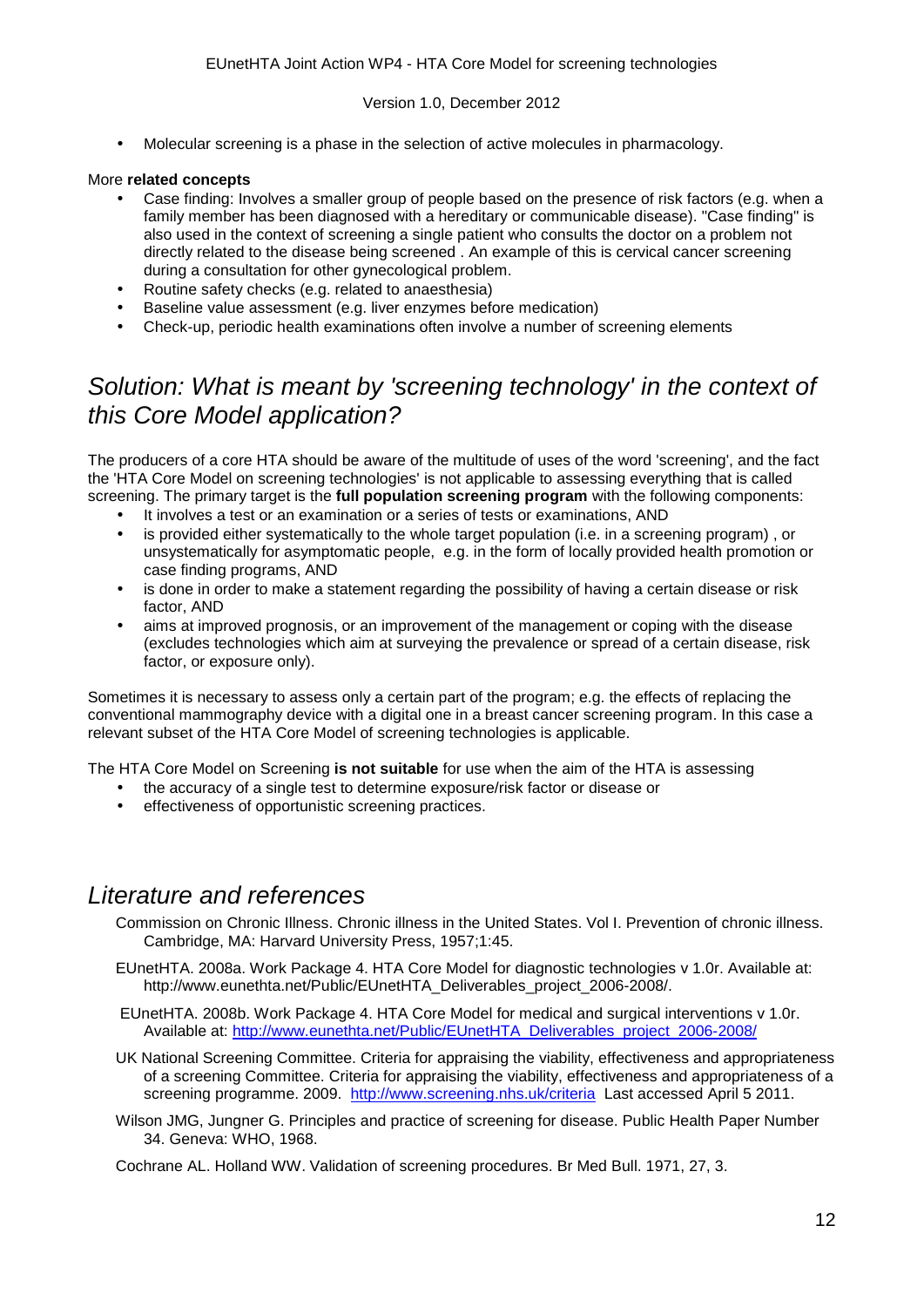#### Version 1.0, December 2012

Sackett DL, Holland WW. Controversy in the detection of disease. Lancet 1975;2:357-9.

Wald NJ (Editor). Antenatal and Neonatal screening. Oxford University Press, 1984.

Holland WW, Stewart S. Screening in Healthcare. The Nuffield Provincial Hospitals Trust, 1990.

Gray JAM. Dimensions and definitions of screening. Milton Keynes: NHS Executive Anglia and Oxford, Research and Development

Morrison AS. Screening for chronic disease. Oxford University Press, Oxford, New York, 1985

- Fletcher RH, Fletcher SW, Wagner EH. Clinical epidemiology, the essentials. 2.ª ed. Baltimore: Williams and Wilkins, 1988.
- Sackett DL, Strauss S, Haynes RB, Richardson WS. Evidence-based Medicine. How to practice and teach EBM, 2nd ed. Edinburgh: Churchill Livingstone, 2000)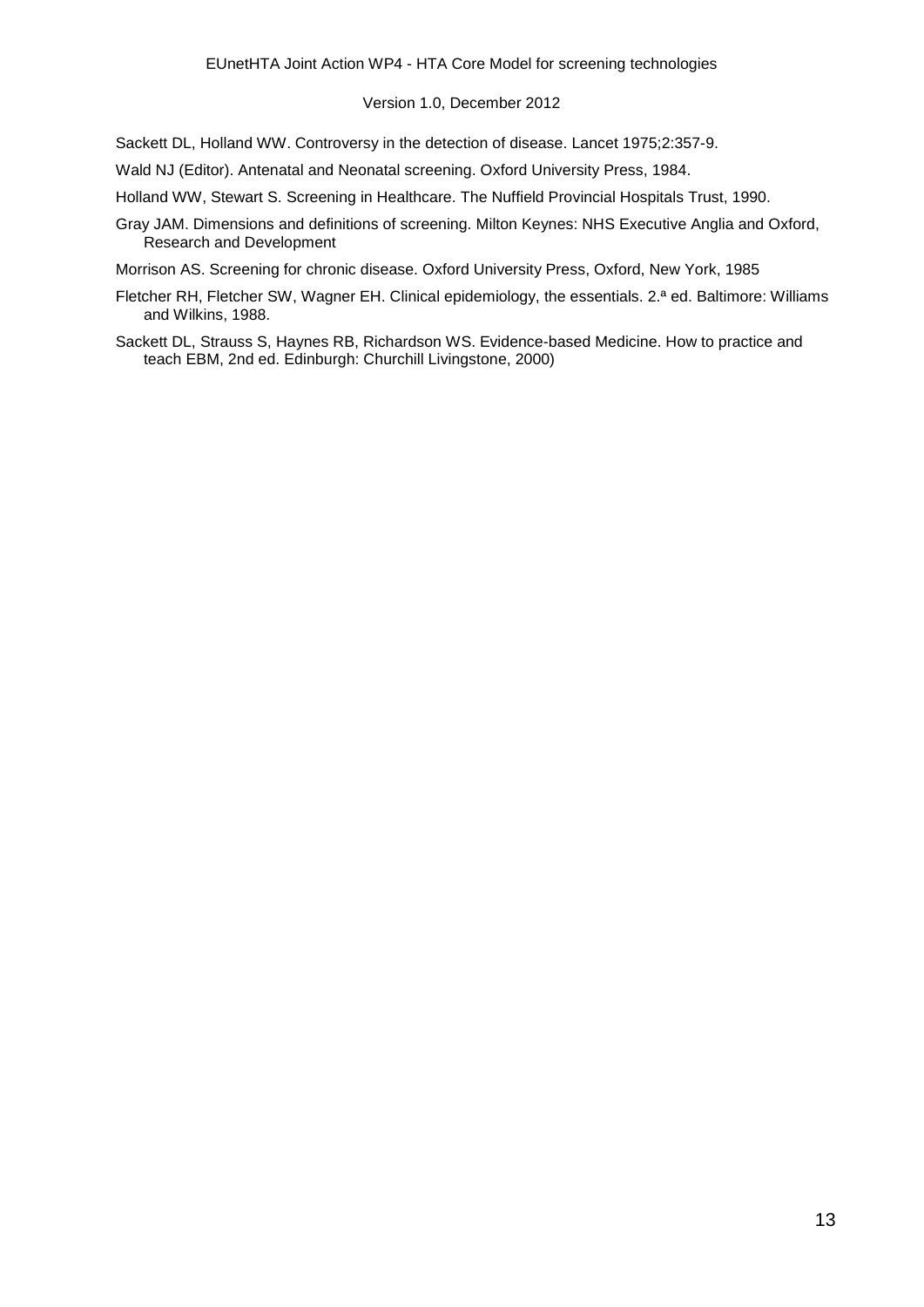## *Team list*

The work has been done as a collaborative effort of Domain teams. Each domain team consisted of investigators that were responsible for writing the sections of the report and reviewers who provided support and feedback to investigators.

| <b>DOMAIN</b>                                              | Investigators (primary investigator bolded)                                                                                                                                                                                                                                                                       | <b>Reviewers</b>                                                                                                                                                                                                                                                                                                                                    |
|------------------------------------------------------------|-------------------------------------------------------------------------------------------------------------------------------------------------------------------------------------------------------------------------------------------------------------------------------------------------------------------|-----------------------------------------------------------------------------------------------------------------------------------------------------------------------------------------------------------------------------------------------------------------------------------------------------------------------------------------------------|
| Coordination team<br>Health problem and current use        | <b>Iris Pasternack, THL</b><br>Sunya-Lee Antoine, DIMDI<br>Katrine Bjørnebek Frønsdal, NOKC<br>Kristian Lampe, THL<br>Alessandra Lo Scalzo, AGENAS<br>Mirella Marlow, NICE<br>Suvi Mäklin, THL<br>Ulla Saalasti-Koskinen, THL<br>Petra Schnell-Inderst, UMIT<br>Ingrid Wilbacher, HVB<br>Sunya-Lee Antoine, DIMDI | Marina Cerbo, AGENAS                                                                                                                                                                                                                                                                                                                                |
| of the technology                                          | Paolo Giorgi Rossi, Laziosanità<br>Chris Lawinski, through NICE<br>Leonor Varela Lema, AVALIA-t                                                                                                                                                                                                                   | Tom Jefferson, AGENAS<br>Teresa Queiro Verdes, AVALIA-t<br>Rivoiro Chiara, ARESS<br>Ulla Saalasti-Koskinen, THL<br>Sinikka Sihvo, THL                                                                                                                                                                                                               |
| Description and technical<br>characteristics of technology | Sunya-Lee Antoine, DIMDI<br>Katrine Bjørnebek Frønsdal, NOKC<br>Patricia Harrington, HIQA<br>Antonio Migliore, AGENAS                                                                                                                                                                                             | Marina Cerbo, AGENAS<br>Elisa Giani, ARESS<br>Stefan Sauerland, IQWiG                                                                                                                                                                                                                                                                               |
| <b>Clinical effectiveness</b>                              | Lidia Becla, AHTAPol<br>Tom Jefferson, AGENAS<br>Marjetka Jelenc, IPH-RS<br>Chris Lawinski, through NICE<br>Jaana Leipälä, THL<br>Claus Løvschall, CPH, Central DK<br>Heike Raatz, SNHTA<br>Petra Schnell-Inderst, UMIT<br>Uwe Siebert, UMIT                                                                      | Sunya-Lee Antoine, DIMDI<br>Marina Cerbo, AGENAS<br>Belén Corbacho, AETSA<br>Chris De Laet, KCE<br>Joke Derksen, CVZ<br>Patricia Harrington, HIQA<br>Juanita Heymans, CVZ<br>Aurora Llanos, AETSA<br>Stefan Sauerland, IQWiG<br>Nereo Segnan, ARESS<br>Carlo Senore, ARESS<br>Isaura Vieira, INFARMED<br>von Huth Smith Lisa, NBoH                  |
| Safety                                                     | Lidia Becla, AHTAPol<br>Tom Jefferson, AGENAS<br>Aurora Llanos, AETSA<br>Iris Pasternack, THL<br>Leonor Varela Lema, AVALIA-t                                                                                                                                                                                     | Sunya-Lee Antoine, DIMDI<br>Ilona Autti-Rämö, through THL<br>Katrine Bjørnebek Frønsdal, NOKC<br>Marina Cerbo, AGENAS<br>Teresa Queiro Verdes, AVALIA-t                                                                                                                                                                                             |
| Costs, economic evaluation                                 | Sunya-Lee Antoine, DIMDI<br>Irina Cleemput, KCE<br>Belén Corbacho, AETSA<br>Chris Lawinski, through NICE<br>Suvi Mäklin, THL<br>Maria Rosaria Perrini, AGENAS<br>Janek Saluse, UTA<br>Isaura Vieira, INFARMED                                                                                                     | Ilona Autti-Rämö, through THL<br>Marina Cerbo, AGENAS<br>Andreas Gerber, IQWiG<br>Paolo Giorgi Rossi, Laziosanità<br>Patricia Harrington, HIQA<br>Tom Jefferson, AGENAS<br>Matteo Ruggeri, A Gemelli<br>Pirjo Räsänen, THL<br>Petra Schnell-Inderst, UMIT<br>Carlo Senore, ARESS<br>Uwe Siebert, UMIT<br>Trimaglio Fabio, ARESS<br>Eva Turk, IPH-RS |
| Ethical aspects                                            | Ilona Autti-Rämö, through THL<br>Bjørn Hofmann, NOKC<br><b>Mirella Marlow, NICE</b><br>Samuli Saarni, THL<br>Sinikka Sihvo, THL<br>Aleksandra Zagórska, AHTAPol                                                                                                                                                   | Sunya-Lee Antoine, DIMDI<br>Alessandro Beux, ARESS<br>Marina Cerbo, AGENAS<br>Sigrid Droste, IQWiG<br>Paolo Giorgi Rossi, Laziosanità<br>Raul Kiivet, UTA<br>Pietro Refolo, A Gemelli<br>Dario Sacchini, A Gemelli                                                                                                                                  |
| Organisational aspects                                     | Ilona Autti-Rämö, through THL<br>Mirella Corio, AGENAS<br>Paolo Giorgi Rossi, Laziosanità<br>Lotte Groth Jensen, CPH, Central DK                                                                                                                                                                                  | Sunya-Lee Antoine, DIMDI<br>Angelica Carletto, A Gemelli<br>Marina Cerbo, AGENAS<br>Americo Cicchetti, A Gemelli                                                                                                                                                                                                                                    |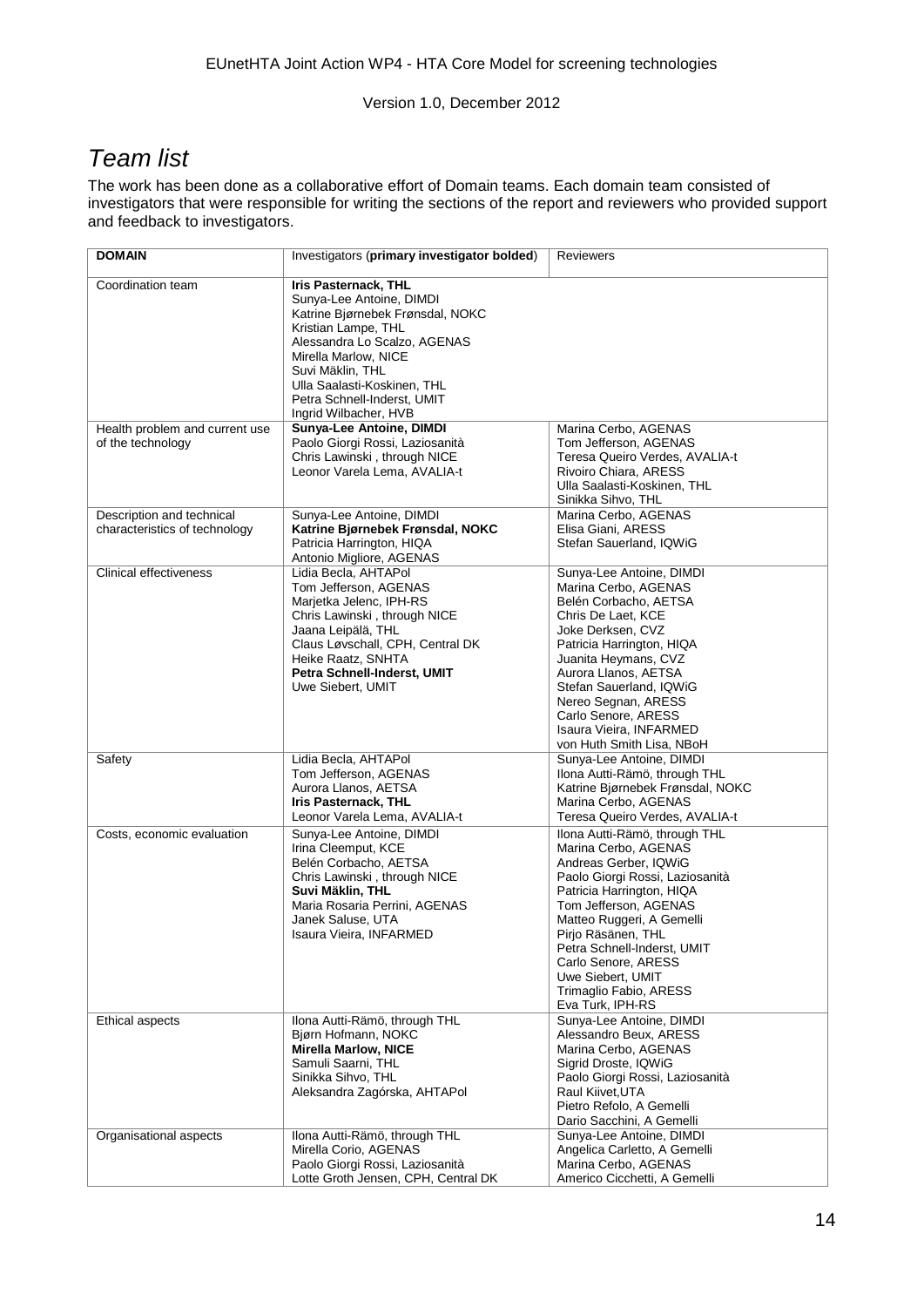|                | Suvi Mäklin, THL<br>Camilla Palmhøj Nielsen, NBoH<br>Ulla Saalasti-Koskinen, THL<br>Eva Turk, IPH-RS<br>Aleksandra Zagórska, AHTAPol                                            | Raul Kiivet, UTA<br>Juha Koivisto, THL<br>Nea Malila, through THL<br>Marco Marchetti, A Gemelli<br>Marco Oradei, A Gemelli<br>Nereo Segnan, ARESS<br>Carlo Senore, ARESS                                                                                                                                      |
|----------------|---------------------------------------------------------------------------------------------------------------------------------------------------------------------------------|---------------------------------------------------------------------------------------------------------------------------------------------------------------------------------------------------------------------------------------------------------------------------------------------------------------|
| Social aspects | Lotte Groth Jensen, CPH, Central DK<br>Alessandra Lo Scalzo, AGENAS<br>Suvi Mäklin, THL<br>Ulla Saalasti-Koskinen, THL<br>Ingrid Wilbacher, HVB<br>Aleksandra Zagórska, AHTAPol | Payam Abrishami Shirazi, CVZ<br>Sunya-Lee Antoine, DIMDI<br>Heidi Anttila, THL<br>Ilona Autti-Rämö, through THL<br>Marina Cerbo, AGENAS<br>Paolo Giorgi Rossi, Laziosanità<br>Juha Koivisto, THL<br>Camilla Palmhøj Nielsen, NBoH<br>Valeria Romano, ARESS<br>Sinikka Sihvo, THL<br>Anne Kathrin Stich, IQWiG |
| Legal aspects  | Mirella Marlow, NICE<br>Sirpa Soini, THL<br>Ingrid Wilbacher, HVB                                                                                                               | Sunya-Lee Antoine, DIMDI<br>Marina Cerbo, AGENAS<br>Camilla Palmhøj Nielsen, NBoH                                                                                                                                                                                                                             |

## *Table of all who have made major contribution to the text in this document (including the investigators from previous model applications)*

| <b>DOMAIN</b>                | Investigators (primary investigator bolded)          |                                                                    |                                                              |  |  |  |  |
|------------------------------|------------------------------------------------------|--------------------------------------------------------------------|--------------------------------------------------------------|--|--|--|--|
|                              |                                                      |                                                                    |                                                              |  |  |  |  |
|                              | HTA Core Model on Medical and                        | HTA Core Model on Diagnostic                                       | HTA Core Model on Screening                                  |  |  |  |  |
|                              | Surgical Interventions 2008                          | Technologies 2008                                                  | Technologies 2012                                            |  |  |  |  |
| General                      | Kristian Lampe, THL                                  | <b>Kristian Lampe, THL</b>                                         | <b>Iris Pasternack, THL</b>                                  |  |  |  |  |
| design/                      | Finn Børlum Kristensen,                              | Finn Børlum Kristensen, DACEHTA                                    | Sunya-Lee Antoine, DIMDI                                     |  |  |  |  |
| Coordination                 | <b>DACEHTA</b>                                       | Marjukka Mäkelä, Finohta                                           | Katrine Bjørnebek Frønsdal, NOKC                             |  |  |  |  |
| team                         | Inger Norderhaug, NOKC<br>Alison Price, NCCHTA       | Katrine Bjørnebek Frønsdal, NOKC<br>Alberto Ruano-Ravina, AVALIA-T | Kristian Lampe, THL                                          |  |  |  |  |
|                              | Alberto Ruano-Ravina, AVALIA-T                       | Marcial Velasco Garrido, TU Berlin                                 | Alessandra Lo Scalzo, AGENAS<br>Mirella Marlow, NICE         |  |  |  |  |
|                              | Marcial Velasco Garrido, TU                          |                                                                    | Suvi Mäklin, THL                                             |  |  |  |  |
|                              | <b>Berlin</b>                                        |                                                                    | Ulla Saalasti-Koskinen, THL                                  |  |  |  |  |
|                              |                                                      |                                                                    | Petra Schnell-Inderst, UMIT                                  |  |  |  |  |
|                              |                                                      |                                                                    | Ingrid Wilbacher, HVB                                        |  |  |  |  |
| Health                       | <b>Marcial Velasco Garrido, TU</b>                   | Marcial Velasco Garrido, TU Berlin                                 | Sunya-Lee Antoine, DIMDI                                     |  |  |  |  |
| problem and                  | <b>Berlin</b>                                        | Lorenzo Leogrande, UCSC                                            | Paolo Giorgi Rossi, Laziosanità                              |  |  |  |  |
| current use of               | Chris De Laet, KCE                                   | Marta Lopez de Argumedo, OSTEBA                                    | Chris Lawinski, through NICE                                 |  |  |  |  |
| the                          | Bo Freyschuss, SBU                                   | Paolo Oppedisano, UCSC                                             | Leonor Varela Lema, AVALIA-t                                 |  |  |  |  |
| technology                   | Marta Lopez de Argumedo,                             | Måns Rosén, SBU                                                    |                                                              |  |  |  |  |
|                              | <b>OSTEBA</b>                                        | Nieves Sobradillo, OSTEBA;                                         |                                                              |  |  |  |  |
|                              | Monika Reesev, U Tartu                               | Heikki Ukkonen, TYKS (through                                      |                                                              |  |  |  |  |
|                              | Leonor Varela Lema, AVALIA-T                         | Finohta)                                                           |                                                              |  |  |  |  |
|                              |                                                      | Leonor Varela Lema, AVALIA-T                                       |                                                              |  |  |  |  |
| Description<br>and technical | Hans van Brabandt, KCE<br>Pekka Kuukasjärvi, FinOHTA | Iris Pasternack,, Finohta<br>Sami Kajander, TYKS (through          | Katrine Bjørnebek Frønsdal, NOKC<br>Sunya-Lee Antoine, DIMDI |  |  |  |  |
| characteristics              | Antti Malmivaara, FinOHTA                            | Finohta)                                                           | Patricia Harrington, HIQA                                    |  |  |  |  |
| of technology                |                                                      | Sigurdur Helgason, MoH Iceland                                     | Antonio Migliore, AGENAS                                     |  |  |  |  |
|                              |                                                      | Lorenzo Leogrande, UCSC                                            |                                                              |  |  |  |  |
|                              |                                                      | Paolo Oppedisano, UCSC                                             |                                                              |  |  |  |  |
|                              |                                                      | Heikki Ukkonen, TYKS (through                                      |                                                              |  |  |  |  |
|                              |                                                      | Finohta)                                                           |                                                              |  |  |  |  |
| Clinical                     | Antti Malmivaara, FinOHTA                            | Tuija Ikonen, Finohta                                              | Petra Schnell-Inderst, UMIT                                  |  |  |  |  |
| effectiveness                | Chris De Laet, KCE                                   | Sigurdur Helgason, MoH Iceland                                     | Lidia Becla, AHTAPol                                         |  |  |  |  |
|                              | Regina Kunz, Basel Institute of                      | Marjukka Mäkelä, Finohta                                           | Tom Jefferson, AGENAS                                        |  |  |  |  |
|                              | <b>Clinical Epidemiology</b>                         | Iris Pasternack, Finohta                                           | Marjetka Jelenc, IPH-RS                                      |  |  |  |  |
|                              | Pekka Kuukasjärvi, FinOHTA                           | Heikki Ukkonen, TYKS (through                                      | Chris Lawinski, through NICE                                 |  |  |  |  |
|                              | Susanne Rasmussen, DSI                               | Finohta)                                                           | Jaana Leipälä, THL                                           |  |  |  |  |
|                              | Hans van Brabandt, KCE                               | Sami Kajander, TYKS (through                                       | Claus Løvschall, CPH, Central DK                             |  |  |  |  |
|                              |                                                      | Finohta)                                                           | Heike Raatz, SNHTA                                           |  |  |  |  |
|                              |                                                      |                                                                    | Uwe Siebert, UMIT                                            |  |  |  |  |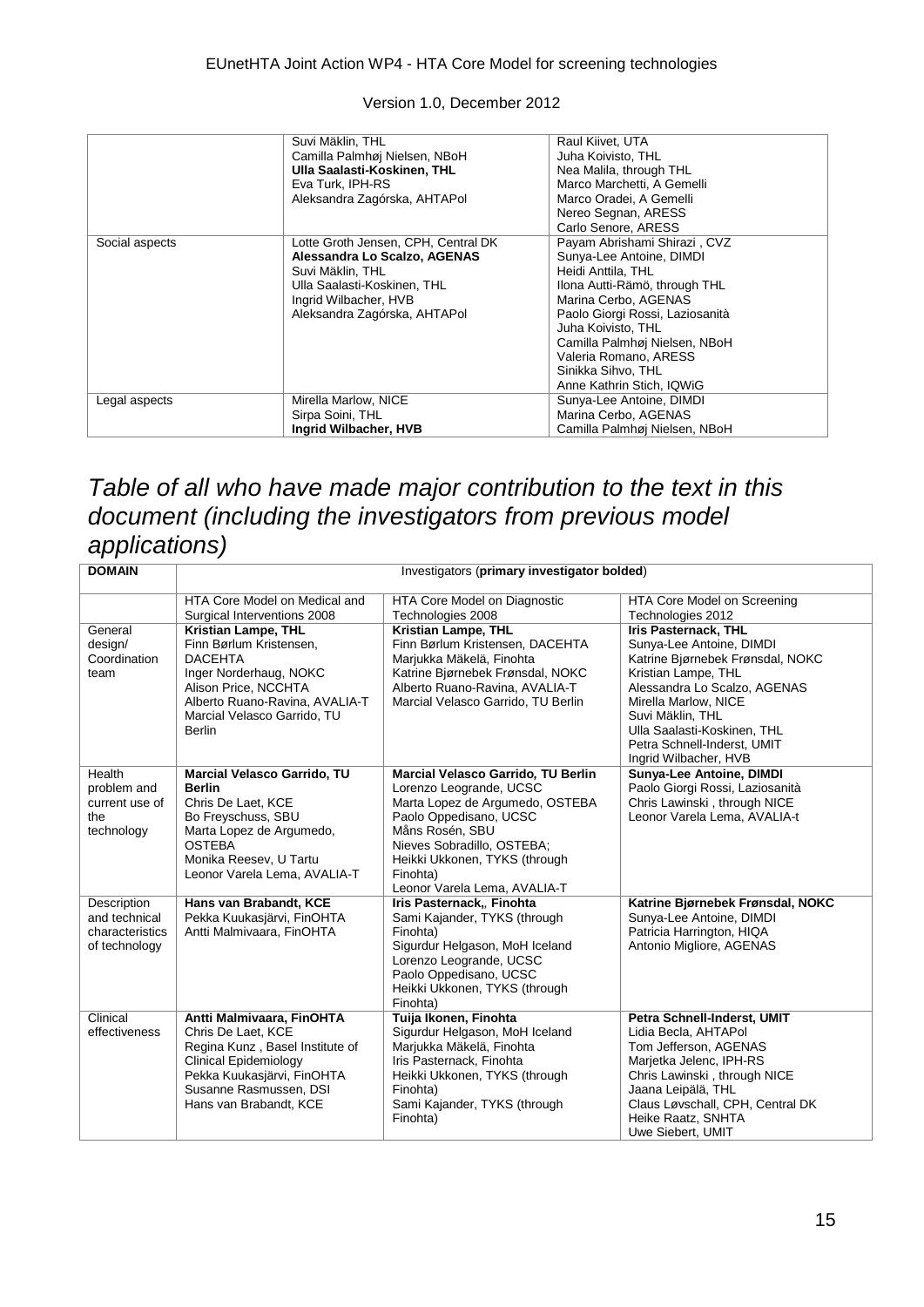| Safety                           | <b>Nick Hicks, NCCHTA</b><br>Chris De Laet, KCE<br>Regina Kunz, Basel Institute of<br><b>Clinical Epidemiology</b><br>Pekka Kuukasjärvi, FinOHTA<br>Antti Malmivaara, FinOHTA<br>Alison Price, NCCHTA<br>Hans van Brabandt, KCE                                                                                                                                     | Iris Pasternack, Finohta<br>Sami Kajander, TYKS (through<br>Finohta)<br>Ritva Bly, STUK (through Finohta)<br>Leonor Varela Lema, AVALIA-T<br>Alberto Ruano-Ravina, AVALIA-T<br>Nick Hicks, NCCHTA                                                                                                      | <b>Iris Pasternack, THL</b><br>Lidia Becla, AHTAPol<br>Tom Jefferson, AGENAS<br>Aurora Llanos, AETSA<br>Leonor Varela Lema, AVALIA-t                                                                                                                                     |
|----------------------------------|---------------------------------------------------------------------------------------------------------------------------------------------------------------------------------------------------------------------------------------------------------------------------------------------------------------------------------------------------------------------|--------------------------------------------------------------------------------------------------------------------------------------------------------------------------------------------------------------------------------------------------------------------------------------------------------|--------------------------------------------------------------------------------------------------------------------------------------------------------------------------------------------------------------------------------------------------------------------------|
| Costs,<br>economic<br>evaluation | Kersti Meiesaar, U Tartu<br>Irina Cleemput, KCE<br>Henrik Hauschildt-Juhl, DSI<br>Monika Reesev, U Tartu<br>Harri Sintonen, FinOHTA                                                                                                                                                                                                                                 | Kersti Meiesaar, U Tartu<br>Jose Antonio Navarro, AETSA<br>Cecile Camberlin KCE<br>Irina Cleemput, KCE<br>Belén Corbacho, AETSA<br>Henrik Hauschildt-Juhl, DSI<br>Aurora Llanos Mendez, AETSA<br>Sergio Márquez, AETSA<br>Monika Reesev, U Tartu<br>Victor Sarmiento, AETSA<br>Harri Sintonen, Finohta | Suvi Mäklin, THL<br>Sunya-Lee Antoine, DIMDI<br>Irina Cleemput, KCE<br>Belén Corbacho, AETSA<br>Chris Lawinski, through NICE<br>Maria Rosaria Perrini, AGENAS<br>Janek Saluse, UTA<br>Isaura Vieira, INFARMED                                                            |
| Ethical<br>aspects               | Dagmar Lühmann, U Lübeck<br>Bjørn Hofmann, NOKC and U<br>Oslo<br>Marta Lopez de Argumedo,<br><b>OSTEBA</b><br>Marco Marchetti, UCSC<br>Inger Norderhaug, NOKC<br>Samuli Saarni, FinOHTA<br>Marcial Velasco Garrido, TU<br><b>Berlin</b>                                                                                                                             | Samuli Saarni, Finohta<br>Bjørn Hofmann, U Oslo<br>Dagmar Lühmann, U Lübeck<br>Marco Marchetti, UCSC<br>Pietro Refolo, UCSC<br>Dario Sacchini, UCSC<br>Marcial Velasco Garrido, TU Berlin                                                                                                              | <b>Mirella Marlow, NICE</b><br>Ilona Autti-Rämö, through THL<br>Bjørn Hofmann, NOKC<br>Samuli Saarni, THL<br>Sinikka Sihvo, THL<br>Aleksandra Zagórska, AHTAPol                                                                                                          |
| Organisational<br>aspects        | Ulla Saalasti-Koskinen, Finohta<br>Finn Børlum Kristensen,<br><b>DACEHTA</b><br>Mirella Corio, UCSC<br>Carmen Furno, UCSC<br>Nick Hicks, NCCHTA<br>Juha Koivisto, FinSoc<br>Pekka Kuukasjärvi, FinOHTA<br>Marco Marchetti, UCSC<br>Marco Orade, UCSC<br>Camilla Palmhøj Nielsen,<br><b>DACEHTA</b><br>Matteo Ruggeri, UCSC<br>Marcial Velasco Garrido, TU<br>Berlin | Ulla Saalasti-Koskinen, Finohta<br>Charlotte Bredahl Jacobsen, DSI<br>Mirella Corio, UCSC<br>Carmen Furno, UCSC<br>Tuija Ikonen, Finohta<br>Juha Koivisto, FinSoc (through Finohta)<br>Marco Marchetti, UCSC<br>Marco Oradei, UCSC<br>Camilla Palmhøj Nielsen, DACEHTA<br>Matteo Ruggeri, UCSC         | Ulla Saalasti-Koskinen, THL<br>Ilona Autti-Rämö, through THL<br>Mirella Corio, AGENAS<br>Paolo Giorgi Rossi, Laziosanità<br>Lotte Groth Jensen, CPH, Central DK<br>Suvi Mäklin, THL<br>Camilla Palmhøj Nielsen, NBoH<br>Eva Turk, IPH-RS<br>Aleksandra Zagórska, AHTAPol |
| Social aspects                   | Heidi Anttila, Finohta<br>Ilona Autti-Rämö, FinOHTA<br>Bjørn Hofmann, NOKC and U<br>Oslo<br>Juha Koivisto, FinSoc<br>Dagmar Lühmann, U Lübeck<br>Marcial Velasco Garrido, TU<br><b>Berlin</b>                                                                                                                                                                       | Heidi Anttila, Finohta<br>Britta Bjerrum Mortensen, DACEHTA<br>Marie Brandhøj Wiuff, DSI<br>Charlotte Bredahl Jacobsen, DSI<br>Tuija Ikonen, Finohta<br>Juha Koivisto, FinSoc (through Finohta)<br>Dagmar Lühmann, U Lübeck                                                                            | Alessandra Lo Scalzo, AGENAS<br>Lotte Groth Jensen, CPH, Central DK<br>Suvi Mäklin, THL<br>Ulla Saalasti-Koskinen, THL<br>Ingrid Wilbacher, HVB<br>Aleksandra Zagórska, AHTAPol                                                                                          |
| Legal aspects                    | Laura Walin, Finohta<br>Mirella Corio, UCSC<br>Carmen Furno, UCSC<br>Marco Marchetti, UCSC<br>Inger Norderhaug, NOKC<br>Marco Oradei, UCSC<br>Nick Royle, CC                                                                                                                                                                                                        | Laura Walin, Finohta<br>Marco Marchetti, UCSC<br>Katrine Bjørnebek Frønsdal, NOKC<br>Pietro Refolo, UCSC<br>Dario Sacchini, UCSC<br>Marco Oradei, UCSC<br>Mirella Corio, UCSC<br>Carmen Furno, UCSC<br>Matteo Ruggeri, UCSC                                                                            | Ingrid Wilbacher, HVB<br>Mirella Marlow, NICE<br>Sirpa Soini, THL                                                                                                                                                                                                        |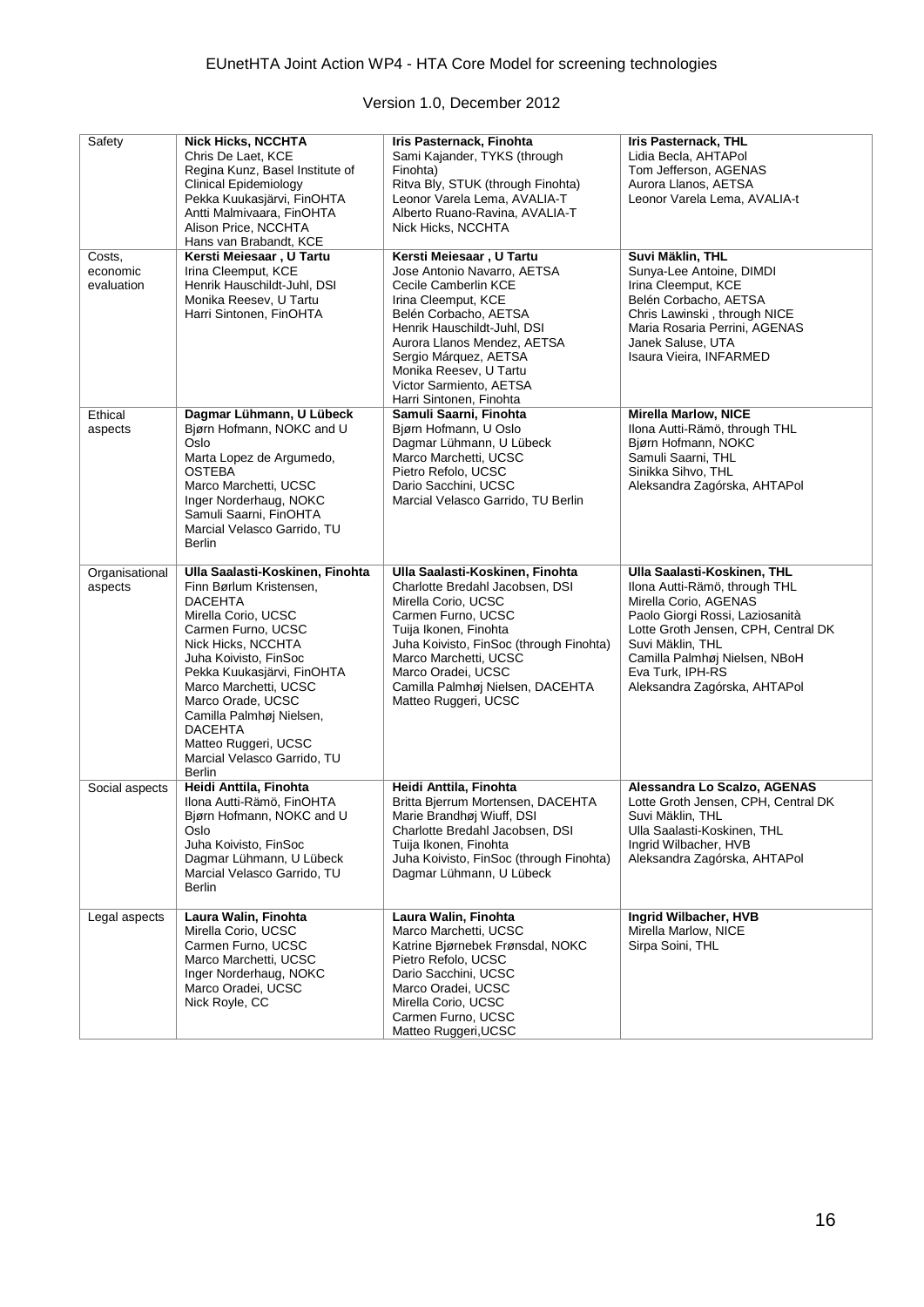# <span id="page-17-0"></span>Health problem and current use of the technology

## <span id="page-17-1"></span>**Domain description**

## What is this domain about?

This domain describes the target conditions, target groups and the availability and patterns of use of the technology in question. Some of the topics considered relevant for this domain have generally been called "Background Information" in previous European projects or recommendations for conducting assessments (Burls 2000, Busse 2002, Liberati 1997).

The qualitative description of the **target condition**, including the underlying mechanism (pathophysiology), natural history (i.e. course of disease), diagnosis and prognosis, the risk population and risk factors for acquiring the condition as well as available treatments are described in this domain. A description of subgroups or special indications should be included especially when the technology does not target the whole population.

**Current management** patterns are described, and whether the technology is intended to replace, add or triage another technology in the management chain. Anticipated problems in the use, e.g. inappropriate extension of indications, participation rate, over-diagnosis, misuse, and acceptability by the population, are to be discussed, as well as the alternatives to the technology and agreed policies on whom to treat as patients or target group.

## Why is this domain important?

The information produced in this domain provides baseline knowledge which is needed when the results from other domains of the assessment are put into context in a particular geographical or organisational setting. If health problem and the target population cannot be clearly defined, the appropriate use of the technology may be rightfully challenged. If the current management practice is not in accordance with evidence-based guidelines, the public might get the impression that a need for a new technology exists. A new technology could be costly and not necessarily more effective than existing ones. In that case it could be more appropriate to improve the compliance to guidelines than to add a new technology with a similar effectiveness and/or higher costs.

National decision-makers are interested in the extent of utilization of technology in their own country, and if there is regional variation. On the other hand, international benchmarking may have a great impact on decision-making process (Zentner 2004). Particularly important it may be when the estimation of the harmbenefit-costs equation is inconclusive. It might be important to be aware of the variation in the management patterns and current use of the technology in Europe; this often reflects country-specific epidemiology and priorities, but can also be an indication of under- or overuse of the technology. In Europe, great variation in approval status of technologies is seldom expected; therefore it may be of interest to compare the status with non-European countries.

## Relations to other domains

The issues in this domain should be considered at an early stage of a Core HTA, because they may help in refining the research questions and formulating the methodological approach in e.g. effectiveness, costs and organisational aspects domains. The life cycle of the technology, its regulatory (approval and coverage) status and manufacturer information are of joint interest with other domains (description and technical characteristics, organisational, social, ethical, and legal aspects domains).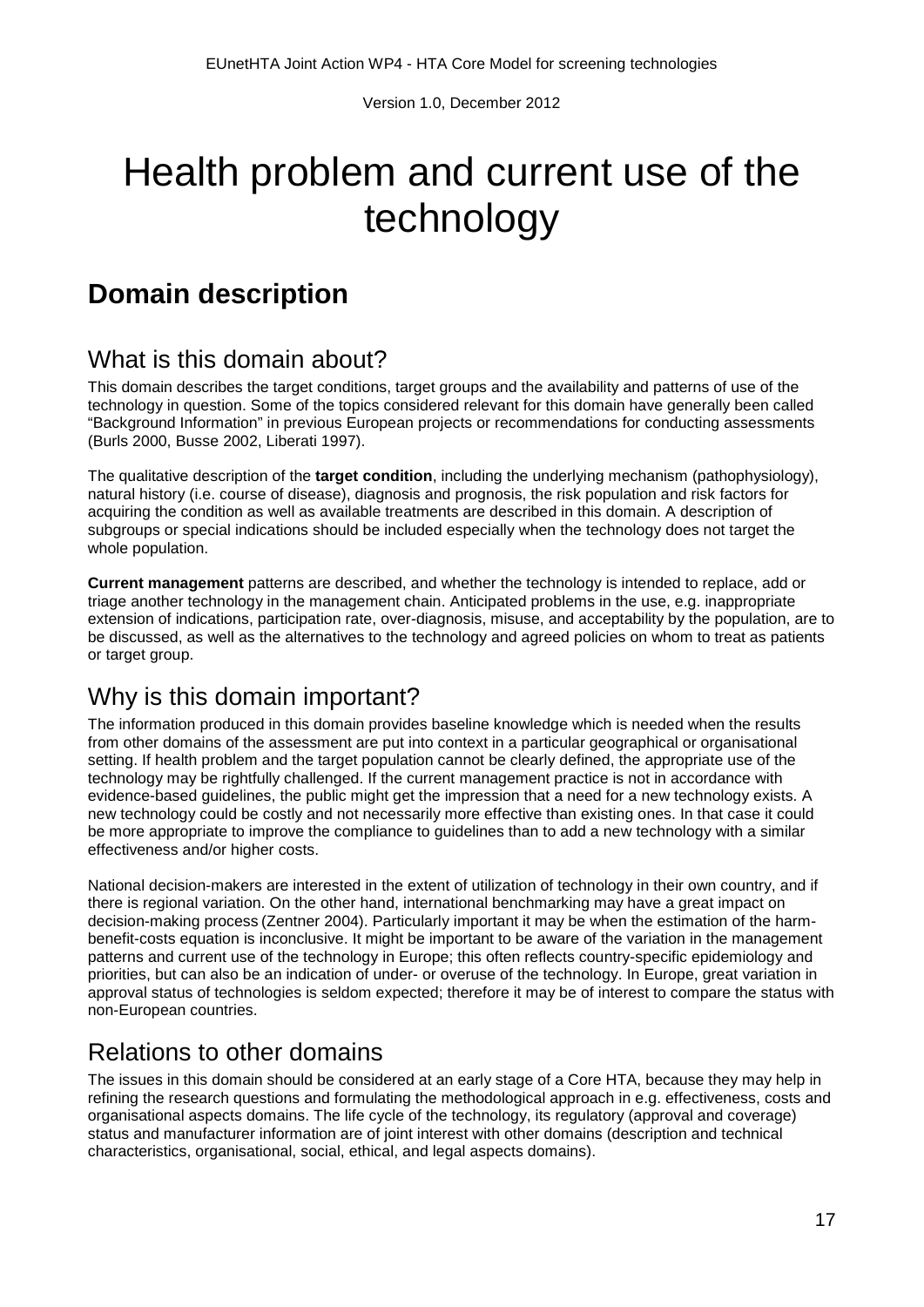Some issues in this domain will necessarily overlap with issues in the effectiveness and costs domains (e.g. issues of consequences and alternative interventions), organizational domain (e.g. utilisation issues), description and the technical characteristics domain (e.g. life-cycle), social domain (coverage and access issues), legal and ethical domains as well as safety domain (e.g. over-diagnosis, false positive and false negative test results). It is important to coordinate the work with these issues, and determine who answers them within a particular Core HTA.

## Issues specific for screening technologies

Usually a technology is proposed for screening after a long experience in clinical diagnostic use. This means that assessing a screening technology is usually assessing the features of the technology in a new application context. Screening as context means that the assessment should include the whole management chain, from the screening test, through the subsequent diagnostic tests to treatments. It is therefore important to distinguish if the proposed assessment topic includes a new screening technology, that only slightly modifies the existing screening pathway, or if it is an assessment of a completely new screening pathway. Regulatory processes hardly ever distinguish between these two uses of a technology: clinical or screening setting.

Knowledge on the following aspects is essential for the construction of decision analytic models for screening technologies:

- 1. Natural course of the health problem,
- 2. Diagnosis of the health problem,
- 3. Effect of available treatments on the course and prognosis,
- 4. Burden of disease, incidence, mortality, survival,
- 5. Current guidelines and existing screening flow charts
- 6. Effects of the screening technology on the epidemiology (incidence, prevalence, overdiagnosis) of the health problem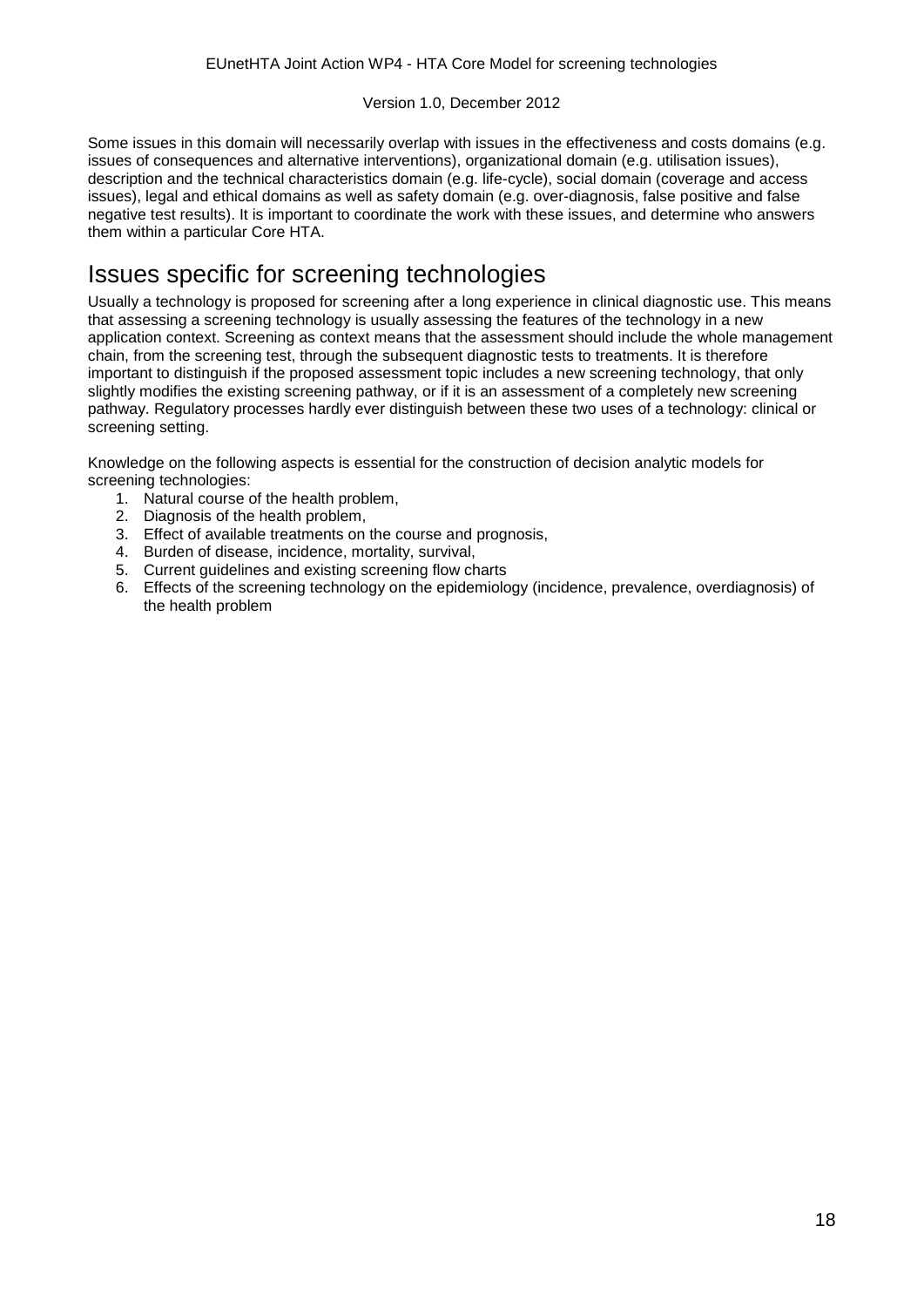## **Assessment elements**

<span id="page-19-0"></span>

| Element   Domain<br>ID |                                                                  | <b>Topic</b>                      | <b>Issue</b>                                                                                                                                                                                                          | <b>Clarification</b>                                                                                                                                                                                                                                    | Importance<br>3=critical<br>2=important<br>1=optional | Transferability<br>3=completely<br>$2 = partly$<br>$1 = not$ | <b>Information</b><br>sources                                    | <b>Reference</b>                                                                  | <b>Relations</b>                                      |
|------------------------|------------------------------------------------------------------|-----------------------------------|-----------------------------------------------------------------------------------------------------------------------------------------------------------------------------------------------------------------------|---------------------------------------------------------------------------------------------------------------------------------------------------------------------------------------------------------------------------------------------------------|-------------------------------------------------------|--------------------------------------------------------------|------------------------------------------------------------------|-----------------------------------------------------------------------------------|-------------------------------------------------------|
| A0001                  | Health Problem<br>and Current<br>Use of the<br>Technology        | <b>Target</b><br><b>Condition</b> | Which disease/health<br>problem/potential<br>health problem will<br>the technology be<br>used for?                                                                                                                    | Definition (naming) of the condition,<br>health problem, disease for which the<br>technology is intended.                                                                                                                                               | 3.                                                    | 3                                                            | Medical<br>literature,<br>narrative<br>reviews, book<br>chapters | Burls 2000. Busse<br>2002, Liberati 1997<br>Imaz-Iglesia 1998,<br>Kristensen 2009 |                                                       |
| A0002                  | <b>Health Problem</b><br>and Current<br>Use of the<br>Technology | Target<br>Condition               | What, if any, is the<br>precise definition/<br>characterization of<br>the target disease?<br>Which diagnosis is<br>given to the condition<br>and according to<br>which classification<br>system (e.g. ICD-<br>$10)$ ? | Characteristics of the condition which<br>allows a precise diagnostic and<br>differentiation of the indication for the<br>use of the technology. Subgroups or<br>indications are considered under the<br><b>Domain Clinical Effectiveness</b>           | 3                                                     | 3                                                            | <b>WHO</b>                                                       | Burls 2000, Busse<br>2002, Liberati 1997<br>Imaz-Iglesia 1998,<br>Kristensen 2009 | Clinical<br>Effectiven<br>ess<br>Domain               |
| A0003                  | <b>Health Problem</b><br>and Current<br>Use of the<br>Technology | Target<br>Condition               | Which are the known<br>risk factors for<br>acquiring the<br>condition?                                                                                                                                                | The prevalence of different risk factors<br>might be different in different<br>geographic areas and among different<br>groups of population. This element<br>clarifies the identification of alternative<br>(also preventive) management<br>approaches. | 3                                                     | $\overline{2}$                                               | Narrative and<br>systematic<br>reviews, book<br>chapters         | Burls 2000, Busse<br>2002, Liberati 1997<br>Imaz-Iglesia 1998,<br>Kristensen 2009 | Clinical<br>Effectiven<br>ess<br>Domain               |
| A0004                  | <b>Health Problem</b><br>and Current<br>Use of the<br>Technology | Target<br>Condition               | What is the natural<br>course of the<br>condition?                                                                                                                                                                    | Description of underlying mechanisms<br>or pathophysiology. Possible relation<br>between early diagnosis and better<br>prognosis?                                                                                                                       | 3                                                     | 3                                                            | Registries                                                       | Burls 2000, Busse<br>2002, Liberati 1997<br>Imaz-Iglesia 1998,<br>Kristensen 2009 | Clinical<br>Effectiven<br>ess and<br>Costs<br>Domains |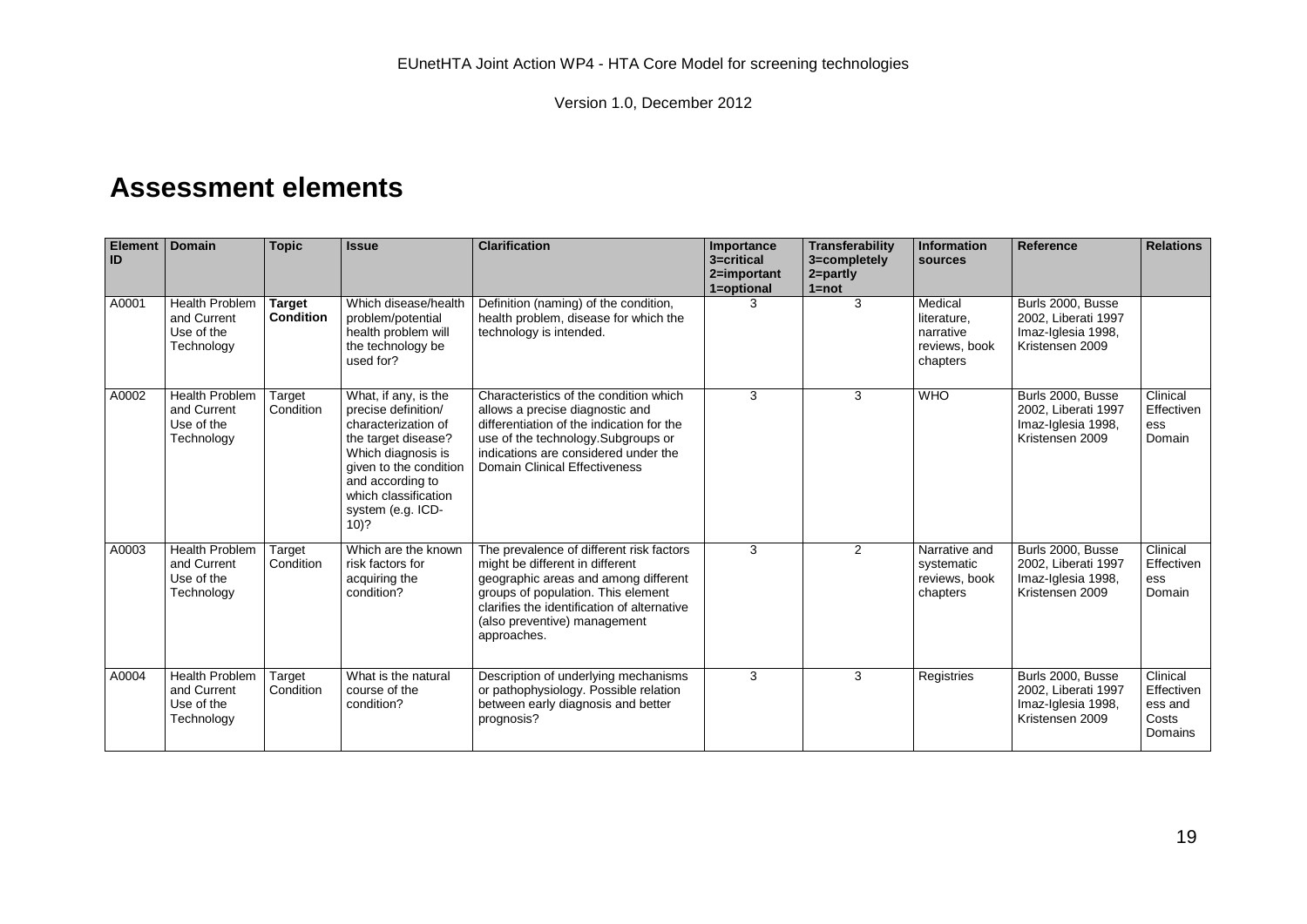| <b>Element</b><br>ID | <b>Domain</b>                                                    | <b>Topic</b>         | <b>Issue</b>                                                                   | <b>Clarification</b>                                                                                                                                                                                                                                                                                                                                                                                                        | Importance<br>3=critical<br>2=important<br>1=optional | <b>Transferability</b><br>3=completely<br>2=partly<br>$1 = not$ | <b>Information</b><br>sources                                                                                                                                                                      | <b>Reference</b>                                                                  | <b>Relations</b>                                                 |
|----------------------|------------------------------------------------------------------|----------------------|--------------------------------------------------------------------------------|-----------------------------------------------------------------------------------------------------------------------------------------------------------------------------------------------------------------------------------------------------------------------------------------------------------------------------------------------------------------------------------------------------------------------------|-------------------------------------------------------|-----------------------------------------------------------------|----------------------------------------------------------------------------------------------------------------------------------------------------------------------------------------------------|-----------------------------------------------------------------------------------|------------------------------------------------------------------|
| A0005                | <b>Health Problem</b><br>and Current<br>Use of the<br>Technology | Target<br>Condition  | What are the<br>symptoms at different<br>stages of the<br>disease?             | Symptoms by stage might give an idea<br>of possible improvements, and provide<br>proxy outcomes for effectiveness<br>assessment.                                                                                                                                                                                                                                                                                            | 2                                                     | 3                                                               | Registries,<br>quality of life<br>studies.<br>narrative and<br>systematic<br>reviews, book<br>chapters                                                                                             | Burls 2000, Busse<br>2002, Liberati 1997<br>Imaz-Iglesia 1998.<br>Kristensen 2009 | Clinical<br>Effectiven<br>ess<br>Domain                          |
| A0006                | <b>Health Problem</b><br>and Current<br>Use of the<br>Technology | Target<br>Condition  | What is the burden of<br>the condition?                                        | Prevalence or incidence of disease<br>specific mortality, life years lost,<br>disability                                                                                                                                                                                                                                                                                                                                    | 3                                                     | $\overline{2}$                                                  | Registries and<br>national<br>statistics                                                                                                                                                           | Burls 2000, Busse<br>2002, Liberati 1997<br>Imaz-Iglesia 1998,<br>Kristensen 2009 | Clinical<br>Effectiven<br>ess,<br>Social and<br>Costs<br>Domains |
| A0009                | <b>Health Problem</b><br>and Current<br>Use of the<br>Technology | Target<br>Condition  | What aspects of the<br>burden of disease are<br>targeted by the<br>technology? | The technology can affect only some<br>aspects (e.g. mortality) and leave other<br>aspects (e.g. quality of life) untouched.<br>Screening may increase disease<br>incidence due to early diagnosis and<br>over diagnosis.                                                                                                                                                                                                   | 3                                                     | 3                                                               | Deductive<br>models (based<br>on the natural<br>history of the<br>disease, test<br>target and<br>treatment<br>target;<br>epidemiological<br>studies (if<br>sufficient<br>testing has<br>been done) |                                                                                   | Clinical<br>Effectiven<br>ess,<br>Social and<br>Costs<br>Domains |
| A0007                | <b>Health Problem</b><br>and Current<br>Use of the<br>Technology | Target<br>Population | What is the target<br>population of the<br>technology?                         | The technology may be used for all<br>patients having the condition, or only<br>those in early stages, or certain severity<br>level, or people with moderate risk of<br>having the condition. In screening and<br>other preventive interventions the target<br>population represent a defined<br>subgroup of healthy or asymptomatic<br>individuals. Who have defined the<br>selected subgroup(s) and for which<br>reasons? | 3                                                     | $\overline{2}$                                                  | Medical<br>literature.<br>narrative<br>reviews.<br>commentaries,<br>editorials of<br>scientific<br>associations.<br>quidelines.<br>recommendatio<br>ns                                             |                                                                                   | Clinical<br>Effectiven<br>ess<br>Domain                          |
| A0023                | <b>Health Problem</b><br>and Current<br>Use of the<br>Technology | Target<br>Population | How many people<br>belong to the target<br>population?                         |                                                                                                                                                                                                                                                                                                                                                                                                                             | 3                                                     | $\overline{1}$                                                  | National<br>registries,<br>statistics.<br>systematic<br>reviews                                                                                                                                    |                                                                                   |                                                                  |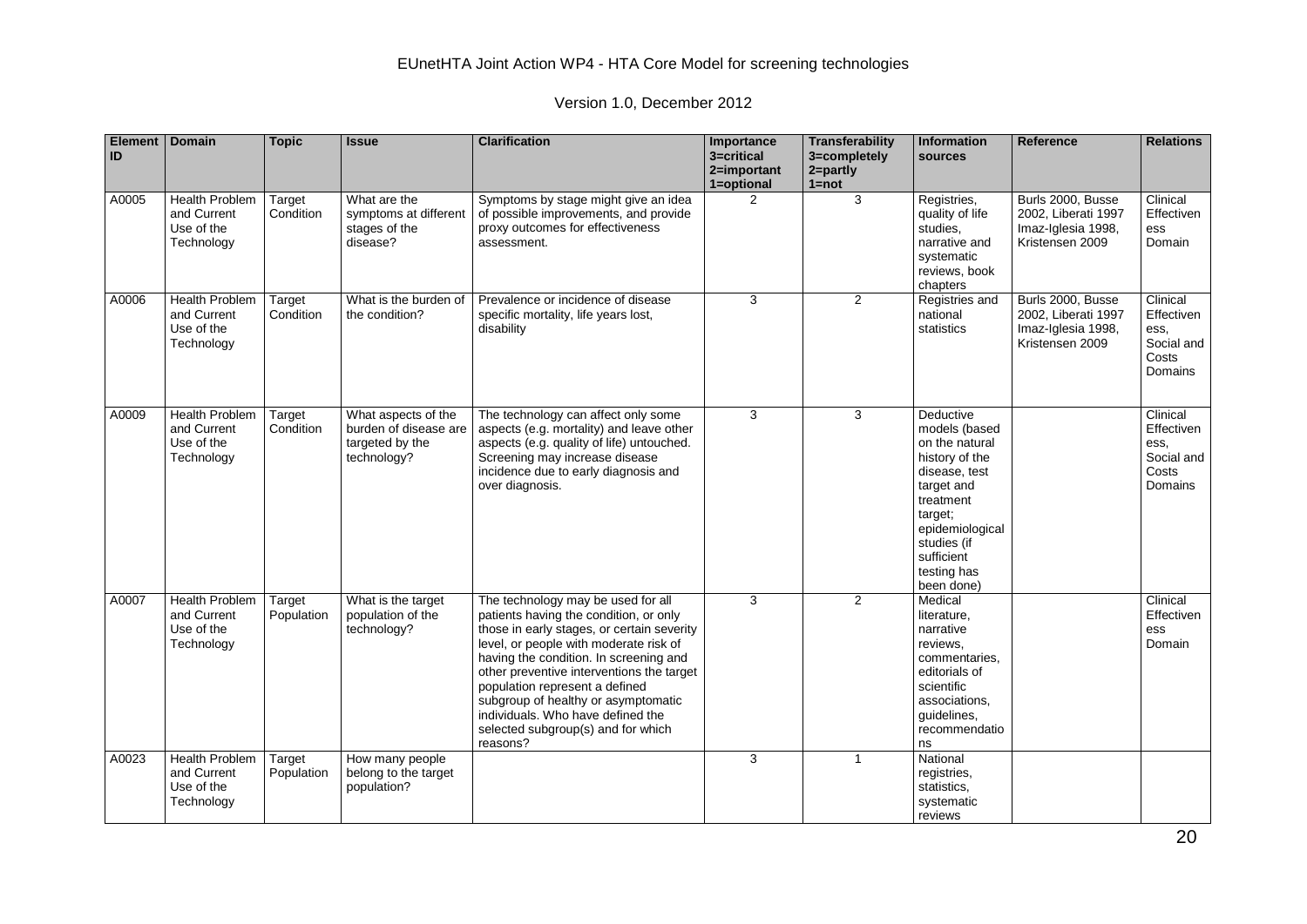| <b>Element</b><br>ID | <b>Domain</b>                                                    | <b>Topic</b>                                         | <b>Issue</b>                                                                             | <b>Clarification</b>                                                                                                                                                                                                                                                                                                                                                                                                                                                                                                                            | Importance<br>3=critical<br>2=important<br>1=optional | Transferability<br>3=completely<br>$2 = part$<br>$1 = not$ | Information<br>sources                                                                                                            | <b>Reference</b>                                                                  | <b>Relations</b>                                                             |
|----------------------|------------------------------------------------------------------|------------------------------------------------------|------------------------------------------------------------------------------------------|-------------------------------------------------------------------------------------------------------------------------------------------------------------------------------------------------------------------------------------------------------------------------------------------------------------------------------------------------------------------------------------------------------------------------------------------------------------------------------------------------------------------------------------------------|-------------------------------------------------------|------------------------------------------------------------|-----------------------------------------------------------------------------------------------------------------------------------|-----------------------------------------------------------------------------------|------------------------------------------------------------------------------|
| A0011                | <b>Health Problem</b><br>and Current<br>Use of the<br>Technology | <b>Utilisation</b>                                   | How much is the<br>technology being<br>used?                                             | Provide EU level and national<br>information about the extent of<br>implementation of the<br>technology. Information is<br>usually available when (re-<br>) evaluating established or<br>obsolete technologies. For new<br>technologies, information from<br>other countries may be useful.<br>Factors that modify the actual<br>use of the implemented<br>technology, and thus affect the<br>interpretation of the statistics<br>should be mentioned; e.g. such<br>as acceptance and adherence<br>(of both service providers and<br>patients). | 3                                                     |                                                            | National<br>statistics,<br>surveys,<br>disease<br>management<br>studies.<br>manufacturer<br>sales data                            | Burls 2000, Busse<br>2002, Liberati 1997<br>Imaz-Iglesia 1998,<br>Kristensen 2009 | Costs and<br>Organisati<br>onal<br>Domains                                   |
| A0012                | <b>Health Problem</b><br>and Current<br>Use of the<br>Technology | Utilisation                                          | What kind of<br>variations in use are<br>there across<br>countries/regions/setti<br>ngs? | Variation in use should be<br>examined (or interpreted) in the<br>light of information from e.g.<br>organisational, ethical and legal<br>domains.                                                                                                                                                                                                                                                                                                                                                                                               | $\overline{2}$                                        | 2                                                          | National<br>statistics,<br>surveys,<br>disease<br>management<br>studies.<br>manufacturer<br>sales data                            | Burls 2000. Busse<br>2002, Liberati 1997<br>Imaz-Iglesia 1998,<br>Kristensen 2009 |                                                                              |
| A0013                | <b>Health Problem</b><br>and Current<br>Use of the<br>Technology | <b>Current</b><br>Manageme<br>nt of the<br>Condition | How is the<br>disease/health<br>condition currently<br>diagnosed or<br>screened?         | Properties of diagnostic or screening<br>tests affect patient spectrum and thus<br>the effectiveness of subsequent<br>interventions. Different tests are applied<br>by different professional groups. This<br>information is needed e.g. in cost-<br>effectiveness models.                                                                                                                                                                                                                                                                      | 3                                                     | -1                                                         | Surveys,<br>utilisation<br>reviews. If such<br>information is<br>lacking: Expert<br>surveys / expert<br>interviews, web<br>search | Burls 2000, Busse<br>2002, Liberati 1997<br>Imaz-Iglesia 1998,<br>Kristensen 2009 | Clinical<br>Effectiven<br>ess, Costs<br>and<br>Organisati<br>onal<br>Domains |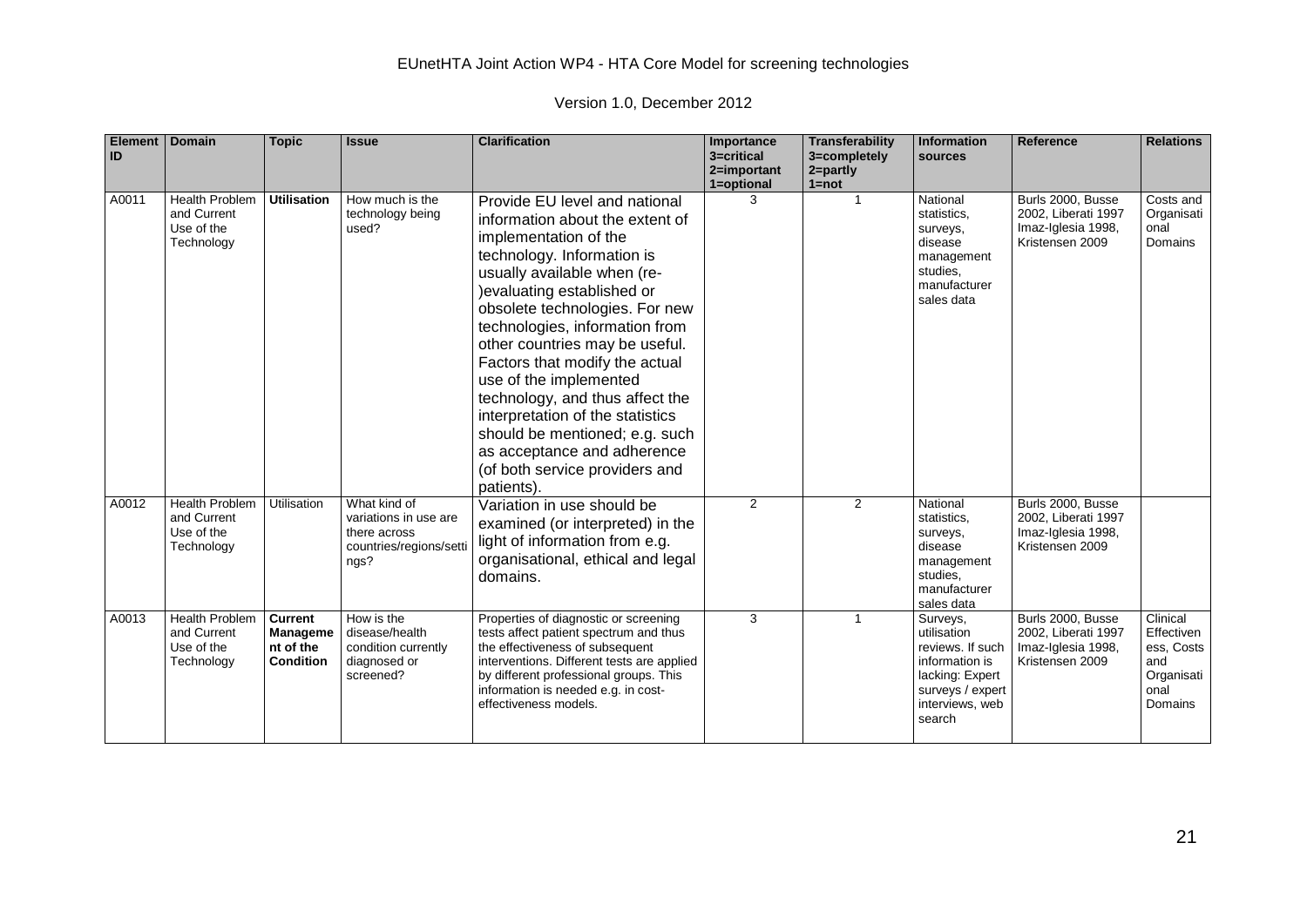| <b>Element</b><br>ID | <b>Domain</b>                                                    | <b>Topic</b>                                  | <b>Issue</b>                                                                                                  | <b>Clarification</b>                                                                                                                                                                                                           | Importance<br>3=critical<br>2=important<br>1=optional | Transferability<br>3=completely<br>$2 =$ partly<br>$1 = not$ | <b>Information</b><br>sources                                                                                                                                      | Reference                                                                         | <b>Relations</b>                                                             |
|----------------------|------------------------------------------------------------------|-----------------------------------------------|---------------------------------------------------------------------------------------------------------------|--------------------------------------------------------------------------------------------------------------------------------------------------------------------------------------------------------------------------------|-------------------------------------------------------|--------------------------------------------------------------|--------------------------------------------------------------------------------------------------------------------------------------------------------------------|-----------------------------------------------------------------------------------|------------------------------------------------------------------------------|
| A0014                | <b>Health Problem</b><br>and Current<br>Use of the<br>Technology | Current<br>Manageme<br>nt of the<br>Condition | How should the<br>condition be<br>diagnosed or<br>screened according<br>to published<br>algorithms/guidelines |                                                                                                                                                                                                                                | $\overline{2}$                                        | 2                                                            | Guidelines                                                                                                                                                         | Burls 2000. Busse<br>2002, Liberati 1997<br>Imaz-Iglesia 1998,<br>Kristensen 2009 | Clinical<br>Effectiven<br>ess, Costs<br>and<br>Organisati<br>onal<br>Domains |
| A0015                | <b>Health Problem</b><br>and Current<br>Use of the<br>Technology | Current<br>Manageme<br>nt of the<br>Condition | How is the condition<br>currently managed?                                                                    | Deviation from eb-guidelines may hint<br>over/under use of the technology and it<br>may increase the burden of<br>disease.Identification of practice<br>variations may point out differences in<br>the quality of health care. | $\overline{2}$                                        |                                                              | Surveys,<br>utilisation<br>reviews. If such<br>information is<br>lacking: Expert<br>surveys / expert<br>interviews,<br>audits                                      |                                                                                   | Clinical<br>Effectiven<br>ess, Costs<br>and<br>Organisati<br>onal<br>Domains |
| A0016                | <b>Health Problem</b><br>and Current<br>Use of the<br>Technology | Current<br>Manageme<br>nt of the<br>Condition | How should the<br>condition be<br>managed according<br>to published<br>algorithms/guidelines                  | An assessment of the main differences<br>between guidelines and actual practice<br>allows conclusions to be drawn on how<br>optimal the current management is.                                                                 | 3                                                     | $\overline{2}$                                               | Review of<br>clinical<br>quidelines,<br>recommendatio<br>n. If such<br>information is<br>lacking: Expert<br>surveys / expert<br>interviews,<br>textbooks           |                                                                                   | Clinical<br>Effectiven<br>ess, Costs<br>and<br>Organisati<br>onal<br>Domains |
| A0017                | <b>Health Problem</b><br>and Current<br>Use of the<br>Technology | Current<br>Manageme<br>nt of the<br>Condition | What are the<br>differences in the<br>management for<br>different stages of<br>disease?                       |                                                                                                                                                                                                                                | $\overline{2}$                                        | $\overline{2}$                                               | Surveys,<br>utilisation<br>reviews, clinical<br>guidelines,<br>recommendatio<br>ns. If such<br>information is<br>lacking: expert<br>surveys / expert<br>interviews |                                                                                   | Organisati<br>onal and<br>Social<br><b>Domains</b>                           |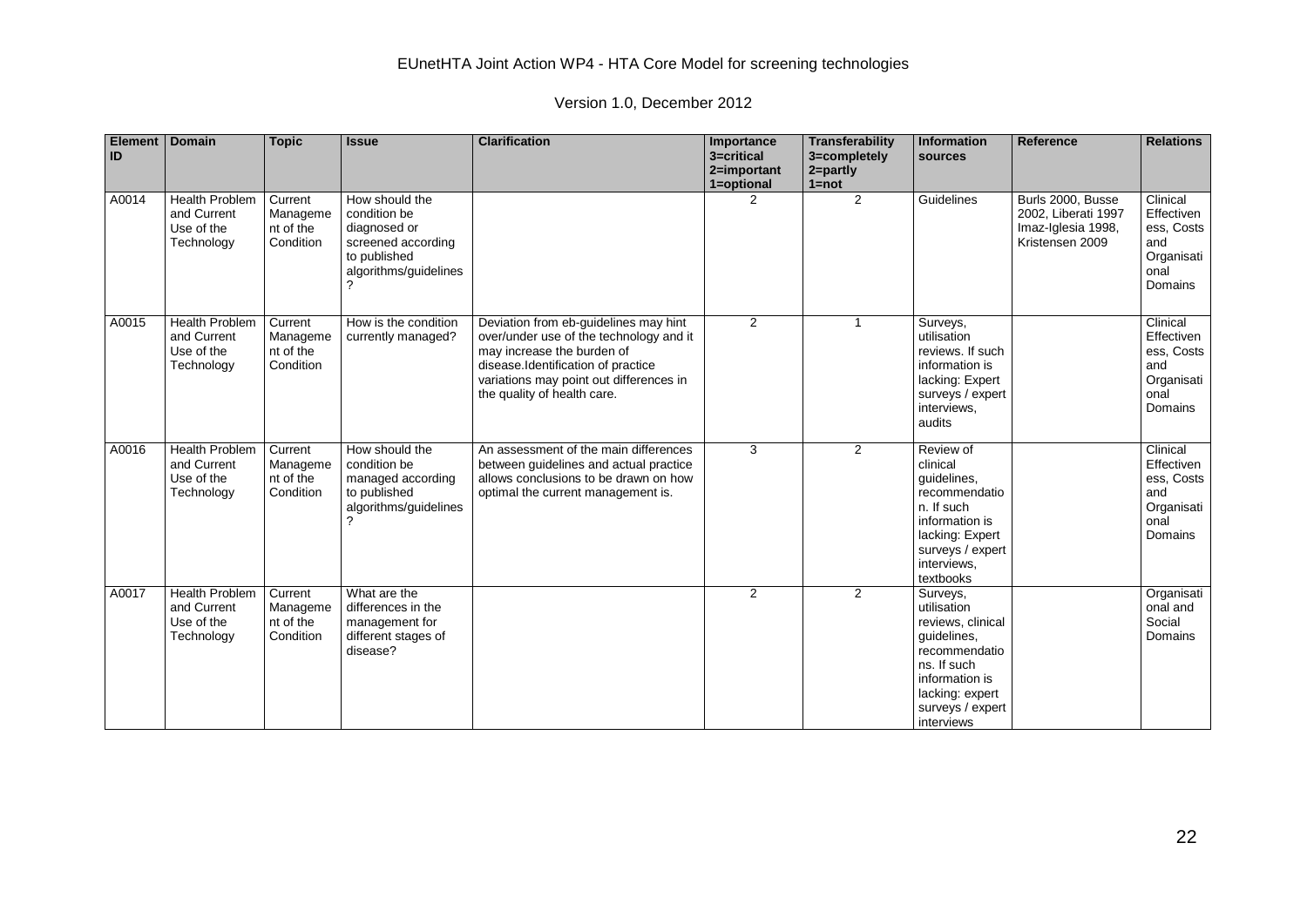| <b>Element</b><br>ID | <b>Domain</b>                                                    | <b>Topic</b>                                  | <b>Issue</b>                                                                                                          | <b>Clarification</b>                                                                                                                                                                                                                                                                                                                                                                                                                               | Importance<br>3=critical<br>2=important<br>1=optional | Transferability<br>3=completely<br>$2 =$ partly<br>$1 = not$ | <b>Information</b><br>sources                                                                                                                                                                                                     | Reference                                                                         | <b>Relations</b>                                                                        |
|----------------------|------------------------------------------------------------------|-----------------------------------------------|-----------------------------------------------------------------------------------------------------------------------|----------------------------------------------------------------------------------------------------------------------------------------------------------------------------------------------------------------------------------------------------------------------------------------------------------------------------------------------------------------------------------------------------------------------------------------------------|-------------------------------------------------------|--------------------------------------------------------------|-----------------------------------------------------------------------------------------------------------------------------------------------------------------------------------------------------------------------------------|-----------------------------------------------------------------------------------|-----------------------------------------------------------------------------------------|
| A0018                | <b>Health Problem</b><br>and Current<br>Use of the<br>Technology | Current<br>Manageme<br>nt of the<br>Condition | What are the other<br>evidence-based<br>alternatives to the<br>current technology?                                    |                                                                                                                                                                                                                                                                                                                                                                                                                                                    | 3                                                     | 2                                                            | Clinical<br>guidelines,<br>recommendatio<br>ns, systematic<br>reviews                                                                                                                                                             | Burls 2000, Busse<br>2002, Liberati 1997<br>Imaz-Iglesia 1998,<br>Kristensen 2009 | Clinical<br>Effectiven<br>ess, Costs<br>and<br>Organisati<br>onal<br>Domains            |
| A0019                | <b>Health Problem</b><br>and Current<br>Use of the<br>Technology | Life-Cycle                                    | In which phase is the<br>development of the<br>technology?                                                            | It can be experimental, emerging, or<br>routine use? Usually a new test for<br>primary screening needs studies with<br>very long follow up. Consequently new<br>screening putative tests are usually<br>very old tests. On the other hand a new<br>triage test, therapy for positive<br>individuals may be experimental. Finally<br>we may have a new version of an old<br>primary test, in this case it may be<br>experimental.                   | 3                                                     | $\overline{2}$                                               | Horizon<br>scanning<br>databases.<br>ongoing<br>research<br>databases,<br>information<br>from<br>manufacturers.                                                                                                                   | Burls 2000, Busse<br>2002, Liberati 1997<br>Imaz-Iglesia 1998,<br>Kristensen 2009 | Safety,<br>Clinical<br>Effectiven<br>ess.<br>Ethical,<br>Social and<br>Legal<br>Domains |
| A0020                | <b>Health Problem</b><br>and Current<br>Use of the<br>Technology | Regulatory<br><b>Status</b>                   | Which market<br>authorization status<br>has the technology in<br>other countries, or<br>international<br>authorities? | Imaging devices may require approval.<br>Substances needed for obtaining<br>images may require additional approval<br>(e.g. radiotracers). In some cases the<br>approval for primary screening is<br>different to that for clinical use (FDA<br>recently licensed tests explicitly for<br>screening), but in most cases approval<br>is obtained for diagnostic use and the<br>test is proposed for screening without<br>any other formal approval. | 3                                                     | 3                                                            | e.g. CE-<br>Approval,<br>EMEA, national<br>authorities.<br>Manufacturers<br>should be<br>contacted in<br>order to identify<br>which steps<br>have they<br>taken/ are they<br>planning to take<br>concerning<br>market<br>approval | Burls 2000, Busse<br>2002, Liberati 1997<br>Imaz-Iglesia 1998,<br>Kristensen 2009 | Legal<br>Domain                                                                         |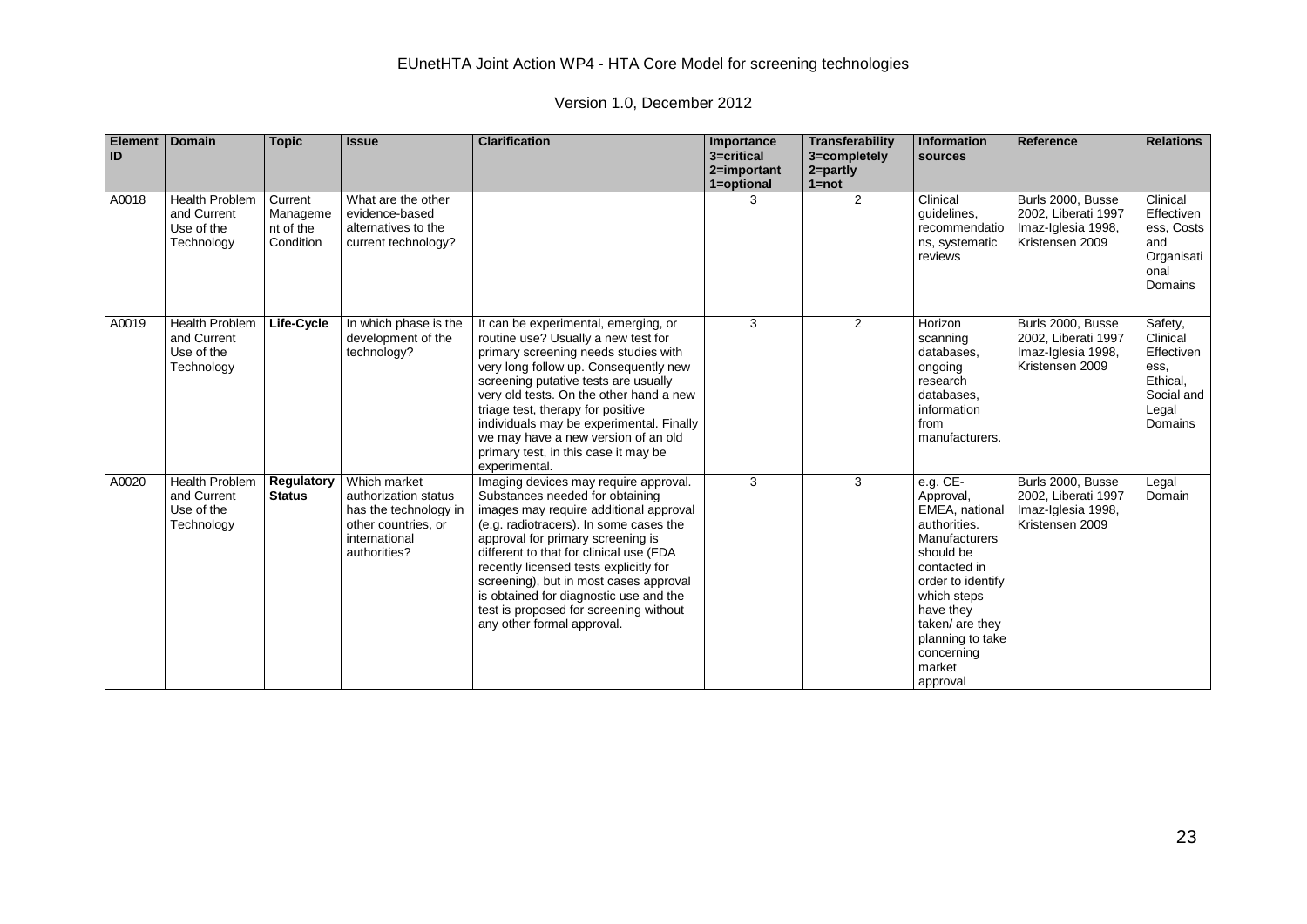| <b>Element</b><br><b>ID</b> | <b>Domain</b>                                                    | <b>Topic</b>         | <b>Issue</b>                                                                  | <b>Clarification</b>                                                                                                                                                                                                                                                    | Importance<br>3=critical | Transferability<br>3=completely | Information<br>sources                                                                                                                   | Reference                                                                         | <b>Relations</b>                           |
|-----------------------------|------------------------------------------------------------------|----------------------|-------------------------------------------------------------------------------|-------------------------------------------------------------------------------------------------------------------------------------------------------------------------------------------------------------------------------------------------------------------------|--------------------------|---------------------------------|------------------------------------------------------------------------------------------------------------------------------------------|-----------------------------------------------------------------------------------|--------------------------------------------|
|                             |                                                                  |                      |                                                                               |                                                                                                                                                                                                                                                                         | 2=important              | 2=partly                        |                                                                                                                                          |                                                                                   |                                            |
|                             |                                                                  |                      |                                                                               |                                                                                                                                                                                                                                                                         | 1=optional               | $1 = not$                       |                                                                                                                                          |                                                                                   |                                            |
| A0021                       | <b>Health Problem</b><br>and Current<br>Use of the<br>Technology | Regulatory<br>Status | What is the<br>reimbursement status<br>of the technology<br>across countries? | Overview of how the technology is<br>reimbursed in other European countries<br>is useful information for national<br>decision makers.                                                                                                                                   |                          |                                 | Lists of benefits<br>/ services of the<br>national health<br>services /                                                                  | Burls 2000, Busse<br>2002, Liberati 1997<br>Imaz-Iglesia 1998,<br>Kristensen 2009 | Organisati<br>onal and<br>Legal<br>Domains |
|                             |                                                                  |                      |                                                                               | Reimbursement status may be different<br>for different purposes: e.g treatment vs<br>prevention, diagnosing vs screening or<br>monitoring. Information of full-coverage,<br>co-payments, coverage under special<br>circumstances and conditional<br>coverage is useful. |                          |                                 | sickness funds,<br>inguiry of<br>technical<br>officers from<br>MoH.<br>Manufacturers.<br>Literature on<br>benefit basket<br>(Comparative |                                                                                   |                                            |
|                             |                                                                  |                      |                                                                               |                                                                                                                                                                                                                                                                         |                          |                                 | policy studies)                                                                                                                          |                                                                                   |                                            |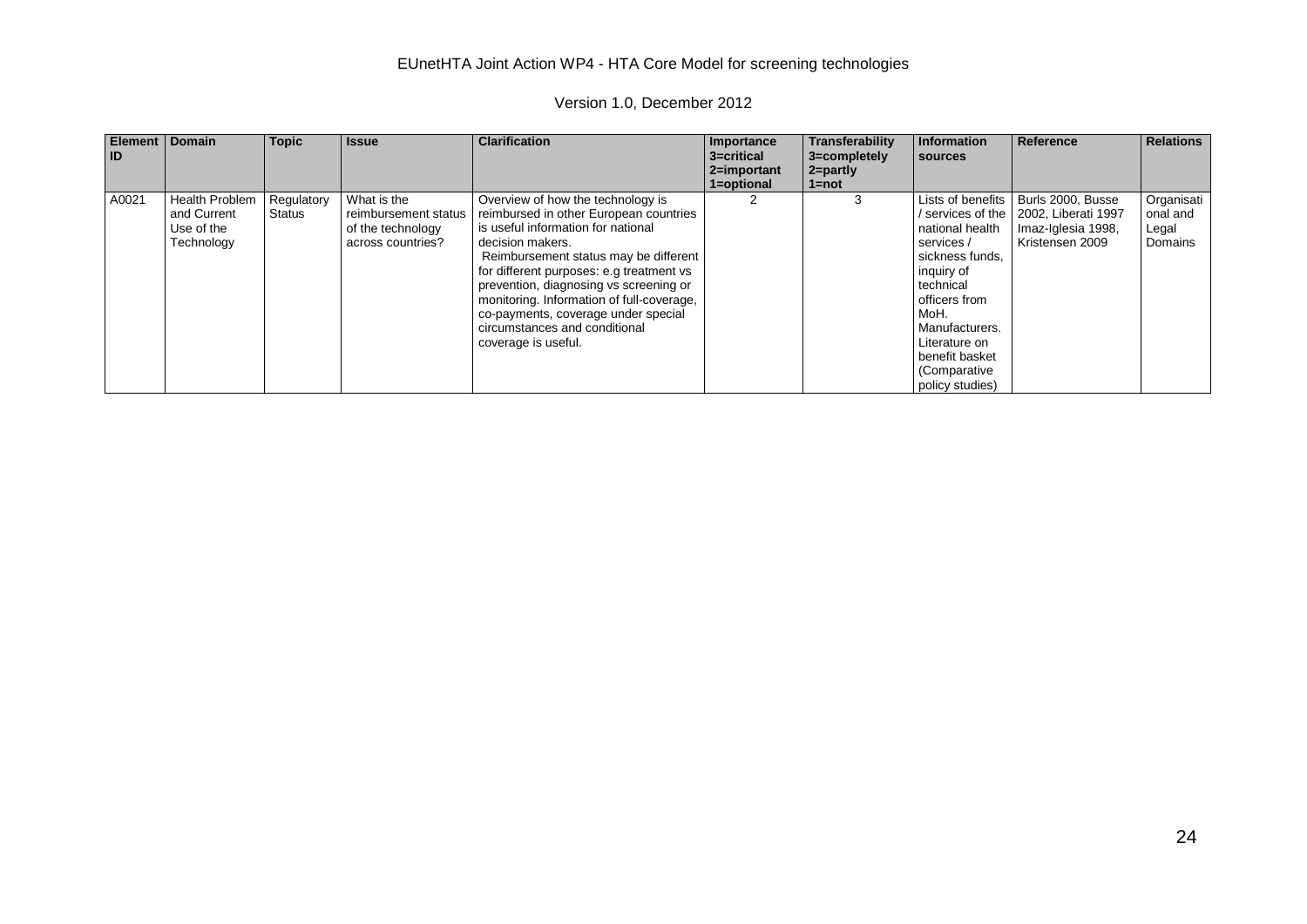## <span id="page-25-0"></span>**Methodology**

## Where to find information?

## **Databases and search strategies**

- The EUnetHTA pool of structured HTA information will be a pertinent source of information on e.g.  $\overline{a}$ disease incidence.
- HTAs, systematic reviews and original research can be found in reference databases: e.g. CLIB, CRD DARE,Medline, Embase, Cinahl, PsychInfo.
- Evidence based guidelines can be found in reference databases, guidelines producers' web sites and in Guidelines international network's (GIN) web site.
- Textbooks are valuable source of descriptive information, for example for information on disease mechanism.

#### **Useful other sources**

- Registers and statistics
	- Technology and procedure registers ( [100] in Appendix 1)
	- Disease registers ([105] in Appendix 1)
	- Routinely collected statistics and administrative data (e.g. DRG, discharge databases, reimbursement claims databases)
- Horizon scanning databases and web sites
- Ongoing research databases
- Scientific specialist associations' web sites
- Patient associations' web sites
- Market approval and other regulatory institutions' web sites ([109] in Appendix 1)
- National health services' web sites
- Regional/local governments' health departments' web sites
- Benefits and sickness funds' web sites
- Technology developers and manufacturers web sites
- Various sources through using internet search engines
- There are some issues, e.g. the coverage status of a technology (inclusion in the benefit catalogue, levels of co-payment, etc.), where information is not easy to retrieve. It requires local knowledge of the health-care system to identify adequate and usable information sources (Velasco-Garrido 2006).

#### **Own research and evidence generation**

- Own qualitative research might be the only way to assess real practice use and misuse. However, these studies are not frequently undertaken since they are resource consuming.
- Discussions with experts or officials
- Expert surveys or interviews
- Own register based research

## What kind of information is required?

#### **Study types, design, outcome measures**

There is no single methodological approach which can be applied to all issues in this domain (See Table 1). The epidemiology of the target health condition and its consequences are usually described in terms of prevalence and incidence (e.g. mortality, disability, sickness leave, retirement).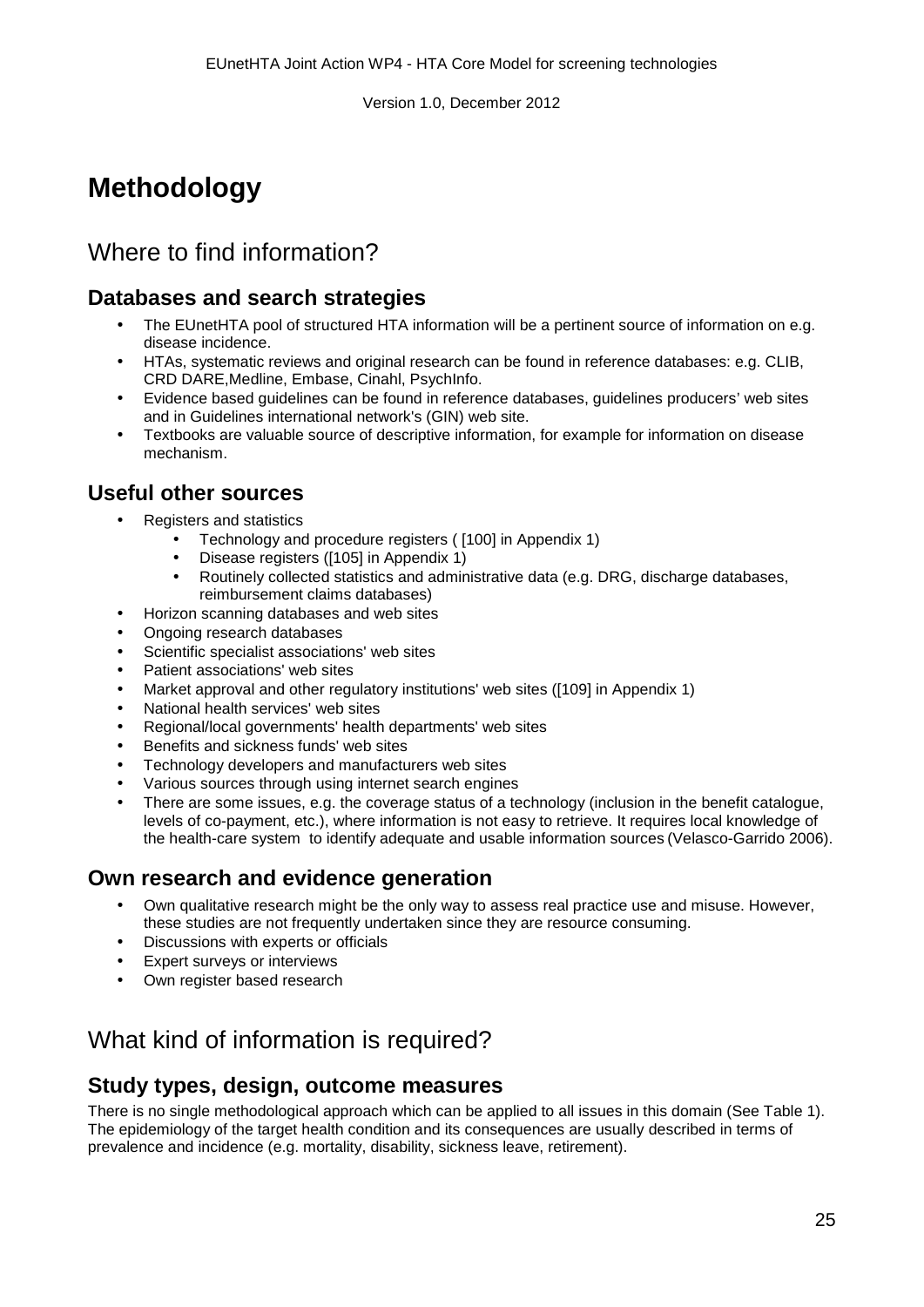#### Specific for screening technologies

It is difficult to obtain information on misuse or overuse of a screening technology, or the spontaneous diffusion o using a test in the healthy population before the implementation of a screening programme. Consequently, this information needs to be collected from indirect sources. A case report that describes routine use of a screening test in all cases admitted for a certain disease or health problem in a certain hospital gives reliable information on the use of the screening technology, although the clinical results of this study would not be reliable.

#### **Table 1. Types of information required in this domain**

| <b>Research question</b>                                                         | <b>Study type</b>                                                                                 | <b>Quality assessment</b>                                                              | <b>Systematic data</b><br>retrieval needed?                                                                 | <b>Synthesis</b>                                                                        |
|----------------------------------------------------------------------------------|---------------------------------------------------------------------------------------------------|----------------------------------------------------------------------------------------|-------------------------------------------------------------------------------------------------------------|-----------------------------------------------------------------------------------------|
| <b>Disease</b><br>mechanisms                                                     | Descriptive                                                                                       | No established way<br>to assess the quality<br>of narrative reviews<br>and text books. | No. Updating<br>existing<br>information is<br>sufficient.                                                   | Narrative                                                                               |
| Natural course of<br>condition                                                   | Observational                                                                                     | <b>STROBE</b> check list                                                               | No. Updating<br>existing context<br>relevant<br>information is<br>sufficient.                               | Narrative                                                                               |
| Prevalence and<br>incidence of the<br>condition                                  | Observational                                                                                     | <b>STROBE</b> check list                                                               | No. Updating<br>existing context<br>relevant<br>information is<br>sufficient.                               | Data may be<br>meta-analysed,<br>but often there<br>is no<br>opportunity to<br>do that. |
| Risk factors and<br>consequences                                                 | Observational                                                                                     | Newcastle-Ottawa<br>scale                                                              | Yes                                                                                                         | Meta-analysis<br>per subgroups<br>if possible.                                          |
| Prognosis                                                                        | Prognostic                                                                                        | Newcastle-Ottawa<br>scale                                                              | Yes                                                                                                         | Data may be<br>meta-analysed                                                            |
| Technology<br>utilisation                                                        | Narrative reviews,<br>surveys,<br>observational and<br>qualitative research,<br>register analysis | Relevant at least for<br>quantitative studies.                                         | Not necessarily, in<br>particular in<br>Google or other<br>non-scientific<br>sources.                       | Narrative                                                                               |
| Current practise in<br>the management of<br>the condition,<br>practise variation | Guidelines,<br>consensus<br>statements,<br>observational and<br>qualitative research              | Not needed                                                                             | Not necessarily,<br>information from<br>internet or or other<br>non-scientific<br>sources may be<br>useful. | <b>Narrative</b>                                                                        |

## Tools for critical appraisal

The validity of the information may differ considerably depending on the source and type of information requested (see Table 1). For example, it might be difficult to find up-to-date information on the approval status of a technology by doing a review of published literature. Even if there are scientific publications on the issue (i.e. policy studies) they are likely to be rapidly outdated. The information obtained by directly inquiring (e.g. via telephone query) the relevant approval agencies will be more reliable and practical. Quality assessment of the information retrieved may be difficult, as there is often no standard way of doing it.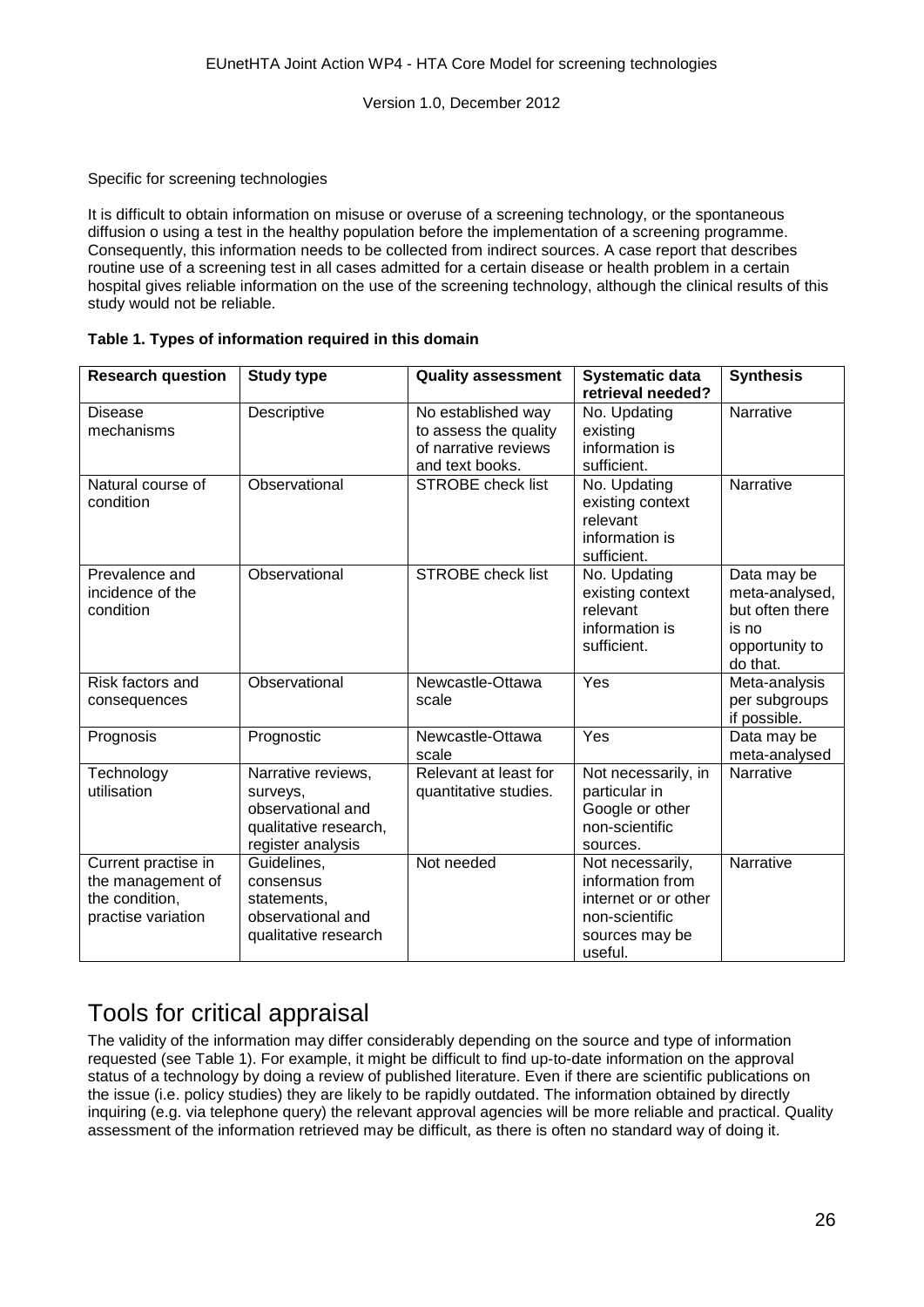### **Quality assessment of epidemiologic studies**

Newcastle Ottawa scale (see Appendix 3) may not be appropriate in the quality assessment of studies examining disease prevalence or burden of disease. It is more appropriate for studies assessing the link between diseases and risk factors. STROBE check list can be used as a check list for study quality, although it is an instrument meant for assessing the quality of reporting (see Appendix 3).

## **Quality assessment of registers and statistics**

Several national and international sources of statistics exist which can be used to assess the incidence, prevalence, mortality, or burden of disease. These statistics are usually available in aggregated form and increasingly through the internet. The use of these sources has several limitations. The reliability of the diagnosis varies and usually it is not possible to differentiate between different stages of the disease. Even the validity of the coding of causes of death may be variable, and in some countries it is known to be very limited. However, when there is a quality assured register, as in the case of many organized screening programs, the information can be highly reliable.

The relevance and quality of registers should be appraised carefully considering the following questions:

- How representative is the register? (European, national, regional, local?)
- What kind of information is coded?
- What are the inclusion/exclusion criteria for data entered?
- What is the quality of information?
- How complete is the coverage?

Data access is an important aspect when working with registers. It may be impossible for institutions other than the ones managing the register to analyze the raw data. However some registers conduct customized analyses.

#### **Quality assessment of routinely collected statistics and administrative data**

Routinely collected administrative data (e.g. DRGs, discharge databases, reimbursement claims databases) can be useful too, when available. For example sickness funds collect great amounts of information which could be used to analyse utilisation of technology. By definition, these data have been collected for other purposes than research and they cannot be used to answer scientific questions without previous processing. Analysis of this kind of data might be very time consuming, since data need to be "prepared" before analysis. This might not be feasible in the context of an HTA project, due to resource constraints.

The use of routinely collected statistics has several limitations. The reliability of the diagnosis varies and usually it is not possible to differentiate between different stages of the disease. Even the validity of the coding of causes of death may be variable, and in some countries it is known to be very limited. Own analysis of administrative data often requires authorization from the data owner, which in some countries might be difficult to obtain due to issues of privacy protection and confidentiality.

## **Quality assessment of manufacturer data**

The information provided by manufacturers might be limited by issues of confidentiality and marketing. This source can be useful in order to answer questions concerning the requirements for use of the technology, development status or forthcoming innovations of the technology. Manufacturers may also provide information on ongoing research and on scientific literature which has not been published yet. Scientific information provided by manufacturers needs to be evaluated for validity and applicability.

## Analysing and synthesizing evidence

There are several issues, particularly in this domain, where systematic data retrieval is not necessary (see Table 1). Unsystematic gathering of information from books, introduction sections of reviews and articles, registers and internet until saturation is reached, may be enough. However, one should consider the risk of selection bias due to insufficient or selective inclusion of information sources and data.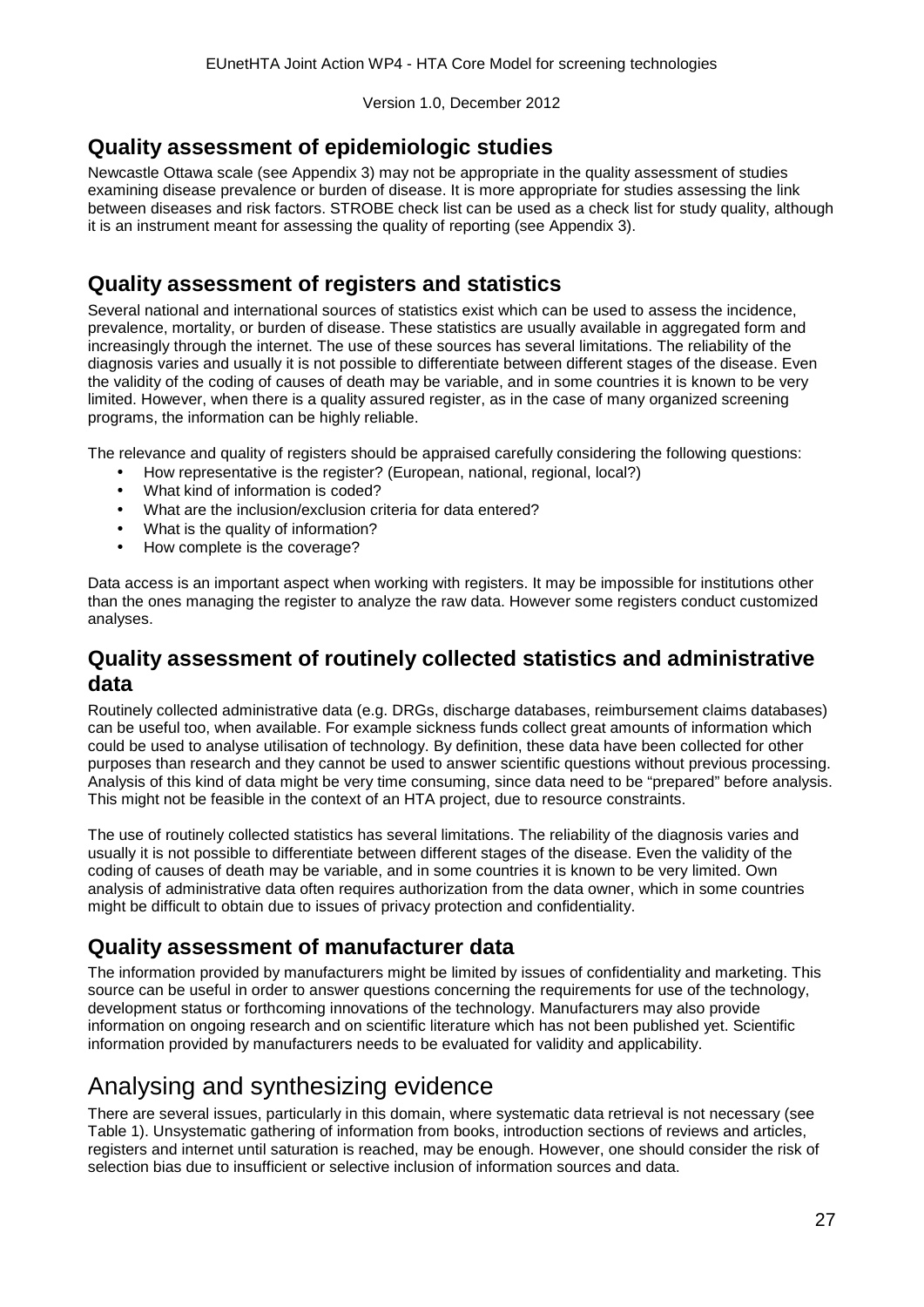## Reporting and interpreting

Transparency in information retrieval is crucial when reporting a Core HTA; the sources and methods of retrieval, systematic or not, and quality assessment criteria (also when missing) should be explicitly stated for each issue.

A reader of a Core HTA might be interested to know the incidence of the condition and the extent of use of the technology in other countries, particularly when there is no information available from own country. Therefore, both European level and national data can be of importance, and can be reported. Tables, graphs and figures make abundant numerical information, e.g. trends in epidemiology, more digestible.

Overview of guidelines synthesizing the main recommendations on management practises would be illustrative. Flowchart of the current management pathway is particularly illustrative in diagnostic technologies. It helps the reader to understand what is the intended role of the new technology in the current management chain (add-on, replacement or triage).

## <span id="page-28-0"></span>**References**

- Burls A, Cummins C, Fry-Smith A, et al. West Midlands Development and Evaluation Service Handbook. West Midlands DES (2000).
- Busse R, Orvain J, Velasco M, Perleth M, Drummond M, et al. Best practice in undertaking and reporting health technology assessments. Working group 4 report. International Journal of Technology Assessment in Health Care 2002;18(2):361-422.
- Evidence Based Medicine Working Group. User's guides to the medical literature. Series published in JAMA between 1993 and 2000.
- Liberati A, Sheldon TA, Banta HD. EUR-ASSESS Project Subgroup report on Methodology. Methodological guidance for the conduct of health technology assessment. International Journal of Technology Assessment in Health Care 1997;13(2):186-219.
- Velasco-Garrido M, Schreyögg J, Stargardt T, Busse R. Identification of health baskets in nine EU countries. Revue francaise des Affaires Sociales 2006; 60(2-3): 63-88.
- Zentner A, Busse R. Das Ausland in aller Munde. Gesundheits- und Sozialpolitik 2004; (9-10): 24-3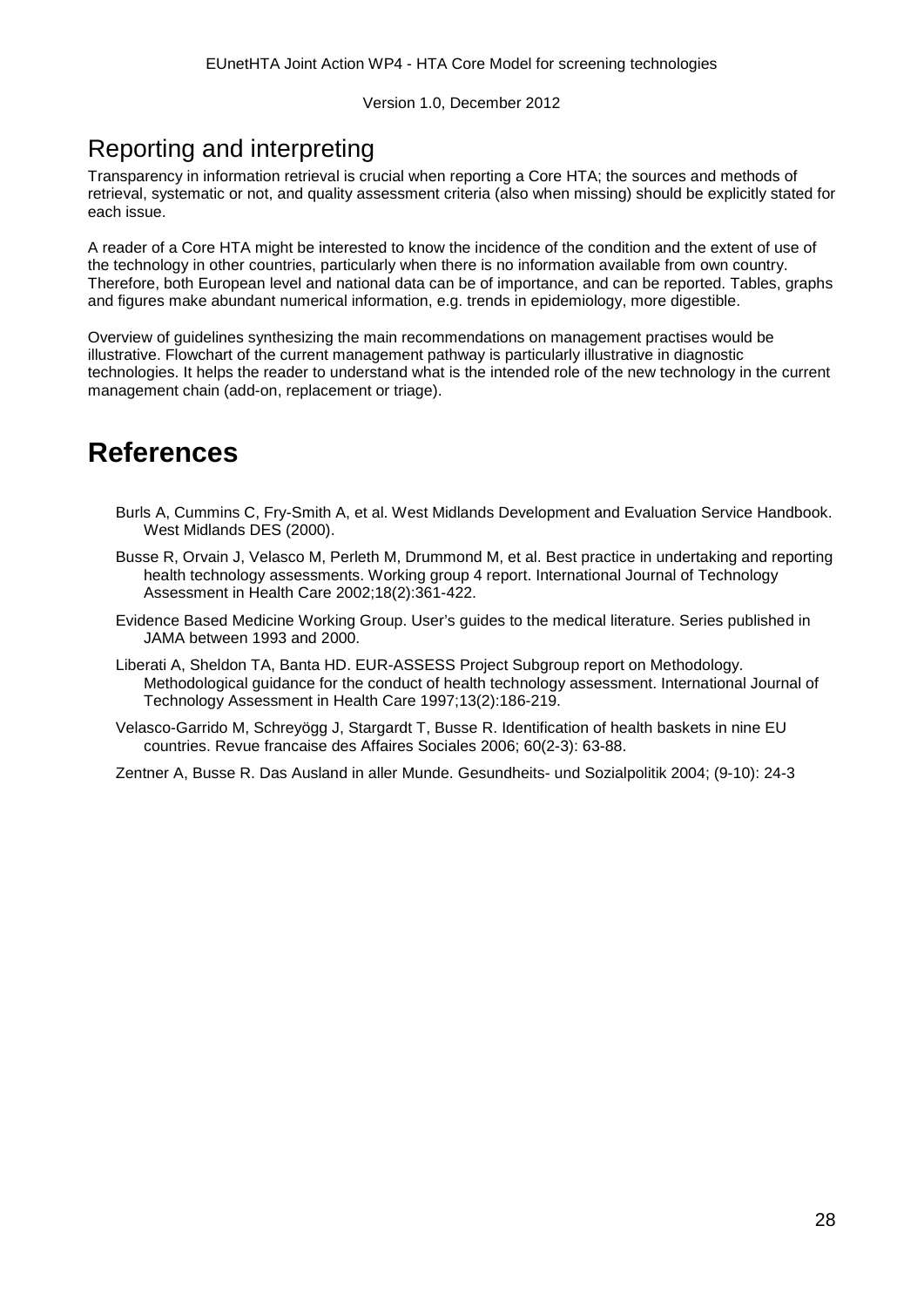# <span id="page-29-0"></span>Description and technical characteristics of the technology

## <span id="page-29-1"></span>**Domain description**

## What is this domain about?

The information given in this domain describes the technology (or a sequence of technologies), when was it developed and introduced, for what purpose(s), who will use the technology, in what manner, for what condition(s), and at what level of health care. The material requirements for premises, equipment and staff are described, as well as any specific training and information requirements. The regulatory status of the technology should be listed, where applicable.

The issues in this domain need to be described in sufficient detail to differentiate the technology from its comparators. Such terms and concepts should be used that allow those unfamiliar with the technology to get an overall understanding of how it functions. It is important to distinguish between scientifically proven versus suspected mechanisms of action. Important terms should be defined, and a glossary or a list of product names provided. The section may include pictures, diagrams, videos, or other visual material, in order to facilitate understanding.

## Why is this domain important?

A careful description of the technical characteristics and special requirements of the technology, and the rationale for its use may help with translating policy questions into research questions in other domains. Different generations or versions of a technology may have different indications, performance characteristics and applicability. A good description of the technology is particularly important in a fast developing field where even minor changes or improvements in a technology can have variable effects on the measures of benefit.

## Relations to other domains

There is a considerable overlap with the current use, organisational and legal Domains. The authors should co-operate with the authors of those domains to avoid duplication of work.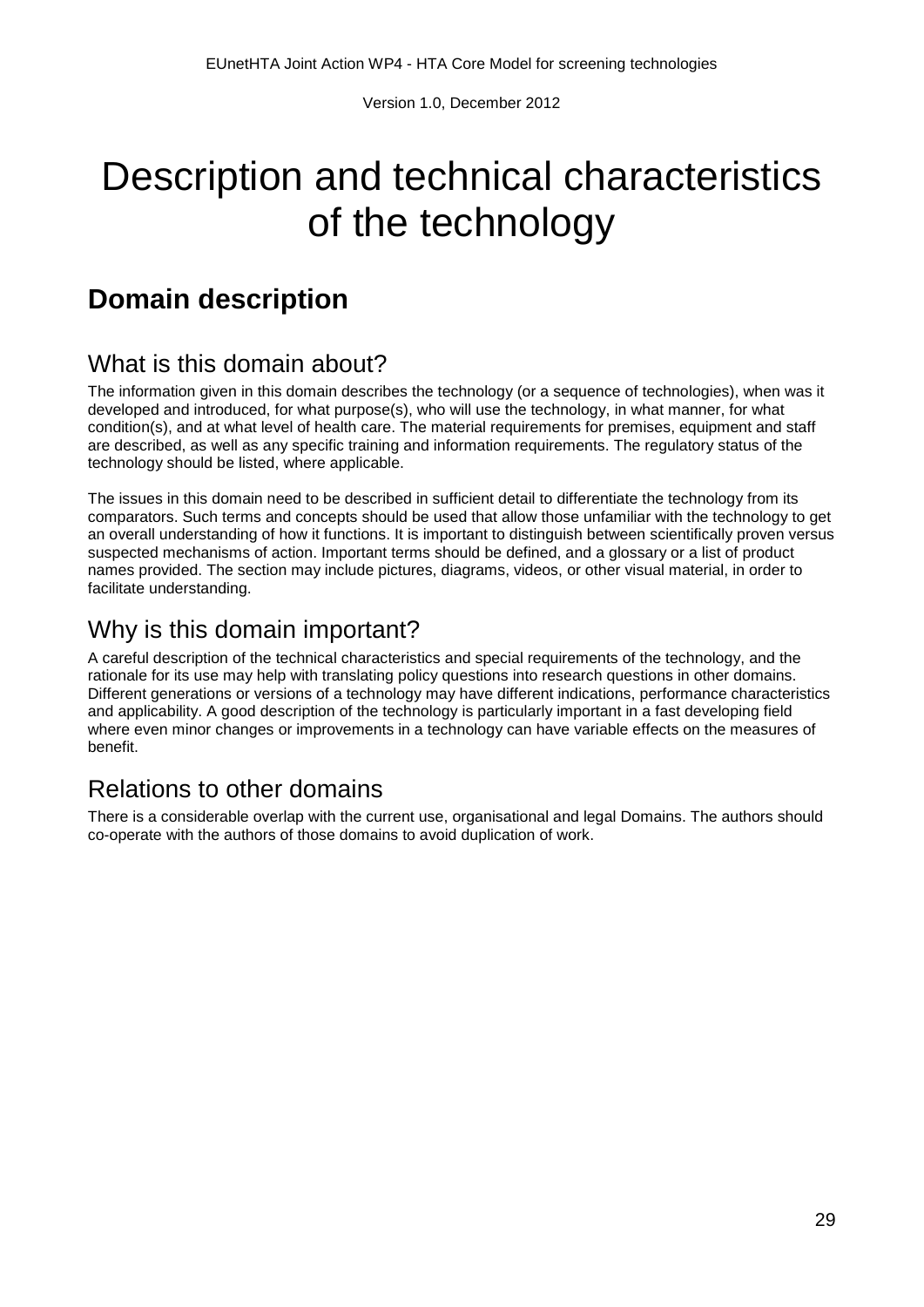## **Assessment elements**

<span id="page-30-0"></span>

| <b>Element</b><br><b>ID</b> | <b>Domain</b>                                                           | <b>Topic</b>                  | <b>Issue</b>                       | <b>Clarification</b>                                                                                                                                                                                                                                                                                                                                                                              | Importance<br>3=critical<br>2=important<br>1=optional | Transferability<br>3=completely<br>$ $ 2=partly<br>$1 = not$ | <b>Information sources</b>                                                                                                                                                                                                                                           | <b>Reference</b> | <b>Relations</b>                    |
|-----------------------------|-------------------------------------------------------------------------|-------------------------------|------------------------------------|---------------------------------------------------------------------------------------------------------------------------------------------------------------------------------------------------------------------------------------------------------------------------------------------------------------------------------------------------------------------------------------------------|-------------------------------------------------------|--------------------------------------------------------------|----------------------------------------------------------------------------------------------------------------------------------------------------------------------------------------------------------------------------------------------------------------------|------------------|-------------------------------------|
| B0001                       | Description and<br>technical<br>characteristics<br>of the<br>technology | Features of the<br>technology | What is this<br>technology?        | Type of device, operation, imaging, etc. Biological<br>rationale and mechanism of action of the<br>technology. Technology may include a single<br>device, a questionnaire, imaging or sequence of<br>technologies. The HTA may address one or<br>several similar technologies. Minor modifications<br>between manufacturers/products need to be<br>accounted for as these may affect performance. | 3                                                     | 2                                                            | Manufacturers' sites.<br>published literature<br>including reviews,<br>introduction sections of<br>research articles.                                                                                                                                                |                  |                                     |
| B0002                       | Description and<br>technical<br>characteristics<br>of the<br>technology | Features of the<br>technology | Why is this<br>technology<br>used? | Describe the aim of using the technology: How is<br>it expected to be an improvement over previous /<br>existing technologies used for the same health<br>problem?                                                                                                                                                                                                                                | 2                                                     | 3                                                            | Manufacturers' sites.<br>published literature<br>including reviews,<br>introduction sections of<br>research articles, grey<br>literature, hand-<br>searches and<br>conference<br>proceedings.                                                                        |                  | A0009,<br>A0018,<br>D1019,<br>C0008 |
| B0004                       | Description and<br>technical<br>characteristics<br>of the<br>technology | Features of the<br>technology | Who will apply<br>this technology? | Which professionals (nurses, doctors, other<br>professionals) use the technology?                                                                                                                                                                                                                                                                                                                 | 3                                                     | 2                                                            | Manufacturers' sites.<br>published literature<br>including reviews,<br>textbooks, handbooks,<br>introduction sections of<br>research articles.<br>interviews with<br>specialists, as well as<br>grey literature, hand-<br>searches and<br>conference<br>proceedings. |                  | Current<br>Use                      |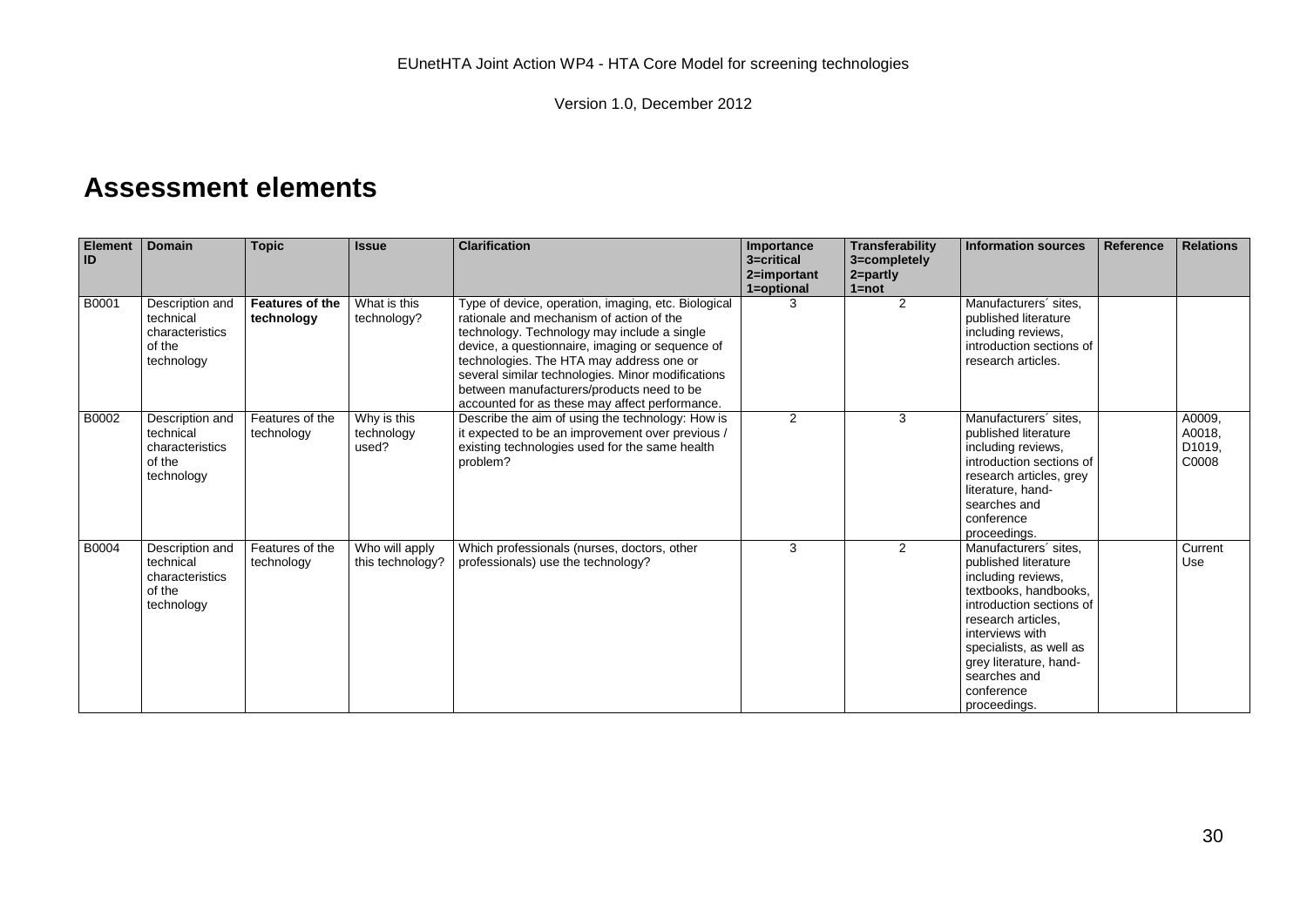| <b>Element</b><br>ID | <b>Domain</b>                                                           | <b>Topic</b>                  | <b>Issue</b>                                                  | <b>Clarification</b>                                                                                                                                                                                                                                                                                                                                                                                                                                                                                                                                                                                                      | Importance<br>3=critical<br>2=important<br>1=optional | Transferability<br>3=completely<br>$2 = partly$<br>$1 = not$ | <b>Information sources</b>                                                                                                                                                                                                                                                                    | Reference | <b>Relations</b>          |
|----------------------|-------------------------------------------------------------------------|-------------------------------|---------------------------------------------------------------|---------------------------------------------------------------------------------------------------------------------------------------------------------------------------------------------------------------------------------------------------------------------------------------------------------------------------------------------------------------------------------------------------------------------------------------------------------------------------------------------------------------------------------------------------------------------------------------------------------------------------|-------------------------------------------------------|--------------------------------------------------------------|-----------------------------------------------------------------------------------------------------------------------------------------------------------------------------------------------------------------------------------------------------------------------------------------------|-----------|---------------------------|
| B0016                | Description and<br>technical<br>characteristics<br>of the<br>technology | Features of the<br>technology | In w'hat<br>population(s) will<br>this technology<br>be used? | The technology might behave differently in<br>different patient groups. Define as many<br>subgroups as possible. The technology might<br>behave differently in different patient groups.<br>Define as many relevant subgroups as possible<br>(e.g., 'optimal' age group versus optional age<br>groups). Are there specific populations that should<br>not be recipients of the technology because of<br>technical difficulties, inaccuracy, inconclusive<br>results or because of safety issues? Does the<br>population need to use the technology more than<br>once? In that case how many times, and how<br>frequently? | З                                                     | $\overline{2}$                                               | Manufacturers' sites,<br>published literature<br>including reviews,<br>textbooks, handbooks,<br>introduction sections of<br>research articles.<br>interviews with<br>specialists, as well as<br>grey literature, hand-<br>searches and<br>conference<br>proceedings.                          |           | A0007,<br>C0005           |
| B0003                | Description and<br>technical<br>characteristics<br>of the<br>technology | Features of the<br>technology | In what phase of<br>developement is<br>the technology?        | When was the technology developed? Is it an<br>innovation or rather a modification of an existing<br>technology? When was the technology introduced<br>into healthcare? Is the technology an already<br>established one, but now used in a different way,<br>for instance for a new indication? Most<br>technologies will be introduced at approximately<br>the same time in several countries. The evidence<br>base (published trials etc) may change rapidly for<br>technologies that are at an earlier stage in their<br>development.                                                                                  | 3                                                     | $\overline{2}$                                               | Manufacturers' sites,<br>published literature<br>including reviews,<br>introduction sections of<br>research articles, grey<br>literature, hand-<br>searches and<br>conference<br>proceedings.                                                                                                 |           | A0019,<br>A0020,<br>F0001 |
| B0017                | Description and<br>technical<br>characteristics<br>of the<br>technology | Features of the<br>technology | Is this<br>technology field<br>changing<br>rapidly?           | For end users it is useful to know if new versions<br>or adaptations of the technology are expected in<br>the near future.                                                                                                                                                                                                                                                                                                                                                                                                                                                                                                | $\overline{2}$                                        | 3                                                            | Manufacturers' sites.<br>published literature<br>including reviews,<br>textbooks, handbooks,<br>introduction sections of<br>research articles.<br>clinical trial sites.<br>interviews with<br>specialists, as well as<br>grey literature, hand-<br>searches and<br>conference<br>proceedings. |           |                           |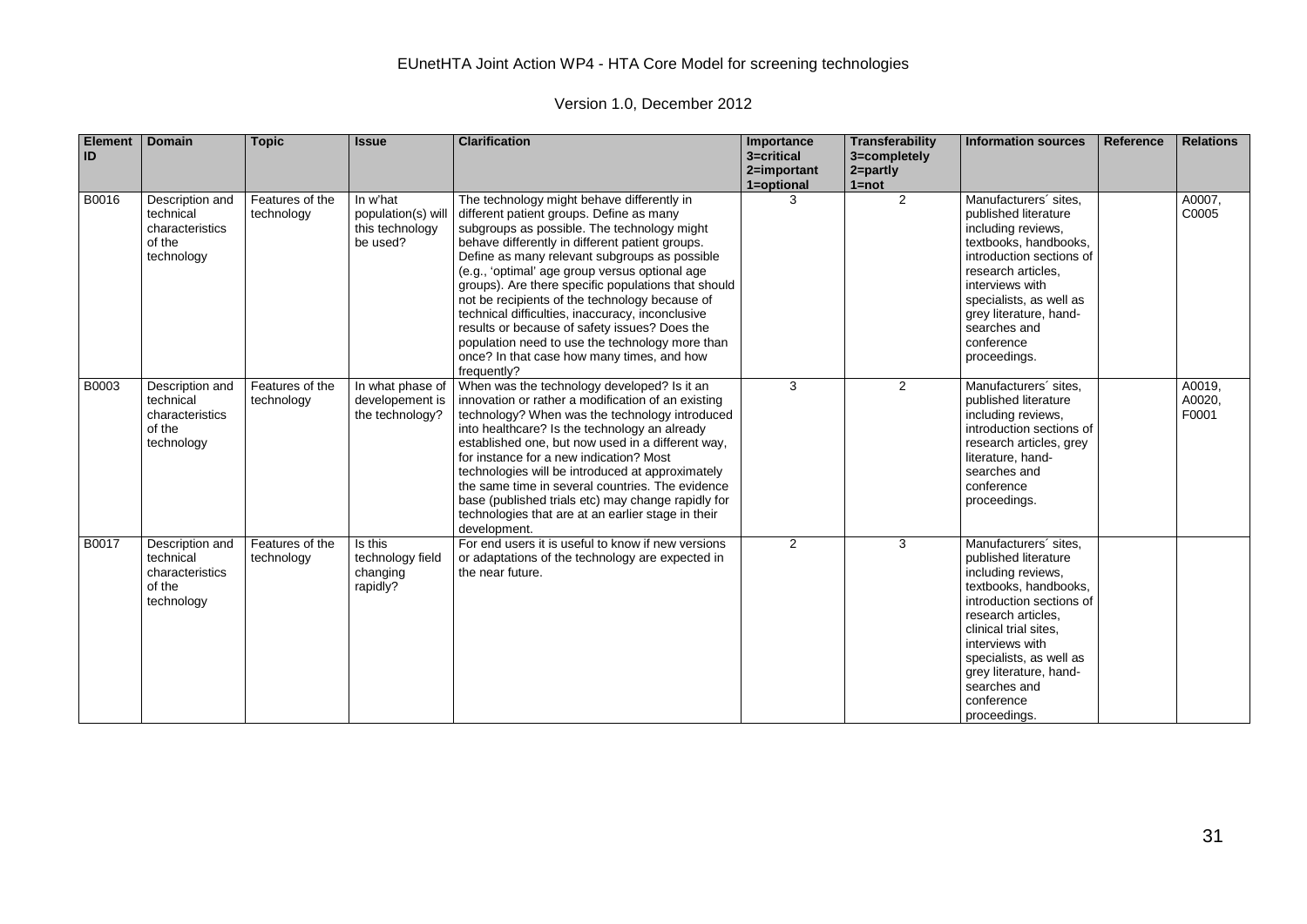| <b>Element</b><br>ID | <b>Domain</b>                                                           | <b>Topic</b>                  | <b>Issue</b>                                                                 | <b>Clarification</b>                                                                                                                                                                                                                                                                                                                                                                                                                        | Importance<br>3=critical<br>2=important<br>1=optional | <b>Transferability</b><br>3=completely<br>$2 =$ partly<br>$1 = not$ | <b>Information sources</b>                                                                                                                                                                                                                                           | Reference | <b>Relations</b>                            |
|----------------------|-------------------------------------------------------------------------|-------------------------------|------------------------------------------------------------------------------|---------------------------------------------------------------------------------------------------------------------------------------------------------------------------------------------------------------------------------------------------------------------------------------------------------------------------------------------------------------------------------------------------------------------------------------------|-------------------------------------------------------|---------------------------------------------------------------------|----------------------------------------------------------------------------------------------------------------------------------------------------------------------------------------------------------------------------------------------------------------------|-----------|---------------------------------------------|
| B0006                | Description and<br>technical<br>characteristics<br>of the<br>technology | Features of the<br>technology | Are there any<br>special features<br>relevant to this<br>technology?         | How does this technology differ from its<br>predecessors (other technologies used for similar<br>purposes)? Are there new aspects that may need<br>to be considered when applying it? Is there<br>evidence that the technology works (or is used)<br>outside its current indication area or produces<br>incidental findings that can have consequences<br>relevant to effectiveness, safety, organisational,<br>social and ethical domains. |                                                       | $\overline{2}$                                                      | Manufacturers' sites.<br>published literature<br>including reviews,<br>introduction sections of<br>research articles.<br>interviews with<br>specialists, grey<br>literature, hand-<br>searches and<br>conference<br>proceedings.                                     |           | A0018,<br>C0007,<br>C0060,<br>D0022         |
| B0005                | Description and<br>technical<br>characteristics<br>of the<br>technology | Features of the<br>technology | In what place<br>and context is<br>the technology<br>intended to be<br>used? | It can be primary care, secondary care or self<br>care. Its role in the management pathway can be<br>as a replacement, an add-on or for triage.                                                                                                                                                                                                                                                                                             | 3                                                     | $\overline{2}$                                                      | Manufacturers' sites,<br>published literature<br>including reviews,<br>textbooks, handbooks,<br>introduction sections of<br>research articles.<br>interviews with<br>specialists, as well as<br>grey literature, hand-<br>searches and<br>conference<br>proceedings. |           | Current<br>Use,<br>D1007,<br>G001,<br>G0005 |
| B0018                | Description and<br>technical<br>characteristics<br>of the<br>technology | Features of the<br>technology | Are the<br>reference values<br>or cut-off points<br>clearly<br>established?  | Are conflicting /varying definitions of an abnormal<br>finding likely to affect the interpretation of the<br>results?                                                                                                                                                                                                                                                                                                                       | 2                                                     | 3                                                                   | Manufacturers' sites.<br>published literature<br>including reviews,<br>textbooks, handbooks,<br>introduction sections of<br>research articles.<br>interviews with<br>specialists, as well as<br>grey literature, hand-<br>searches and<br>conference<br>proceedings. |           |                                             |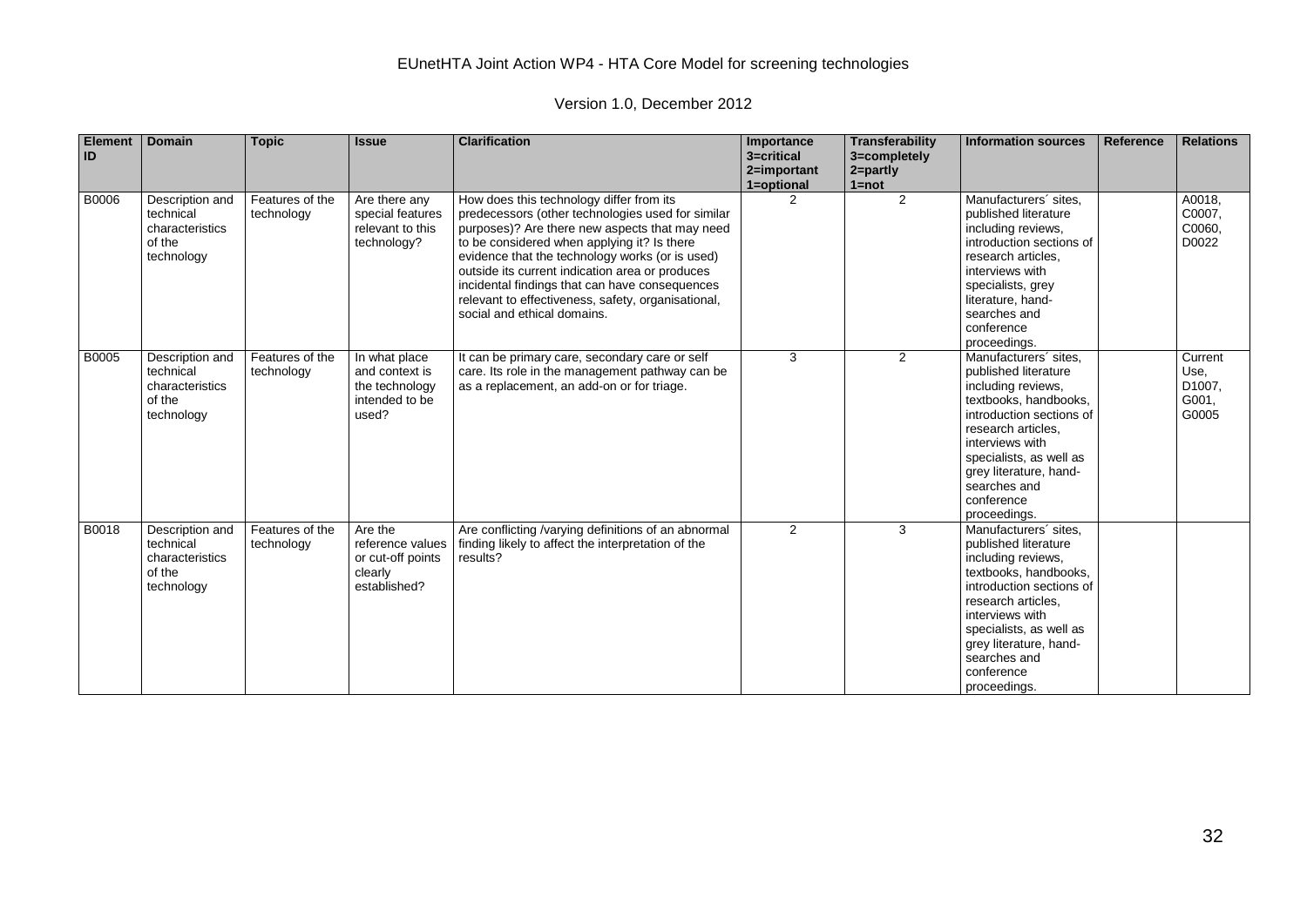| <b>Element</b><br>ID | <b>Domain</b>                                                           | <b>Topic</b>                                                         | <b>Issue</b>                                                                | <b>Clarification</b>                                                                                                                                                                                                                                                                                                                                            | Importance<br>3=critical<br>2=important<br>1=optional | Transferability<br>3=completely<br>2=partly<br>$1 = not$ | <b>Information sources</b>                                                                                                                                                                                                                                                                   | Reference | <b>Relations</b>             |
|----------------------|-------------------------------------------------------------------------|----------------------------------------------------------------------|-----------------------------------------------------------------------------|-----------------------------------------------------------------------------------------------------------------------------------------------------------------------------------------------------------------------------------------------------------------------------------------------------------------------------------------------------------------|-------------------------------------------------------|----------------------------------------------------------|----------------------------------------------------------------------------------------------------------------------------------------------------------------------------------------------------------------------------------------------------------------------------------------------|-----------|------------------------------|
| B0007                | Description and<br>technical<br>characteristics<br>of the<br>technology | <b>Investments</b><br>and tools<br>required to use<br>the technology | What material<br>investments are<br>needed to use<br>the technology?        | Devices, machinery, computer programs, etc.<br>Those parts of the technology that need to be<br>purchased (and often installed) by an organisation<br>in order to use the technology. Includes need for<br>back-up investment to cover for breakdowns in<br>use.                                                                                                | $\mathcal{P}$                                         | 2                                                        | Manufacturers' sites,<br>published literature<br>including reviews,<br>textbooks, handbooks,<br>introduction sections of<br>research articles.<br>interviews with<br>specialists, as well as<br>grey literature, hand-<br>searches and<br>conference<br>proceedings.                         |           | E0001,<br>E0002,<br>G0006    |
| B0008                | Description and<br>technical<br>characteristics<br>of the<br>technology | Investments and<br>tools required to<br>use the<br>technology        | What kind of<br>special premises<br>are needed to<br>use the<br>technology? | Many technologies require purpose-built premises<br>within organisations, such as radiation-secured<br>areas, Faraday cages, etc. Typical premises in<br>primary or secondary care may differ markedly<br>from country to country. A clear description of<br>necessary facilities is needed instead of general<br>statement (e.g. to be used in hospitals only) | $\overline{2}$                                        | 2                                                        | Manufacturers' sites,<br>approving authority,<br>published literature<br>including reviews,<br>handbooks, textbooks,<br>introduction sections of<br>research articles.<br>interviews with<br>specialists, as well as<br>grey literature, hand-<br>searches and<br>conference<br>proceedings. |           | Organisati<br>onal<br>domain |
| B0009                | Description and<br>technical<br>characteristics<br>of the<br>technology | Investments and<br>tools required to<br>use the<br>technology        | What equipment<br>and supplies are<br>needed to use<br>the technology?      | Syringes, needles, medicines, fluids, bandages<br>etc. All disposable items necessary for using the<br>technology                                                                                                                                                                                                                                               | 2                                                     | $\overline{2}$                                           | Manufacturers' sites,<br>including published<br>literature such as<br>reviews, introduction<br>sections of research<br>articles, interviews with<br>specialists, as well as<br>grey literature, hand-<br>searches and<br>conference<br>proceedings.                                          |           | E0001,<br>E002               |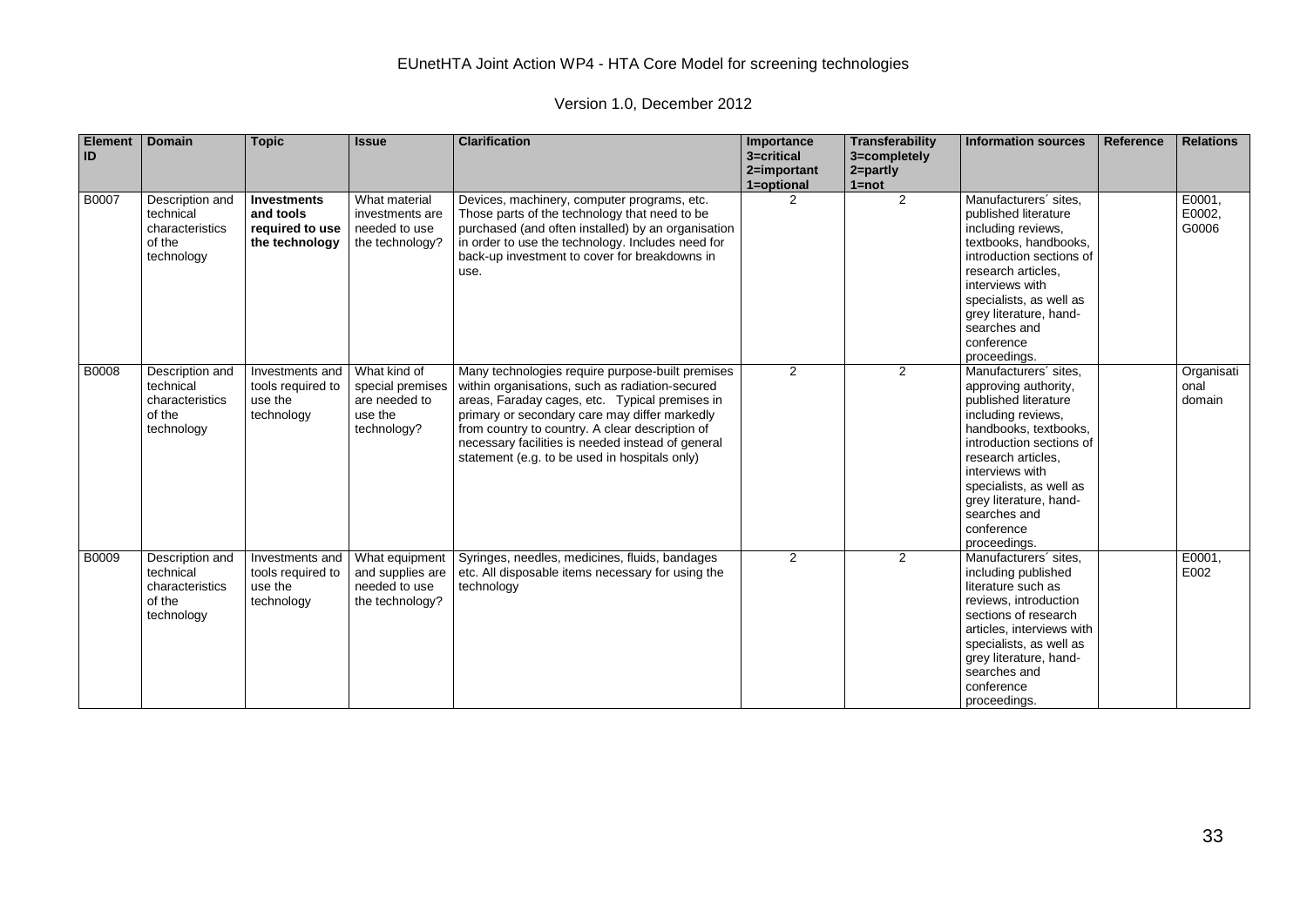| Element<br>ID | <b>Domain</b>                                                           | <b>Topic</b>                                                          | <b>Issue</b>                                                                                                                                             | <b>Clarification</b>                                                                                                                                                                                                                                                                                                                                                                                                                                                                                                                                     | Importance<br>3=critical<br>2=important<br>1=optional | Transferability<br>3=completely<br>2=partly<br>$1 = not$ | <b>Information sources</b>                                                                                                                                                                                                                                 | Reference | <b>Relations</b>                    |
|---------------|-------------------------------------------------------------------------|-----------------------------------------------------------------------|----------------------------------------------------------------------------------------------------------------------------------------------------------|----------------------------------------------------------------------------------------------------------------------------------------------------------------------------------------------------------------------------------------------------------------------------------------------------------------------------------------------------------------------------------------------------------------------------------------------------------------------------------------------------------------------------------------------------------|-------------------------------------------------------|----------------------------------------------------------|------------------------------------------------------------------------------------------------------------------------------------------------------------------------------------------------------------------------------------------------------------|-----------|-------------------------------------|
| B0010         | Description and<br>technical<br>characteristics<br>of the<br>technology | Investments and<br>tools required to<br>use the<br>technology         | What kind of<br>data and<br>records are<br>needed to<br>monitor the use<br>of the<br>technology?                                                         | What kind of data needs to be collected about the<br>use of this technology regarding care processes,<br>professionals involved, patients and their health<br>outcomes? How is this collected?                                                                                                                                                                                                                                                                                                                                                           | $\overline{2}$                                        | 2                                                        | HTA-reports, local<br>authorities                                                                                                                                                                                                                          |           | G0008                               |
| B0011         | Description and<br>technical<br>characteristics<br>of the<br>technology | Investments and<br>tools required to<br>use the<br>technology         | What kind of<br>registers are<br>needed to<br>monitor the use<br>of the<br>technology?                                                                   | Are there existing registries that could be used, or<br>should a registry be established to collect the<br>necessary data?                                                                                                                                                                                                                                                                                                                                                                                                                               | 2                                                     | $\mathbf{1}$                                             | HTA-reports, local<br>authorities                                                                                                                                                                                                                          |           | G0008                               |
| B0012         | Description and<br>technical<br>characteristics<br>of the<br>technology | <b>Training and</b><br>information<br>needed to use<br>the technology | What kind of<br>qualification,<br>training and<br>quality<br>assurance<br>processes are<br>needed for the<br>use or<br>maintenance of<br>the technology? | We need to differentiate between the users who<br>are. 1. applying the technology (could be different<br>from those interpreting results) 2. interpreting the<br>results and make treatment decisions. 3. taking<br>care of service and maintenance. Training<br>materials: writing and/or translation, other<br>adaptation? Personal training: individual and/or<br>group sessions, number and length of sessions,<br>number and qualifications of trainers. Are regular<br>or frequent standardisation or quality checks<br>required? E.g. CME points. | 3                                                     | 2                                                        | Manufacturers' sites,<br>approving authority,<br>published literature<br>including handbooks,<br>textbooks, reviews,<br>HTA-reports,<br>interviews with<br>specialists, as well as<br>grey literature, hand-<br>searches and<br>conference<br>proceedings. |           | G0003,<br>C0020.<br>C0062,<br>C0063 |
| B0013         | Description and<br>technical<br>characteristics<br>of the<br>technology | Training and<br>information<br>needed to use<br>the technology        | What kind of<br>training is<br>needed for the<br>personnel<br>treating or<br>investigating<br>patients using<br>this technology?                         | Training materials: writing and/or translation, other<br>adaptation? Personal training: individual and/or<br>group sessions, number and length of sessions,<br>number and qualifications of trainers. If the<br>technology requires a specific skill that is<br>developed over a period of time using the<br>technology (learning curve), an estimate should<br>be provided of the number of patients a<br>professional needs to treat (as a basis or per<br>year) in order to reach an acceptable minimum<br>standard                                   | 2                                                     | $\mathbf{1}$                                             | Manufacturer,<br>effectiveness studies.<br>observational studies,<br>applicability studies,<br>clinical experts, user<br>information. National<br>or local judgement.                                                                                      |           | C0062,<br>C0063,<br>D1008,<br>G0003 |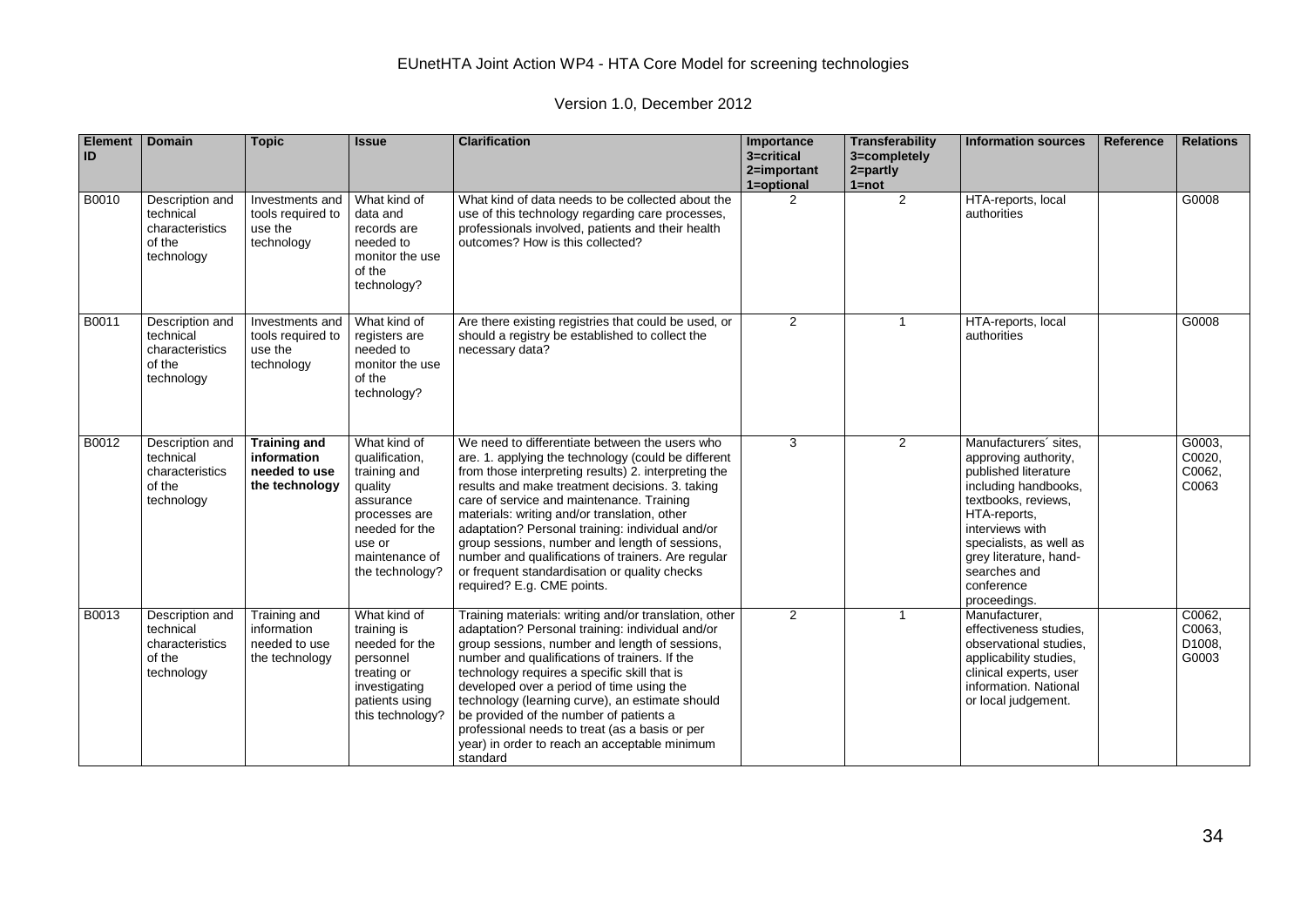| Element<br><b>ID</b> | <b>Domain</b>                                                           | <b>Topic</b>                                                   | <b>Issue</b>                                                                                                                                          | <b>Clarification</b>                                                                                                                                                                                                                                                        | Importance<br>3=critical<br>2=important<br>1=optional | <b>Transferability</b><br>3=completely<br>$2 = partly$<br>$1 = not$ | <b>Information sources</b>                                                                                                                                  | Reference | <b>Relations</b>                                                                                                  |
|----------------------|-------------------------------------------------------------------------|----------------------------------------------------------------|-------------------------------------------------------------------------------------------------------------------------------------------------------|-----------------------------------------------------------------------------------------------------------------------------------------------------------------------------------------------------------------------------------------------------------------------------|-------------------------------------------------------|---------------------------------------------------------------------|-------------------------------------------------------------------------------------------------------------------------------------------------------------|-----------|-------------------------------------------------------------------------------------------------------------------|
| B0014                | Description and<br>technical<br>characteristics<br>of the<br>technology | Training and<br>information<br>needed to use<br>the technology | What kind of<br>training and<br>information<br>should be<br>provided for the<br>patient who<br>uses the<br>technology, or<br>for his<br>family/carer? | Training materials: writing and/or translation, other<br>adaptation? Personal training: individual and/or<br>group sessions, number and length of sessions,<br>number and qualifications of trainers Informed<br>consent regarding the risk / benefits of<br>participation. | 2                                                     | $\overline{2}$                                                      | Manufacturer data,<br>effectiveness studies,<br>observational studies.<br>applicability studies,<br>clinical experts, user<br>information, HTA-<br>reports. |           | C0001,<br>C0003,<br>C0005,<br>C0007,<br>C0062,<br>F0004,<br>F006<br>G0004,<br>H0003,<br>H0007.<br>H0008,<br>10002 |
| B0015                | Description and<br>technical<br>characteristics<br>of the<br>technology | Training and<br>information<br>needed to use<br>the technology | What<br>information of<br>the technology<br>should be<br>provided for<br>patients outside<br>the target group<br>and the general<br>public?           | Information materials: writing and/or translation,<br>other adaptation? Informed consent for<br>participating?                                                                                                                                                              | 3                                                     | 2                                                                   | HTA-reports,<br>manufacturers' sites,<br>interviews, as well as<br>grey literature, hand-<br>searches and<br>conference<br>proceedings                      |           | F0005,<br>F0011,<br>G0004,<br>H0002,<br>H0007,<br>H0008,<br>10002,<br>10008                                       |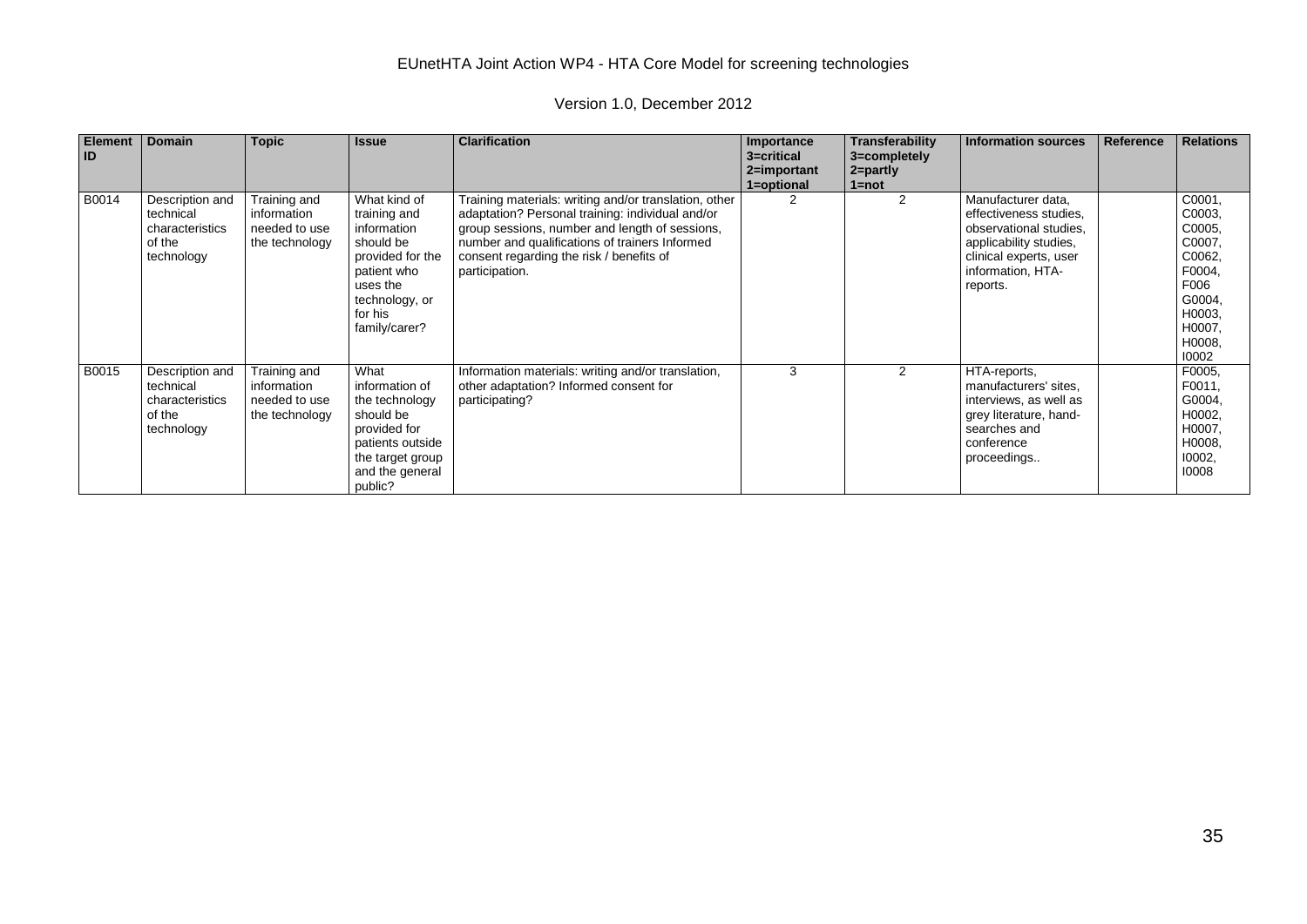# **Methodology**

# Where to find information?

The source of information will depend on the location of a technology within its product life cycle. Review articles and textbooks can be helpful when searching for information about the history and characteristics of established technology. For prototypes and innovative technologies published peer reviewed literature may be limited. It may need to be supplemented by grey literature (includes non-peer reviewed and nonpublished literature, as well as confidential commercial information) as well as anecdotal information from general web-searches. The use of a systematic search is usually not necessary when gathering information on the descriptive and technical characteristics of a technology.

### **Databases and search strategies**

Published literature may be obtained by searching bibliographic databases such as Pubmed, EMBASE, the Cochrane Library and the Centre for Reviews and Dissemination (CRD). Establishing regular notifications for new results using the alert function on these databases will facilitate easy updating of the literature review to ensure that it is current at the time of completion of the HTA. Electronic searches can be supplemented by hand-searching the reference lists of key papers.

### **Useful other sources and links**

Grey literature (e.g.working papers from research groups or committees, white papers, or preprints), handsearching of reference lists, as well as conference proceedings may be identified by searching the websites of HTA and related agencies, professional associations. Key information may also be extracted from the life sciences database BIOSIS (http://science.thomsonreuters.com/training/biosis), which includes patents, journals, conferences, books, review articles etc. While selection of the most relevant of these sources to search will largely depend on the technology in question, compilations of potentially relevant sources of information, such as the HTAi IRG Vortal (http:/[/www.htai.org\)](http://www.htai.org/) and Institute of Health Economics (IHE) 'Health technology assessment on the net' report [\(http://www.ahfmr.ab.ca\)](http://www.ahfmr.ab.ca/) can provide a useful starting point (see also other sources in [111] in Appendix 1).

If the technology has obtained regulatory approval then the information that has been submitted as part of the approval process could be used as a source of data on the description and technical characteristics of the technology. This may be available from the major EU or US regulatory bodies as well as regulatory bodies in those countries where the technology has been approved for use (see [109] in Appendix 1). Further information (e.g. description of the technology, expected performances, and intended use) can be obtained from the manufacturer's website, or in the case of confidential information, by direct request to the manufacturer.

There may be also relevant user information on clinicians', nurses', paramedics' and patients' web sites. Published information may be supplemented through contacts or interviews with appropriate experts and agencies. Regardless of the source, all data should be subject to the same requirements for scientific rigour and transparency.

# Reporting and interpreting

The users of HTA require sufficient information on the design and function of the technology to understand the technology's mode of action, its technical requirements and possible problems and alternatives, its staffing requirements, its applicability range, its variants, and its possible direct risks. For medical devices it may be helpful to include drawings or schematics for the technology that illustrate the components, dimensions and materials of construction of the device.

For diagnostic and monitoring technologies (laboratory tests, imaging, questionnaires etc), it is important to include sufficient information about the technical precision of the technology. This information, which is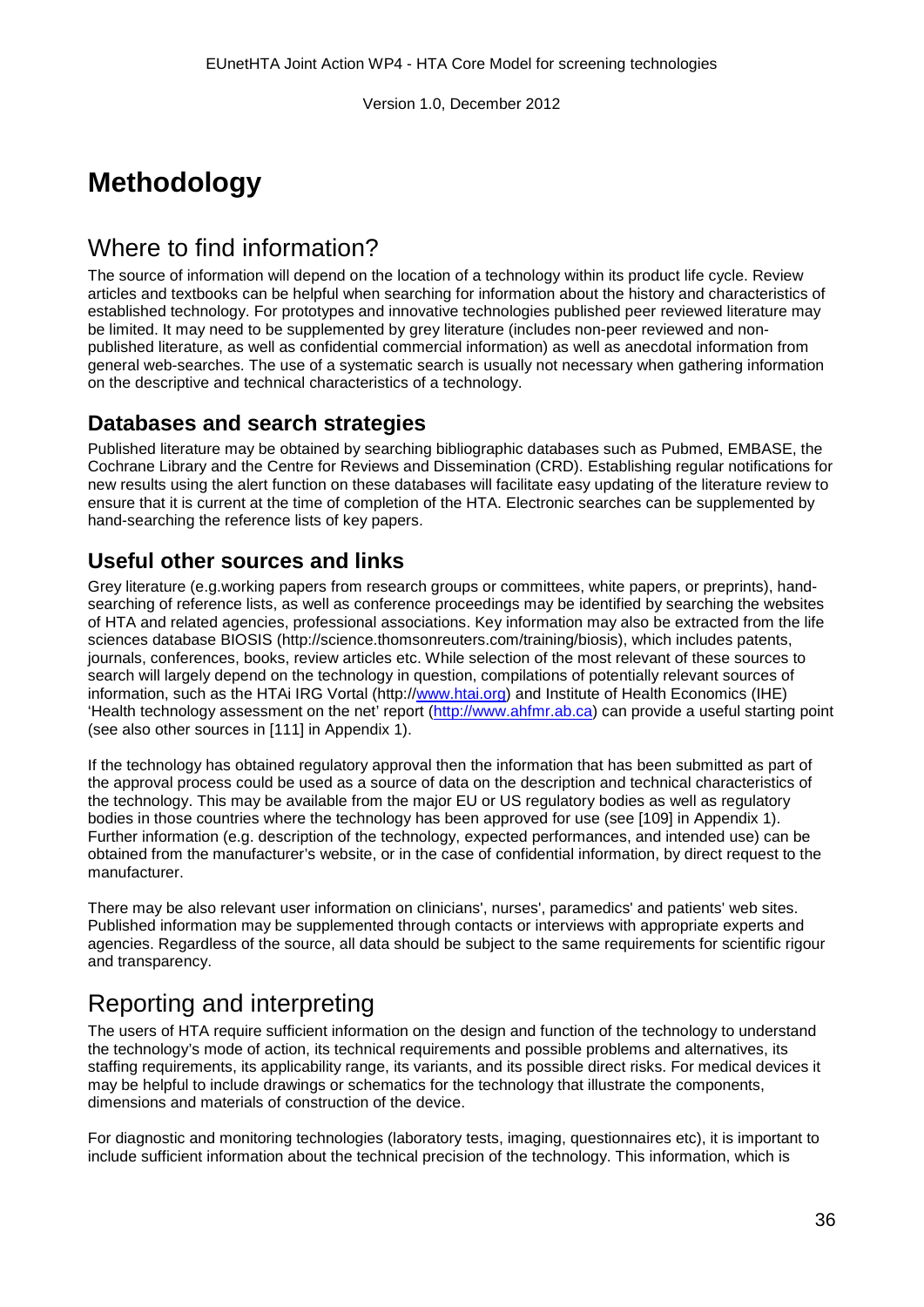different from the accuracy data presented in the clinical effectiveness domain, should be reported in this domain.

For management processes (such as screening programs) the position and interaction of the technology within the broader healthcare sequence should be described. This also may require listing alternative technologies.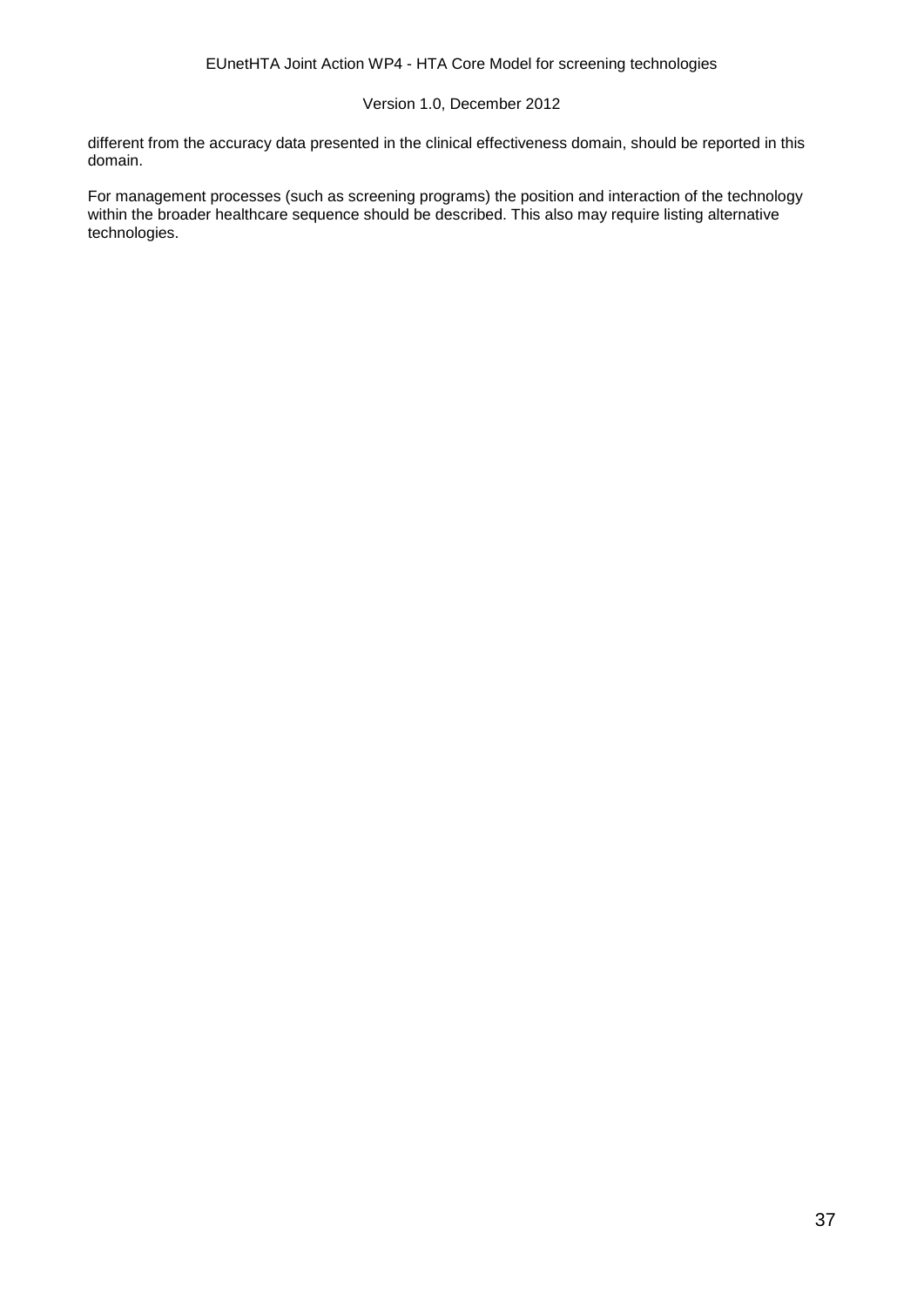**Safety** 

# **Domain description**

### What is this domain about?

Safety is an umbrella term for any unwanted or harmful effects caused by using a health technology. Safety information, balanced with the effectiveness data, forms the basis for further assessments of the technology on e.g. costs and organisational aspects.

There are several ways to categorize harms:

- A technology may have **direct** harm; mortality, morbidity or disability due to e.g. radiation, toxicity or invasiveness; or it can **indirectly** cause harm due to e.g. insufficient training, experience, maintenance of equipment, or inappropriate patient selection.
- Indirect harms can further be categorized into **operator or setting dependent** and **patient dependent risks.** The former can be modified by changing practices or affecting users´ knowledge, skills and behaviour. Latter means that there are vulnerable patient groups in whom protection is especially required.
- Harms are usually classified according to their **fatality or intensity** into mild, moderate, and serious or severe (Higgins 2008). '**Serious**' refers to adverse effects that have significant medical consequences, e.g. lead to death, permanent disability or prolonged hospitalisation. In contrast, '**severe'** refers to the intensity of a particular adverse effect. For example, a non-serious adverse effect, such as headache, may be severe in intensity (as opposed to mild or moderate). The term 'risk' includes both the seriousness and the probability of the harm. Thus, moderate but very rare harm results in low to moderate risk, whereas even a mild harm with high occurrence is seen as a high risk.
- They can be classified according to their **dose-relatedness or time-relatedness**
- Harms do not occur only in **patients** or individuals using the technology. Their **family** and close ones, other patients, health care **professionals**, **public**, and the **environment** can be affected also.

The definitions and the terminology of safety used in HTA have not been standardised. Frequently used terms include: side-effects, adverse events or adverse effects, complications, harms, risks and hazards, safety, tolerability and toxicity. It has been suggested that the term 'harms' should replace the use of the word safety in randomized trials (Ioannidis 2004). 'Harm' defines something once it has occurred, whereas 'risk' includes both the seriousness and probability of the harm. Thus, a moderate harmful effect . The Cochrane Handbook proposes some definitions for safety related terms (Higgins 2008). A number of initiatives aim to harmonise safety terms. Examples include the National Cancer Institute severity grading system<http://ctep.cancer.gov/reporting/CTC-3.html> and the WHO system-organ class categories [http://www.umc-products.com/graphics/3149.pdf.](http://www.umc-products.com/graphics/3149.pdf) Some researchers have found that the standard 'preferred terms' can distort descriptions in the original reports of adverse events and blur distinctions between them (Medawar 2003).

### Why is this domain important?

Reliable information on harms of a technology is particularly difficult to retrieve in practice; it is therefore particularly important share it on a European level.

Assessment of safety issues is especially needed when

The technology has major risk of harm $\mathbf{r}$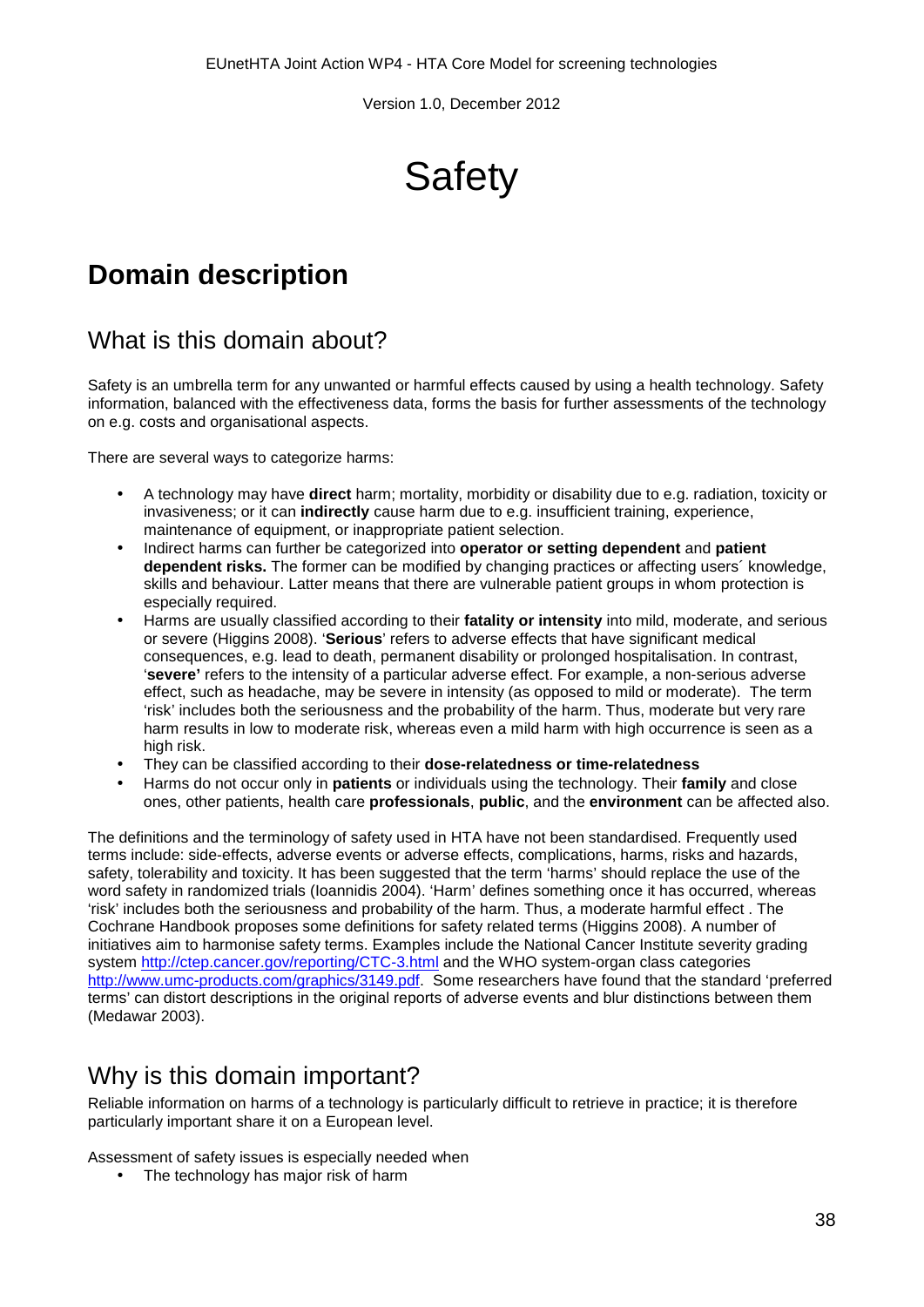- The margin between benefit and harm is narrow
- Several technologies with similar effectiveness can be used for the condition, and they have different safety profiles
- The rate of false positive in a diagnostic test is high and patients may end up with unnecessary potentially harmful investigations or treatments
- Adverse effects or poor tolerability threatens the acceptability and use of the technology (modified from Loke 2007).

### Relations to other domains

Work in the safety domain should be carefully coordinated with the effectiveness domain. Benefit-risk balance is an essential issue in the effectiveness domain. It is worthwhile to discuss how to avoid duplicate work in finding information for that. Safety domain may require information from health problem and current use, description and technical characteristics, and ethical domains. Information provided by safety domain is of relevance to at least organisational, costs and economic evaluation, ethical and possibly also legal domains.

# Specific features in finding, interpreting or implementing information

Systematic assessment of all safety issues of a technology can be time consuming. Authors of a Core HTA may need to limit themselves to the safety issues that are significant for patients, or most likely to be important in guiding the decision of health care providers and policy makers (Busse 2002). Severe and serious harms should always be reported. Mild harms should be considered if they can be accumulated or if they influence acceptability or are of importance for patients.

# Issues specific for screening technologies

While screening technology is used for large number of healthy persons, the tolerance threshold for risks should be very low (Kristensen 2007). Indirect harms specific to screening technologies are:

- False positive results, which may cause stress, anxiety, and lead to unnecessary, possibly harmful further investigations or treatments.
- False negative results of screening test may have the potential to delay the detection of the illness.  $\overline{a}$ The false negative results may have medical, psychological, economic, and legal consequences.
- True negative test result may reduce normal alertness to symptoms of disease and lead to false sense of security.
- Overdiagnosis and overtreatment can be a problem if screening tends to detect and lead to treatment of conditions with good prognosis, even if left untreated. The same occurs if screening detects other conditions than the one it is aimed to detect.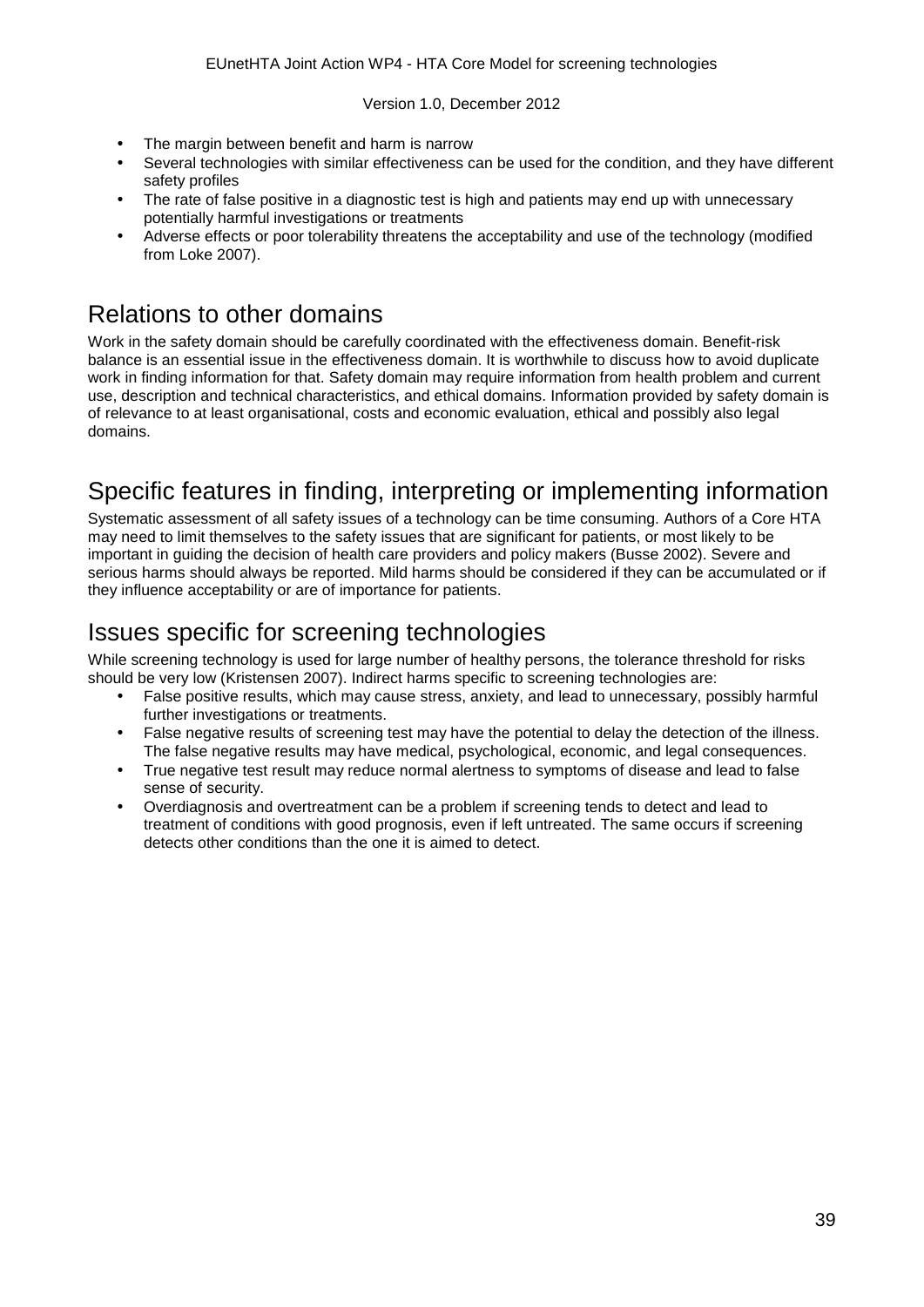# **Assessment elements**

| <b>Element</b><br>ID | <b>Domain</b> | <b>Topic</b>             | <b>Issue</b>                                                                                                                        | <b>Clarification</b>                                                                                                                             | Importance<br>3=critical<br>2=important | Transferability<br>3=completely<br>2=partly | <b>Information</b><br>sources                                                                        | Reference                                                                                                                           | <b>Relations</b>                                |
|----------------------|---------------|--------------------------|-------------------------------------------------------------------------------------------------------------------------------------|--------------------------------------------------------------------------------------------------------------------------------------------------|-----------------------------------------|---------------------------------------------|------------------------------------------------------------------------------------------------------|-------------------------------------------------------------------------------------------------------------------------------------|-------------------------------------------------|
|                      |               |                          |                                                                                                                                     |                                                                                                                                                  | 1=optional                              | $1 = not$                                   |                                                                                                      |                                                                                                                                     |                                                 |
| C0001                | Safety        | <b>Patient</b><br>safety | What kind of harms can use of the<br>technology cause to the patient; what are<br>the incidence, severity and duration of<br>harms? | If the HTA is about test and<br>treatment or a screening program,<br>describe the possible harms for<br>every stage of the management<br>pathway | 3                                       | 3                                           | Observational<br>research, safety<br>monitoring<br>databases.<br>registers,<br>statistics            | Loke 2006.<br>2007, Ioannidis<br>2001, 2004,<br>Higgins 2006,<br>Papanikolaou<br>2006Busse<br>2002Golder<br>2006, Mac<br>Mahon 2001 |                                                 |
| C0002                | Safety        | Patient<br>safety        | What is the dose relatedness of the<br>harms to patients?                                                                           | Here one should consider also the<br>accumulated harm due to repeated<br>dosage or testing                                                       | 3                                       | 3                                           | Research<br>articles.<br>manufacturers'<br>product data<br>sheets, safety<br>monitoring<br>databases | Aronson 2003                                                                                                                        |                                                 |
| C0003                | Safety        | Patient<br>safety        | What is the timing of onset of harms to<br>patients: immediate, early or late?                                                      |                                                                                                                                                  | 3                                       | 3                                           | Research<br>articles.<br>manufacturers'<br>product data<br>sheets, safety<br>monitoring<br>databases | Aronson 2003                                                                                                                        |                                                 |
| C0004                | Safety        | Patient<br>safety        | Is the incidence of the harms to patients<br>likely to change over time?                                                            | For some technologies the<br>occurrence of harms may change<br>over time and be dependant on the<br>experience or training of the<br>operator?   | 3                                       | 2                                           | Medical<br>literature/ grey<br>literature/<br>professional<br>societies/<br>registries               |                                                                                                                                     | Current use,<br>effectiveness.<br>costs domains |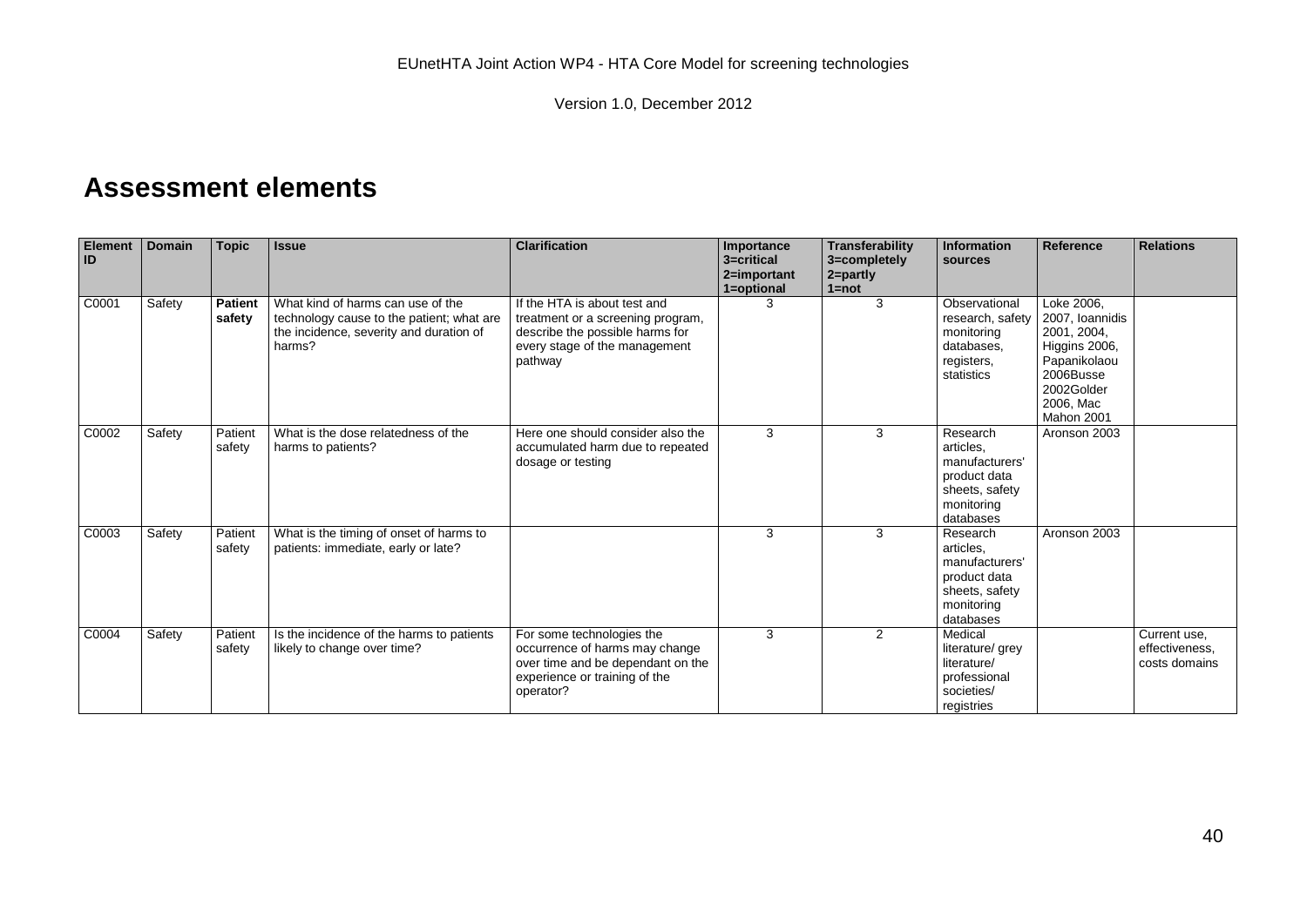Version 1.0, December 2012

| <b>Element</b><br>ID | <b>Domain</b> | <b>Topic</b>      | <b>Issue</b>                                                                                                                                                                             | <b>Clarification</b>                                                                                                                                                                                                                   | Importance<br>3=critical<br>2=important<br>1=optional | Transferability<br>3=completely<br>$2 = partly$<br>$1 = not$ | Information<br>sources                                                                                          | Reference    | <b>Relations</b>                                                                    |
|----------------------|---------------|-------------------|------------------------------------------------------------------------------------------------------------------------------------------------------------------------------------------|----------------------------------------------------------------------------------------------------------------------------------------------------------------------------------------------------------------------------------------|-------------------------------------------------------|--------------------------------------------------------------|-----------------------------------------------------------------------------------------------------------------|--------------|-------------------------------------------------------------------------------------|
| C0005                | Safety        | Patient<br>safety | Are there susceptible patient groups that<br>are more likely to be harmed through use<br>of the technology?                                                                              |                                                                                                                                                                                                                                        | 3                                                     | 3                                                            | Research<br>articles.<br>manufacturers'<br>product data<br>sheets, safety<br>monitoring<br>databases            | Aronson 2003 | Ethical, F0005                                                                      |
| C0006                | Safety        | Patient<br>safety | What are the consequences of false<br>positive, false negative and incidental<br>findings brought about using the<br>technology to the patients from the<br>viewpoint of patient safety? |                                                                                                                                                                                                                                        | 3                                                     | 2                                                            | Research<br>articles                                                                                            |              | Effectiveness.<br>Social, Costs,<br>Ethical and<br>Legal domains                    |
| C0029                | Safety        | Patient<br>safety | Does the existence of harms influence<br>tolerability or acceptability of the<br>technology?                                                                                             |                                                                                                                                                                                                                                        | 2                                                     | 2                                                            | Qualitative<br>research<br>articles, patient<br>associations'<br>web sites,<br>Internet<br>discussion<br>forums |              | Effectiveness.<br>Social, Ethical<br>and Legal<br>domains                           |
| C0007                | Safety        | Patient<br>safety | What are the special features in using<br>(applying/interpreting/maintaining) the<br>technology that may increase the risk of<br>harmful events?                                         | Is there evidence for operator<br>dependent harms? Is there a<br>learning curve and what is its<br>consequence? Is there is a big<br>intra- or inter-observer variation in<br>the reading of test results, what is<br>its consequence? | 3                                                     | 2                                                            | Research<br>articles.<br>manufacturers'<br>product data<br>sheets, safety<br>monitoring<br>databases            |              | Description and<br>technical<br>characteristics<br>and<br>Organisational<br>domains |
| C0008                | Safety        | Patient<br>safety | What is the safety of the technology in<br>comparison to alternative technologies<br>used for the same purpose?                                                                          |                                                                                                                                                                                                                                        | 3                                                     | 2                                                            | Research<br>articles.<br>manufacturers'<br>product data<br>sheets, safety<br>monitoring<br>databases            |              | Current use,<br>Clinical<br>Effectiveness<br>and Ethical<br>domains                 |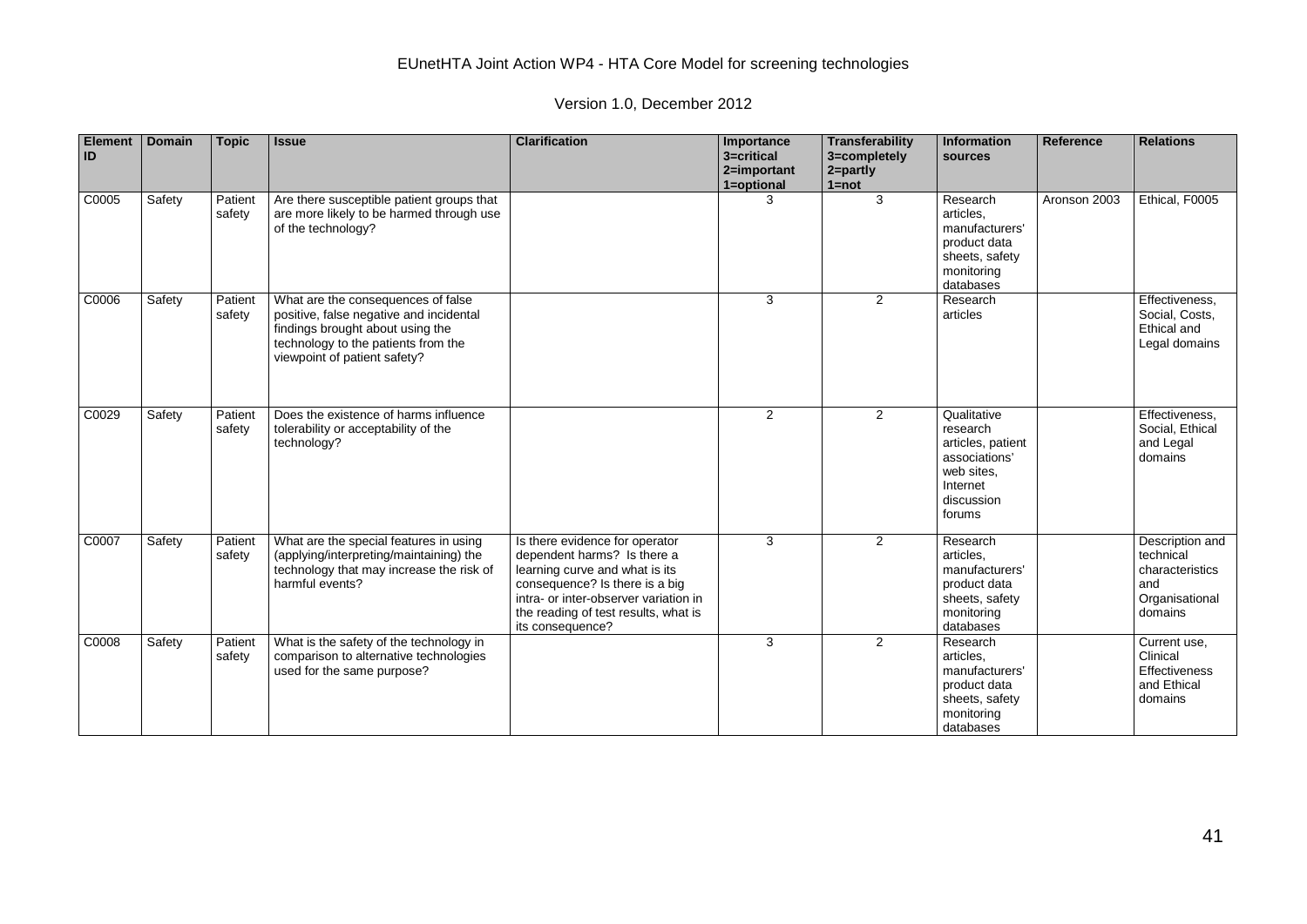Version 1.0, December 2012

| <b>Element</b><br>ID | <b>Domain</b> | <b>Topic</b>                            | <b>Issue</b>                                                                                                              | <b>Clarification</b>                                                                                                                                                               | Importance<br>3=critical<br>2=important<br>1=optional | Transferability<br>3=completely<br>2=partly<br>$1 = not$ | Information<br>sources                                                                               | <b>Reference</b> | <b>Relations</b>                                                                            |
|----------------------|---------------|-----------------------------------------|---------------------------------------------------------------------------------------------------------------------------|------------------------------------------------------------------------------------------------------------------------------------------------------------------------------------|-------------------------------------------------------|----------------------------------------------------------|------------------------------------------------------------------------------------------------------|------------------|---------------------------------------------------------------------------------------------|
| C0020                | Safety        | Occupa<br>tional<br>safety              | What kind of occupational harms can<br>occur when using the technology?                                                   |                                                                                                                                                                                    | $\mathcal{P}$                                         | 3                                                        | Research<br>articles.<br>manufacturers'<br>product data<br>sheets, safety<br>monitoring<br>databases |                  | Ethical and<br>Social domains                                                               |
| C0040                | Safety        | <b>Environ</b><br>mental<br>safety      | What kind of risks for public and<br>environment may occur when using the<br>technology?                                  |                                                                                                                                                                                    | $\mathbf{2}$                                          | 2                                                        | Research<br>articles.<br>manufacturers'<br>product data<br>sheets, safety<br>monitoring<br>databases |                  | Ethical and<br>Social domains                                                               |
| C0060                | Safety        | <b>Safety</b><br>risk<br>manage<br>ment | How does the safety profile of the<br>technology vary between different<br>generations, approved versions or<br>products? |                                                                                                                                                                                    | 3                                                     | 3                                                        | Research<br>articles.<br>manufacturers'<br>product data<br>sheets, safety<br>monitoring<br>databases |                  | Description and<br>Technical<br>Characteristics                                             |
| C0061                | Safety        | Safety<br>risk<br>manage<br>ment        | Is there evidence that harms increase or<br>decrease in different organizational<br>settings?                             |                                                                                                                                                                                    | 3                                                     | 2                                                        | Accuracy and<br>effectiveness<br>research,<br>epidemiological<br>risk research                       |                  | Current use,<br>Effectiveness.<br>Organisational                                            |
| C0062                | Safety        | Safety<br>risk<br>manage<br>ment        | How can one reduce safety risks for<br>patients (including technology-, user-, and<br>patient-dependent aspects)?         | Technical means, protective<br>equipment, education etc. Including<br>information on what kind of risk<br>communication is needed for<br>patients, citizens and decision<br>makers | 3                                                     | 3                                                        | Research<br>articles.<br>manufacturers'<br>product data<br>sheets, safety<br>monitoring<br>databases |                  | Ethical F0006,<br>Description and<br>technical<br>characteristics<br>B0012, B0014,<br>B0015 |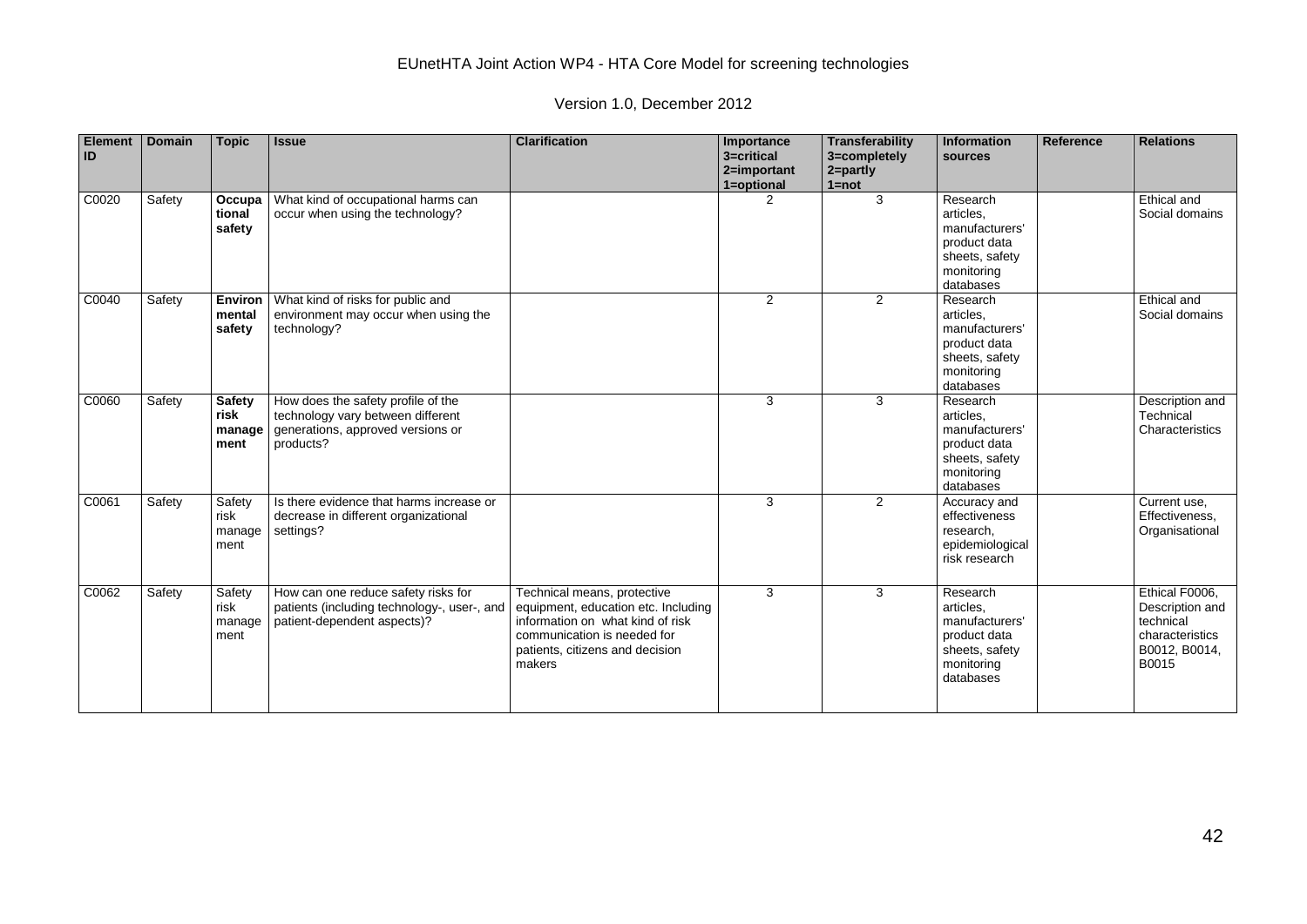Version 1.0, December 2012

| <b>Element</b><br>l ID | <b>Domain</b> | <b>Topic</b>                     | <b>Issue</b>                                                                                                           | <b>Clarification</b>                                                                                                                                                               | Importance<br>3=critical<br>$ 2=$ important<br>1=optional | Transferability<br>3=completely<br>$2 =$ partly<br>1=not | Information<br>sources                                             | Reference | <b>Relations</b>                        |
|------------------------|---------------|----------------------------------|------------------------------------------------------------------------------------------------------------------------|------------------------------------------------------------------------------------------------------------------------------------------------------------------------------------|-----------------------------------------------------------|----------------------------------------------------------|--------------------------------------------------------------------|-----------|-----------------------------------------|
| C0063                  | Safety        | Safety<br>risk<br>manage<br>ment | How can one reduce safety risks for<br>professionals (including technology-,<br>user-, and patient-dependent aspects)? | Technical means, protective<br>equipment, education etc. Including<br>information on what kind of risk<br>communication is needed for<br>patients, citizens and decision<br>makers |                                                           |                                                          | Research in<br>occupational<br>health and<br>safety                |           | Organisational<br>and Social<br>Domains |
| C0064                  | Safety        | Safety<br>risk<br>manage<br>ment | How can one reduce safety risks for<br>environment (including technology-, user-<br>and patient-dependent aspects)?    | Technical means, protective<br>equipment, education etc. Including<br>information on what kind of risk<br>communication is needed for<br>patients, citizens and decision<br>makers | 2                                                         |                                                          | Research<br>articles,<br>manufacturers'<br>product data<br>sheets. |           | Social Domain                           |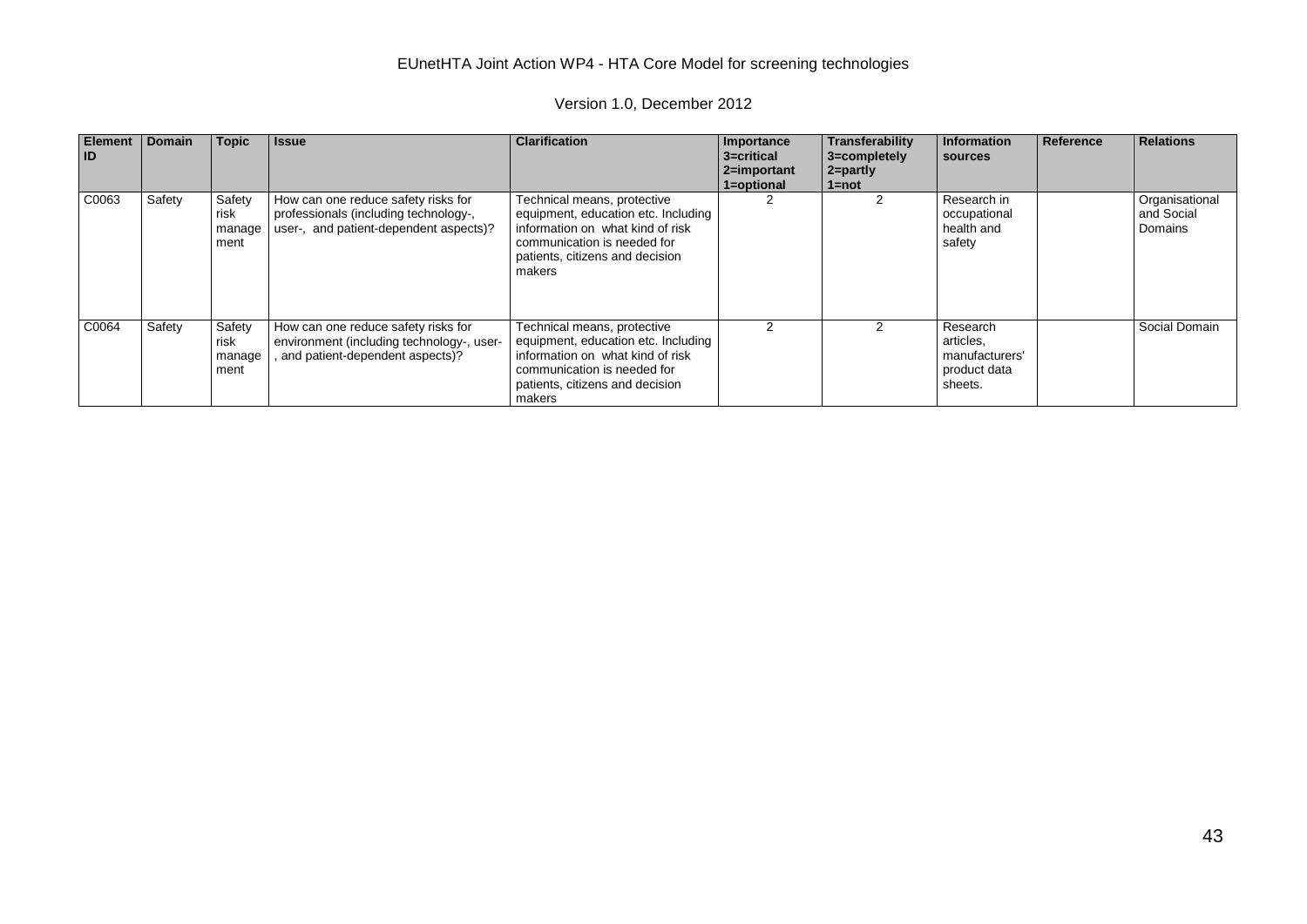# **Methodology**

# Where to find information?

### **Databases and search strategies**

- EMBASE, MEDLINE, CENTRA, Science Citation Index  $\overline{a}$
- The Cochrane Library [http://www.cochrane.org/cochrane-reviews,](http://www.cochrane.org/cochrane-reviews) CRD databases <http://www.crd.york.ac.uk/crdweb/>
- BIOSIS previews
- PASCAL
- **TOXLINE**
- TOXICOLOGY (searches 40 different databases)<http://library.dialog.com/bluesheets/html/bl0157.html>
- Micromedex (Thomson reuters)<http://www.thomsonhc.com/home/dispatch>
- National or international safety monitoring systems (databases) which may be managed by a national statutory body or by a supra-national body.
	- IAEA: Safety standards for diagnostic radiology [http://www](http://www-pub.iaea.org/MTCD/publications/PDF/Pub1206_web.pdf)[pub.iaea.org/MTCD/publications/PDF/Pub1206\\_web.pdf](http://www-pub.iaea.org/MTCD/publications/PDF/Pub1206_web.pdf)
	- IAEA: Radiological protection of patients<http://rpop.iaea.org/RPoP/RPoP/Content/index.htm>
	- ICRP: Publications of International Comission of Radiological Protection<http://www.icrp.org/>
	- TGA (Therapeutic Goods Administration),<http://www.tga.gov.au/index.htm>
	- The Medical Devices section of the UK Medicines and Healthcare Products Regulatory Agency <http://devices.mhra.gov.uk/>
	- Canada Vigilance Adverse Reaction Online Database [http://www.hc-sc.gc.ca/dhp](http://www.hc-sc.gc.ca/dhp-mps/medeff/databasdon/index-eng.php)[mps/medeff/databasdon/index-eng.php](http://www.hc-sc.gc.ca/dhp-mps/medeff/databasdon/index-eng.php)
	- Manufacturers product data sheets or applications for a product license

Searches do not detect all relevant studies while indexing terms for adverse effects are not always assigned in original studies, and the authors do not mention adverse effects in the title or abstract (Derry 2001). To improve the sensitivity of the search, terms for specified adverse effects have to be defined and looked up in each database thesaurus to identify the relevant subject headings to be added in the search strategy (Golder 2006). New, previously unrecognised adverse effects remain therefore easily undetected (Golder 2006b). Several study types should be considered for inclusion in the search.

There is no optimal search strategy for specifically identifying reports of adverse effects. There are several highly sensitive (97- 100%) search strategies, but the problem is their low specificity 0.9-2.8%). This precision means that for each retrieved relevant article on adverse effects one have to screen 36-125 other records (Golder 2009). There are suggested search strategies for MEDLINE and EMBASE (Golder 2010 and 2006) and other sources (The InterTASC Information Specialists' Sub-Group, [http://www.york.ac.uk/inst/crd/intertasc/adverse.htm\)](http://www.york.ac.uk/inst/crd/intertasc/adverse.htm).

Following approaches can be used to complement the search strategy with key elements derived from study population and the technology in question:

Index terms (thesaurus terms, e.g. MeSH in Medline)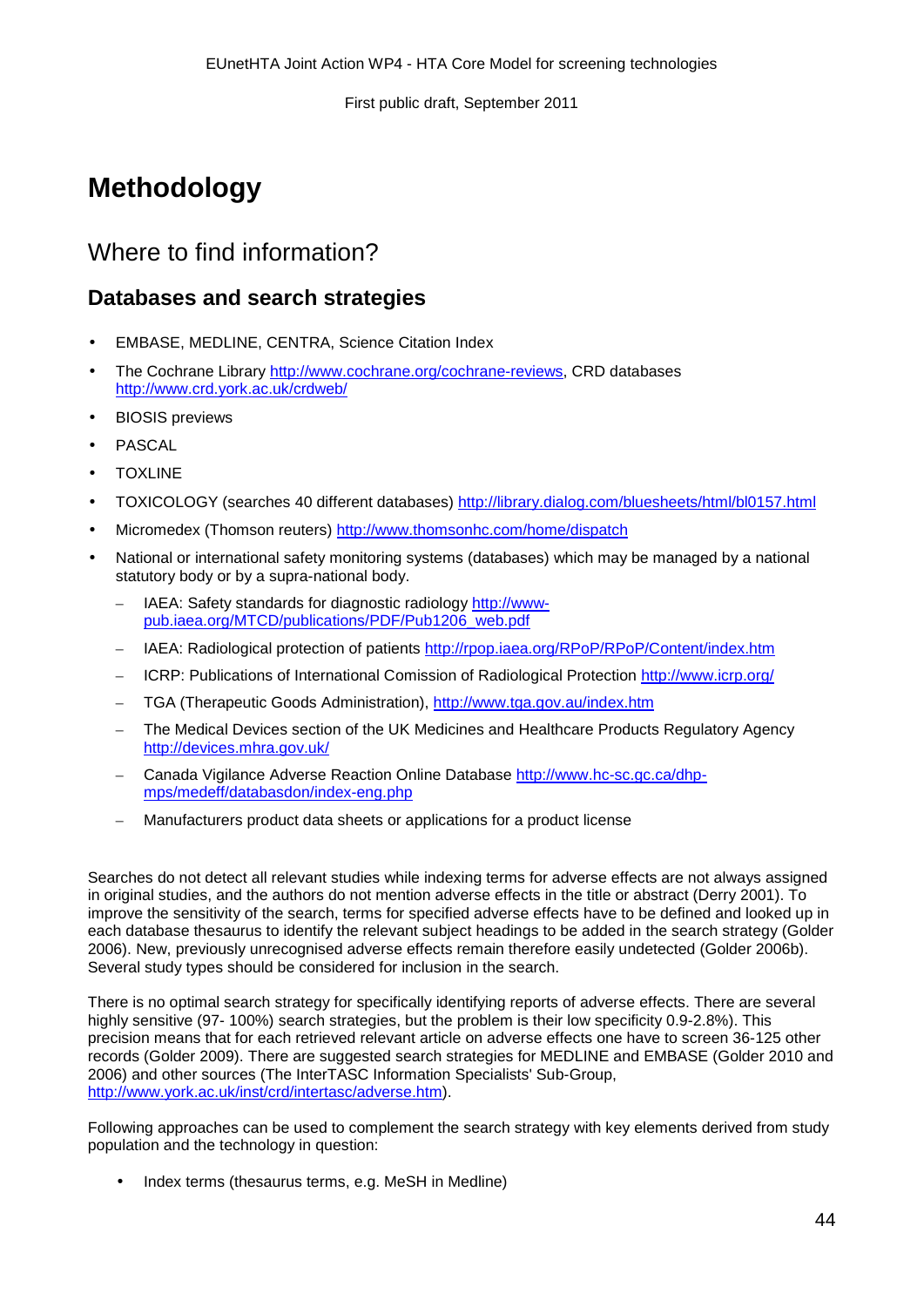- For specified adverse effects: e.g gastrointestinal hemorrhage, lymphedema, pain, nausea, lethargy, fatigue
- For risk in general: e.g. Adverse Effects (subheading), safety, toxicity, drug toxicity, complications
- Subheadings/qualifiers either attached to technology name indexing terms or "floated", i.e. searched without being attached to an indexing term (floating subheadings)
- Text words (terms used by the original authors in title and abstract), also taking into account different conventions in spelling and variations in the endings of the terms.
	- For specified adverse effects: nausea, pain, anxiety, tiredness, lethargy, malaise, fatigue
	- For risk in general: side-effect, adverse effect/event/reaction, complications, poisoning, drug effects, safety management.
	- Index terms and text words to capture certain study design, such as cohort studies or case reports.

The approach adopted will lead to different estimates of risk (McIntosh 2004). Therefore, the search strategies for electronic reference databases and study inclusion criteria should be clearly reported. This applies also for information retrieved elsewhere.

### **Search issues specific for screening technologies**

#### Suggested index terms:

Primary Prevention [Mesh] or Mass Screening [Mesh] or Public Health Practice [Mesh]. Medicalisation, false positive, false negative, over-diagnosis, over-treatment

Example: Suggested search strategy in CURRENT CONTENTS.

- #1 «Primary Prevention» [Mesh] or «Preventive Health Services» [Mesh] or «Mass Screening» [Mesh] or «Public Health Practice» [Mesh]
- #2 «screening»
- #3 «preventive drug»
- #4 «preventive drugs»
- #5 #1 or #2 or #3 or #4
- #6 «Safety Management» [Mesh] or «adverse effects» [Subheading]
- #7 «safety»
- #8 «adverse events»
- #9 «medicalization»
- #10 #6 or #7 or #8 or #9
- #11 #5 and #10
- #1 «screening»
- #2 «false positive»
- #3 «false positives»
- #4 «false negative»
- #5 «false negatives»
- #6 #2 or #3 or #4 or #5
- #7 #1 and #6

#### **Useful other sources of information**

Drug monographs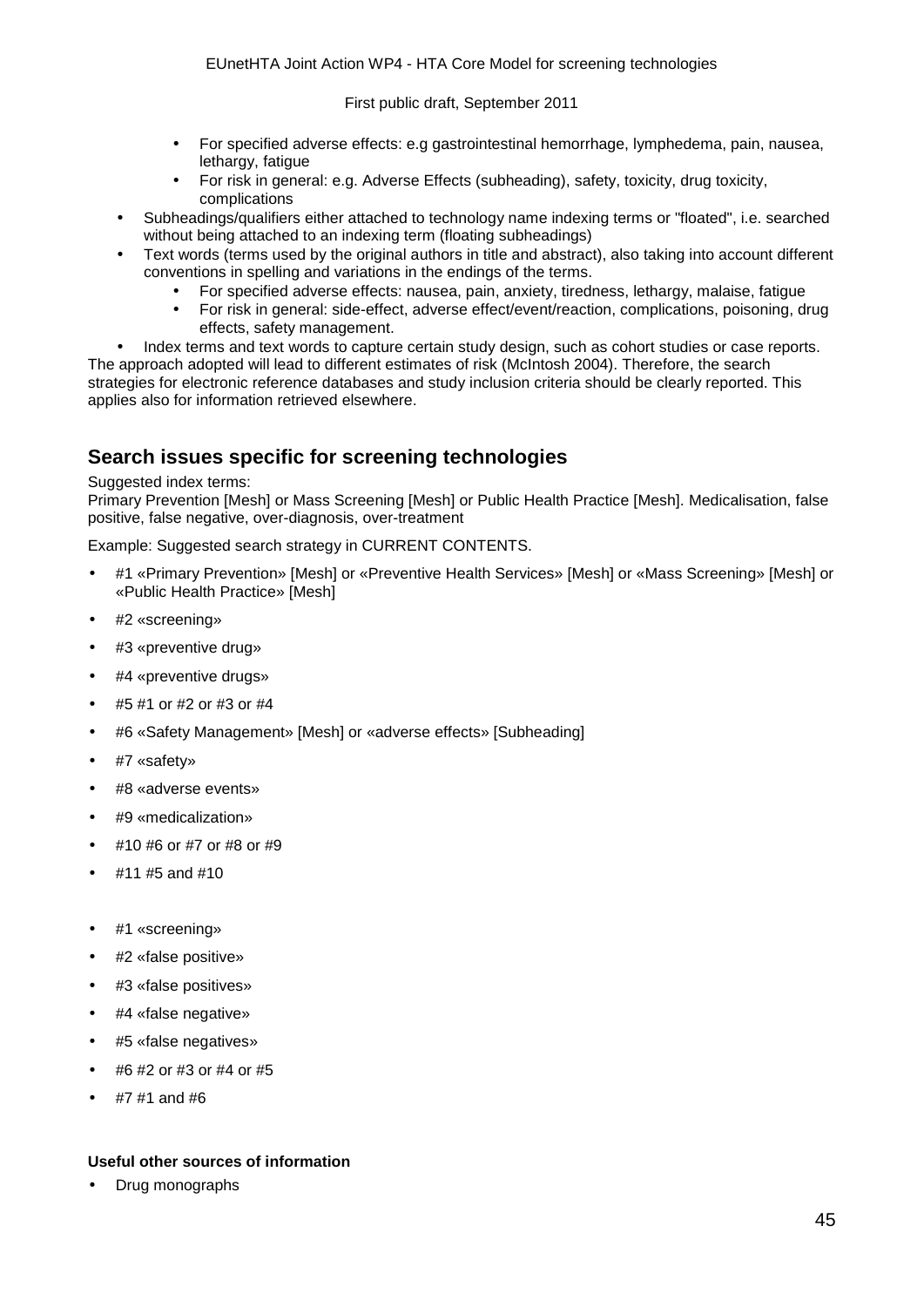- **Bulletins**
- Conference proceedings
- Reference checking
- Hand searching
- Personal communication
- Manufacturers Periodic Safety Update Reports (PSURs)
- National or international safety monitoring systems (databases) of adverse events which may be managed by a national statutory body or by a supra-national body ([110] in Appendix 1).
- Disease ([105] in Appendix 1) or technology registries ([104] in Appendix 1) of patients receiving treatment which may be organised at an international, national or regional level and managed by a government agency, professional body or the manufacturer.
- In some cases routine statistics from hospital, primary care or health system funders may be available and provide suitable information
- Specific enquiries to manufacturers (e.g. industry submissions, product information), regulators or professional bodies
- Information from patient associations may provide valuable patient experiences especially in emerging technologies (Cross 2005).
- Internet discussion forums may provide valuable, but probably unreliable, additional information.

Inclusion of unpublished studies can provide additional adverse effects information and more precise risk estimates. However, there is insufficient evidence to indicate whether inclusion of unpublished studies has a major influence on the pooled risk estimates in meta-analyses of adverse effects (Golder 2010b).

# What kind of information is required?

### **Study types, design, outcome measures**

Randomised controlled trials, observational studies and case reports provide evidence on the frequencies of harms. Randomised trials are methodologically most solid, and may alone be an appropriate source of evidence for some review questions about harm. However, safety reporting in randomized trials is heterogeneous and often inadequate (Pitrou 2009, Ioannidis 2001). Rare adverse effects are not usually detected in randomised trials, and even relatively frequent harms with a longer latency period cannot be quantified easily. Information about new, serious, rare or long-term adverse effects are thus typically found in observational studies (cohort, case-control, nested case-control, and cross-sectional studies).

Besides published research, routinely collected data can be used. Often these databases are generic and may not contain enough information. However, their advantages are bigger size or coverage over long periods of time (Busse 2002). Their information is especially relevant in the assessment of e.g. public preventive programs.

Spontaneous reporting of adverse drug reactions is a standard method to identify safety signals for marketed drugs. Its primary purpose is to provide early warnings of adverse drug reactions not recognized prior to the marketing. Once a signal has been identified, other methods will be used to quantify the potential risk in order to avoid unnecessary alarms.

The risks are sometimes quantified as a quality-adjusted life years (QALYs) or disability-adjusted life years (DALYs). QALYs are non-disease specific measurement of outcomes that incorporates both quality and duration of life, defined as years of healthy life lived (Drummond 2005). DALYs are defined as years of healthy life lost. DALYs and QALYs are complementary concepts and both approaches multiply the number of years by the quality of those years. In order to reflect the burden of the same states QALYs use "utility" weights of health states, whereas DALYs use "disability weights". QALYs and DALYs simultaneously capture both positive and negative changes in morbidity and mortality associated with treatment-related benefits and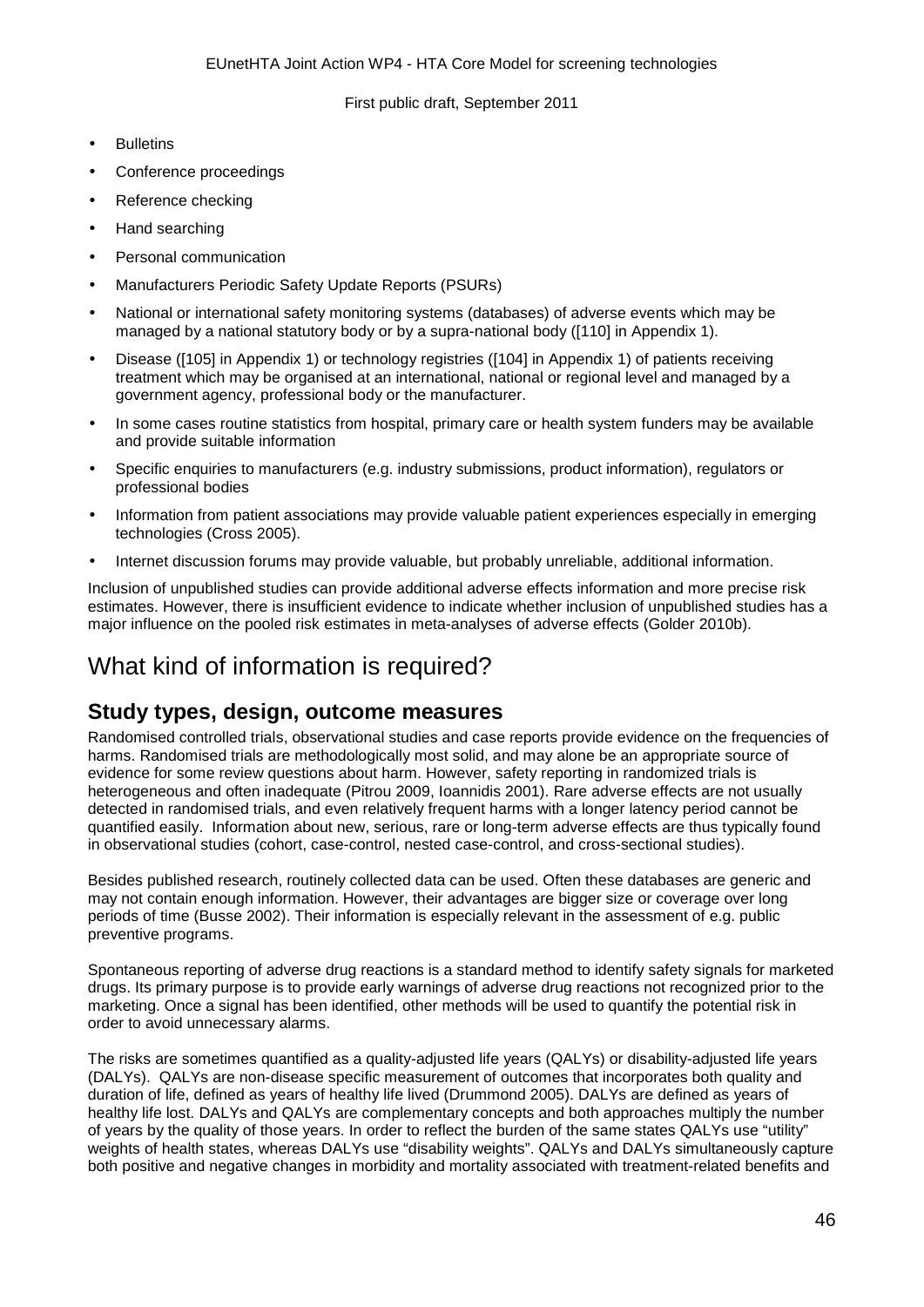risks, and translate outcomes from different disease states into a comparable common metric that is useful for subsequent quantitative benefit–risk analysis (Arnesen 1999, Rehm 2010)

Results from trials are usually presented as information on the frequency of occurrence, relative risk RR, risk difference (RD), odds ratio (OR), or number needed to harm (NNH). Estimates of risk from case-control studies are presented in exposure odds ratio of cases compared with controls. The unintuitive odds ratios have been used to calculate the additional absolute risk of an adverse event NNTH (number of patients needed to be treated for on additional patient to be harmed) (Bjerre 2000).

For meta-analysis risk ratio (RR) is the most common summary statistic, followed by Peto odds ratio. Risk difference (RD) is rarely used in meta-analyses although it is the most interpretable statistics and is particularly appropriate in examining rare event data (Deeks 2002).

Analysing data based on NNH can be dangerous since this measure can be very sensitive if the point estimate is close to zero (i.e. close to 1 for an OR or RR and close to 0 for a RD) (Vandermeer 2009).

#### **Issues specific for screening technologies**

Diagnostic accuracy studies are essential in the assessment of screening technologies in order to assess sensitivity and specificity of the test itself, and the rates of false negative and false positive results and their consequences.

A basic diagnostic accuracy study consists of a group of patients in whom the target disease is suspected. All of them undergo the test under consideration (index test) and the best possible test to verify the diagnosis (reference standard, gold standard). The results of the index test(s) are then compared to the results of the reference standard. Positive and negative results from both tests are shown in a 2x2 table or a variation thereof, depending on the number of cut-off points chosen.

If there is no appropriate reference test it is possible to construct a reference diagnosis by using a predefined rule for a set of other tests, consensus among experts, or a statistical model based on actual data (Rutjes 2007). Another possibility is to investigate the probability of disease presence as a function of all diagnostic variables simultaneously with multivariable modelling (Moons 1999). Problems may arise from the spectrum (patient characteristics, patient selection and setting), the non-optimal reference standard, partial verification (not all patients receive the reference test) or differential verification (patients receive different reference tests).

# Tools for critical appraisal

There is often a trade-off between the comprehensiveness and quality of the risks data to be included in an assessment. Including evidence that is likely to be biased, even if no better evidence exists, may lead to biased conclusion. All included data should be critically appraised. There is a lack of a relevant quality assessment tool to risk analysis (Loke 2007). Any available tool should be used cautiously. Comparing evidence from randomised trials and observational studies is useful.

The authors of a Core-HTA-report should consider at least some important aspects:

- How rigorous were the methods used to detect adverse effects? Were the methods used for monitoring reported?
- Was follow up sufficiently long to assess the risk for serious longer term safety issues?
- How complete is the reporting? Did the investigators report all important or serious harms? Did the report give numerical data by group?
- How were data collected: prospective/routine monitoring, spontaneous reporting, patient  $\overline{a}$ checklist/questionnaire/diary; systematic survey of patients
- Were any patients excluded from the risks analysis

Different methods of monitoring risks yield different results, which make comparisons between studies meaningless. Active surveillance and use of checklists yield higher harm frequencies than passive or lessfocused methods (Loke 2007). Authors in the original studies may report only some outcome categories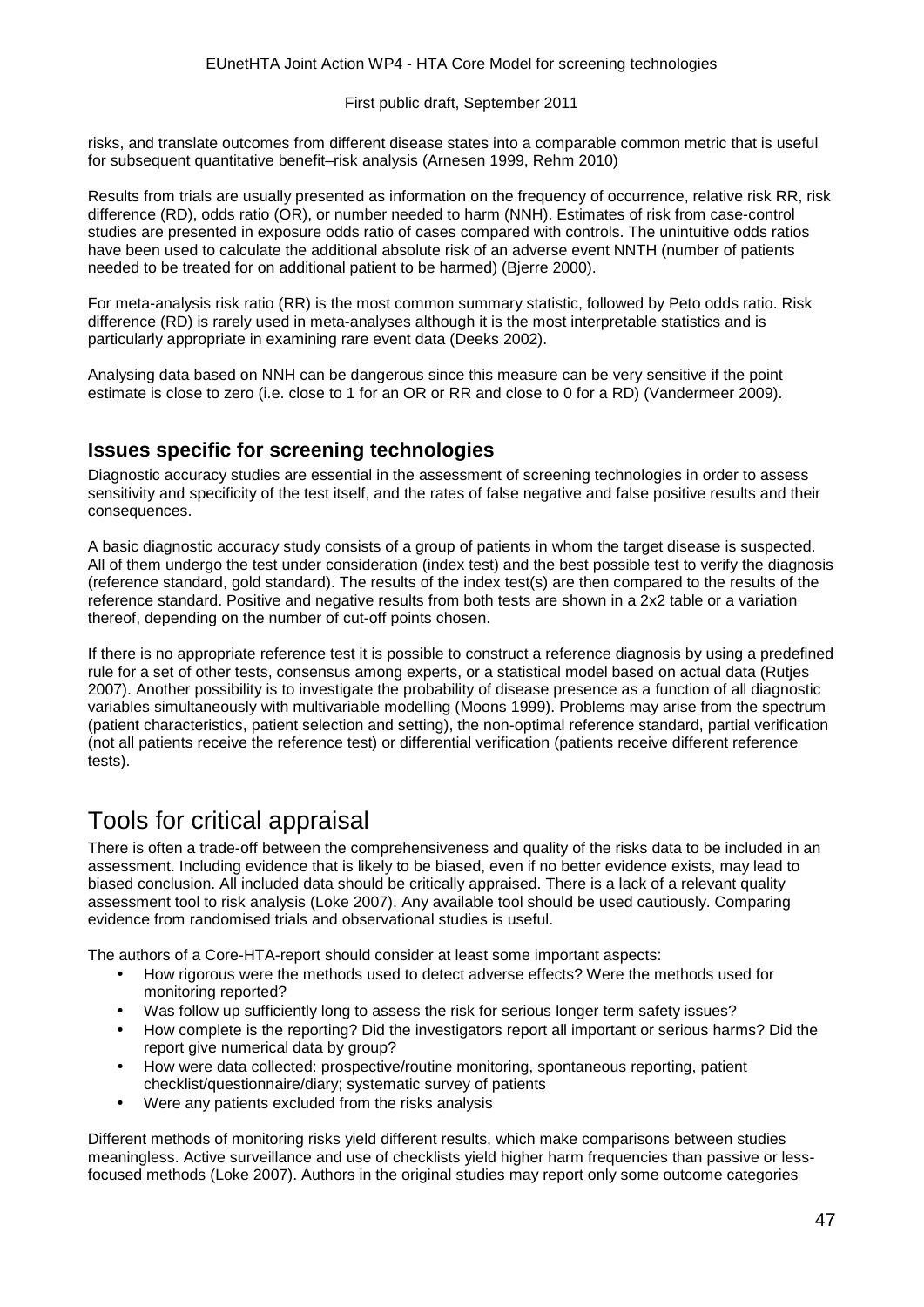although they measured several, or the intervention groups may be combined (e.g. X participants withdrew from the study), or the statements are unclear or too generic (e.g. no unexpected adverse effects were seen).

Systematic reviews of adverse effects have often used inadequate searches to identify studies (Golder 2008).

### **Trials**

Adverse events are variably and sometimes poorly reported in randomised trials (Pitrou 2009), and in systematic reviews of trials (Ernst 2001, Golder 2006b). The definition of a particular risk may vary between studies, as can definitions of severity. They can be measured in different ways and different thresholds can be used. An extension of the CONSORT Statement (Consolidated Standards for reporting Trials) is made for better reporting of harms in randomised trials (Ioannidis 2004).

Basic requirements for the data are: it should be presented in numbers; the severity of adverse effects should be stated (at minimum the frequency of severe events should be provided per study arm); and the data should be given separately for each type of adverse effect (MacMahon 2001). The analysis of zero events ("no serious adverse effects were seen") needs careful consideration. Before concluding that no adverse effect occurred, reviewers should ask themselves how thorough were the methods used to detect adverse effects in the original studies and how many patients were studied and for how long (Loke 2007)?

Even in cases where adverse events are examined and reported adequately, there is often insufficient evidence for conclusion since most trials are tailored towards optimizing efficacy estimates (Vandermeer 2009).

Many trials are too small for reliable estimates and they are usually not designed to collect information of adverse events, at least not as their primary outcomes. This may lead to partial or inadequate reporting of harms: lumping adverse effects of varying seriousness or severity into one number, or giving only generic statements like "few patients had adverse effects". Note, that no mention of harms in an original study does not necessarily mean that no harms occurred. Authors must choose whether to exclude the study from the risk analysis or, exceptionally, to include it on the assumption that the incidence was zero (Loke 2007).

Caution is needed when interpreting withdrawal or drop-out data as surrogate measures for safety or tolerability. The reason of withdrawal can be anything from mild side effects to serious toxicity or lack of efficacy or non-medical reason (Ioannidis 2004). Patients in trials and investigators may be more (or less) willing than generally to continue in trial although there are some side effects (Loke 2007).

### **Observational studies**

Trials may report small, fragmented pieces of evidence of risks that are not primary outcomes, whereas observational studies may be primarily devoted to assessing specific risks. Nested case control studies, full cohort analysis, and survival analysis methodologies are the study designs frequently used for risk assessment. Major sources of bias in observational studies are confounding by factors associated with both treatment and outcome, bias due to differential recall of exposure, and bias due to differential detection of outcomes (MacMahon 2001). A brief summary of the strengths and weaknesses of different study designs that may be included in a systematic review of harms is given by Jefferson and Demicheli (Jefferson 2003). Newcastle Ottawa scale is a tool to assess observational studies, available at [http://www.ohri.ca/programs/clinical\\_epidemiology/oxford.htm](http://www.ohri.ca/programs/clinical_epidemiology/oxford.htm) . STROBE-Statement provides a checklist of items that should be addressed in reports of observational studies (vonElm 2007).

Case reports of suspected adverse events are widely published in scientific journals and few of these reports have been subsequently investigated or confirmed to be valid (Loke 2006). Some spontaneous reporting systems are inevitably erroneous (Loke 2007).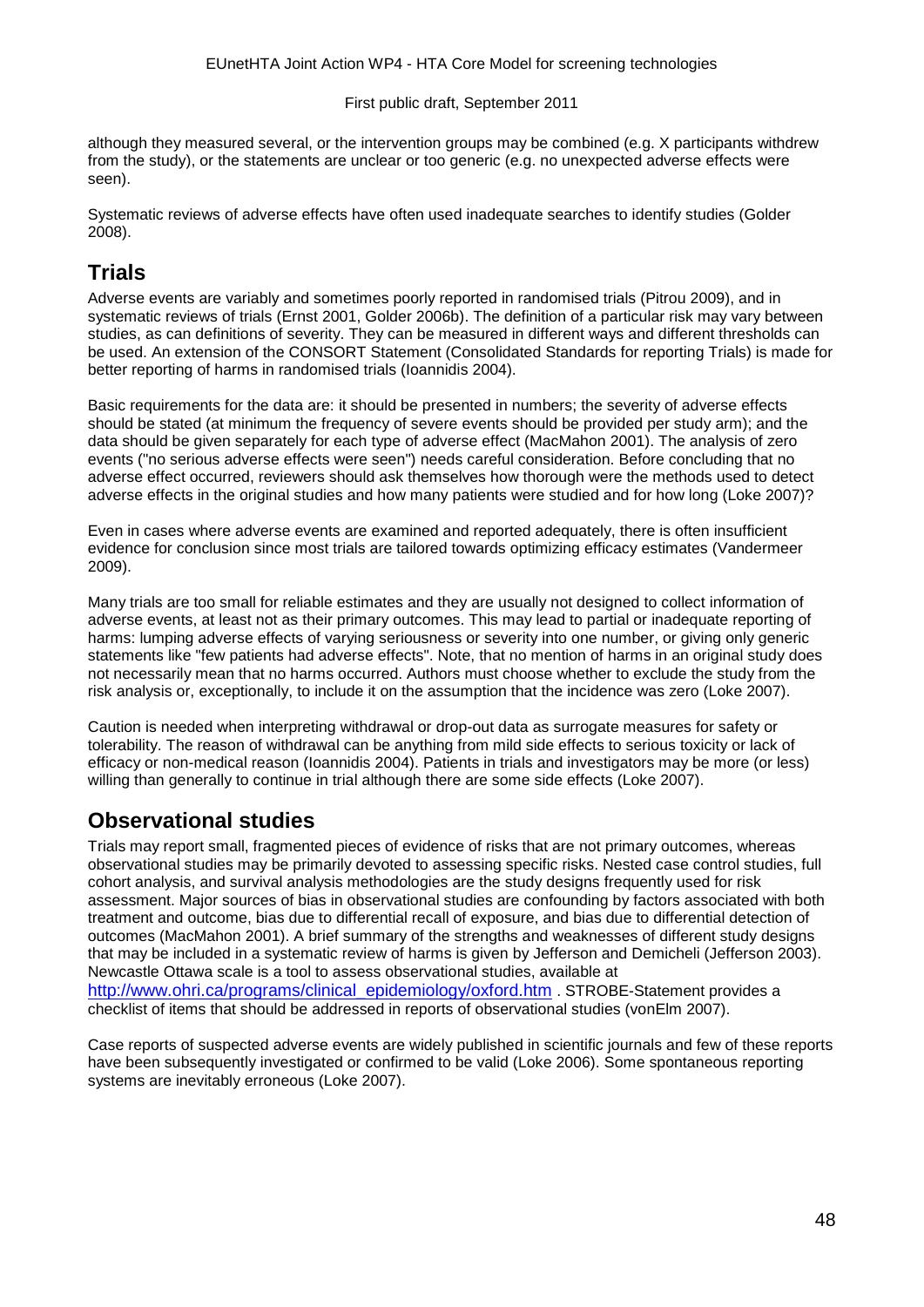### **Issues specific for screening technologies**

Aspects of study quality of diagnostic accuracy studies include the selection of a clinical relevant cohort, the consistent use of a single good reference standard, and the blinding of results of experimental and reference test (Deeks 2001). QUADAS tool is a checklist to assess quality of diagnostic accuracy studies.

Quality assessment of diagnostic accuracy studies is subjective and hampered by poor reporting. Incorporation of quality in overall assessment is difficult due to limited studies. Relation between quality items and bias are not as straightforward as it is for interventions.

There are many different tools to assess the quality of diagnostic accuracy studies. Cochrane handbook (Higgins 2008) recommends QUADAS tool with its 11 mandatory and more than 10 facultative items. HTAauthors create an own selection of relevant items presented in the tool. Two assessors are recommended. Background of assessors should be reported, and the way they resolved disagreements. Results of the quality assessment of the original studies should be presented in a table or graphically. Individual quality items should be investigated as a potential source of heterogeneity. See more about Quadas tool in Appendix 3.

# Analysing and synthesizing evidence

A systematic approach is required in the assessment of safety (risks). Core HTA authors, who are not aware of any specific safety problem, usually start with a broad overview of the whole range of adverse effects associated with the use of the technology. They may be confronted with an unstructured mix of lists and texts covering many diverse outcomes due to lack of consistency of reporting harms. A predefined classification of adverse effects could help the authors to approach the data (Loke 2007).

The aim is not necessarily to cover all known and previously unrecognised risks of a technology. Rather, Core HTA preparers should focus their review and predefine the safety issues and outcome measures they wish to work in their assessment (Higgins 2008). The demographic characteristics of the population in which the technology is to be used should be defined for later comparison against the populations in which safety data has been identified.

Core HTA authors may choose to narrow down into some of the following areas:

- the five to ten most frequent adverse effects
- all adverse effects that either the patient or the clinician considers to be serious
- the most common adverse effects that lead the patient to stop using the intervention;
- By category, for example:
	- diagnosed by clinician (e.g. gastrointestinal haemorrhage)
	- diagnosed by lab results (e.g. hypokalaemia)
	- patient-reported symptoms (e.g. pain).
	- biomarkers that may be early indicators of possible adverse effects (for example, abnormal liver enzymes); offering a means of collecting relevant information even from short-term studies.

This is not a comprehensive list, but the use of any of the above strategies should help authors approach the adverse effects analysis in a systematic, manageable and clinically useful fashion (Higgins 2008).

### **Biases, confounding factors, level of evidence**

Harms are frequently insufficiently reported (Pitrou 2009). Poor safety reporting of the original research can lead to misinterpretation and inadequate conclusion of the technology assessed.

Reported harm frequencies may differ greatly in **different study types**. A study comparing harms reported in randomised and observational studies found that observational studies yield lower estimates of absolute risk of harm (Papanikolaou 2006).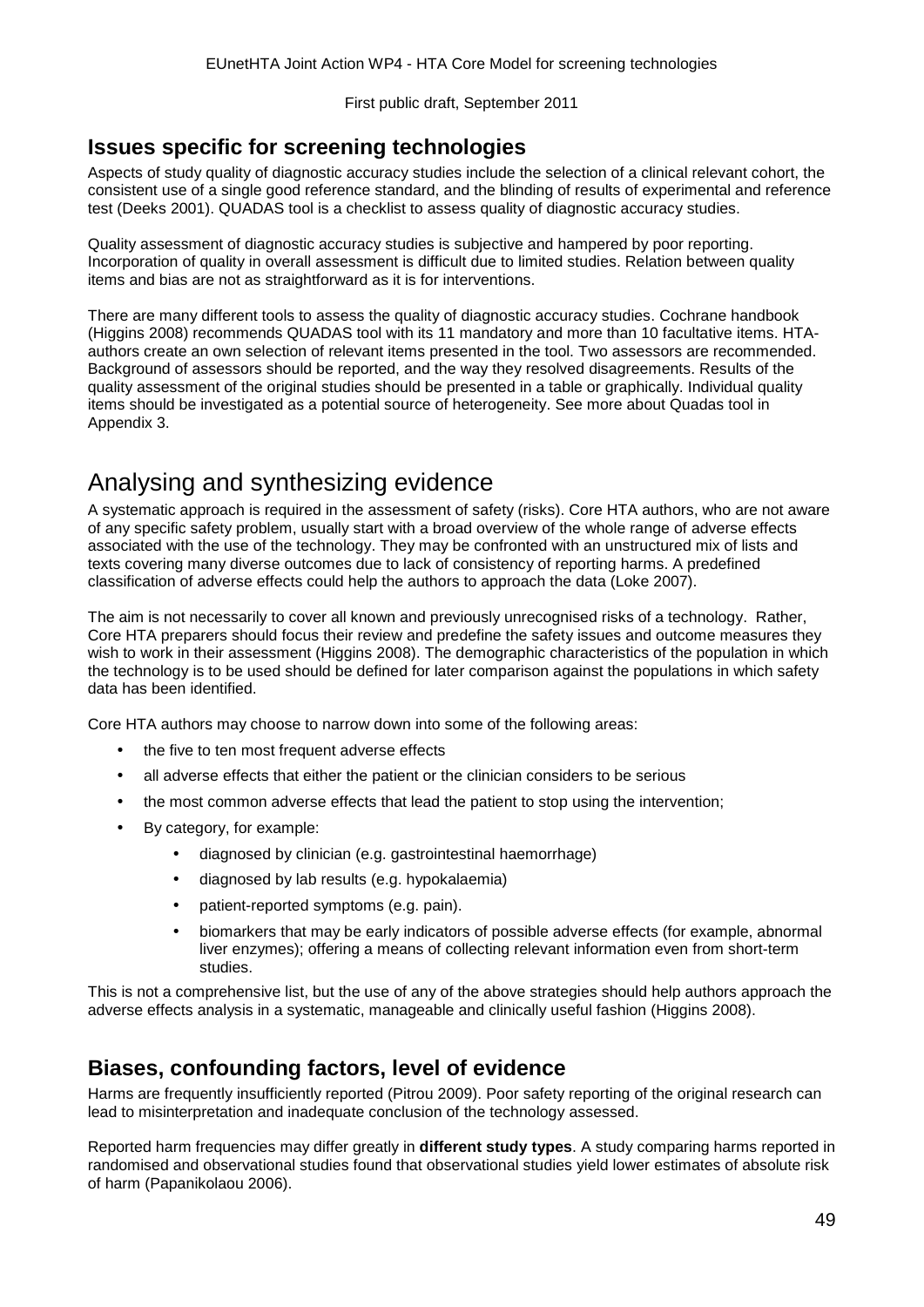Randomized trials have frequently restrictive inclusion/exclusion criteria which can underestimate harm. Most preliminary trials exclude specific sensitive subgroups because of ethical concerns, or include them in insufficient sample size.

Individual measurements of late onset harms (e.g number of radiation induced cancers) can usually not be seen in research publications. Frequency of such **stochastic harms** is always an estimate, and based on analogies and presumptions from epidemiological risk research.

Adverse effects data is usually as well reported in industry funded than in non-industry funded studies. However, there is a risk that interpretations and conclusions of industry funded authors carry potential bias (Golder 2008b).

### **Evidence tables**

A table of included evidence might be a helpful way to make overall assessment for each assessment element. The table could contain following information for each included piece of evidence.

- Reference: article/ book/report/ web/ database reference
- Source: name of reference database, agency, discussion forum, other, e.g. Medline, IAEA.
- Study/information type: e.g. prospective cohort study, trial, systematic review, HTA report, manufacturer report, register data, consensus
- Which harm?
- Intensity: 1=mild, 2=moderate, 3=serious/severe
- Other classification: self reported/objective measure, immediate/delayed etc.
- Number of harm events per study arm
- Quality of information: how was data collected etc
- Comments on generalisability of the evidence

### **Meta-analysis**

Safety estimates usually require larger sample size to detect differences in patient groups in trials. Safety events are usually rare (incidence <5%). Exact methods seem to be superior to the asymptotic Mantel-Haenzel method for rare event data, and to the Peto method when trials are balanced (Bradburn 2007). Asymptotic approximations are known to be imprecise with rare events; still majority of systematic reviews use them.

While asymptotic approximations in dichotomous data require a non-zero event rate, most reviewers add 0.5 to each cell in stead of zero. This approach is inappropriate if the event is rare. Exact methods do not provide a point estimate in a situation where no events are observed in one arm, which is intuitively acceptable too.

Read more about meta-analysis of diagnostic accuracy studies in Appendix 3.

### **Qualitative synthesis**

At this stage authors of a Core-HTA-report should check, that the data extracted is relevant to the research questions, and that analysing and synthesizing the data is still answering the question. Often the evidence available is not quite as useful as hoped, and in that case it should be made explicit how well it answers the original research question.

In many circumstances it is not possible to calculate frequencies, and information about risks is best presented in a qualitative or descriptive manner. Data derived from different study designs, different populations or different data collection methods cannot be combined. Anticipated risks can be reported congruently, whereas unanticipated risks, that are detected during a trial might be reported in a markedly different ways by different investigators (Papanikolaou 2004).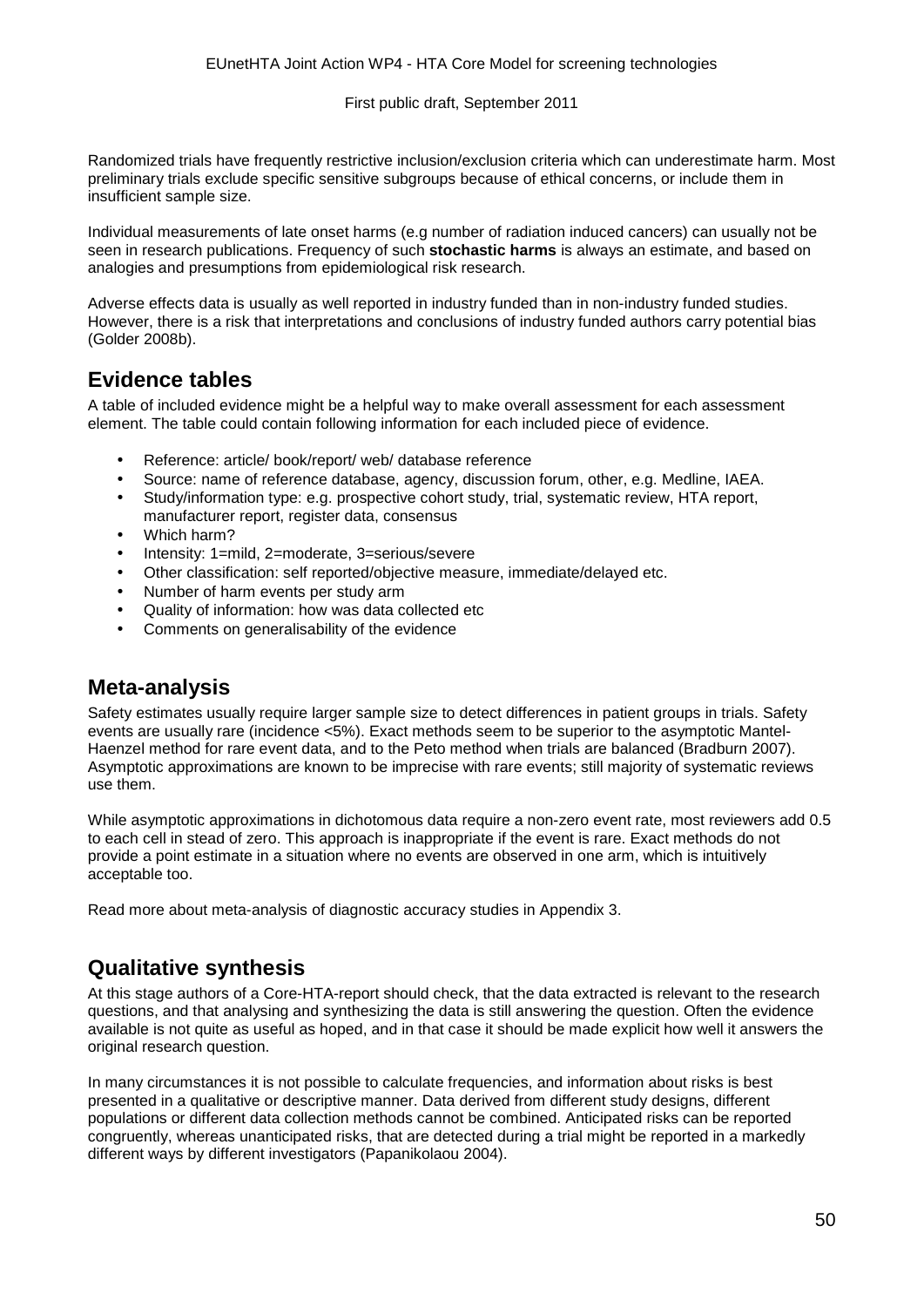There is no consensus on how to synthesise information about quality from a range of study designs within a systematic review. Special techniques have been tried (Jefferson 2003, Wald 2003).

# Reporting and interpreting

The interpretation of evidence should clearly state qualitative and quantitative limitations of the sources, searches, data and methods used for the analysis. Presentation through tables is transparent and may be helpful in summarising different data (Busse 2002). The sources of information should be clearly stated.

When discussing the safety of a technology, the way harms were caused should be described. Harm may be device dependent or related to the application of the technology. Occurrence of adverse effects may be also operator or setting dependent (e.g. learning curve). Timing and severity of adverse effects should be considered too and the differences in risk among different groups of patients.

It is recommended that whenever possible the overall effect of the harms needs to be quantified, as a QALY or DALY as well as information on the frequency of occurrence, relative risk or number needed to harm (NNH). NNH is perceived as the most understandable summary statistic for adverse events, A small absolute risk is still clinically important if an adverse event is serious or severe, or if the absolute benefit of the intervention is also small (Papanikolaou 2004). Comment should be made about the generalisability of the findings to the population for whom the HTA may be used.

In RCTs presenting adverse event rates, non-statistically significant differences are associated with low statistical power. A high probability of type II error may lead to erroneous inferences (Ioannidis 2001).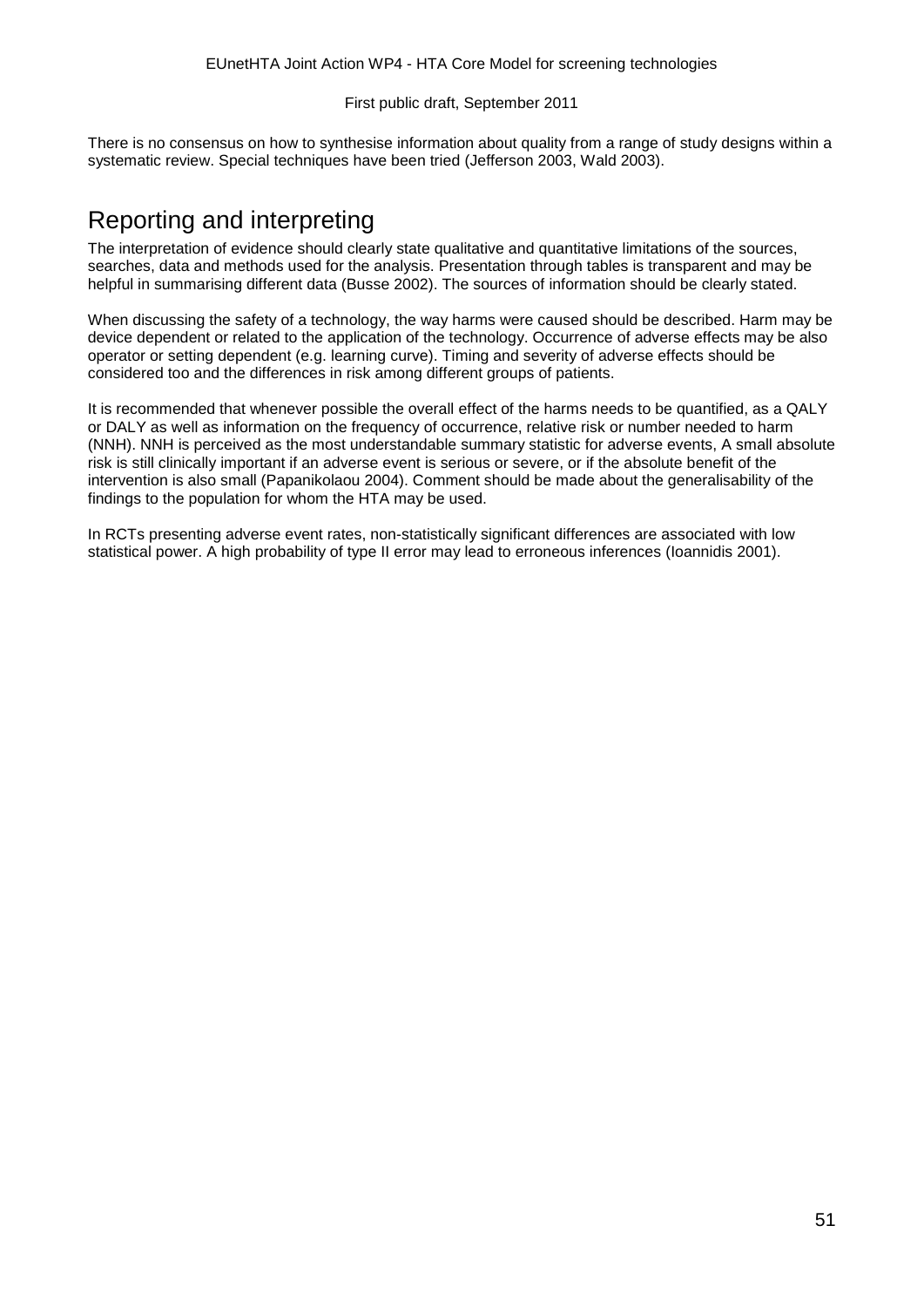# **References**

- Arnesen T, Nord E. The value of DALY life: problems with ethics and validity of disability adjusted life years. BMJ 1999;319:1423–5
- Bjerre LM, LeLorier J. Expressing the magnitude of adverse effects in case-control studies: "the number of patients needed to be treated for one additional patient to be harmed". BMJ. 2000 Feb 19;320(7233):503-6. Review.
- Bradburn MJ, Deeks JJ, Berlin JA, Localio AR. Much ado about nothing: a comparison of the performance of meta-analytical methods with rare events. Statistics in Medicine.2007 January; 26(1):53-77
- Busse R, Orvain J, Velasco M, Perleth M, Drummond M, Gurtner F, et al. Best practice in undertaking and reporting health technology assesments. International Journal of Technology Assessment in Health Care 2002;18(2):361-422.
- Cross M. Drug companies monitor web chat for adverse reaction reports. BMJ 2005 June 11;330(7504):1347.
- Deeks JJ. Issues in the selection of a summary statistic for meta-analysis of clinical trials with binary outcomes. Stat Med. 2002 Jun 15;21(11):1575-600.
- Deeks JJ. Systematic reviews in health care: Systematic reviews of evaluations of diagnostic and screening tests. BMJ 2001 Jul 21;323(7305):157-162.
- Derry S, Kong Loke Y, Aronson JK. Incomplete evidence: the inadequacy of databases in tracing published adverse drug reactions in clinical trials. BMC Med.Res.Methodol. 2001;1:7.
- Deville W, Buntinx F, Bouter L, Montori V, de Vet H, van der Windt, Danielle, et al. Conducting systematic reviews of diagnostic studies: didactic guidelines. BMC Medical Research Methodology 2002;2(1):9.
- Drummond M, Sculpher M, Torrance G, O'Brien B, Stoddart G. Methods for economic evaluation of health programs (3rd edn). Oxford University Press: New York, NY, 2005
- Ernst E, Pittler MH. Assessment of therapeutic safety in systematic reviews: literature review. BMJ. 2001 Sep 8;323(7312):546.
- Golder S, Loke YK. Sources of information on adverse effects: a systematic review. Health Information & Libraries Journal 2010;27(3):176-190.
- Golder S, Loke YK, Bland M. Unpublished data can be of value in systematic reviews of adverse effects: methodological overview. J.Clin.Epidemiol. 2010 b Oct;63(10):1071-1081.
- Golder S, Loke Y. Search strategies to identify information on adverse effects: a systematic review. J.Med.Libr.Assoc. 2009 Apr;97(2):84-92.
- Golder S, Loke Y, McIntosh HM. Poor reporting and inadequate searches were apparent in systematic reviews of adverse effects. J.Clin.Epidemiol. 2008 5;61(5):440-448.
- Golder S, Loke YK. Is there evidence for biased reporting of published adverse effects data in pharmaceutical industry-funded studies? Br J Clin Pharmacol. 2008 b Dec;66(6):767-73. Epub 2008 Jul 31.
- Golder S, McIntosh HM, Duffy S, Glanville J, Centre for Reviews and Dissemination and UK Cochrane Centre Search Filters Design Group. Developing efficient search strategies to identify reports of adverse effects in MEDLINE and EMBASE. Health.Info Libr.J. 2006 Mar;23(1):3-12.
- Golder S, Loke Y, McIntosh H. Room for improvement? A survey of the methods used in systematic reviews of adverse effects. BMC Medical Research Methodology 2006 b;6(1):3.
- Harbord RM, Deeks JJ, Egger M, Whiting P, Sterne JAC. A unification of models for meta-analysis of diagnostic accuracy studies. Biostat 2007 April 1;8(2):239-251.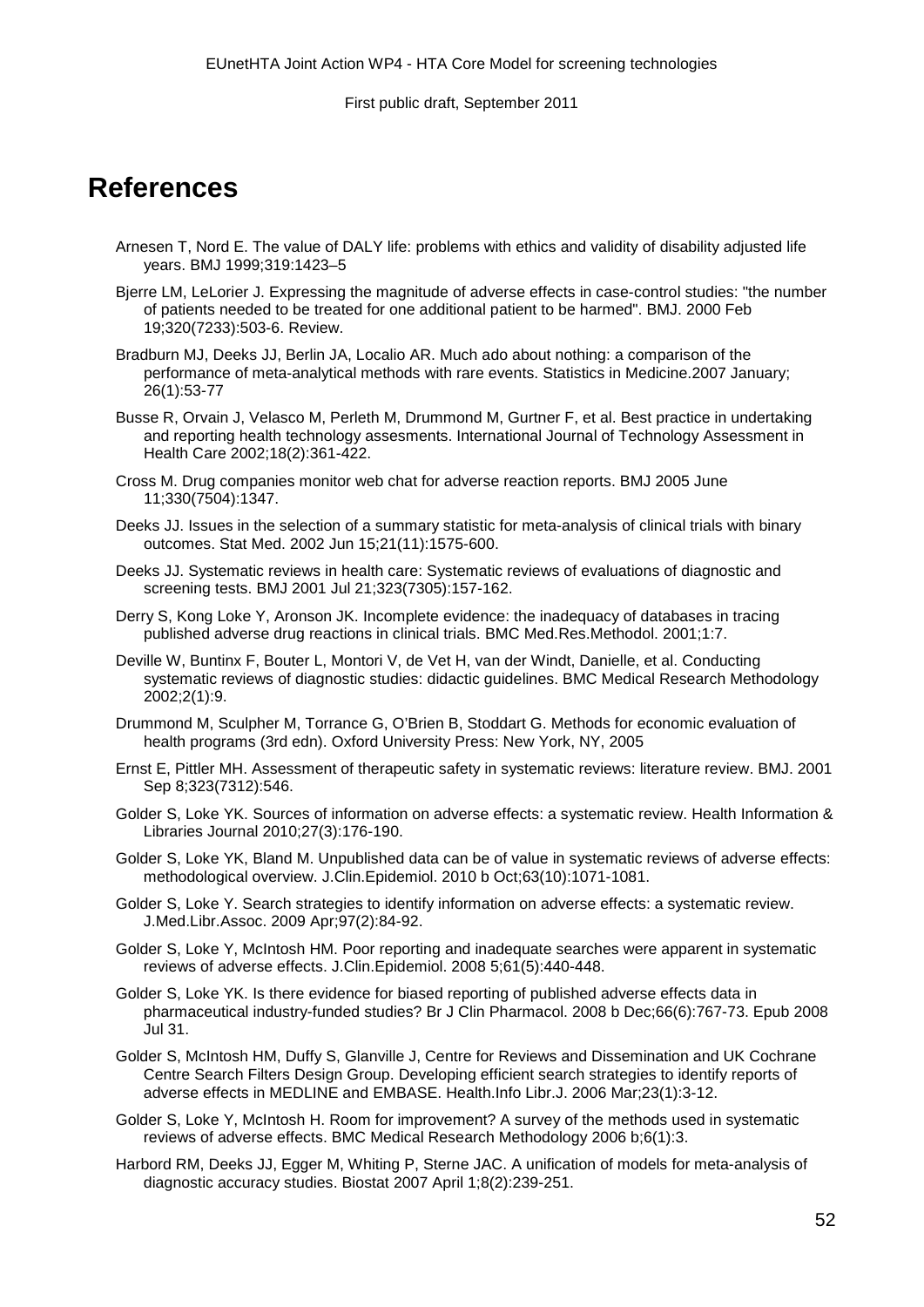- Higgins JPT, Green S (editors). Cochrane Handbook for Systematic Reviews of Interventions Version 5.0.1 [updated September 2008]. Chapter 14: Adverse effects. Authors: Yoon K Loke, Deirdre Price and Andrew Herxheimer on behalf of the Cochrane Adverse Effects Methods Group.
- Ioannidis JP, Evans SJ, Gotzsche PC, O'Neill RT, Altman DG, Schulz K, et al. Better reporting of harms in randomized trials: an extension of the CONSORT statement. Ann.Intern.Med. 2004 Nov 16;141(10):781-788.
- Ioannidis JPA, Lau J. Completeness of Safety Reporting in Randomized Trials: An Evaluation of 7 Medical Areas. JAMA 2001 January 24;285(4):437-443.
- Irwig L, Macaskill P, Glasziou P, Fahey M. Meta-analytic methods for diagnostic test accuracy. Journal of Clinical Epidemiology, 1995 1;48(1):119-130.
- Jefferson T, Demicheli V. Balancing benefits and harms in health care: observational data on harm are already included in systematic reviews. BMJ 2003 Sep 27;327(7417):750.
- Kester AD, Buntinx F. Meta-analysis of ROC curves. Med.Decis.Making 2000 Oct-Dec;20(4):430-439.
- Kristensen FB, Sigmunt H; Health Technology Assessment Handbook; Copenhagen: Danish Centre for Health Technology Assessment, National Board of Health, 2007
- Lijmer JG, Bossuyt PM, Heisterkamp SH. Exploring sources of heterogeneity in systematic reviews of diagnostic tests. Stat.Med. 2002 Jun 15;21(11):1525-1537.
- Loke Y, Price D, Herxheimer A, the Cochrane Adverse Effects Methods Group. Systematic reviews of adverse effects: framework for a structured approach. BMC Medical Research Methodology 2007;7(1):32.
- Loke YK, Price D, Derry S, Aronson JK. Case reports of suspected adverse drug reactions--systematic literature survey of follow-up. BMJ 2006 February 11;332(7537):335-339.
- MacMahon S, Collins R. Reliable assessment of the effects of treatment on mortality and major morbidity, II: observational studies. Lancet 2001 Feb 10;357(9254):455-462.
- McIntosh H, Woolacott N, Bagnall A. Assessing harmful effects in systematic Reviews. BMC Medical Research Methodology 2004;4(1):19.
- Medawar C, Herxheimer A. A comparison of adverse drug reaction reports from professionals and users, relating to risk of dependence and suicidal behaviour with paroxetine. International Journal of Risk and Safety in Medicine 2003; 16: 5-19.
- Medical Services Advisory Committee. Guidelines for the assessment of diagnostic technologies. August 2005.
- Moons KG, van Es GA, Michel BC, Buller HR, Habbema JD, Grobbee DE. Redundancy of single diagnostic test evaluation. Epidemiology 1999 May;10(3):276-281.
- Moses LE, Shapiro D, Littenberg B. Combining independent studies of a diagnostic test into a summary ROC curve: data-analytic approaches and some additional considerations. Stat.Med. 1993 Jul 30;12(14):1293-1316.
- Papanikolaou PN, Christidi GD, Ioannidis JPA. Comparison of evidence on harms of medical interventions in randomized and nonrandomized studies. CMAJ 2006 February 28;174(5):635-641.
- Petticrew MP, Sowden AJ, Lister-Sharp D. False-negative results in screening programs. Medical, psychological, and other implications. Int J Techn Assess Health Care. 2001;17 (2):164-70
- Pitrou I, Boutron I, Ahmad N, Ravaud P. Reporting of Safety Results in Published Reports of Randomized Controlled Trials. Arch.Intern.Med. 2009 October 26;169(19):1756-1761.
- Reitsma JB, Glas AS, Rutjes AWS, Scholten RJPM, Bossuyt PM, Zwinderman AH. Bivariate analysis of sensitivity and specificity produces informative summary measures in diagnostic reviews. Journal of Clinical Epidemiology, 2005 10;58(10):982-990.
- Rehm J, Frick U. Valuation of health states in the US study to establish disability weights: lessons from the literature. Int. J. Methods Psychiatr. Res. 2010, 19(1): 18–33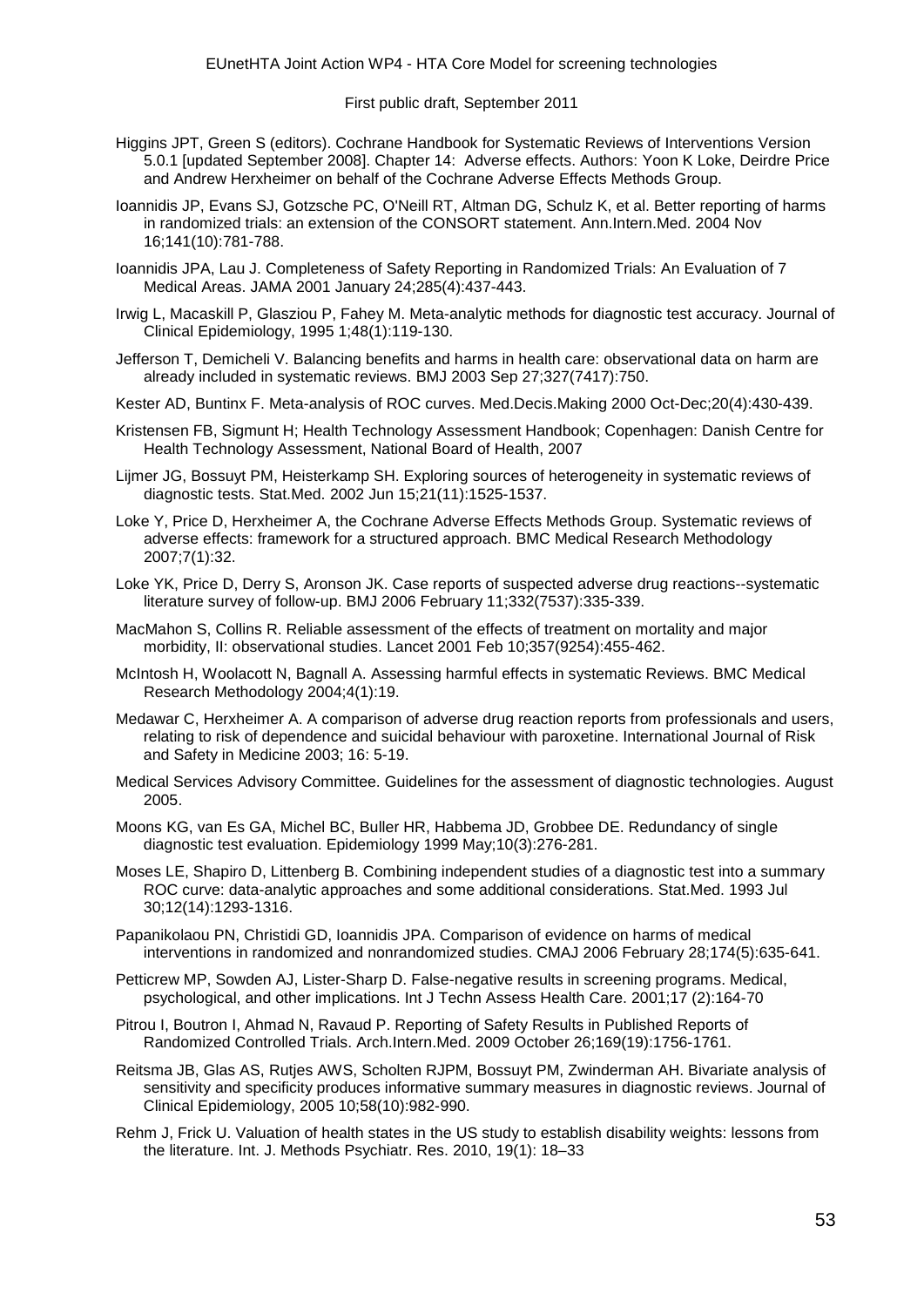- Rutjes AW, Reitsma JB, Coomarasamy A, Khan KS, Bossuyt PM. Evaluation of diagnostic tests when there is no gold standard. A review of methods. Health Technol.Assess. 2007 Dec;11(50):iii, ix-51.
- Vandermeer B, Bialy L, Hooton N, Hartling L, Klassen TP, Johnston BC, et al. Meta-analyses of safety data: a comparison of exact versus asymptotic methods. Statistical Methods in Medical Research 2009 August 01;18(4):421-432.
- Whiting P, Rutjes AW, Reitsma JB, Bossuyt PM, Kleijnen J. The development of QUADAS: a tool for the quality assessment of studies of diagnostic accuracy included in systematic reviews. BMC Med.Res.Methodol. 2003 Nov 10;3:25.
- von Elm E, Altman DG, Egger M, Pocock SJ, Gotzsche PC, Vandenbroucke JP, et al. The Strengthening the Reporting of Observational Studies in Epidemiology (STROBE) statement: guidelines for reporting observational studies. Lancet 2007 Oct 20;370(9596):1453-145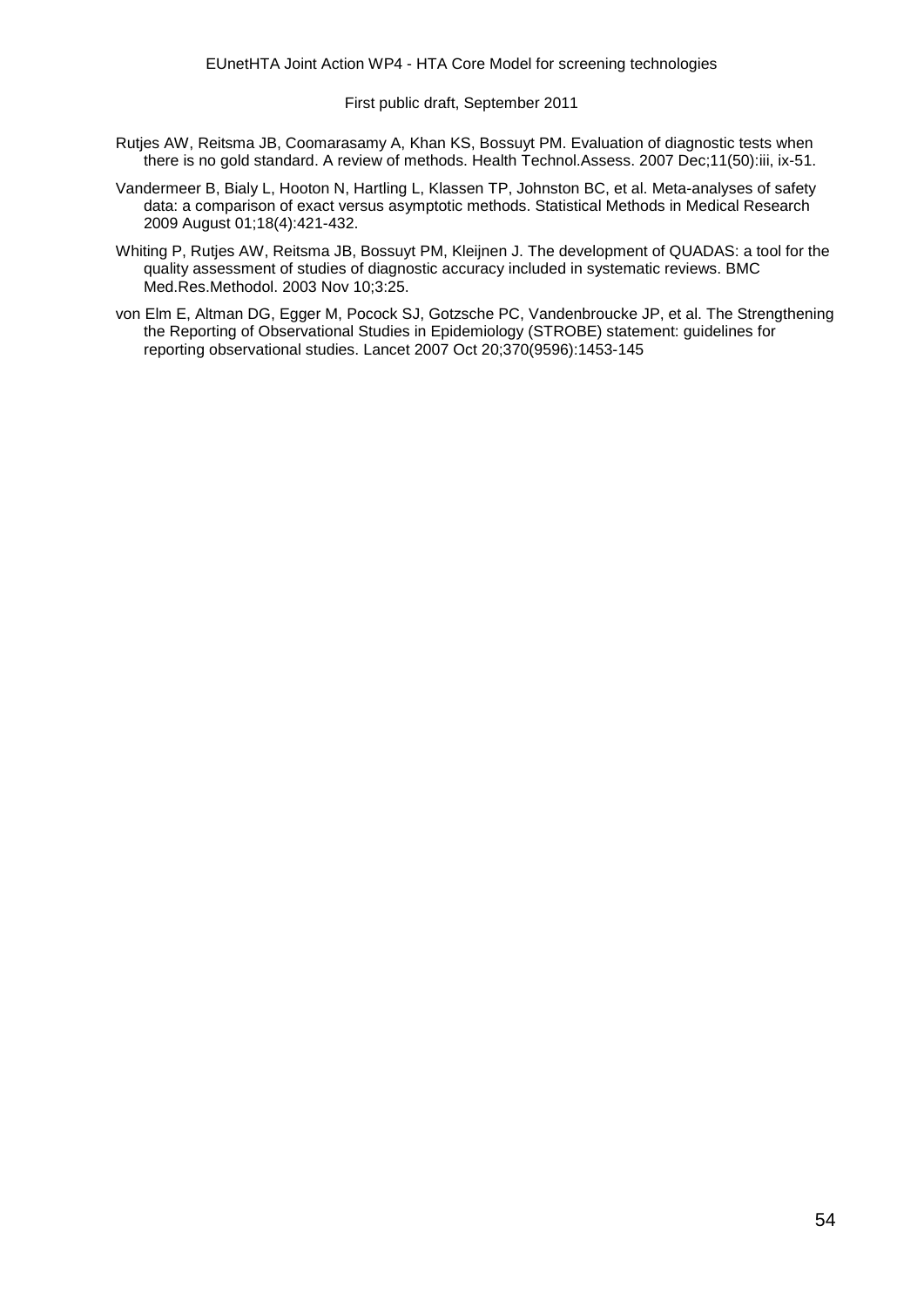# Clinical effectiveness

# **Domain description**

# What is this domain about?

The effectiveness domain in a health technology assessment considers two questions: Can this technology work, and does this technology work in practice? Efficacy is the extent to which an intervention does more good than harm under ideal circumstances. Effectiveness assesses whether an intervention does more good than harm when provided under usual circumstances of health care practice (Haynes 1999). The research questions defined within this domain aim at answering these questions, with emphasis on the second question.

Two or more alternative methods to prevent, diagnose, treat and monitor a clinical condition or to improve the delivery of care are compared in comparative clinical effectiveness research. The two key elements are that effective interventions should be directly compared and studied in patients who are typical of day-to-day health care settings (Sox 2009). The focus is in determining the magnitude of health benefits and harms, and the net benefit (benefits minus harms) that is caused by an intervention, and present the certainty of the evidence (Sawaya 2007). The generally accepted standard for proving the evidence of a causal relationship between intervention and health outcomes is an appropriately designed and conducted randomised controlled trial (RCT), even without a need for a deeper biological theory as to why the intervention works or not (Ashcroft 2002).

The assessment of health benefits should primarily consider patient relevant outcomes such as mortality, morbidity, and quality of life. Intermediate outcomes such as biochemical or physiological markers, or the proportion of early detected cases may be useful and necessary in order to understand how interventions work or as quality assurance benchmarks for health care programmes. If long term clinically important outcomes are not available, surrogate endpoints may be used to indicate or predict clinically important outcomes. To be valid the surrogate must have been shown to correlate with and accurately predict the outcome of interest (CRD 2009).

New diagnostic technologies frequently enter into clinical practice without evidence of improved patient outcomes. Randomised trials of test-and-treatment strategies are not routinely performed, and they are not required for marketing approval. Accuracy studies are far more frequent, but relying on accuracy information only when deciding whether to adopt a new diagnostic test is usually insufficient (Tatsioni 2005).

# Why is this domain important?

In health policy, the insurer, agency or government providing care as well as users, citizens and consumers require primarily information on the effectiveness and safety of a technology. It is of no interest to examine the other aspects such as the costs of a technology if the technology is not effective.

# Relations to other domains

- Effectiveness domain requires information from **health problem and current use** domain, as well as **safety** domain in order to specify the appropriate populations, interventions, comparisons and outcomes for the research questions.
- There is a possibility of overlapping with **safety** domain, so co-operation is needed in the protocol phase.
- The **costs and economic evaluation** domain requires information from the effectiveness domain in order to determine the incremental health benefit part of the incremental cost-effectiveness ratio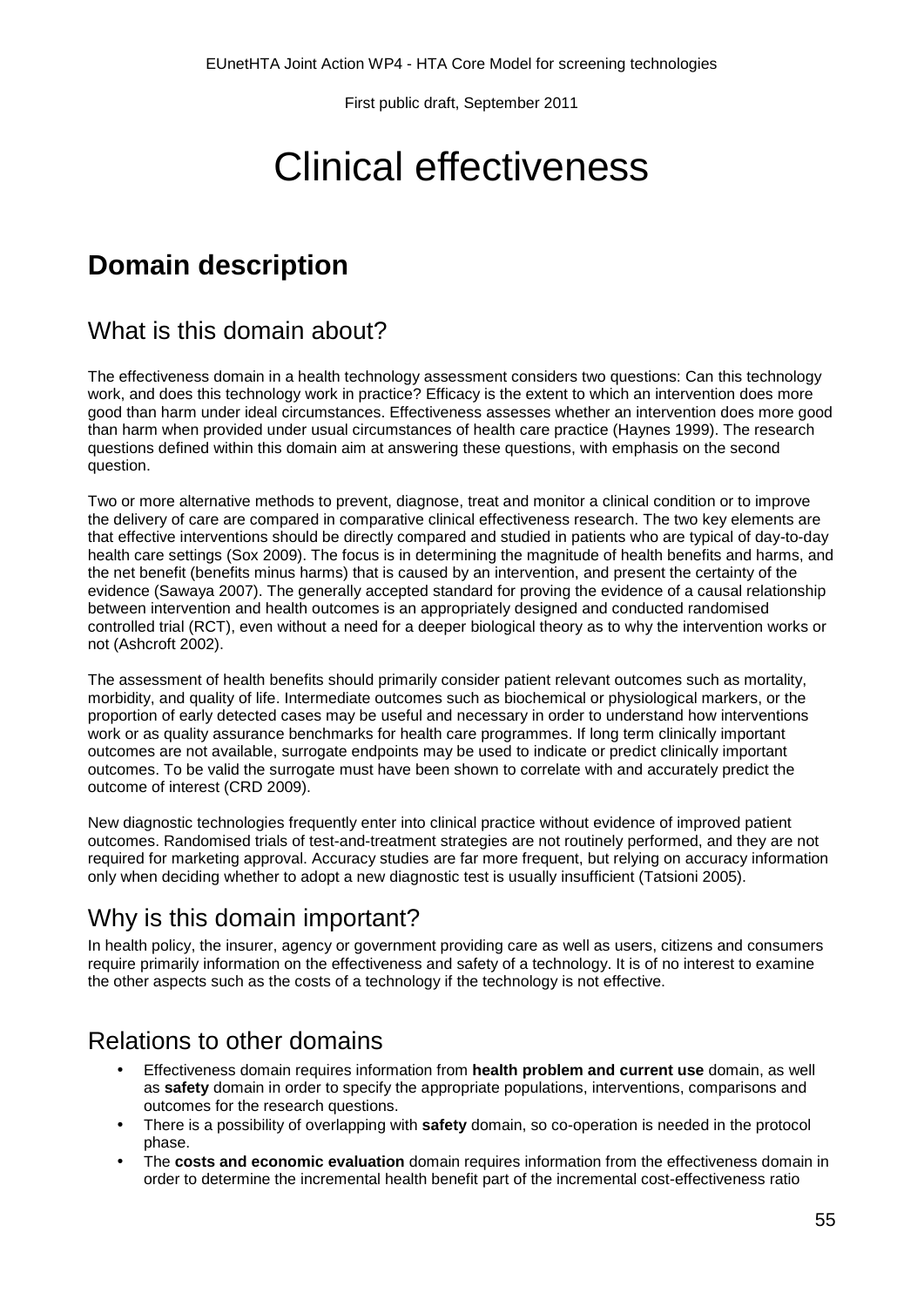- Depending on the technology the **ethical** domain may be important for the setting of the framework of the effectiveness analysis. For example value judgements in how patient relevant outcomes are defined may be important. (Strech 2008)
- Effectiveness may sometimes strongly depend on **organisational** aspects.
- Effectiveness may also be related to the **legal** domain, e. g. when there is legal support to a public health programme (mandatory vaccination or mass screening)

# Specific features in finding, interpreting or implementing information for this domain

If all trials concerning a technology have been performed under ideal conditions one will have to make assumptions about the magnitude of effectiveness based on the available efficacy data. The challenge is then to examine the reasons why the technology works or wouldn't work in specific circumstances. Long term surveillance information from observational studies usually becomes relevant.

# Issues specific for screening technologies

For population based screening programmes the most important determinants of effectiveness are a reduction in disease specific mortality and morbidity and a gain in health related quality of life. The overall effectiveness of a screening programme is determined by a combination of several factors:

- the prevalence and incidence of a disease
- the natural history of disease and the proportion of subclinical or reversible cases that would not become clinically relevant (potential for overdiagnosis and overtreatment)
- the participation rate as the number of participants divided by the number of eligible individuals in the target screening population
- the screening interval J,
- the accuracy of the screening test
- the proportion of subjects with positive screening test results which have a diagnostic follow-up
- the test accuracy of the tests used in the diagnostic follow-up
- the impact of the test results on treatment decisions and quality of life
- the effectiveness of the therapies for the cases identified by screening

The evaluation of a screening technology must comprise the whole chain from the screening test with true and false test results, the possibility of adverse effects from the test, the accuracy and potential for adverse effects of the subsequent confirmatory diagnostics, the losses to follow up before the therapeutic intervention is provided, and the effectiveness and adverse events of the therapeutic intervention. (Sawaya et al 2007).

Large randomised controlled trials in a representative asymptomatic population comparing a group invited to screening with a group not invited to screening with a follow-up until all patient relevant outcomes can be analysed are rarely available, especially when the development of the disease takes a long time as, for example, in the case of cancer. Therefore often indirect evidence from different study types has to be linked.

Additionally, it is probable that the effectiveness will fall during the early stages of a new screening programme. This occurs as a larger number of cases (both early stage and late stage disease) are likely to be picked up in the first screening round when compared to later rounds. Thus it is desirable to analyse the results of several screening intervals in order to estimate the effectiveness of a screening programme.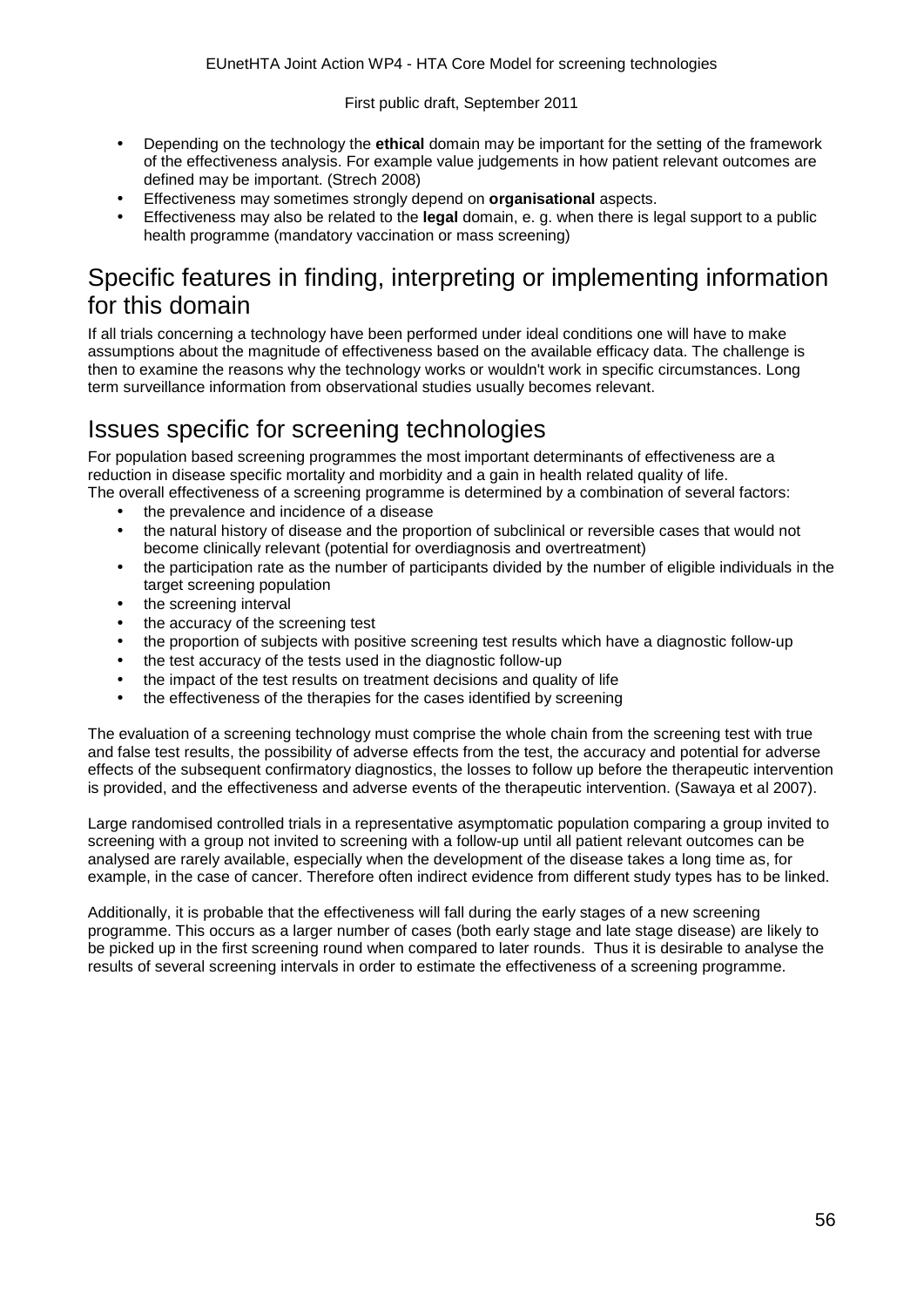# **Assessment elements**

| <b>Element</b><br>ID | <b>Domain</b>                 | <b>Topic</b> | <b>Issue</b>                                                                                                     | <b>Clarification</b>                                                                                                                 | Importance<br>3=critical<br>2=important<br>1=optional | <b>Transferability</b><br>3=completely<br>$2 =$ partly<br>$1 = not$ | <b>Information sources</b>                                                                                                                                                                                                                                                             | <b>Reference</b> | <b>Relations</b> |
|----------------------|-------------------------------|--------------|------------------------------------------------------------------------------------------------------------------|--------------------------------------------------------------------------------------------------------------------------------------|-------------------------------------------------------|---------------------------------------------------------------------|----------------------------------------------------------------------------------------------------------------------------------------------------------------------------------------------------------------------------------------------------------------------------------------|------------------|------------------|
| D0001                | Clinical<br>Effectivene<br>SS | Mortality    | What is the effect of the<br>intervention on overall<br>mortality?                                               | In screening the technology is seen as the<br>combination of screening test, subsequent<br>diagnostic work-up and treatment.         | 3                                                     | $\overline{2}$                                                      | Systematic reviews of RCTs<br>(Randomised controlled)<br>trials) or CTs (controlled<br>trials); if not available RCTs<br>or CTs itself. If these not<br>available, non-controlled<br>studies and respective<br>systematic reviews. Health<br>care register data.<br>Modelling studies. |                  |                  |
| D0002                | Clinical<br>Effectivene<br>SS | Mortality    | What is the effect of the<br>intervention on the<br>mortality caused by the<br>target disease?                   | A screening test can lead to an earlier<br>diagnosis, thus earlier treatment which<br>might reduce the mortality.                    | 3                                                     | 2                                                                   | Systematic reviews of RCTs<br>(Randomised controlled)<br>trials) or CTs (controlled<br>trials), if not available RCTs<br>or CTs itself. If these not<br>available, non-controlled<br>studies and respective<br>systematic reviews. Health<br>care register data.<br>Modelling studies. |                  |                  |
| D0003                | Clinical<br>Effectivene<br>SS | Mortality    | What is the effect of the<br>intervention on the<br>mortality due to other<br>causes than the target<br>disease? | This may be due to e.g. side effects,<br>accidents, or consequences of interventions<br>after false positive or incidental findings. | 3                                                     | 2                                                                   | Systematic reviews of RCTs<br>(Randomised controlled)<br>trials) or CTs (controlled<br>trials), if not available RCTs<br>or CTs itself. If these not<br>available, non-controlled<br>studies and respective<br>systematic reviews. Health<br>care register data.<br>Modelling studies. |                  | C0001,<br>C0006  |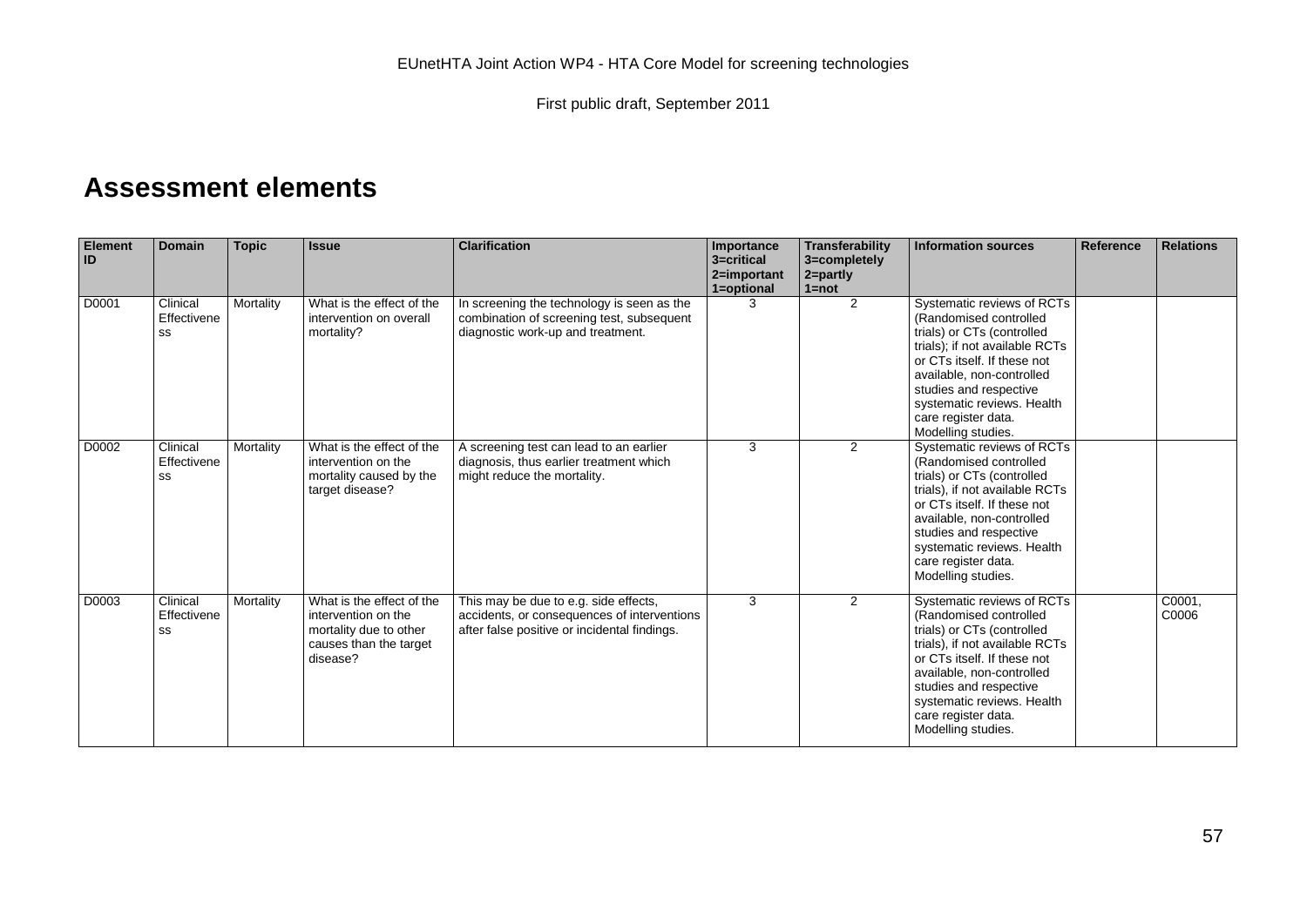| <b>Element</b><br>ID | <b>Domain</b>                 | <b>Topic</b>     | <b>Issue</b>                                                                                          | <b>Clarification</b>                                                                                                                                                                                                                                                                                                                                                                                     | Importance<br>3=critical<br>2=important<br>1=optional | Transferability<br>3=completely<br>2=partly<br>$1 = not$ | <b>Information sources</b>                                                                | Reference | <b>Relations</b>  |
|----------------------|-------------------------------|------------------|-------------------------------------------------------------------------------------------------------|----------------------------------------------------------------------------------------------------------------------------------------------------------------------------------------------------------------------------------------------------------------------------------------------------------------------------------------------------------------------------------------------------------|-------------------------------------------------------|----------------------------------------------------------|-------------------------------------------------------------------------------------------|-----------|-------------------|
| D0004                | Clinical<br>Effectivene<br>SS | Mortality        | What is the mortality<br>related to the diagnostic<br>test?                                           | In diagnostic and screening technologies it<br>is worthwhile distinguishing the possible<br>mortality risk of the test itself from the<br>mortality outcomes of the whole diagnostic<br>or screening process (D0001-D0003).<br>Inappropriate use of the technology or<br>errors may contribute to this issue.                                                                                            | 3                                                     | 2                                                        | Observational research,<br>RCTs, safety monitoring<br>databases, registers,<br>statistics |           | C0001             |
| D0005                | Clinical<br>Effectivene<br>SS | <b>Morbidity</b> | How does the use of the<br>technology modify the<br>symptoms and findings<br>of the target condition? | Severity, frequency and recurrence of<br>symptoms and findings.                                                                                                                                                                                                                                                                                                                                          | 3                                                     | $\overline{2}$                                           | Trials, observational studies                                                             |           | Social<br>domain  |
| D0006                | Clinical<br>Effectivene<br>SS | Morbidity        | How does the<br>technology modify the<br>progression of the target<br>condition?                      | E.g. complete cure, alleviation, delay of the<br>onset of the next stage of the disease.                                                                                                                                                                                                                                                                                                                 | 3                                                     | $\overline{2}$                                           | Trials, prognostic studies                                                                |           |                   |
| D0026                | Clinical<br>Effectivene<br>SS | Morbidity        | How does the<br>technology modify the<br>effectiveness of<br>subsequent<br>interventions?             | Different tests may detect slightly different<br>subpopulations as test positive. Results<br>from further diagnostic testing and the<br>effectiveness of subsequent interventions<br>can be different in test A positive compared<br>to test B positive. E.g. treatment may work<br>differently in screening-identified cases than<br>in cases that are diagnosed at regular<br>physician's appointment. | 2                                                     | 2                                                        | Trials, observational<br>studies, accuracy studies                                        |           |                   |
| D0008                | Clinical<br>Effectivene<br>SS | Morbidity        | What is the morbidity<br>directly related to the<br>technology?                                       | In diagnostic and screening technologies it<br>is worthwhile distinguishing the possible<br>morbidity caused by the test itself from the<br>morbidity outcomes of the whole diagnostic<br>or screening process (D0005-D0006).<br>Inappropriate use of the technology or<br>errors may contribute to this issue.                                                                                          | 3                                                     | 2                                                        | Trials reporting adverse<br>events Observational<br>studies. Registries                   |           | C0003 to<br>C0005 |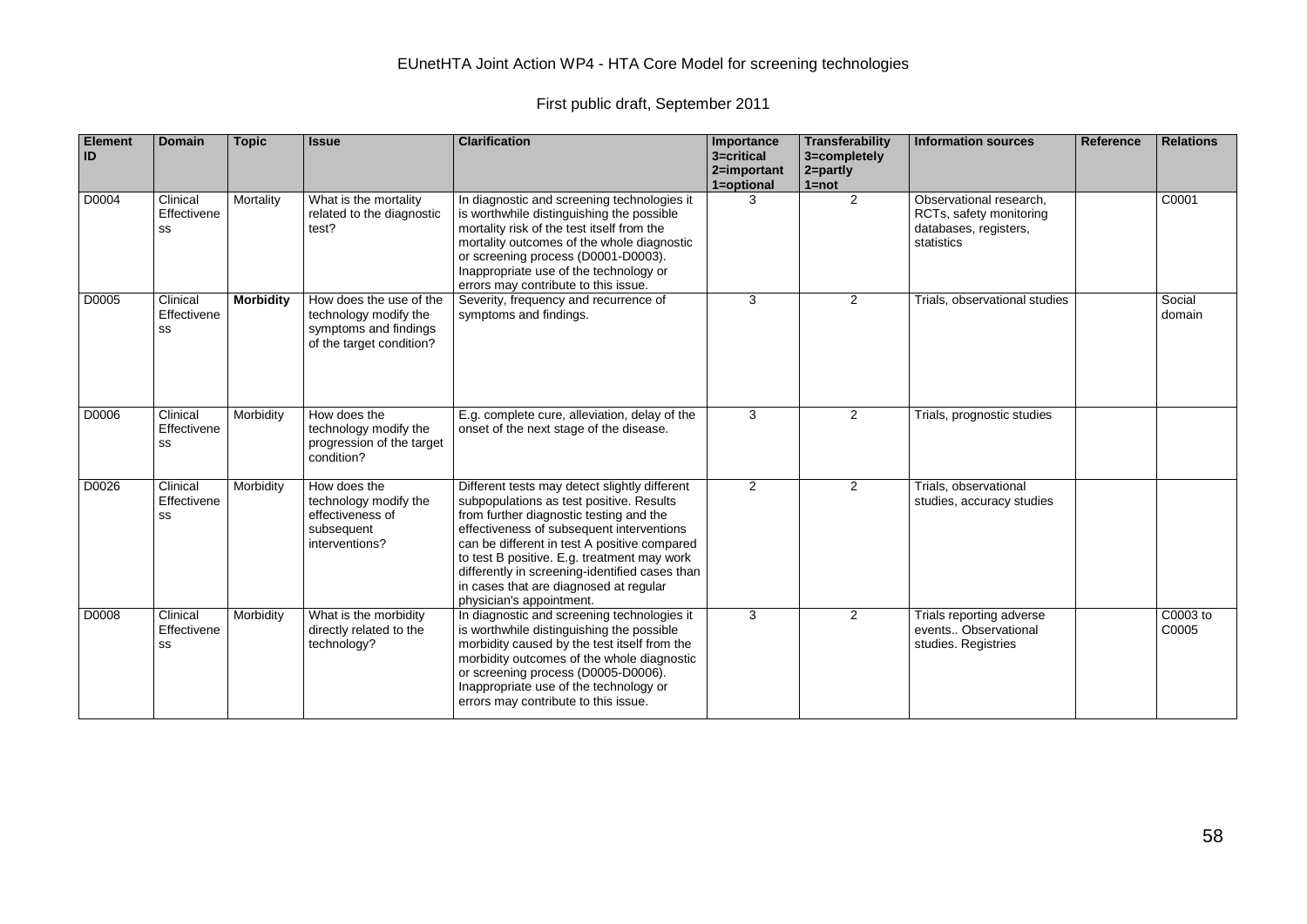| Element<br>ID | <b>Domain</b>                 | <b>Topic</b>                | <b>Issue</b>                                                                                                            | <b>Clarification</b>                                                                                                                                                                                                                                                                                                                                                                                                                                                    | Importance<br>3=critical<br>2=important<br>1=optional | Transferability<br>3=completely<br>$2 =$ partly<br>$1 = not$ | <b>Information sources</b>                                                                                         | <b>Reference</b> | <b>Relations</b>                               |
|---------------|-------------------------------|-----------------------------|-------------------------------------------------------------------------------------------------------------------------|-------------------------------------------------------------------------------------------------------------------------------------------------------------------------------------------------------------------------------------------------------------------------------------------------------------------------------------------------------------------------------------------------------------------------------------------------------------------------|-------------------------------------------------------|--------------------------------------------------------------|--------------------------------------------------------------------------------------------------------------------|------------------|------------------------------------------------|
| D0020         | Clinical<br>Effectivene<br>SS | Change-in<br>managem<br>ent | Does use of the test lead<br>to improved detection of<br>the condition?                                                 | Although the test is reliable, the information<br>it provides does not necessarily affect<br>clinical decision making. If it does not<br>change sufficiently the pre-test probability<br>the added value of the information may be<br>low. E.g there may be routine preoperative<br>lab tests that nobody uses in decision<br>making. Moreover, users' ability to make a<br>correct diagnosis may depend on their<br>knowledge and ability to interpret the<br>results. | $\overline{2}$                                        | 2                                                            | RCT, CT, accuracy studies,<br>before-after studies,<br>interrupted time series,<br>change-in management<br>studies |                  | Organisatio<br>nal domain                      |
| D0021         | Clinical<br>Effectivene<br>SS | Change-in<br>manageme<br>nt | How does the use of the<br>test change physicians'<br>management decisions?                                             | There may be technology-related or non-<br>related factors that might influence the<br>physicians' perceptions, ability and attitude<br>to decision making. Management decisions<br>mean both testing and treatment decisions.                                                                                                                                                                                                                                          | 2                                                     | $\overline{2}$                                               | Change-in-management<br>studies, qualitative research                                                              |                  | Organisatio<br>nal domain                      |
| D0024         | Clinical<br>Effectivene<br>SS | Change-in<br>manageme<br>nt | Is there an effective<br>treatment for the<br>condition the test is<br>detecting?                                       |                                                                                                                                                                                                                                                                                                                                                                                                                                                                         | 3                                                     | 2                                                            |                                                                                                                    |                  | Ethical<br>domain                              |
| D0022         | Clinical<br>Effectivene<br>SS | Change-in<br>manageme<br>nt | Does the test detect<br>other potential health<br>conditions that can<br>impact the subsequent<br>management decisions? | Management decisions mean both testing<br>and treatment decisions.                                                                                                                                                                                                                                                                                                                                                                                                      | 2                                                     | $\overline{2}$                                               | Trials, Descriptive literature                                                                                     |                  | <b>B0006</b>                                   |
| D0023         | Clinical<br>Effectivene<br>SS | Change-in<br>manageme<br>nt | How does the<br>technology modify the<br>need for other<br>technologies and use of<br>resources?                        | Some treatments require ongoing<br>monitoring and healthcare visits including<br>hospitalisation. Screening tests may cause<br>further diagnostic testing and different<br>treatment due to detection of disease at an<br>earlier stage.                                                                                                                                                                                                                                | 2                                                     | $\overline{2}$                                               | RCT, CT, observational<br>studies, statistics                                                                      |                  | Costs.<br>organisation<br>al aspects<br>domain |
| D0011         | Clinical<br>Effectivene<br>SS | <b>Function</b>             | What is the effect of the<br>intervention on global<br>function?                                                        |                                                                                                                                                                                                                                                                                                                                                                                                                                                                         | 3                                                     | 2                                                            | RCT, CT, observational<br>studies                                                                                  |                  | Social<br>domain                               |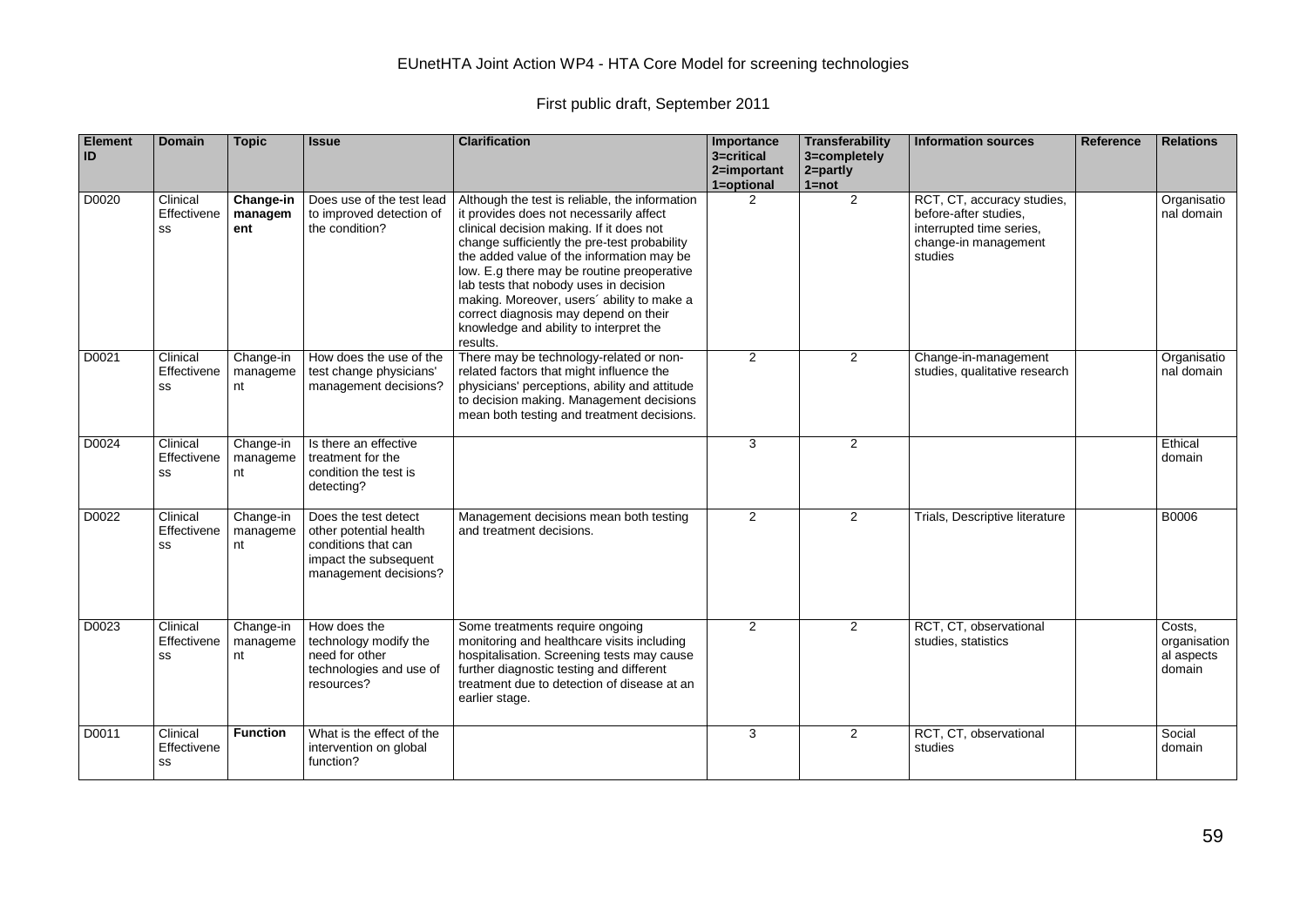| <b>Element</b><br>ID | <b>Domain</b>                 | <b>Topic</b>                       | <b>Issue</b>                                                                                             | <b>Clarification</b>                                                                                                                                                                            | Importance<br>3=critical<br>2=important<br>1=optional | Transferability<br>3=completely<br>$2 = partly$<br>$1 = not$ | <b>Information sources</b>                                                            | Reference | <b>Relations</b>                |
|----------------------|-------------------------------|------------------------------------|----------------------------------------------------------------------------------------------------------|-------------------------------------------------------------------------------------------------------------------------------------------------------------------------------------------------|-------------------------------------------------------|--------------------------------------------------------------|---------------------------------------------------------------------------------------|-----------|---------------------------------|
| D0014                | Clinical<br>Effectivene<br>SS | Function                           | What is the effect of the<br>technology on return to<br>work?                                            | Sick leave, retirement and various<br>outcomes describing working ability are<br>relevant outcomes to this issue.                                                                               | 3                                                     | $\overline{2}$                                               | Trials and other studies with<br>return-to-work or work<br>ability outcomes reported. |           | Social and<br>costs<br>domain   |
| D0015                | Clinical<br>Effectivene<br>SS | Function                           | What is the effect of the<br>technology on return to<br>previous living<br>conditions?                   | Testing may affect the ability to return to<br>previous living conditions. It may have<br>implications for family members / carers<br>too.                                                      | 3                                                     | $\overline{2}$                                               | RCT, CT, observational<br>studies                                                     |           | Social<br>domain                |
| D0016                | Clinical<br>Effectivene<br>SS | Function                           | How does use of the<br>technology affect<br>activities of daily living?                                  |                                                                                                                                                                                                 | 3                                                     | $\overline{2}$                                               | RCT, CT, observational<br>studies                                                     |           | Social<br>domain                |
| D0012                | Clinical<br>Effectivene<br>SS | <b>Quality of</b><br>life          | What is the effect of the<br>technology on generic<br>health-related quality of<br>life?                 |                                                                                                                                                                                                 | 3                                                     | $\overline{2}$                                               | RCT, CT, observational<br>studies                                                     |           | Costs,<br>social<br>domain      |
| D0013                | Clinical<br>Effectivene<br>SS | Quality of<br>life                 | What is the effect of the<br>technology on disease<br>specific quality of life?                          |                                                                                                                                                                                                 | 3                                                     | $\overline{2}$                                               | RCT, CT, observational<br>studies                                                     |           | Costs<br>domain                 |
| D0030                | Clinical<br>Effectivene<br>SS | Quality of<br>life                 | Does the knowledge of<br>the test result affect the<br>patient's non-health-<br>related quality of life? | It can improve or worsen the quality of life.<br>Test result may alleviate symptoms<br>although there is no effectiveness to the<br>primary outcome. It can also trigger or<br>worsen symptoms. | 2                                                     | $\overline{2}$                                               | Qualitative research,<br>observational studies, trials                                |           | Social and<br>ethical<br>domain |
| D0017                | Clinical<br>Effectivene<br>SS | <b>Patient</b><br>satisfactio<br>n | Was the use of the<br>technology worthwhile?                                                             | Patients overall assessment of the<br>worthiness of the intervention.                                                                                                                           | 3                                                     | $\overline{2}$                                               | Qualitative research,<br>observational studies, trials                                |           | Social<br>domain                |
| D0018                | Clinical<br>Effectivene<br>SS | Patient<br>satisfaction            | Is the patient willing to<br>use the technology?                                                         | Differences in acceptability may predict the<br>overall uptake of the technology and would<br>impact on the overall effectiveness.                                                              | 2                                                     | $\overline{2}$                                               | Qualitative research,<br>observational studies, trials                                |           | Social<br>domain                |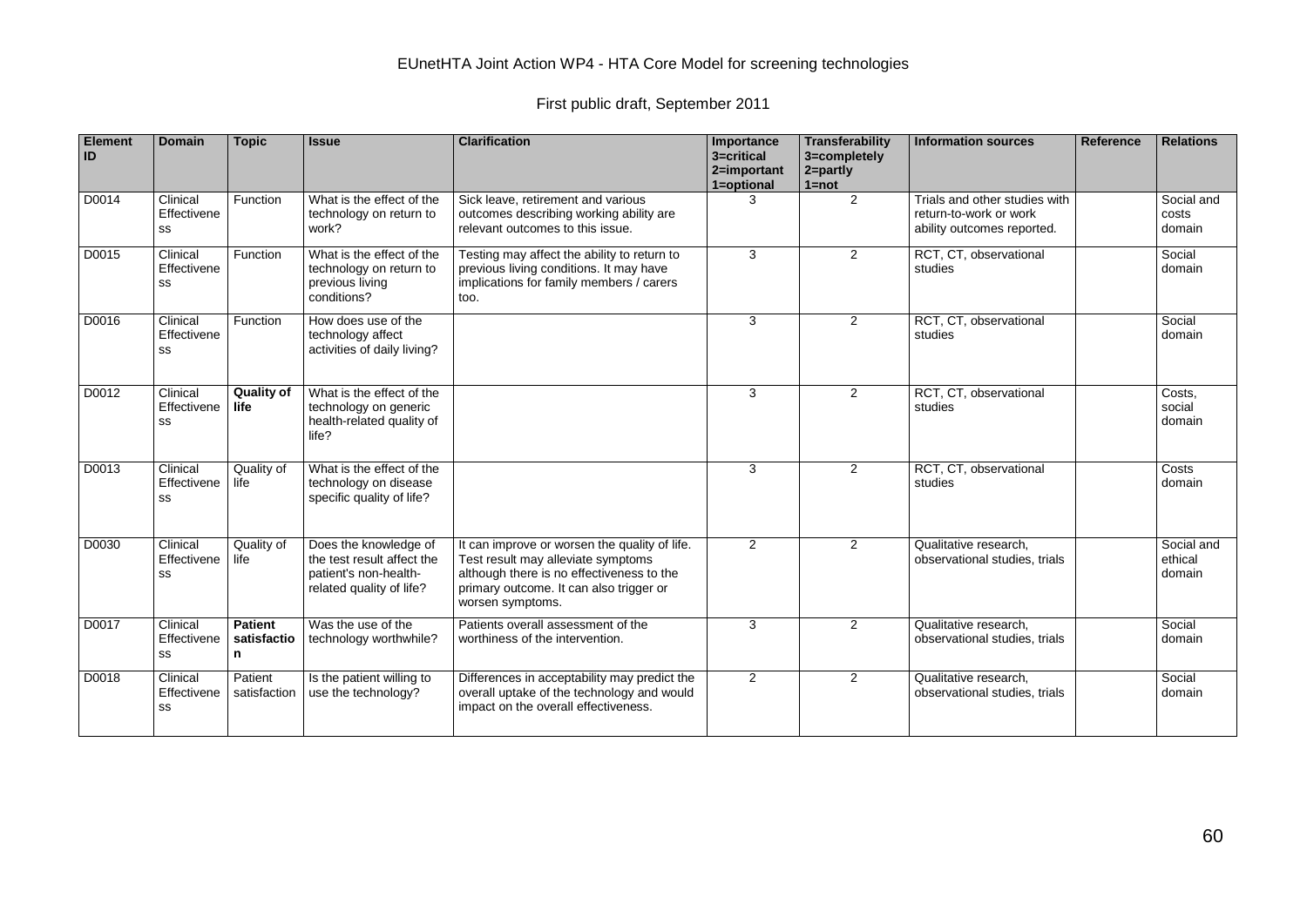| Element<br>ID     | <b>Domain</b>                 | <b>Topic</b>            | <b>Issue</b>                                                                                            | <b>Clarification</b>                                                                                                                                                                                                                                                                                                                                                                                                                             | Importance<br>3=critical<br>2=important<br>1=optional | Transferability<br>3=completely<br>$2 = partly$<br>$1 = not$ | <b>Information sources</b>                                                                                         | Reference | <b>Relations</b>                         |
|-------------------|-------------------------------|-------------------------|---------------------------------------------------------------------------------------------------------|--------------------------------------------------------------------------------------------------------------------------------------------------------------------------------------------------------------------------------------------------------------------------------------------------------------------------------------------------------------------------------------------------------------------------------------------------|-------------------------------------------------------|--------------------------------------------------------------|--------------------------------------------------------------------------------------------------------------------|-----------|------------------------------------------|
| D <sub>1001</sub> | Clinical<br>Effectivene<br>SS | <b>Test</b><br>accuracy | What is the accuracy of<br>the test against<br>reference standard?                                      | Accuracy in terms of sensitivity and<br>specificity, and other measures such as<br>likelihood ratios, pre-test probabilities,<br>SDORs, AUC or Q*? In screening<br>programmes one should consider<br>separately the accuracy of the screening<br>test and the accuracy of subsequent<br>diagnostic tests.                                                                                                                                        | 2                                                     | $\overline{2}$                                               | Accuracy studies                                                                                                   |           |                                          |
| D <sub>1003</sub> | Clinical<br>Effectivene<br>SS | Test<br>accuracy        | What is the reference<br>standard and how likely<br>does it classify the target<br>condition correctly? |                                                                                                                                                                                                                                                                                                                                                                                                                                                  | 2                                                     | $\overline{2}$                                               | Accuracy studies                                                                                                   |           |                                          |
| D <sub>1004</sub> | Clinical<br>Effectivene<br>SS | Test<br>accuracy        | What are the<br>requirements for<br>accuracy in the context<br>the technology will be<br>used?          | Acceptable number of false negative and<br>false positive test results is different e.g. in<br>replacement/ triage/ add-on situations, and<br>in life threatening / harmless conditions. In<br>screening programs one should consider<br>separately the screening test and the<br>subsequent diagnostic tests.                                                                                                                                   | 2                                                     | $\overline{2}$                                               | Descriptive literature, expert<br>advice, prevalence data,<br>modelling studies,<br>calculations                   |           | Ethical<br>aspects<br>domain             |
| D <sub>1005</sub> | Clinical<br>Effectivene<br>SS | Test<br>accuracy        | What is the optimal<br>threshold value in this<br>context?                                              | Sensitivity and specificity vary according to<br>the threshold value. Optimal combination of<br>sensitivity and specificity defines optimal<br>threshold value. The optimum depends on<br>the consequences of the test results. E.g.<br>whether it does more harm to overlook a<br>case or to treat someone unnecessarily. In<br>screening programs one should consider<br>separately the screening test and the<br>subsequent diagnostic tests. | 2                                                     | $\overline{2}$                                               | Screening studies with<br>varying thresholds,<br>accuracy studies with<br>varying thresholds,<br>modelling studies |           |                                          |
| D <sub>1006</sub> | Clinical<br>Effectivene<br>SS | Test<br>accuracy        | Does the test reliably<br>rule in or rule out the<br>target condition?                                  | When assessing screening programs one<br>should consider here the combination of the<br>screening test and the subsequent<br>diagnostic tests.                                                                                                                                                                                                                                                                                                   | $\overline{2}$                                        | $\overline{2}$                                               | Accuracy studies, modelling<br>studies                                                                             |           | Safety,<br>social,<br>ethical<br>domains |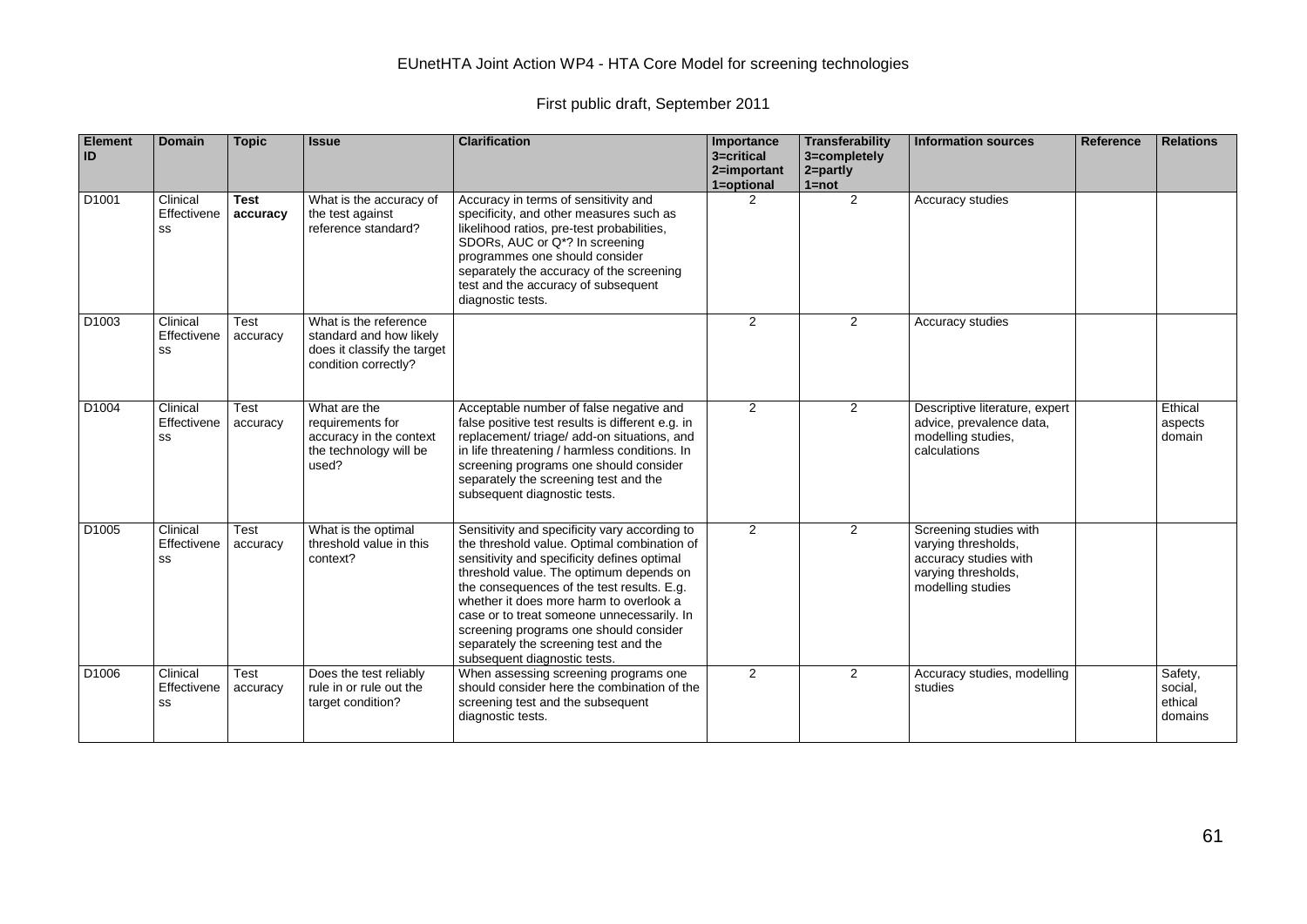| Element<br>ID     | <b>Domain</b>                 | <b>Topic</b>     | <b>Issue</b>                                                                                                                            | <b>Clarification</b>                                                                                                                                                                                                                                                                                                         | Importance<br>3=critical<br>2=important<br>1=optional | Transferability<br>3=completely<br>2=partly<br>$1 = not$ | <b>Information sources</b>                                                          | Reference | <b>Relations</b>                                              |
|-------------------|-------------------------------|------------------|-----------------------------------------------------------------------------------------------------------------------------------------|------------------------------------------------------------------------------------------------------------------------------------------------------------------------------------------------------------------------------------------------------------------------------------------------------------------------------|-------------------------------------------------------|----------------------------------------------------------|-------------------------------------------------------------------------------------|-----------|---------------------------------------------------------------|
| D <sub>1007</sub> | Clinical<br>Effectivene<br>SS | Test<br>accuracy | How does test accuracy<br>vary in different settings?                                                                                   | How do patient spectrum, disease<br>prevalence, disease severity, and<br>properties of the technology itself affect the<br>accuracy of the test? This may have<br>implications on how frequently a test needs<br>to be repeated, optimal age range for a<br>screening programme and adjustments in<br>different populations. | 2                                                     | $\overline{2}$                                           | Accuracy studies in different<br>settings, descriptive<br>literature, expert advice |           | B0004,<br>B0016,<br>B0005,<br>Organisatio<br>nal domain       |
| D <sub>1002</sub> | Clinical<br>Effectivene<br>SS | Test<br>accuracy | How does the test<br>compare to other<br>optional tests in terms of<br>accuracy measures?                                               | Or, how does the technology compare to<br>other development stages of the same<br>technology?                                                                                                                                                                                                                                | $\mathbf{2}$                                          | $\overline{2}$                                           | Accuracy studies                                                                    |           |                                                               |
| D <sub>1008</sub> | Clinical<br>Effectivene<br>SS | Test<br>accuracy | What is known about the<br>intra- and inter-observer<br>variation in test<br>interpretation?                                            | This is especially relevant in tests with<br>subjective assessments, such as most<br>imaging tests.                                                                                                                                                                                                                          | 2                                                     | $\overline{2}$                                           | Accuracy studies, trials,<br>observational studies                                  |           |                                                               |
| D <sub>1019</sub> | Clinical<br>Effectivene<br>SS | Test<br>accuracy | Is there evidence that<br>the replacing test is more<br>specific or safer than the<br>old one?                                          | If there is effective treatment for a condition.<br>then a new diagnostic technology with<br>similar sensitivity but greater safety or<br>specificity may be seen as improved<br>effectiveness. In screening programs one<br>should consider separately the screening<br>test and the subsequent diagnostic test.            | 2                                                     | 2                                                        | Accuracy studies, trials,<br>observational studies                                  |           | Safety<br>domain                                              |
| D0027             | Clinical<br>Effectivene<br>SS | Test<br>accuracy | What are the negative<br>consequences of further<br>testing and delayed<br>treatment in patients with<br>false negative test<br>result? | In screening programmes one should<br>consider separately the false negative<br>screening test results and the subsequent<br>false negative diagnostic test results.                                                                                                                                                         | $\overline{2}$                                        | $\overline{2}$                                           | Observational studies,<br>trials, qualitative research                              |           | Safety<br>domain                                              |
| D0028             | Clinical<br>Effectivene<br>SS | Test<br>accuracy | What are the negative<br>consequences of further<br>testing and treatments in<br>patients with false<br>positive test result?           | In screening programs one should consider<br>separately the false positive screening test<br>results and the subsequent false positive<br>diagnostic test results.                                                                                                                                                           | $\overline{2}$                                        | 2                                                        | Observational studies,<br>trials, qualitative research                              |           | C0006,<br>Organizatio<br>nal, costs<br>and ethical<br>domains |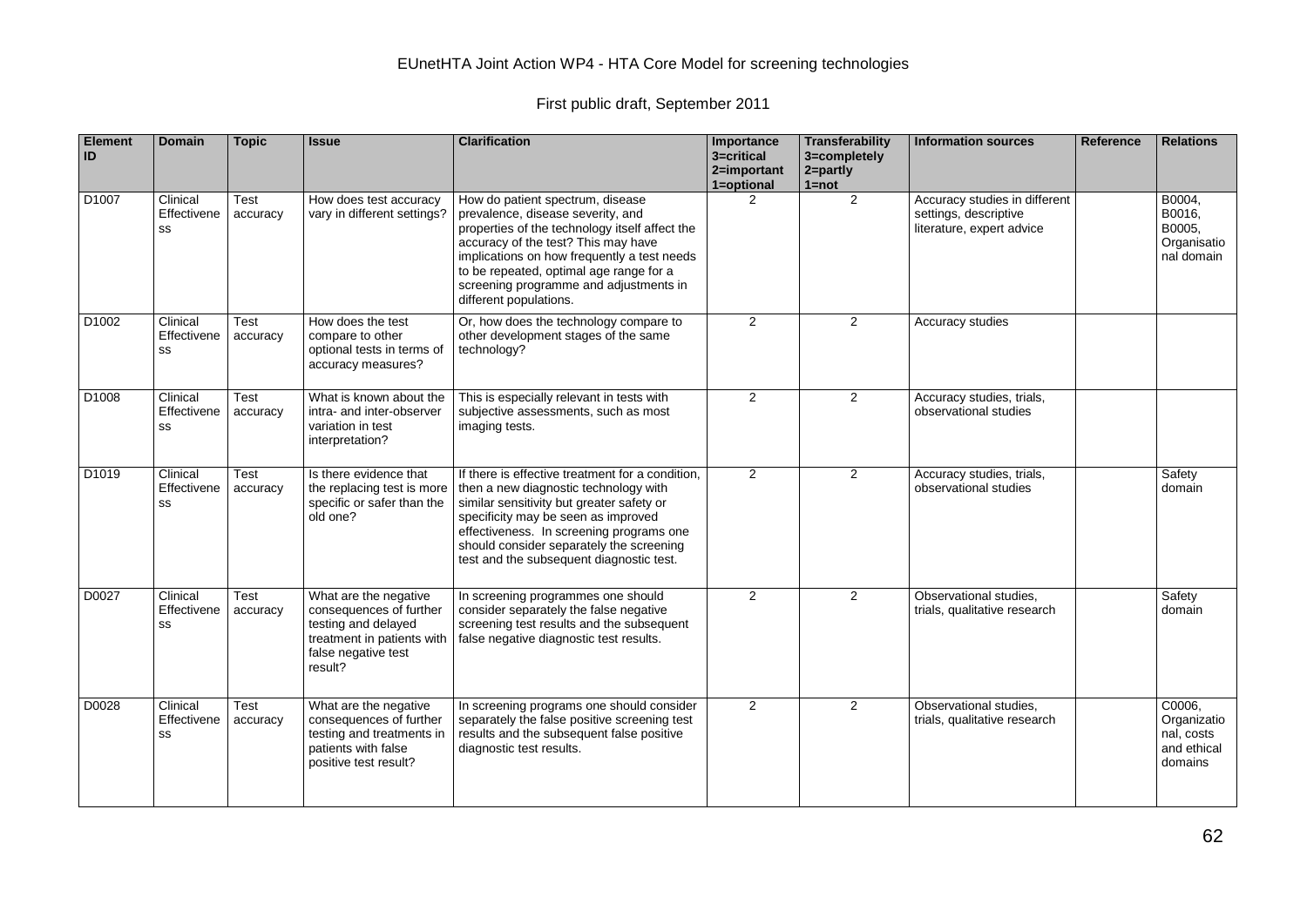| <b>Element</b><br>ID | Domain                        | <b>Topic</b>                       | <b>Issue</b>                                                                           | <b>Clarification</b>                                                                                                                                                                                                                                                                                                                                                                                                                                                                                                                                                                                                                                                                                                                                                                                                                                                                                                                                                                                                                                                                                                                                                    | Importance<br>3=critical<br>2=important | Transferability<br>3=completely<br>2=partly | <b>Information sources</b>                           | Reference | <b>Relations</b>                                                                                            |
|----------------------|-------------------------------|------------------------------------|----------------------------------------------------------------------------------------|-------------------------------------------------------------------------------------------------------------------------------------------------------------------------------------------------------------------------------------------------------------------------------------------------------------------------------------------------------------------------------------------------------------------------------------------------------------------------------------------------------------------------------------------------------------------------------------------------------------------------------------------------------------------------------------------------------------------------------------------------------------------------------------------------------------------------------------------------------------------------------------------------------------------------------------------------------------------------------------------------------------------------------------------------------------------------------------------------------------------------------------------------------------------------|-----------------------------------------|---------------------------------------------|------------------------------------------------------|-----------|-------------------------------------------------------------------------------------------------------------|
|                      |                               |                                    |                                                                                        |                                                                                                                                                                                                                                                                                                                                                                                                                                                                                                                                                                                                                                                                                                                                                                                                                                                                                                                                                                                                                                                                                                                                                                         | 1=optional                              | $1 = not$                                   |                                                      |           |                                                                                                             |
| D0029                | Clinical<br>Effectivene<br>SS | <b>Benefit-</b><br>harm<br>balance | What are the overall<br>benefits and harms of<br>the technology in health<br>outcomes? | This question integrates all benefits and<br>harms concerning mortality, morbidity, QoL<br>and further patient relevant outcomes, also<br>considering the amount of false positive and<br>false negative test results. It is the central<br>question about clinical effectiveness. There<br>is no common quantitative summary<br>measure, and even qualitatively a balanced<br>and meaningful presentation is difficult to<br>reach. In diagnostic technologies one<br>should consider also the benefits and<br>harms of subsequent diagnostic testing and<br>treatments in patients with true positive test<br>result in a prior diagnostic or screening test.<br>For true positive cases there is a benefit-<br>harm balance, because diagnostics and<br>treatment can harm. Consequences for true<br>negative cases are identical with the<br>possible harms of the screening test (see<br>D0004, D0008). The integration of some<br>assessment elements of other domains into<br>the benefit-harm-balance is essential and<br>differs between the core model applications.<br>For screening the frequency of disease and<br>coverage of screening are essential AES |                                         | 2                                           | RCT, CT, observational<br>studies, modelling studies |           | A0007,<br>A0011,<br>C0001,<br>C0003,<br>C0004,<br>C0005,<br>C0006,<br>C0007,<br>C0061,<br>Ethical<br>Domain |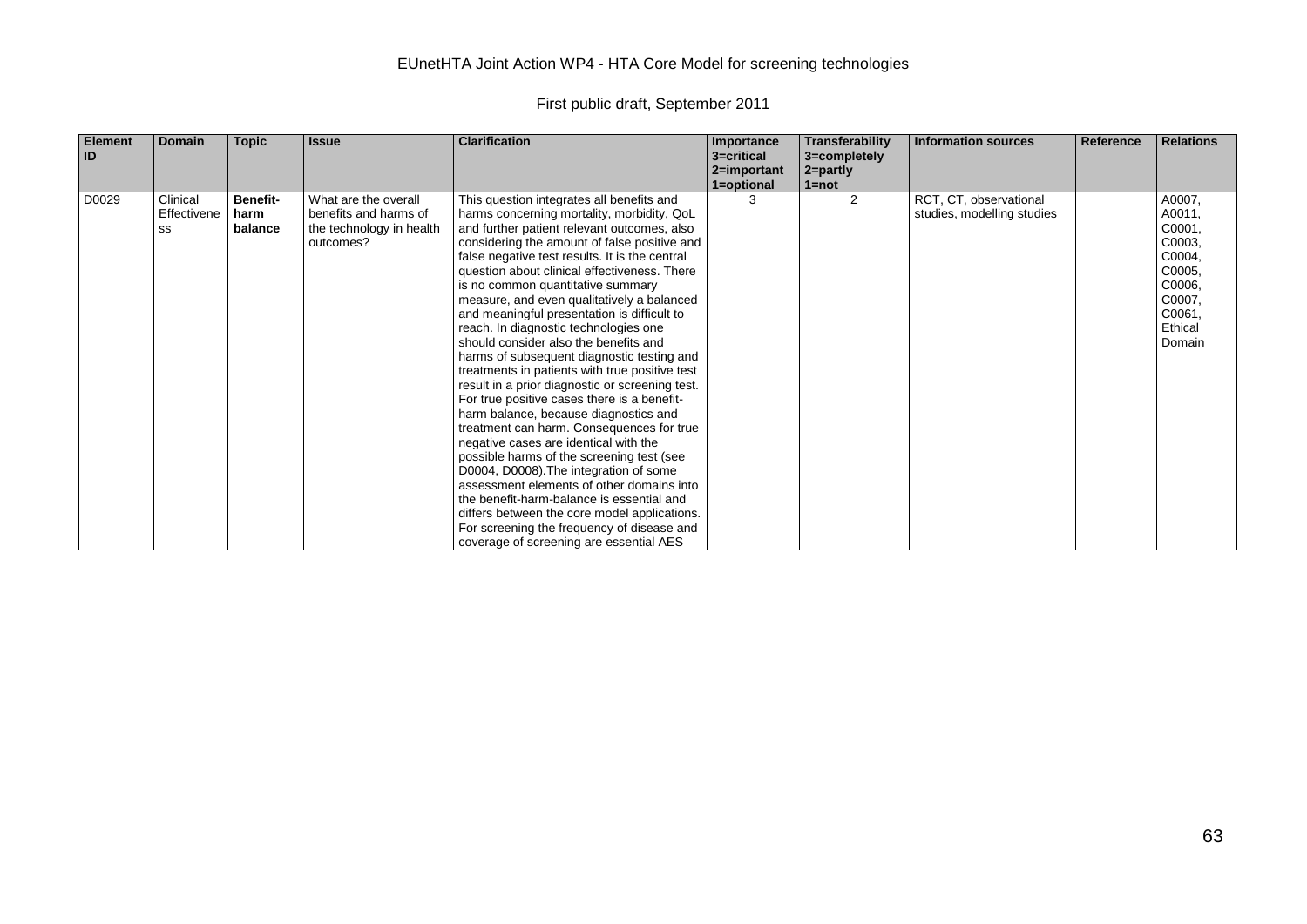# **Methodology**

The specification of the research question using the PICO scheme (Appendix 3) is the first step in performing the evaluation of the clinical effectiveness of a technology. The choice of target population, comparisons and outcomes usually has a strong influence on the results on clinical effectiveness. How to do a systematic search of clinical effectiveness, safety and cost-effectiveness is described elsewhere. The clinical effectiveness results are especially sensitive to flaws in the literature search and study selection when the outcomes of interest are quantitatively pooled in a meta-analysis. Results may be substantially biased if relevant studies are not found or not properly selected.

#### **Specific to screening technologies**

Starting with the publication of Wilson and Jungner in 1968 different lists of criteria were developed stating under which conditions the introduction of a screening programme might be useful. (Wilson 1968, NSC 2009, Andermann 2008). Many of these criteria directly relate to the clinical effectiveness of the screening test, diagnostic workup and treatment and stress the linkage between them. They are integrated in the following parts.

# Where to find information?

Many different sources of information should be searched, including published and grey literature, searching of journals, contacting experts as well as scanning reference lists of relevant papers.

### **Databases and search strategies**

General medical databases such as

- Medline, Medline in Process,
- Embase

Specialised databases for specific questions such as

- $\mathbf{r}$ CINAHL,
- PSYCINFO,
- ASSIA, (Applied Social Sciences Index and Abstracts)
- SOCIOLOGICAL ABSTRACTS
- Social Services Abstracts,
- Social Care on line/Caredata and SocINDEX,
- ERIC

Administrative studies: General science publishers'databases such as

- Emerald Library,
- Science Direct and Ebsco Academic Search Elite,
- Pub Med Central (PMC),
- Bio Med Central (BMC),
- ProQuest Health Management

Trial registers such as

- Current Controlled Trials (http://www.controlled-trials.com/)
- Clinical Trials [\(http://www.clinicaltrials.gov/\)](http://www.clinicaltrials.gov/),

WHO International Clinical Trials Registries Platform portal

- Databases on specific study designs / publication types:
	- DARE,
	- NHS EED,
	- CDSR,
	- Cochrane CENTRAL.
	- GIN guidelines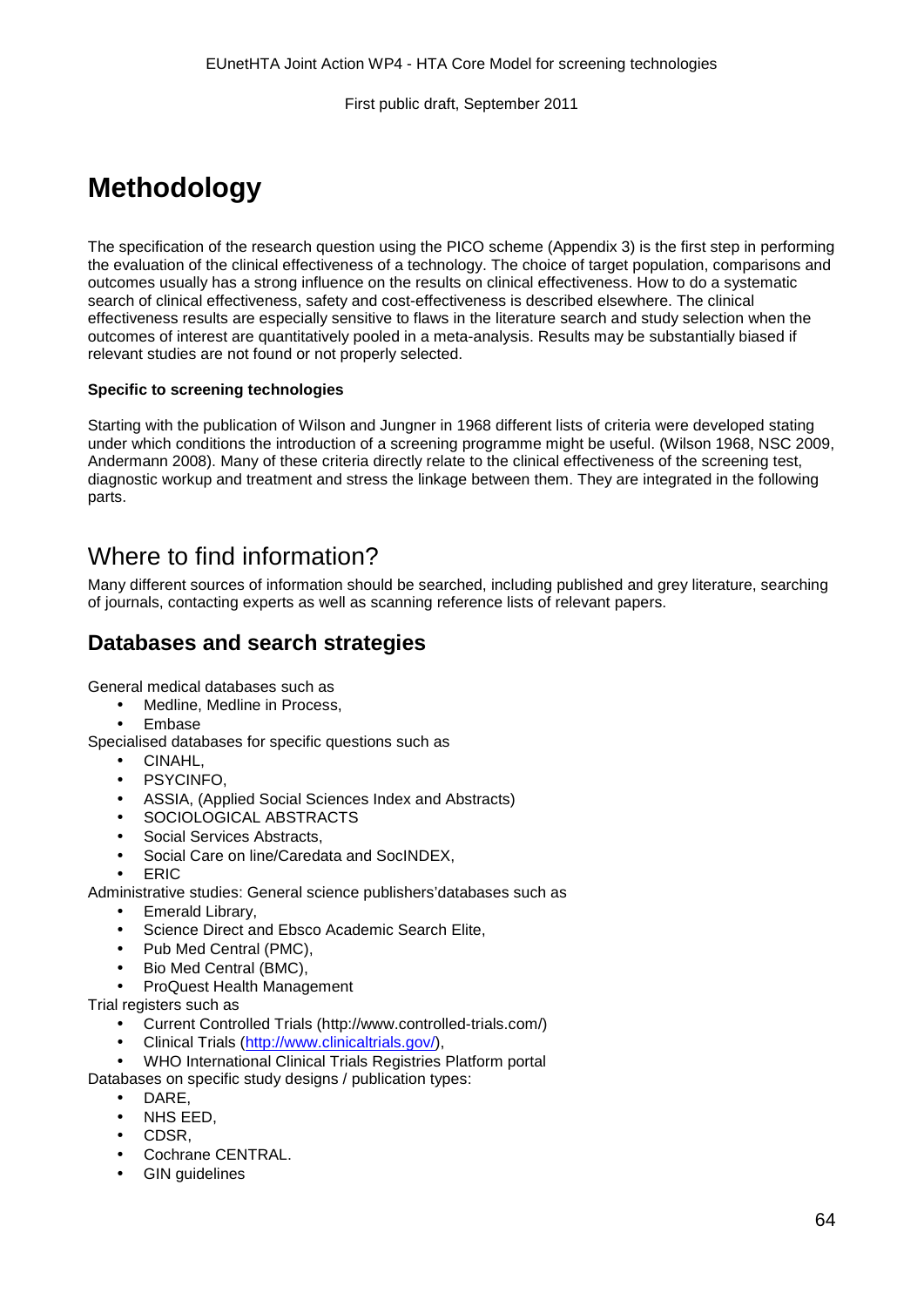### **Sources and search strategies for test accuracy information**

Inadequate and inconsistent reporting of diagnostic accuracy studies and their indexing in medical reference databases make their identification particularly challenging. Unpublished and ongoing studies of diagnostic accuracy would be valuable but not as easily detected as trials. Reviewers are likely to retrieve thousands of records to scan for potentially relevant studies. Routine use of methodological search terms is not generally recommended because relevant records may be lost with no significant reduction in the number needed to read (Leeflang 2006, Ritchie 2007).

Over 20% of studies included in diagnostic accuracy reviews were not found in MEDLINE and 6 % were not found by the electronic searches (Whiting 2008). The majority of the studies that were not found in databases were identified by scanning reference lists of included articles.

More information on diagnostic search filters and information on their performance can be found at:

- NICE´s Information Specialists' Sub-Group´s Search Filter Resource <http://www.york.ac.uk/inst/crd/intertasc/diag.htm>
- Scottish Intercollegiate Guideline Network, search filters <http://www.sign.ac.uk/methodology/filters.html>

### **Useful other sources**

- Hand searching of journals and abstract books, and the so-called "grey literature" can be performed if information is scarce (Dissertational Abstracts, Scirus - Reports of hospital studies and doctoral thesis, OAIster).
- Additional information can be collected also from contacts with manufacturers and consultation with domestic and foreign experts and agencies (Handbooks).
- Performing an additional SCI-search of the included articles is a valuable complementary approach. Add information about other sources and links specific to clinical effectiveness.
- Other sources: Conference proceedings (Web of Science Database), national and regional guidelines, expert opinions, International, national and regional routinely collected statistics (Health Information Database DRG)

### **Own research and evidence generation**

If the data retrieved from the current body of evidence through a systematic review does not provide enough adequate information on the effectiveness of a technology, new primary research may be warranted in the form of register research, modelling, or performing randomised controlled trial. As primary research is often beyond the scope of HTA organisations, the lack of evidence of effectiveness should at least be stated in the discussion.

# What kind of information is required?

### **Study types, design, outcome measures**

With a bit of luck one may identify a systematic review on the topic of interest, which is sufficiently comprehensive, satisfies the requirements on methodological quality, and meets the research questions. If the report is judged to be transferable to one's own health care system and the local setting, then the work might end right here. Following the hierarchy of study designs (Guyatt 2006), reviews on efficacy / effectiveness are generally limited to randomised designs. To assess the generalisability to routine clinical practice it might be relevant to distinguish between efficacy (explanatory) and effectiveness (pragmatic) RCT. A set of criteria has been suggested to differentiate between them (Gartlehner 2006). In addition registry data reflecting clinical routine care help judging whether study populations, interventions and outcomes in RCT are comparable to clinical practice. It may be necessary to broaden the inclusion to other designs, if data from randomised trials are not available or are insufficient (see Appendix 3).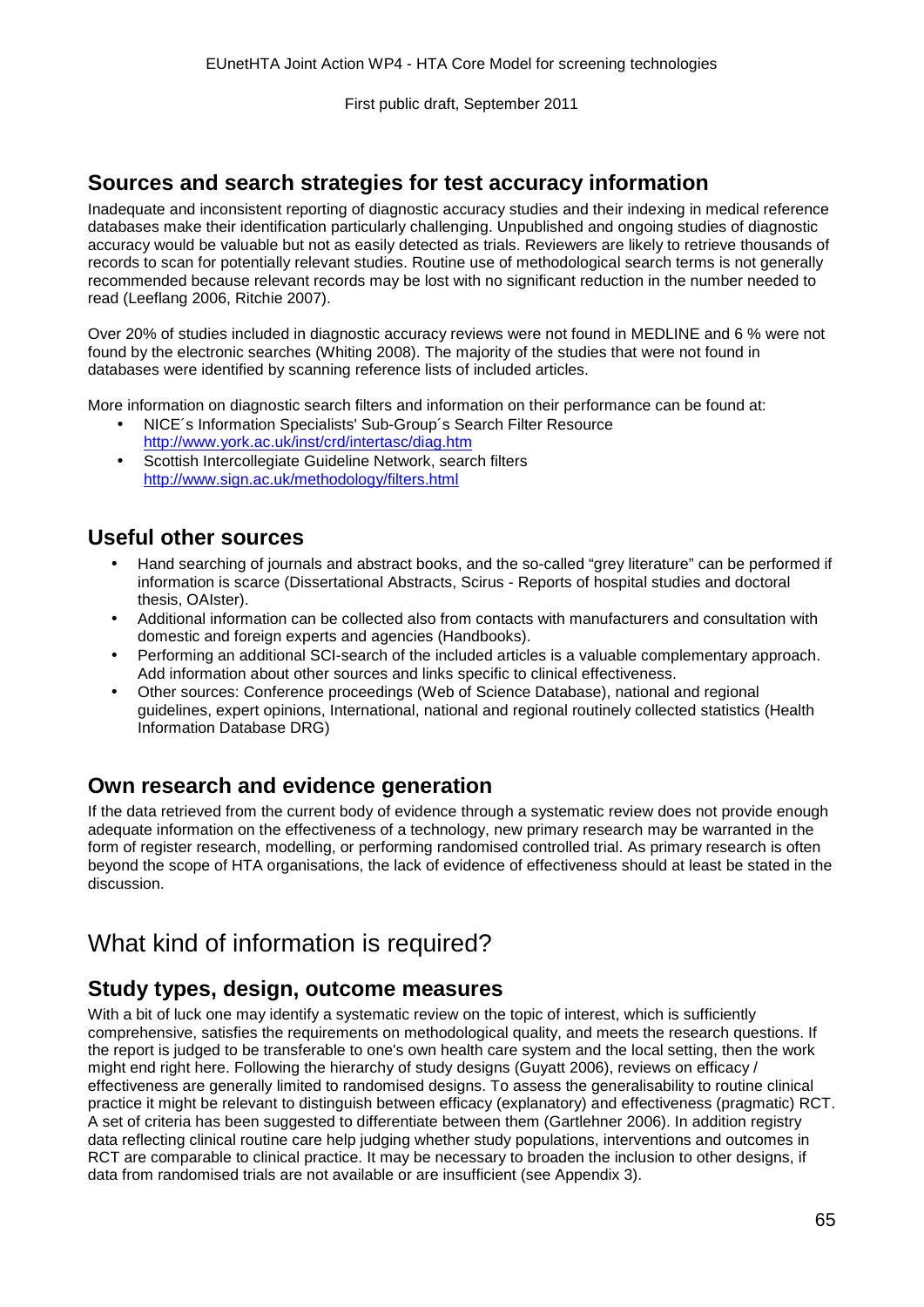### **Study types for the assessment of the effectiveness of screening technologies**

The most reliable evidence whether screening does more good than harm are well conducted RCTs with a study population representative of those eligible for, and invited to or informed of the screening programme. The control group would be those who are not informed of the screening programme. Otherwise the probability of a cross–over of the control group to screening group would increase and this could result in an underestimation of the screening effect.

Time trend studies which analyse changes in disease frequency such as incidence, the distribution of different severity of disease stages and death can be valuable. But there are many sources of bias such as changes in ascertainment and diagnostic practice or other influences on outcomes such as advances in treatment, or reduction in co-morbidities.

Case-control studies can be useful for a comparison of different screening policies but cannot give a reliable estimate of the difference between screening and no screening because their confounding factors can not be controlled (Raffle 2007).

Modelling studies are especially useful in comparing many different screening options varying in test combinations, screening intervals and treatment options incorporating alternative eligible populations, whereas clinical trials can compare only a limited number of screening options over a short time horizon. When high quality primary data is available, decision analytic modelling can synthesize information from a wide range of sources. Sensitivity analysis can help to show areas in which further research is likely to be most useful (Karnon 2007, Trikalinos 2009)

Often HTA doers need to evaluate the evidence regarding the test characteristics like the diagnostic accuracy – either as additional information or because better evidence is lacking. Therefore we have included in this model the methodological guidance related to diagnostic accuracy studies.

#### *Outcome measures*

A number of effect measures are in use for describing the treatment effect. For binary data, common measures are relative effect measures such as risk ratio (= relative risk), odds ratio, and relative risk reduction, or absolute effect measures such as risk difference (= absolute risk reduction), often converted into number needed to treat (NNT) or events per thousand patients to allow for a comparison across studies. Since both relative and absolute effect measures carry important complementary information, recent approaches such as the GRADE profiler [{www.gradeworkinggroup.org}](http://www.gradeworkinggroup.org/) encourage a presentation of both measures.

Continuous data are often more difficult to summarize. Commonly used effect measures that allow the summary of treatment effects are "standardised mean difference" or "weighted mean difference". Unfortunately, both measures are difficult to interpret in a clinical context. A more recent statistic, the ratio of means, reports the percentage reduction for continuous data such as proteinuria. This measure allows a meaningful interpretation to clinicians (Friedrich 2005). For more details about effect measures and their calculations, we refer to the comprehensive, user-friendly description of common measures in the Cochrane handbook.

If there are different outcome measures for benefits and harms it may be difficult to calculate the net benefit quantitatively. For example in prostate cancer screening the benefit might be a reduction in disease specific mortality, on the other hand, both biopsy and surgery may cause sexual dysfunction and incontinence. Therefore summary measures like the QALY or DALY or other multi-criteria models where health states are weighted according to their desirability could be used to create a common measure (EMA 2010).

### **Study types for the assessment of the effectiveness of diagnostic tests**

Randomised controlled trials (RCTs) are the ideal study design to provide **direct evidence** of effectiveness of a diagnostic technology. However these studies are rarely available. Furthermore, they are not always feasible or even necessary to determine the effectiveness of the technology. When direct trial evidence is not available other study types, that provide evidence about test safety, accuracy, impact on management and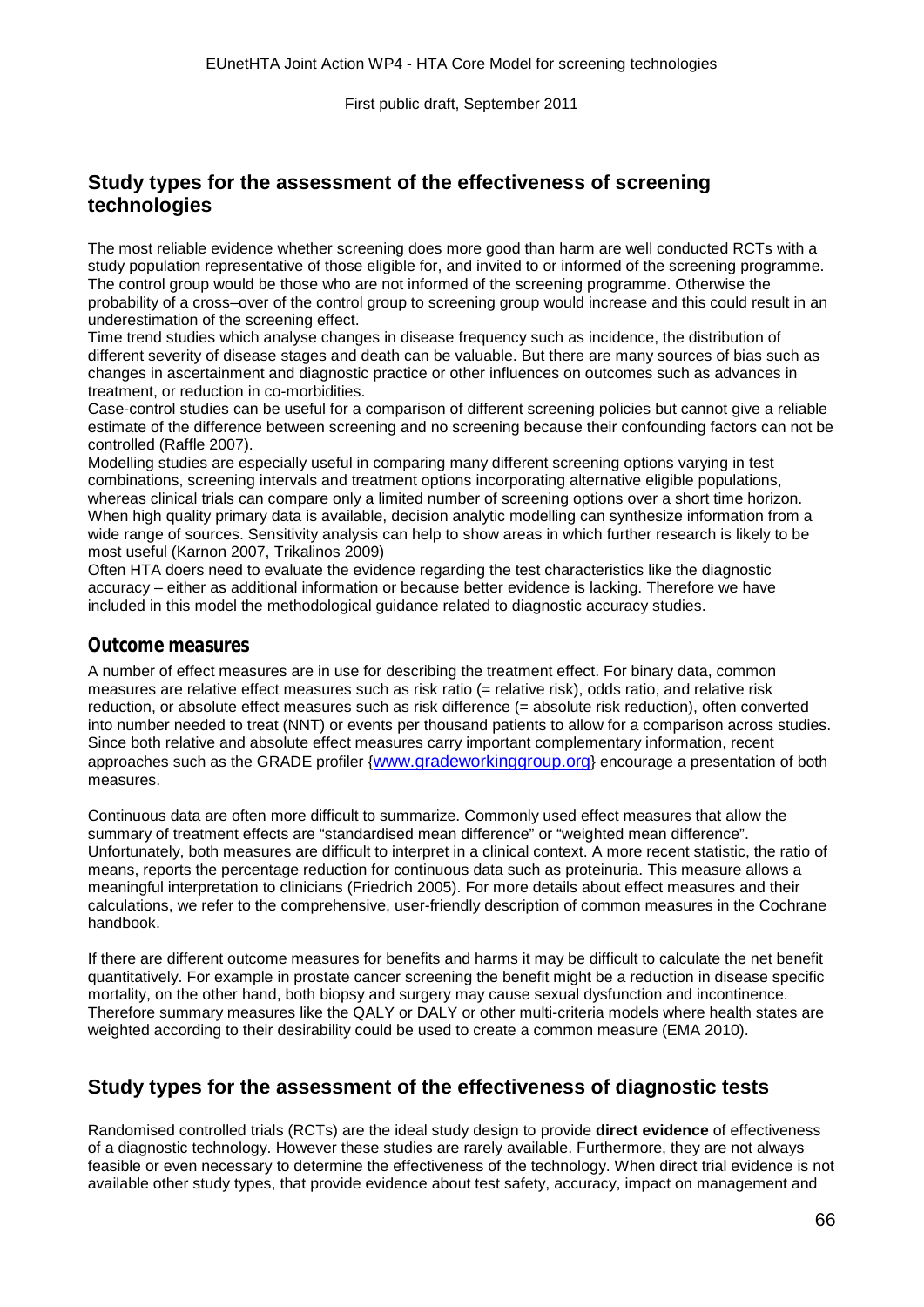the effectiveness of the treatment, are relevant to the assessment of effectiveness. Evidence from these studies can be linked to yield an estimate of effectiveness of the diagnostic technology (**linked evidence**). When linking evidence across studies, it is essential to assess whether the patient spectrum in the studies is similar (does the test detect the same disease for which the treatment is effective?).

### **Direct trial evidence**

The diagnostic RCT is the most reliable study design. The point in the test-treatment chain at which patients are randomized can vary depending on the study question or other constraints, the most simple design randomizing subjects to receive the new test (strategy) or the routine test (strategy) (Lijmer 2009). RCTs measure the difference in health outcomes when patients from the same source population are allocated to different diagnostic pathways. The only difference between groups is due to the selection of the diagnostic pathway and in subsequent treatment decisions. Other comparative study designs like cohort and casecontrol studies have greater potential for bias.

### **Linked evidence**

When direct trial evidence on test effectiveness is not available, we need to consider other study types evaluating one or more outcomes in the diagnostic pathway.

| <b>Study type</b>                    | <b>Optimal study design</b>                     |
|--------------------------------------|-------------------------------------------------|
| Safety research                      | All study designs including case series,        |
|                                      | surveillance registers                          |
| Diagnostic accuracy research         | Cohort studies of diagnostic accuracy           |
| Change-in-patient-management studies | Diagnostic before-after studies and time series |
| Treatment effectiveness studies      | <b>Treatment RCTs</b>                           |

Evidence of accuracy can be used to infer effectiveness of the technology when the spectrum of patients, disease, technologies and other conditions are similar enough in diagnostic accuracy and treatment effectiveness studies. The transferability must be reasonably justified. Sometimes evidence from accuracy studies is alone sufficient to infer effectiveness of the technology. This happens when the technology is a cheaper, safer or more accurate replacement for an existing diagnostic strategy.

Change-in-management, or therapeutic-impact, or diagnostic before-after-studies measure how often treatment is started, stopped or modified before and after the incorporation of the new diagnostic technology in the management pathway compared to the management pathway without the new diagnostic technology (Guyatt 1986b). Physicians in change-in-management studies are provided with test results from a new diagnostic technology and the researchers then compare their pre-test management plan to post-test management plan. The study type is usually applied to add-on type technologies.

In replacement-type new technologies we usually assume that the behavioural pattern from test result to management decisions remains unchanged. Especially if there is a well established standard treatment for the condition detected. In other cases, change-in-management studies may be required to demonstrate that the test results are sufficient to alter the clinician's threshold for changing management (MSAC 2005).

Change-in-management studies are required if other factors than the test result, like individual patient characteristics or patient preference, influence treatment decision. They are also valuable when the impact of test information is uncertain, as it is when the test is used to distinguish between multiple differential diagnoses, or when accuracy studies are conducted in patients with different prevalence or severity of disease than the intended patient population or usual practice.

When there is a trade-off between benefits and harms, e.g. when better safety of a less invasive but less specific new test needs to be assessed against the harms arising from additional false-positive results, decision analytic modelling can be used. Decision analysis allows also the comparison of the test effectiveness in those with a different prevalence of the disease and of multiple test-and-treat strategies of existing tests in clinical practice where it is unfeasible to directly compare all strategies in clinical trials. In fast developing fields completed clinical trials may not be applicable to current practice standards. Modelling can help to assess the trade-offs of a newer test and could also consider potential shifts in the disease spectrum. Modelling can explicitly account for uncertainty in key parameters and assumptions (Trikalinos 2010).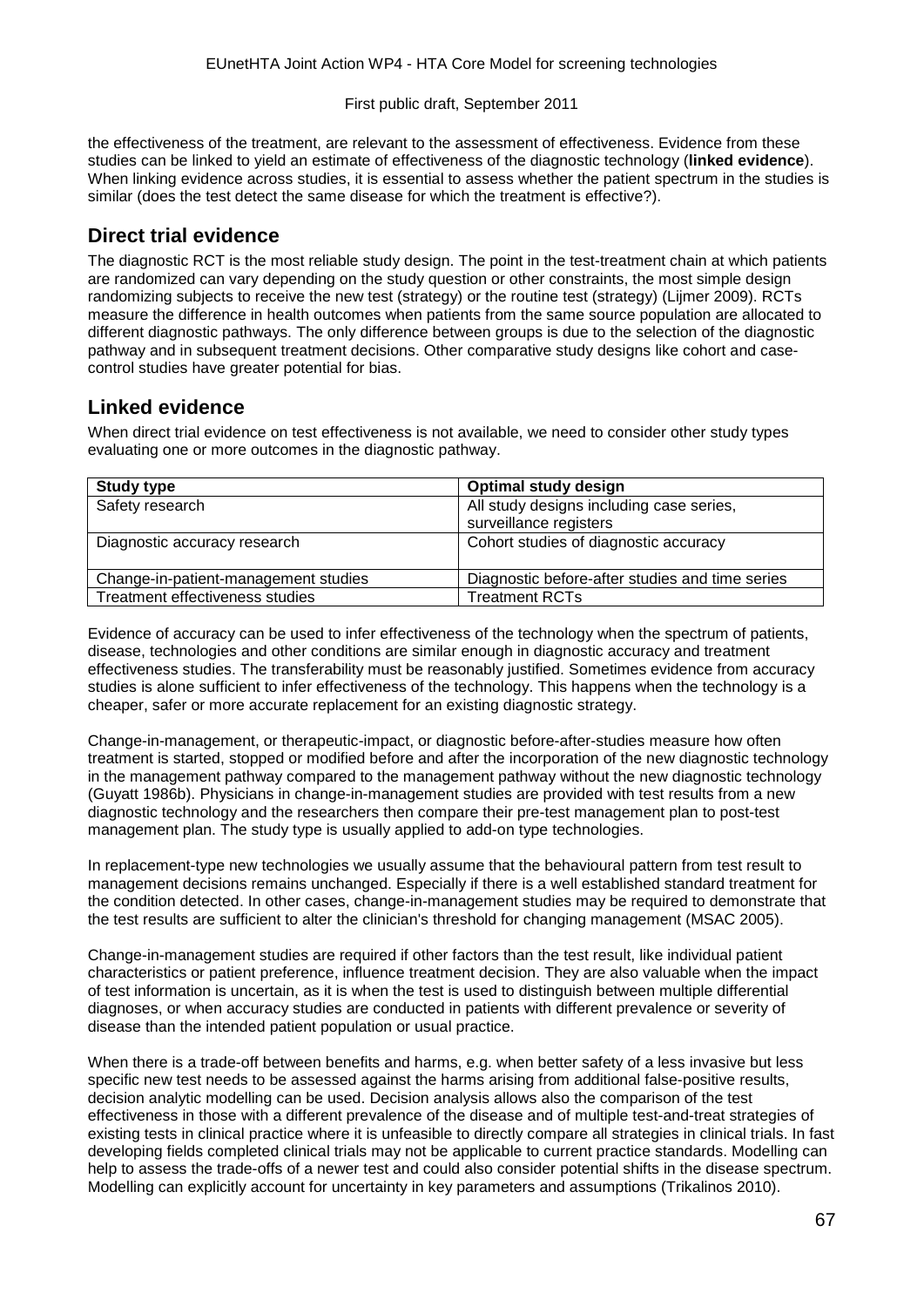Decision analysis is appropriate when the evidence of test accuracy can be linked to the evidence of treatment effect. If this linkage is uncertain, we need randomised trials. In these situations, trials investigating the effect of treatment in patients who have positive results on the new test and negative results on the old test may be more efficient and more clinically relevant than trials conducted in all patients who are new-testpositive (Bossuyt 2000).

#### **Study types for test accuracy studies**

A systematic review and critical appraisal of existing research literature and other data is the basic method of finding answers to research questions on diagnostic accuracy. Regarding some issues, e.g. when asking "what are the requirements for accuracy in the specific context?" or "what is the optimal threshold value?" published research findings may need to be complemented with expert interviews or own reasoning.

The design of a basic diagnostic accuracy study is that of a group of patients with the suspected target disease undergoes the test (strategy) under consideration (index test) and the best possible test (strategy) to verify the diagnosis (reference standard, gold standard). Positive and negative results from both tests are shown in a 2x2 table or a variation thereof, depending on the number of cut-off points chosen.

If there is no appropriate reference test it is possible to construct a reference diagnosis by using a predefined rule for a set of other tests, consensus among experts, or a statistical model based on actual data (Rutjes 2007). Another possibility is to investigate the probability of disease presence as a function of all diagnostic variables simultaneously with multivariable modelling (Moons 1999). Problems may arise for example from the patient spectrum (patient characteristics, patient selection and setting), the non-optimal reference standard, incorporation bias (the index test is part of the reference standard), partial verification (not all patients receive the reference test) or differential verification (patients receive different reference tests).

If a new technology can **replace** an existing one, the accuracy of the new test (index test) and the routine test (comparator test) has to be compared in comparable groups or preferably in the same patients (Irwig 2002). This can be done indirectly by looking at studies where test A has been compared with a reference standard, and other studies where test B has been compared with the same reference standard. Studies that do the index test, the comparator test and the reference test to all patients are preferred (paired study). If not all patients had verification with the reference standard test, then the sensitivity and specificity of the two technologies cannot be calculated, but relative true and false positive rates can still be estimated, which allows the accuracy of the two tests to be compared against a common reference standard.

Another option is a randomised controlled trial where patients are randomly allocated to receive either new or existing test, after which all patients undergo the reference standard testing. Randomised trials are preferred if the new test is too invasive to be done to all patients or if the tests interfere with each other (Bossuyt 2006). For further options see Lijmer 2009.

In **triage**, the new technology is used before the existing technology and only the patient with a particular result of the test continues the diagnostic pathway. Triage technology may be less accurate than the existing ones and are therefore not meant to replace them. Instead, it is simpler or cheaper. If the triage technology can reliably rule out the target condition, it can safely reduce the number of patients who need to be sent further to invasive, cumbersome or expensive testing.

Several designs can be used to compare the accuracy of the triage pathway to the existing pathway. In a paired study design all patient undergo the triage technology, the existing technology and the reference standard. Limited verification can be used here as well, but is a source of bias.

An **add-on** technology is positioned after the existing diagnostic technology. This is the case when the new technology is more accurate, but too expensive or invasive or poorly available to be used for every patient. The use of the new diagnostic technology may then be reserved for only those patients in whom the existing technologies failed to identify the disease. Add-on technology can increase the sensitivity of the existing diagnostic pathway, usually at the expense of specificity. Or, add-on technology may be used to limit the number of false positives (increase specificity) after the existing pathway.

Fully paired or randomised methods are preferred but not always needed in researching add-on tests. Limited designs can be more efficient. E.g. limiting the study to patients who are negative after existing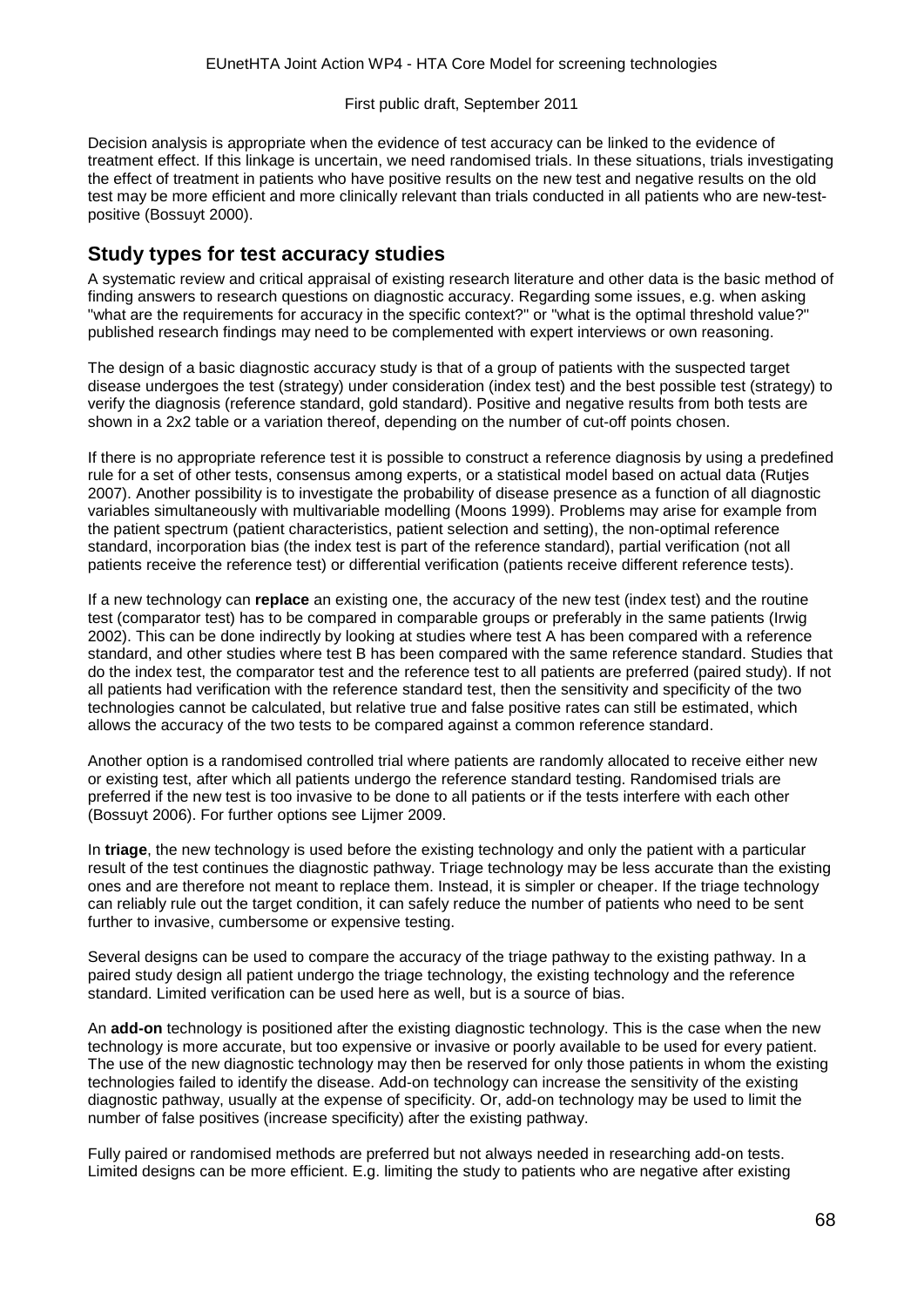diagnostic pathway, with verification by reference standard only those who test positive on new technology, still allows us to calculate the number of extra true positives and false positives from using the new add-on technology (Bossuyt 2006).

In screening processes subjects are typically first tested with a triage technology, then with a more accurate test, and sometimes finally with an add-on technology. The various stages need to be evaluated both separately and as an entity.

#### **Outcome measures for test accuracy studies**

Diagnostic test results are often reported as a numeric quantity on a continuous scale which is then divided by a threshold value above which the test is positive and below which it is negative. Results may then be summarized in a 2x2 table to reflect the agreement between the "true" disease state and the test result.

#### Figure 2x2 table



The numbers in the table state the number of true-positive, false-positive, true-negative and false-negative results. Changing the threshold, changes these figures and thus the sensitivities and specificities and other summary measures calculated out of the numbers in the 2x2 table.

Measures of test performance (Tatsioni 2005)

| <b>Metric</b>       | <b>Definition</b> | Advantages                | <b>Disadvantages</b> |
|---------------------|-------------------|---------------------------|----------------------|
| Accuracy            | $(TP+TN)/N$       | Intuitive                 | Depends on           |
|                     |                   |                           | prevalence           |
| Sensitivity         | $TP/(TP+FN)$      | Does not depend on        |                      |
|                     |                   | prevalence                |                      |
| Specificity         | $TN/(TN+FP)$      | Does not depend on        |                      |
|                     |                   | prevalence                |                      |
| Positive predictive | $TP/(TP+FP)$      | <b>Clinical relevance</b> | Depends on           |
| value               |                   |                           | prevalence           |
| Negative predictive | $TN/(TN+FN)$      | <b>Clinical relevance</b> | Depends on           |
| value               |                   |                           | prevalence           |
| Positive likelihood | $(TP/(TP + FN))$  | Does not depend on        | Applies only to      |
| ratio               | $FP/(TN + FP))$   | prevalence                | positive test        |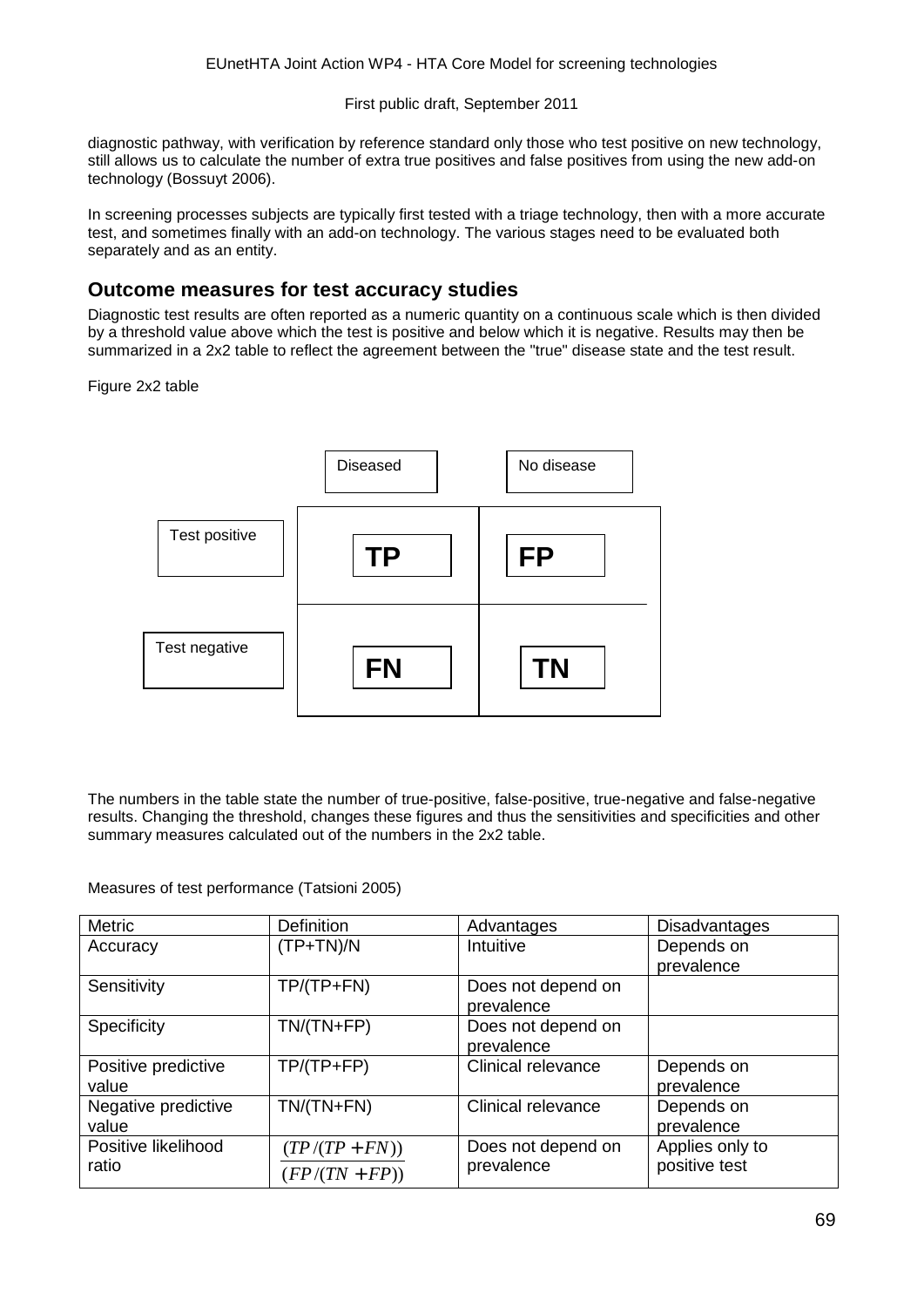| Negative likelihood<br>ratio | $(FN/(TP + FN))$<br>$(TN/(TN + FP))$ | Does not depend on<br>prevalence                                                                                            | Applies only to<br>negative test                     |
|------------------------------|--------------------------------------|-----------------------------------------------------------------------------------------------------------------------------|------------------------------------------------------|
| Diagnostic Odds ratio        | TP x TN/FN x FP<br>$=Lr+/Lr-$        | Does not depend on<br>prevalence; combines<br>sensitivity and<br>specificity. Invariant to<br>test positivity<br>threshold. | Values FP and FN<br>errors equally; not<br>intuitive |
| Area under curve             | Area under ROC<br>curve              | Does not depend on<br>prevalence; combines<br>sensitivity and<br>specificity                                                | Lack of clinical<br>interpretation                   |

 $TP = true$ -positive,  $TN = true$ -negative,  $FP = false$ -positive,  $FN = false$ -negative,  $N =$ sample size,  $ROC =$ receiver-operating-characteristic

Primary measures of diagnostic accuracy are sensitivity and specificity. They are always considered together as a combined measure of accuracy. They are not directly influenced by the prevalence of the disease and thus the results from one study may be applicable to different populations. Paired data with 95 % confidence intervals can be graphically presented and pooled.

Sensitivity and specificity depend highly on the test threshold. Increasing the threshold increases the specificity but decreases sensitivity. The inverse relationship between sensitivity and specificity is often best illustrated using a graph (ROC curve) where pairs of sensitivity and specificity are plotted for different thresholds.

There are explicit thresholds like laboratory test values, although different laboratory kits provide numbers that are not necessarily comparable. Then there are implicit differences in threshold caused by case-mix and factors affecting test reading. Especially in imaging tests it is the eye of the reader that determines test positivity, and different readers may draw different conclusions on test positivity.

A likelihood ratio (LR) describes how many times a person with a disease is more likely to receive a particular test result than a person without disease. It can be calculated for all different levels of the test result. It is therefore useful measure of test accuracy when test results can be reported in more than two categories. It can be combined with the estimated prevalence of the disease to calculate the post test probability of the disease. It can be treated as a risk ratio for data pooling and presented graphically with 95% confidence intervals (CI) in systematic reviews. Data can be pooled only if there is no variability in the test threshold used (MSAC 2005).

A diagnostic odds ratio (DOR=Lr+/Lr-) provides a single summary estimate of test accuracy that combines sensitivity and specificity. It does not usually vary by the test threshold and is not dependent on the prevalence of the disorder (although it may vary with disease severity). It can be used for indirect comparisons between two tests. It can be calculated with 95% CI and presented in a forest plot. DOR from different studies can be pooled to calculate a summary DOR using standard meta-analytic methods, if no heterogeneity is present. Every single point in a symmetric (symmetry around the diagonal where sensitivity = specificity) ROC curve has the same DOR. An important disadvantage is that DOR as a single number leaves out information on sensitivity and specificity (the same DOR could result from tests with very different sensitivities or specificities). Furthermore, it cannot be used to summarise multi-level test results.

A ROC curve demonstrates the trade-offs between the sensitivity and specificity of the test. A horizontal line would mean constant sensitivity, vertical line constant specificity. Constant likelihood ratio is seen as linear relationship of sensitivity and specificity. A diagonal line from lower left to upper right corner would mean that the test is not informative at all. Usually there is a curvilinear relationship with the plots. The point in the curve that is closest to the upper left corner gives the test threshold with best accuracy.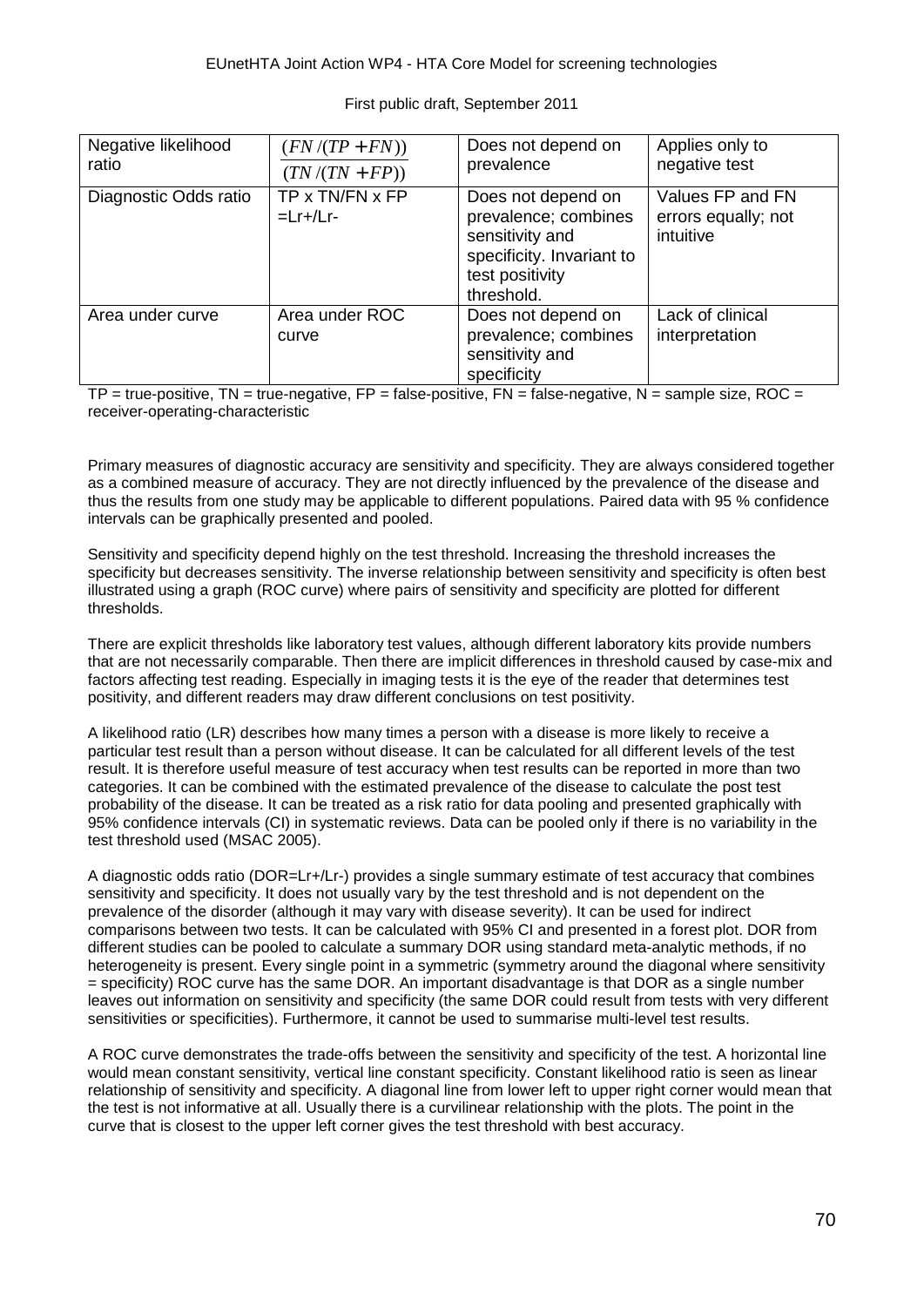If the distribution of possible test values in healthy and sick persons is different, e.g. the distribution of PSAmeasures in healthy is quite narrow and in prostate cancer patients broad, then the ROC curve becomes asymmetric and high and low DORs occur in different parts of the curve.

The area under the ROC curve (AUC) provides a measure of the overall accuracy of the test. AUC can be interpreted as the probability of correctly identifying the disease on a pair of subjects, when one of them has the disease and the other has not. Values for AUC can range from 0 to 1. If the sensitivity and specificity of the test is 100% at each threshold, then AUC is 1.0 and the test is perfect. If AUC is 0.5, the test does not discriminate between the presence and absence of the disease. And, if it is below 0.5 the test is misleading because it systematically misclassifies diseased and healthy people, but by a swap of the classification of diseased and healthy it would discriminate better than chance (AUC>0.5). From AUC data alone it is not possible to derive false positive and false negative rates. Because the consequences of false positive and false negative test results may be weighted differently in clinical practice a summary measure like the AUC might be misleading.

### Tools for critical appraisal

Sources of bias in studies designed to evaluate the effectiveness of an intervention, or diagnostic test and subsequent interventions, can relate to differences in patients assigned to intervention and control group, including differences in the selection process (selection bias); the unbalanced provision of care (performance bias); the methods of measuring or interpreting the outcomes (detection bias); or imbalances in patient dropout (attrition bias) (Moher 1998, Schulz 1995).

A thorough assessment of the methodological quality of the included studies is crucial to any systematic review. In randomised controlled trials, concealed treatment allocation, blinding of health care provider, patient and outcome assessor to the allocated intervention (experimental or control) and a sufficient rate of follow-up are the minimum items that need to be looked at when assessing the potential for bias of individual studies. Depending on the research question, however, it might be warranted to look at additional features where bias could enter the study design, or where the results might get distorted.

### **Quality assessment of single studies**

The body of checklists for assessing the methodological quality of randomised controlled trials is considerable, most of them are variations (e.g. vanTulder 2003) of the structure suggested in the User's Guides to the Medical Literature (Guyatt 2007), the CONSORT Statement (Altman 2001, Moher 2001, Rennie 1996, Schulz 2010) or the criteria suggested in the Cochrane Handbook.

Agreement on the methodological criteria for non-randomised trials and observational studies are considerably less well developed. However, a methodological HTA-report by John Deeks provides a good overview of available instruments to assess non-randomised intervention studies (Deeks 2003, MacMahon 2001, Radford 2001, Stroup 2000, Equator web site).

### **Modelling studies**

The validity of the results of modelling studies are highly dependent on the model structure, the model assumptions, the validity of the data used as inputs to models, and model validation. There are several checklists for quality assessment for modelling studies available (Weinstein 2003, Philips 2006, Karnon 2007).

### **Overall quality of the whole body of evidence**

Having reviewed the methodological quality of the individual studies, researchers attempt to capture the overall quality of the body of evidence. The concept of the GRADE Working Group captures the currently most comprehensive approach (Atkins 2004, Guyatt 2006). Besides looking at the quality of the individual studies, they also include the consistency or heterogeneity of the results of all included studies and the directness of the comparisons (i.e. how directly does the identified literature address the questions of our HTA-report regarding the population, the intervention and comparators and the selected endpoints, they comment on imprecision of the available data (number of total events and width of the confidence interval) and provide an estimate about the likelihood of the presence of reporting bias. Deficiencies in any of those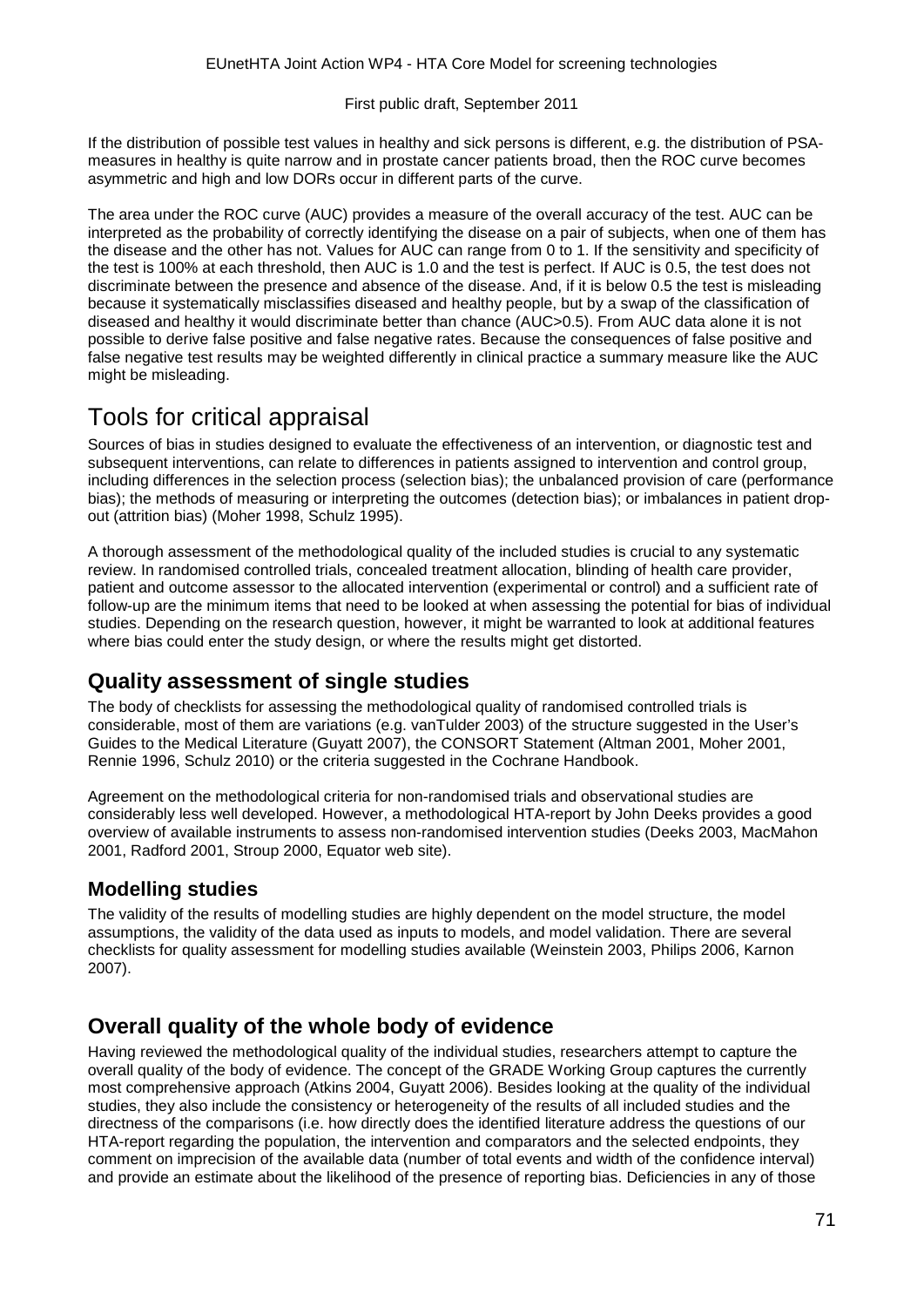considerations can lower the methodological quality of the entire body of evidence. On the other hand, the overall judgement about the methodological quality of the evidence can be raised in the presence of strong and plausible associations between intervention and outcome or an obvious dose-response gradient.

## **Quality assessment of the effectiveness of diagnostic tests**

#### **Direct trial evidence**

A diagnostic technology may appear to be effective because of a careless or incomplete pre-test work-up. This occurs when the technology becomes an alternative to careful history, physical examination, and a set of less invasive or less expensive procedures. Therefore it is worthwhile to carefully consider the pre-test examination scheme in the studies.

#### **Linked evidence**

The strengths and limitations of other study types than RCT need to be considered. There are quality check lists for studies of effectiveness in MSAC (MSAC 2005).

Change-in-patient-management studies can be appraised using the same criteria as case series (see list of criteria MSAC page 70) (MSAC 2005). Potential bias is common and it is related to the selection of patients, the objective execution of the diagnostic test, and measurement of the results in all eligible patients. One of their limitations is that stated plans may differ in the study setting compared to real life situations where the technology is not available. Physicians' subconscious bias may also occur. Change of management is only relevant when it results in a benefit in patient relevant outcomes. Otherwise it can be held only as an surrogate end-point.

## **Quality assessment of test accuracy studies**

Quality assessment of diagnostic accuracy studies is not as straightforward as it is for interventions. It is hampered by poor reporting and the fact that so far there is less methodological and empirical evidence on the importance of the different potential sources of bias. There are many different tools to assess the quality of diagnostic accuracy studies. The Cochrane handbook recommends QUADAS tool with its 11 mandatory and additional items.

QUADAS quality assessment tool (Whiting 2003), QUADAS 2 is in development

Mandatory items (as in Cochrane handbook)

- 1. Was the spectrum of patients representative of the patients who will receive the test in practice?
- 2. Is the reference test likely to correctly classify the target condition?
- 3. Is the time period between reference test and index test short enough to be reasonably sure that the target condition did not change between the two tests?
- 4. Did the whole sample, or random selection of the sample, receive verification using a reference standard of diagnosis (reference test)?
- 5. Did patients receive the same reference test regardless of the index test result?
- 6. Was the reference test independent of the index test i.e. the index test did not form part of the reference test?
- 7. Were the index test results interpreted without knowledge of the results of the reference test?
- 8. Were the reference test results interpreted without knowledge of the results of the index test?
- 9. Were the same clinical data available when the test results were interpreted as would be available when the test is used in practice?
- 10. Were uninterpretable / intermediate test results reported?
- 11. Were withdrawals from the study explained?

#### Additional items

- 12. If a cut-off value has been used, was it established before the study was started (pre-specified cutoff value)?
- 13. Is the technology of the index test likely to have changed since the study was carried out?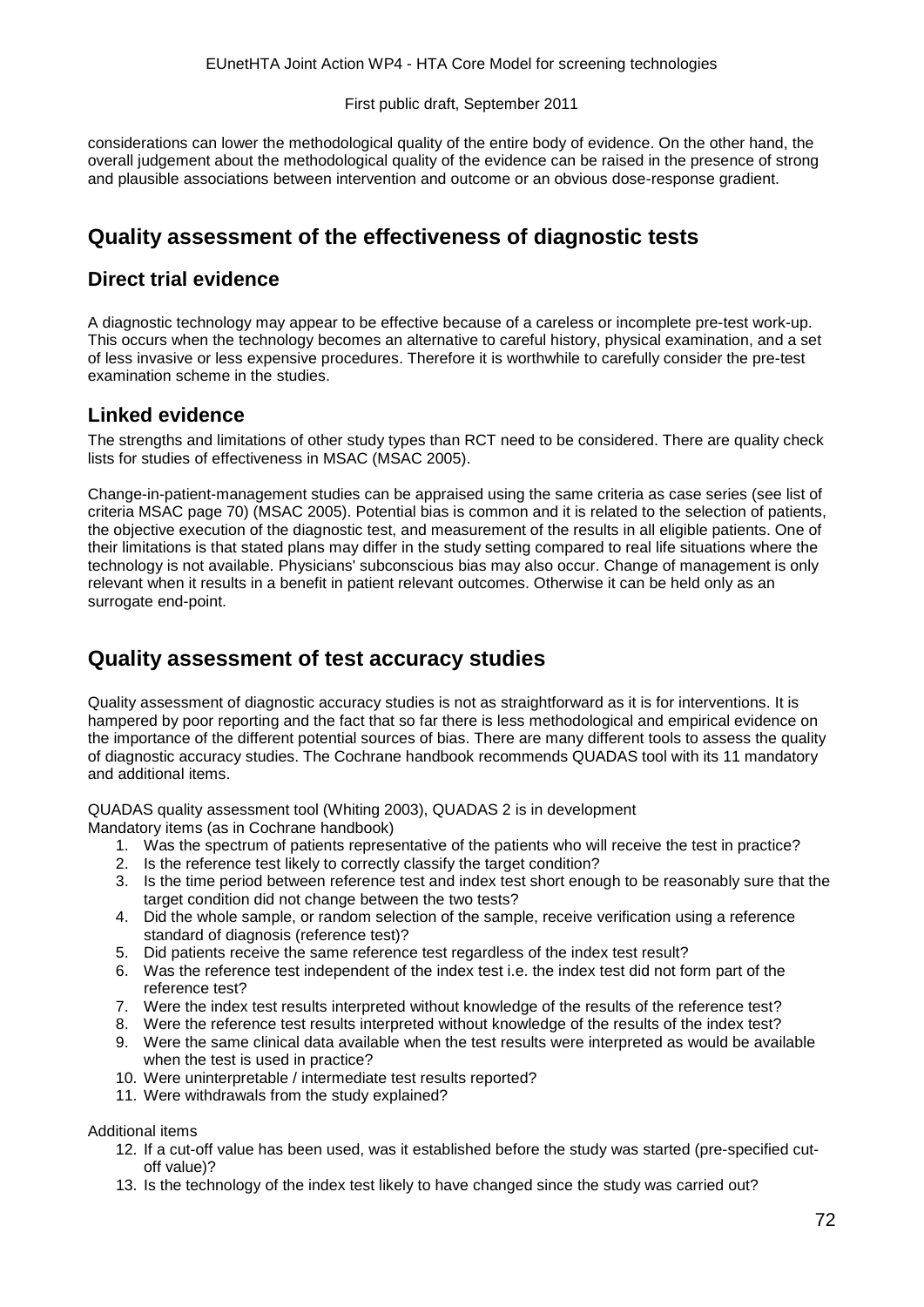- 14. Did the study provide a clear definition of what was considered to be a "positive" test result?
- 15. Was treatment started after the index test was carried out but before the reference test was performed?
- 16. Was treatment started after the reference test was carried out but before the index test was performed?
- 17. Were data on observer variation reported?
- 18. Were data on instrument variation reported?
- 19. Were data presented for appropriate patient sub-groups?
- 20. Was an appropriate sample size included?
- 21. Were objectives pre-specified?

HTA-authors can adapt QUADAS by dropping irrelevant items. Two assessors are recommended. Background of assessors should be reported, and the way they resolved disagreements. Results of the quality assessment of the original studies should be presented in a table or graphically. Individual quality items should be investigated as a potential source of heterogeneity.

#### **Issues specific for screening technologies**

There are three main sources of bias which are specific to the evaluation of screening:

- People taking part in screening are usually healthier than those who do not (healthy screenee bias.
- Less aggressive cases of disease have a longer asymptomatic period and are therefore more likely to be detected by screening. Consequently patients detected by a screening programme tend to have a better prognosis even without therapy (length time bias).
- t, Survival falsly appears to be longer after diagnosis by screening not because the patients actually live longer but because the diagnosis is known earlier and therefore for a longer period of time (leadtime bias) (Raffle 2007, Gates 2001.)

If a high proportion of participants in the control group (no screening) cross over to screening the effects of screening will be underestimated.

See also shared methodologies in Appendix 3.

# Analyzing and synthesizing information

Ideally systematic reviews on randomized controlled trials (RCTs) are the basis of knowledge of effectiveness of an intervention (Khan 2002). The principles on how to conduct a systematic review are nowadays widely agreed upon and most of the methodologies published by different organisations vary only in details (See Appendix 3).

## **Evidence Tables**

A meaningful presentation of the study results is essential for an informative and transparent HTA report. A high degree of reliability and transparency are reqired for the transfer of HTA reports from one setting to another. Comprehensive and informative evidence tables about the methodology and content of the individual studies are the best guarantor for transparency and reliability. They should allow a judgement of the similarities and differences of the included studies and should provide the basis for the conclusions of the review.

The majority of HTA organisations produce tabulated evidence summaries that follow the PICO structure (ideally with an additional cell for comments on issues not captured by the PICO cells but that could have an impact on the results). Although the items reported in each cell will always be driven by the questions of the review, they should follow some core considerations (Malmivaara 2006). A description of the data extraction process including the number of reviewers involved assures objectivity and reliability of the results.

#### **Meta-analysis**

Studies on the same topic can report their findings in very different ways which hinders meaningful comparisons across studies and a fair and appropriate interpretation of the body of evidence. Reviewers are encouraged to convert (re-calculate) the results to a joint effect measure and attempt a meta-analysis when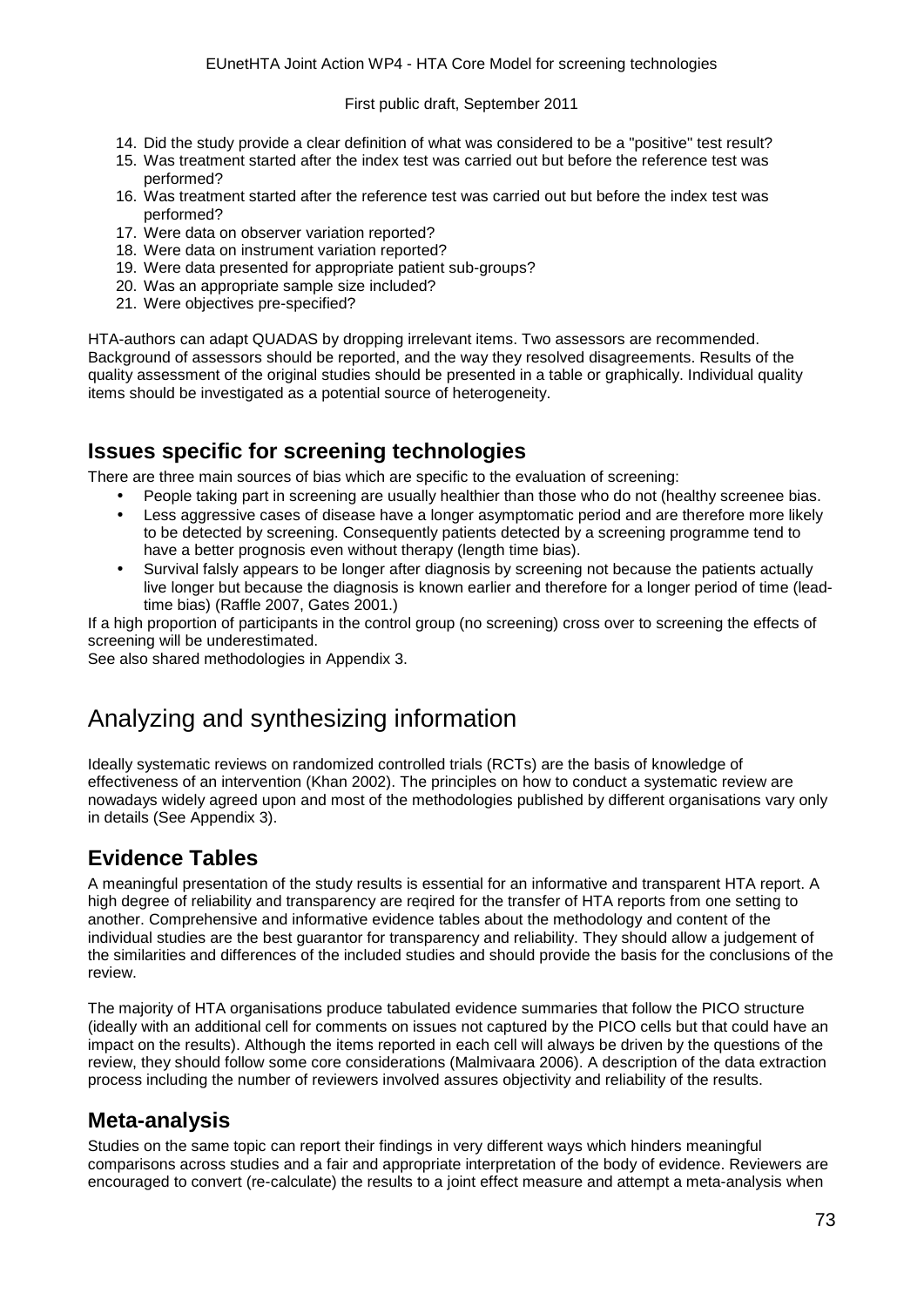the data allow a summary of the results. However, sufficient clinical homogeneity of the studies is a prerequisite for a meta-analysis.

Although the nature of the data can prevent pooling for a summary estimate and researchers can provide only a descriptive summary of the data, it can nevertheless be very helpful to display the results in a forest plot, but omitting the summary.

Presenting a measure of precision for the estimate of the treatment effect (confidence interval) is needed for the interpretation of the data and must not be omitted. Researchers need to report if the primary studies lack this essential information.

#### **Further exploration of the data: Homogeneity and heterogeneity, sensitivity analysis and publication bias**

Reviewers need to provide statements about clinical homogeneity or heterogeneity of the studies and their results. While homo-/ heterogeneity in the clinical data is often a matter of judgement, there are statistical tests available to help assessing the presence of statistical heterogeneity (Higgins 2003) which should then be further explored and considered in the discussion. Pre-specified sensitivity analyses based on clinical or methodological issues allow further exploration of the stability of the data. Researchers should always consider publication and reporting bias and explore these either graphically using a funnel plot (provided the number of included studies is large enough) or make a plausible judgement about the likelihood of these biases.

### **Data extraction from test accuracy studies**

Included studies table columns

- Participants, prevalence of target condition
- Prior tests  $\overline{\phantom{a}}$
- Index test, cut-off point
- Reference test
- Test results (2x2 data)
- Sensitivity/specificity + 95% CI
- Other accuracy metrics
- Study quality

#### **Pooling and meta-analyzing test accuracy studies**

#### No heterogeneity present

A forest plot of sensitivity versus specificity with 95 % confidence intervals can be used whenever the results from two or more comparable studies are included in the review. The forest plot illustrates the range of results, enables the reader to assess heterogeneity, and possible trade-off between sensitivity and specificity, and may show the summary estimate where pooling is appropriate.

Another option is to plot pairs of sensitivity and 1 - specificity from original studies on a ROC plane. If sensitivity or specificity is constant or if there is linear relationship between them, simple summary measures for sensitivity, specificity, or likelihood are adequate.

When pooling pairs of sensitivity and specificity, the statistical model used depends on the studies selected. A fixed effect model assumes the studies to represent a random sample of one large common study. The differences between study outcomes are considered to be the result of random error. The model weights individual studies based on the inverse variance of the accuracy or the number of participants. Random effects model assumes the differences between studies to be due to real differences between the study populations and procedures. A more complex mathematical model is used to weight studies. Separate estimates of mean sensitivity and specificity underestimate test accuracy.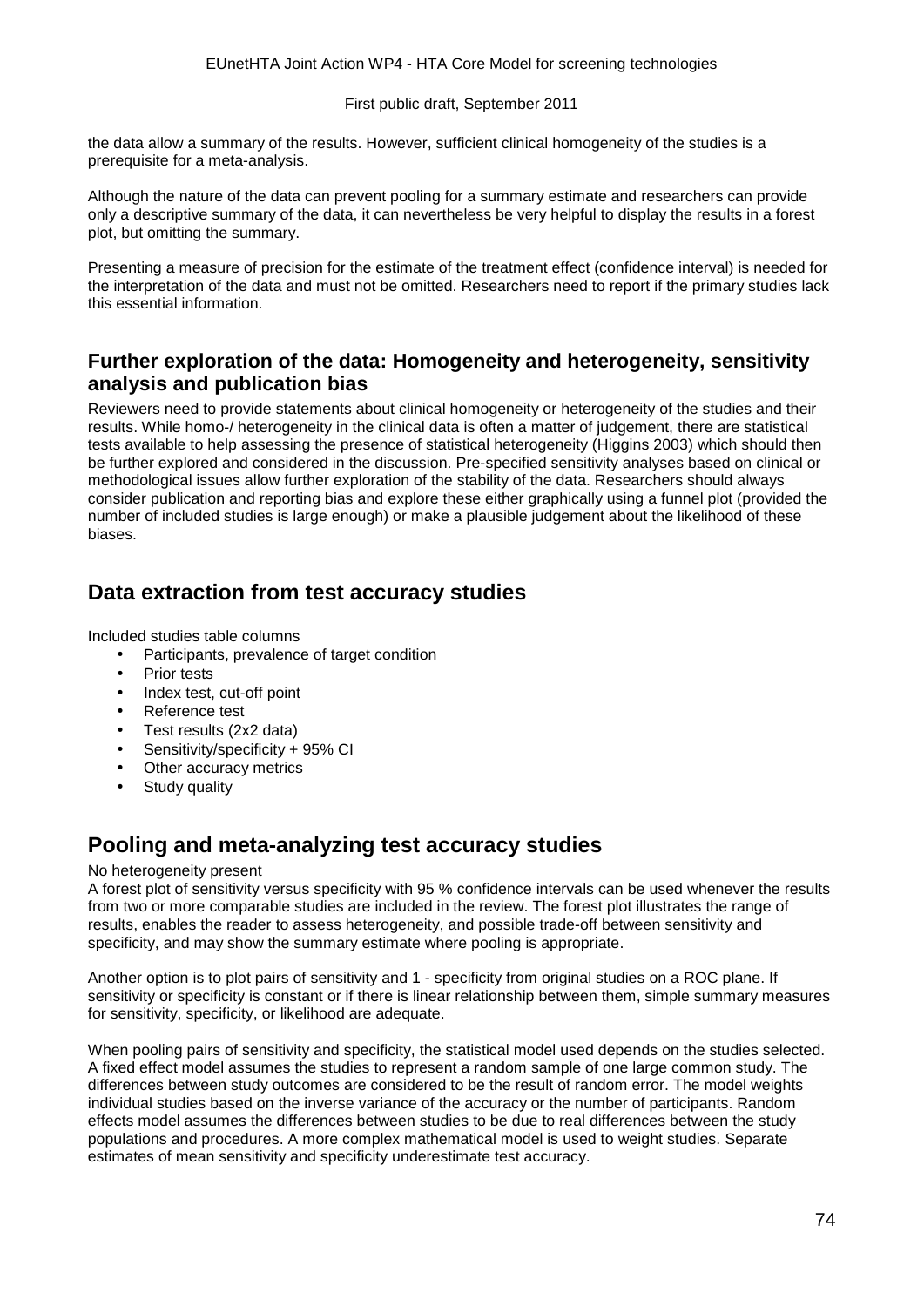#### Heterogeneity present

When forest plot or heterogeneity testing shows that there is significant heterogeneity in sensitivities and specificities across studies, it is not appropriate to report pooled values of sensitivity and specificity as a summary estimate. Instead, further analysis of the heterogeneity detected is needed, and it starts with examining of threshold effect. Threshold effect can be seen in forest plot if there is an inverse relationship between sensitivity and specificity. If this is not apparent the results should be plotted to a ROC plane to examine the data further.

#### Threshold effect only

If there is symmetry in the SROC curve, DOR is constant regardless of the diagnostic threshold, and any variability in the paired sensitivity and specificity between different studies is due to differences in the test threshold. In this case, SROC curve represents the most informative synthesis of evidence about test accuracy and the pooled DOR is a useful single summary measure.

SROC curve does not provide one summary estimate of sensitivity and specificity but it allows assessment of their interdependence. Summary DOR (SDOR) of the test and a comparator test can be presented with 95 % CIs to compare differences in diagnostic performance. The area under SROC curve and its 95% confidence interval provides a global summary of overall test accuracy. The point on the curve where sensitivity equals specificity, the Q\* statistics, can also be used as a summary measure of the accuracy of the test. These summary measures can also be used to compare the accuracy of two test strategies. Software for diagnostic meta-analysis include Meta-Test, Meta-Disc, Stata and SAS.

#### Heterogeneity that is more than just threshold effect

If the slope b(the estimated regression coefficient) in the SROC model is statistically significant, the SROC will be asymmetrical and the DOR changes along the threshold. In such cases advanced methods for fitting the SROC is used. Advanced methods to pool are indicated if heterogeneity in the results can be attributed to known sources of variation (see above Chapter Assessing heterogeneity). Otherwise the interpretation of the summary estimate is not possible (Lijmer 2002).

Advanced models enable incorporation of covariates, e.g. population subgroup in the meta-regression analysis. Poor reporting of primary studies may though lead to biased estimates. The two main advanced models are hierarchical SROC and bivariate meta-regression, which are mathematically identical (Harbord 2007). Syntax to run these models in SAS, STATA, WINBUGS, S-PLUS and R is or will be available. Hierarchical SROC (HSROC) produces informative summary measures with confidence ellipses (Reitsma 2005). Model is infrequently used, probably due to the complex fitting.

More reading: Deeks 2001, Deville 2002, Kester 2000, Irwig 1995

#### **The problem of imperfect reference standard in test accuracy studies**

If there is an acceptable reference standard test but for various reasons not all patients in the study received it, the researches either impute or adjust for the missing data (Rutjes 2007). If the fraction of patients verified with the reference standard is small, or if the patterns of replacing the missing values are not determined in the study design, the authors of a Core HTA should be careful with the results.

Sometimes the reference standard is known to be imperfect: i.e. it does not distinguish the diseased from healthy quite correctly. Then it is possible that the researchers have adjusted the estimates of accuracy of the index test (Rutjes 2007). These correction methods can be useful if there is evidence from previous studies about the extent of imperfection of the reference standard and about the correlation of the errors between the index test and the reference standard. Another way to deal with the problem of imperfect reference standard is a sensitivity analysis to demonstrate the effect of imperfect reference test to the accuracy of the index test.

#### **Assessing heterogeneity across test accuracy studies**

Heterogeneity in test accuracy across studies is very common. Any differences in the results of studies that address the same research question should be clearly identified and interpreted in the diagnostic Core-HTA report. Simple methods of pooling sensitivities and specificities are contraindicated if heterogeneity exists.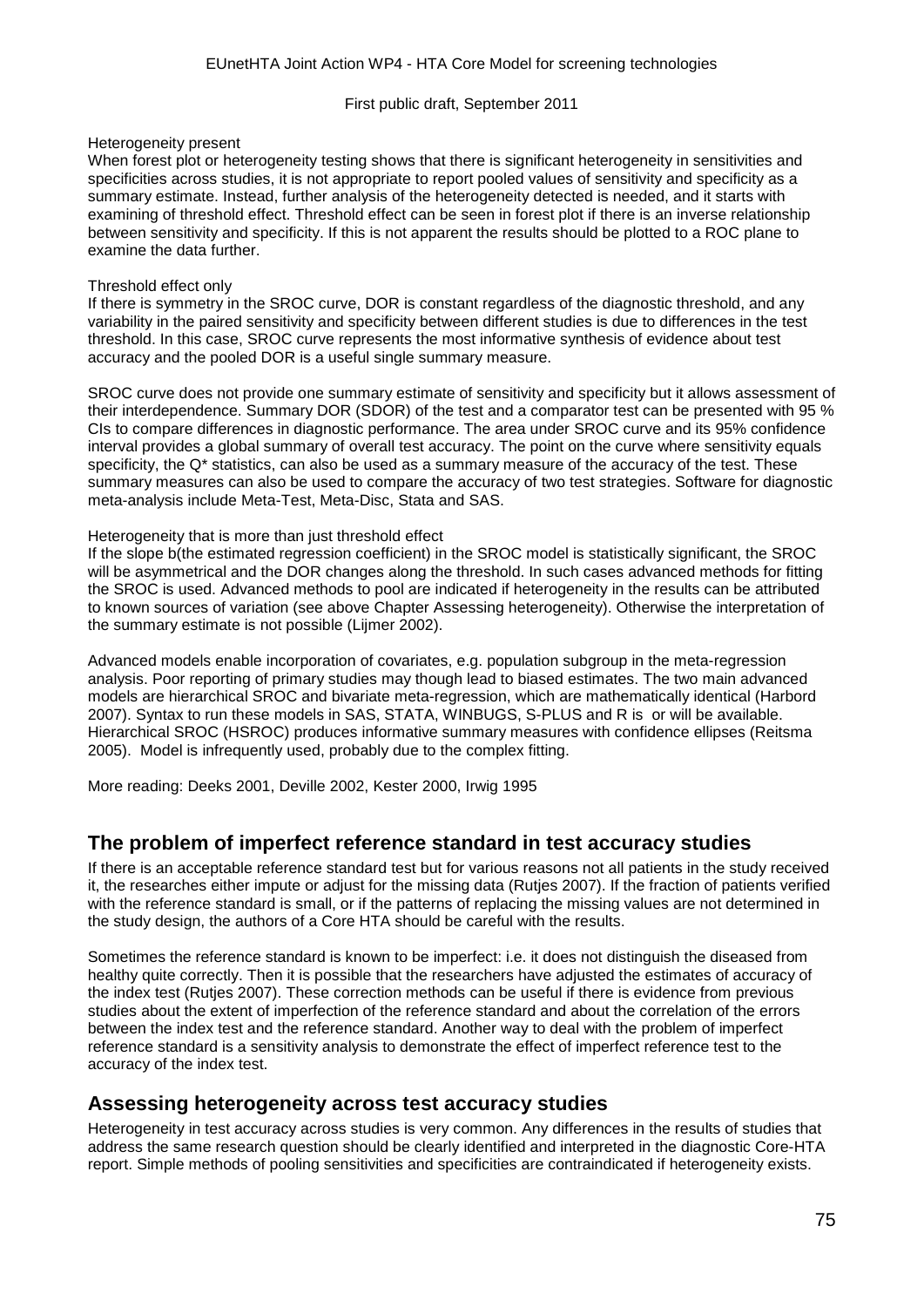Sources of heterogeneity are

- 1. Chance
- 2. Different test threshold
- 3. Different study designs, methods, biases: different reference standard, different versions of the technology
- 4. Variation by clinical subgroups in terms of age, severity or stage of disease, prevalence of the target condition, differential diagnoses, and setting
- 5. Unexplained heterogeneity

If differences in the results can not be attributed to these known sources of heterogeneity, then pooling of results to one summary estimate should not be attempted, because its interpretation will be impossible (Lijmer 2002).

Methods to test for heterogeneity (MSAC 2005):

- 1. Plot the sensitivity and specificity from each study with their 95% confidence interval in a table and/or forest plot to illustrate the range of estimates and identify outliers.
- 2. If sufficient data are available, plot the paired sensitivity and 1-specificity results for each study on the ROC plane to detect heterogeneity and identify outliers. A small number of studies will limit the power of regression to detect heterogeneity.
- 3. Use a chi-square test for heterogeneity (Cochran's Q test) or Fischer's exact test for small studies to test the hypothesis that there is no statistically significant difference in the sensitivity and specificity reported.

#### **Assessing threshold effect in test accuracy studies**

Paired estimates of sensitivity and 1 - specificity in original studies are plotted in a ROC plane. Regression model is used to fit the SROC curve (Moses 1993). If the SROC curve is symmetrical around the line where sensitivity equals specificity, the studies share one common DOR, and any variability is due to differences in the test threshold. In statistical terms, if in the model the slope b (estimated regression coefficient) is not statistically significant and approaches zero, The SROC will be symmetrical.

#### **Issues specific for screening technologies**

For diagnostic and treatment interventions in patients already showing symptoms or being ill there is a tradeoff between benefits and harms of diagnostics and treatment on the individual level. Because screening is usually done in asymptomatic people there is an additional trade-off on the population level between healthy people who will not benefit from screening but can be harmed by a loss in quality of life by false positive screening results, potential over-diagnosis and over-treatmen,t and people who will benefit by an early detection of the disease. Decision analytical modelling is an explicit and quantitative method which can be used to analyse these trade-offs.

The **accuracy of the screening/ diagnostic test** can be highly dependent on the competence (qualifications, training and experience) of the staff/personnel using the device and analysing the test results.

# Reporting and interpreting

Which steps are required?

- Rating the body of evidence as being of high / moderate / low quality (following the GRADE methodology) clarifying (e.g. in footnotes) the reasons for up-/downgrading.
- Interpreting the clinical relevance of the findings:
	- Considering the importance of the outcomes for clinical decision making (distinguishing  $\overline{a}$ between a critical and an important outcome as done when formulating the question)
	- Deciding what would be the minimal clinically important effect size for each outcome (independent of its statistical significance):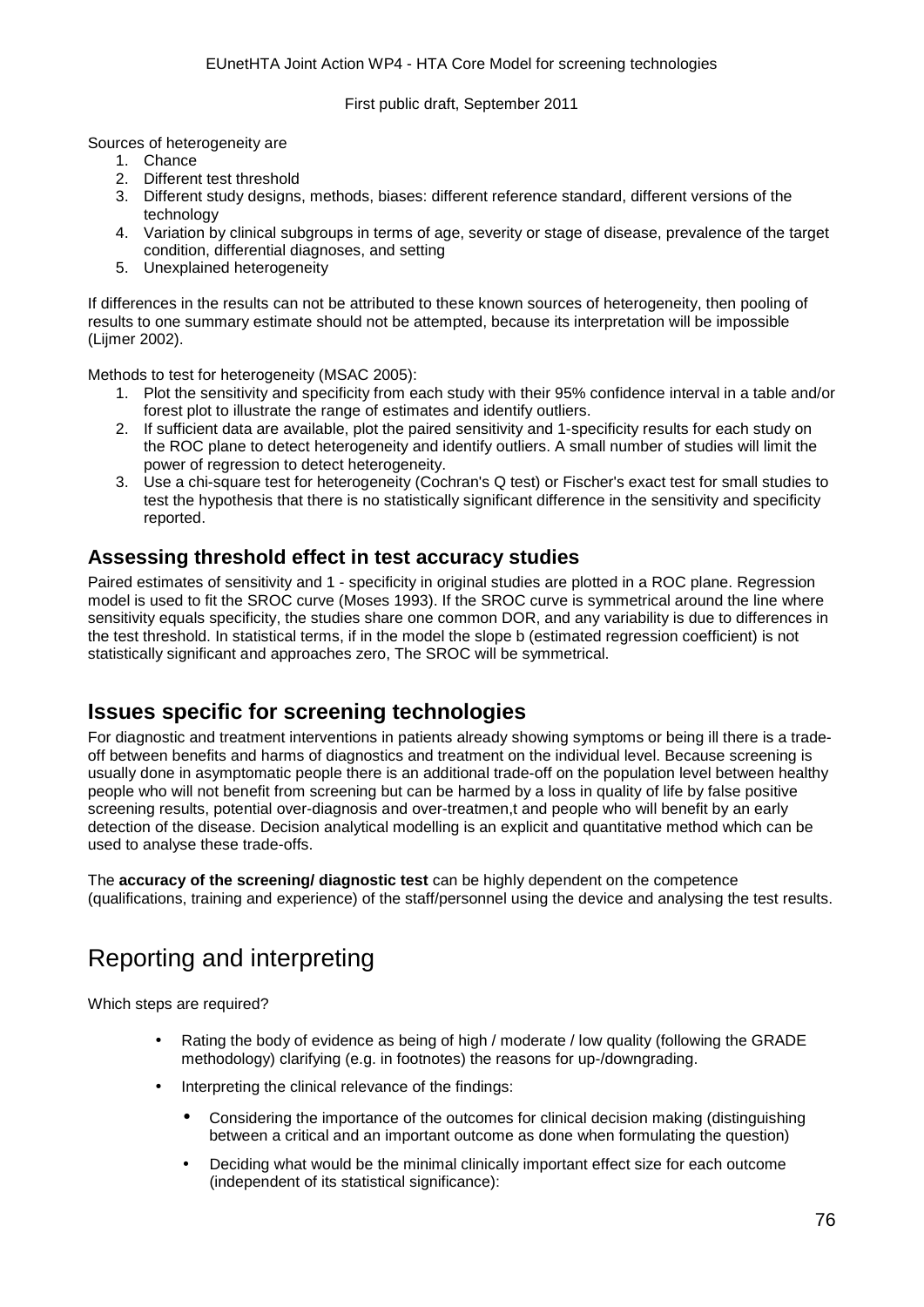Identifying knowledge gaps by comparing the research questions (including the predefined outcome) with the available evidence.

It is possible to make only a preliminary interpretation of the results based on effectiveness data only. A global and balanced interpretation of the benefits and harms of a technology requires also the results of other relevant domains. Evidence about benefits and harms can be combined using e.g. decision analytic methods (Trikalinos 2009).

#### **Interpreting and reporting test accuracy studies**

Pair of sensitivity and specificity is a general measure of test performance. The numbers (0.0–1.0) per se are not very informative in determining whether the test performs well. The intended use of the technology determines the requirements for the test accuracy. If sensitivity is sufficiently high, a negative test result rules out the disease. High sensitivity is particularly important if the penalty for missing a disease is high. Sufficiently high specificity rules in the disease. High specificity is particularly important if a false positive result can harm the patient. Positive and negative predictive values are clinically informative measures of the accuracy of a diagnostic test, but must be considered in relation to the prevalence of the disease.

Summary likelihood ratios can be estimated from the pooled estimates of sensitivity and specificity. Likelihood ratio tells how many times more likely the disease is in patients with that test result compared to those without the disease. A likelihood ratio 1 indicates that the test does not provide any useful diagnostic information. Positive likelihood ratios more than 10 and negative likelihood ratios less than 0.1 can provide convincing diagnostic information. Some guidelines suggest that positive likelihood ratios more than 5, and negative likelihood ratios less than 0.2 can provide strong diagnostic evidence. However, the interpretation depends on the context and prevalence of the condition. Likelihood ratios usually have to be more than10 for a test to be useful (MSAC 2005), although this is very seldom the case.

Diagnostic odds ratio shows the association between a dichotomous test result and the diagnosis. If the diagnostic odds ratio (DOR) is 1 then the test does not provide any useful information. The size of the DOR greater than 1 reflects the strength of the test to discriminate between the presence and absence of disease. A DOR of 100 provides convincing evidence of the presence or absence of disease and correspond to a positive likelihood ratio of 10 and a negative LR of 0.1. It is often 50-90 but can be even thousand, and it should be over 80 in a good test. A DOR less than 1 indicates that the test identifies more positives among the non diseased than the diseased. Diagnostic odds ratio is useful summary measure for meta-analysis but it does not provide information that can be directly applied to clinical decisions. (MSAC 2005).

Variation in results by cut-off points, prevalence or any other covariate and characteristics of the SROC curve should be explained. Area under SROC curve can be used to compare accuracy of two test strategies. The test whose SROC curve encloses the largest area is the most accurate.

Additional methods of expressing test accuracy beyond sensitivity and specificity, e.g. likelihood ratios or diagnostic odds ratios, are preferred. Explaining how many patients will be missed (false negative rate) and how many treated unnecessarily (false positive rate) using certain cut-off point in a population with certain disease prevalence, may be illustrative.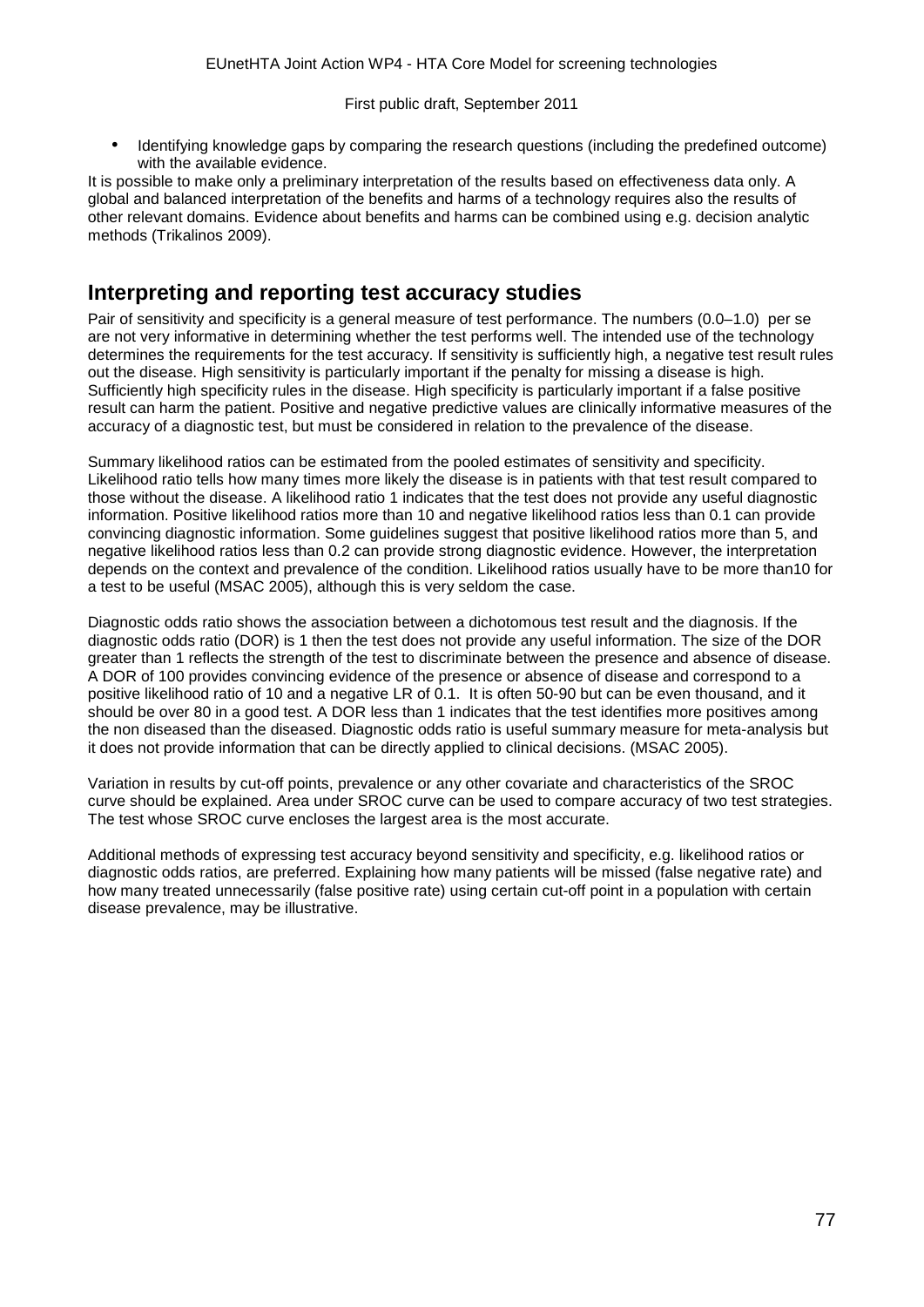# **References**

- Altman DG, Schulz KF, Moher D, Egger M, Davidoff F, Elbourne D et al. The revised CONSORT statement for reporting randomized trials: explanation and elaboration. Ann Intern Med 2001;134:663-94.
- Andermann A, Blancquaert I, Beauchamp S, Déry V. Revisiting Wilson and Jungner in the genomic age: a review of screening criteria over the past 40 years. Bull World Health Organ. 2008 Apr;86(4):317-9.
- Ashcroft R; What is clinical effectiveness? Stud. Hist. Phil. Biol. & Biomed. Sci. 2002, 33; 219-233.
- Atkins D, Best D, Briss PA, Eccles M, Falck-Ytter Y, Flottorp S et al. Grading quality of evidence and strength of recommendations. BMJ 2004;328:1490.
- Bossuyt PM, Lijmer JG, Mol BW. Randomised comparisons of medical tests: sometimes invalid, not always efficient. The Lancet, 2000 11/25;356(9244):1844-1847.
- Bossuyt PM, Irwig L, Craig J, Glasziou P. Comparative accuracy: assessing new tests against existing diagnostic pathways. BMJ 2006 May 6;332(7549):1089-1092.
- Centre for Reviews and Dissemination. Systematic reviews. CRD's guidance for undertaking reviews in health care. University of York 2008
- Cochrane Handbook for Systematic Reviews of Interventions REF TO BE COMPLETED
- Deeks JJ, Dinnes J, D'Amico R, Sowden AJ, Sakarovitch C, Song F et al. Evaluating non-randomised intervention studies. Health Technol Assess 2003;7:1-186.
- Equator network: reporting guidelines. http://www.equator-network.org/resource-centre/library-of-healthresearch-reporting/reporting-guidelines/
- European Medicines Agency. Benefit-risk methodology project.Work package 2 report: Applicability of current tools and processes for regulatory benefit-risk assessment. 2010 [www.ema.europa.eu](http://www.ema.europa.eu/)
- Friedrich JO, Adhikari N, Herridge MS, Beyene J. Meta-analysis: low-dose dopamine increases urine output but does not prevent renal dysfunction or death. Ann.Intern.Med 2005;142:510-24.
- Gartlehner G, Hansen R, Nissman D, Lohr K, Carey T. Agency for Healthcare Research and Quality. Criteria for distinguishing effectiveness from efficacy trials in systematic reviews. 2006 [www.ahrq.gov/downloads/pub/evidence/pdf/efftrials/efftrials.pdf](http://www.ahrq.gov/downloads/pub/evidence/pdf/efftrials/efftrials.pdf)
- Gates TJ, Cancer screening in perspective. Am Fam Physican 2001; 63(6):1101-12
- Guyatt GH, Tugwell PX, Feeny DH, Haynes RB, Drummond M. A framework for clinical evaluation of diagnostic technologies. CMAJ 1986 Mar 15;134(6):587-594.
- Guyatt GH, Tugwell PX, Feeny DH, Drummond MF, Haynes RB. The role of before-after studies of therapeutic impact in the evaluation of diagnostic technologies. J.Chronic Dis. 1986;39(4):295-304.
- Guyatt G, Gutterman D, Baumann MH, Addrizzo-Harris D, Hylek EM, Phillips B et al. Grading strength of recommendations and quality of evidence in clinical guidelines: report from an American College of Chest Physicians Task Force. Chest 2006;129:174-81.
- Guyatt GH, Rennie D. Users' Guides to the Medical Literature. A Manual for Evidence-Based Clinical Practice. AMA Publishing Group; 2007.
- Haynes B, Can it work? Does it work? Is it worth it? BMJ,1999; 319; 653-653
- Higgins JP, Thompson SG, Deeks JJ, Altman DG. Measuring inconsistency in meta-analyses. BMJ 2003;327:557-60.
- Irwig L, Bossuyt P, Glasziou P, Gatsonis C, Lijmer J. Designing studies to ensure that estimates of test accuracy are transferable. BMJ 2002 Mar 16;324(7338):669-671.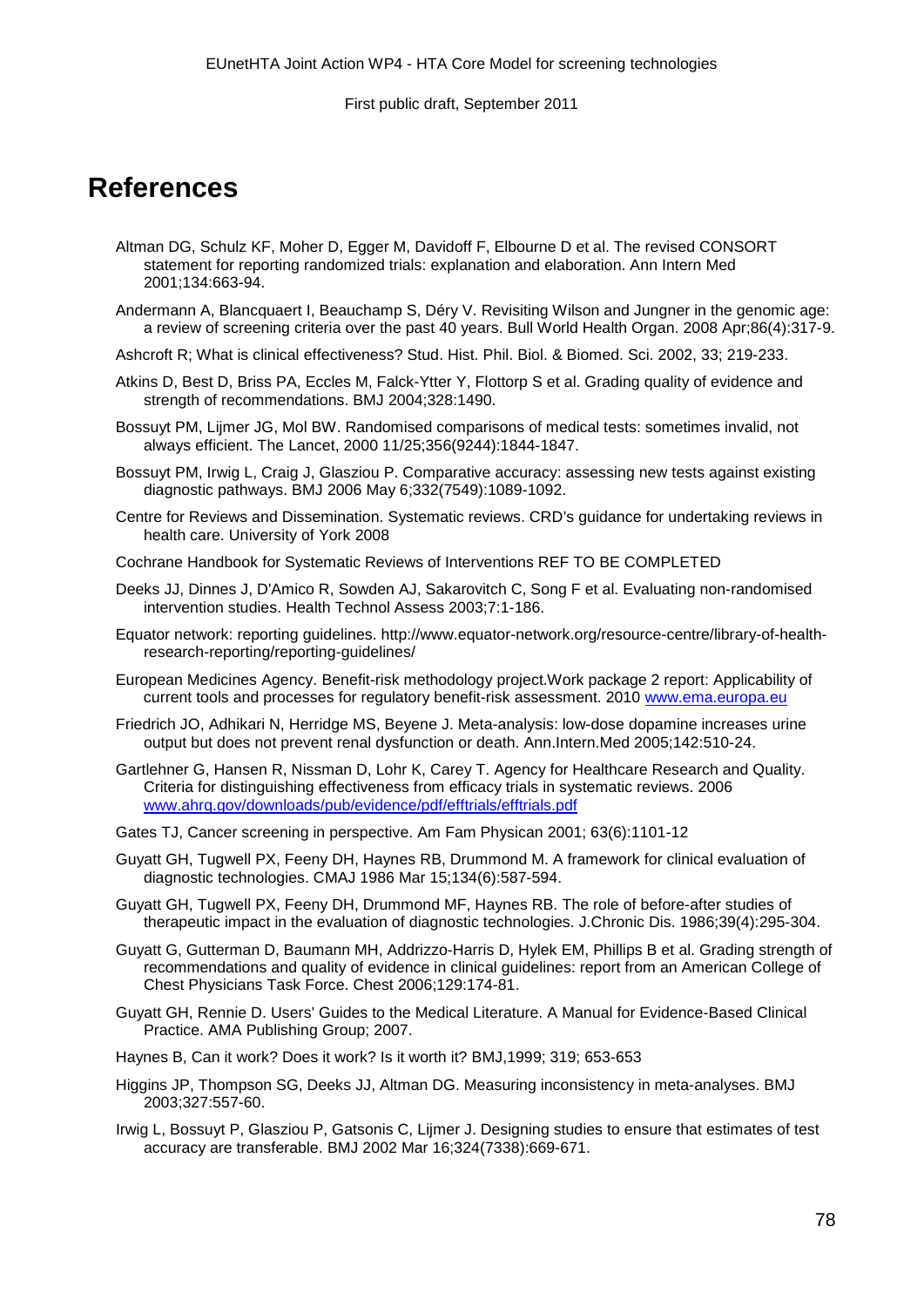- Karnon J, Goyder E, Tappenden P, McPhie S, Towers I, Brazier J, Madan J. A review and critique of modelling in prioritising and designing screening programmes. Health Technol Assess. 2007 Dec;11(52):iii-iv, ix-xi, 1-145.
- Khan KS, Kunz R, Kleijnen J, Antes G. Systematic Reviews to Support Evidence-based Medicine: How to review and apply findings of health care literature. London: The Royal Society of Medicine Press, 2002.
- Leeflang MMG, Scholten RJPM, Rutjes AWS, Reitsma JB, Bossuyt PMM. Use of methodological search filters to identify diagnostic accuracy studies can lead to the omission of relevant studies. Journal of Clinical Epidemiology, 2006 3;59(3):234-240.
- Lijmer JG, Bossuyt PM, Heisterkamp SH. Exploring sources of heterogeneity in systematic reviews of diagnostic tests. Stat.Med. 2002 Jun 15;21(11):1525-1537.
- Lijmer, 2009, Various randomized designs can be used to evaluate medical tests. J Clin Epidemiol
- MacMahon S,.Collins R. Reliable assessment of the effects of treatment on mortality and major morbidity, II: observational studies. Lancet 2001;357:455-62.
- Malmivaara A, Koes BW, Bouter LM, van Tulder MW. Applicability and clinical relevance of results in randomized controlled trials: the Cochrane review on exercise therapy for low back pain as an example. Spine 2006;31:1405-9.
- Medical Services Advisory Committee. Guidelines for the assessment of diagnostic technologies. August 2005.
- Moher D, Pham B, Jones A, Cook DJ, Jadad AR, Moher M, et al. Does quality of reports of randomised trials affect estimates of intervention efficacy reported in meta-analyses? Lancet 1998 Aug 22;352(9128):609-613.
- Moher D, Schulz KF, Altman DG. The CONSORT statement: revised recommendations for improving the quality of reports of parallel-group randomized trials. Ann.Intern.Med. 2001;134:657-62.
- Moons KG, van Es GA, Michel BC, Buller HR, Habbema JD, Grobbee DE. Redundancy of single diagnostic test evaluation. Epidemiology 1999 May;10(3):276-281.
- Moses LE, Shapiro D, Littenberg B. Combining independent studies of a diagnostic test into a summary ROC curve: data-analytic approaches and some additional considerations. Stat.Med. 1993 Jul 30;12(14):1293-1316.
- Philips Z, Bojke L, Sculpher M, Claxton K, Golder S. Good practice guidelines for decision-analytic modelling in health technology assessment: a review and consolidation of quality assessment. Pharmacoeconomics. 2006;24(4):355-71.
- Radford MJ,.Foody JM. How do observational studies expand the evidence base for therapy? JAMA 2001;286:1228-30.
- Raffle, A, Muir G. Screening.Evidence and practice. Oxford University Press 2007
- Reitsma JB, Glas AS, Rutjes AWS, Scholten RJPM, Bossuyt PM, Zwinderman AH. Bivariate analysis of sensitivity and specificity produces informative summary measures in diagnostic reviews. Journal of Clinical Epidemiology, 2005 10;58(10):982-990.
- Rennie D. How to report randomized controlled trials. The CONSORT statement [editorial; comment]. JAMA 1996;276:649.
- Ritchie G, Glanville J, Lefebvre C. Do published search filters to identify diagnostic test accuracy studies perform adequately? Health Information and Libraries Journal 2007 09/24;24(3):188-192.
- Rutjes AW, Reitsma JB, Coomarasamy A, Khan KS, Bossuyt PM. Evaluation of diagnostic tests when there is no gold standard. A review of methods. Health Technol.Assess. 2007 Dec;11(50):iii, ix-51.
- Sawaya GF, Guirguis Blake J, LeFevre M, Harris R, Petitti D, for the U.S. Preventive Services Task Force. Update on the methods of the U.S. Preventive Services Task Force: Estimating certainty and magnitude of net benefit.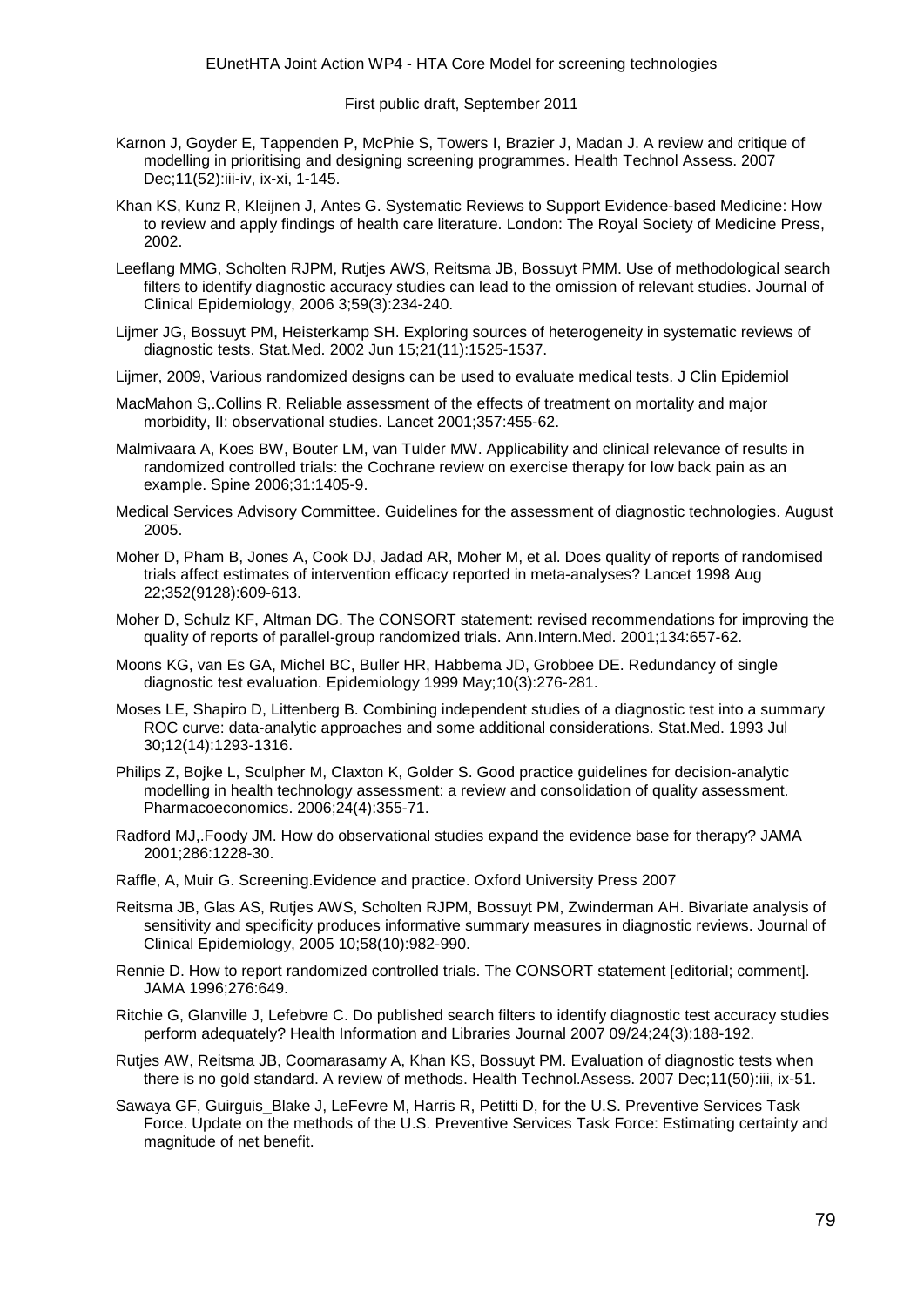- Schulz KF, Altman DG, Moher D, CONSORT Group. CONSORT 2010 statement: updated guidelines for reporting parallel group randomized trials. Ann Intern Med 2010, 152: 726-32 see also http://www.consort-statement.org/consort-statement/
- Schulz KF, Chalmers I, Hayes RJ, Altman DG. Empirical evidence of bias. Dimensions of methodological quality associated with estimates of treatment effects in controlled trials. JAMA 1995 Feb 1;273(5):408-412
- Sox HC; Comparative effectiveness research: a report from the Institute of Medicine. Ann Int Med 2009, 151, 203-205.
- Strech et al. Value judgements in the analysis and synthesis of evidence. J Clin Epidemiol 2008, 61 521- 4
- Stroup DF, Berlin JA, Morton SC, Olkin I, Williamson GD, Rennie D et al. Meta-analysis of observational studies in epidemiology: a proposal for reporting. Meta-analysis Of Observational Studies in Epidemiology (MOOSE) group. JAMA 2000;283:2008-12.
- Tatsioni A, Zarin DA, Aronson N, Samson DJ, Flamm CR, Schmid C, et al. Challenges in systematic reviews of diagnostic technologies. Ann.Intern.Med. 2005 Jun 21;142(12 Pt 2):1048-1055.
- Trikalinos TA, Siebert U, Lau J. Decision-Analytic Modeling to Evaluate Benefits and Harms of Medical Tests: Uses and Limitations. Med Decis Making. 2009 Sep-Oct;29(5):E22-9.
- vanTulder M, Furlan A, Bombardier C, Bouter L, Editorial Board of the Cochrane Collaboration Back Review Group. Updated method guidelines for systematic reviews in the Cochrane Collaboration Back Review Group. Spine 2003;28(12):120-9.
- Weinstein MC, O'Brien B, Hornberger J, Jackson J, Johannesson M, McCabe C, Luce BR; ISPOR Task Force on Good Research Practices--Modeling Studies. Principles of good practice for decision analytic modeling in health-care evaluation: report of the ISPOR Task Force on Good Research Practices--Modeling Studies. Value Health. 2003;6(1):9-17.
- Whiting P, Rutjes AW, Reitsma JB, Bossuyt PM, Kleijnen J. The development of QUADAS: a tool for the quality assessment of studies of diagnostic accuracy included in systematic reviews. BMC Med.Res.Methodol. 2003 Nov 10;3:25.
- Whiting P, Westwood M, Burke M, Sterne J, Glanville J. Systematic reviews of test accuracy should search a range of databases to identify primary studies. J.Clin.Epidemiol., 2008, 61, 4, 357.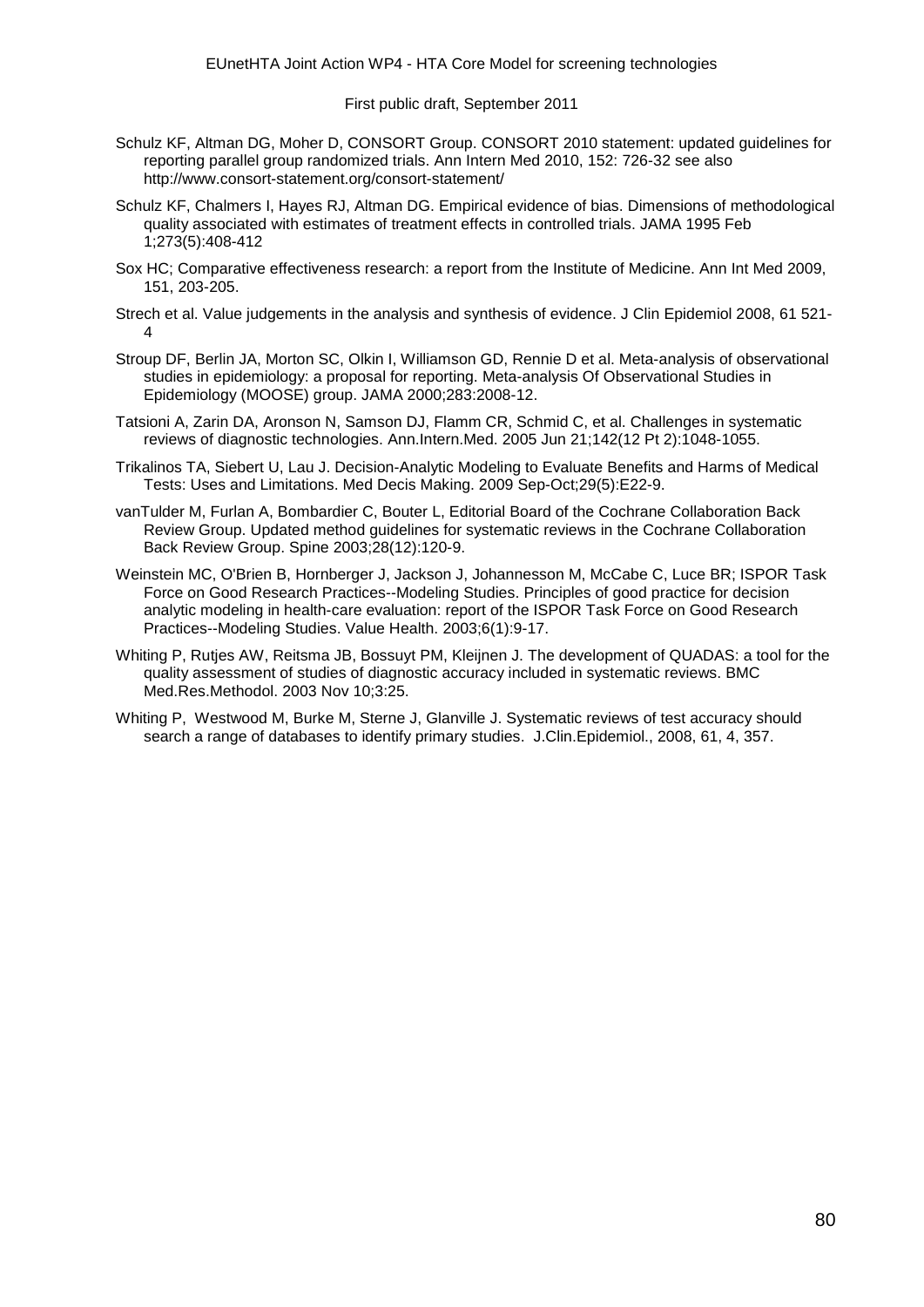# Costs and economic evaluation

# **Domain description**

## What is this domain about?

The main aim of the costs and economic evaluation domain is to provide information about the relative costs and cost-effectiveness of health care technologies. It is intended to support decision-making regarding resource allocation for health technologies in the health care sector, to include emerging, new and existing technologies (Kristensen 2007). An economic evaluation identifies, measures, values and compares the costs and outcomes of a technology with its relevant comparator. Its aim is to inform value for money judgements about an intervention (Guidelines for the Economic Evaluation of Health Technologies, 2006).

Central to this area of economics are the concepts of opportunity cost and incremental change. In publiclyfunded health care systems, finite resources mean that not all interventions can be provided in every situation for all who need or want it. Choices must be made between effective health care interventions; the decision to fund one intervention may mean that others cannot be funded (Guidelines for the Economic Evaluation of Health Technologies, 2006). Economic evaluations of health interventions focus on technical efficiency in the production of health, meaning that it indicates how resources should be allocated for maximizing health. Although other societal objectives, such as equity, are typically part of a full HTA report, they are usually not incorporated in economic evaluations and have to be considered separately by decision makers (Cleemput, 2011).

# Why is this domain important?

Economic evaluation is an important part of health technology assessment. Over the last two decades, the rate of increase in health-care costs has accelerated, placing increasing pressure on the finite resources available to fund them. This growth in costs has been fuelled in part by the rate of technological development. Increasingly, there is a conflict between what is technologically possible and what is economically feasible. Clinical investigators have begun to recognise the importance of performing economic evaluations alongside RCTs. In evaluating a new technology, it is not sufficient to consider evidence of its efficacy and effectiveness; data on its costs and other outcomes are also needed.

# Relation to other domains

Costs Domain requires information from Health problem and current use, Effectiveness, Safety and Organisational Domains.

# Specific features in finding, interpreting or implementing information for this domain

An economic evaluation should provide decision makers with information that is useful, relevant, and timely. The economic evaluation component of an HTA should be conducted within a common methodological framework that consists of a well-defined research question depicting a specific health policy problem or question, a perspective and scope of analysis, and a set of alternatives to be assessed comparatively (Liberati 1997). Either societal, health care payer's, or hospital perspective can be used depending on the type of HTA.

It is important to provide a detailed description of the alternatives and to justify their choice, so that study users can assess their relevance to their own setting. What represents 'current practice' may vary over time and between countries. There may also be regional variation in the importance of other elements for the economic evaluation. Therefore, transparency in reporting of economic evaluations is critical to allow the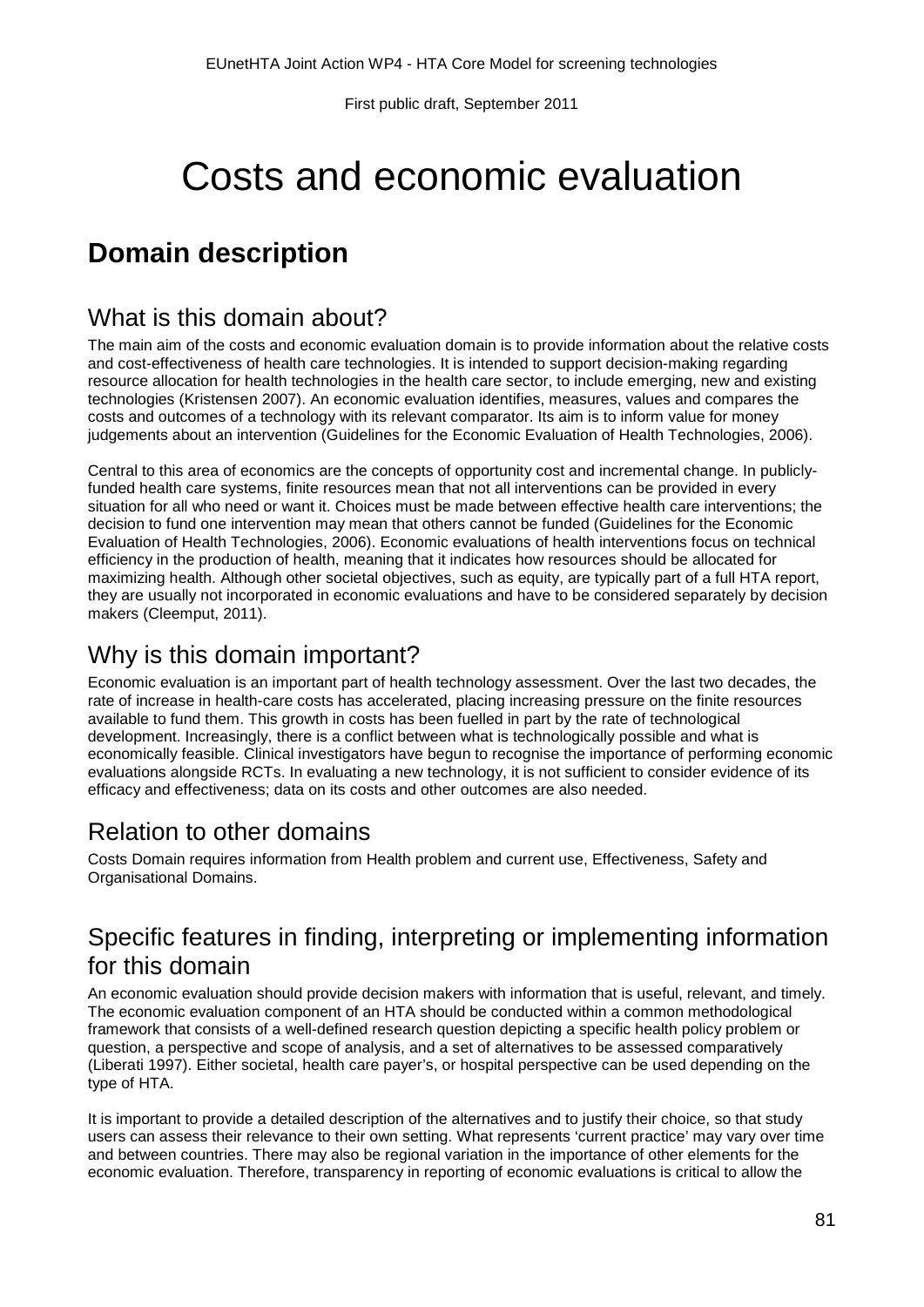applicability and relevance to economic evaluations performed as part of an HTA to be assessed for different settings.

## Issues specific for screening technologies

The overall costs and benefits (effects) of a screening programme should be assessed prior to its implementation (organisation in real life). The economic evaluation of a screening programme differs in a number of respects to that of other health care interventions. In general, the total costs of screening programmes are relatively high. It encompasses the costs of the screening procedure itself in a usually large number of people, the costs of follow-up procedures in people with a positive screening result, as well as the costs of implementing the programme. Screening is rarely limited to a single screening test, but may include confirmatory tests and interventions for those with a positive result; the evaluation of a screening programme therefore needs to incorporate other health care interventions in the analysis. The interventions chosen, the rationale for their inclusion and the measurement of the resources consumed should be clearly described. A decision to implement a programme should take into account the sensitivity and specificity of the screening technology, the number of positive and negative results (true and false, ie. positive predictive value PPV and negative predictive value NPV) and the implications of false-positive and false-negative results. Potential benefits of screening include a more timely diagnosis, allowing more timely treatment with associated reductions in morbidity and, or mortality.

Evidence is often not available from direct test-treatment RCTs but has to be evaluated from "linked evidence". The generalisability of clinical trial data may be limited due to the range of choices for the screening test, screening interval, the eligible population and the organisation of the screening programme. There may also be difficulties in extrapolating benefits from clinical trial data due to the long time interval between screening and the development or progression of the condition of interest (Karnon et al. 2007).

The long time horizon has particular implications for discounting. A decision to discount costs or outcomes, or both, and the choice of the discount rate(s) may have a significant impact on the cost-effectiveness of the intervention and needs to be carefully considered. Most of the costs of a screening programme are incurred within a relatively short time period, whereas the benefits (e.g. life years gained) may not be accrued for many years; for many curative interventions both the costs and the effects occur immediately. The decisions regarding discounting should be made explicit and according to available, e.g. country-specific, guidelines.

Another issue to be considered is the incorporation of utilities in the analyses. Screening programmes profoundly differ from the situation where a patient seeks care due to symptoms, as screening targets populations who are mostly healthy. "Healthy" people may become patients due to their screening result and thus the effect of screening on their utility may be significant. Economic evaluations of screening programmes should in principle take the reduction in utility associated with a positive screening result as well as the increase in utility associated with a negative result –e.g. due to relief, justified or unjustified (in case of a false negative screening result)- into account. Data on the impact of screening results on utility values is, however, limited (Karnon et al 2007). Furthermore, false positive and false negative test results may have impact on peoples' behaviour, and this in turn, may change the results of the analysis. The data on these issues are limited, some implications exist that false negative test result might lead to more risk-taking behaviour, e.g. a person gets a low cholesterol reading chooses a less healthy diet. The researchers should consider such possible effects and try to assess their impact (e.g. how would the ICER change if false negative screens changes peoples' behaviour in a specific direction).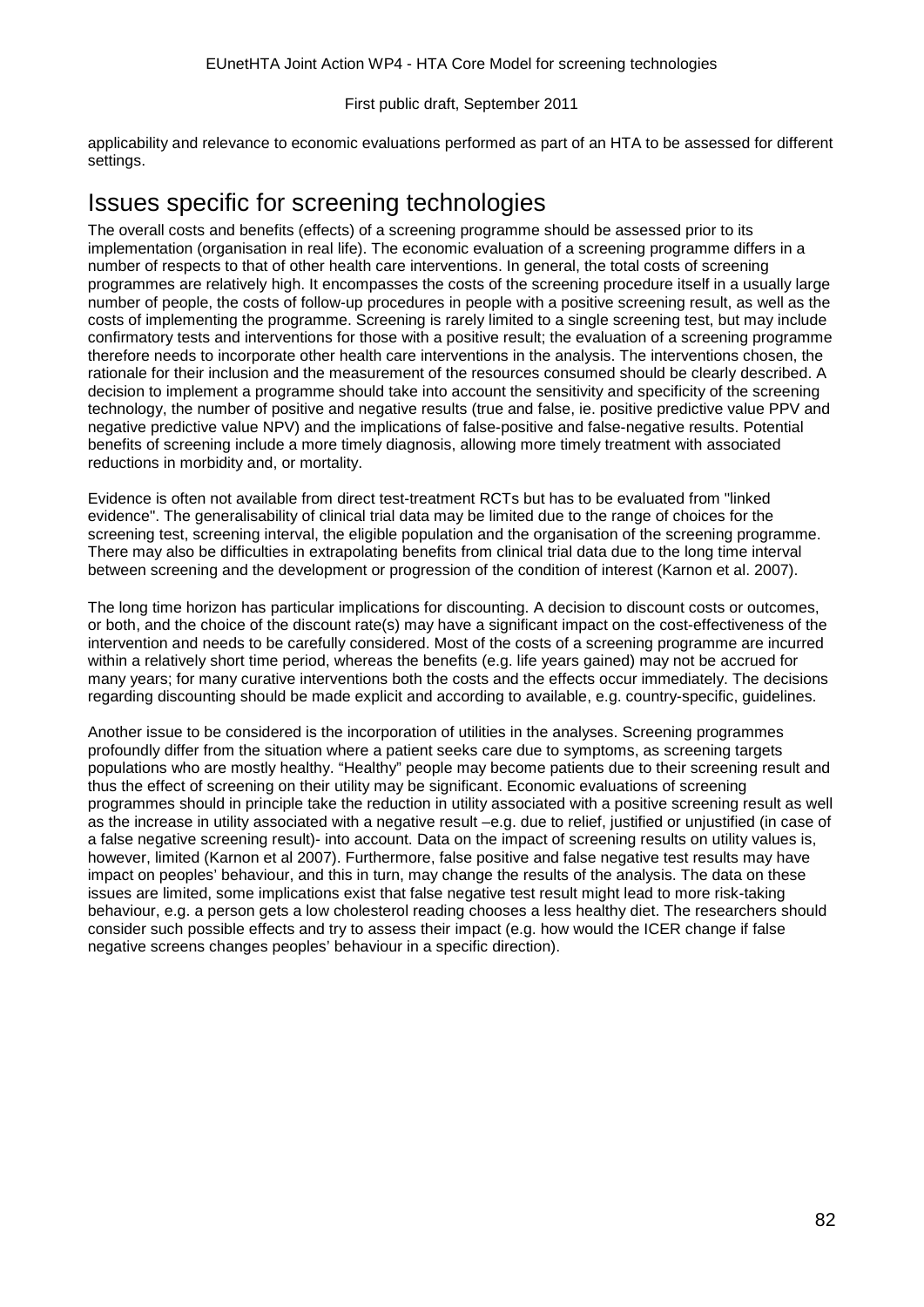# **Assessment elements**

| Element  <br>ID | <b>Domain</b>                       | <b>Topic</b>            | <b>Issue</b>                                                                                                                                     | <b>Clarification</b>                                                                                                                                                                                                                                                                                                                                                                                                                                                                                                                                                                                                                                                                                                                                                                                                                                                                 | Importance<br>3=critical<br>2=important<br>1=optional | <b>Transferability</b><br>3=completely<br>$2 =$ partly<br>$1 = not$ | Information<br><b>Sources</b>                                                                                                                                                    | <b>Reference</b>                                                                                                                                                                     | <b>Relations</b>                                                                                                                                                      |
|-----------------|-------------------------------------|-------------------------|--------------------------------------------------------------------------------------------------------------------------------------------------|--------------------------------------------------------------------------------------------------------------------------------------------------------------------------------------------------------------------------------------------------------------------------------------------------------------------------------------------------------------------------------------------------------------------------------------------------------------------------------------------------------------------------------------------------------------------------------------------------------------------------------------------------------------------------------------------------------------------------------------------------------------------------------------------------------------------------------------------------------------------------------------|-------------------------------------------------------|---------------------------------------------------------------------|----------------------------------------------------------------------------------------------------------------------------------------------------------------------------------|--------------------------------------------------------------------------------------------------------------------------------------------------------------------------------------|-----------------------------------------------------------------------------------------------------------------------------------------------------------------------|
| E0001           | Costs and<br>economic<br>evaluation | Resource<br>utilization | What types of<br>resources are used<br>when delivering the<br>assessed<br>technology and its<br>comparators<br>(resource use<br>identification)? | In order to do an economic evaluation all types of resource<br>utilization must be identified. The study perspective<br>determines what kinds of resource utilization must be<br>identified. A societal perspective implies identifying all<br>kinds of resource utilization irrespective of who pays for<br>the resources or whether the costs are born inside or<br>outside the health care sector. If a health care provider<br>perspective is applied, then resource utilization paid for by<br>the patient is not relevant and if a health care payer<br>perspective is applied, non-health care costs should not be<br>taken into account. In identifying the resource use of a<br>screening programme, the screening test, further<br>examinations and treatments, as well as administration<br>and organisation of the screening programme need to be<br>taken into account. | З                                                     | 2                                                                   | Health care<br>registers and<br>databases, RCT's<br>with resource<br>utilization data.<br>reimbursement<br>databases, micro-<br>level costing<br>studies/ABC-<br>costing studies | Guidelines for<br>economic<br>evaluation of<br>Health<br>Technologies:<br>Canada, 3rd<br>edition, 2006,<br>Guidelines for<br>Pharmacoeco<br>nomic<br>Evaluations in<br>Belgium, 2008 | A0011,<br>A0013,<br>A0014.<br>A0015,<br>A0016,<br>A0017,<br>A0018)<br>G0001.<br>G0003,<br>G0004,<br>G0005,<br>G0006,<br>G0007,<br>G0010,<br>B0007,<br>B0008,<br>B0009 |
| E0002           | Costs and<br>economic<br>evaluation | Resource<br>utilization | What amounts of<br>resources are used<br>when delivering the<br>assessed<br>technology and its<br>comparators<br>(resource use<br>measurement)?  | After identifying the types of resources used, also the<br>quantities of resources must be measured, for all types of<br>resource utilization of implementing the technology and its<br>comparators. Resource use data may be collected<br>prospectively (e.g. alongside a clinical trial) or estimated<br>retrospectively by reviewing patient registries, hospital or<br>reimbursement databases, or other routine data collection.                                                                                                                                                                                                                                                                                                                                                                                                                                                | 3                                                     | 2                                                                   | Health care<br>registers and<br>databases, RCT's<br>with resource<br>utilization data,<br>reimbursement<br>databases, micro-<br>level costing<br>studies/ABC-<br>costing studies | Guidelines for<br>economic<br>evaluation of<br>Health<br>Technologies:<br>Canada, 3rd<br>edition, 2006,<br>Guidelines for<br>Pharmacoeco<br>nomic<br>Evaluations in<br>Belgium, 2008 | Organisati<br>onal.<br>Health<br>Problem<br>and<br>Current<br>Use,<br>B0007.<br>B0008,<br>B0009                                                                       |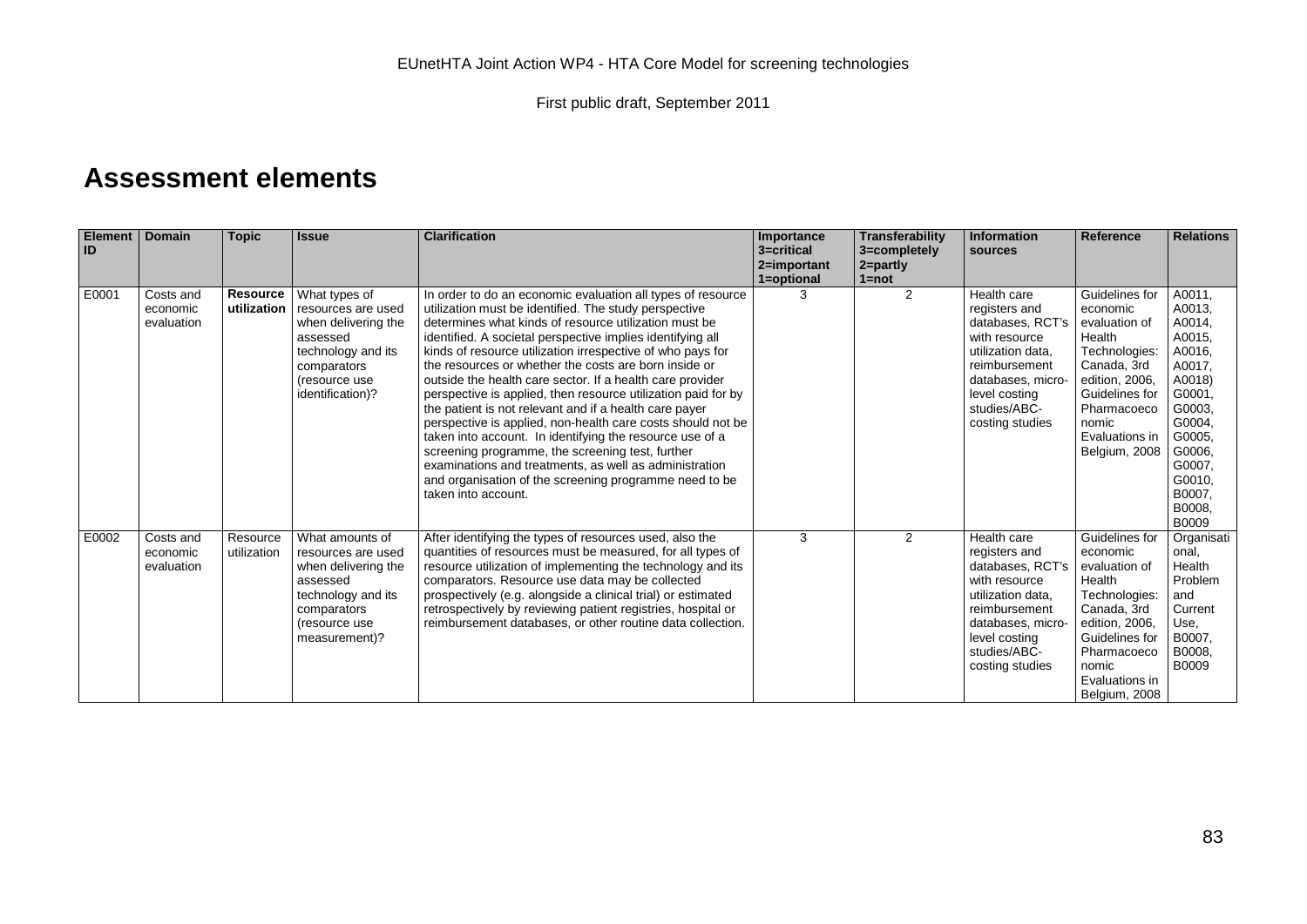#### EUnetHTA Joint Action WP4 - HTA Core Model for screening technologies

| <b>Element</b><br>ID | Domain                              | <b>Topic</b>             | <b>Issue</b>                                                                                                                 | <b>Clarification</b>                                                                                                                                                                                                                                                                                                                                                                                                                                                                                                                                                          | Importance<br>3=critical<br>2=important<br>1=optional | <b>Transferability</b><br>3=completely<br>$2 =$ partly<br>$1 = not$ | Information<br><b>Sources</b>                                                                                                                                                                                       | Reference                                                                                                                                                                            | <b>Relations</b> |
|----------------------|-------------------------------------|--------------------------|------------------------------------------------------------------------------------------------------------------------------|-------------------------------------------------------------------------------------------------------------------------------------------------------------------------------------------------------------------------------------------------------------------------------------------------------------------------------------------------------------------------------------------------------------------------------------------------------------------------------------------------------------------------------------------------------------------------------|-------------------------------------------------------|---------------------------------------------------------------------|---------------------------------------------------------------------------------------------------------------------------------------------------------------------------------------------------------------------|--------------------------------------------------------------------------------------------------------------------------------------------------------------------------------------|------------------|
| E0003                | Costs and<br>economic<br>evaluation | <b>Unit</b><br>costs     | What are the unit<br>costs of the<br>resources used<br>when delivering the<br>assessed<br>technology and its<br>comparators? | Ideally unit cost estimates should be (proxies for)<br>opportunity costs. By the opportunity cost is understood<br>the value of the (lost) health gains that could have been<br>achieved from an alternative technology, which, however,<br>cannot be introduced or retained, because the resources<br>e.g. manpower, are used on the new technology. Market<br>prices or shadow prices (e.g. for voluntary work) are often<br>used as proxies for opportunity costs. Also costs caused<br>by a false negative or false positive screening test result<br>should be included. | 3                                                     |                                                                     | Market prices,<br>companies,<br>hospital<br>accounting<br>systems,<br>reimbursement<br>databases, micro<br>level costing<br>studies/ABC-<br>costing studies                                                         | Guidelines for<br>economic<br>evaluation of<br>Health<br>Technologies:<br>Canada, 3rd<br>edition, 2006,<br>Guidelines for<br>Pharmacoeco<br>nomic<br>Evaluations in<br>Belgium, 2008 |                  |
| E0004                | Costs and<br>economic<br>evaluation | Indirect<br><b>Costs</b> | What is the impact<br>of the technology on<br>indirect costs?                                                                | Indirect costs include costs to society of lost production.<br>This can be due to patient's temporary absence from work<br>due to examinations, treatments, or illness; reduced<br>working capacity due to illness and disablement; or lost<br>production due to an early death. Depending on the<br>perspective of analysis, also indirect costs related to<br>patients and relatives (e.g. income loss, transportation<br>costs) should be examined.                                                                                                                        | $\mathcal{P}$                                         | 2                                                                   | The data are<br>available from<br>different registers<br>e.g. register on<br>sick leave,<br>sickness<br>allowance, patient<br>administration<br>systems/clinical<br>databases, earlier<br>studies, cost<br>diaries. | Kristensen<br>2007                                                                                                                                                                   | D0014,<br>Social |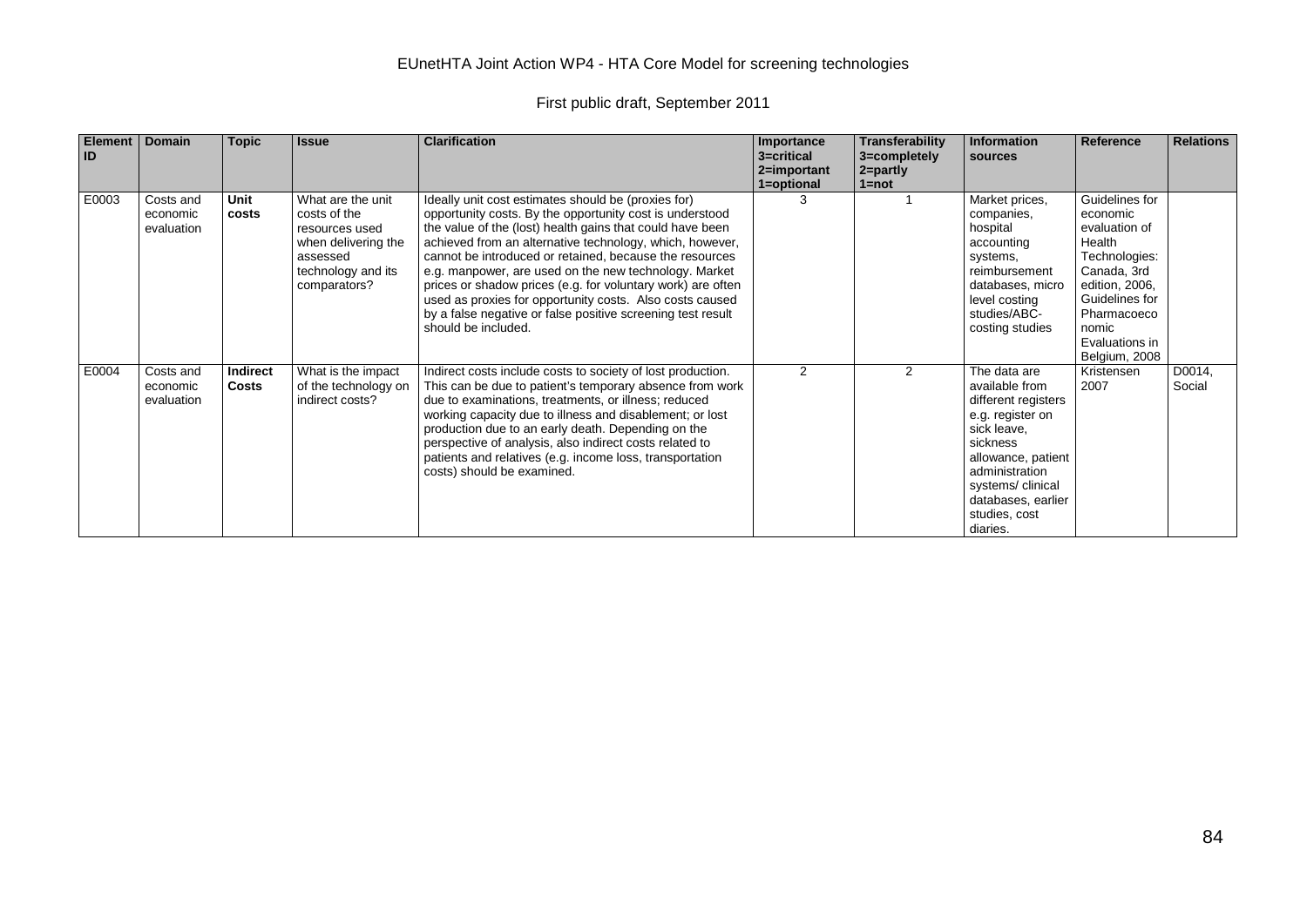#### EUnetHTA Joint Action WP4 - HTA Core Model for screening technologies

| Element  <br>ID | <b>Domain</b>                       | <b>Topic</b>               | <b>Issue</b>                                                                                  | <b>Clarification</b>                                                                                                                                                                                                                                                                                                                                                                                                                                                                                                                                                                                                                                                                                                                                         | Importance<br>3=critical<br>2=important | Transferability<br>3=completely<br>2=partly | Information<br>sources                                                                                                                                                                                                                                                                                                                                                                                                  | <b>Reference</b>                                                                                                                                                                     | <b>Relations</b>                                                                                                                                                                                                                  |
|-----------------|-------------------------------------|----------------------------|-----------------------------------------------------------------------------------------------|--------------------------------------------------------------------------------------------------------------------------------------------------------------------------------------------------------------------------------------------------------------------------------------------------------------------------------------------------------------------------------------------------------------------------------------------------------------------------------------------------------------------------------------------------------------------------------------------------------------------------------------------------------------------------------------------------------------------------------------------------------------|-----------------------------------------|---------------------------------------------|-------------------------------------------------------------------------------------------------------------------------------------------------------------------------------------------------------------------------------------------------------------------------------------------------------------------------------------------------------------------------------------------------------------------------|--------------------------------------------------------------------------------------------------------------------------------------------------------------------------------------|-----------------------------------------------------------------------------------------------------------------------------------------------------------------------------------------------------------------------------------|
|                 |                                     |                            |                                                                                               |                                                                                                                                                                                                                                                                                                                                                                                                                                                                                                                                                                                                                                                                                                                                                              | 1=optional                              | $1 = not$                                   |                                                                                                                                                                                                                                                                                                                                                                                                                         |                                                                                                                                                                                      |                                                                                                                                                                                                                                   |
| E0005           | Costs and<br>economic<br>evaluation | <b>Outcome</b><br>s        | What are the<br>incremental effects<br>of the technology<br>relative to its<br>comparator(s)? | The calculation of an incremental cost-effectiveness ratio<br>(ICER) requires the estimation of the incremental<br>effectiveness/utility/benefit of an intervention relative to its<br>comparator(s). Estimation of utility related to screening<br>differs from many curative interventions, since the target<br>population of screening is healthy or at least<br>asymptomatic, who might become patients due to the<br>screening. Benefits of screening include improved<br>diagnosis, timely and appropriate treatment and reduction<br>in mortality and morbidity. Also the number of detected<br>positives and false positives (specificity and sensitivity) are<br>important aspects in evaluation of effects of the assessed<br>screening programme. |                                         | $\overline{2}$                              | Estimation of the<br>incremental<br>effects can be<br>based on<br>information<br>provided in the<br>effectiveness<br>domain (e.g.<br>mortality data).<br>Additional<br>information<br>collection may be<br>needed (e.g. on<br>health-related<br>quality of life<br>indices). The<br>incremental<br>effectiveness may<br>result from an<br>economic model,<br>where inputs from<br>the effectiveness<br>domain are used. | Guidelines for<br>economic<br>evaluation of<br>Health<br>Technologies:<br>Canada, 3rd<br>edition, 2006,<br>Guidelines for<br>Pharmacoeco<br>nomic<br>Evaluations in<br>Belgium, 2008 | A0004.<br>A0005.<br>A0006.<br>A0009.<br>A0023)<br>D0001,<br>D0002,<br>D0003,<br>D0004,<br>D0005,<br>D0006,<br>D0008,<br>D0011,<br>D0012,<br>D0013.<br>D0023.<br>D0030,<br>C0001,<br>C0002,<br>C0003,<br>C0004,<br>C0006,<br>C0008 |
| E0008           | Costs and<br>economic<br>evaluation | Cost-<br>effectiven<br>ess | What is the method<br>of analysis?                                                            | Clinical trials usually compare a limited number of<br>screening options over a relatively short time horizon and<br>it is unlikely that trial data will inform all relevant aspects of<br>a screening programme. Decision analytic models provide<br>a structure for synthezising information from various<br>sources as well as analysing how the uncertainty affects<br>the results.                                                                                                                                                                                                                                                                                                                                                                      | 3                                       | $\overline{2}$                              |                                                                                                                                                                                                                                                                                                                                                                                                                         | Guidelines for<br>economic<br>evaluation of<br>Health<br>Technologies:<br>Canada, 3rd<br>edition, 2006,<br>Guidelines for<br>Pharmacoeco<br>nomic<br>Evaluations in<br>Belaium, 2008 |                                                                                                                                                                                                                                   |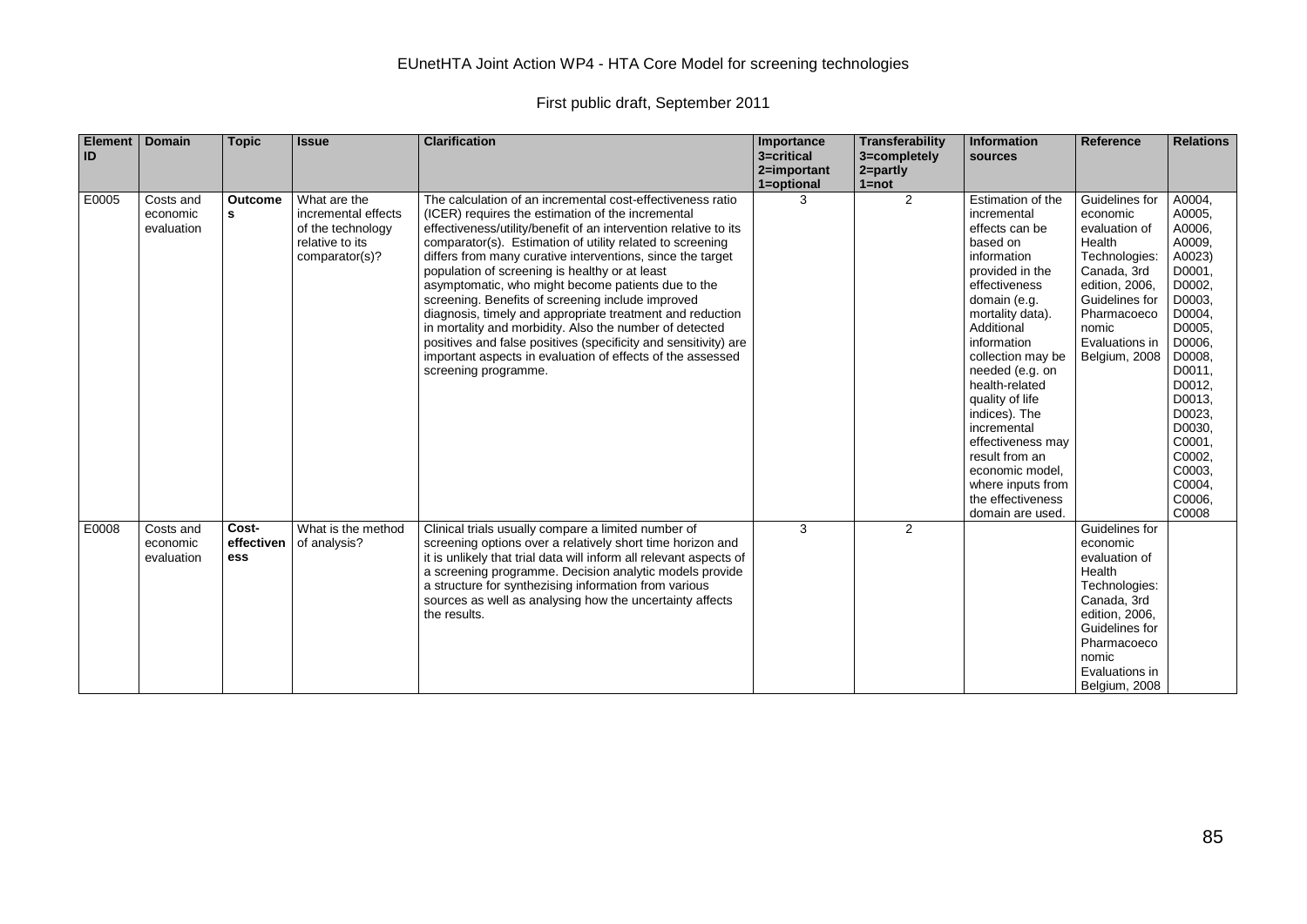#### EUnetHTA Joint Action WP4 - HTA Core Model for screening technologies

| Element   Domain<br>ID |                                     | <b>Topic</b>               | <b>Issue</b>                                             | <b>Clarification</b>                                                                                                                                                                                                                                                                                                                                                                                                                                                                                                                                                                                                                                                                                                                                                                                                                                                          | Importance<br>3=critical<br>2=important<br>1=optional | <b>Transferability</b><br>3=completely<br>$2 = partly$<br>$1 = not$ | <b>Information</b><br>sources                                                                                                                                                                                                                                    | <b>Reference</b>                                                                                                                                                                     | <b>Relations</b>                                                                         |
|------------------------|-------------------------------------|----------------------------|----------------------------------------------------------|-------------------------------------------------------------------------------------------------------------------------------------------------------------------------------------------------------------------------------------------------------------------------------------------------------------------------------------------------------------------------------------------------------------------------------------------------------------------------------------------------------------------------------------------------------------------------------------------------------------------------------------------------------------------------------------------------------------------------------------------------------------------------------------------------------------------------------------------------------------------------------|-------------------------------------------------------|---------------------------------------------------------------------|------------------------------------------------------------------------------------------------------------------------------------------------------------------------------------------------------------------------------------------------------------------|--------------------------------------------------------------------------------------------------------------------------------------------------------------------------------------|------------------------------------------------------------------------------------------|
| E0007                  | Costs and<br>economic<br>evaluation | Cost-<br>effectiven<br>ess | What is the<br>appropriate time<br>horizon?              | Both costs and effects should be modelled over an<br>appropriate time horizon. In most curative interventions<br>both costs and effects occur in a relatively short time<br>period, while in screening the effects occur later in the<br>future. Effectiveness data is rarely available for the whole<br>appropriate time horizon and economic evaluation needs<br>to link intermediate endpoints to final endpoints and/or<br>extrapolate the effectiveness. Thus it is often argued that<br>the effects are penalized by discounting and there is<br>controversy on this issue. One needs to take into account<br>any relevant official guidance when choosing specific<br>discount rate for analysis. After that it is important to<br>decide whether to discount both costs and effects, and<br>whether to use uniform discount rate.                                     |                                                       | $\overline{2}$                                                      |                                                                                                                                                                                                                                                                  | Guidelines for<br>economic<br>evaluation of<br>Health<br>Technologies:<br>Canada, 3rd<br>edition, 2006,<br>Guidelines for<br>Pharmacoeco<br>nomic<br>Evaluations in<br>Belgium, 2008 | Effectiven<br>ess<br>domain<br>(effectiven<br>ess data<br>may need<br>extrapolati<br>on) |
| E0006                  | Costs and<br>economic<br>evaluation | Cost-<br>effectiven<br>ess | What is the<br>incremental cost-<br>effectiveness ratio? | The result of the economic evaluation can be expressed<br>as an incremental cost-effectiveness ratio eq. costs/QALY<br>or cost/Life Year Gained. if quality-adjusted life years is<br>used as the main outcome indicator. The incremental cost-<br>effectiveness ratio does not in itself determine that a<br>technology is desirable. Decision makers need – implicitly<br>or explicitly – to weigh the benefits of an intervention<br>against the costs. The concept of a cost-effectiveness<br>threshold is one way of expressing decision-makers<br>willingness-to-pay for health benefits. If other type of<br>economic evaluation is chosen, eg. cost benefit analysis,<br>other types of measures are used to express results of the<br>analysis, but most current economic analysis within HTA's<br>are done within the cost-effectiveness/cost-utility<br>framework. | 3                                                     |                                                                     | Sources of data<br>used are<br>specified under<br>relevant issues<br>under domains<br>safety,<br>effectiveness and<br>costs. The ICER<br>estimate might<br>result from the<br>economic model,<br>using inputs from<br>the safety and<br>effectiveness<br>domain. | Guidelines for<br>economic<br>evaluation of<br>Health<br>Technologies:<br>Canada, 3rd<br>edition, 2006,<br>Guidelines for<br>Pharmacoeco<br>nomic<br>Evaluations in<br>Belgium, 2008 | Safety,<br>Effectiven<br>ess                                                             |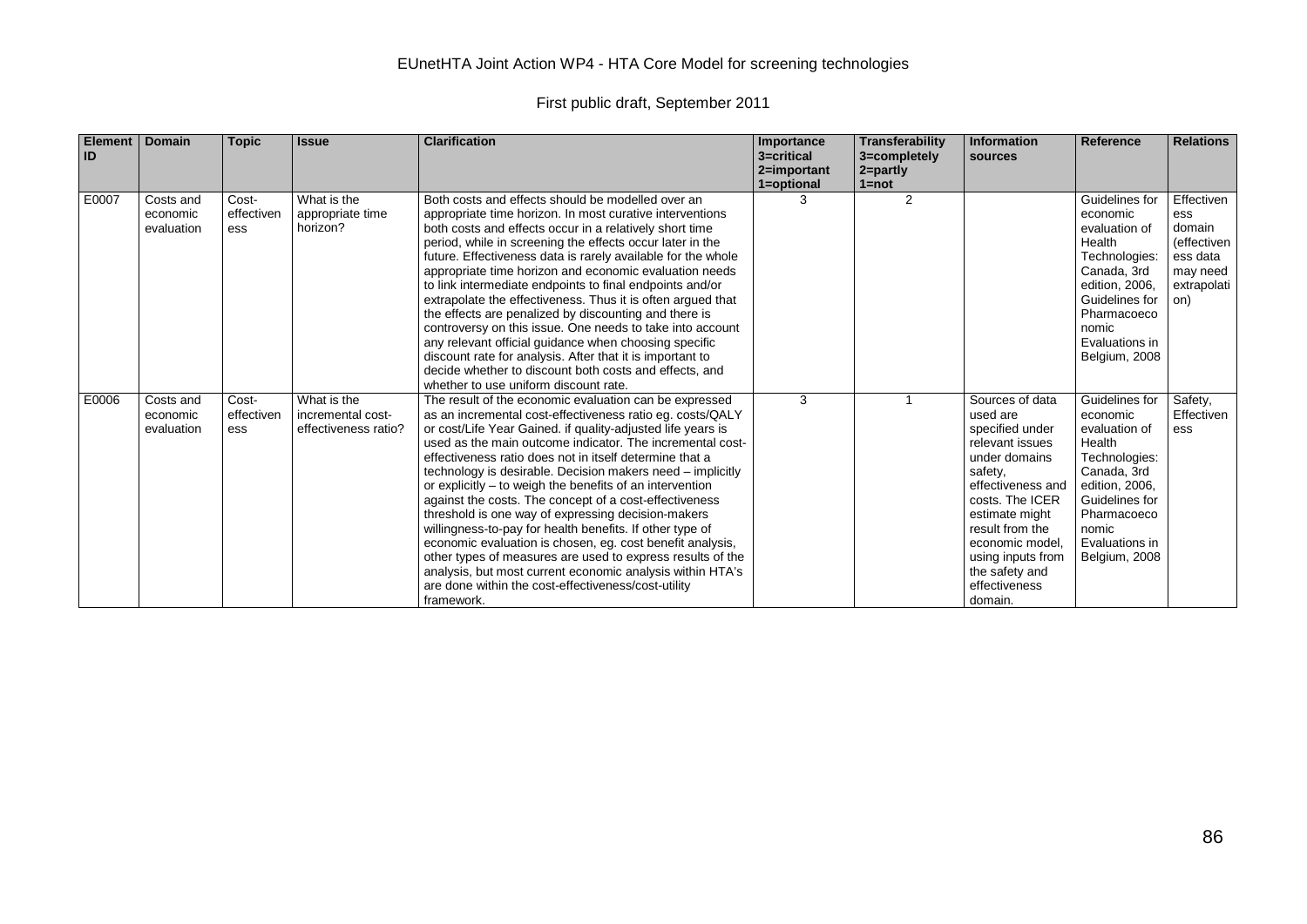# **Methodology**

# Where to find information?

## **Databases and search strategies**

There are two main purposes for searching for information in economic evaluation. First, when planning and scoping an economic evaluation on any topic, it is useful to search for what is already published on that topic elsewhere. A systematic review of previously published economic evaluations may be done. Furthermore, relevant literature and other data sources may be searched in order to find information on different aspects (e.g. clinical effectiveness, quality of life, resource use, costs) to be combined in a modelling study.

The key sources for published economic evaluations are MEDLINE, EMBASE, CRD-databases, especially NHS Economic Evaluation Database (NHS-EED). Additional sources: EconLit.

InterTASC Information Specialists' Sub-Group Search Filter Resource developes search strategies to improve retrieval of published studies from large databases. The Hedges Project at McMaster University in Canada is another project. Examples of search strategies for cost and economic studies from MEDLINE are available:

http://hiru.mcmaster.ca/hiru/HIRU\_Hedges\_MEDLINE\_Strategies.aspx#Costs http://hiru.mcmaster.ca/hiru/HIRU\_Hedges\_MEDLINE\_Strategies.aspx#Economics

#### **Useful other sources**

- Registries (e.g. national screening registries),
- international, national and regional statistics,
- national and regional guidelines,
- hospital databases (costs, resource use data),
- patient reported outcome and quality of life instruments database (http://www.proqolid.org),
- expert opinions and
- manufacturers' handbooks.

# What kind of information is required?

#### **Study types, design, outcomes measures**

Four main types of economic evaluation can be part of HTA; cost-minimisation, cost-effectiveness, cost-utility and cost-benefit analyses (Table 1, Modification from Drummond 2005). The difference between them is based on how health outcomes are measured and valued. The choice between the different types of economic evaluations for answering a specific question depends on the purpose of the evaluation, the availability of specific data and potentially the guidelines for economic evaluations that are to be followed in a specific context.

The objective of economic evaluations -the main types of which are described in Table 1- is different from the objective of a budget impact analysis (BIA). While economic evaluations attempt to inform policy makers about the most efficient way to allocate the available health care resources, given the objective to optimize health outcomes of the population, BIA estimates the financial consequences of adopting a new intervention in health care without taking the health consequences into account. In the Core Model, BIA is included in the Organisational Domain.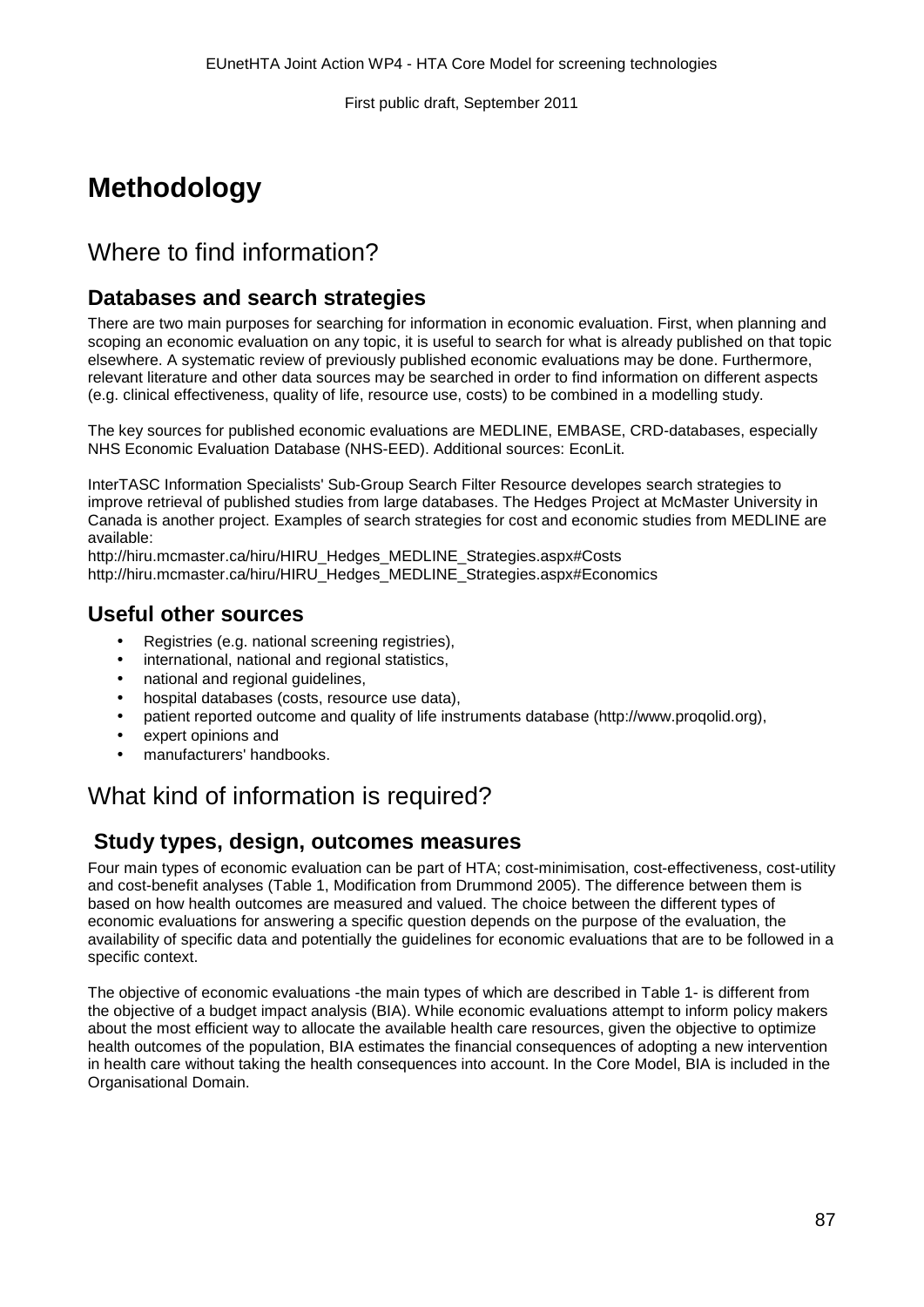| Type of<br>economic<br>evaluation           | Appropriate if                                                                                                                                                                                                                                                                                                                        | <b>Valuation of</b><br>costs | <b>Valuation of</b><br>outcomes                                                                                              | The question to be<br>answered                                                                                                    |
|---------------------------------------------|---------------------------------------------------------------------------------------------------------------------------------------------------------------------------------------------------------------------------------------------------------------------------------------------------------------------------------------|------------------------------|------------------------------------------------------------------------------------------------------------------------------|-----------------------------------------------------------------------------------------------------------------------------------|
| Cost-<br>minimisation<br>analysis<br>(CMA)  | the compared technologies are equally<br>effective; data on costs suffice.                                                                                                                                                                                                                                                            | Monetary<br>units            | None                                                                                                                         | Which intervention is<br>the least costly?                                                                                        |
| Cost-<br>effectiveness<br>analysis<br>(CEA) | the effectiveness of the compared<br>technologies is different (e.g. the<br>difference in costs have to be weighted<br>against the difference in effectiveness);<br>activities with the same aim and<br>measure of effectiveness are<br>compared.                                                                                     | Monetary<br>units            | Natural units<br>(e.g. life years<br>gained,<br>disability-days<br>saved, points<br>of blood<br>pressure<br>reduction, etc.) | What is the<br>intervention's<br>incremental cost per<br>additional unit of<br>outcome as<br>compared to its best<br>alternative? |
| Cost-utility<br>analysis<br>(CUA)           | HRQoL is an important health<br>outcome;<br>and/or<br>activities across specialities or<br>departments in the health care sector<br>are compared.                                                                                                                                                                                     | Monetary<br>units            | QALYs, HYEs                                                                                                                  | What is the<br>intervention's<br>incremental cost per<br>additional unit of<br>outcome as<br>compared to its best<br>alternative? |
| Cost-benefit<br>analysis<br>(CBA)           | non-health effects are also of<br>importance (e.g. the treatment process<br>itself, utility of information);<br>or only one technology is assessed<br>(net benefit);<br>or<br>there is a wish that individual life's are<br>valued in monetary units;<br>or<br>activities across different sectors in<br>society have to be compared. | Monetary<br>units            | Monetary units                                                                                                               | What is the<br>economic trade-off<br>between different<br>activities that matter<br>for society?                                  |

**Table 1. Types of full economic evaluation.**

#### **Perspective**

The perspective chosen ultimately depends on the purpose of the economic evaluation. If the purpose is to inform societal resource allocation, the societal perspective should be taken. For hospital HTA, the hospital perspective may be more appropriate.

In the ideal situation the economic evaluation is conducted from the broadest possible perspective. The most comprehensive perspective is societal and then all relevant costs and outcomes of the technologies have to be identified, measured and valued, no matter whom these costs and outcomes fall on (Drummond 2005). Other possible perspectives are the health care sector's perspective, third party payer's perspective, hospital perspective or patients' perspective.

The perspective of the economic evaluation is a key element in defining which costs and outcomes should be included in the analysis. For instance short stay at hospital may be cost-effective from the perspective of the hospital but it may be more costly to society if the cost of home care is taken into account.

#### **Costs**

The costing procedure can be divided into three phases: identification, measurement and valuation of resource use. First of all the relevant resources used have to be identified, then the volume or number of units of the resource use has to be measured and finally these volumes have to be valuated. An important consideration is also the choice of time period, i.e. the choice for how long the resource use should be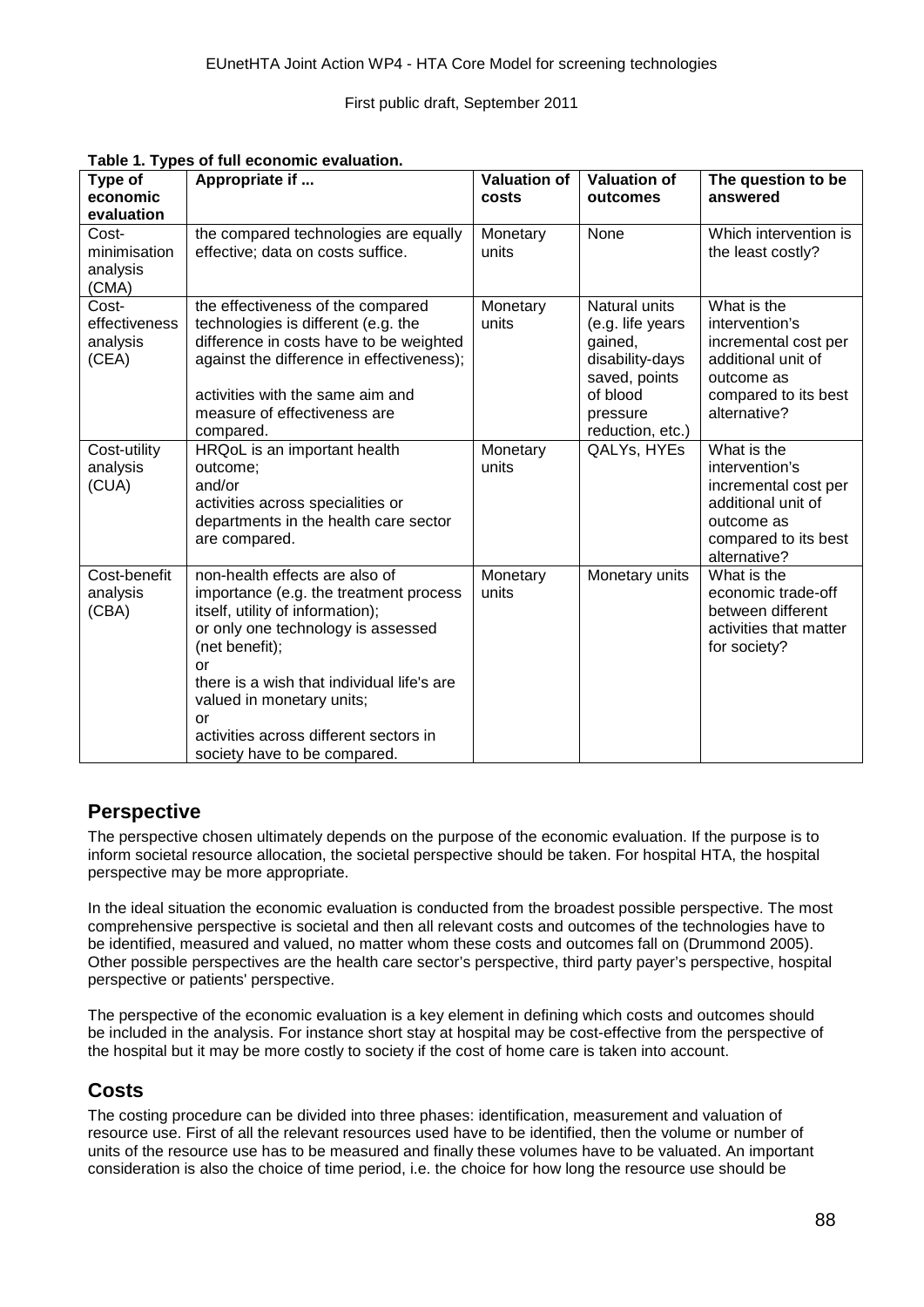tracked and measured. The length of time period depends on what is relevant to the topic of evaluation, which in some cases may include lifetime.

Direct costs are all costs directly related to a disease or technology. They include costs borne inside the health care sector (e.g. materials, equipment, personnel, tests – direct health care costs) as well as outside the health care sector (e.g. patients' travel time – direct non-health care costs). A broad agreement exists that all costs related to the disease or technology in question should be included in the analysis. A more debated issue is whether to include the unrelated future health care costs or not, such as health care costs of other diseases which people experience when they live longer thanks to a certain treatment or screening. Whether related or unrelated, future costs should be discounted according to national guidelines, if such exist.

Indirect costs include the patient's temporary absence from work due to illness, reduced working capacity due to illness and disablement, or lost production due to an early death. The lost production can be measured either by means of the human capital method or the friction cost method. Lost production is most often reported separately and not integrated in the cost estimate used for the calculation of the incremental cost-effectiveness or cost-utility ratio. Its valuation is made only in situations where it is judged to be relevant. The concept of lost production should not be confused with a transfer payment like sickness benefit. Inclusion of transfer payments depends on the perspective of the analysis; they are a cost to the paying organisation (e.g. government), a gain to the recipient, but from a societal point of view, not a cost nor a gain.

Physical units or volumes of resources used should be reported separately from the unit costs of resources to allow decision makers to assess the applicability of resource use estimates to their own setting. In addition it is recommended to report direct costs separately from indirect costs.

All costs should be adjusted to a common price level (usually the year of analysis).

#### **Issues specific for screening technologies**

When identifying the costs of screening, all the costs associated to the screening programme should be included. This means, that in addition to the costs of screening test itself, also costs of the screening organisation, invitations to screening, further examinations as well as possible treatment costs need to be included. Also, travel costs to and from the screening facility, if relevant, should also be taken into account when identifying the costs.

Population on screening programmes can be considered as healthy people not unable to work because of any health related condition. In that sense, the lost time as a consequence of undergoing the screening programme should be considered as lost productivity and be included as a cost in the economic evaluation.

#### **Outcomes**

Health outcomes of interventions can be measured by natural units of health (e.g. deaths, life years gained (LYG)), valuations of health states or utilities, or in monetary terms (Table 1).

If the intervention affects both the length and the quality of life, a composite outcome measure, such as Quality-Adjusted Life Years (QALYs) or Healthy Years Equivalent (HYEs) could be used. The QALYapproach and similar approaches are useful in policy analysis and program decision-making because they are generic and consequently allow broad comparisons between interventions and across diseases. They can in principle be estimated for any population, any disease, any intervention, and can be used to compare across diverse programs, assuming that studies use the same methodology. Health-related quality of life (HRQoL) refers to aspects of quality of life that are related to health. There are different tools to measure HRQoL and there is no single measure which has been accepted as the gold standard. Patient outcome measures that extend beyond traditional measures of mortality and morbidity, to include physical, social, and emotional aspects that are relevant and important to an individual's wellbeing can be assessed using a disease-specific, generic, or a preference-based instrument. However, for economic evaluation an index measure is at least needed. To be able to compare outcomes in different disease areas, a generic measure should moreover be used. Single index HRQoL instruments combine the answers of individual questions into a single index number (usually ranging between 0 and 1, although negative values for states worse than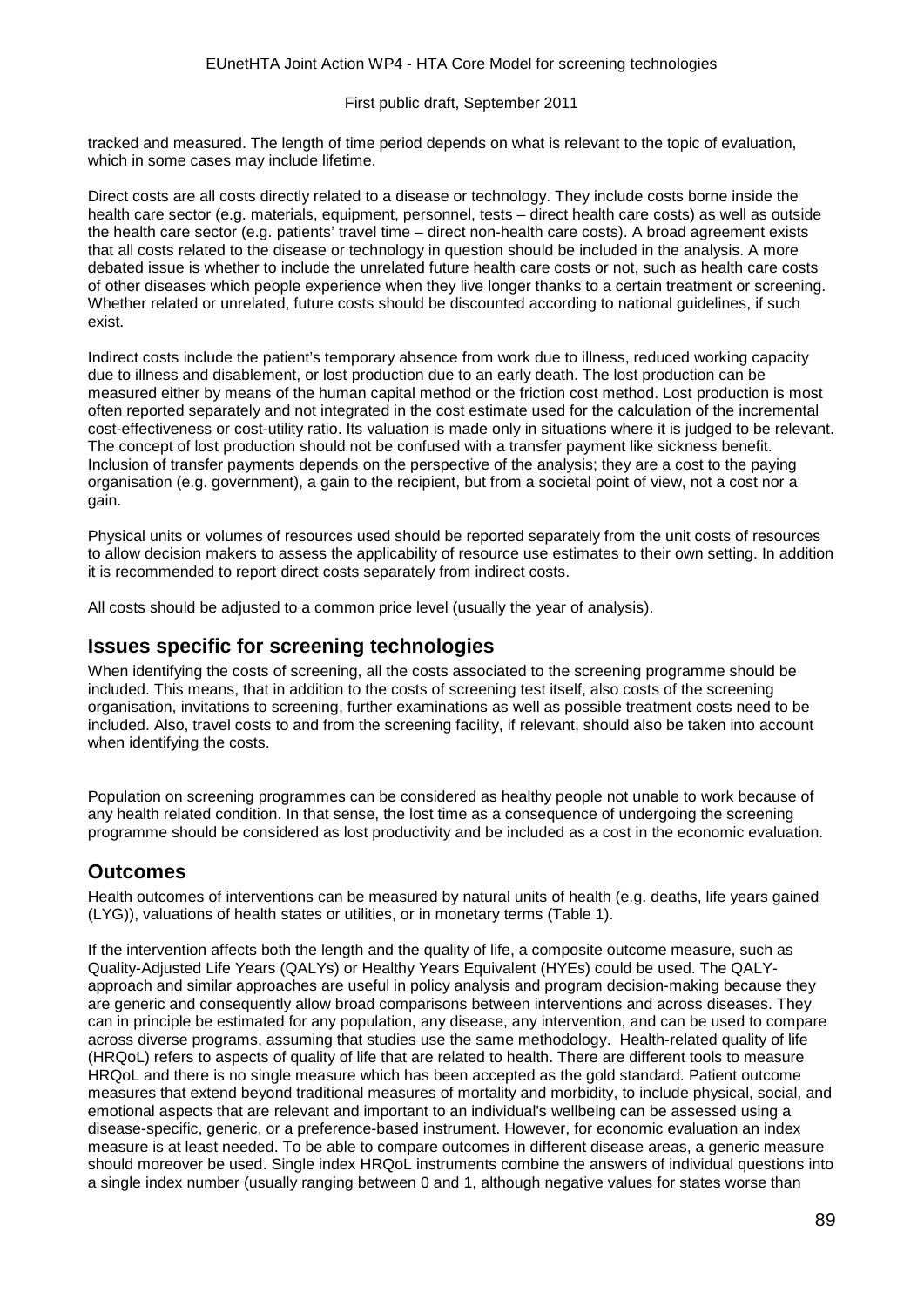death are possible). Generic instruments providing a single index number suitable for the calculation of QALYs include AQoL (Assessment of Quality of Life), EQ-5D (EuroQol), 15D, HUI (Health Utilities Index Mark II/Mark III), QWB (Quality-of-Well Being Scale), Rosser-Kind and SF-6D (based on RAND-36/SF-36).

Future outcomes should be discounted according to national guidelines, if such exist.

#### **Issues specific for screening technologies**

In assessment of outcomes, the definition of the intervention and comparator is critical. With regards to screening, it is critical to define the entire care pathway following the screening test (as well as following the comparator).

Screening programmes profoundly differ from the situation where a patient seeks care due to symptoms, as screening is usually targeted to populations who are mostly healthy. This implies that these "healthy" people may become patients due to the screening results and thus the effect of screening on their utility may be significant though data on this is fairly limited (Karnon et al 2007). Also the screening may cause anxiety and concern, especially in the case of false positive test result. The effects on the patients' utility or HRQoL are still fairly unknown, yet some qualitative evidence exists from cancer screenings that abnormal and falsepositive screening results have a negative impact on certain psychosocial domains (Brodersen et al 2007).

# Tools for critical appraisal

There are several methodological characteristics to consider, when assessing the quality of an economic evaluation. A report of an analysis should inform the reader about all the important aspects of an analysis. Several checklists have been published, in order to use when reporting an economic evaluation, but also to help in identifying the strengths and weaknesses of different studies (e.g. Siegel et al 1996; Drummond et al 2005; BMJ guidelines for authors and peer reviewers of economic submissions to BMJ). Below is presented an example, a summary of a checklist by Drummond et al (2005):

- 1. Was a well-defined question posed in answerable form?
- 2. Was a comprehensive description of the competing alternatives given?
- 3. Was the effectiveness of the programmes or services established?
- 4. Were all the important and relevant costs and consequences for each alternative identified?
- 5. Were costs and consequences measured accurately in appropriate physical units?
- 6. Were costs and consequences valued credibly?
- 7. Were costs and consequences adjusted for differential timing?
- 8. Was an incremental analysis of costs and consequences of alternatives performed?
- 9. Was allowance made for uncertainty in the estimates of costs and consequences?
- 10. Did the presentation and discussion of study results include all issues of concern to users?

# Analysing and synthesizing evidence

As all relevant evidence is rarely available from a single source, the mostly used approach in economic evaluation is modelling: collecting the best available evidence from various sources and synthesising it using appropriate modelling techniques.

#### **Study frame and scoping of the economic evaluation of screening technologies**

A coherent and manageable economic analysis needs a framing or scoping of the analysis that defines the following aspects of the analysis:

| Target population | The population or group of people at risk of a disease that the<br>screening is aimed at                                              |
|-------------------|---------------------------------------------------------------------------------------------------------------------------------------|
| Intervention      | The screening technology being studied                                                                                                |
| Comparators       | The alternative technologies that the screening is being compared<br>to (often including, but not limited to, current practice or "no |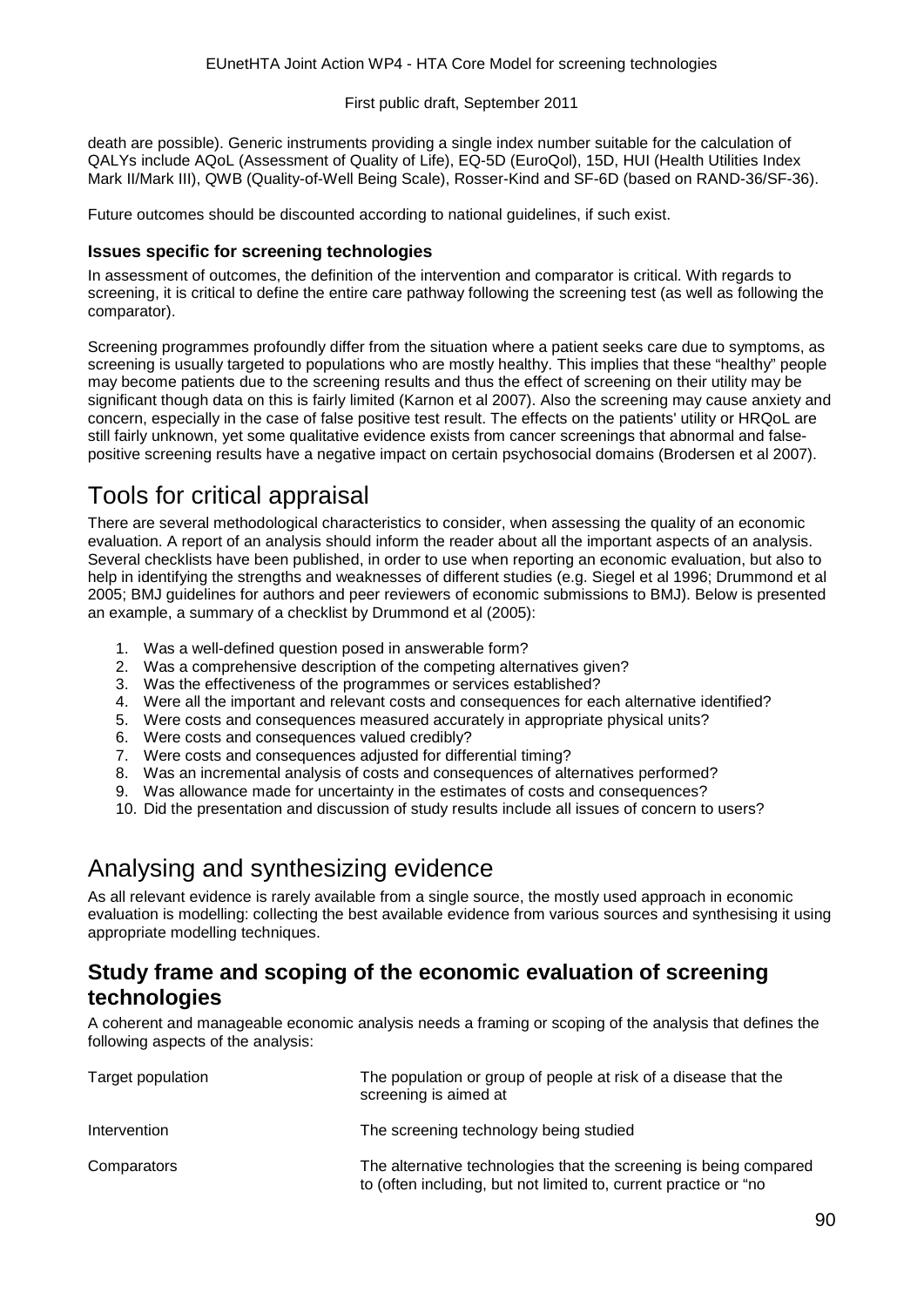|                                | First public draft, September 2011                                                                                                                                                                                                                                 |
|--------------------------------|--------------------------------------------------------------------------------------------------------------------------------------------------------------------------------------------------------------------------------------------------------------------|
|                                | systematic screening")                                                                                                                                                                                                                                             |
|                                | With respect to evaluation of screening, two main types exist:<br>comparison of screening vs. no screening, and comparison of<br>different screening tests within one screening (e.g. faecal occult<br>blood test vs. colonoscopy in colorectal cancer screening). |
| Outcomes                       | The positive or negative health outcomes that are included in the<br>analysis.                                                                                                                                                                                     |
|                                | Specific to screening are the outcomes caused by screening to<br>people who would not have been examined or treated in absence of<br>screening.                                                                                                                    |
| Costs                          | The costs of the compared screening technologies and further<br>examinations and treatments                                                                                                                                                                        |
|                                | Organisational and management costs                                                                                                                                                                                                                                |
| Time horizon                   | The time frame during which cost and outcomes are assessed                                                                                                                                                                                                         |
| Perspective                    | The perspective from which costs and outcomes are assessed                                                                                                                                                                                                         |
| <b>Evaluation type</b>         | The chosen type of economic evaluation (e.g. cost-effectiveness,<br>cost-utility, cost-benefit analysis)                                                                                                                                                           |
| Analysis methods and modelling | The statistical tests/models for analyzing the data                                                                                                                                                                                                                |
| Discounting                    | Rate at which future costs and outcomes are discounted                                                                                                                                                                                                             |
| Sensitivity analysis           | The chosen type of sensitivity analysis (e.g. one-way SA,<br>probabilistic SA)                                                                                                                                                                                     |
|                                | The chosen variables whose values are uncertain are subjected to a<br>sensitivity analysis                                                                                                                                                                         |

## **Modelling**

There are several reasons for carrying out an economic evaluation with modelling, for example in a situation where economic and clinical data are missing or when there is a need for extrapolation of short-term clinical data to the long run. Decision trees and Markov models are the most frequently used types of models, but also other approaches are used (e.g. discrete-event simulation, micro simulation).

Useful links:

International Society for Pharmacoeconomics and Outcomes Research (ISPOR) has published guidelines for conducting and reporting modelling studies (Weinstein et al 2003) at <http://www.ispor.org/workpaper/healthscience/TFModeling.asp>

More detailed guidelines are in development for e.g.

- state-transition [http://www.ispor.org/workpaper/modeling\\_methods/state-based-modeling.asp](http://www.ispor.org/workpaper/modeling_methods/state-based-modeling.asp) – discrete event [http://www.ispor.org/workpaper/modeling\\_methods/Modeling-discrete-event-](http://www.ispor.org/workpaper/modeling_methods/Modeling-discrete-event-simulation.asp)
- [simulation.asp](http://www.ispor.org/workpaper/modeling_methods/Modeling-discrete-event-simulation.asp) – dynamic transmission modelling [http://www.ispor.org/workpaper/modeling\\_methods/Dynamic](http://www.ispor.org/workpaper/modeling_methods/Dynamic-transmission-modeling.asp)[transmission-modeling.asp](http://www.ispor.org/workpaper/modeling_methods/Dynamic-transmission-modeling.asp) .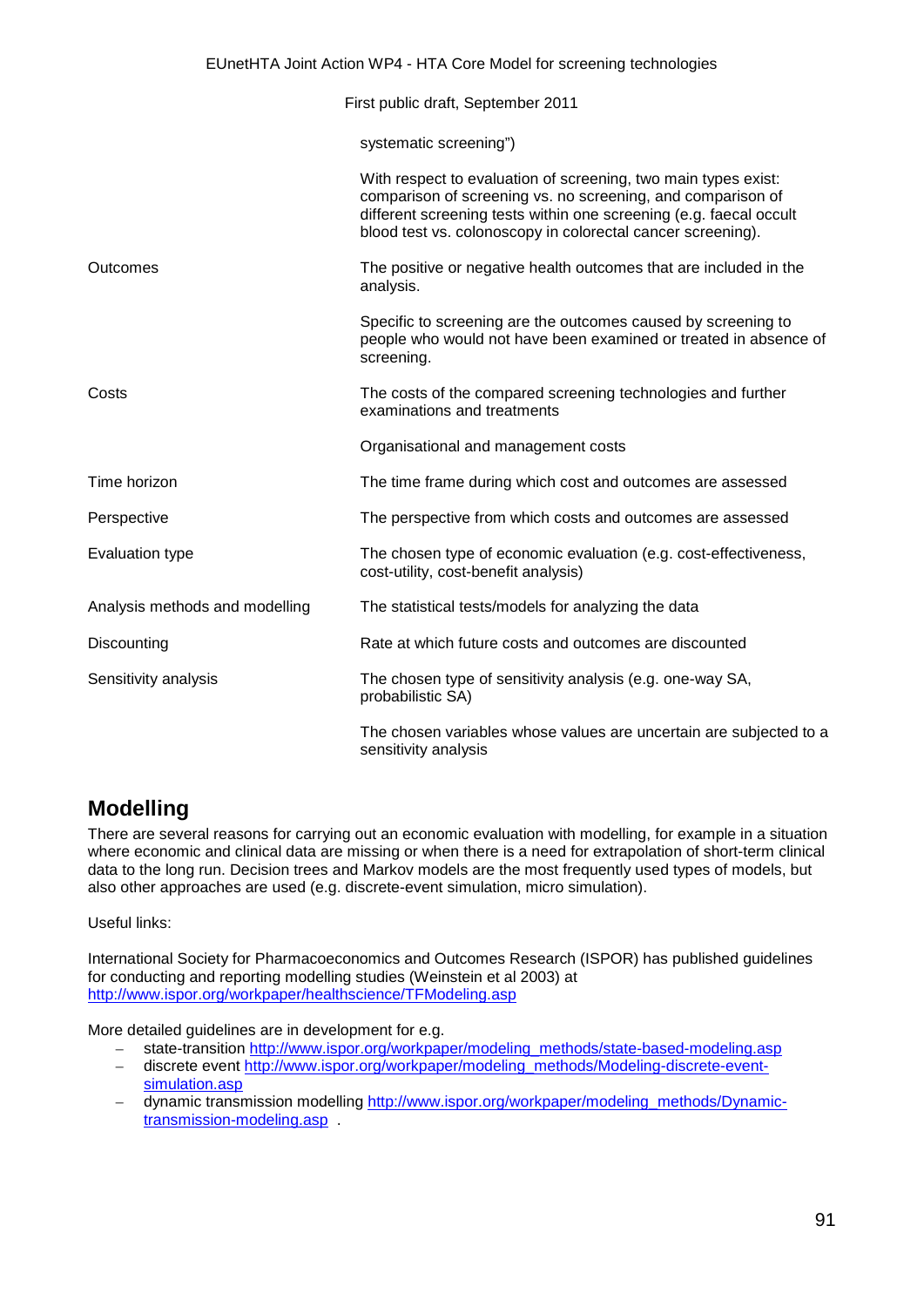## **Sensitivity analysis**

Economic evaluation is often based upon estimates of variables that are characterised by a specific distribution. Besides parameter uncertainty, economic evaluations –and more specifically economic modelsare often based on assumptions about the relationship between parameters which are also uncertain. It is important to take this uncertainty into account in the evaluation, either parameter or model uncertainty. Sensitivity analysis will show the decision maker, how robust (trustworthy) the results and conclusions of the economic analysis are. Deterministic and/or probabilistic sensitivity analyses should always be a part of an economic analysis (Guidelines for the Economic Evaluation of Health Technologies: Canada, 3rd edition, 2006; Guidelines for pharmacoeconomic evaluations in Belgium: Brussels, 2008). Especially in economic models it is very important to conduct a complete sensitivity analysis for all uncertain model inputs to determine the impact on the results. Omission of any model input from the sensitivity analysis should be justified. Different methods to handle uncertainty are presented by Briggs et al 1994 and Briggs et al 2006.

## **Discounting**

Cost and outcomes in the economic analysis that occur in the future should be discounted. Discounting, or calculating the present values of future costs and consequences, makes it possible to compare health technologies in an economic analysis whose costs and outcomes do not occur at the same time. Discounting should not be confused with inflation.

#### **Issues specific to screening**

Most of the costs of a screening programme incur within a relatively short time period and typically the benefits (e.g. life years gained or quality-adjusted life years gained) incur after a longer time period, while in many curative interventions both the costs and the effects occur immediately. .The consequences of discounting in cost effectiveness analysis are often substantial This means that the questions related to discounting need to be carefully examined. By attaching a lower weight to future health makes preventive health care seem less cost effective because such interventions typically involve current costs and future effects. The decisions to be made are; whether to discount both costs and effect or not, which discount rate to use, and should both, costs and effects, be discounted using the same discount rate? On this issue, please refer to possible national guidelines.

## **Meta-analysis**

Theoretically, it is possible to conduct meta-analysis of economic evaluations, but is not generally used. The existing heterogeneity between studies would demand a great deal of adjustments, which are often not possible. Not only the methods used in economic evaluations vary across studies, but also more profound elements of the research questions, comparators, perspectives, health care systems, clinical guidelines, resource use and time horizon differ significantly (CRD, 2009).

## **Synthesis**

#### **Incremental Cost-Effectiveness Ratio, ICER**

To be able to conclude which health technology is cost-effective, both the total costs and the effectiveness of at least two interventions have to be compared. The comparison may lead to nine different situations, as described in the decision matrix below.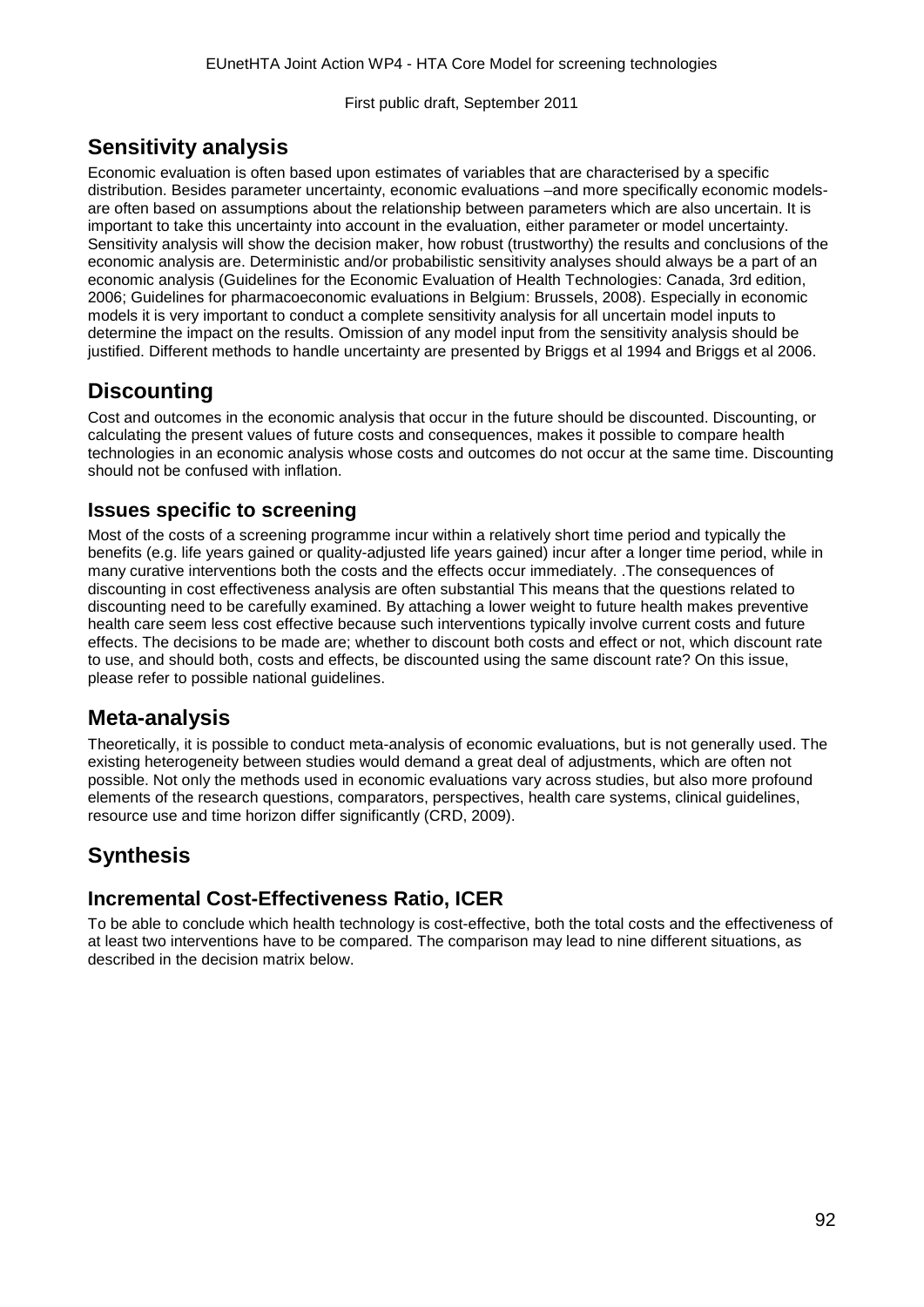| A new technology<br>compared with an<br>old one | <b>Less effective</b>                                                         | Same effectiveness                                                              | More effective                                                                       |
|-------------------------------------------------|-------------------------------------------------------------------------------|---------------------------------------------------------------------------------|--------------------------------------------------------------------------------------|
| Less costly                                     | 1. No clear decision<br>$non-dominance =$<br>Incremental analysis<br>needed   | 4. Adopt the new<br>technology<br>the new dominates the old<br>(weak dominance) | 7. Adopt the new<br>technology<br>the new dominates<br>the old (strong<br>dominance) |
| Same costs                                      | 2. Keep the old technology<br>the old dominates the new<br>(weak dominance)   | 5. The technologies are<br>equal                                                | 8. Adopt the new<br>technology<br>the new dominates<br>the old (weak<br>dominance)   |
| More costly                                     | 3. Keep the old technology<br>the old dominates the new<br>(strong dominance) | 6. Keep the old technology<br>the old dominates the new<br>(weak dominance)     | 9. No clear decision<br>$non-dominance =$<br>incremental analysis<br>needed          |

#### **Table 2. The cost-effectiveness decision matrix (Kristensen 2007)**

In situations described in cells 1 and 9 incremental analysis is needed to decide, which technology is preferable. For that purpose an incremental cost-effectiveness ratio (ICER) has to be calculated. It is a ratio of the difference in costs of interventions to the difference in outcomes. The ICER indicates the costs of achieving one extra unit of health benefit when switching from one alternative to another. The new intervention is cost-effective if the society is willing to pay for the additional benefits (cell 9) or if the society considers that the cost savings compensate for the lower effectiveness (cell 1).

#### **Threshold cost-effectiveness and net benefit approach**

Whether an intervention is cost-effective depends on its relation to the maximum willingness-to-pay for a unit of outcome, or the so-called ICER threshold. If the ICER of the intervention is lower than the threshold, the intervention is considered cost-effective (i.e. improving efficiency in health care). If it is higher than the ICER threshold, the intervention is not considered cost-effective and resource allocation to this intervention would not increase efficiency in health care.

The ICER seems to be most popular method but the ratio gives no idea of the size or scale of the interventions being considered. Presenting ICER alone, however, is not sufficient and it should be presented along with other separate relevant outputs of the economic analysis (absolute health benefits, number of patients, etc). ICER is one of the decision elements, alongside others. The net benefit approach is an alternative summary measure of the value for money. Net monetary benefit (NMB) and net health benefit (NHB)) will be used to overcome problems with cost-effectiveness ratios. Both NMB and NHB are functions of the threshold cost-effectiveness ratio (Drummond 2005).

#### **Cost-Effectiveness Plane and CEAC**

Incremental Cost-Effectiveness Plane

The incremental cost and incremental effect can be represented visually using the incremental costeffectiveness plane (Black 1990), which is divided into four quadrants through the origin. The horizontal axis divides the plane according to incremental cost (positive above, negative below) and the vertical axis divides the plane according to incremental effect (positive to the right, negative to the left).

#### Cost-Effectiveness Acceptability Curve

Cost-effectiveness acceptability curve is a method of summarizing the information about uncertainty in costeffectiveness. The CEAC shows the probability that an intervention is cost-effective at each ceiling ratio (or willingness-to-pay threshold), according to the available data. More detailed information about CEAC can be found in, for example, Briggs et al 2006; Fenwick et al 2006.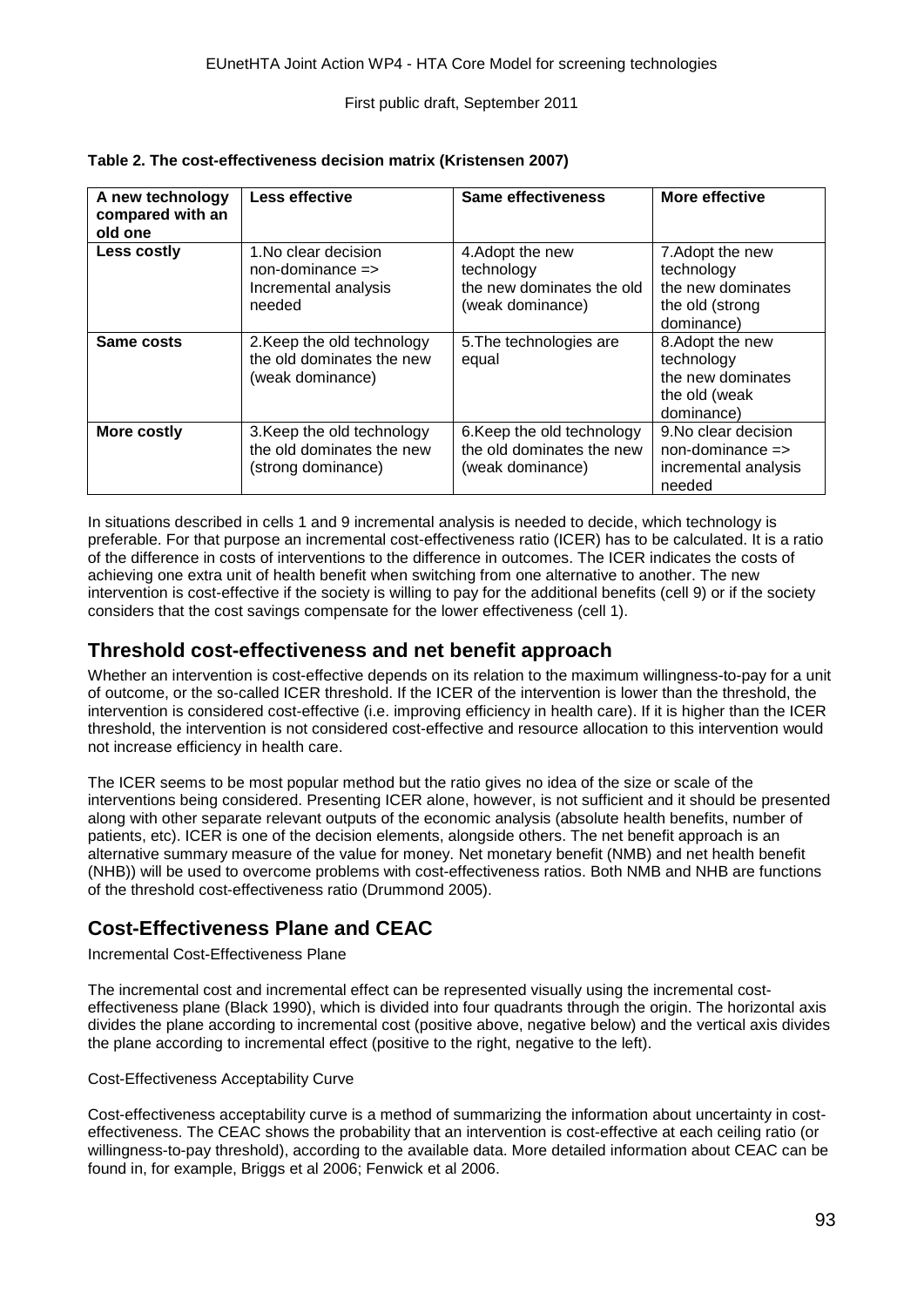# Reporting and interpreting

A common reporting format increases transparency of studies and facilitates comparison between studies. Several guidelines for economic evaluation have also suggested reporting formats and most of them include at least following items (Drummond & Jefferson 1996; Drummond 2005; CADTH guidelines 2006):

- Costs (direct and indirect costs) and effectiveness (life years gained, quality-adjusted life years gained, etc.) should be reported both in disaggregated and aggregated form. Also undiscounted values should be reported.
- An incremental analysis (ICER, ICUR), comparing the relevant alternatives.
- Conclusion drawn from the analysis, answering the original question of the study. Strengths and limitations of the study should also be reported.

## **Transferability of resource utilization and unit cost elements**

Costs of technologies are generally not transferable from one country to another. However, transferability of individual elements of data differs. Table 3 contains our assessment of transferability for each element. Although the resource utilization and unit cost elements are only partially transferable or not transferable at all, they are all essential parts of an economic assessment. The relevance of economic evaluations cannot be judged without information on these elements. Moreover, data on types and amounts of resources used in one country are often valuable information for researchers performing an HTA in another country.

#### **Table 3 Transferability of resource utilization and unit cost elements**

| <b>Data Element</b>                                                                                              | Transferability                                                                                                                                                                                                                                                                                                                                                                                                                     |
|------------------------------------------------------------------------------------------------------------------|-------------------------------------------------------------------------------------------------------------------------------------------------------------------------------------------------------------------------------------------------------------------------------------------------------------------------------------------------------------------------------------------------------------------------------------|
| What types of resources are used when<br>delivering the assessed technology and its<br>comparators?              | Partially transferable. In most cases types of<br>resources are completely transferable, but this<br>should be tested, if appropriate.                                                                                                                                                                                                                                                                                              |
| What amounts of resources are used when<br>delivering the assessed technology and its<br>comparators?            | Partially transferable. It is a well-known fact that<br>resource utilization when delivering a specific<br>technology can differ between countries, e.g. the<br>average number of hospital days for a specific<br>procedure may vary considerably. Other types of<br>resource utilization may vary little between<br>countries. Transferability for this issue is an<br>empirical question that needs to be addressed<br>carefully. |
| What are the unit costs of the resources used<br>when delivering the assessed technology and its<br>comparators? | Not transferable. Although some unit prices are<br>comparable between countries, it cannot<br>generally be assumed that unit costs are<br>transferable.                                                                                                                                                                                                                                                                             |

Health-economic data can be collected alongside a randomized clinical trial, so called piggyback evaluation. Advantages of this are the internal validity by trial design and practicality in collection of data on resource use and effectiveness simultaneously. The aims of clinical trials and economic evaluations, however, differ in significant ways, which can lead to disagreements in many aspects (time horizon, sample size, etc). (Drummond et al 2005)

As all relevant evidence is rarely available from a single source, the mostly used approach in economic evaluation is modelling: collecting the best available evidence from various sources and synthesising it using appropriate modelling techniques.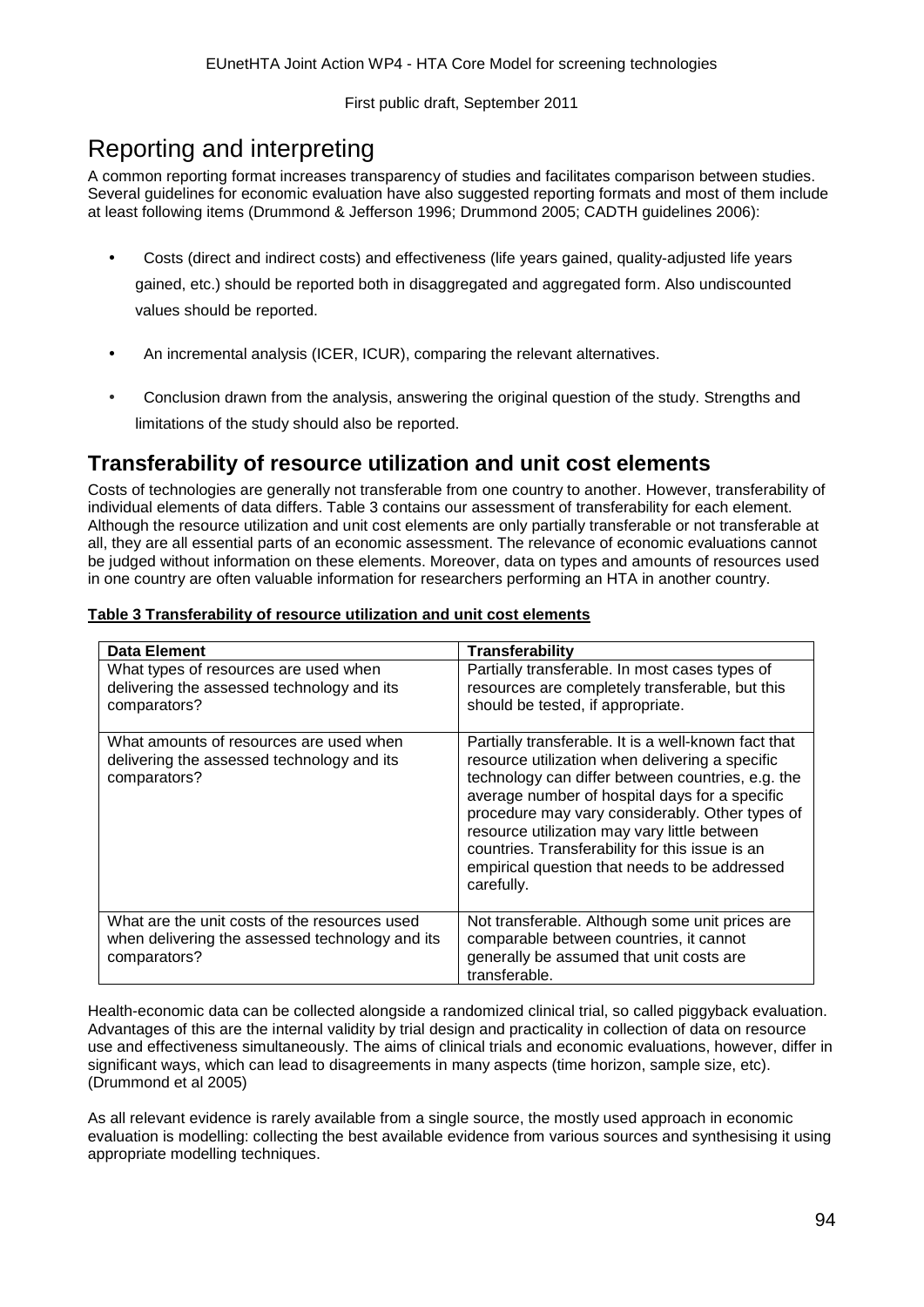# **References**

- [Black WC.](http://www.ncbi.nlm.nih.gov/pubmed?term=%22Black%20WC%22%5BAuthor%5D) The CE plane: a graphic representation of cost-effectiveness. Med Decis Making 1990;10(3):212-4.
- Briggs A, Schulpher M, Buxton M. Uncertainty in the economic evaluation of health care technologies: The role of sensitivity analysis. Health Economics 1994;3:95-104.
- Briggs A, Claxton K, Sculpher M. Decision Making for Health Economic Evaluation. New York : Oxford University Press, 2006.
- Brodersen J, McKenna SP, Doward LC, Thorsen H. Measuring the psychosocial consequences of screening. Health and Quality of Life Outcomes 2007:5;3.
- Centre for Reviews and Dissemination. Systematic Reviews: CRD's Guidance for Undertaking Reviews in Healthcare. CRD; University of York, 2009.
- Cleemput I, Van Wilder P, Vrijens F, Huybrechts M, Ramaekers D. Guidelines for Pharmacoeconomic
- Danish Centre for Health Technology Assessment, National Board of Health, 2007. http://www.sst.dk/publ/Publ2008/MTV/Metode/HTA\_Handbook\_net\_final.pdf
- Drummond M.F, Sculpher M.J, Torrance G.W., O`Brien B.J., Stoddart G.L, Methods for the Economic Evaluation of Health Care Programmes. Third Edition. Oxford University Press, 2005.
- Drummond M, Manca A, Sculpher M. Increasing the generalizability of economic evaluations: Recommendations for the design, analysis, and reporting of studies. International Journal of Technology Assessment in Health Care 2005;21: 165-71.
- Drummond MF, Jefferson TO, on behalf of the British Medical Journal Economic Evaluation Working Party. Guidelines for authors and peer reviewers of economic submissions to the BMJ. British Medical Journal 1996;313:275-283
- Evaluations in Belgium. Health Technology Assessment (HTA). Brussels: Health Care Knowledge Centre (KCE); 2008. KCE Reports 78C (D/2008/10.273/27)
- Fenwick E, Marshall DA, Levy AR, Nichol G. Using and interpreting cost-effectiveness acceptability curves: an example using data from a trial of management strategies for atrial fibrillation. BMC Health Serv Res 2006;6:52.
- Guidelines for the Economic Evaluation of Health Technologies: Canada, 3rd Edition, 2006. [http://www.cadth.ca/media/pdf/186\\_EconomicGuidelines\\_e.pdf](http://www.cadth.ca/media/pdf/186_EconomicGuidelines_e.pdf)
- Karnon J, Goyder E, Tappenden P, McPhie S, Towers I, Brazier J, et al. A review and critique of modelling in prioritising and designing screening programmes. Health Technol Assess 2007;11(52).
- Kristensen FB, Sigmund H (ed.). Health Technology Assessment Handbook. Copenhagen: Danish Centre for Health Technology Assessment, National Board of Health, 2007. http://www.sst.dk/publ/Publ2008/MTV/Metode/HTA\_Handbook\_net\_final.pdf
- Liberati A, Sheldon TA, Banta HD. EU-ASSESS project subgroup report on methodology. Chapter 13: Economic evaluation. International Journal of Technology Assessment in Health Care 1997;13:206- 10.
- NHS NICE. Guide to the methods of technology appraisal.Issued: June 2008. <http://www.nice.org.uk/media/B52/A7/TAMethodsGuideUpdatedJune2008.pdf>
- O'Sullivan AK, Thompson D, Drummond MF. Collection of Health-Economic Data Alongside Clinical Trials: Is There a Future for Piggyback Evaluations? Value in Health 2005;8:67-79.

Siegel et al 1996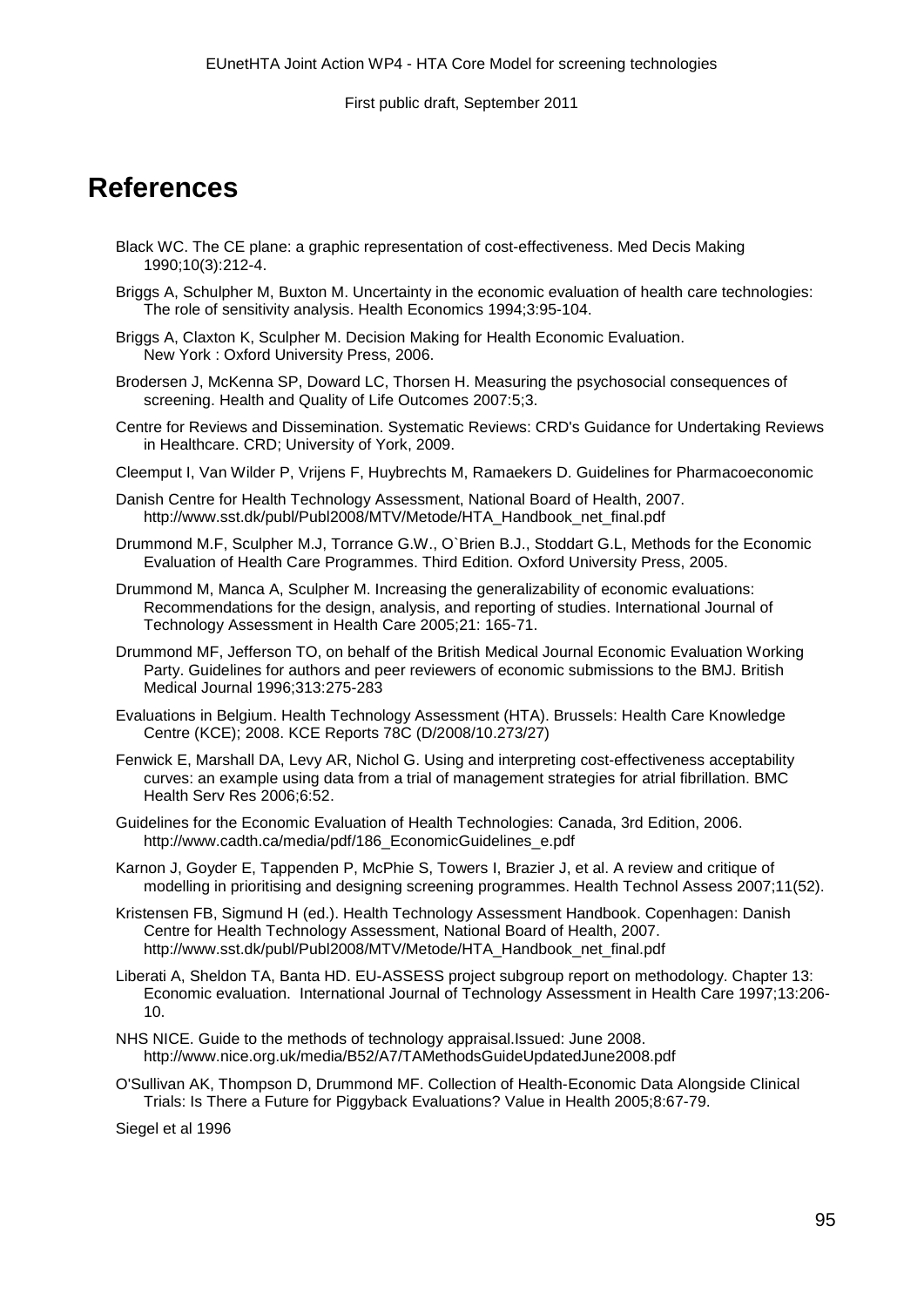Weinstein MC, O'Brien B, Hornberger J, et al. Principles of good practice of decision analytic modeling in health care evaluation: Report of the ISPOR Task Force on Good Research Practices-Modeling Studies. Value Health 2003; 6:9-17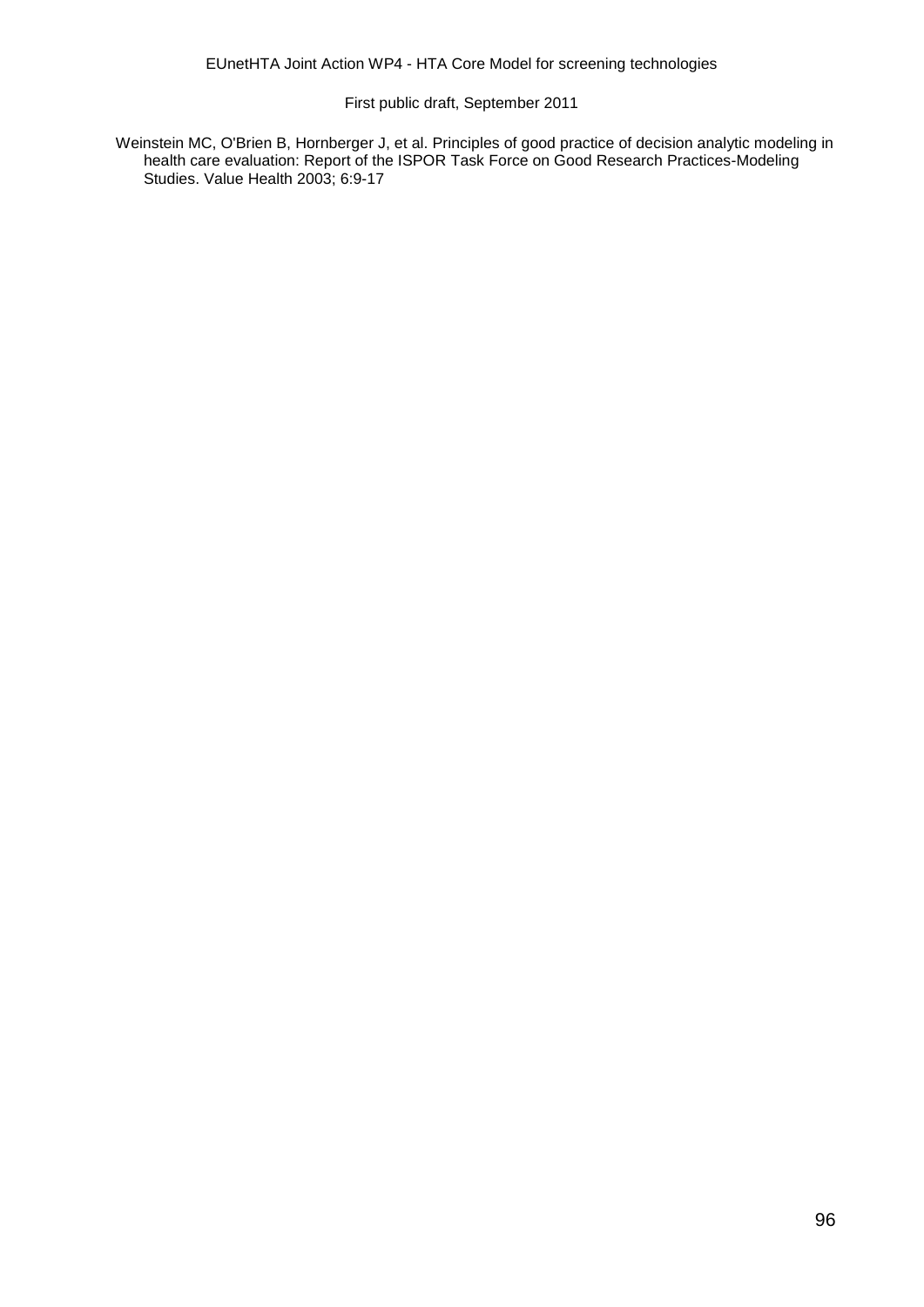# Ethical aspects

# **Domain description**

## What is this domain about?

The term "ethics" is broadly used to describe activities relating to the understanding and study of "the moral life". The term "morality" encompasses beliefs, standards of conduct, principles and rules which may guide personal and professional behaviour and the behaviour of institutions. Morals are standards that are widely shared, and that form some degree of social consensus (Beauchamp and Childress, 2001).

The ethical aspects domain encompasses the ethical issues raised by the health technology itself and by its implementation. The issues stem from the general values of the population, the aims of the healthcare system and from values arising from use of a technology. Ethical analysis also addresses specific issues inherent in the process of health technology assessment (HTA). In carrying out ethical analysis, prevalent norms and values in society relevant to HTA are considered. The weight given to these norms can differ between societies and countries. Socio-political, cultural, legal, religious and economic differences also have a major impact on the moral value societies will attribute to the consequences of implementation of a technology. However, many ethical considerations are common to all countries and societies, and are presented in the core model.

# Why is this domain important?

Ethical analysis aims to provide a thorough understanding of norms and values that need to be taken into account during the HTA and in the decision making process. Moral values and norms form the basis of social life and they play a key role in shaping the context in which health technologies are used. Ethical analysis also reflects the fact that HTA is a value-laden process which should not be considered as a purely technical tool for maximising the health benefits of technology, since benefit maximising is of itself a normative aim that carries a priori assumptions about the goals of healthcare and healthcare expenditure.

Although addressing ethical issues is generally accepted as an important component of the HTA process, their integration to date has often been limited. It can be argued that "integration" is not the right word since ethics is already a part of HTA (Hofmann 2008). The challenge is to make it more explicit and visible. The need for, and weight placed, on ethical analysis can differ greatly between technologies depending on the purpose and context of their use (Grunwald 2004). For example, a new test that targets the same biomarker as the one it is intended to replace but does so with better specificity, sensitivity, safety and at lower cost is likely to be less problematic than a new, risky technology for a previously undiagnosable disorder.

It should be noted that in taking ethical considerations into account in HTA, two separate but interconnected activities must be conducted. One is the identification of moral issues relevant to the HTA, and the other is ethical analysis that will be used to draw conclusions about use of the technology, and, in some settings, for decision-making bodies. The analysis will generally consist of using structured methods for exposing the relevant (often competing) moral values in the HTA, and weighing their relative merits (see potential ethical analysis methods below). Those who are drawing conclusions about the use of the technology will need to apply the framework(s) in the course of the HTA to decide which of these possibly competing values should dominate.

Ethical considerations are especially relevant to screening, because:

- it targets healthy or asymptomatic persons, or those in whom disease is unsuspected,
- the risk/benefit balance is different from targeted diagnostics,
- test efficacy is reduced in low prevalence populations,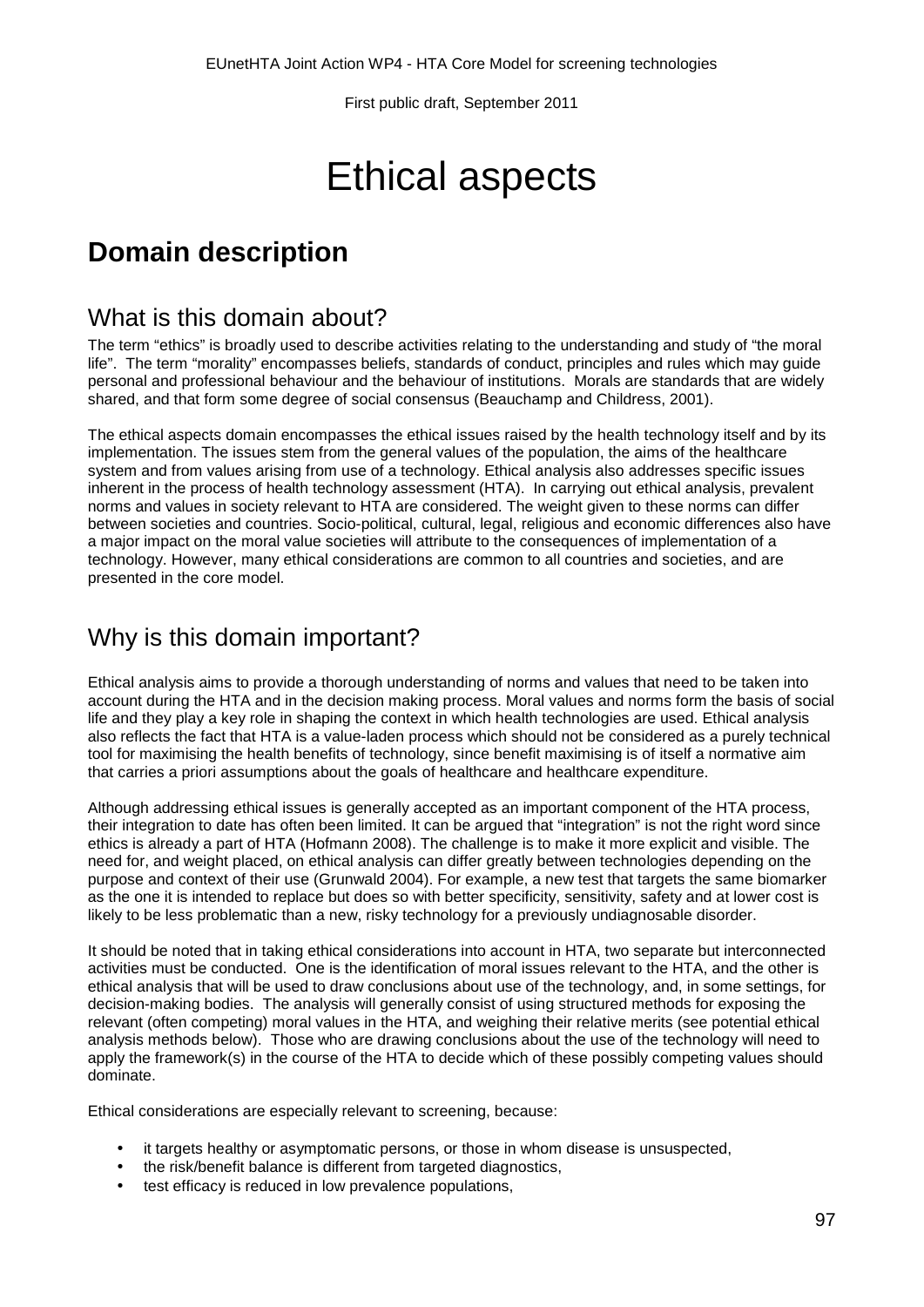- the balance of risks and benefits of interventions may be different for screened early detected cases than for later diagnosed cases, and because
- screening raises moral questions of overdiagnosis and overtreatment.

# Relation to other domains

Although ethical analysis is a separate domain in the HTA Core Model, moral issues are relevant to all HTA domains and the methods of ethical analysis should take this into account. Although some argue that ethical and legal issues should be kept separate from the rest of the HTA process (Duthie & Bond 2011) , it can be important to integrate the ethical analysis in the entire HTA process, including assessment and decision making. Ethical issues, rather than being a "one session" task or an add-on, the various topics and issues described in the assessment element have to be identified and addressed at different phases of the assessment process. This is important in order to ensure that decision-makers are presented with a complete picture, but also because not all ethical considerations are apparent early in the HTA: sometimes they emerge as the clinical or cost-effectiveness evidence emerges. For example, the assessment might indicate that the proposed technology is not cost-effective for subgroups who are protected by equalities legislation.

# Specific features in finding, interpreting or implementing information for this domain

Values are inseparable from HTA (Hofmann 2005a), so the question is whether to address them explicitly or implicitly. The relative weight placed on the ethical analysis and the selection of methods depends heavily on the technology being evaluated (Hofmann 2005b; 2008). The more the technology presents new, severe or fundamental value conflicts, or challenges to everyday norms or beliefs, the more emphasis should be placed on the ethical analysis. Methods and significance of integrating ethical analysis in HTA have been explored and actively advocated in the INAHTA ethics working group (Andersen et al 2005; Burns et al 2011).

HTA organisations differ in their resources and mandate for decision-making: while some only provide synthesis of evidence, others conduct appraisal of evidence and formulate recommendations or produce clinical practice guidelines. Hence the available methods, weight and ways of reporting an ethical analysis might vary accordingly. For example, the more guiding authority the HTA organisation has, the more weight should be devoted to a balanced explication of the normative bearings of the recommendations. If the HTA organisation is clearly separated from decision-makers, it may be enough to describe the different norms, values, attitudes and arguments that should be considered by the decision-makers. The "first" ethical question to emerge – whether to select a topic for HTA – might also be outside the scope of some HTA organisations. Furthermore, successful integration of ethical analysis into the HTA process depends on recognising its importance and aligning its processes with those of the entire HTA organisation, not carrying it out as an add-on to selected HTA projects (ten Have 2004). HTA organisations will need the appropriate skills, understanding and resources to do this. According to recent study, only 17% of Canadian HTA reports addressed ethical issues (DeJean 2009). Separate sections on ethical aspects were rare in the reports: instead, superficial remarks about possible ethical issues were more common, or ethical issues were raised but not solved. Further, use of ethical experts was rare.

Integration of ethical analysis may take various forms in HTA organizations. Some methods align well with the more traditional approach of conducting HTA, e.g. hiring a bioethicist to conduct a separate chapter on ethics, or conducting meetings for HTA researchers to reflect on the issues raised by their HTA project. Other initiatives are more challenging to the traditional HTA culture, e.g. developing "interactive" or "constructive" HTA processes that involve stakeholders' participation.

# Issues specific for (diagnostic technologies in) screening programmes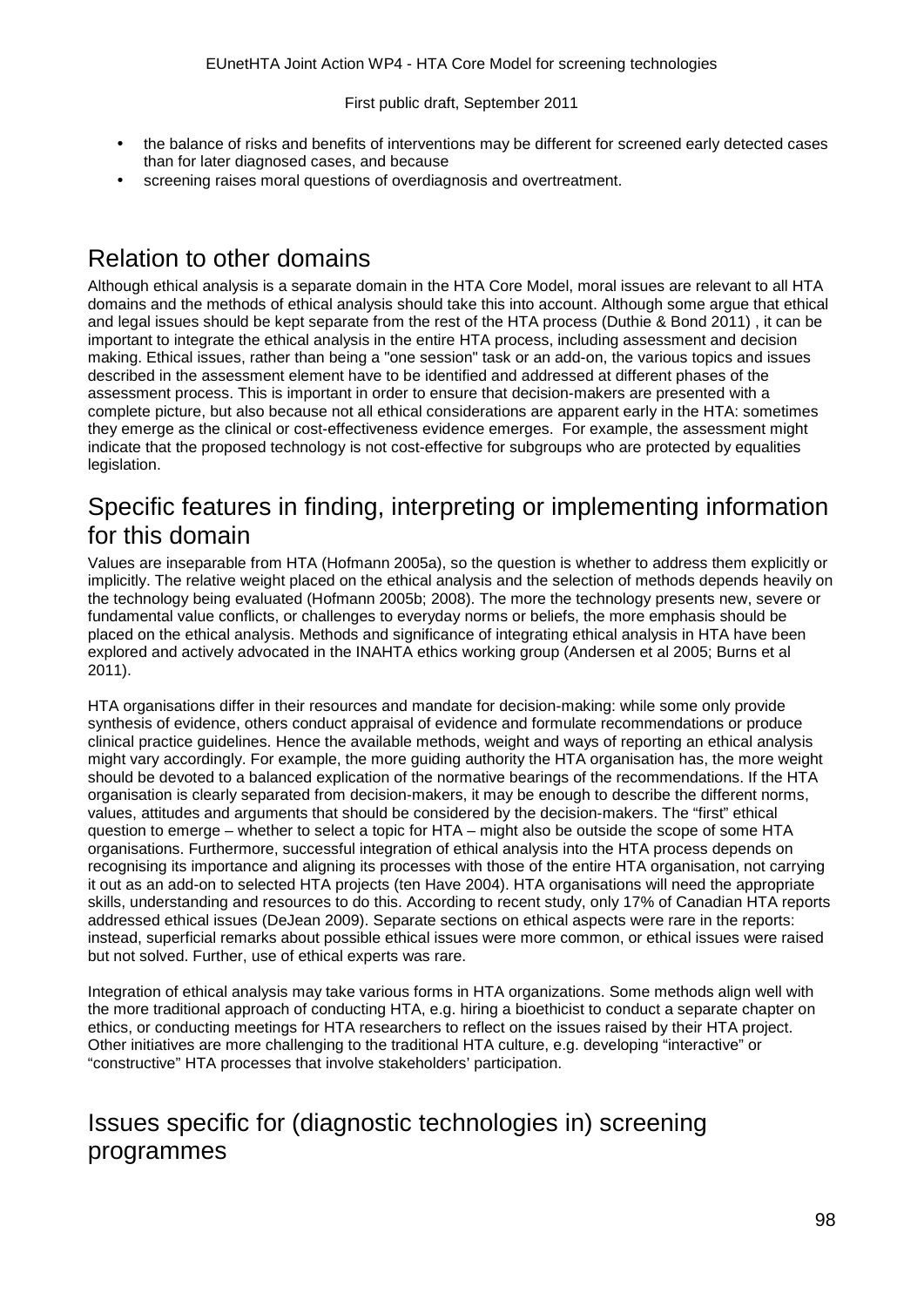Screening technologies bring many ethical questions to participants, their relatives, health care system and the society as stated in the criteria for a screening programme (Wilson 1968 and the Danish council of ethics 2002). The condition sought should be a sufficiently important health problem both to the individual and to society to warrant considering allocating resources to a screening programme, but the decision to define a disease as an important health problem is of itself a value-laden one (Hofmann 2001). Ethical considerations will vary depending on whether the subject of the HTA is a diagnostic test used in primary or secondary screening. Primary screening deals with asymptomatic populations in which disease is possible if not actually yet suspected. In secondary screening, the population has already come into contact with the healthcare system because symptoms have arisen. In secondary screening for conditions with known adverse effects there may therefore be a greater imperative to identify and treat the condition, because the natural history of the disease, once it has been found, might dictate early treatment. For primary screening, the test is being given to an asymptomatic individual and this raises significant ethical issues that are discussed further below.

There are a number of considerations that govern the introduction of organised screening programmes. Some bodies have criteria to determine the appropriateness of programmes being considered for introduction across the population (eg UK National Screening Programme criteria, criteria for screening programmes in Finland). Such criteria can form a useful basis for the classification of issues to consider when initiating HTA on screening technologies. Some of these considerations are now discussed in more detail.

Organised screening programmes are usually targeted at healthy individuals, and involve the health care system contacting an individual and proposing an intervention to prevent disease and promote health. This implies a special responsibility for the health care system; the effectiveness and the safety of the screening must be guaranteed as well as the treatment that follows if the patient is found to have the disease. It increases the importance of clear and balanced patient information and decision aids in order to ensure informed consent to participation. The participants need to be well informed about the options they may face if the test is positive. Ethical analysis needs to be applied to the consequences of "false positive" and "false negative" test results as well as consequences of possible over-diagnosis and over-treatment have to be carefully evaluated and weighed against the expected benefits. Any of these may affect the medical, economic or legal status of individuals who participate in the programme.

There should be a suitable test or examination for screening, for which the following characteristics are known (eg UK national screening programme criteria):

- validity of the testing system
- sensitivity and specificity
- predictive value of the test(s)
- any concerns about safety or adverse events.

The screening test should be acceptable to the population. Where to set the limits for test accuracy (sensitivity and specificity) and who to include in the assessment of this (i.e. the acceptability to the population) are normative issues. If the proposed screening is for a disease that the programme planners wish to have identified at a latent or early symptomatic stage, it will result in people who feel healthy learning that they have a "disease". The natural history of the condition, including development from latent to declared disease, should therefore be adequately understood.

Equity of access is a further consideration. Some technologies may be expressly addressed to reduce inequalities (for example, self sampling HPV tests or mobile mammography), while other technologies may carry a risk of decreased equity of access, such as regionalised assessment or colonoscopy vs. faecal occult blood testing. Information materials may, in attempting to be scientifically correct, be too difficult to understand, and thus act as a barrier for less educated people. The evaluation should also consider whether participating in the screening programme might stigmatize the participants or the test positive individuals.

Ethical evaluation of a screening programme has multiple perspectives as it may encompass the health care system from primary to tertiary level. General and technology specific ethical issues and consequences for various stakeholders (e.g. participants, their relatives in case of hereditary disorders, various levels of health care organization, screening test providers, screening health care professionals) need to be identified both before and during the HTA process. For each stakeholder, possible consequences of proceeding with or refraining from the implementation of the screening technology have to be identified.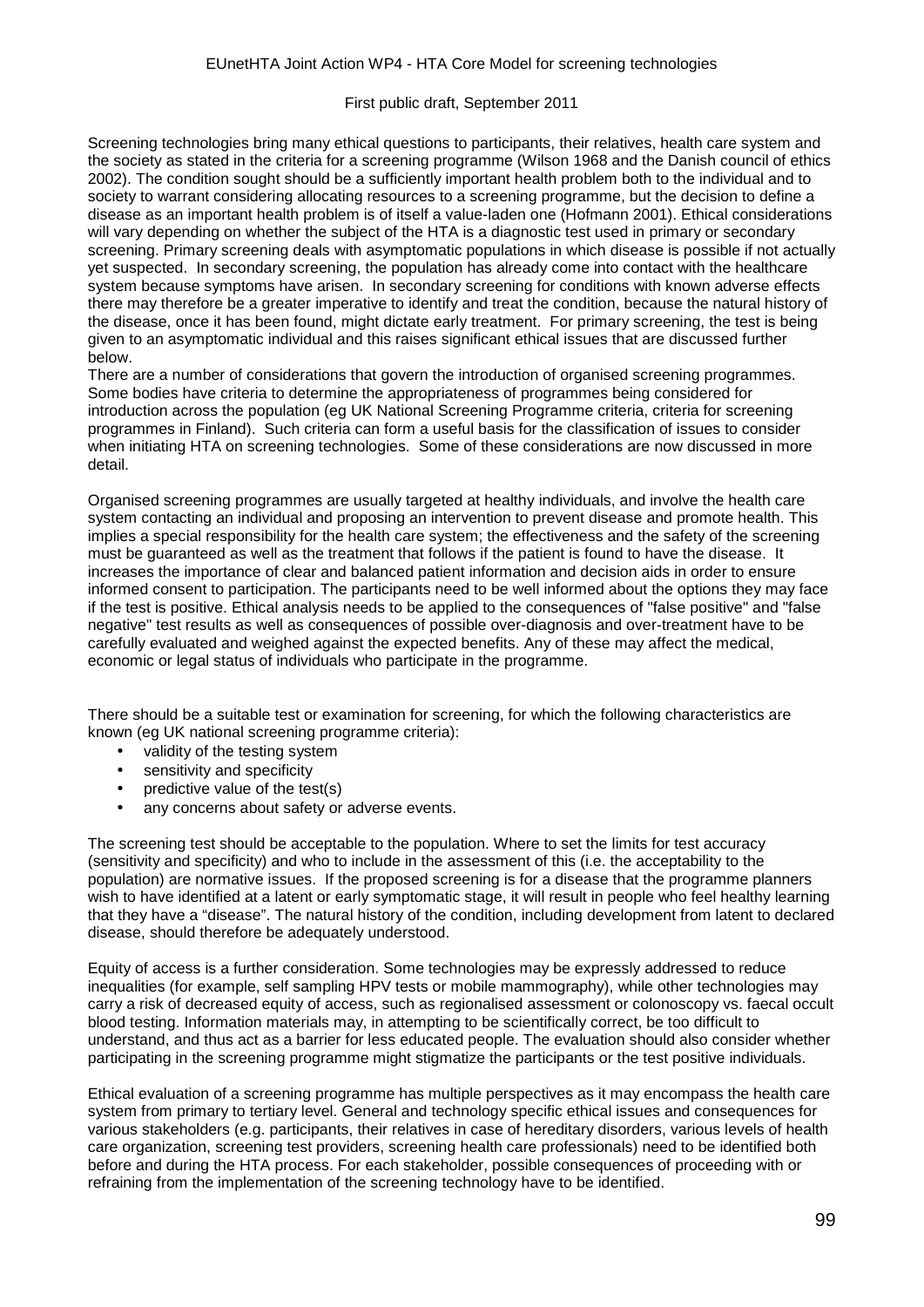There may be different ethical considerations for "case-finding" and screening carried out with the intention of treating. If screening is being carried out with the purpose of finding patients who need treatment, there needs to be an effective treatment available for the condition being screened for, and a clear referral protocol for subsequent treatment (as measured on, for example, physiological or other characteristics which may be found by the test). The costs of both screening and subsequent treatment will form part of the HTA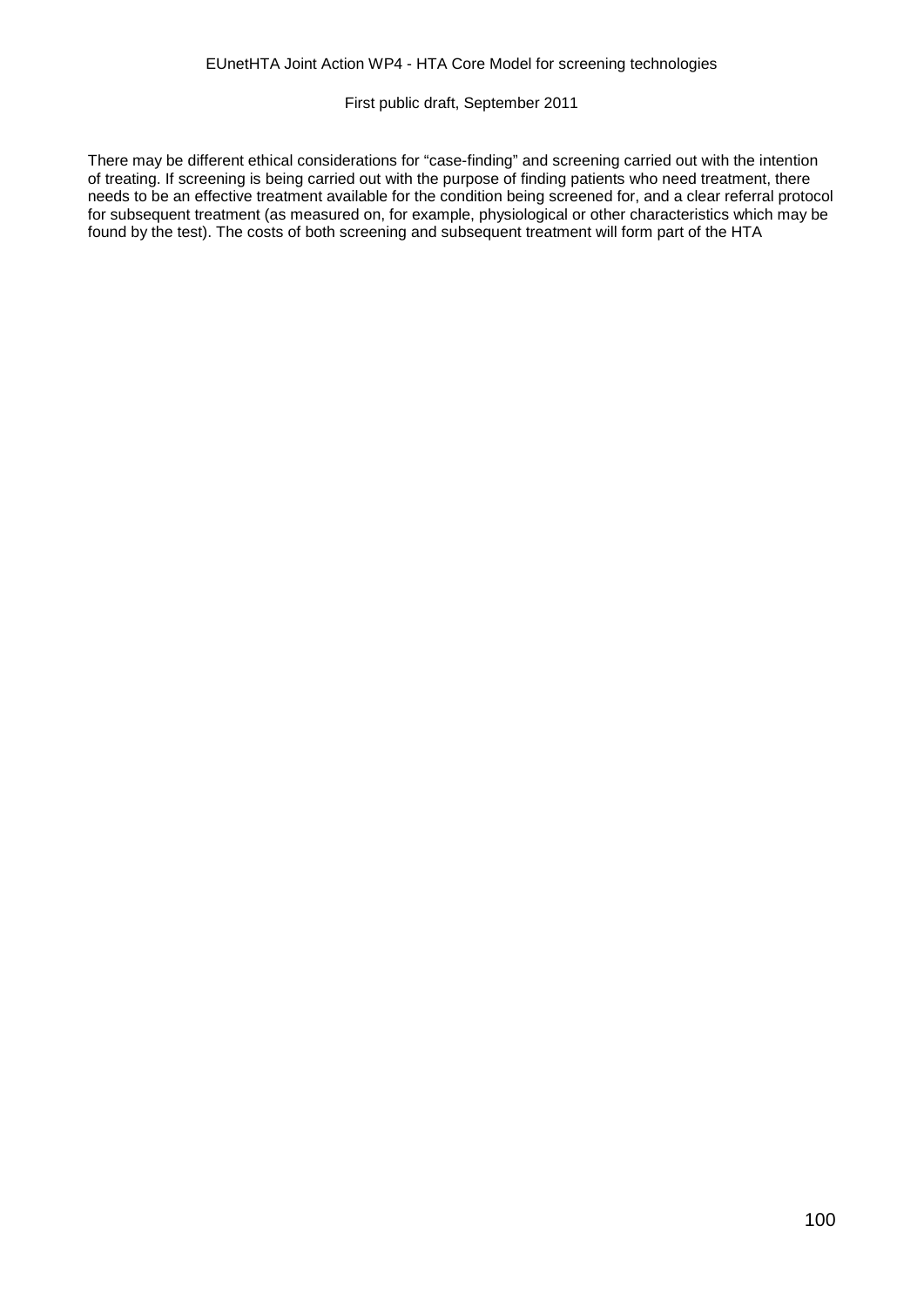# **Assessment elements**

| <b>Element</b><br><b>ID</b> | <b>Domain</b>       | Topic                                                                             | <b>Issue</b>                                                                                                                                                      | <b>Clarification</b>                                                                                                                                                                                                                                                                                                                                                                                                                                                                                                                                                                                                                                                                                                                                                                                                                                                                    | Importance<br>3=critical<br>2=important<br>1=optional | Transferability<br>3=completely<br>2=partly<br>$1 = not$ | Informati<br>on<br>sources                                             | Reference        | <b>Relations</b>                      |
|-----------------------------|---------------------|-----------------------------------------------------------------------------------|-------------------------------------------------------------------------------------------------------------------------------------------------------------------|-----------------------------------------------------------------------------------------------------------------------------------------------------------------------------------------------------------------------------------------------------------------------------------------------------------------------------------------------------------------------------------------------------------------------------------------------------------------------------------------------------------------------------------------------------------------------------------------------------------------------------------------------------------------------------------------------------------------------------------------------------------------------------------------------------------------------------------------------------------------------------------------|-------------------------------------------------------|----------------------------------------------------------|------------------------------------------------------------------------|------------------|---------------------------------------|
| F0001                       | Ethical<br>analysis | <b>Principal</b><br>questions<br>about the<br>ethical<br>aspects of<br>technology | Is the technology<br>a new, innovative<br>mode of care, an<br>add-on to or<br>modification of a<br>standard mode of<br>care or a<br>replacement of a<br>standard? | The consequences of totally new screening programmes are likely to be<br>more difficult to predict than the consequences of changing methods<br>within an existing screening programme (breast screening and digital<br>imaging), for individual values, attitudes and expectations as well as for<br>health care systems. Novel screening programmes (screening for rare<br>metabolic disorders in newborn), improved specificity of screening<br>methods (ultrasound for fetal abormalities), or totally new screening<br>tests (screening for maternal drug and alcohol abuse from hair or<br>meconium) - may have far-reaching consequences on health care. They<br>may require more emphasis on ethical analysis than replacing a test<br>already in use with another testing the same diagnostic marker, although<br>the literature and research base on the topic may be narrow. |                                                       | $\mathcal{P}$                                            | Literature<br>search.<br>Expert<br>opinion                             | Mitcham<br>2004  | DTC.<br>Organisati<br>onal<br>domains |
| F0002                       | Ethical<br>analysis | Principal<br>questions<br>about the<br>ethical<br>aspects of<br>technology        | Can the<br>technology<br>challenge<br>religious, cultural<br>or moral<br>convictions or<br>beliefs of some<br>groups or change<br>current social<br>arrangements? | It is important to identify those groups within the society for whom the use<br>of the technology may pose serious challenges due to their beliefs,<br>convictions or current social arrangements. Finding other acceptable<br>possibilities for these groups is important. Identifying the conceptions<br>behind the beliefs and values may help put them in perspective, when<br>considering the overall acceptability of the technology. Technology may<br>also change generally accepted social arrangements by challenging<br>traditional conceptions (e.g. screening for fetal abnormalities and on the<br>other hand the concept of "design babys" through development of<br>preimplantation diagnostics).                                                                                                                                                                       | 3                                                     | $\mathcal{P}$                                            | Literature<br>search.<br>Expert<br>opinion.<br>Stakehold<br>er hearing | Ogletree<br>2004 | Social                                |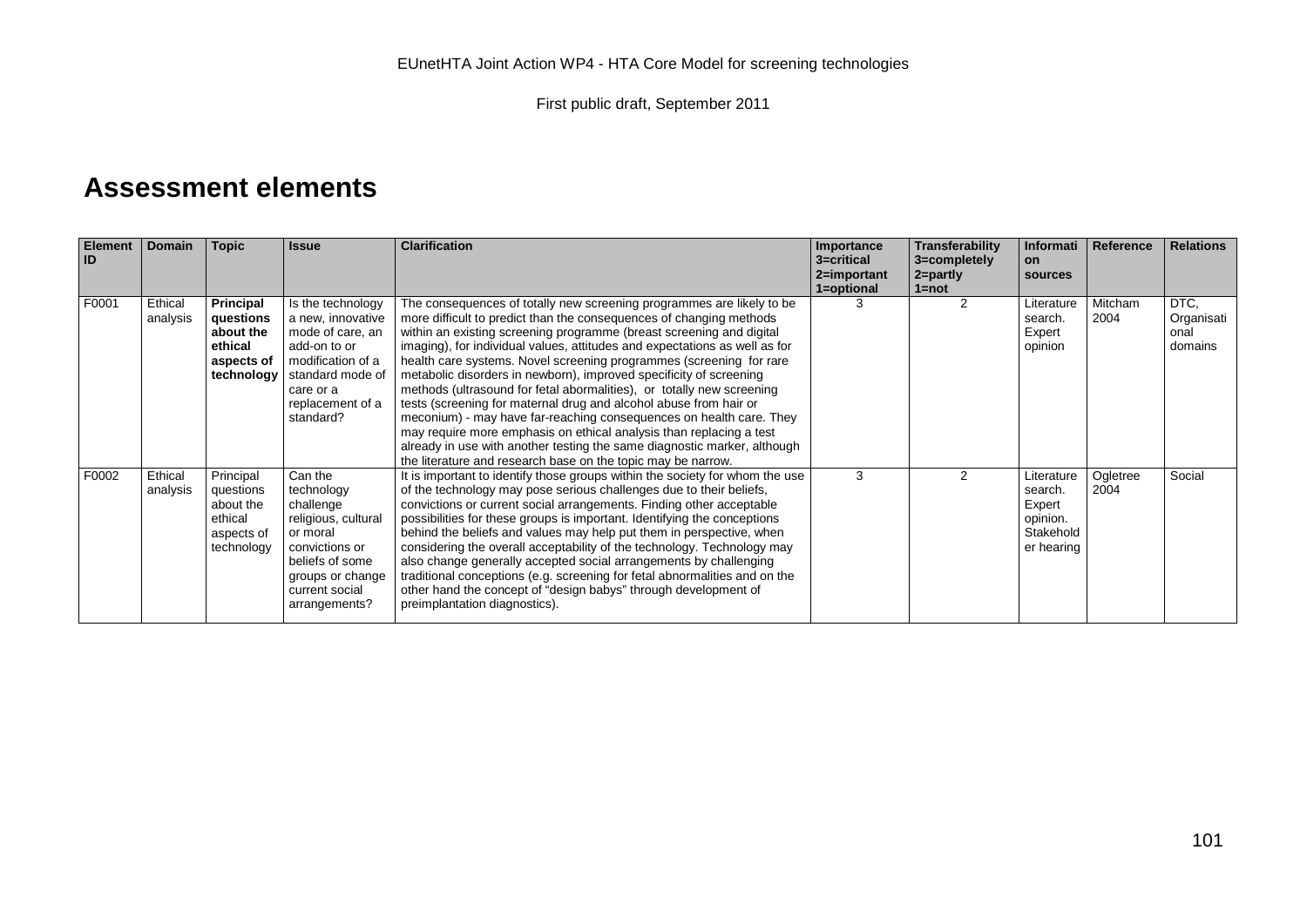| <b>Element</b><br>ID | <b>Domain</b>       | <b>Topic</b>                                                               | <b>Issue</b>                                                                                                                                 | <b>Clarification</b>                                                                                                                                                                                                                                                                                                                                                                                                                                                                                                                                                                                                                                                                                                                                                                                                                                                                                                                                                                                                                                                                                                                                                                                                                                                                                                                                                                                    | Importance<br>3=critical<br>2=important<br>1=optional | <b>Transferability</b><br>3=completely<br>2=partly<br>$1 = not$ | Informati<br>on<br>sources                                             | Reference                                                  | <b>Relations</b> |
|----------------------|---------------------|----------------------------------------------------------------------------|----------------------------------------------------------------------------------------------------------------------------------------------|---------------------------------------------------------------------------------------------------------------------------------------------------------------------------------------------------------------------------------------------------------------------------------------------------------------------------------------------------------------------------------------------------------------------------------------------------------------------------------------------------------------------------------------------------------------------------------------------------------------------------------------------------------------------------------------------------------------------------------------------------------------------------------------------------------------------------------------------------------------------------------------------------------------------------------------------------------------------------------------------------------------------------------------------------------------------------------------------------------------------------------------------------------------------------------------------------------------------------------------------------------------------------------------------------------------------------------------------------------------------------------------------------------|-------------------------------------------------------|-----------------------------------------------------------------|------------------------------------------------------------------------|------------------------------------------------------------|------------------|
| F0003                | Ethical<br>analysis | Principal<br>questions<br>about the<br>ethical<br>aspects of<br>technology | What can be the<br>hidden or<br>unintended<br>consequences of<br>the technology<br>and its<br>applications for<br>different<br>stakeholders. | The technology may be used for other purposes and have side-effects in<br>addition to those following from the intended use. E.g. screening for fetal<br>abnormalities may give information on gender. Unintended<br>consequences may be difficult to predict (eg abortion due to unwished<br>gender), but the intended purpose and uses of the technology should be<br>evaluated against the likely uses and consequences of the technology.<br>New technologies give rise to new ethical questions (e.g. screening for<br>metabolic disorders in newborn with non-existing early treatment<br>options). As pre-symptomatic screening tests have become available, the<br>health care system has to be prepared to handle moral issues raised by<br>true positive and false negative findings. Screening positive and being<br>diagnosed with the disease may have effects on relatives as a all<br>diagnoses of hereditary disorders, also provide knowledge of relatives.<br>Screening positive may also affect social relations. In screening<br>programmes by definition diagnostic information necessitates further<br>action, so all screening programmes may have large impact on the health<br>care processes and systems and on individuals. They may even change<br>the concepts of disease if the definition of whom to treat as a patient is<br>unclear (eg screening for aorta aneurysm). | 3                                                     | 2                                                               | Literature<br>search.<br>Expert<br>opinion.<br>Stakehold<br>er         | Ogletree<br>2004,<br>Hofmann<br>2005b,<br>Hofmann<br>2002b |                  |
| F0004                | Ethical<br>analysis | Autonomy                                                                   | Does the<br>implementation or<br>use of the<br>technology<br>challenge patient<br>autonomy?                                                  | Patients have in most cases a right to autonomy. This means both the<br>right to decide, but also right to relevant information. The information<br>should enable understanding the issues, enable considering it in relation<br>to personal values, and deciding accordingly.<br>Screening programmes represent complex technologies that may be<br>difficult to be understandably explained to the patient (e.g.meaning of<br>screening positive or negative and the possible risks associated with<br>diagnostic tests and/or treatment), as are screening programmes that<br>require patients to behave in a certain way (e.g. dietary restrictions for<br>fecal blood test). The practical challenge with screening programmes is<br>that in order to be fully autonomous, the participating person should<br>understand all alternatives following different test results and be able to<br>make informed consent at every step.                                                                                                                                                                                                                                                                                                                                                                                                                                                                  | 3                                                     | 2                                                               | Literature<br>search.<br>Expert<br>opinion.<br>Stakehold<br>er hearing | Miller 2004                                                |                  |
| F0005                | Ethical<br>analysis | Autonomy                                                                   | Is the technology<br>used for<br>patients/people<br>that are especially<br>vulnerable?                                                       | The right and justification to use the technology for persons who are<br>vulnerable (critically ill or have otherwise reduced decision making<br>capacity, like children, mentally retarded, patients that have due to their<br>illness/state limited decision making capacity, pregnant women etc) has<br>to be clarified. Who has the right to balance the benefit against possible<br>harm in these situations? On what grounds can these decisions be<br>made? Is the technology so valuable, as to justify its use on people who<br>cannot give informed consent to it?                                                                                                                                                                                                                                                                                                                                                                                                                                                                                                                                                                                                                                                                                                                                                                                                                            | 3                                                     | 3                                                               | Literature<br>search.<br>Expert<br>opinion.<br>Stakehold<br>er hearing | Miller 2004                                                |                  |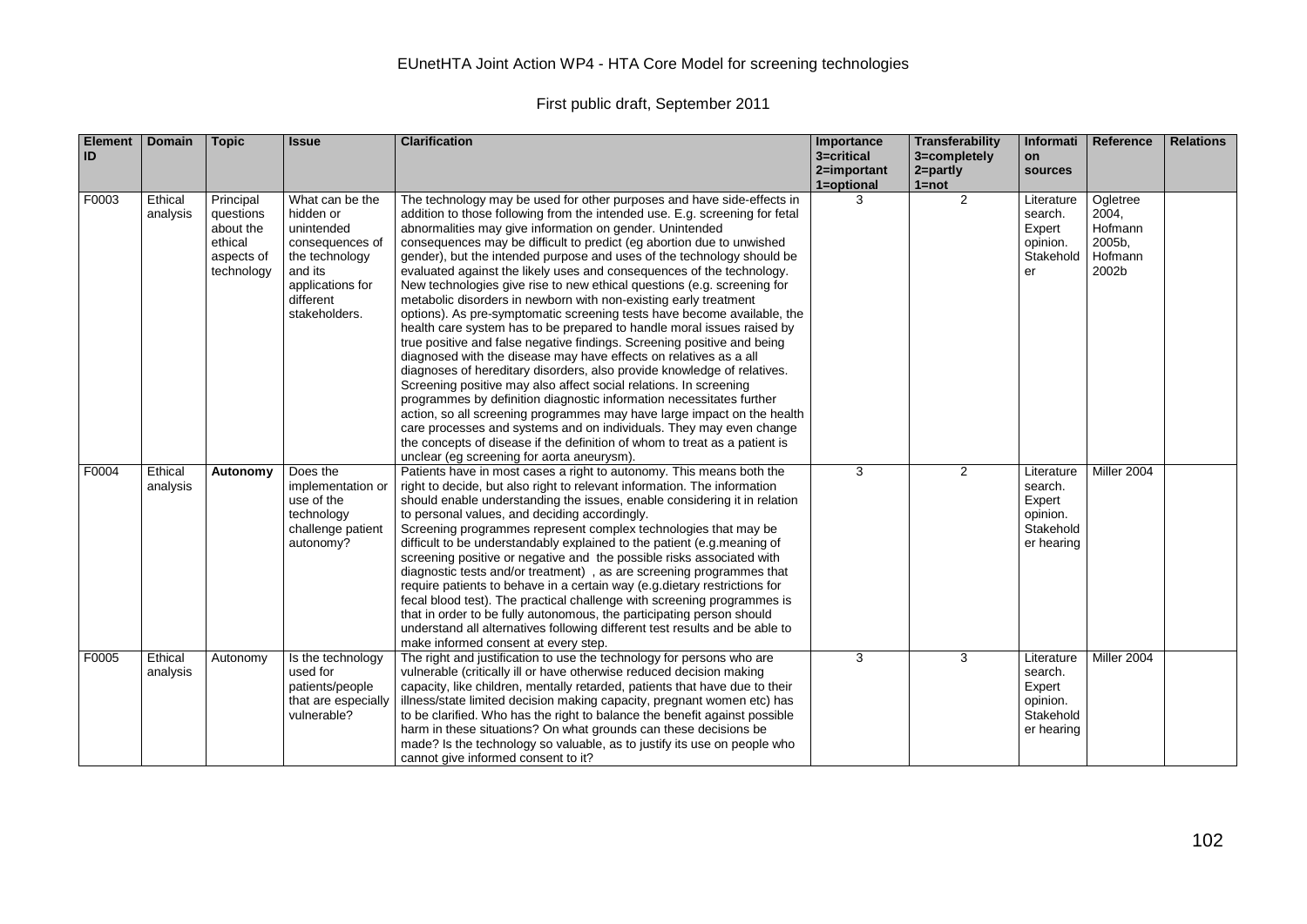|  | First public draft, September 2011 |
|--|------------------------------------|
|--|------------------------------------|

| <b>Element</b><br>ID | <b>Domain</b>       | <b>Topic</b>            | <b>Issue</b>                                                                                                            | <b>Clarification</b>                                                                                                                                                                                                                                                                                                                                                                                                                                                                                                                                                                                                                                                                                                                                                                                                                                                                                                                            | Importance<br>3=critical<br>2=important<br>1=optional | Transferability<br>3=completely<br>2=partly<br>$1 = not$ | Informati<br>on<br>sources                                             | Reference                                                           | <b>Relations</b>            |
|----------------------|---------------------|-------------------------|-------------------------------------------------------------------------------------------------------------------------|-------------------------------------------------------------------------------------------------------------------------------------------------------------------------------------------------------------------------------------------------------------------------------------------------------------------------------------------------------------------------------------------------------------------------------------------------------------------------------------------------------------------------------------------------------------------------------------------------------------------------------------------------------------------------------------------------------------------------------------------------------------------------------------------------------------------------------------------------------------------------------------------------------------------------------------------------|-------------------------------------------------------|----------------------------------------------------------|------------------------------------------------------------------------|---------------------------------------------------------------------|-----------------------------|
| F0006                | Ethical<br>analysis | Autonomy                | Can the<br>technology entail<br>special<br>challenges/risk<br>that the<br>patient/person<br>needs to be<br>informed of? | Is the common professional practice of discussing the technology with<br>patients enough, or is special care needed with this technology? Should<br>the patient be explicitly informed, for example, that false positive results<br>may lead unnecessary further investigations and treatments with serious<br>harms?<br>Screening programmes to be used for early identification of life-<br>threatening situations may have life-threatening side effects (e.g.<br>treatment is invasive surgery with risk of death). Technology used to get<br>exact diagnostic information for those screening positive may have<br>unexpected severe side-effects (e.g. miscarriage due to amniocentesis).                                                                                                                                                                                                                                                 | 3                                                     | 3                                                        | Literature<br>search.<br>Expert<br>opinion.<br>Registers               | Miller 2004                                                         | Safety                      |
| F0007                | Ethical<br>analysis | Autonomy                | Does the<br>implementation<br>challenge or<br>change<br>professional<br>values, ethics or<br>traditional roles?         | Technologies may change the relationship between physician and<br>patient, challenge professional autonomy or otherwise interfere with<br>professional ethics and values. The patient-physician relationship is<br>traditionally based on mutual trust, confidentiality and professional<br>autonomy so that individual treatment decisions can be made in the best<br>interest of the patient. Technologies that interfere with core virtues and<br>principles of medical and professional ethics challenge the professional<br>integrity of the physicians or other health care professionals (eg.<br>screening for drug abuse when use is denied). Technologies that align<br>with professional ethics are more likely to be implemented successfully.<br>For example, people may require a test or intervention for many reasons,<br>even if the professionals think them unnecessary and potentially harmful<br>(eq whole body MRI scans). | 3                                                     | 2                                                        | Expert<br>opinion                                                      | Hofmann<br>2005b.<br>Medical<br>Professiona<br>lism Project<br>2002 | DTC,<br>Organisati<br>onal. |
| F0008                | Ethical<br>analysis | Human<br><b>Dignity</b> | Does the<br>implementation or<br>use of the<br>technology affect<br>human dignity?                                      | Especially technologies that are applied for persons with reduced<br>autonomy may violate a person's dignity (children, mentally impaired,<br>severely ill), i.e. challenge the idea that all human beings have intrinsic<br>moral value, and should thus not be seen as means to others ends.<br>Labelling people may also threaten their dignity (eg. screening children<br>for fetal alcohol spectrum disorders). Some screening tests may label<br>healthy people as sick (eg PSA for prostate cancer) or otherwise less<br>worthy (screening for a non-dominant gene defect in fertile aged,<br>screening for STD in school aged girls). Handicapped people may be<br>labelled by prenatal screening programmes which imply that their<br>handicap is an indication for abortion.                                                                                                                                                          | 3                                                     | 2                                                        | Literature<br>search.<br>Expert<br>opinion.<br>Stakehold<br>er hearing | Kilner 2004                                                         |                             |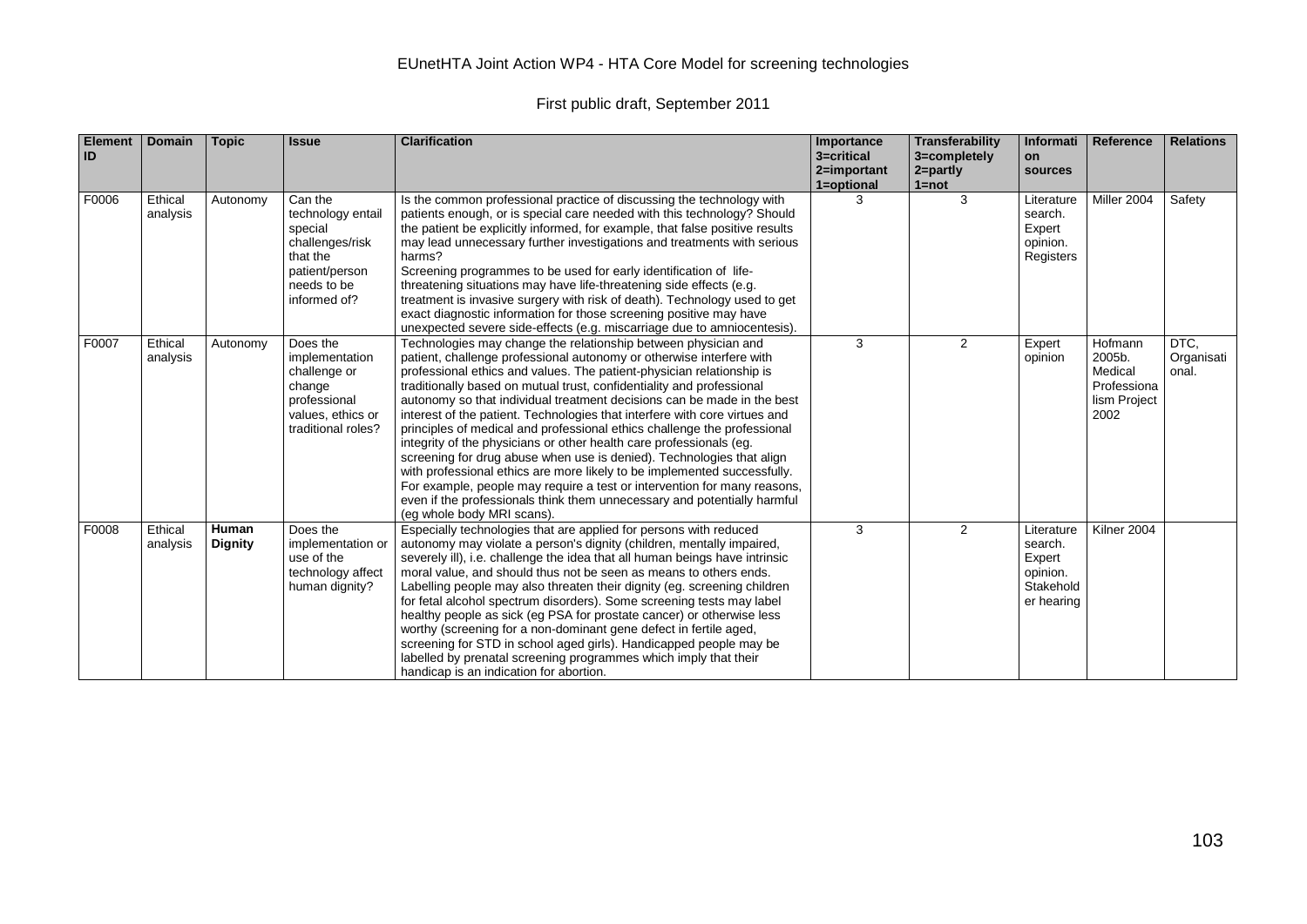| <b>Element</b><br>ID | <b>Domain</b>       | <b>Topic</b>                              | <b>Issue</b>                                                                                                                                                                                                                                                               | <b>Clarification</b>                                                                                                                                                                                                                                                                                                                                                                                                                                                                                                                                                                                                                                                                                                                                                                                                                                                                                                    | Importance<br>3=critical<br>2=important<br>1=optional | Transferability<br>3=completely<br>$2 =$ partly<br>$1 = not$ | <b>Informati</b><br>on<br>sources                                      | Reference                                                   | <b>Relations</b>                |
|----------------------|---------------------|-------------------------------------------|----------------------------------------------------------------------------------------------------------------------------------------------------------------------------------------------------------------------------------------------------------------------------|-------------------------------------------------------------------------------------------------------------------------------------------------------------------------------------------------------------------------------------------------------------------------------------------------------------------------------------------------------------------------------------------------------------------------------------------------------------------------------------------------------------------------------------------------------------------------------------------------------------------------------------------------------------------------------------------------------------------------------------------------------------------------------------------------------------------------------------------------------------------------------------------------------------------------|-------------------------------------------------------|--------------------------------------------------------------|------------------------------------------------------------------------|-------------------------------------------------------------|---------------------------------|
| F0009                | Ethical<br>analysis | Human<br>integrity                        | Does the<br>implementation or<br>use of the<br>technology affect<br>human integrity?                                                                                                                                                                                       | Technology can challenge human integrity by preventing (or even<br>tempting) people (patients or professionals) to live according their moral<br>convictions, preferences or commitments. This is especially important for<br>vulnerable patient groups. Integrity can also be seen as a coherent image<br>or identity of oneself. Institutions that discourage honesty or ethical<br>conduct are detrimental to integrity; for example, systems where lying<br>about one's health state might lead to better treatment than being honest.<br>Prenatal screening programmes might challenge the integrity of people<br>who value new life as gift; screening for cervical cancer and/or HPV may<br>be problematic for some religious groups.                                                                                                                                                                            | 3                                                     | 2                                                            | Literature<br>search.<br>Expert<br>opinion.<br>Stakehold<br>er hearing | Kilner 2004                                                 |                                 |
| F0010                | Ethical<br>analysis | <b>Beneficenc</b><br>e/nonmalef<br>icence | What are the<br>benefits and<br>harms for<br>patients, and what<br>is the balance<br>between the<br>benefits and<br>harms when<br>implementing and<br>when not<br>implementing the<br>technology? Who<br>will balance the<br>risks and benefits<br>in practice and<br>how? | The decision to implement a technology requires careful decision on the<br>balance between benefit and harm, cost-effectiveness, reallocation of<br>resources etc. When this decision has been made on the system level,<br>the decision on individual patient level rests on both the professional who<br>offers the technology and the patient who autonomously accepts to<br>participate at every possible step. The individual decision has to be<br>based on objective information on possible benefit and risks. Risks are<br>only justified to the extent they are needed to create benefits. If not<br>proven otherwise, the individual patient is generally to be seen as the<br>best judge of risks and benefits for her/himself.                                                                                                                                                                             | 3                                                     | 2                                                            | Literature<br>search.<br>Expert<br>opinion.<br>Stakehold<br>er hearing | Autti-Rämö<br>2007                                          | Safety.and<br>Effectivene<br>SS |
| F0011                | Ethical<br>analysis | Beneficenc<br>e/nonmalefi<br>cence        | Can the<br>technology harm<br>any other<br>stakeholders?<br>What are the<br>potential benefits<br>and harms for<br>other<br>stakeholders,<br>what is the<br>balance between<br>them? Who will<br>balance the risks<br>and benefits in<br>practice and how?                 | Some technologies have the potential to unfold unwanted or harmful<br>effects not only on the patients that the technology is directly applied to<br>but also indirectly on other stakeholders (relatives, other patients,<br>organisations, society etc.) Benefits and harms to individuals must be<br>balanced with benefits and harms that can befall society as a whole<br>(social utility, maximizing public health). These harmful effects may<br>manifest in the physical, social, financial or even other domains of life.<br>For example results of prenatal screening and screening for metabolic<br>disorders in newborn may negatively interfere with the family planning<br>and social life of not only the individual being tested but also of his or her<br>relatives. Changes in the availability of treatment facilities may<br>significantly alter the requirements placed on the health care system. | 3                                                     | $\overline{2}$                                               | Literature<br>search.<br>Expert<br>opinion.<br>Stakehold<br>er hearing | Autti-Rämö<br>2007<br>Beauchamp<br>and<br>Childress<br>2001 | Organisati<br>onal,<br>Social   |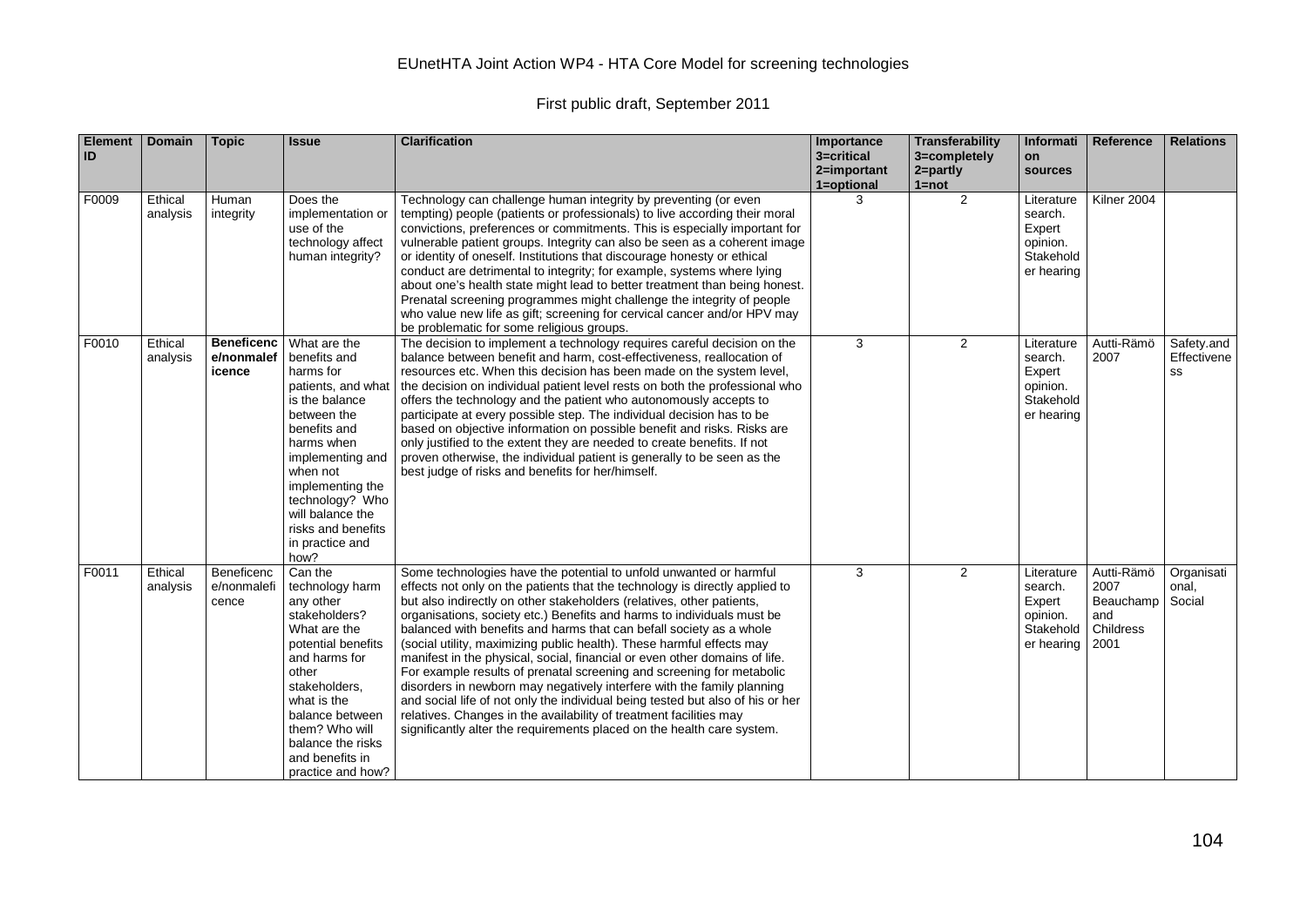| <b>Element</b><br>ID | <b>Domain</b>       | <b>Topic</b>                 | <b>Issue</b>                                                                                                                                                                                                      | <b>Clarification</b>                                                                                                                                                                                                                                                                                                                                                                                                                                                                                                                                                                                                                                                                                                                                                                                                                                                                                                                                                                                                                                                                                                                                                                                                                                   | Importance<br>3=critical<br>2=important<br>1=optional | <b>Transferability</b><br>3=completely<br>$2 = part$<br>$1 = not$ | Informati<br>on<br>sources                                                                                   | Reference                         | <b>Relations</b>                                             |
|----------------------|---------------------|------------------------------|-------------------------------------------------------------------------------------------------------------------------------------------------------------------------------------------------------------------|--------------------------------------------------------------------------------------------------------------------------------------------------------------------------------------------------------------------------------------------------------------------------------------------------------------------------------------------------------------------------------------------------------------------------------------------------------------------------------------------------------------------------------------------------------------------------------------------------------------------------------------------------------------------------------------------------------------------------------------------------------------------------------------------------------------------------------------------------------------------------------------------------------------------------------------------------------------------------------------------------------------------------------------------------------------------------------------------------------------------------------------------------------------------------------------------------------------------------------------------------------|-------------------------------------------------------|-------------------------------------------------------------------|--------------------------------------------------------------------------------------------------------------|-----------------------------------|--------------------------------------------------------------|
| F0012                | Ethical<br>analysis | <b>Justice</b><br>and Equity | What are the<br>consequences of<br>implementing /<br>not implementing<br>the technology on<br>justice in the<br>health care<br>system? Are<br>principles of<br>fairness, justness<br>and solidarity<br>respected? | A new intervention may require reallocation of human resources, funding<br>and training. A large reallocation of resources may seriously jeopardize<br>other patient groups. How this reallocation affects the existing health care<br>system has to be studied for all stakeholders. Can the technology be<br>applied in a way that there is equal access to those in equal need and<br>who would equally benefit for the programme? How can this be<br>quaranteed? Could potential discrimination or other inequalities<br>(geographic, gender, ethnic, religious, employment, insurance) prevent<br>access? Are specific safeguards needed? If the technology is obsolete,<br>does it possibly hinder some other, more effective innovative technology<br>to be implemented? How will possible caregivers' burden and well-being<br>be influenced? Potential inequalities and discrimination should be<br>justified. Screening technologies sometimes acquire significant symbolic<br>value (e.g. fetal ultrasound, PSA) that may create demands for tests that<br>are not justified on health or public health grounds.                                                                                                                            | 3                                                     | 2                                                                 | Literature<br>search.<br>Expert<br>opinion.<br>Stakehold<br>er hearing                                       | Sterba<br>2004<br>Daniels<br>2001 | Cost-<br>effectivene<br>SS.<br>Organisati<br>onal.<br>Social |
| F0013                | Ethical<br>analysis | Justice and<br>Equity        | How are<br>technologies<br>presenting with<br>relevantly similar<br>(ethical) problems<br>treated in health<br>care system?                                                                                       | Clearly presenting how relevantly similar technologies are treated in a<br>health care system may help to adopt coherent and just health policies,<br>either by applying past precedents to current cases, or showing that past<br>cases need reconsideration. Similarity is to be defined individually for<br>each technology. The idea is to concentrate only on the similarities<br>relevant for solving the ethical problems found important for the current<br>HTA project. The similarity may be, for example, of medical,<br>technological, economical, ethical, social, organisational or legal nature.                                                                                                                                                                                                                                                                                                                                                                                                                                                                                                                                                                                                                                        | 3                                                     | $\overline{2}$                                                    | Littrature<br>search.<br>Expert<br>opinion                                                                   | Hofmann<br>2005b                  |                                                              |
| F0014                | Ethical<br>analysis | <b>Rights</b>                | Does the<br>implementation or<br>use of the<br>technology affect<br>the realisation of<br>basic human<br>rights?                                                                                                  | Human rights exist both in ethics and legislation, most notably in the<br>United Nations declarations and related statements, like the European<br>Council Biomedicine convention. Basic human rights are universal and<br>consider the most important goods, protections and freedoms. Classes of<br>rights are civil and political rights, social rights, minority and group rights<br>and environmental rights. For HTA, perhaps the most relevant are the<br>rights to equality, non-discrimination, safety, adequate standard of living<br>and health care. For example: - Right to life, liberty and security of person.<br>-Right to a standard of living adequate for the health and well-being of<br>himself and of his family, including medical care and necessary social<br>services, and the right to security in the event of sickness, disability or old<br>age. - Right of the child to the enjoyment of the highest attainable<br>standard of health and to facilities for the treatment of illness and<br>rehabilitation of health. For screening programmes, issues of access to<br>screening and diagnostic tests and treatments as well as labelling and<br>potential discrimination of diagnosed persons may be relevant issues. | 3                                                     | 3                                                                 | Literature<br>search.<br>Law, rules<br>and<br>regulation<br>s. Expert<br>opinion.<br>Stakehold<br>er hearing | <b>Marks 2004</b>                 | Social.<br>Legal                                             |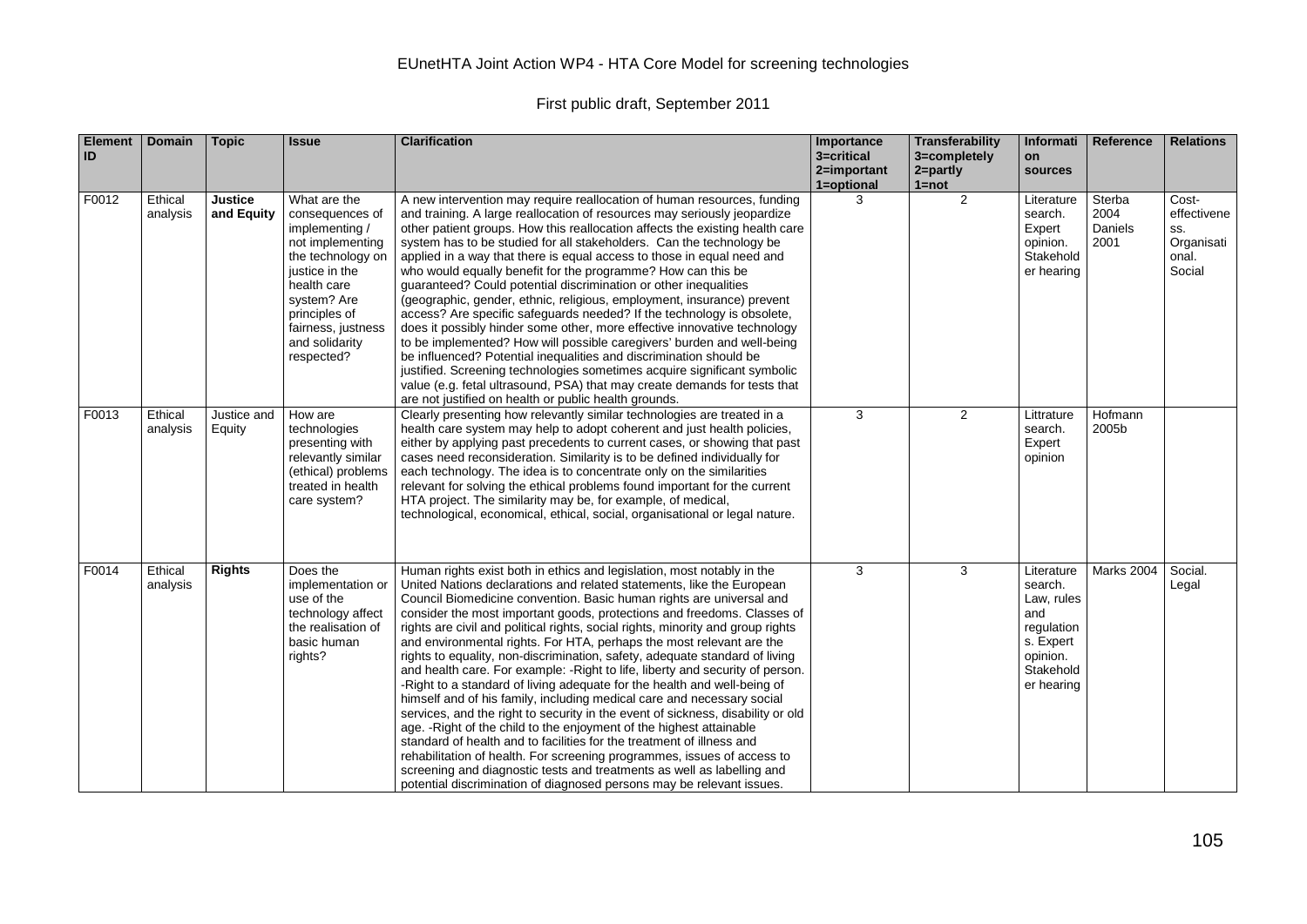| <b>Element</b><br>ID | <b>Domain</b>       | <b>Topic</b>                                            | <b>Issue</b>                                                                                       | <b>Clarification</b>                                                                                                                                                                                                                                                                                                                                                                                                                                                                                                                                                                                                                                                                                                                                                                                                                                                                                                                                                                                                                                                                                   | Importance<br>3=critical<br>2=important<br>1=optional | <b>Transferability</b><br>3=completely<br>$2 = partly$<br>$1 = not$ | <b>Informati</b><br>on<br>sources                                                                      | Reference      | <b>Relations</b> |
|----------------------|---------------------|---------------------------------------------------------|----------------------------------------------------------------------------------------------------|--------------------------------------------------------------------------------------------------------------------------------------------------------------------------------------------------------------------------------------------------------------------------------------------------------------------------------------------------------------------------------------------------------------------------------------------------------------------------------------------------------------------------------------------------------------------------------------------------------------------------------------------------------------------------------------------------------------------------------------------------------------------------------------------------------------------------------------------------------------------------------------------------------------------------------------------------------------------------------------------------------------------------------------------------------------------------------------------------------|-------------------------------------------------------|---------------------------------------------------------------------|--------------------------------------------------------------------------------------------------------|----------------|------------------|
| F0016                | Ethical<br>analysis | Legislation                                             | Is legislation and<br>regulation to use<br>the technology<br>fair and<br>adequate?                 | Technology may lead to ethical problems that make current regulation<br>inadequate. Screening and diagnostic technologies are commonly<br>differently regulated than treatments, especially medications. Ethical<br>reflection is needed when considering what kind of regulation is needed.<br>This consideration is done on the basis and in combination with the legal<br>domain. Emphasis should be put on considering the ethically relevant<br>aspects and consequences of current law, needs for legal regulation that<br>have arisen from the ethical analysis, and a global assessment of the<br>adequacy of the legislation based on all available information. For<br>example, who has a right to get the results and for what purposes? Is<br>legislation needed to ensure equal access? What kind of rules and<br>regulations are needed to ensure good quality of high risk diagnostic<br>tests and treatments.                                                                                                                                                                          | 2                                                     | $\overline{1}$                                                      | Law, rules<br>and<br>regulation<br>s.<br>Stakehold<br>er<br>hearing.<br>Expert<br>opinion              | Capron<br>2004 | Legal            |
| F0017                | Ethical<br>analysis | Questions<br>about<br>effectivene<br>ss and<br>accuracy | What are the<br>proper end-points<br>for assessment<br>and how should<br>they be<br>investigated?  | The acceptable and feasible endpoints must be carefully considered<br>early in the analysis. The context must be especially considered; some<br>technologies require extensive interpretative skills, and sometimes the<br>consequences will depend on the target population. This is especially<br>true in disorders related to life style. The importance of context relates to<br>what kinds of studies are deemed acceptable. For diagnostic<br>technologies and screening programmes, clinical effectiveness -<br>improved health outcome -should ideally be directly investigated. This is<br>not always possible so other endpoints may have to be used. In addition,<br>screening programmes may have several aims (e.g. screening for<br>hearing disorder in newborn - early institution of therapy and possibility<br>for cochlear implant) The validity of patient reported outcomes need to be<br>discussed especially in screening programmes where the outcome may<br>not be disease free (eg. prenatal screening for congenital heart disorder<br>requiring serial surgery postnatally) | 3                                                     | 2                                                                   | Other<br>domains<br>of<br>analysis:<br>accuracy,<br>safety,<br>effectiven<br>ess.<br>Expert<br>opinion |                |                  |
| F0018                | Ethical<br>analysis | Questions<br>about<br>effectivenes<br>s and<br>accuracy | Are the accuracy<br>measures<br>decided and<br>balanced on a<br>transparent and<br>acceptable way? | Are the accuracy measures (sensitivity and specificity) chosen so that<br>they accord with the purpose of the HTA? How and by whom are cut-off<br>values decided? How and by whom has balancing sensitivity and<br>specificity been done? This should be done considering the moral value<br>of different results – for example, high specificity is required if false<br>positives have serious consequences.                                                                                                                                                                                                                                                                                                                                                                                                                                                                                                                                                                                                                                                                                         | 3                                                     | 3                                                                   | Other<br>domains<br>οf<br>analysis:<br>accuracy,<br>safety,<br>effectiven<br>ess.<br>Expert<br>opinion |                |                  |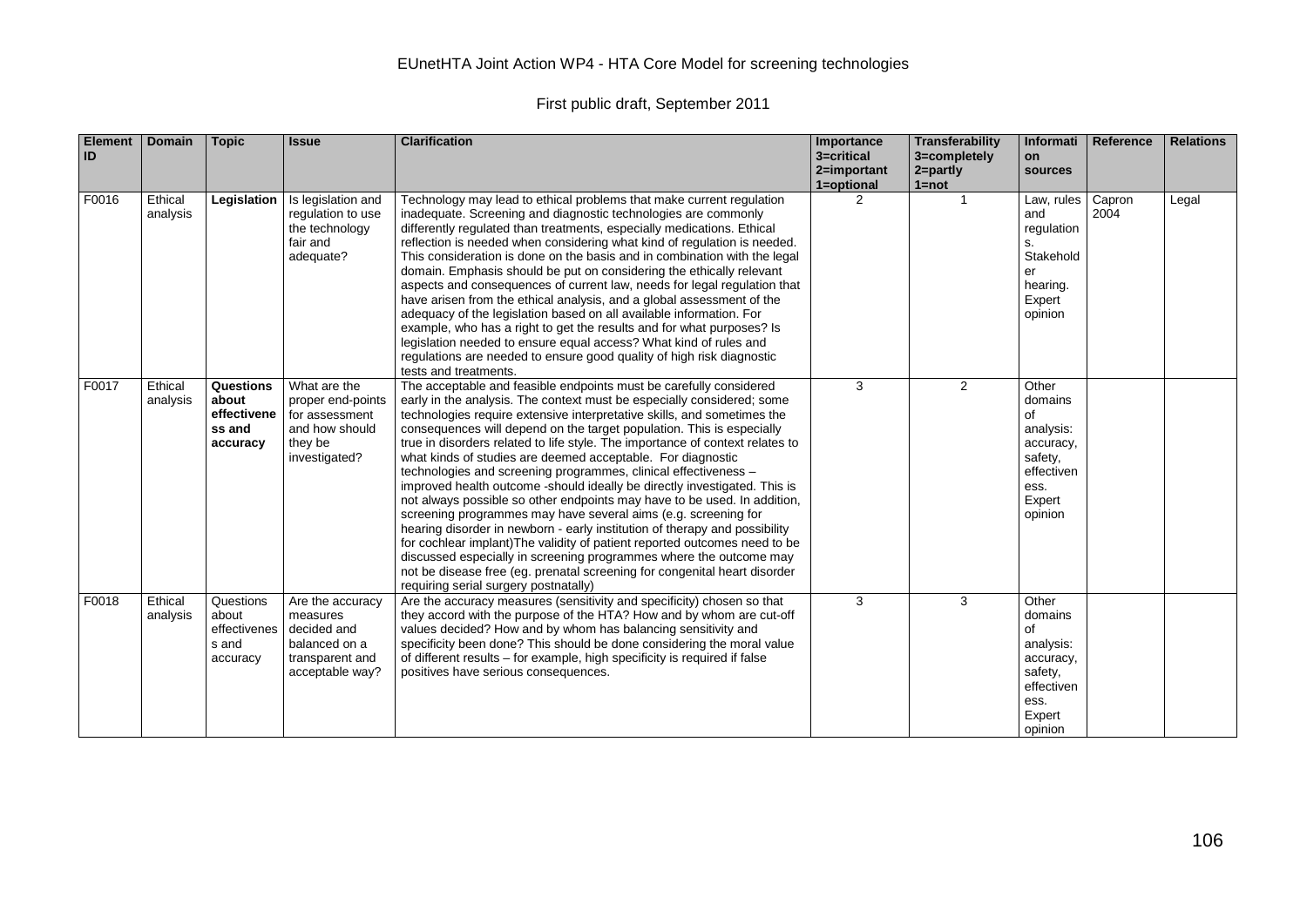# **Methodology**

# Where to find information?

Issues requiring ethical analysis should be identified systematically at the start of the HTA but assessors and decision-makers should be prepared to consider relevant issues that arise at any point in the HTA process. Information and evidence required to carry out ethical analysis in HTAs of screening technologies may need to be gathered from a number of sources, using various procedures. These may include:

- standard literature searching, which for ethical analysis will need to be carried out in a broader range of sources than for standard HTA;
- expert opinion, elicitation and professional guidelines;
- patient/service user opinion;
- views of organisational stakeholders, for example, the health system within which the technology is to be used.

The information gathering phase may require several iterations, where previous phases identify new needs and questions that might then be answered from other sources (Figure 1). Thus, it may be useful to repeat some phases following new insights.





#### **Databases and search strategies**

Evaluation of the principal questions about the technology, and the consequences of implementing or not implementing it are based on the information received from ongoing research on efficacy, safety, effectiveness and cost-implications of the technology. Organisations carrying out ethical analysis in HTA will need to consult a wider range of sources of literature than would normally be considered for scientific evidence on clinical effectiveness. Academic sources encompassing philosophy, particularly ethics, law and social sciences should be searched. Grey literature, including legal case law, books and other monographs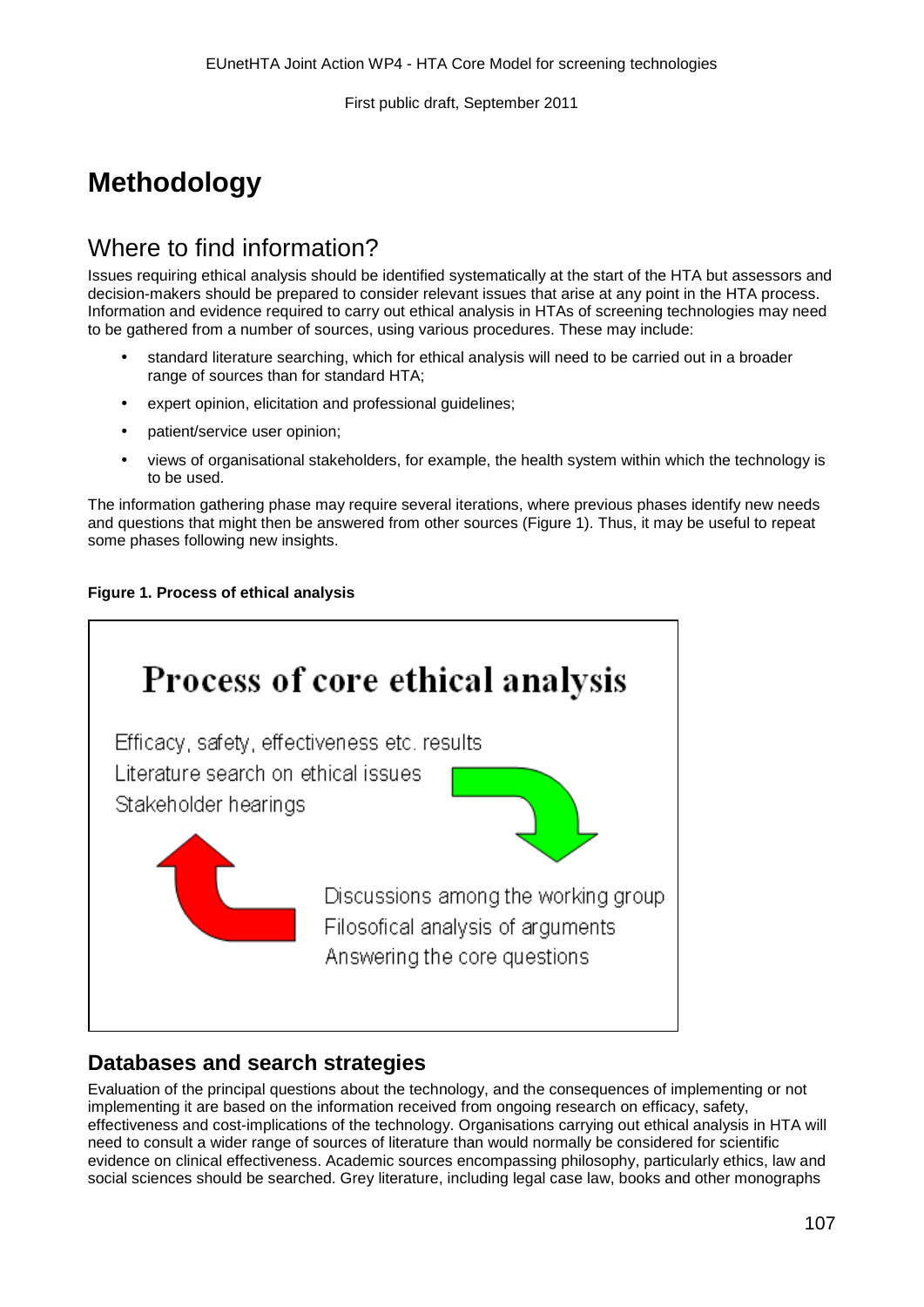may also be of interest. Information retrieval for ethical assessment is likely to require more hand searching than information retrieval for effectiveness assessments. If these sources do not contain suitable literature in relation to the screening technology under consideration, searching should be extended to include other related technologies with similar ethical challenges (see casuistry below). A suggestion for databases and MeSH terms that can be useful has been identified by Droste et al (Droste 2003). Droste et al (Droste 2011) propose a methodological approach to literature searching for ethical analysis in HTA.

### **Expert and stakeholder opinion**

Discussions among the working group and with experts are effective in identifying important ethical issues related to the technology. The questions in the assessment elements table of this domain are a good starting point for discussions with experts and other stakeholders, but additional content-specific ethical issues or challenges may also be identified during the discussions. Qualitative analysis of the expectations and fears of various stakeholders may reveal questions that cannot be identified by the content or methodological expert group or from the literature review. This information can be derived from stakeholder meetings or by conducting primary studies.

# What kind of information is required?

The focus of the assessment, the specific questions to be answered, the study inclusion criteria, and the primary outcome points for the analysis of the consequences of implementing a technology are defined by the entire working group, and may be incorporated into a formal scope or decision problem document. These choices are value laden and they need to be carefully scrutinized before proceeding to literature review as they can have a major impact on the content and conclusions of the HTA report.

It is important to consider whether there are issues of potential ethical significance related to the disease or health problem, even before any factual considerations about consequences of implementing or not implementing the related technology. For example, some types of screening may introduce gender bias or be used in conditions that are considered by some to be "self-inflicted", which could lead to debates about access to treatment. Furthermore, some screening tests involve complex relationships, interests and outcomes: for example, prenatal screening tests may raise fundamental questions about the value of life and autonomy, and highlight competing interests of the embryo, mother, father, siblings or future possible siblings.

Some issues in the Assessment elements table deal with the direct consequences of the implementation of a technology (e.g. can the technology harm the patient?). Others relate to questions of value that need to be addressed when deciding on implementation, such as the impact of the technology on availability of healthcare resources for different patient groups, or the balance of benefit and harm for the population as a whole. Competing ethical considerations generally do not lead to clear conclusions and therefore judgement must be applied by assessors and decision-makers. Philosophical techniques such as deductive reasoning may be helpful in testing the logic and coherence of the arguments for stakeholders' different viewpoints.

The perspective of all relevant stakeholders should be reflected in the process. It is usually fairly easy to identify the primary stakeholders for each technology - patients, clinicians, patient organizations, industry, providers etc. Making HTA project plans public as early as possible and allowing for public consultation may help identify relevant stakeholders and their fears early in the process. It is equally important to identify those stakeholders who will be indirectly affected if the technology is implemented, such as patient groups with competing interests in accessing healthcare resources. The views of stakeholders are best acknowledged early on in the process rather than during the external peer review process.

### Ethical assessment and analysis

As we have seen, ethical analysis is an ongoing process that lasts throughout the HTA project. Ideally, many of the ethical and moral issues should be considered early on while still analysing other aspects of the technology. The results and insights gathered for the other domains guide ethical analysis. However, the ethical analysis phase should add to the process in a way that the other domains cannot. For each Core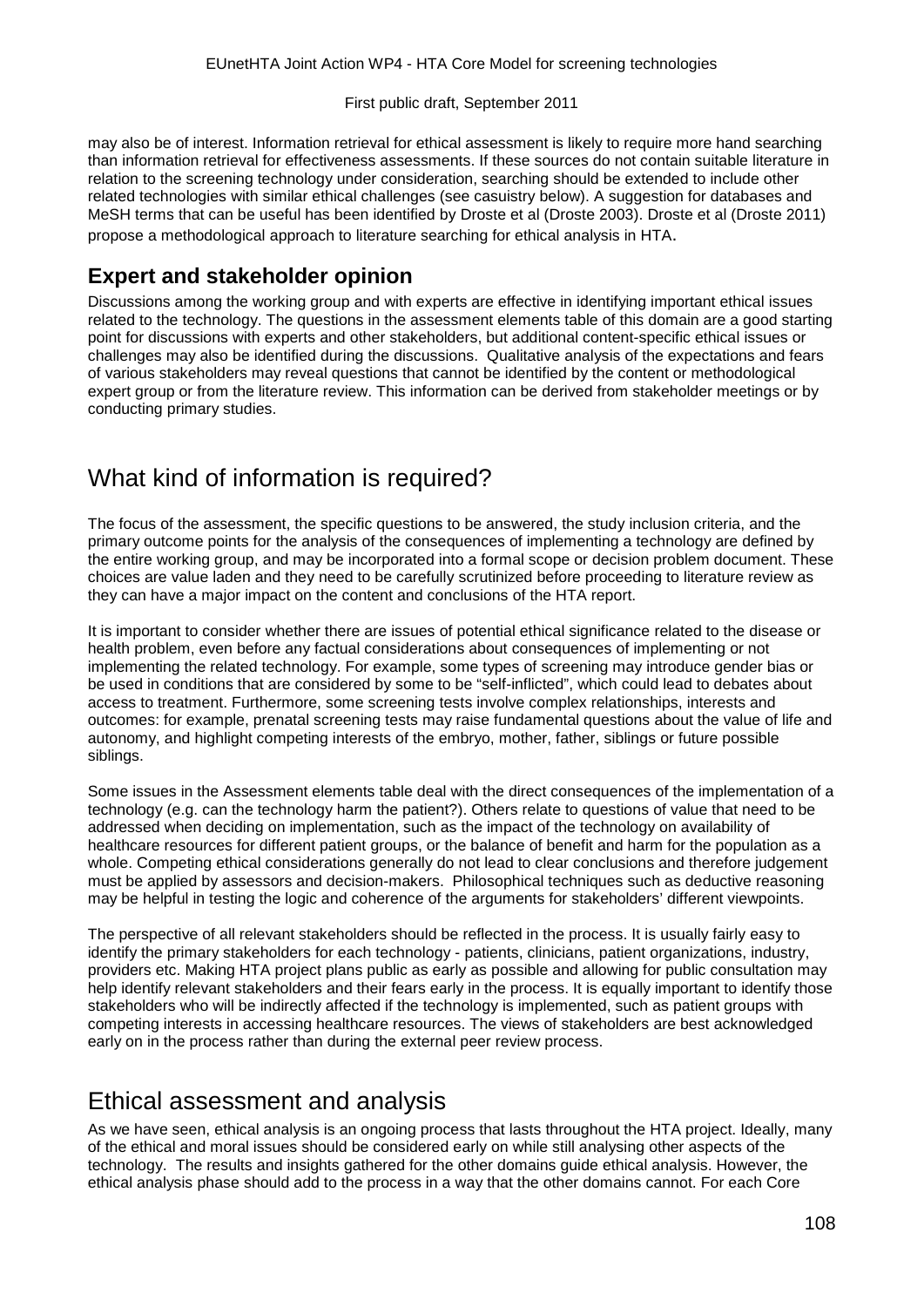HTA project there should be a person responsible for facilitating and reporting the ethical analysis. For a successful ethical analysis, it is necessary that it is done together with scientific and clinical experts. If expert ethical advice is available within the HTA organisation this resource should be used. If it is not available, it should be acquired if possible at least for the application of the methods.

Although there is wide consensus that ethical analysis should be a mandatory element of HTA, there has been no generally accepted, structured method for performing ethical analysis. Identifying and defining the various methodological approaches has been conducted by the INAHTA ethics working group (Andersen 2005). Most of them emphasise the need to consider issues extending past utilitarian maximisation of costbenefits of technology.

The methods must be tailored to suit the HTA organisation, the topic under study as well as the local culture and health care system. Standard HTA practices such as evidence grading are redundant in this context. The choice of methods to conduct a formal analysis of ethical aspects depends on a number of interacting factors:

- a) The type of technology being assessed. The following aspects determine the relative importance of ethical analysis in HTA:
	- The intervention is innovative, or appears to challenge commonly held values or societal beliefs. For example, HPV-screening is seen by some groups as "promiscuity testing"; prenatal screening (PND) and preimplantation genetic screening (PGS) are considered to be offensive by some people with the conditions that are screened for (the so-called expressivist argument).
	- In cases where screening (encompassing diagnosis and treatment) of an individual l, may have an impact on the health or treatment of relatives.
	- In cases where there is a pre-treatment test to identify a responding subgroup (stratified or personalised medicine), which may lead to restricted access to treatment.
	- When there are uncertainties about safe use of the technology or the long-term outcomes of both the diagnostic and the subsequent therapeutic technology
	- In cases where the intervention predominately affects a group protected by equalities legislation.
	- The accuracy level of the diagnostic test
- b) The role and authority of the HTA organisation in the national decision making procedure. Decision making bodies and agencies providing guidance may have more explicit requirements for transparency for their stakeholders than academic or other bodies carrying out HTA. They may also have legal duties requiring them to avoid discrimination and promote equality. This may affect their approach to ethical analysis.
- c) The methodological expertise and experience with ethical analysis that are available within or to the organisation.
- d) Time and resource constraints for the assessment.

#### **Methods for ethical analysis**

The following approaches have been presented (and used) for ethical analysis in HTA.

#### **Casuistry**

Casuistry means solving morally challenging situations ("cases") by referring to relevantly similar "paradigmatic" cases for which an undisputed solution has been found (Jonsen 2001,2005, van Willigenburg 2005, Giacomini 2005).

The methodology of casuistry comprises three steps. First, the case at hand is sorted to a broad category of problems, "topics" (e. g. medical indications, patient preferences, quality of life, contextual features). Details should be described in a standardised way (who, what, where, when, why, how, by what means). Second,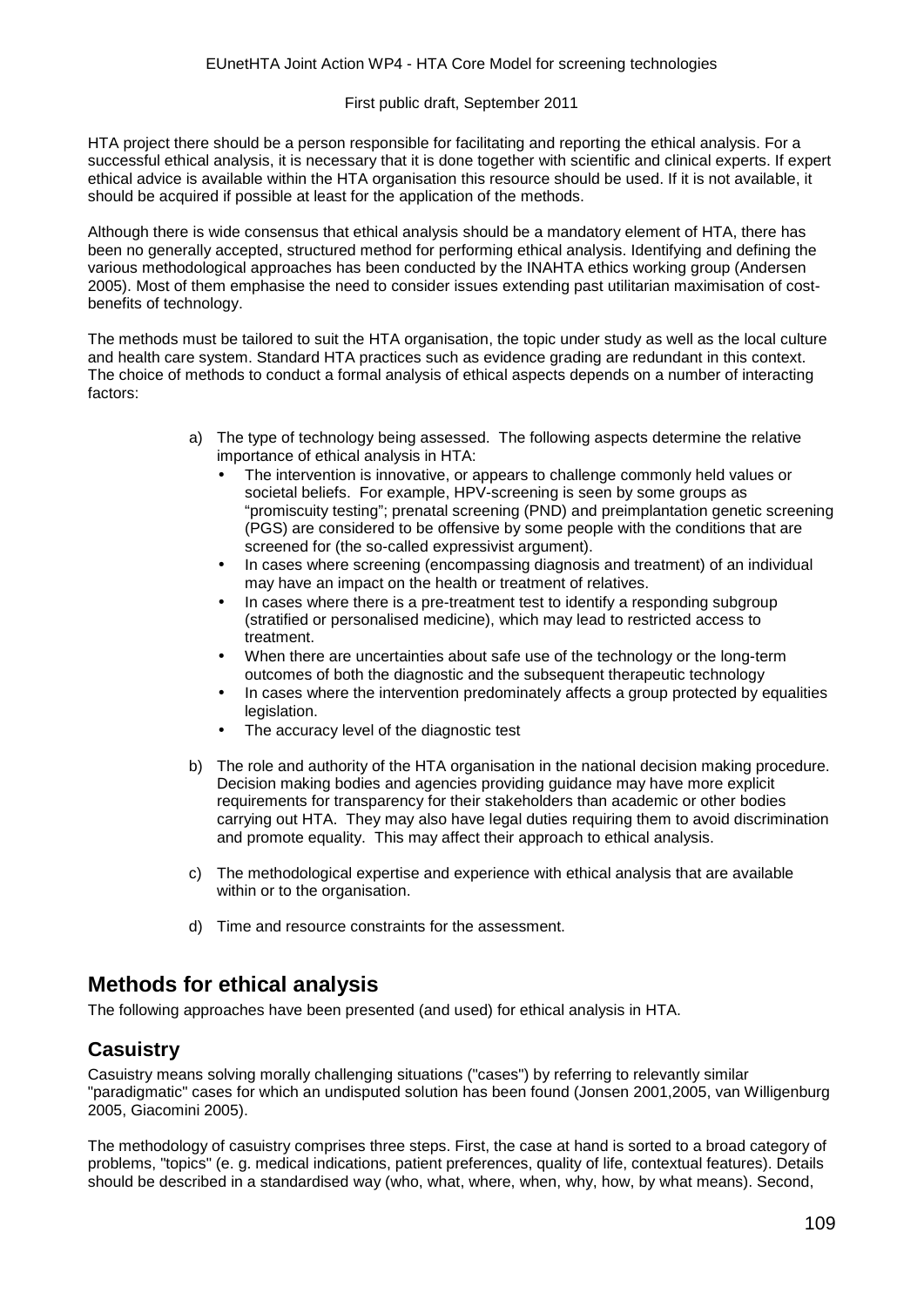common sense moral rules, "maxims", related to the case are explored (e.g. "the wish of the patient has to be respected"). If the maxims are contentious, the moral principles that underlie them in the case at hand are explored. Third, the case at hand is compared with a set of paradigmatic cases on the same topic that have been solved in agreement previously. Comparing the details of the case at hand, including the underlying maxims and principles, with the details of the paradigmatic case then may suggest a solution for the current problem (Neitzke 2005).

In HTA, especially for coverage decisions, a casuistic approach (precedence method) is suggested as at least a part of the ethical analysis. It means first establishing an inventory of past coverage decisions. The aim is to generate a typology of paradigmatic, covered technologies, which would represent the basic moral principles that underlie decision-making in the respective health care system. Next, the relevant qualitative and quantitative characteristics of the new technology are identified, and the technology is compared to similar, preceding paradigmatic cases. Ideally their solution may then be applied to the new technology. However, in addition to applying the solutions of past precedents to current cases, it is also necessary to reflect on the possibility that the value base has changed since the paradigmatic decisions were made. It may be that this reflection leads to a need to reconsider previous decisions.

In pure casuistry, cases are approached without referring to ethical principles, norms or theories. The process might resemble coherence analysis in that coherence between solutions to similar cases is searched for, or interactive approaches that aim for consensus of relevant stakeholders. A pragmatic, "moderate" form of casuistry as described above can include an element of principlism in that referring to ethical maxims and principles is done if comparison to previous cases does not provide clear enough solution. It also includes an element of wide reflective equilibrium, in that applying past precedents to new cases might reveal a need to reconsider previous decisions.

### **Coherence analysis (CA)**

The main idea of CA is to reflect upon the consistency of ethical argumentations or broader theories on different levels, without prescribing which facts, arguments or principles are prima facie relevant. It is a procedural, pragmatic approach, i.e. describes a procedure of approaching moral issues without claims of providing direct answers on "right or wrong". CA can be compared to test-reliability and internal consistency of tests in empirical research. It cannot ensure validity: an immoral system can be as coherent as a morally justified one. (Grunwald 2004, Musschenga 2005).

CA considers the logical (possibly also emotional or intuitive) consistency of facts, norms and arguments relevant for the HTA. Thus CA is critically dependent on the material input, i.e. the comprehensive identification of facts, values and principles the coherence of which is to be considered.

Some kind of consideration of logical coherence is necessary for any ethical analysis of HTA. The more "extraordinary" the technology under evaluation is, the more useful a formal CA can be.

For CA the evidence can be summarized in regard to

- 1. society's normative framework relevant to the technology (legislation, practice norms and guidelines, decision making procedures)
- 2. society's, patients' and scientists' expectations regarding the impact of the technology (fears, expectations)
- 3. society's general objectives and visions (concepts of justice, autonomy, reasonable development and other ideals)
- 4. Interpretation of the past and present `biography´ of society or parts of it (deeply held, fundamental values and views central to individuals and societies self-image)

CA can be conducted by one expert or by a group. It is a reflective procedure (internal monologue / group discussion) trying to help achieve a logically consistent HTA. The identification of inconsistencies should lead to attempts to solve these (using, for example, discussions, wide reflective equilibrium, interactive technology assessment, normative approaches based on common principles etc.). Higher consistency of the whole is the norm, on which conflicting ideas are evaluated, edited and possibly abandoned. Thus and in contrast to interactive approaches (see below), opinions of important stakeholders can but need not be taken into account.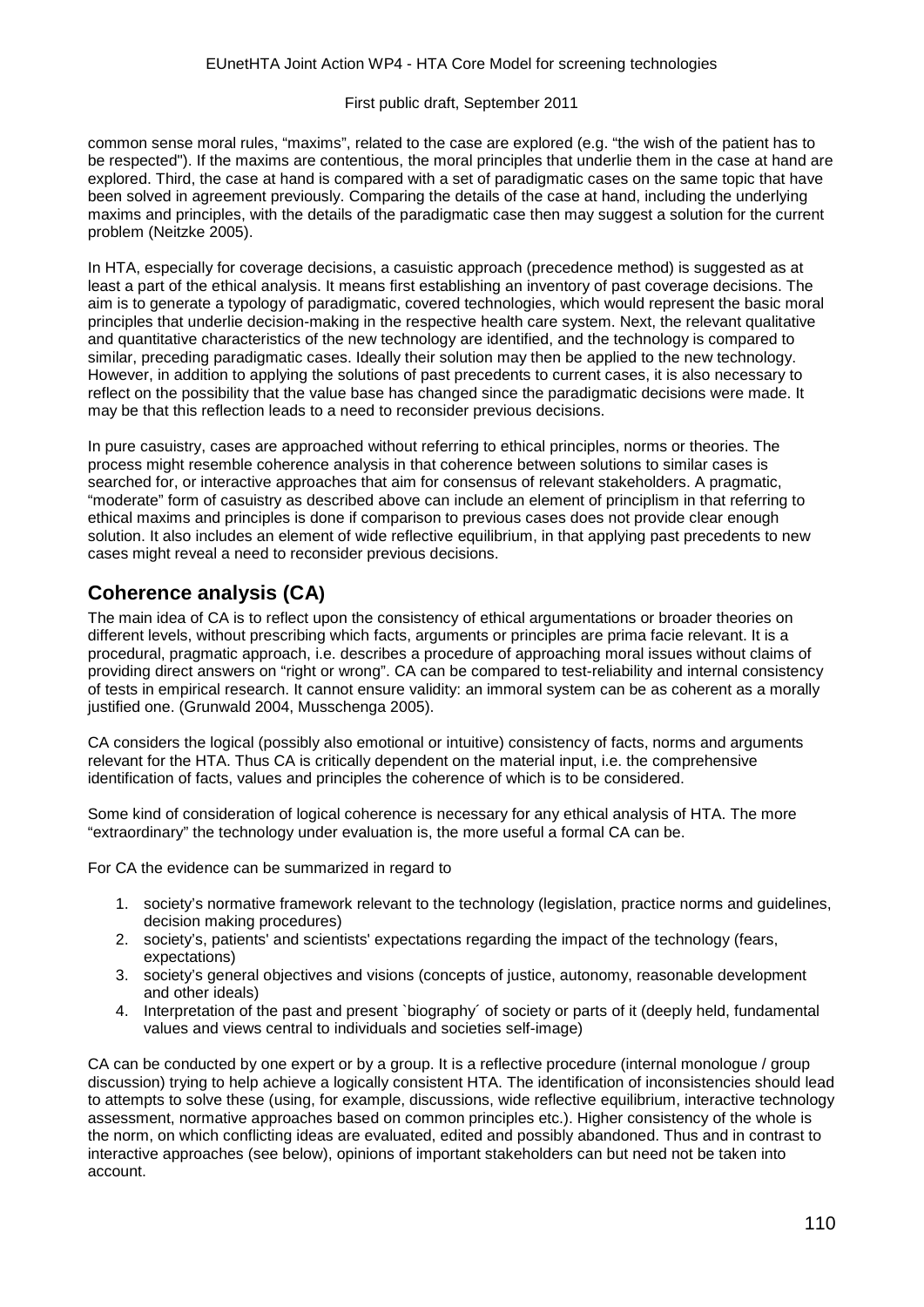Reaching consistency might not succeed, so the end result might as well be identification of incommensurable beliefs or values, or contradictions between empirical claims, normative frameworks, or scientific and societal understandings and needs.

In conclusion, CA does not provide an unequivocal normative "ethical recommendation", but CA is an essential part of all ethics analysis. It may be especially useful early on in the HTA process, to help identify central issues in need of further scrutiny.

### **Interactive, participatory HTA approach (iHTA)**

iHTA aims for intersubjective consensus on ethically problematic issues, reached through real discourse It integrates patients, professionals and other stakeholders' perspectives into HTA. It is a procedural approach (like coherence analysis) meaning that it describes a procedure to approach ethical problems, not any ideal solution to these problems. In contrast to coherence analysis, however, iHTA also aims to improve the validity of the whole HTA process through empowering and involving the stakeholders to participate. Although iHTA aims for consensus, this may not always be reached together with the stakeholders. It may also be decided that the conclusions are drawn from the stakeholder hearing by the method experts. (van der Wilt 2000, Reuzel 2004, McGee 1999, Habermas 1981, Skorupinski 2000).

The iHTA process begins by asking what kind of values are at stake, whose values they are, who are the important stakeholders and what values of theirs are at stake. Second, an interactive procedure to clarify these values is chosen, depending on presumed severity of value conflicts and the resources available. For example, the Delphi procedure, citizen juries, focus groups or deliberative polls could be used. The results of the interactive process inform the HTA process, i.e. help to identify relevant questions and relevant parameters to assess the (health) effects of the technology, but can also be reported as such.

iHTA informs, but does not dictate, the normative ethical conclusions needed in reporting the results of the HTA. The iHTA can bring into the expert group important opinions and values that may otherwise have been ignored. Ethical conclusions can not, however, be directly derived from any naturalistic population consultation: it is not possible to deduce how things ought to be from how things are. But the description of possibly differing valuations of different stakeholders, discovered with the iHTA process can be important for the application of the results.

### **Principlism**

Principlism is based on the idea that there are principles, rooted in society, that are based on a common morality. These principles form a core dimension of all morals occurring in the world, and are presumed to be shared by every serious moral person. Principlism does not imply a specific method of reasoning, but describes a specific content of ethics: the principles form the essence of considered judgments. Principlism considers the validity of ethical analysis. (Beauchamp 2001, Vieth 2002).

Principlism recognises that there are several ethical principles, in contrast to foundational theories like utilitarianism or Kantian deontology that recognise only one supreme principle. The most influential principlist approach to bioethics (Beauchamp 2001) comprises four principles, representing clusters of practice norms:

- Respect for autonomy: a norm of respecting the decision making capacities of autonomous persons,
- Non-maleficence: a norm of avoiding the causation of harm,
- Beneficience: a group of norms for providing benefits and balancing benefits against risks and costs - also referred to as the `proportionality principle´, highly relevant for HTA and research ethics and
- Justice: a group of norms for distributing benefits, risks and costs fairly.

These norms are assumed to form a comprehensive analytical framework for bioethics. The principles are 'prima facie' binding, meaning that they are always important in every situation, but they are not absolute, because they can conflict. Highly relevant for HTA is, for example, the conflict between autonomy and beneficence for single persons on the one hand, and the just distribution of resources and beneficence for society on the other.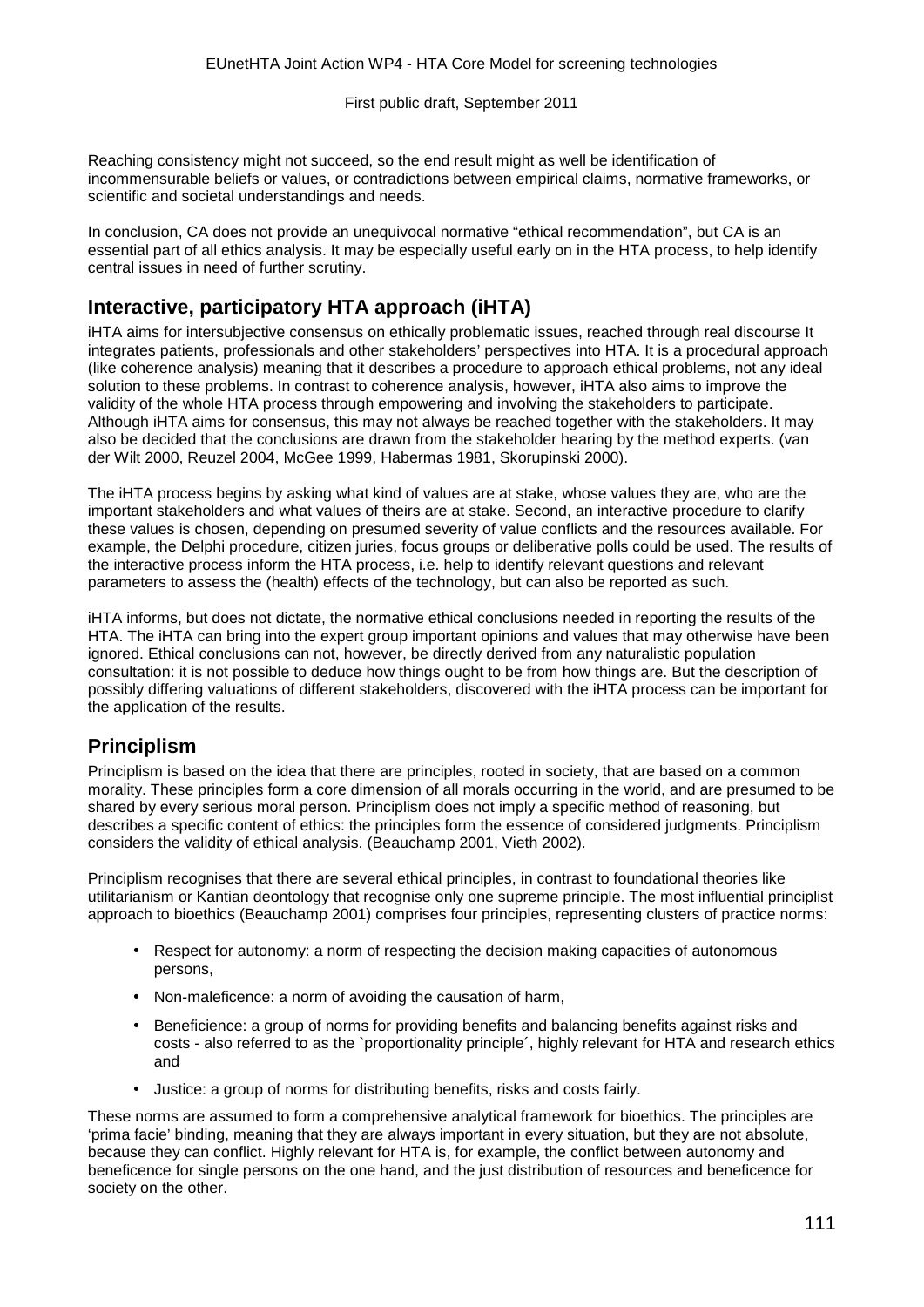In practice, as the principles are abstract, they must always first be specified according to the current context. Then, if all principles can not be realised fully (as is most often the case), the specified principles must be balanced with each other. A principle should only be overridden if:

- Better reasons can be offered to act on the overriding one,
- The moral objective which justifies the infringement must have a realistic chance of being achieved,
- The infringement must be the only way to realize one principle at the cost of the other, ÷.
- The form of the infringement must be commensurate with achieving the primary goal,
- Any negative effects of the infringement must be minimized and
- The decision must be impartial in regard to all affected parties.

The major advantage of principlism is that it delivers a comprehensive, normative framework for ethical analysis, in contrast to procedural, non-normative approaches like CA, iHTA, wide reflexive equilibrium and casuistry. Conversely, normativity is also the main problem of principlism, as not all ethicists agree in that these and only these principles are universal. If so, the normative framework of four principles might not be valid for every technology and every population.

Explicit principlistic considerations are useful for increasing the transparency and transferability of the ethical analysis. To balance the principles in a context-sensitive manner in practice, WRE (see below) or participatory methods can be useful.

### **Social shaping of technology**

The social shaping of technology (SST) approach (Rip 1995, Clausen 2004, Reuzel 2004) views technology as the product of societal processes (within industry, research institutes, governmental bodies, and society at large) rather than an independent artefact that has a certain, measurable impact on its target. The aim is to understand what technology is and how its development is interwoven with its social context (e.g. the engagement and strategies of various actors, and the way various problems are defined and resolved).

Assessing the role, merit, and value of technology becomes important. The social shaping perspective also implies an opportunity to manage technology through its social context. If technology in fact is technology-incontext, then both technology and its context can be influenced or adjusted to improve the outcomes of using technology. The societal processes underlying technology development can be explained to some extent by the values relevant in different contexts.

From the ethics point of view, the SST approach emphasizes

- a) reflexive focus on the range and values of relevant actors and their conditions of involvement
- b) considering how technology can influence society and how technology can be best managed by society
- c) the inadequacy of evaluating a technology without considering the local social environment.

Within this framework, many of the other methodological approaches to ethical questions in HTA can also be applied (e. g. participatory approaches such as iHTA).

#### **Wide reflective equilibrium (WRE)**

The WRE (Rawls 1971, 1993, Daniels 1979, 1996) is an ideal, perpetual goal of justification in modern philosophical inquiry. It is based on pragmatism and social constructivism, which claim that ethical truths can not be revealed or directly experienced, and that there are no static, fundamental a priori valid universal principles. On one hand, the normative framework of society may change over time. On the other hand, humans need stability, cognitive coherence and some degree of reconciliation of individual and social norms and values. WRE is a central methodological part of the 'four principles' approach, discussed above (Beauchamp 2001).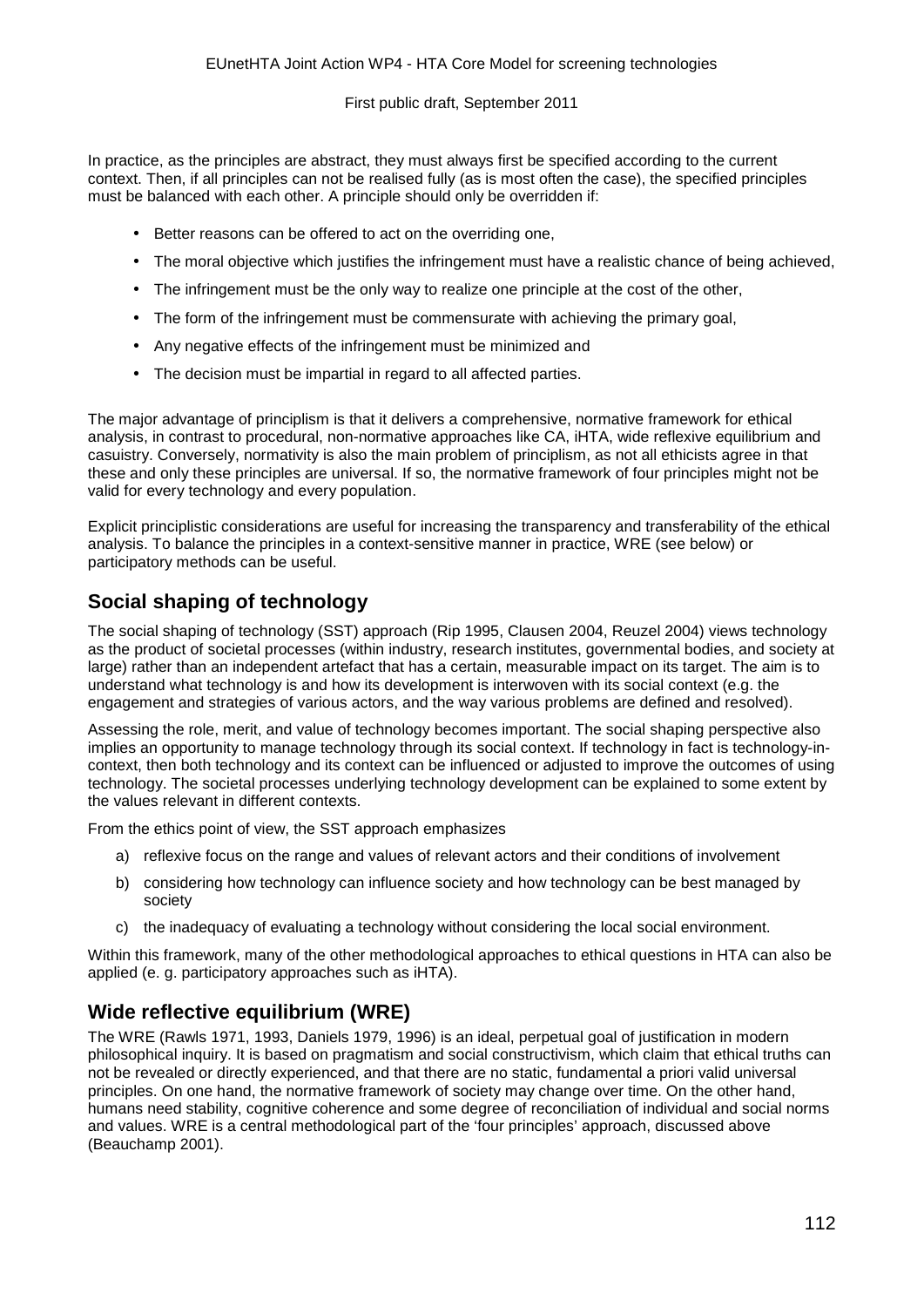When using WRE, the reflection starts from the most considered judgments and moral feelings that have a prima facie credibility. This has to be done behind a 'veil of ignorance' (i.e. imagining we do not know which position we would have in the society our decisions concern) to try to be as impartial as possible. To approximate WRE, all possible situations, arguments, and judgments need to be taken into account and brought into a coherent whole through rational reflection (see coherence analysis above). This might entail that some of our primary considered judgments have to be adjusted.

WRE is an important political and philosophical goal of coherence analysis and discourse ethics in regard to decision making. However, it is an ideal goal of a theoretical procedure, which may be difficult to apply in real-world HTA processes. As a goal emphasizing individual and inter-subjective consensus, WRE may also neglect true conflicts between incommensurable arguments. Essentially, WRE emphasizes open, honest and impartial discourse, conducted by rational, sensible actors in democratic, pluralistic societies who want to reach consensus through finding the most validity of claims.

### **The "triangular model" for ethical analysis based on human person - centred approach**

The triangular model is centred on a substantial conception of human person. It considers the man as reference-value in the reality, around which all the ethical judgements are coordinated. Based on a cognitivist approach to the ethics, this model considers that it is possible to get some truths, concerning man and his/her praxis, recognizable by everyone through a rational activity. (Sgreccia 2007).

The methodology of the triangular model comprises three steps of analysis: 1. data collection; 2. anthropological aspects, 3. ethical-normative evaluation. The first step, "scientific moment" consists of an indepth study of all facts/data, including qualitative and relational ones. The second step, "anthropological moment", consists of the anthropological understanding of facts; in other words, the analysis of eventual values at stake, related to human life, integrity and dignity. According to this analysis it is possible to find values which should be promoted and defended, and norms which should guide human action on individual and societal levels. The third, "ethical-normative" step consists of evaluation of practical choices that should be made.

This model highlights a triangular connection between bio-medicine, anthropology and ethics, settled on two levels: the explanation of a certain topic (descriptive step), followed by a normative phase, in which we can get conclusions within a debate of the meta-empirical perspectives i.e. relating to the steps 2 and 3 described above. It is evident that such an ideal process needs all three theoretical steps in order to be possible.

This model presumes a normative framework for ethical analysis (Sacchini 2005, 2007). It consists of four principles of reference: 1) the defence of human physical life as a whole, and its integrity; 2) the principles of freedom (capability of the human will) and responsibility (an intra- and inter-subjective evaluation of subject's own acts and will); 3) the therapeutic principle, according to which the human person has to be treated as a whole of body-mind reality; 4) the principles of sociality and subsidiarity, according to which public or private authority is called to intervene and to help the person only if he is not able to manage, to promote or safeguard him/herself (Sgreccia 2007).

### **Axiological (Socratic) approach**

The axiological approach is based on the insight that science and technology is a social activity governed by a wide variety of norms and values. Health technology is applied in a social setting where there is interplay of different kinds of norms and values, HTA should highlight and address the norms and values involved in the implementation and use of a health technology. The reason why it is also called a Socratic method, is because it is based on a set of questions which are aimed at highlighting normative issues in the HTA as well as in the decision making process.

The (32) questions relate to:

General moral issues, such as integrity, human rights, patient autonomy, benefit, harm, respecting social and religious convictions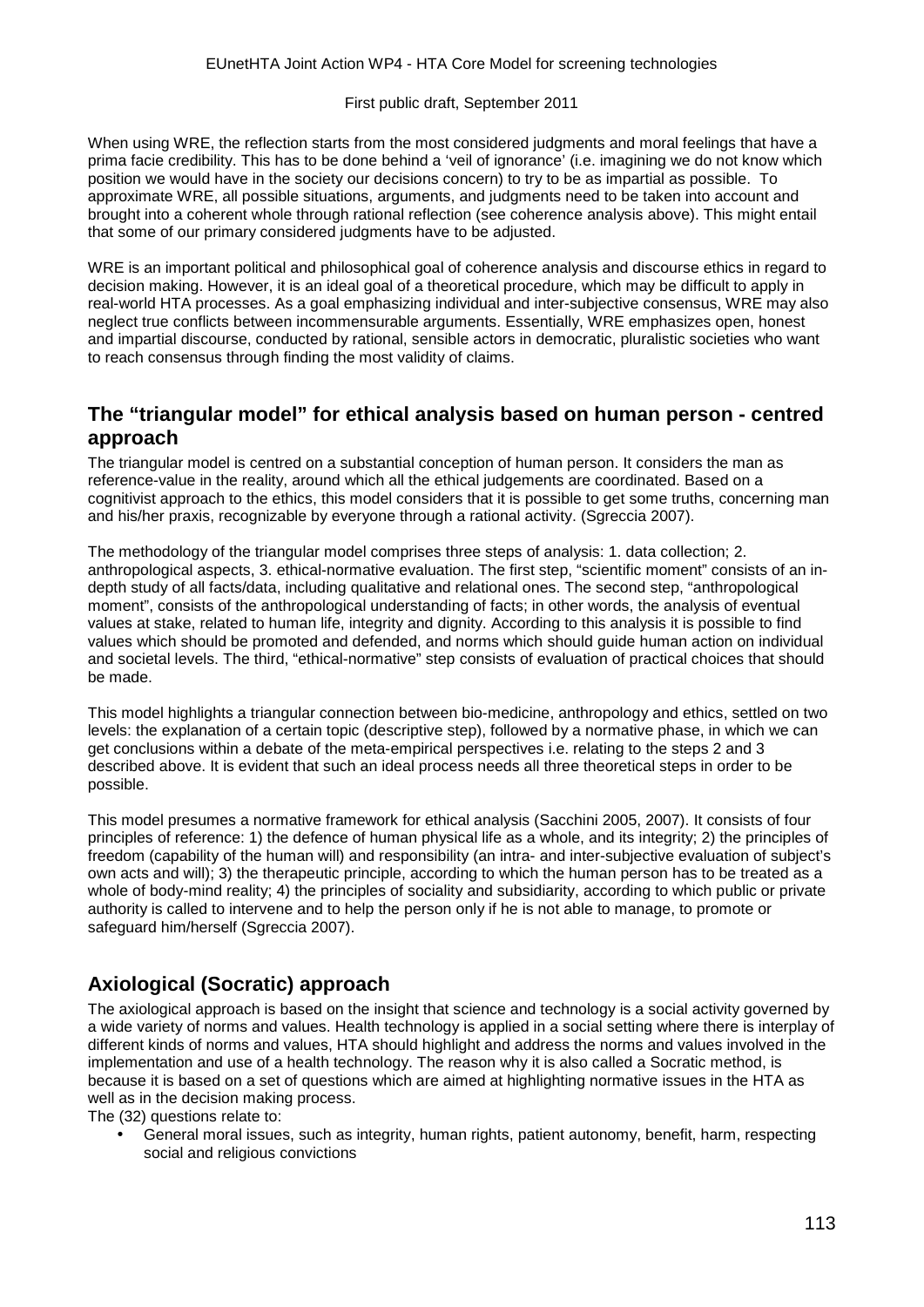- Moral issues related to stakeholders (patients, relatives, health care providers, industry, policy makers)
- Moral issues due to methodological challenges (end-point selection, quality assessment of study design)
- Issues typical to the technology (function, purpose, intention)
- Moral issues related to the HTA process itself.

The axiological/Socratic approach consists in six steps (Hofmann 2008).

- 1. Identify and analyze the moral challenges that are typical for the health technology.
- 2. Identify stakeholders.
- 3. Select a set of morally relevant questions by selecting from a list of questions (Hofmann 2005a; 2008) which highlight value issues in regard to the implementation of health technology. Justify the selection.
- 4. Perform literature search on the basis of the steps 1-3.
- 5. Analyze the selected questions (in step 3) on the basis of the literature search (step 4), hearings with stakeholders, and results from qualitative research.
- 6. Summarize the analysis and highlight the most important value issues.

The aim with addressing norms and values through the set of morally relevant questions is to provide an open, transparent and informed decision making process.

The axiological/Socratic approach has been applied to bariatric surgery (Hofmann 2010), newborn screening (Vist et al 2007; Heiberg 2009; Hofmann 2010), HPV-vaccine (Hofmann 2008; 2009), welfare technology (Hofmann 2008;2009), palliative surgery (Hofmann et al 2005), obstibation treatment in cancer care (Movik et al 2009), ICSI (Holte et al 2007), amalgam replacement (Håheim et al 2006), autologous stem cell transplantation in advanced breast cancer (Droste 2011), and other technologies. Moreover several HTAs include subsets of the questions in the axiological approach (DeJean et al 2009).

#### **Examples of local application of these and other methods, see Appendix 2**

### Qualitative synthesis

The methods described above can be used to guide the elicitation of information, but their main use will be in presenting, analysing and balancing that information so that conclusions may be drawn, and the presentation can be used by decision-makers. The core set of questions in the Assessment element table is intended especially for identifying ethically relevant issues. The morally relevant issues and moral conflicts have to be synthesized and reported transparently so that they can be considered when deciding whether to implement a technology. No single solution to every moral problem exists; neither is it possible to list moral issues according to a commonly agreed weighted value. Answers to the core set of issues may also reflect the variation in morals and values found within most societies. The synthesis of ethical analysis has to be performed in an open way so that the interests of various stakeholders are kept as "unweighted" as possible, or the weighing is done transparently i.e. describing the procedure and participants of the analysis. Ideally, the decision on "whose values are to be weighted" need to be in the hands of the decision makers. The decision makers can be different both within the same country between technologies and / or institutions and also between countries. Thus the ideal way to present the synthesis of the analysis may vary accordingly.

Ethical analysis on the consequences of implementing or not implementing the technology may be handled using an open framework (Autti-Rämö 2007). The possible consequences of proceeding with or refraining from the implementation of the technology can be listed separately for each stakeholder in an open table as the answers for various parties may differ largely (table 1). The identified issues are not valued-weighted against each other but the table offers a transferable list of aspects that need to be appreciated in the final decision making process.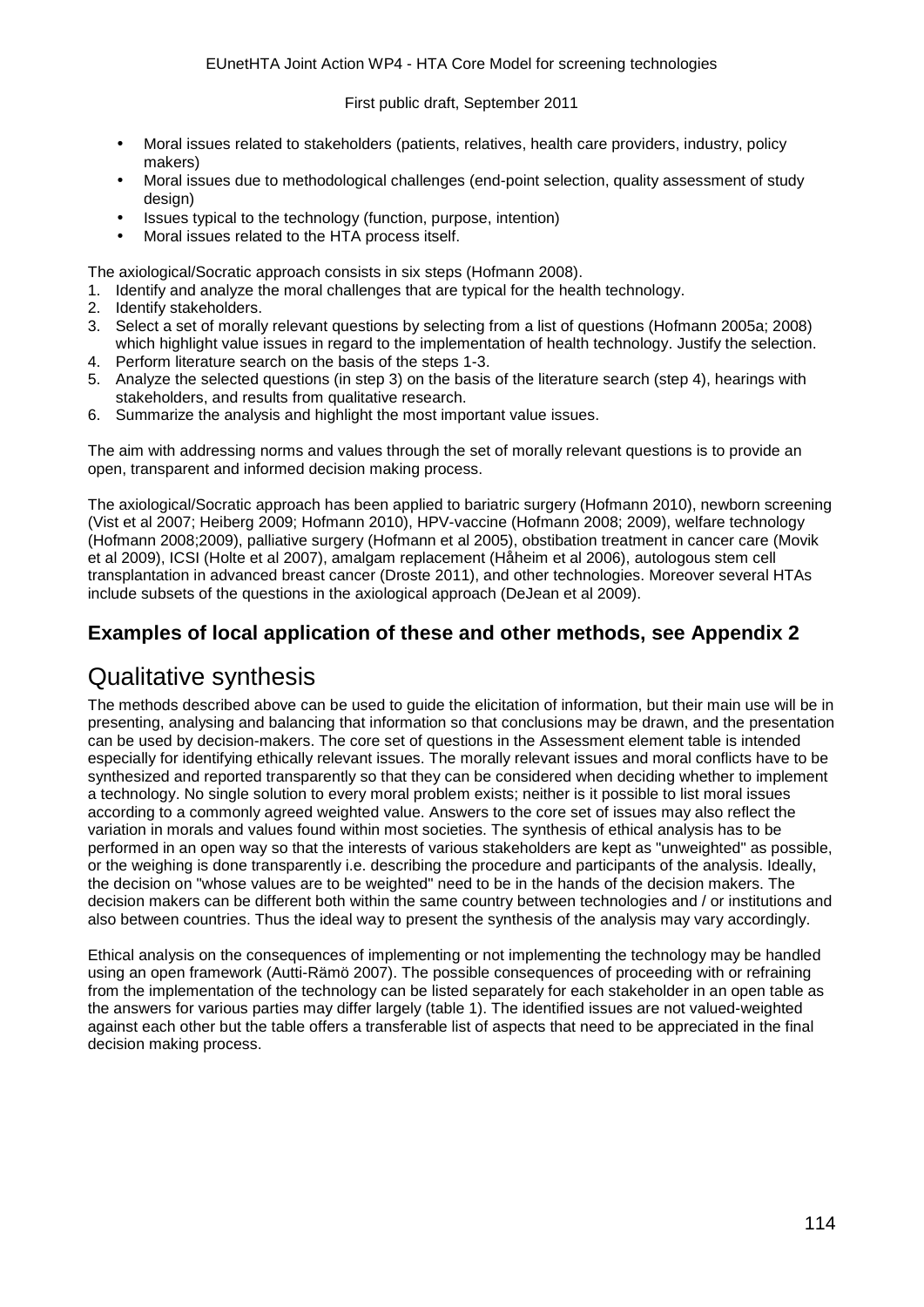|  |  | Table 1. Example of a framework for ethical analysis |
|--|--|------------------------------------------------------|
|--|--|------------------------------------------------------|

| <b>Stakeholder</b>     | <b>Benefits when</b><br>proceeding with<br>implementation | <b>Adverse</b><br>consequences<br>when<br>proceeding | <b>Benefits when</b><br>refraining from<br>implementation | <b>Adverse</b><br>consequences<br>when refraining |
|------------------------|-----------------------------------------------------------|------------------------------------------------------|-----------------------------------------------------------|---------------------------------------------------|
| Patient                |                                                           |                                                      |                                                           |                                                   |
| Family                 |                                                           |                                                      |                                                           |                                                   |
| Healthcare             |                                                           |                                                      |                                                           |                                                   |
| organisations (ie      |                                                           |                                                      |                                                           |                                                   |
| the organisations      |                                                           |                                                      |                                                           |                                                   |
| that own hospitals     |                                                           |                                                      |                                                           |                                                   |
| and provide            |                                                           |                                                      |                                                           |                                                   |
| healthcare)            |                                                           |                                                      |                                                           |                                                   |
| Other patient          |                                                           |                                                      |                                                           |                                                   |
| groups within the      |                                                           |                                                      |                                                           |                                                   |
| specialty              |                                                           |                                                      |                                                           |                                                   |
| <b>Primary Health</b>  |                                                           |                                                      |                                                           |                                                   |
| care providers         |                                                           |                                                      |                                                           |                                                   |
| Secondary Health       |                                                           |                                                      |                                                           |                                                   |
| care providers         |                                                           |                                                      |                                                           |                                                   |
| Tertiary health care   |                                                           |                                                      |                                                           |                                                   |
| providers              |                                                           |                                                      |                                                           |                                                   |
| Non-governmental       |                                                           |                                                      |                                                           |                                                   |
| organisations          |                                                           |                                                      |                                                           |                                                   |
| (NGO)                  |                                                           |                                                      |                                                           |                                                   |
| representing           |                                                           |                                                      |                                                           |                                                   |
| patients who need      |                                                           |                                                      |                                                           |                                                   |
| the technology         |                                                           |                                                      |                                                           |                                                   |
| NGOs representing      |                                                           |                                                      |                                                           |                                                   |
| patients needing       |                                                           |                                                      |                                                           |                                                   |
| another technology     |                                                           |                                                      |                                                           |                                                   |
| which is withdrawn     |                                                           |                                                      |                                                           |                                                   |
| due to                 |                                                           |                                                      |                                                           |                                                   |
| implementing the       |                                                           |                                                      |                                                           |                                                   |
| technology in          |                                                           |                                                      |                                                           |                                                   |
| question               |                                                           |                                                      |                                                           |                                                   |
| Payers                 |                                                           |                                                      |                                                           |                                                   |
| Society                |                                                           |                                                      |                                                           |                                                   |
| Producers/Industry     |                                                           |                                                      |                                                           |                                                   |
| <b>Decision makers</b> |                                                           |                                                      |                                                           |                                                   |
| HTA organisations      |                                                           |                                                      |                                                           |                                                   |

It is important to identify also those areas where values may differ significantly between the various stakeholders (eg. attitude towards the care of patients with non-treatable diseases, treatments of extreme cost or conditions perceived as 'self-inflicted'). The main areas of ethical controversy and competing interests should be clearly stated in the final document.

# Reporting and interpreting

The results of the ethical assessment or analysis will usually be reported as a separate chapter, in order to assure transparent reporting of value issues. The ethical implications of implementing or refraining from the implementation of technology need, however, to be discussed in a balanced way so that the health policy makers have a wider view on all possible consequences of their decision. The open framework as presented in table 2 can be a helpful tool in this process. The decision to implement a new technology requires careful decision on the balance between benefit and harm, cost-effectiveness, reallocation of resources etc.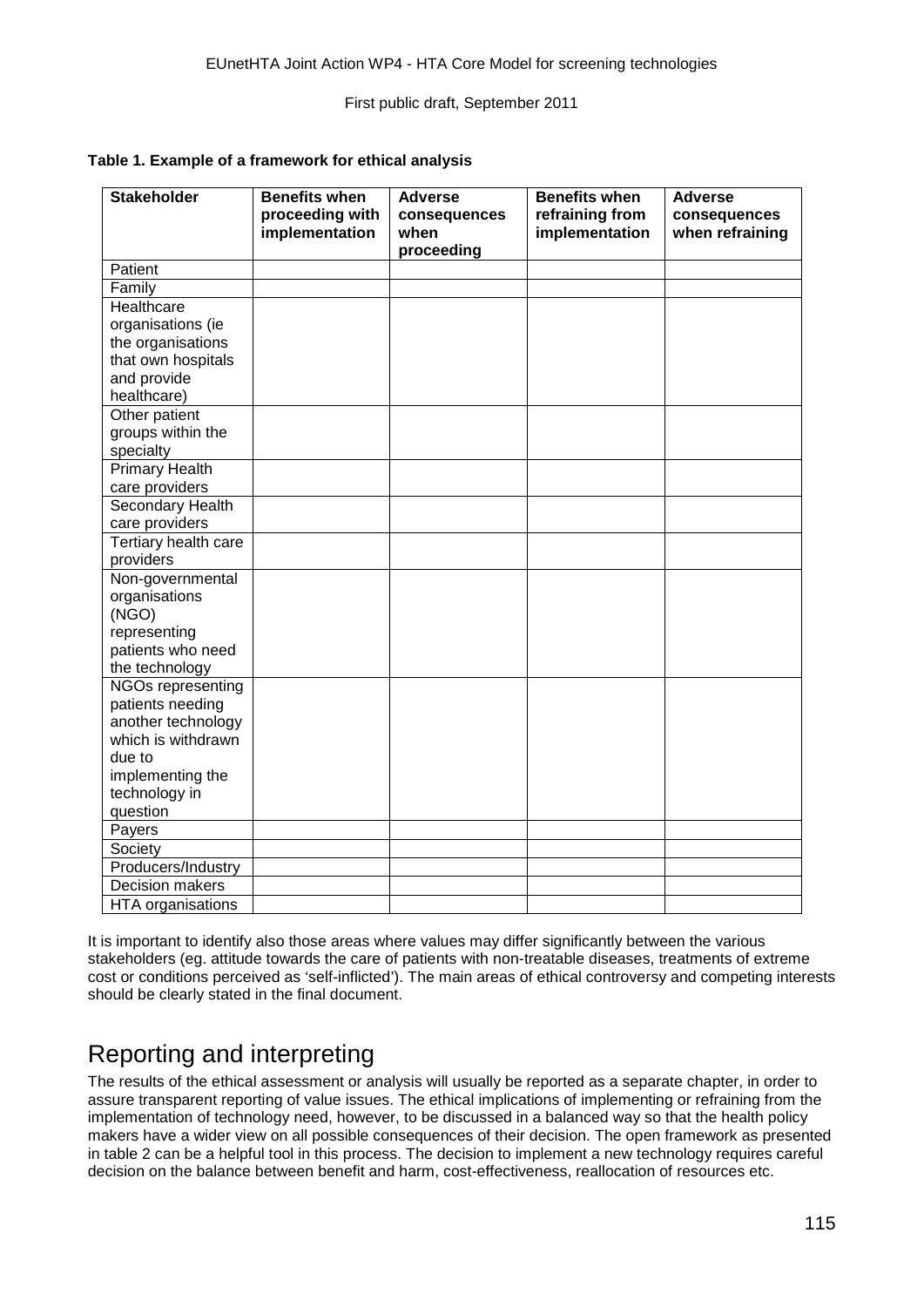Discussing the context-specific moral issues within the respective chapter (e.g. effectiveness, safety, and costs) may thus also help the decision makers to identify various scenarios and set them out transparently.

### **Overlap with legal and social aspects**

The results of the ethical assessment or analysis closely relate to the evaluation of legal and social aspects, although Duthie and Bond (2011) argue they should be clearly distinguished from one another. These domains overlap the ethical analysis, though the angle of evaluation may differ. The legal framework forms a basis for professional ethics (e.g. abortion, prenatal screening, and euthanasia). The social consequences of implementing a technology may differ largely from those of primary outcomes at patient level (f.i. avoidance of death at patient level, avoidance of impaired working ability at societal level). The implementation of new technology will not only have an effect on health, functional abilities and psychosocial well-being but also on social networks and need of support.

#### **Transferability of ethical analysis**

The ethical assessment or analysis and its outcome have to be described in an open way in order to judge their transferability. Many of the ethical implications are common to various nations but some value laden issues are likely to be country specific, and will crucially relate to factors such as the 'social contract', the funding system used for the country's healthcare and the country's GDP growth prospects. Analyses relating to ethical principles, coherence or paradigmatic cases are likely to be more easily transferable than argumentation based on interactive approaches relying on local values, stakeholder attitudes and available health care resources.

### **References**

- Andersen S, Caron L, Langavant GC, Dundorp W, Hagenfelt K, Hofmann B, Lopez-Argumedo M, Noorani H. INAHTA's Working Group on Handling Moral issues. INAHTA Report, June 2005.
- Autti-Rämö I, Mäkelä M: Ethical evaluation in health technology assessment reports: An eclectic approach. IJTAHC 2007:23:1-8.
- Beauchamp T, Childress J. The Principles of Biomedical Ethics. Oxford. 2001.
- Burls A; Caron L; de Langavant GC; Dondorp W; Harstall C; Pathak-Sen E, Hofmann B. Tackling ethical issues in health technology assessment: A proposed framework. International Journal of Technology Assessment in Health Care 2001;27(3):230-237
- Clausen C, Yoshinaka Y (2004) Social shaping of technology in TA and HTA. Poiesis Prax 2(2,3):221– 246.
- Daniels, N (1996): Wide reflective Equilibrium in Practice, in Sumner L, Boyle J (ed.), Philosophical Perspectives on Bioethics, Toronto, Buffalo, London, pp. 96-114.
- Daniels N (1979): Wide reflective Equilibrium and Theory Acceptance in Ethics. Journal of Philosophy, 76, 5:256-282.
- DeJean D, Giacomini M, Schwartz L, Miller FA. Ethics in Canadian health technology assessment: A descriptive review. International Journal of Technology Assessment in Health Care, 25:4 (2009), 463–469.
- Droste S, Herrmann-Frank A, Scheibler F, Krones T. Ethical issues in autologous stem cell transplantation (ASCT) in advanced breast cancer: A systematic literature review. IJTAHC (In press).
- Droste S, Dintsios CM, Gerber A. Information on ethical issues in health technology assessment: how and where to find them. Int J Technol Assess Health Care 2010; 26(4): 441-449. Additional supplemental material publishers web page.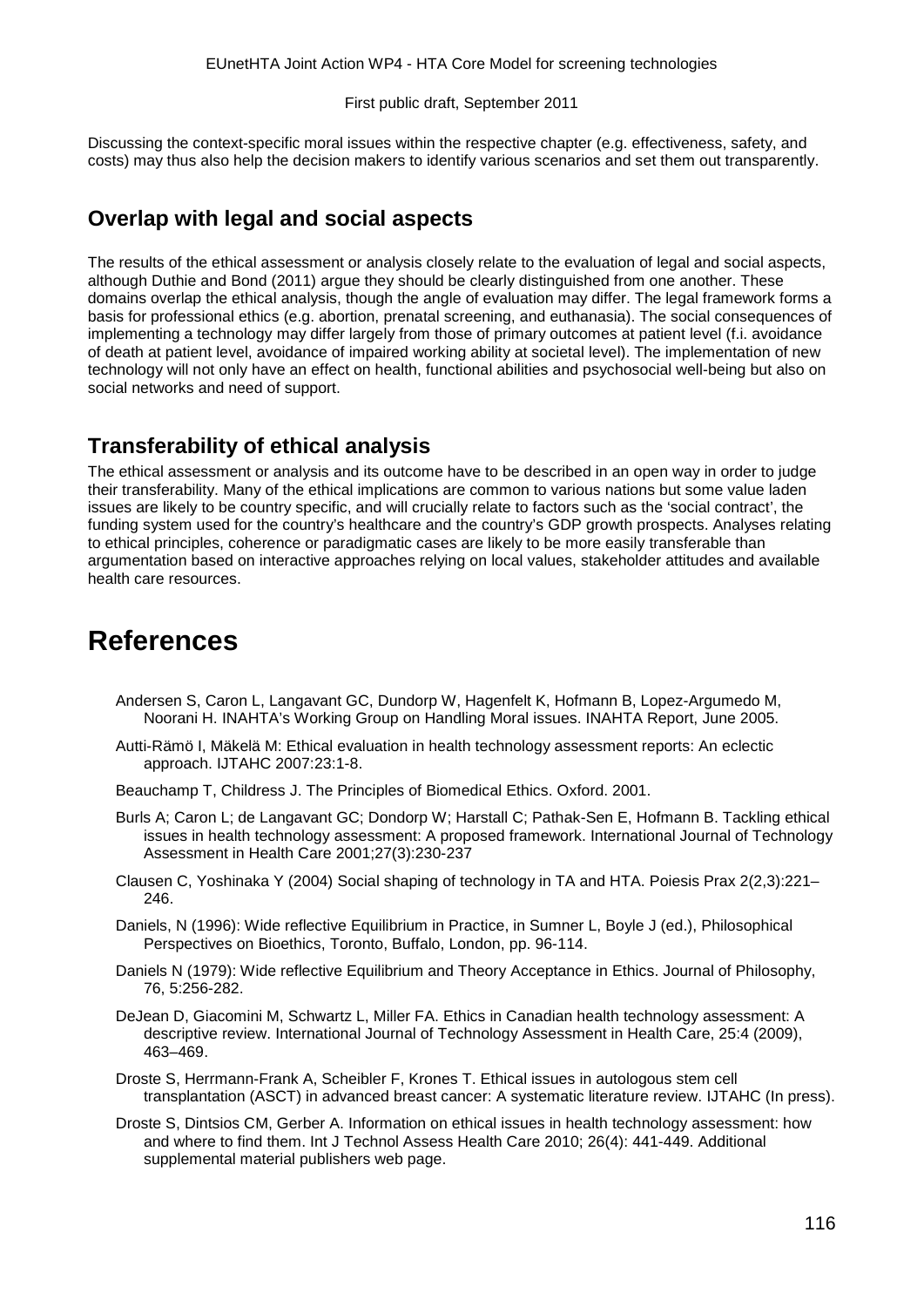- Droste S, Gerhardus A, Kollek R. Methoden zur Erfassung ethischer Aspekte und gesellschaftlicher Wertvorstellungen in Kurz-HTA-Berichten – eine internationale Bestandsaufnahme. DAHTA@DIMDI Köln: DIMDI, 2003.
- Duthie K, Bond, K. Improving ethics analysis in health technology assessment. International Journal of Technology Assessment in Health Care, 27:1 (2011), 64-70.
- Giacomini M (2005) One of these things is not like the others: The idea of Precedence in Health Technology Assessment and Coverage Decisions. The Milbank Quarterly 83(2). Available at http://www.milbank.org/quarterly/8302feat.html
- Grunwald A. The normative basis of (health) technology assessment and the role of ethical expertise. Poiesis Prax 2004; 2: 175-193.
- Habermas, J (1981): Theorie des kommunikativen Handelns. Band 1, Handlungsrationalität und gesellschaftliche Rationalisierung / Band 2 Zur Kritik der funktionalistischen Vernunft. Suhrkamp, Frankfurt a.M.
- Heiberg, Arvid; Frydenberg, Karin; Grønvik, Oddrun; Hofmann, Bjørn; Klingenberg, Claus Andreas; Markestad, Trond; Martiniussen, Marit; Pettersen, Folf Dagfinn; Rogne, Sissel. Reccomendations on extension of newborn screening. Oslo: Directorate of Health, 2009. In Norwegian.Hofmann B. Toward a procedure for integrating moral issues in health technology assessment. Int J Technol Asess Health Care 2005; 21:312-318.
- Hofmann B. Nyfødtscreening mer skjult tvang? [Newborn Screening: More covert enforcement?] Tidsskrift for Den norske legeforening 2010; 130(3): 291-293.
- Hofmann B. Addressing moral aspects in implementing prohylactic vaccines against human papilloma virus (HPV). Annals of the Academy of Medicine, Singapore 2009; 38(6): S70-1.
- Hofmann B. Ethical aspects of HPV vaccination. Oslo: Norwegian Knowledge Centre for the Health Services, 2008. In Norwegian with English summary.
- Hofmann B. Ethics in the assessment of health technology [In Norwegian with an English summary:]. Oslo: Norwegian Knowledge Center for the Health Services, 2008.
- Hofmann B. Why ethics should be part of health technology assessment. Int J Techn Assess Health Care 2008;24:423-429.
- Hofmann B. Håheim LL, Søreide JA. Ethics of palliative surgery in patients with cancer. British Journal of Surgery 2005; 92(7): 802-9.
- Hofmann B. On value-judgements and ethics in health technology assessment. Poiesis & Praxis: International Journal of Technology Assessment and Ethics of Science 2005; 3(4): 277-295.
- Hofmann B. Complexity of the concept of disease as shown through rival theoretical frameworks. Theoretical Medicine and Bioethics 2001; 22(3): 211-37.
- Holte, Therese Opsahl; Hofmann, Bjørn; Lie, Rolv Terje; Norderhaug, Inger Natvig; Romundstad, Pål; Sæterdal, Ingvil; Ørstavik, Karen Helene; Tanbo, Tom. Male infertility: intracytoplasmic sperm injection. Oslo: Norwegian Knowledge Centre for the Health Services, 2007. In Norwegian with English summary.
- Håheim LL, Dalen K, Eide R, Karlsson S, Lygre GB, Lyngstadaas SP, Nordmo AM. Health effects from removing amalgam fillings with suspicion of or health related injuries from amalgam. Oslo: Norwegian Knowledge Centre for the Health Services, 2006. In Norwegian with English summary.
- Jonsen AR (2005) Casuistical Reasoning in Medical Ethics. In: Düwell M, Neumann JN: Wieviel Ethik verträgt die Medizin? mentis, PaderbornMeth, p: 147-164.
- McGee, G (1999): Pragmatic Bioethics. Nashville, London.
- Movik, Espen; Ringerike, Tove; Linnestad, Kristin Kamilla; Hofmann, Bjørn; Harboe, Ingrid; Gjertsen, Marianne Klemp. Assessment of metylantrexon on obstibation in cancer treatment. Oslo: Norwegian Knowledge Centre for the Health Services, 2009. In Norwegian with an English summary.
- Musschenga AM (2005): Empirical Ethics, Context –Sensitivity, and Contextualism. Journal of Medicine and Philosophy, 30:467-490.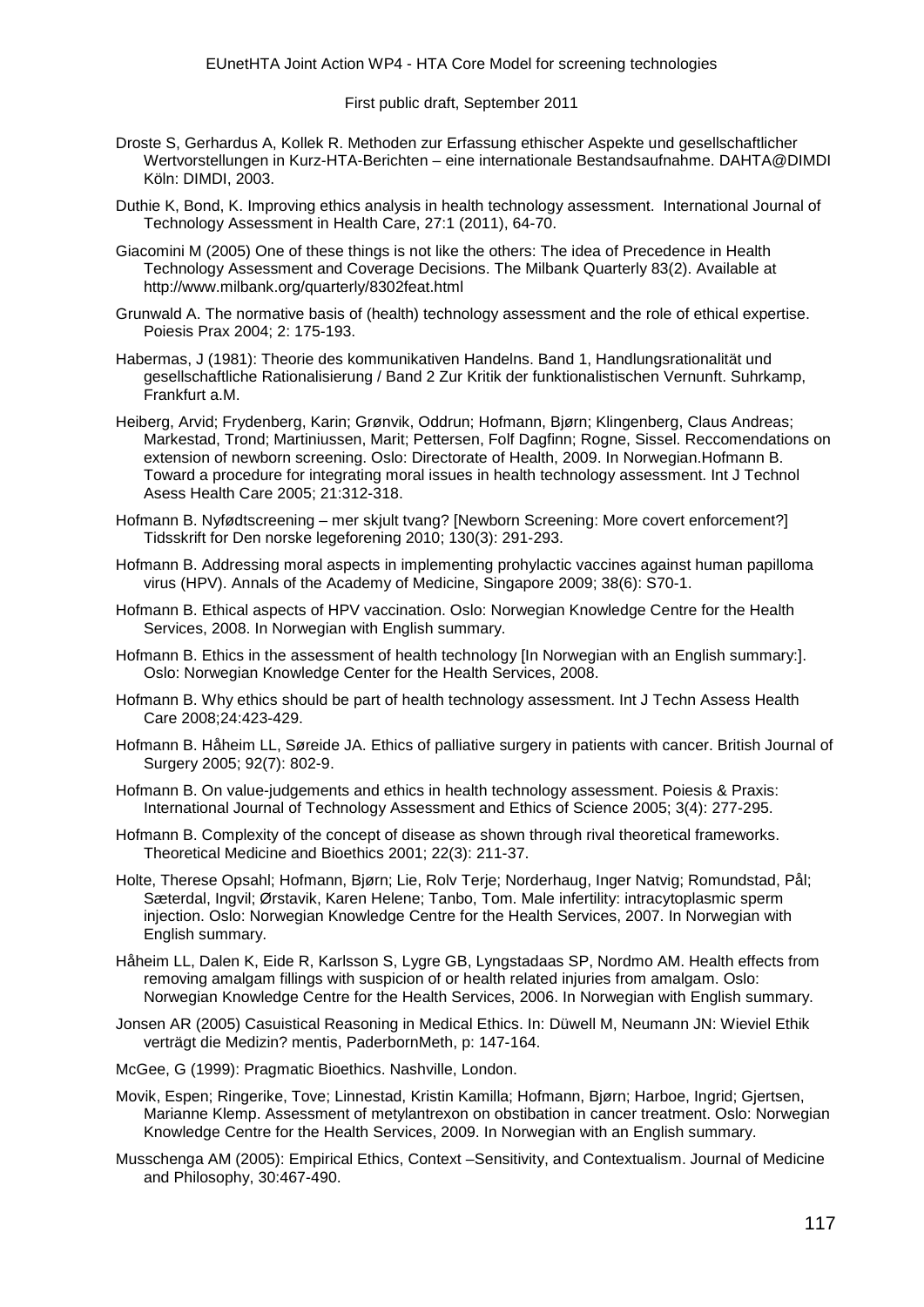- Neitzke G (2005) Was ist der Fall? Argumente für eine Zuspitzung der kasuistischen Methodik. In: Düwell M, Neumann JN: Wieviel Ethik verträgt die Medizin? mentis, PaderbornMeth, p: 211-224.
- Rawls, J (1971): A Theory of Justice. Harvard University Press, Cambridge.
- Rip A, Misa TJ, Schot J (eds) (1995) Managing technology in society: the approach of constructive technology assessment. Pinter, London.
- Sacchini D., Refolo P., L'Health Technology Assessment (Hta) e i suoi aspetti etici, Medicina e Morale 2007, 1: 101-139.
- Sacchini D., Spagnolo A.G., Minacori R., Carrasco de Paula I., HTA and ethics: the framework of ethical positions and the proposal of a person-centred model, Italian Journal of Public Health 2005, 2 (2): 304.
- Sgreccia E., Manuale di Bioetica. I. Fondamenti ed etica biomedica, Milano: Vita e Pensiero, 2007 (4.a ed.).
- Skorupinski, B, Ott, K (2000): Technikfolgenabschätzung und Ethik. ETH-Hochschulverlag, Zürich.
- Ten Have H. Ethical perspectives on health technology assessment. Intl J Technology Assessment in Health Care, 2004; 20(1): 71-76.
- The Danish council of ethics. Screening a report.: 1-188. Copenhagen 2001.
- van Willigenburg T (2005) Casuistry in Medical Ethics. In: Düwell M, Neumann JN: Wieviel Ethik verträgt die Medizin? mentis, PaderbornMeth, p: 165-178.
- Vieth, A (2002): Defending Principlism well understood. Journal of Medicine and Philosophy, 27:623- 51.Vist GE, Frønsdal KB, Johansen M, Hofmann B, Fretheim A. Health effects of screening for metabolic diseases in newborn. Rapport nr 22-2007. Oslo: Norwegian Knowledge Centre for the Health Services, 2007. In Norwegian with English summary.

Wilson JMG, Jungner G. Principles and practice of screening for disease. WHO. Geneve 1968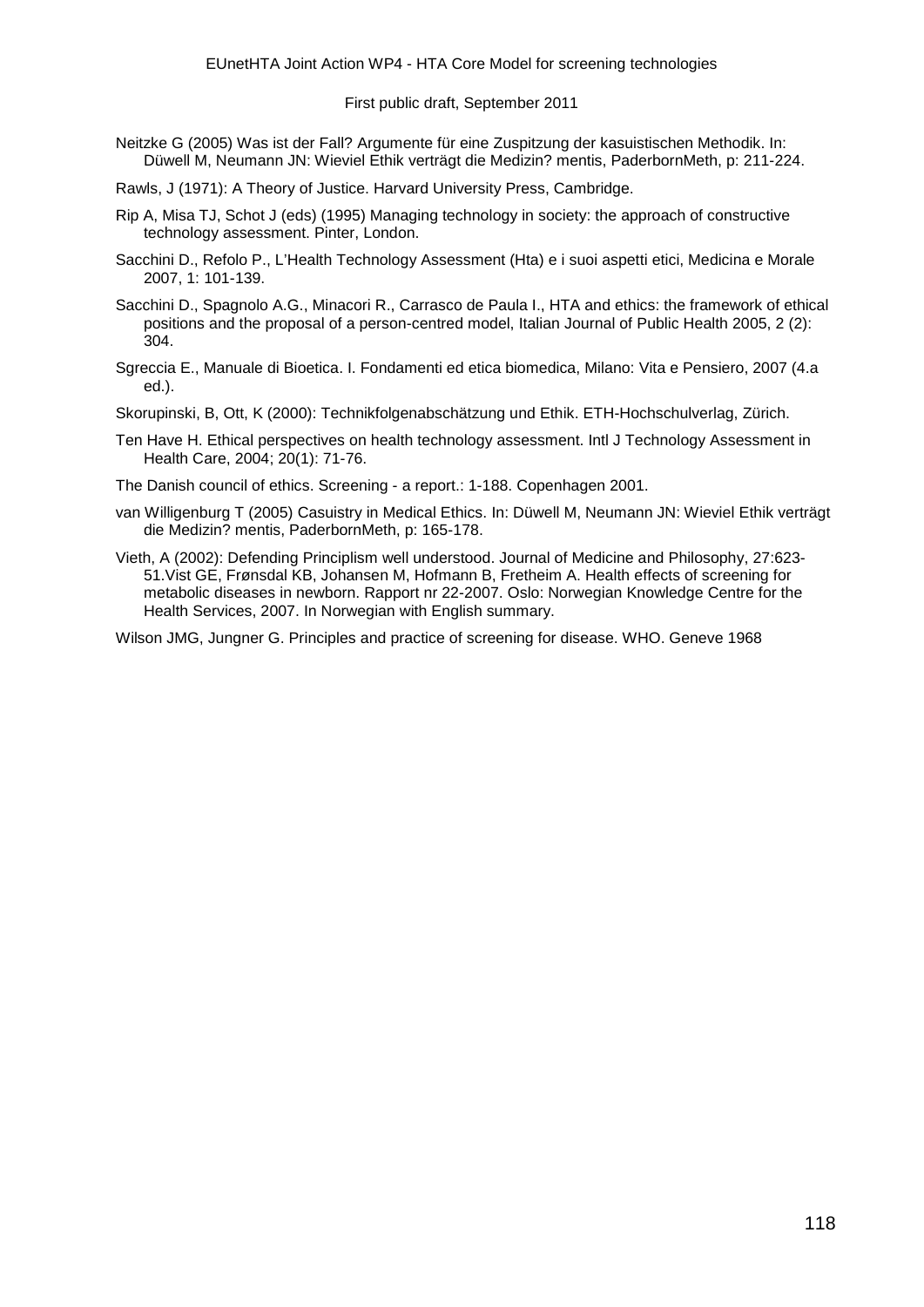# Organisational aspects

# **Domain description**

### What is this domain about?

The organisational aspects domain considers what kind of resources (e.g. material artefacts, human skills and knowledge, money, attitudes, work culture) have to be mobilised and organised when implementing a technology, and the consequences they may further produce in the organisation and the health care system as a whole. The issues include e.g. quality and sustainability assurance, centralization, communication, managerial structure, and acceptance.

There are three levels to consider organisational aspects: Intra-organisational (e.g. how information about the new technology is provided to the patients in the organisation), inter-organisational (e.g. how the communications between different organisations occur), and health care system level (e.g. how to set down national objectives). There are various stakeholders, besides staff and patients, at various levels, e.g. payers, providers and suppliers. These groups have usually different aims and expectations of the technology. Some issues are relevant at all levels (e.g. approval of a new technology), and some mostly at one level. Viewpoints may be different in the various levels.

The elements that constitute an organisation have been defined in many ways in different approaches, for example the physical structure, social relations, technology and organisational culture. A structure of the organisation defines its assignment of tasks, reporting systems and the mechanisms of interaction and coordination. In addition, other elements of society and its culture have influences on organisation and its function. Different types of organisations exist, e.g. the profit centre organisation, the matrix organisation and the network organisation. (Kristensen 2001)

# Why is this domain important?

Organizational aspects have not been a visible part of HTA: focus has been more on the clinical aspects (Banta 2003, Draborg 2005). The growing focus of organisational issues in HTA indicates a recognition that many decisions on resource allocation in provision of technologies are of crucial importance. Organisational aspects in an HTA influence the behaviour of managers and health professionals (Battista 2006). Also policymakers on the national level need knowledge on organisational aspects when making decisions on the use of technologies. Organisational aspects in HTA may clarify challenges and barriers in implementing health technologies.

# Relation to other domains

The organisational domain might overlap with most other domains: current use, effectiveness (through e.g. adherence), cost and economic evaluation (e.g. budget impact), ethical aspects (e.g. acceptance and accessibility), social (e.g. participant/patient aspects), and legal domains (e.g. privacy).

### Specific features in finding, interpreting or implementing information for this domain

The complexity of health care systems and processes challenges the assessment of organisational issues. Due to the multiplicity of objectives and criteria in organisational analysis, it will be less pre-determined and more variable than for example economic and clinical effectiveness analyses. In addition, the findings are expected to be more context-dependent and less transferable than e.g. in the effectiveness and safety domains of an HTA. The choice of the areas of assessment should be guided by the information needs of the end users of HTA (e.g. regional health authorities' focus may differ from that of hospital managers).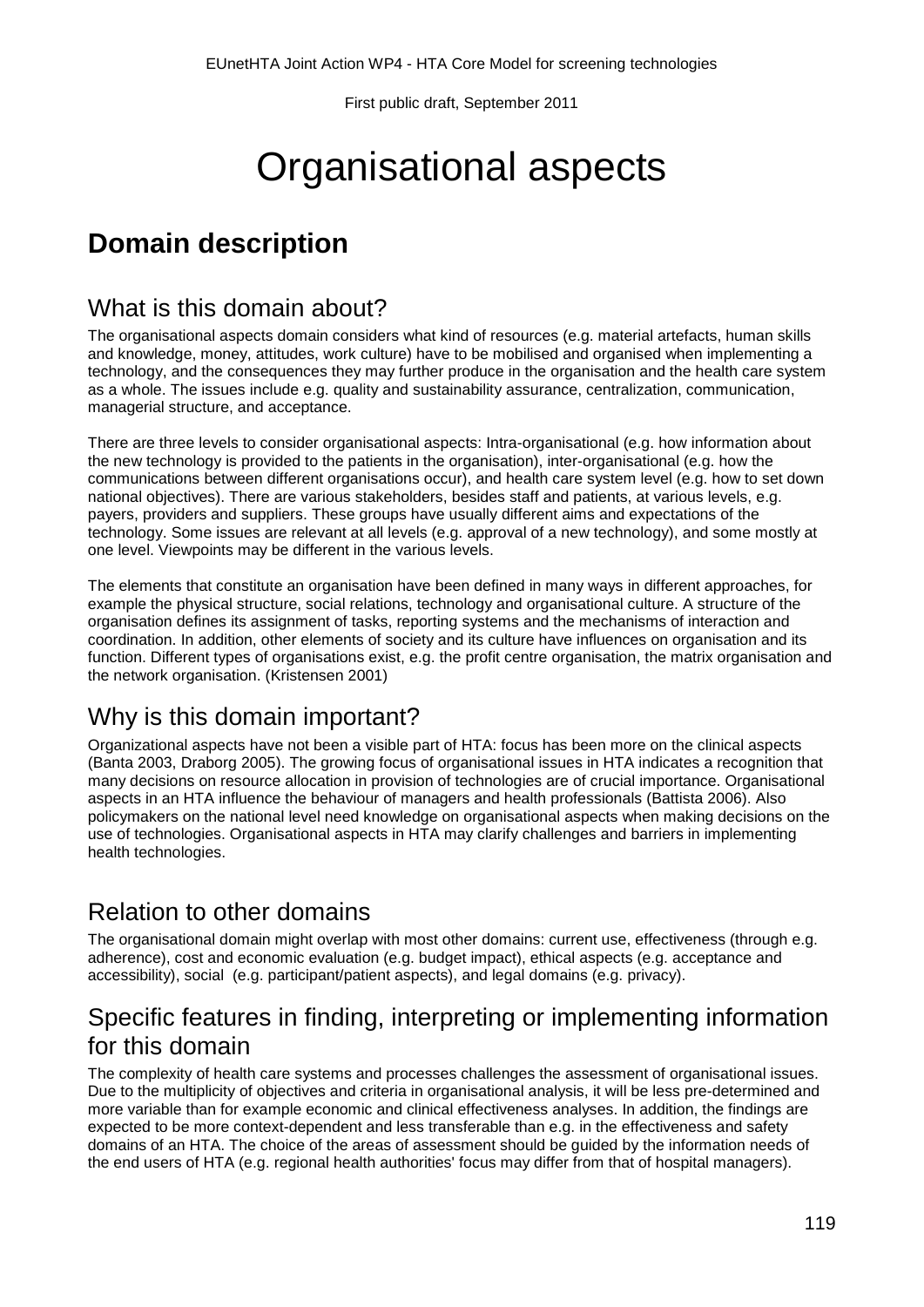# Issues specific for screening technologies

A screening program is a system incorporating all necessary steps, from identifying and providing information to the eligible population, through actual screening, to diagnostic testing and treatment. The assessment of a screening technology implies thus an assessment of a complex organization where organisational changes and relations within and between organisations are considered.

The screening technology under assessment can have various objectives and thus various implications for organisational aspects assessment. For example, when assessing mammography screening program, the focus can be either in a new screening test (digital mammography), or population eligible for screening (screening for women less than 50 years old), or varying screening interval (1 to 3 years), or the way to deliver the test (e.g. calling people to attend the fecal test versus mailing the test kit to them in colorectal cancer screening).

Regarding the population eligible for screening, the extent of the use of screening and waiting times defined in the Health problem and current use Domain, are of importance to the Organisational Domain. In the Description and technical characteristics Domain issues concerning definitions of the screening test and further investigations (diagnostic tests) are important also in the organisational domain.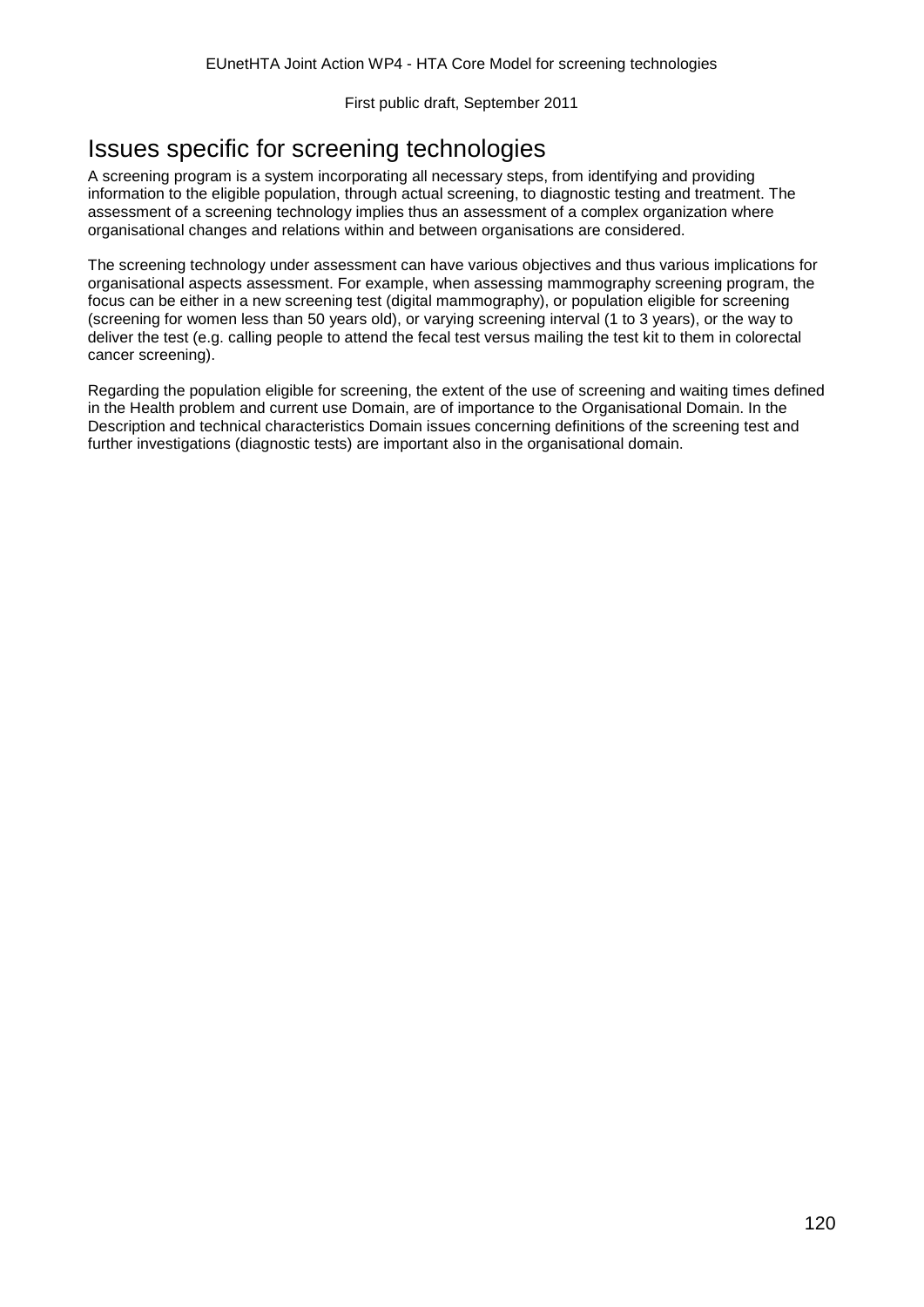# **Assessment elements**

| <b>Element</b><br><b>ID</b> | <b>Domain</b>                 | <b>Topic</b>   | <b>Issue</b>                                                                   | <b>Clarification</b>                                                                                                                                                                                                                                                                                                                                                                                                                                                                                                                                                                                                                                                                                                                                                                                                                                                                                                                                                                                                                                                                                              | Importance<br>3=critical<br>2=important<br>1=optional | Transferability<br>3=completely<br>$2 =$ partly<br>$1 = not$ | <b>Information</b><br>sources                                                                                                                                        | Reference                                              | <b>Relations</b>                                                                                                                                                        |
|-----------------------------|-------------------------------|----------------|--------------------------------------------------------------------------------|-------------------------------------------------------------------------------------------------------------------------------------------------------------------------------------------------------------------------------------------------------------------------------------------------------------------------------------------------------------------------------------------------------------------------------------------------------------------------------------------------------------------------------------------------------------------------------------------------------------------------------------------------------------------------------------------------------------------------------------------------------------------------------------------------------------------------------------------------------------------------------------------------------------------------------------------------------------------------------------------------------------------------------------------------------------------------------------------------------------------|-------------------------------------------------------|--------------------------------------------------------------|----------------------------------------------------------------------------------------------------------------------------------------------------------------------|--------------------------------------------------------|-------------------------------------------------------------------------------------------------------------------------------------------------------------------------|
| G0001                       | Organisati<br>onal<br>aspects | <b>Process</b> | What kind of work flow,<br>participant flow and other<br>processes are needed? | Current tasks and work processes and participant<br>path should be described. Preparations of<br>participants need to do before and after the<br>intervention (e.g. diet before bariatric surgery) must<br>be taken into account, as well as need for self/home<br>monitoring.<br>There are many actors at different levels (intra-<br>organisational, inter-organisational and health care<br>system level) in the process. Continuity should be<br>ensured so that there will be no gaps between the<br>steps of the process.<br>It has to be described how the screening process<br>has been organised, e.g.: 1) how the target<br>population is chosen, 2) how and by whom the<br>invitation is carried out (open/fixed invitation,<br>announcement/personal invitation letter), 3) how<br>and by whom the information for consent is given, 4)<br>how, where and by whom the test is executed, 5)<br>how, where and by whom the further investigations<br>and treatment are carried out, 6) how, when, and by<br>whom the follow up services are carried out (e.g<br>notifying results, recalls, reminders). |                                                       | 2                                                            | Literature search,<br>guidelines, annual<br>reports and<br>statistics, reports<br>and own study<br>(e.g.<br>questionnaires<br>and interviews of<br>different actors) | Kristensen<br>2001,<br>Kristensen<br>2007, Lee<br>2007 | Mandatory:<br>A0007, A0023,<br>A0011, A0013,<br>A0014, A0015,<br>A0016, A0017.<br>Other: B0004,<br>B0005, B0016.<br>Order of doing:<br>to be answered<br>prior to E0001 |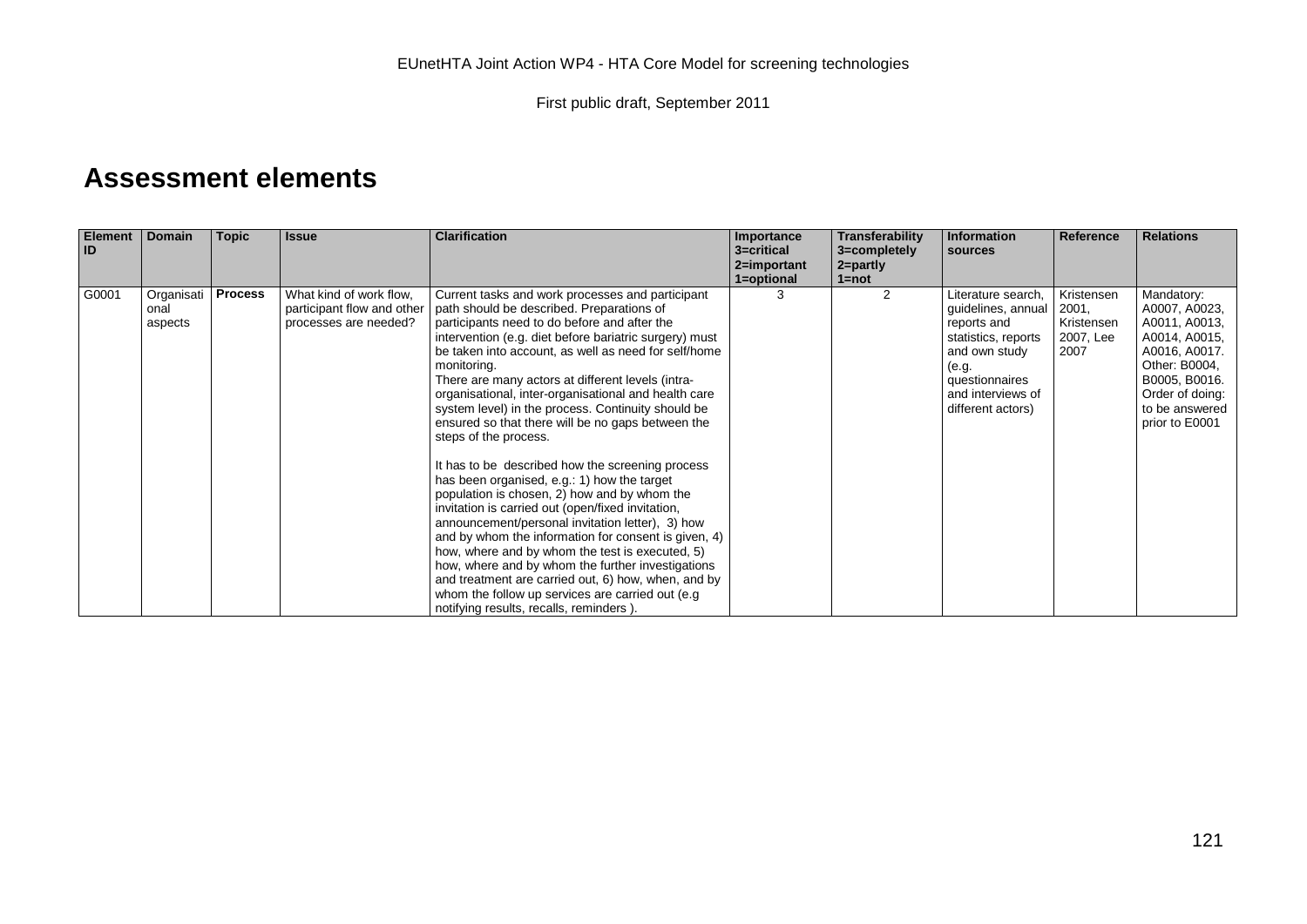| <b>Element</b><br>ID | <b>Domain</b>                 | <b>Topic</b> | <b>Issue</b>                                                                                 | <b>Clarification</b>                                                                                                                                                                                                                                                                                                                                                                                                                                                                                                                                                                                                                                                                                                                                                                                                                                                                                                                                                                                                                                   | Importance<br>3=critical<br>2=important | <b>Transferability</b><br>3=completely<br>$2 = partly$ | Information<br>sources                                                                                                                                                                                                                                                                                       | <b>Reference</b>                | <b>Relations</b>                                         |
|----------------------|-------------------------------|--------------|----------------------------------------------------------------------------------------------|--------------------------------------------------------------------------------------------------------------------------------------------------------------------------------------------------------------------------------------------------------------------------------------------------------------------------------------------------------------------------------------------------------------------------------------------------------------------------------------------------------------------------------------------------------------------------------------------------------------------------------------------------------------------------------------------------------------------------------------------------------------------------------------------------------------------------------------------------------------------------------------------------------------------------------------------------------------------------------------------------------------------------------------------------------|-----------------------------------------|--------------------------------------------------------|--------------------------------------------------------------------------------------------------------------------------------------------------------------------------------------------------------------------------------------------------------------------------------------------------------------|---------------------------------|----------------------------------------------------------|
| G0012                | Organisati<br>onal<br>aspects | Process      | What kind of quality<br>assurance is needed and<br>how should it be<br>organised?            | A new technology usually have an effect on current<br>quality assurance not only inside the organization<br>but also outside in different health care levels. To<br>assure the quality, a monitoring system with<br>standards and indicators are needed. It should<br>notice how quality assurance affects the<br>management or effectiveness.<br>Screening involves asymptomatic participants and<br>therefore quality control is crucial. There are<br>national, regional and/or (cross)organisational<br>(screening unit) demands for quality assurance.<br>Quality control needs to be systematic at every step<br>of the screening process steps and throughout the<br>screening programme. Acceptable delay from<br>screening test to test positive result and finally to<br>treatment must be specify. Special attention has to<br>be paid to the control when the programme is<br>provided by several providers (e.g. a combination of<br>private and public health care organisations) when<br>test and further investigations are separated. | 1=optional<br>3                         | $1 = not$<br>$\overline{2}$                            | Literature search,<br>annual reports<br>and statistics<br>reports of<br>hospitals and own<br>study:<br>questionnaires<br>and interviews of<br>different actors of<br>the process<br>(monitoring<br>authorities.<br>hospitals, hospital<br>districts.<br>laboratories).<br>Information from<br>manufacturers. |                                 | B0012, C0007,<br>E0001                                   |
| G0002                | Organisati<br>onal<br>aspects | Process      | What kind of involvement<br>has to be mobilized for<br>participants and<br>important others? | The technology may require distribution of tasks<br>among the people involved in the treatment and<br>care. Participants and their important others may be<br>more actively involved in own care and treatment -<br>or tasks they used to carry out may be taken over by<br>health professionals. The screening has to be<br>organised in the way that the test and the further<br>investigations are easily attainable e.g. mobile<br>mammography.                                                                                                                                                                                                                                                                                                                                                                                                                                                                                                                                                                                                    | 3                                       | $\overline{1}$                                         | Literature search.<br>annual reports<br>and statistics<br>reports, hospital<br>documents and<br>own study:<br>questionnaires<br>and interviews of<br>different actors of<br>the process<br>(monitoring<br>authorities.<br>hospitals, hospital<br>districts.<br>laboratory,<br>participants).                 | Kristensen<br>2007, Lee<br>2007 | A0006, A0007,<br>A0023, B0014,<br>B0015, H0002,<br>H0003 |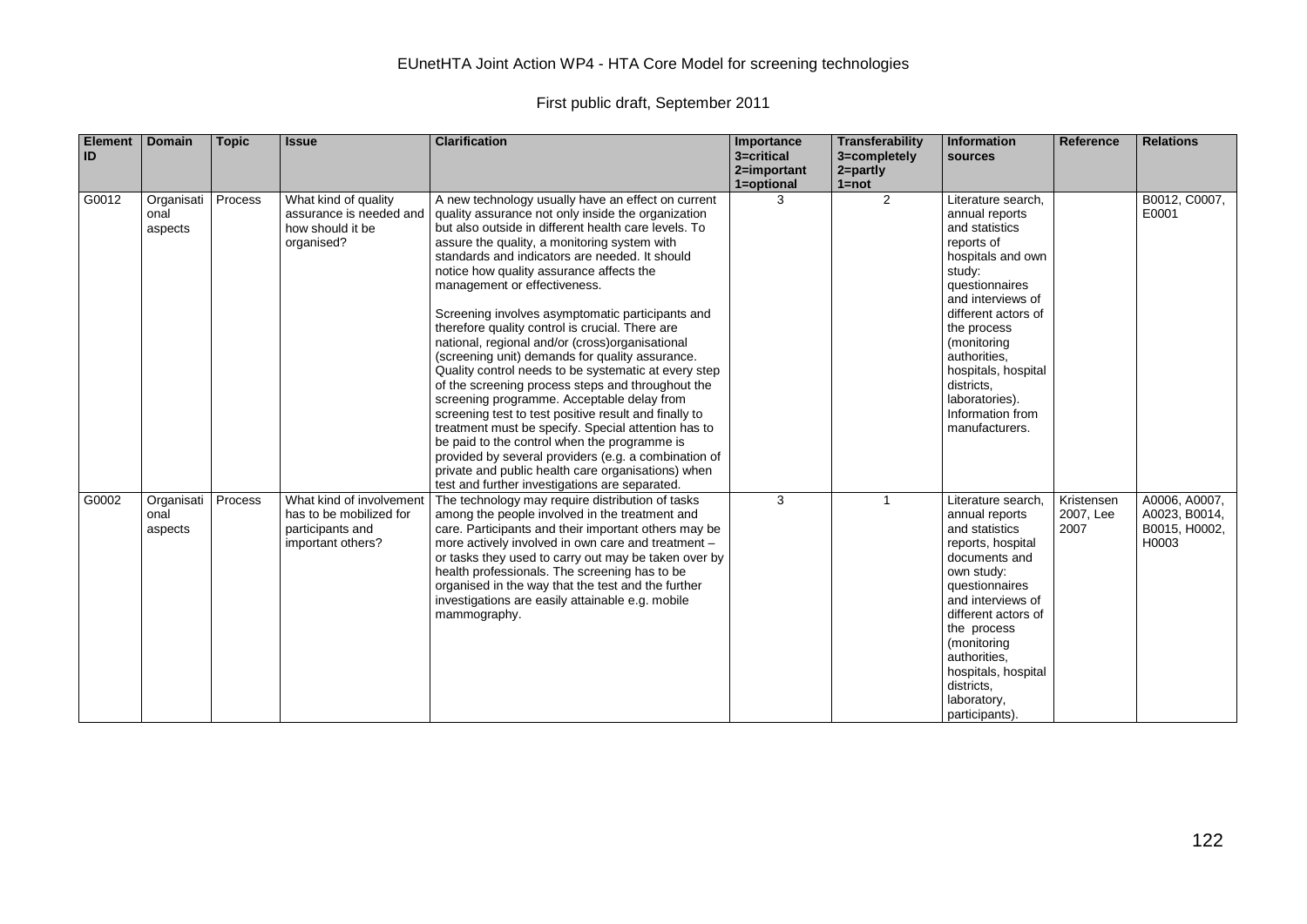| <b>Element</b><br>ID | <b>Domain</b>                 | <b>Topic</b> | <b>Issue</b>                                                                                 | <b>Clarification</b>                                                                                                                                                                                                                                                                                                                                                                                                                                                                                                                                                                                                                                                                                                                                                                                                                                                                                                                                                                                                                                                                                                                                                                                                                                                                                                                                                                                                                                                                                                                                                                                         | Importance<br>3=critical<br>2=important<br>1=optional | Transferability<br>3=completely<br>$2 = partly$<br>$1 = not$ | <b>Information</b><br>sources                                                                                                                                                                                                                                                                                          | Reference                                                                                                  | <b>Relations</b>                        |
|----------------------|-------------------------------|--------------|----------------------------------------------------------------------------------------------|--------------------------------------------------------------------------------------------------------------------------------------------------------------------------------------------------------------------------------------------------------------------------------------------------------------------------------------------------------------------------------------------------------------------------------------------------------------------------------------------------------------------------------------------------------------------------------------------------------------------------------------------------------------------------------------------------------------------------------------------------------------------------------------------------------------------------------------------------------------------------------------------------------------------------------------------------------------------------------------------------------------------------------------------------------------------------------------------------------------------------------------------------------------------------------------------------------------------------------------------------------------------------------------------------------------------------------------------------------------------------------------------------------------------------------------------------------------------------------------------------------------------------------------------------------------------------------------------------------------|-------------------------------------------------------|--------------------------------------------------------------|------------------------------------------------------------------------------------------------------------------------------------------------------------------------------------------------------------------------------------------------------------------------------------------------------------------------|------------------------------------------------------------------------------------------------------------|-----------------------------------------|
| G0003                | Organisati<br>onal<br>aspects | Process      | What kind of staff,<br>training and other human<br>resources are required?                   | How much staff is needed and what kind? How<br>much trained resources are needed to ensure<br>proper functioning? Different health care levels (e.g.<br>primary and secondary care) should be taken into<br>account. What are the needs for training and expert<br>advice? Are there national, regional or in-house<br>registries and criteria for personnel and training?<br>How training affects the effectiveness?<br>Implementing a technology can change the job and<br>have thus influence on job satisfaction.                                                                                                                                                                                                                                                                                                                                                                                                                                                                                                                                                                                                                                                                                                                                                                                                                                                                                                                                                                                                                                                                                        | 3                                                     | 2                                                            | Literature search,<br>quidelines,<br>reports and<br>documents of the<br>hospital or<br>hospital districts<br>and own study:<br>interview or<br>questionnaires of<br>different actors of<br>the process.                                                                                                                | <b>Busse 2002,</b><br>Kristensen<br>2001,<br>Kristensen<br>2007                                            | B0013, C0063,<br>E0001                  |
| G0004                | Organisati<br>onal<br>aspects | Process      | What kind of co-<br>operation and<br>communication of<br>activities have to be<br>mobilised? | Implementing a technology can demand new co-<br>operation and communication in- and outside the<br>organization, e.g. other hospitals, pharmacies. Also<br>interaction and communication with<br>patients/participants and their important others will<br>change. Adaptation of self/home monitoring needs<br>close co-operation and fluent communication.<br>Screening needs close co-operation and fluent<br>communication between all actors of the screening<br>process in all steps (e.g. screening unit, laboratory,<br>hospital, registry, participants). There are actors at<br>different levels which make the communication and<br>co-operation challenging, especially when making<br>up a new screening. The information must be fluent<br>and electronic communication (software) is crucial.<br>Adequate communication with participants and their<br>important others must be taken into account.<br>Different kinds of "patient information" could be<br>defined for screening. For example: 1.<br>"promotional/educational information" with the aim<br>to involve target population and to promote<br>participation 2. "screening related information" to<br>communicate with participant the "phase related<br>information" in the different phases of the process<br>(e.g. sending invitation; communicating the test<br>results etc.).<br>Information<br>strategies should be tailored to the specific<br>subgroup of the target population (depending on<br>socio-economic status, cultural background,<br>epidemiological features, etc.). Risk families need<br>special information. | 3                                                     | $\overline{2}$                                               | Literature search,<br>quidelines.<br>reports and<br>documents of<br>hospital and<br>hospital districts,<br>quidelines, own<br>study:<br>questionnaires<br>and interviews of<br>different actors of<br>the process<br>(monitoring<br>authorities.<br>hospitals, hospital<br>districts.<br>laboratory,<br>participants). | Kristensen<br>2001,<br>Kristensen<br>2007, Senter<br>för<br>Medisinsk<br>metodevurd<br>ering (SMM)<br>2003 | B0015, C0063,<br>E0001, H0007,<br>H0008 |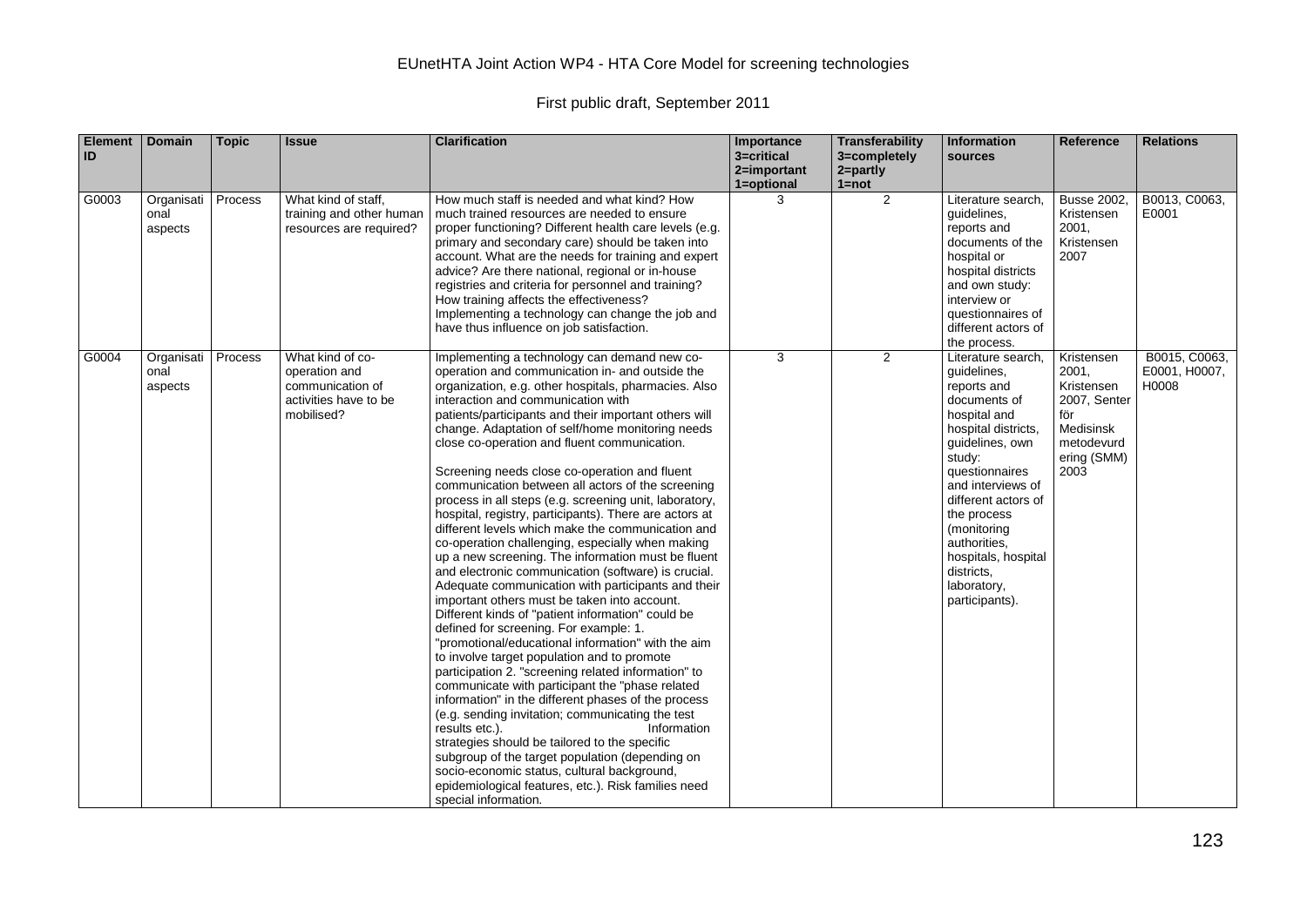| <b>Element</b><br>ID | Domain                        | <b>Topic</b>     | <b>Issue</b>                                                                                                              | <b>Clarification</b>                                                                                                                                                                                                                                                                                                                                                                                                                                                                                                                                                                                                                                                                                           | Importance<br>3=critical<br>2=important<br>1=optional | <b>Transferability</b><br>3=completely<br>2=partly<br>$1 = not$ | Information<br>sources                                                                                                                                                                                                                                                                                                                                     | Reference                                                                                                                        | <b>Relations</b>                                                                                                   |
|----------------------|-------------------------------|------------------|---------------------------------------------------------------------------------------------------------------------------|----------------------------------------------------------------------------------------------------------------------------------------------------------------------------------------------------------------------------------------------------------------------------------------------------------------------------------------------------------------------------------------------------------------------------------------------------------------------------------------------------------------------------------------------------------------------------------------------------------------------------------------------------------------------------------------------------------------|-------------------------------------------------------|-----------------------------------------------------------------|------------------------------------------------------------------------------------------------------------------------------------------------------------------------------------------------------------------------------------------------------------------------------------------------------------------------------------------------------------|----------------------------------------------------------------------------------------------------------------------------------|--------------------------------------------------------------------------------------------------------------------|
| G0005                | Organisati<br>onal<br>aspects | <b>Structure</b> | How does de-<br>centralisation or<br>centralization<br>requirements influence<br>the implementation of<br>the technology? | The setting (primary - secondary - tertiary care) can<br>vary between different countries depending on the<br>health care system. (De)centralisation could have<br>some economical and qualitative benefits.<br>Centralisation could make the technology more<br>difficult to access.<br>Sometimes screening test (for example maternal<br>ultrasound) needs special experience from<br>personnel which is possible after education and<br>sufficient amount of patients. Centralisation could<br>make screening or further investigation more difficult<br>to access. For example timing is important in foetal<br>screening. Decentralisation makes screening more<br>attainable but the quality can weaken. | 3                                                     | $\overline{1}$                                                  | Literature search,<br>guidelines,<br>reports and<br>documents of<br>hospital and<br>hospital districts.<br>health information<br>databases (DRG<br>etc.), own study:<br>questionnaires<br>and interviews of<br>different actors of<br>the process<br>(monitoring<br>authorities.<br>hospitals, hospital<br>districts.<br>laboratory,<br>participants).     | <b>Busse 2002,</b><br>Kristensen<br>2001,<br>Kristensen<br>2007, Senter<br>för<br>Medisinsk<br>metodevurd<br>ering (SMM)<br>2003 | B0005, E0001                                                                                                       |
| G0006                | Organisati<br>onal<br>aspects | Structure        | What kinds of<br>investments are needed<br>(material or premises)<br>and who are responsible<br>for those?                | Implementing the required changes in e.g. premises<br>may be costly for the organisation. High costs can<br>influence the decision of purchasing the new<br>technology. There may be division of costs so that<br>some organisation(s) take the acquisition costs and<br>others the running costs.<br>Investments of all steps and actors of the process<br>must be perceived. When building up a new<br>screening programme, there's need for many<br>investments (e.g. equipments, education and<br>implementation support, training).                                                                                                                                                                       | 3                                                     | $\overline{2}$                                                  | Literature search.<br>quidelines,<br>reports and<br>documents of<br>hospitals and<br>hospital districts<br>and<br>manufacturers<br>(e.g. producer<br>handbook), own<br>study:<br>questionnaires<br>and interviews of<br>different actors of<br>the screening<br>process<br>(monitoring<br>authorities,<br>hospitals, hospital<br>districts.<br>laboratory) | Kristensen<br>2007                                                                                                               | A0011, A0012,<br>A0019, B0008,,<br>D0023, E0001,<br>E0002. Order of<br>doing: to be<br>answered prior<br>to E0001. |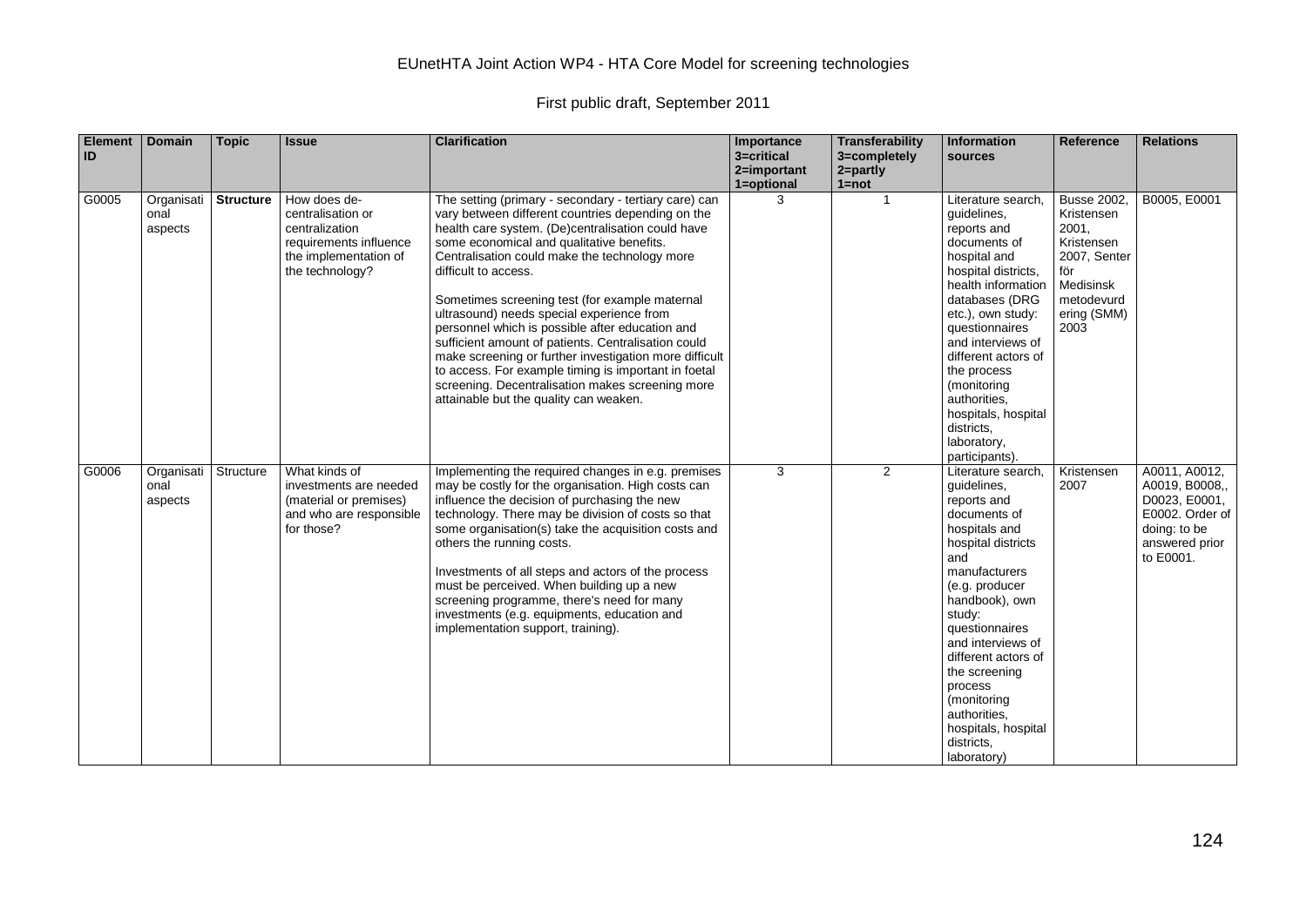| <b>Element</b><br>ID | Domain                        | <b>Topic</b> | <b>Issue</b>                                                      | <b>Clarification</b>                                                                                                                                                                                                                                                                                                                                                                                                                                                                                                                                                                                                                                                                                                                                                                                                                                                                                                                                                                           | Importance<br>3=critical<br>2=important<br>1=optional | Transferability<br>3=completely<br>2=partly<br>$1 = not$ | Information<br>sources                                                                                                                                                                                                                            | Reference                               | <b>Relations</b>       |
|----------------------|-------------------------------|--------------|-------------------------------------------------------------------|------------------------------------------------------------------------------------------------------------------------------------------------------------------------------------------------------------------------------------------------------------------------------------------------------------------------------------------------------------------------------------------------------------------------------------------------------------------------------------------------------------------------------------------------------------------------------------------------------------------------------------------------------------------------------------------------------------------------------------------------------------------------------------------------------------------------------------------------------------------------------------------------------------------------------------------------------------------------------------------------|-------------------------------------------------------|----------------------------------------------------------|---------------------------------------------------------------------------------------------------------------------------------------------------------------------------------------------------------------------------------------------------|-----------------------------------------|------------------------|
| G0007                | Organisati<br>onal<br>aspects | Structure    | What is the budget<br>impact of<br>implementingthe<br>technology? | Budget impact analysis is primarily intended to<br>inform decision-making and budget planning, and<br>thus the recommended perspective is that of the<br>health are budget holder (on national, regional or<br>local level). Variations of the health care systems of<br>different countries influence this issue as there<br>might be different payers (government/region/<br>municipalities/employer/insurance company) and<br>the payer could change during the management<br>process (e.g. municipality pays screening test but<br>hospital district pays further investigations). When<br>implementing a new technology initial costs are<br>needed.<br>Incentives are connected to this issue: What kind of<br>incentives the budget impact imposes on different<br>actors? How this potentially impact on the<br>organization?<br>National screenings are usually free of charge for<br>people, but sometimes participants have to pay e.g.<br>hospital fee for further investigations. | 3                                                     | $\mathbf 1$                                              | Literature search,<br>reports<br>questionnaires<br>and interviews of<br>different actors of<br>the screening<br>process<br>(monitoring<br>authorities,<br>hospitals, hospital<br>districts.<br>laboratory),<br>information from<br>manufacturers. | Mauskopf<br>2007,<br>Kristensen<br>2007 | A0011, E0001,<br>E0002 |
|                      |                               |              |                                                                   |                                                                                                                                                                                                                                                                                                                                                                                                                                                                                                                                                                                                                                                                                                                                                                                                                                                                                                                                                                                                |                                                       |                                                          |                                                                                                                                                                                                                                                   |                                         | 125                    |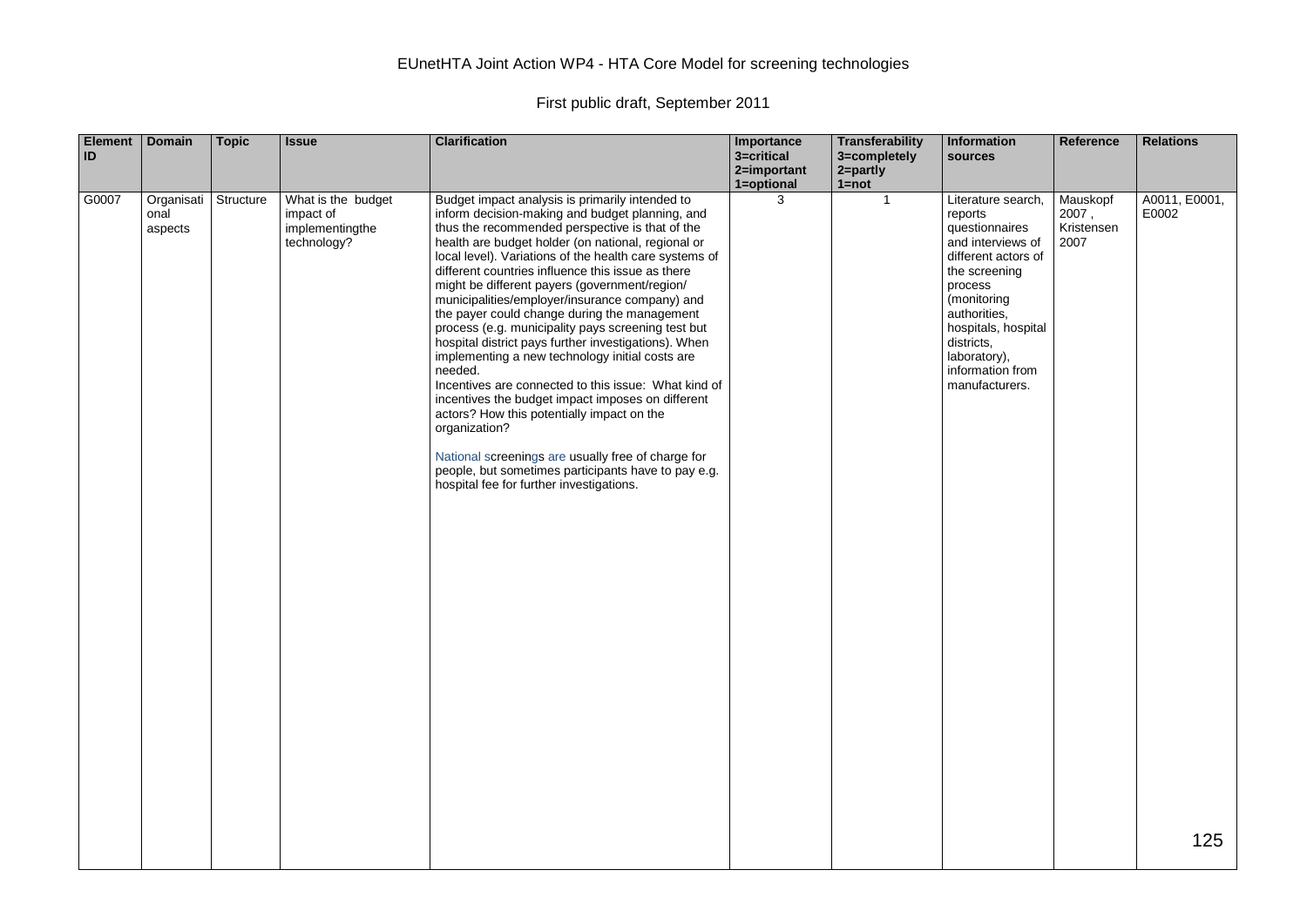| <b>Element</b><br>ID | <b>Domain</b>                 | <b>Topic</b>   | <b>Issue</b>                                                                                  | <b>Clarification</b>                                                                                                                                                                                                                                                                                                                                                                                                                                                               | Importance<br>3=critical<br>2=important<br>1=optional | Transferability<br>3=completely<br>2=partly<br>$1 = not$ | <b>Information</b><br>sources                                                                                                                                                                                                                                                           | Reference                                | <b>Relations</b>                               |
|----------------------|-------------------------------|----------------|-----------------------------------------------------------------------------------------------|------------------------------------------------------------------------------------------------------------------------------------------------------------------------------------------------------------------------------------------------------------------------------------------------------------------------------------------------------------------------------------------------------------------------------------------------------------------------------------|-------------------------------------------------------|----------------------------------------------------------|-----------------------------------------------------------------------------------------------------------------------------------------------------------------------------------------------------------------------------------------------------------------------------------------|------------------------------------------|------------------------------------------------|
| G0008                | Organisati<br>onal<br>aspects | Managem<br>ent | What management<br>problems and<br>opportunities are<br>attached to the<br>technology?        | The issue concerns the administrative / managerial<br>questions of technology: management of resources<br>(e.g. investments), co-ordination (in relation to<br>different levels and different steps of the process),<br>establishment of objectives, monitoring and control,<br>evaluation and sanctioning. Data/information<br>management systems connected to each of these<br>points have to take account.                                                                      | 3                                                     | 2                                                        | Literature search,<br>guidelines,<br>reports and<br>documents of<br>hospitals, own<br>study:<br>questionnaires<br>and interviews of<br>different actors of<br>the process<br>(monitoring<br>authorities.<br>hospitals, hospital<br>districts.<br>laboratory).                           | Kristensen<br>2007,<br>Weinstein<br>2003 | A0011, A0012,<br>A0015, A0016,<br>A0017, H0009 |
| G0013                | Organisati<br>onal<br>aspects | Managem<br>ent | What kind of monitoring<br>requirements and<br>opportunities are there<br>for the technology? | There may be different monitoring systems for<br>different phases of the process where the<br>technology is used (e.g. personnel registry or quality<br>control system). These registries are part of quality<br>assurance. It is necessary to define<br>validated/recommended indicators (quidelines for<br>QA, or other documents). A core data set is needed<br>to monitor the phases and to produce the<br>recommended indicators. The information flow<br>should be analysed. | 3                                                     | $\mathbf{2}$                                             | Literature search,<br>reports and<br>documents of<br>hospitals and<br>hospital districts.<br>quidelines, own<br>study:<br>questionnaires<br>and interviews of<br>different actors of<br>the process<br>(monitoring<br>authorities.<br>hospitals, hospital<br>districts.<br>laboratory). |                                          | A0013, A0014,                                  |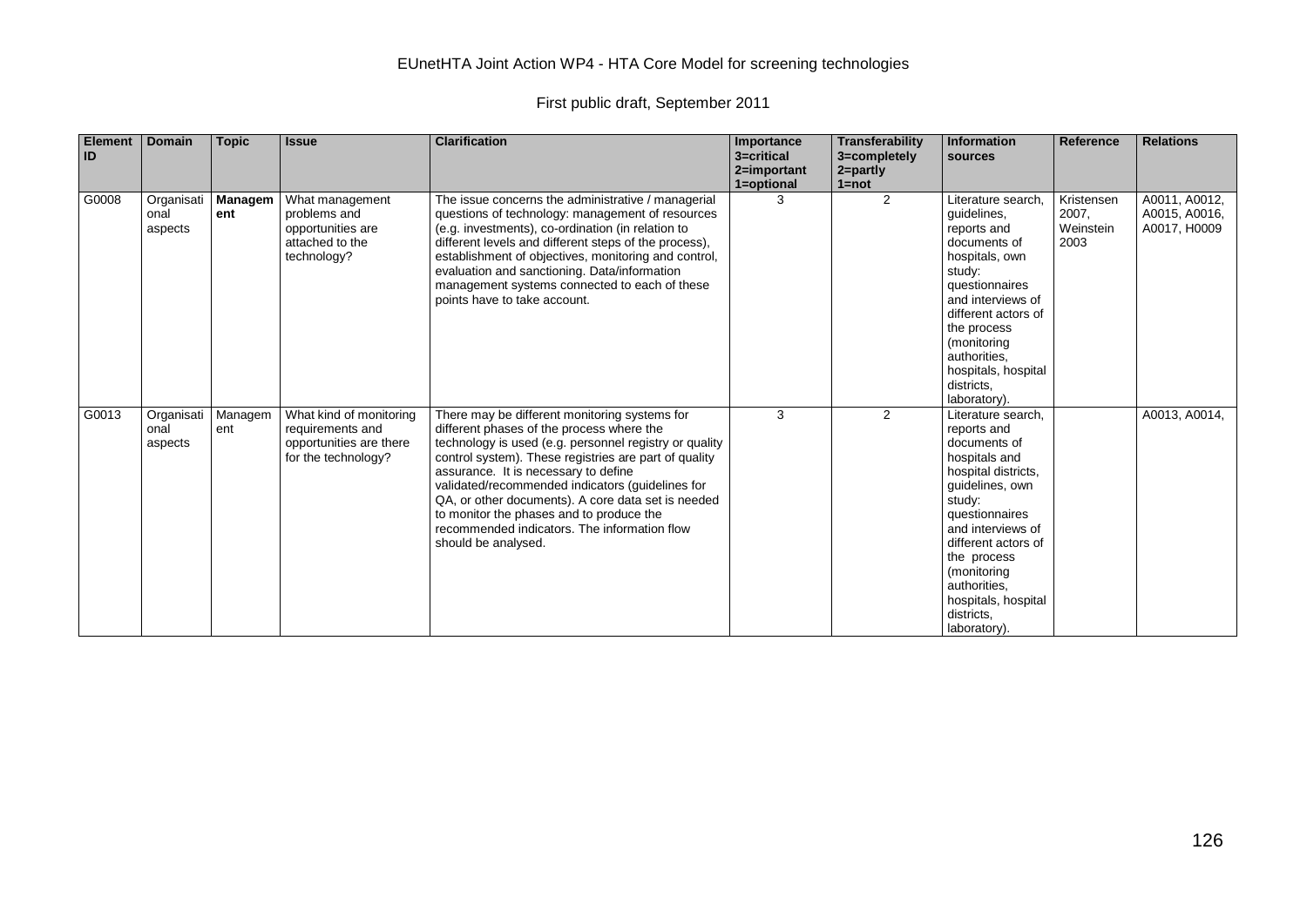| <b>Element</b><br>ID | <b>Domain</b>                 | <b>Topic</b>   | <b>Issue</b>                                                                         | <b>Clarification</b>                                                                                                                                                                                                                                                                                                                                                                                                                                                                                                                                                                                                                                                                                                                                                                                                                                                                                                                                                                                                                                                                                                                  | Importance<br>3=critical<br>2=important<br>1=optional | <b>Transferability</b><br>3=completely<br>2=partly<br>$1 = not$ | Information<br>sources                                                                                                                                                                                                                                     | <b>Reference</b>   | <b>Relations</b> |
|----------------------|-------------------------------|----------------|--------------------------------------------------------------------------------------|---------------------------------------------------------------------------------------------------------------------------------------------------------------------------------------------------------------------------------------------------------------------------------------------------------------------------------------------------------------------------------------------------------------------------------------------------------------------------------------------------------------------------------------------------------------------------------------------------------------------------------------------------------------------------------------------------------------------------------------------------------------------------------------------------------------------------------------------------------------------------------------------------------------------------------------------------------------------------------------------------------------------------------------------------------------------------------------------------------------------------------------|-------------------------------------------------------|-----------------------------------------------------------------|------------------------------------------------------------------------------------------------------------------------------------------------------------------------------------------------------------------------------------------------------------|--------------------|------------------|
| G0009                | Organisati<br>onal<br>aspects | Managem<br>ent | Who decides which<br>people are eligible for<br>the technology and on<br>what basis? | Information about the possible variations in the<br>decision level and criteria has ethical implications.<br>Decisions about the people eligible for screening is<br>done in the beginning of the screening. Usually, it<br>has been made nationally or regionally (in<br>municipalities) but also locally (by employers). In<br>systematic screening, the screening unit does not<br>make decisions about who is eligible for screening.<br>The management of positive test result needs<br>systems to guarantee proper follow up and<br>sometimes case specific evaluation. In this topic<br>responsibilities should be identified.                                                                                                                                                                                                                                                                                                                                                                                                                                                                                                 | $\mathcal{P}$                                         | $\overline{2}$                                                  | Literature search.<br>quidelines,<br>documents of<br>hospitals, own<br>study:<br>questionnaires<br>and interviews of<br>different actors of<br>the process<br>(monitoring<br>authorities.<br>hospitals, hospital<br>districts,<br>laboratory).             | Kristensen<br>2007 | F0012, I0012     |
| G0010                | Organisati<br>onal<br>aspects | <b>Culture</b> | How is the technology<br>accepted?                                                   | Acceptance should be looked at by different<br>perspectives: by organisation, by personnel and by<br>participants. Organisational view can be separated<br>out intra-organisational (primary care), inter-<br>organisational (secondary care) and health care<br>system level. In allthese actors/views acceptance<br>could vary. Alternative ways to introduce a new<br>technology into the organisation could influence<br>problems e.g. resistance among staff and<br>dysfunction of processes.<br>Acceptance could vary in the same screening<br>process for example in foetal screening someone<br>accepts ultrasound but not chromosomal (serum)<br>test. Example of organisational acceptance:<br>Sometimes screening could consist of elements<br>which are not suitable for the image of the<br>organisation. Screening is voluntary and for<br>persons eligible for screening both decisions are<br>right decisions: to participate or not. Giving<br>understandable information on pros and cons of<br>screening is important. Communicational skills of<br>personnel may have an influence on acceptance of<br>screening. | 3                                                     | $\overline{2}$                                                  | Literature search,<br>own study:<br>questionnaires<br>and interviews of<br>different actors of<br>the screening<br>process<br>(monitoring<br>authorities.<br>hospitals, hospital<br>districts.<br>screening units,<br>laboratory, staff,<br>participants). | Kristensen<br>2007 | F0007, H0006     |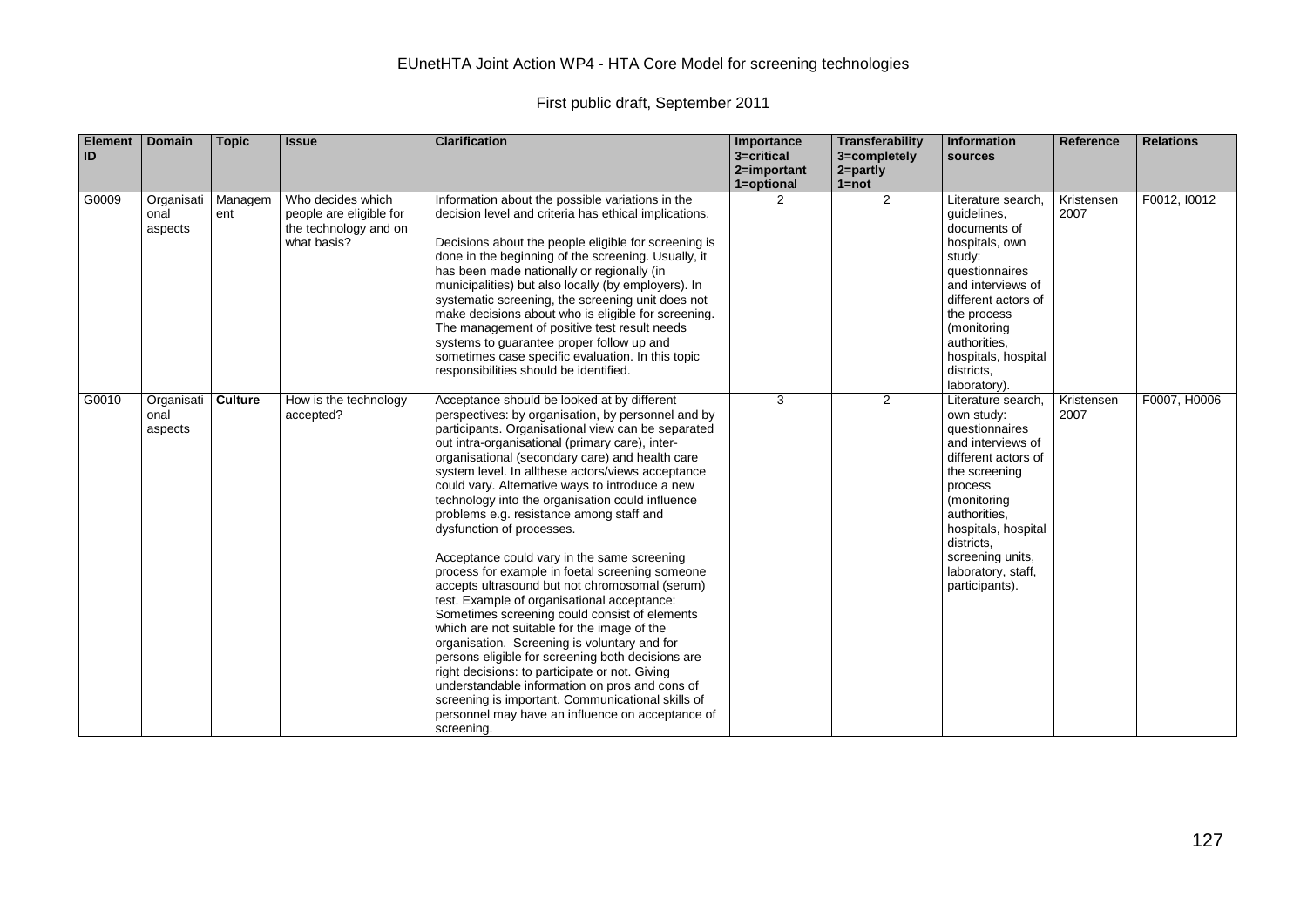| Element<br>ID | <b>Domain</b>                 | <b>Topic</b> | <b>Issue</b>                                                                                                            | <b>Clarification</b>                                                                                                                                                                                                                                                                                                                                                                                                                                                                                                                                                                                                                                                                            | Importance<br>3=critical<br>2=important<br>1=optional | Transferability<br>3=completely<br>$2 = partly$<br>$1 = not$ | Information<br>sources                                                                                                                                                                                                                                                                                                          | Reference                                                                                                  | <b>Relations</b> |
|---------------|-------------------------------|--------------|-------------------------------------------------------------------------------------------------------------------------|-------------------------------------------------------------------------------------------------------------------------------------------------------------------------------------------------------------------------------------------------------------------------------------------------------------------------------------------------------------------------------------------------------------------------------------------------------------------------------------------------------------------------------------------------------------------------------------------------------------------------------------------------------------------------------------------------|-------------------------------------------------------|--------------------------------------------------------------|---------------------------------------------------------------------------------------------------------------------------------------------------------------------------------------------------------------------------------------------------------------------------------------------------------------------------------|------------------------------------------------------------------------------------------------------------|------------------|
| G0011         | Organisati<br>onal<br>aspects | Culture      | How are the other<br>interest groups taken<br>into account in the<br>planning /<br>implementation of the<br>technology? | It may be useful to know who are the possible<br>stakeholders, as well as what kind of co-operation<br>exists and what kind of interaction is needed. The<br>stakeholders could be e.g. the pharmaceutical<br>industry and companies offering technologies for<br>screening, authorities (national / regional), registry,<br>administrative parties, municipalities, policy makers /<br>decision makers, staff groups, GPs/primary care<br>physicians and patient organisation. One can also<br>ask: Has the patient organisation taken part into the<br>evaluation process? Has it been involved from the<br>beginning (in the planning) or in the later stages for<br>example as commentator? |                                                       |                                                              | Literature search.<br>reports and<br>documents of<br>hospitals, own<br>study:<br>questionnaires<br>and interviews of<br>different actors of<br>the screening<br>process<br>(monitoring<br>authorities,<br>hospitals, hospital<br>districts,<br>screening units,<br>laboratory,<br>manufacturers,<br>registry,<br>participants). | Kristensen<br>2001,<br>Kristensen<br>2007, Senter<br>för<br>Medisinsk<br>metodevurd<br>ering (SMM)<br>2003 | F0003, F0011     |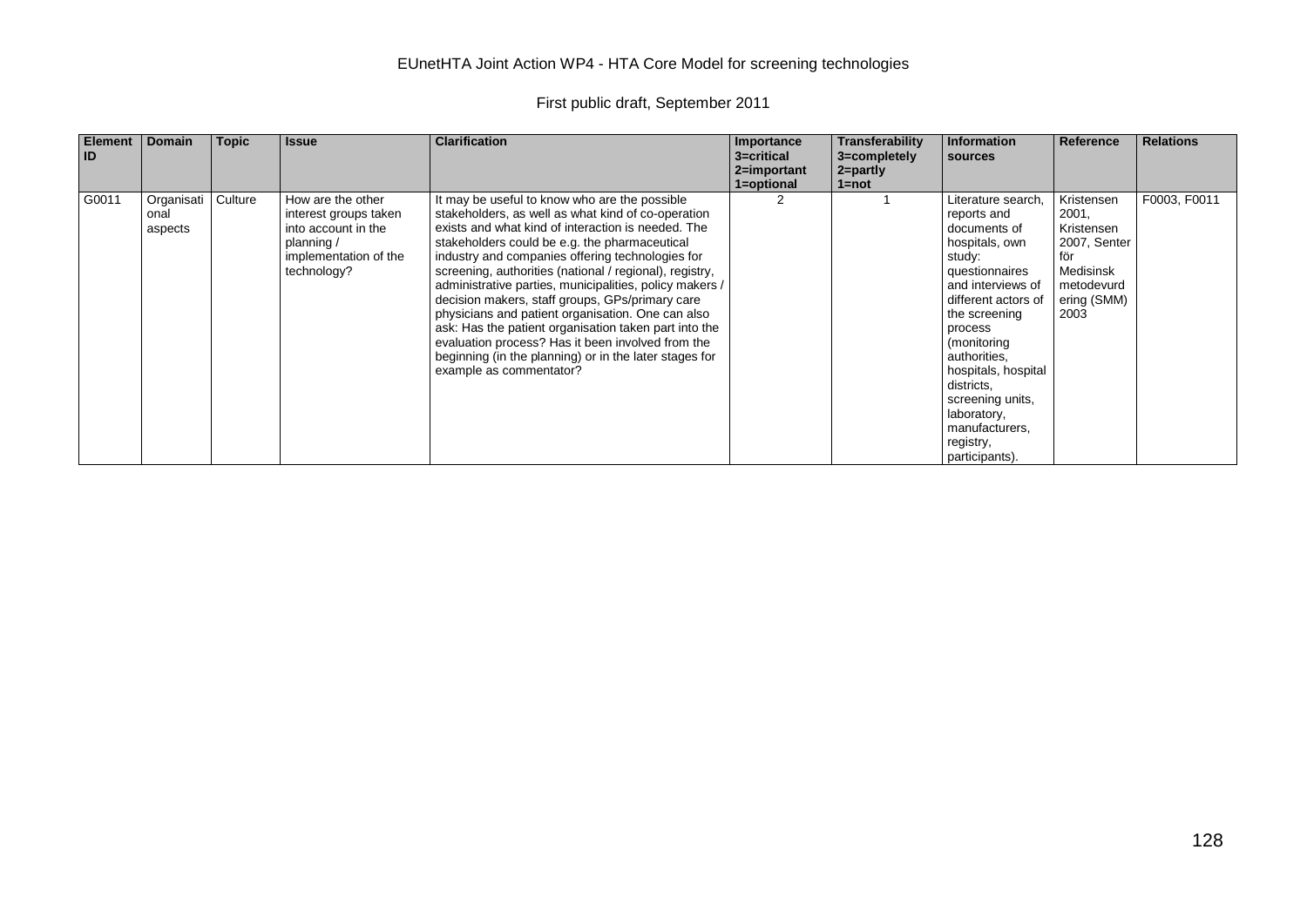# **Methodology**

# Where to find information?

To reduce publication bias, it is recommended that a wide range of sources of information should be searched (Bidwell 2003). These should include published literature, as well as grey literature, hand searching of journals, contacting experts and scanning reference lists of relevant papers. Sometimes it is needed to carry out primary study about specific issues for example work processes.

### **Databases and search strategies**

Organisational studies could be found in different databases. Selection of databases depends on the context. The most important databases are:

- Medical databases: Medline, Medline in Process, Cochrane Library, HTA, DARE, NHS EED, Cinahl
- Social Science databases: Sociological Abstracts, Social Services Abstracts, Social Care on line / Caredata and SocINDEX, PsycInfo, ASSIA (Applied Social Sciences Index and Abstracts)
- Administrative studies: General science publishers' databases such as Emerald Library, Science Direct and Ebsco Academic Search Elite, Pub Med Central (PMC) and Bio Med Central (BMC), ProQuest Health Management
- Educational database: ERIC
- Gray literature: Dissertational Abstracts, conference proceedings (Web of Science database); Scirus (reports of hospital studies and doctoral thesis), OAIster
- GIN guidelines

### **Other useful sources and links**

- Registers, e.g. national screening registry;
- international, national and regional routine collected statistics (Health Information Database DRG);
- national and regional health care providers and authorities;
- national and regional guidelines:
- expert opinions;
- patient associations;
- experience of organisations e.g. NHS Technology Adoption Centre http://www.technologyadoptionhub.nhs.uk/; and
- manufacturers' handbooks and direct contacts.

#### **Own research**

When necessary, primary research could be carried out according to the co-production approach, but it will usually be very time-consuming. There are several possible study methods to choose from, e.g. interviews, questionnaires, observation, an analysis of written material. If the resources available for the assessment project does not allow carrying out own primary research, it can be useful to consult health care professionals or other content experts.

# What kind of information is required?

### **Framework**

In a complex system, such as health care, the boundaries are typically fuzzy and activities of different agents are not predictable. Multiple approaches are needed in this kind of systems (Pselk 2001). Through different theoretical frameworks we can understand how various organisational functions operate.

One approach to address health care systems is to divide them into micro level (patient interaction), meso level (health care organization and community) and the macro level (health policy). All these levels have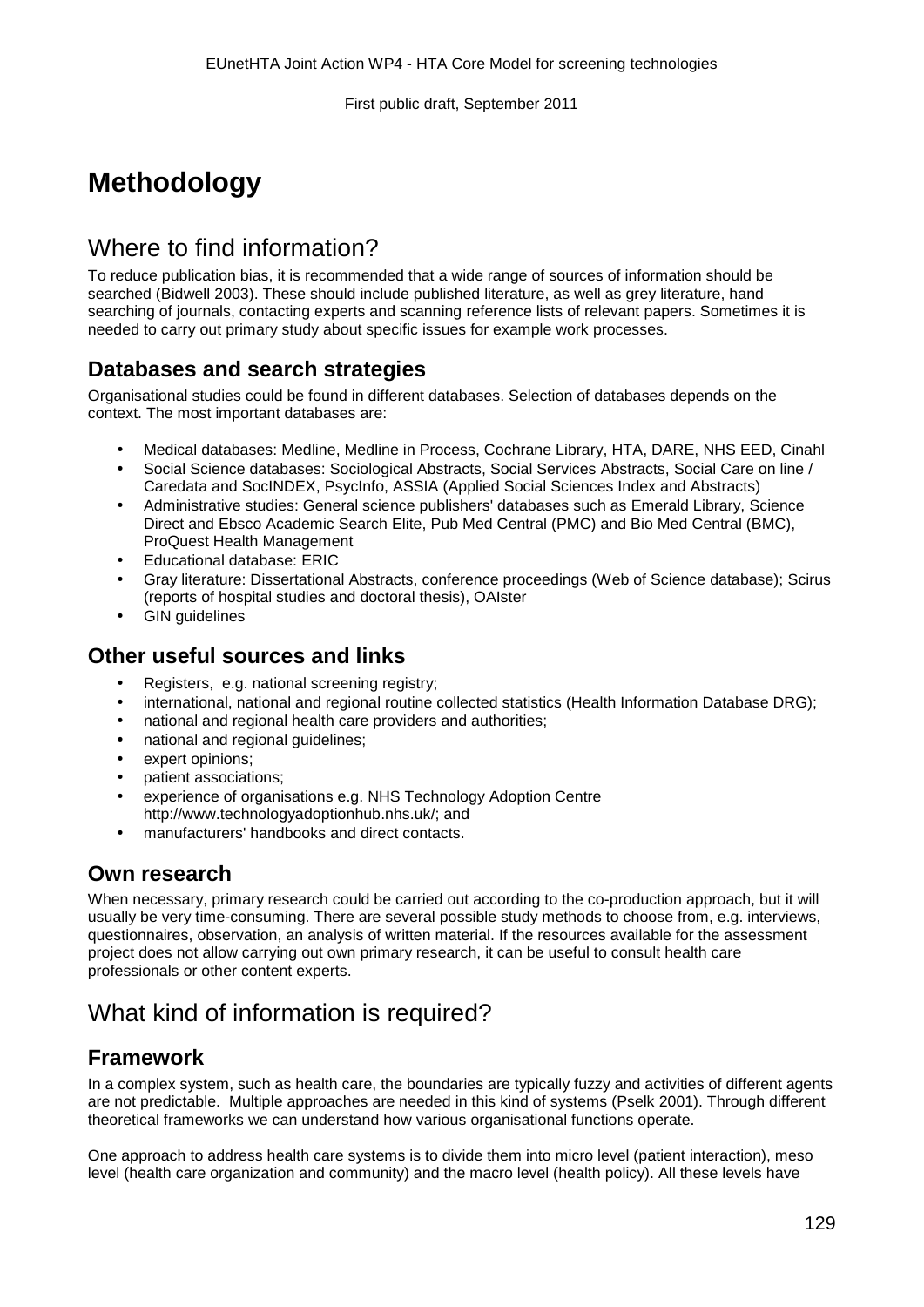been taken into account while defining the issues of the organisational domain. Some issues are relevant at all levels (e.g. approval of a new technology) and some mostly in one level, for example issues related to the staff which affect mostly in the hospital level. In addition, different viewpoints have been noticed. There are issues related to the patients in nearly all topics.

The relation between technology and organisation can be tackled in different ways. At least two different and incompatible views on causality and transferability can be differentiated with respect to the organisational issues: the diffusion model and the translation model, see Appendix 3 (Kristensen 2001, Latour 1987). Parallel viewpoint is seen in the social domain.

The definition of organizational analysis in this document is based on the loose approach called coproduction of technology and its context and especially on the translation model. Its main thesis is that a technology needs a context or a network to function. In addition to the translation model, other approaches that form the co-production approach are for example constructive technology assessment (Schot 1992, Douma 2007), the systems approach (Hughes 1983) and social construction of technology (Bijker 1987).

Both organisational and administrative perspective can be used in the organisational analysis (Kristensen 2007). Administrative analysis uses a managerial perspective (e.g. decision making, co-ordination and managerial tools) and organisational analysis deals with changes in relation to the executing /producing function (e.g. organisational conditions, change processes).

Usually, it will be difficult to isolate and measure the output effects of given organisational initiatives. More realistic is to describe the various process dimensions in relationship between a technology and organisational behaviour.

#### **Study types, design, outcome measures**

The natural starting point of an analysis of change in processes will be to map the current work-flow / patientflow. Therefore, the methods for data collections involve qualitative methods such as interviews or observations, or quantitative methods such as surveys (Kristensen 2001).

Qualitative study is the mostly used study type in organisational domain (Table 1). In this kind of research approach the scope of relevant evidence is not known in advance and therefore the search method is usually iterative. The collected information of iterative search could be systematic only if the search steps have been documented carefully.

The review question should be based on PICO (Patient, Interventions, Control, Outcomes), see Appendix 3. Within qualitative evidence synthesis SPICE (Setting, Perspective, Intervention/Interest, Comparison, Evaluation) (Booth, 2004) or PICo (Population, phenomena of Interest, Context, outcome) (Joanna Briggs Institute 2008) could be more eligible for formulating a question.

It depends on the research question what kind of study design gives the most reliable answer to it. Both quantitative and qualitative studies and their synthesis are essential in the organisational domain. Although the most important sources of information are observational and qualitative studies, it is good to check if there are controlled or quasi-experimental studies available. Other types of relevant information for organisational issues can be found in national and international guidelines, statistics and registers and handbooks.

#### **Issues specific for screening technologies**

Policy measures, such as the choice between organised and opportunistic screening, or the reimbursement/funding strategies are implemented at the macro level and are likely assessed more appropriately by observational/qualitative studies; the organisation of screening services delivery at the institutional (meso- level) might be studied using qualitative research designs, but experimental studies may offer valuable and crucial information; similarly at the micro level of the interaction between provider and patients both experimental and qualitative evidence are important to assess screening technology.

Of course there are interactions across the levels and different actors may be involved at more than one level (i.e. the provider is involved both at the meso and at the micro level).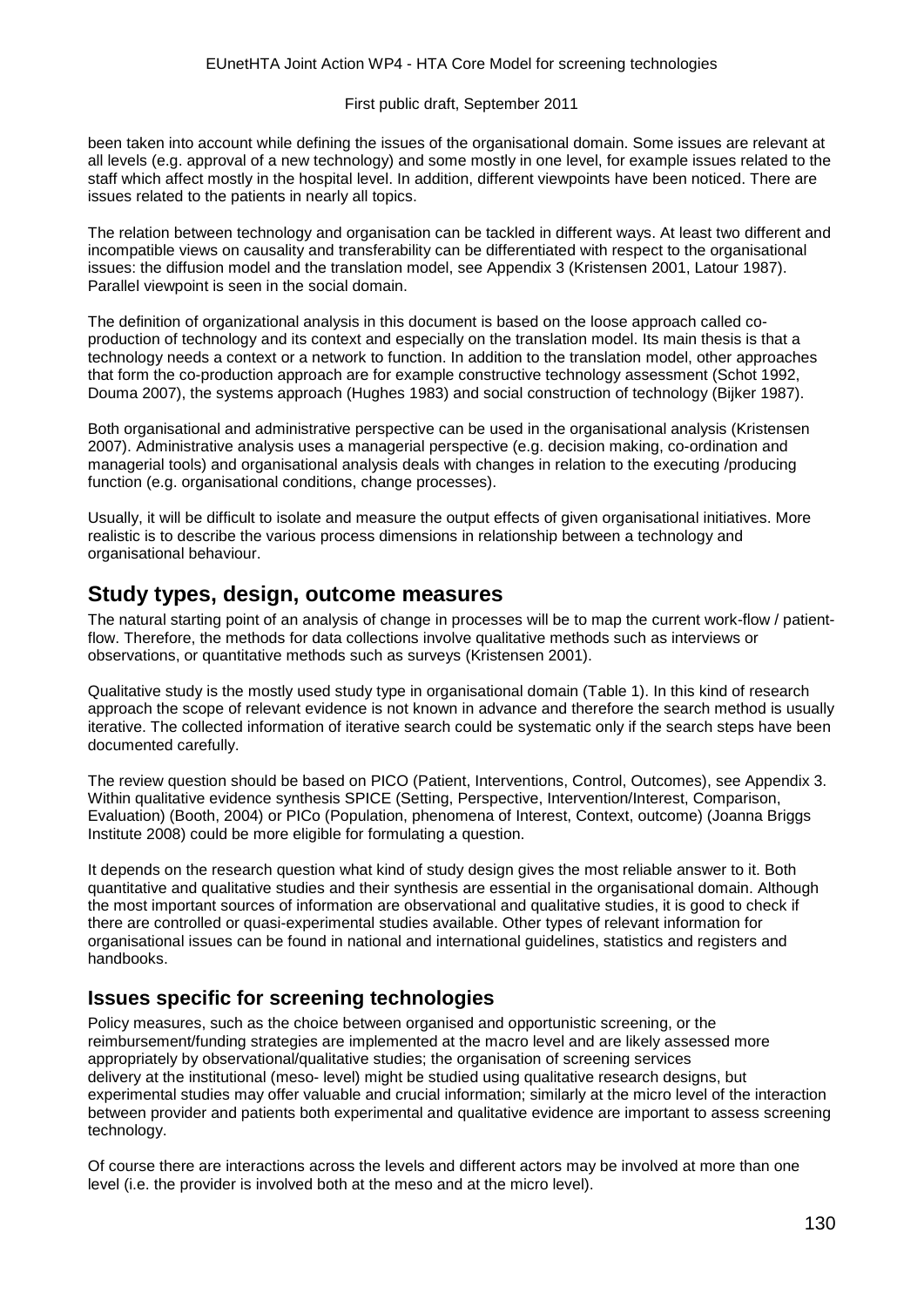# Tools for critical appraisal

There are different study types used in the organisational domain and therefore the range of quality assessment and appraisal instruments available to assess studies is wide. These are presented in table 1. Examples of quality assessment and checklists of different study types are shown in the appendix 3. Some of the appraisal instruments are generic and others targeted to specified contexts. For quantitative studies assessment of quality is clearer than for qualitative studies. It has been claimed that quality of qualitative study cannot be determined by prescribed instruments. Therefore using checklist or scales on quality assessment of observational or especially of qualitative studies is not always relevant.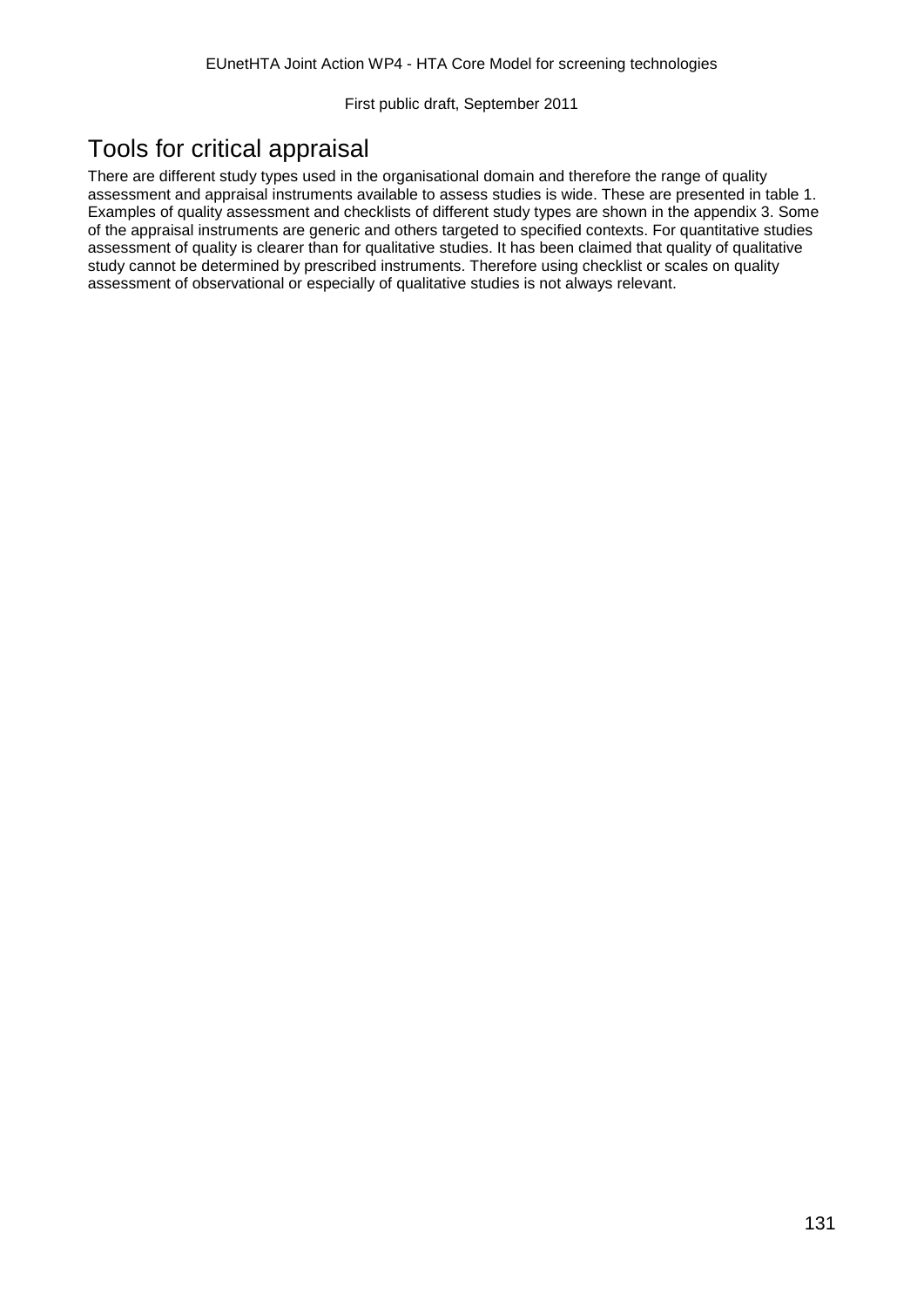| Table 1                                                                                                           |                                                                                                                                                                                       |                                                                                                                |                                                                                |                                                                                                                         |
|-------------------------------------------------------------------------------------------------------------------|---------------------------------------------------------------------------------------------------------------------------------------------------------------------------------------|----------------------------------------------------------------------------------------------------------------|--------------------------------------------------------------------------------|-------------------------------------------------------------------------------------------------------------------------|
| <b>Issue</b>                                                                                                      | <b>Study type</b>                                                                                                                                                                     | <b>Quality assessment</b>                                                                                      | <b>Systematic vs other</b>                                                     | <b>Synthesis</b>                                                                                                        |
| What kind of work flow,<br>participant flow and other<br>processes are needed?                                    | Guidelines, observational, mostly<br>qualitative                                                                                                                                      | <b>AGREE, or other methods to evaluate</b><br>guideline quality, tools for qualitative<br>study appraisal      | Not necessarily systematic                                                     | narrative                                                                                                               |
| What kind of quality assurance is<br>needed and how it should be<br>organised?                                    | Obervational, qualitative and quantitative.<br>Intervention studies are possible, usually<br>not controlled (pre-post), randomisation is<br>not possible for most of the interventios | <b>Relevant. Tools for RCT and</b><br>observational study evaluation, tools for<br>qualitative study appraisal | Not necessarily systematic,<br>systematic for national and<br>regional reports | narrative                                                                                                               |
| What kind of involvement has to<br>be mobilized for participants and<br>important others?                         | RCT or systematic reviews of RCTs;<br>observational quantitative and qualitative.<br>Guidelines.                                                                                      | Relevant. Tools for RCT evaluation.<br>AGREE.                                                                  | Systematic                                                                     | meta-analysis for most<br>commonly evaluated<br>intervention, narrative for<br>less common and complex<br>interventions |
| What kind of staff, training and<br>other human resources are<br>required?                                        | Guidelines, scientific soc. consensus.<br>Obervational, qualitative and quantitative                                                                                                  | Not relevant, tools for qualitative study<br>appraisal                                                         | Not necessarily systematic,<br>systematic for national and<br>regional reports | narrative                                                                                                               |
| What kind of co-operation and<br>communication of activities have<br>to be mobilised?                             | Observational, mostly qualitative.<br>Guidelines.                                                                                                                                     | Not relevant, tools for qualitative study<br>appraisal.                                                        | not necessarily systematic,<br>systematic for national and<br>regional reports | narrative                                                                                                               |
| What influence decentralisation or<br>centralization of the technology<br>will have?                              | Guidelines, observational, mostly<br>qualitative. Health Information Databases<br>(DRG etc.)                                                                                          | Not relevant, tools for qualitative study<br>appraisal                                                         | not necessarily systematic                                                     | narrative                                                                                                               |
| What kinds of investments are<br>needed (material or premises)?                                                   | Guidelines, producer technical<br>handbooks.                                                                                                                                          | Not relevant                                                                                                   | systematic at least for<br>technical requirements                              | narrative                                                                                                               |
| What is the budget impact of<br>implementing the technology?                                                      | Costing and budget impact analyses                                                                                                                                                    | Tools for the evaluation of economic<br>studies                                                                | systematic                                                                     | narrative                                                                                                               |
| What management problems and<br>opportunities are attached to the<br>technology?                                  | guidelines, observational studies mostly<br>qualitative                                                                                                                               | Not relevant, tools for qualitative study<br>appraisal                                                         | not necessarily systematic                                                     | narrative                                                                                                               |
| What kind of monitoring systems<br>are there for the technology?                                                  | quidelines, consensus, registries                                                                                                                                                     | <b>AGREE, or other methods to evaluate</b><br>guideline quality                                                | systematic                                                                     | narrative                                                                                                               |
| Who decides which people are<br>eligible for the technology and on<br>what basis?                                 | guidelines, consensus, protocols                                                                                                                                                      | <b>AGREE, or other methods to evaluate</b><br>guideline quality                                                | not necessarily systematic,<br>systematic for national and<br>regional reports | narrative                                                                                                               |
| How is the technology accepted?                                                                                   | observational, mostly qualitative.<br>Scientific societies websites                                                                                                                   | Not relevant, tools for qualitative study<br>appraisal                                                         | not necessarily systematic,<br>systematic for national and<br>regional reports | narrative                                                                                                               |
| How are the other interest groups<br>taken into account in the planning<br>/ implementation of the<br>technology? | observational, mostly qualitative.<br>Scientific societies websites                                                                                                                   | Not relevant, tools for qualitative study<br>appraisal                                                         | not necessarily systematic,<br>systematic for national and<br>regional reports | narrative                                                                                                               |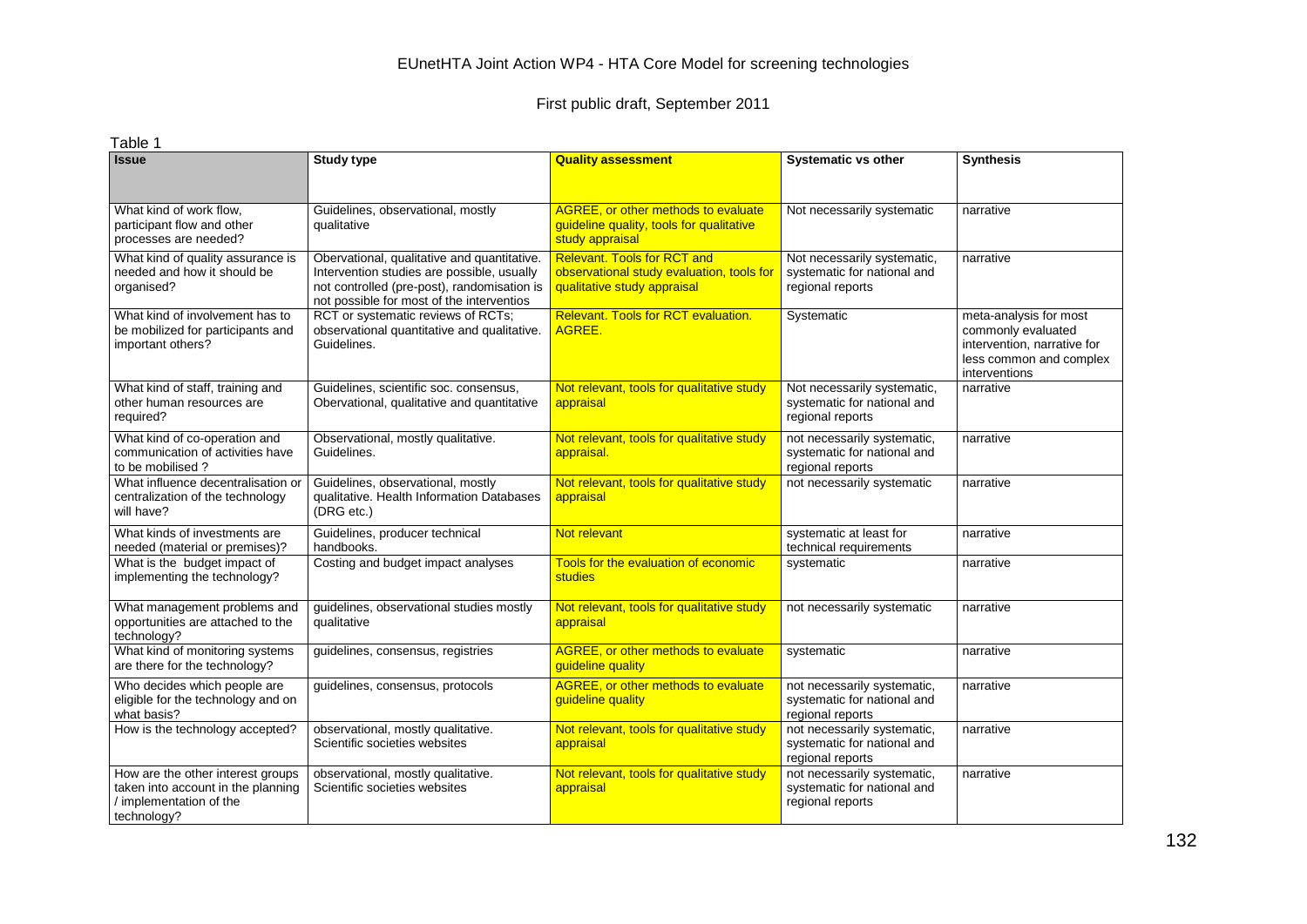# Analysing and synthesizing evidence

### **Data extraction**

Data extraction approach must be appropriate to the review question, the type of review and the available evidence. It needs to be systematic and transparent. Data extraction can be a subjective process and therefore the design of these forms should be undertaken carefully (CRD guidance 2009). The amount of information to be extracted should be directly related to the questions posed and must be balanced detail with usefulness (overly inclusive / minimalist data extraction form).

Key components of data extraction (especially of quantitative studies) are identifying features of the study (title, authors, journal, publication details), population characteristics and care setting, methodological quality, interventions, outcomes, length of follow-up, drops-outs, missing data, data of the results, effect measures and notes. Different form may be necessary if there are findings from qualitative studies. Example of data extraction form for qualitative studies is SUMARI done by Joanna Briggs institute (Joanna Briggs Institute 2008).

### **Biases**

Triangulation is a way to reduce bias in research, and thus should be done when assessing organisational issues. Triangulation compares the results from either two or more different methods of data collection (for example, interview and observation) or two or more data sources (for example, interviews with members of different interest groups). The researcher looks for patterns of convergence to develop or corroborate an overall interpretation. Triangulation can be seen as a way to ensuring comprehensiveness and encouraging a more reflexive analysis of data than as a pure test of validity. (Mays 2000)

### **Synthesis**

Meta-analysis is rarely used in the organisational domain because most of studies are qualitative. Qualitative evidence synthesis is a process of combining evidence from individual qualitative studies to create new understanding by comparing and analyzing concepts and findings from different sources of evidence with a focus on the same topic of interest. It can be an aggregative or interpretive process which requires authors to identify and extract evidence: categorizing the evidence, and combine categories to develop synthesized findings. Important is to understand why people feel or behave certain way and not just make a description of it (Noyes 2008).

There is range of methods available for synthesizing diverse forms of evidence, for example metaethnography, grounded theory, thematic synthesis, narrative synthesis, realist synthesis, content analysis. Some of the methods maintain the qualitative form of the evidence such as meta-ethnography and some involve converting qualitative findings into a quantitative form such as content analysis.

Synthesis methods are classified in different ways and it has been argued weather it is acceptable to conduct syntheses of qualitative evidence at all, and whether it is acceptable to synthesize qualitative studies derived from different traditions. (Thomas 2008, Dixon-Woods 2007, CRD Guidance 2009)

Qualitative and quantitative findings could be synthesized in two ways: multilevel synthesis (separate and combined synthesis) and parallel (separate and juxtaposed synthesis) (Noyes 2008 ). Quantitative and qualitative studies can be synthesize together, one example is systematic review on teenage pregnancy and social disadvantage (Harden 2009)

# Reporting and interpreting

The transferability of the research identified in literature searches, will have to be assessed very carefully, since this domain is in general to be considered highly context-specific. It is possible, that in many cases, the results from the literature review, can be considered to be hypothesis generating, and be useful for planning primary research in the own context.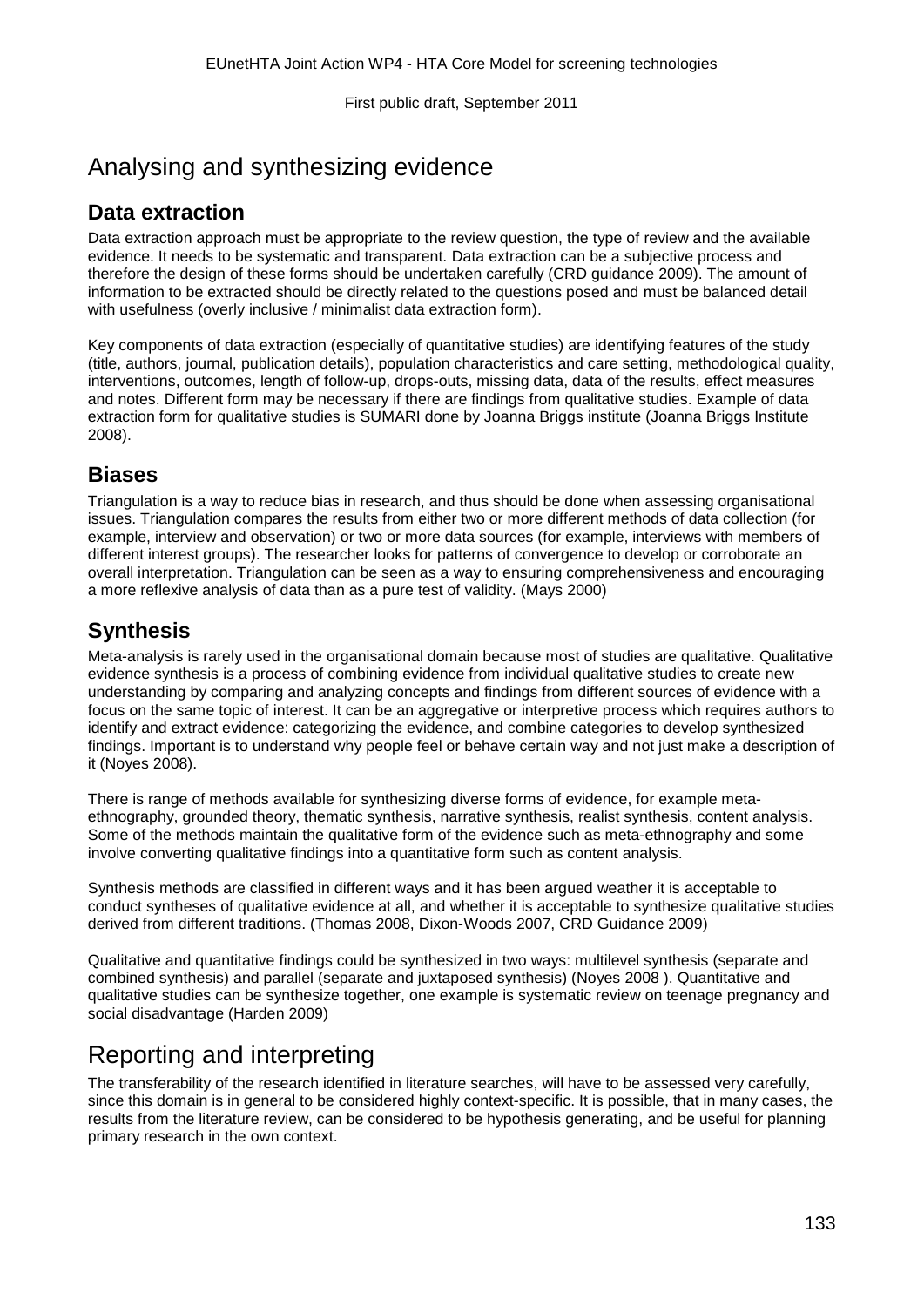# **References**

Banta D. The development of health technology assessment. Health Policy 63 (2003) 121-132.

Battista RN. Expanding the scientific basis of health technology assessment: A research agenda for the next decade. International Journal of Technology Assessment in Health Care 22:3 (2006), 275-282.

Bidwell S, Jensen MF. E-text on Health Technology Assessment (HTA) Information Resources. National Information Center on Health Services Research and Health Care Technology (NICHSR). 2003.

Bijker W, E, Hughes, T.P., & Pinch, T. The social construction of technological ssssystems: New directions in the sociology and history of technology. Cambridge, MIT press, 1987.

Booth, Andrew. "Formulating Answerable Questions." Evidence Based Practice: An Information Professional's Handbook. Eds. Andrew Booth and Anne Brice. London: Facet, 2004. 61-70.

Busse R, Orvain J, Velasco M etc. Best practice in undertaking and reporting health technology assessment. Working Group 4 Report. International Journal of Technology Assessment in Health Care, 18:2 (2002), 361- 422.

Dixon-Woods M, Booth A, Sutton AJ. Synthesizing qualitative research: a review of published reports. Qualitative Research 2007; Vol. 7, No.3, 375-422.Draborg E, Gyrd-Hansen D, Poulsen PB, Horder M. International comparison of the definition and the practical application of health technology assessment. International Journal of Technology Assessment in Health Care, 21:1 (2005), 89-95.

Douma K.F.L, Karsenberg K, Hummel M.J.M, Bueno-deMesquita J.M, van Harten W.H. Methodology of constructive technology assessment in health care. International Journal of Technology Assessment in Health Care, 23:2(2007), 162-168.

Draborg E, Gyrd-Hansen D, Poulsen PB, Horder M. International comparison of the definition and the practical application of health technology assessment. International Journal of Technology Assessment in Health Care, 21:1 (2005), 89-95.

Harden A, Oakey A. Teenage pregnancy and social disadvantage: systematic review integrating controlled trials and qualitative studies BMJ 2009; 339:b4254

Hughes, T.P. Networks of power: Electrification in Western society, 1880-1930. Baltimore, MD, John Hopkings University press, 1983.

Joanna Briggs Institute Reviewer's Manual: 2008 edition. The Joanna Briggs Institute, Adelaide, Australia, 2008. http://www.joannabriggs.edu.au/Documents/JBIReviewManual\_CiP11449.pdf

Kristensen FB, Horder M, Poulsen PB (eds). Health Technology Assessment Handbook 1<sup>st</sup> edition. Danish Institute for Health Technology Assessment (DIHTA). 2001

Kristensen FB, Sigmund H (ed.). Health Technology Assessment Handbook. Copenhagen: Danish Centre for Health Technology Assessment. National Board of Health, 2007. Latour B. Science in Action. How to follow scientists and engineers through the society. Harvard University Press, Cambridge, MA, 1987.

Lee A, Sinding LS. A review of organizational and patient relates assessments in HTAs published by INAHTA members. Copenhagen: National Board of Health. Danish Health Technology Assessment 2007;9(2).

Mauskopf JA, Sullivan SD, Annemans L, et al. Principles of Good Practice for Budget Impact Analysis: Report of the ISPOR Task Force on Good Research Practices - Budget Impact Analysis. Value in Health, Vol 10 No 5, 2007.

Mays N, Pope C. Assessing quality in qualitative research. BMJ 2000;320:50–2.

Noyes, J., Popay, J., Pearson, A., Hannes, K. and Booth, A. (2008) Qualitative Research and Cochrane Reviews, in Cochrane Handbook for Systematic Reviews of Interventions: Cochrane Book Series (eds J. P. Higgins and S. Green), John Wiley & Sons, Ltd, Chichester, UK. doi: 10.1002/9780470712184.ch20

Plsek PE, Gleenhalgh T. The challenge of complexity in health care. BMJ 2001;323:625-8.

Schot, J.W. Constructive Technology Assessment. Science, Technology & Human Values, Vol. 17, No. 1, 36-56.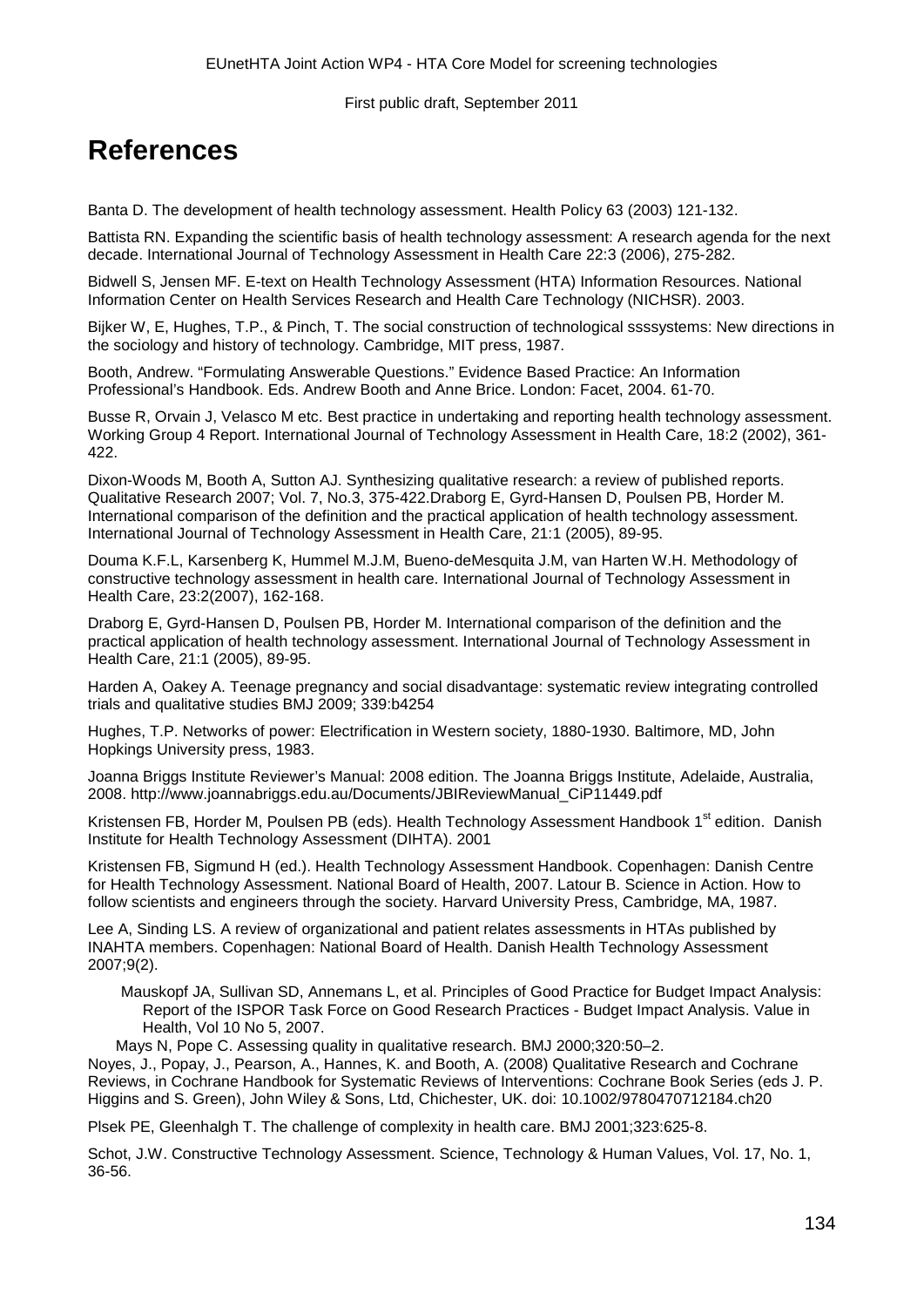Senter för medisinsk metodevurdering (SMM). Medisinsk metodevurdering. En innforing. 2003. Oslo, Norge.

Systematic Reviewes. CDR's guidance for undertaking reviews in health care. Centre for Reviews and Dissemination. University of York, 2009.

Thomas J, Harden A. Methods for the thematic synthesis of qualitative research in systematic reviews. BMC Med Res methodol. 2008; Jul 10;8:45.

Weinstein MC, O'Brien B, Hornberger J, et al. Principles of Good Practice for Decision Analytic Modeling in Health-Care Evaluation: Report of the ISPOR Task Force on Good Research Practices—Modeling Studies. Value in Health Vol 6, No 1, 2003.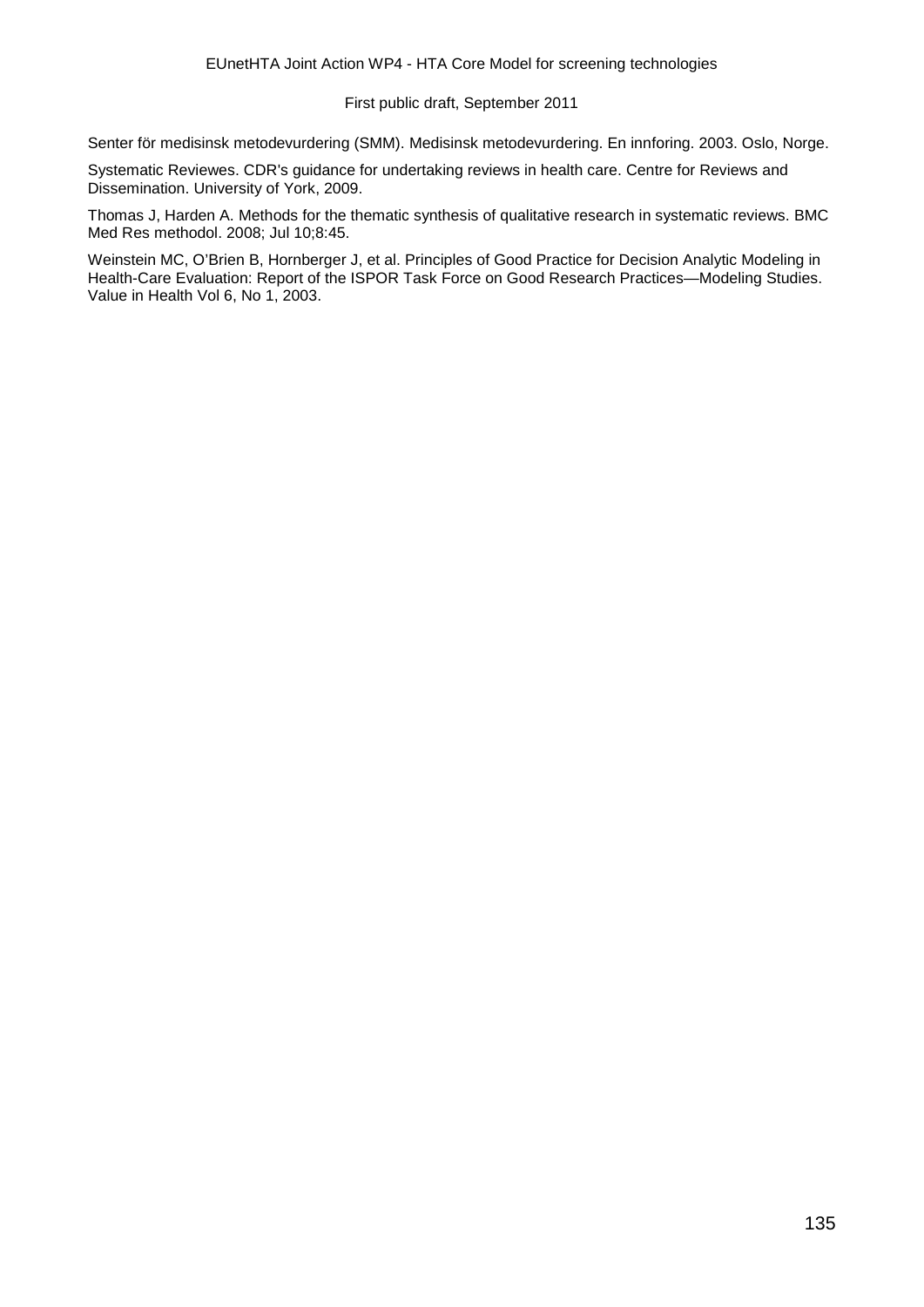# Social aspects

# **Domain description-**

### What is this domain about?

Social domain takes the patient or individual as a point of departure in an HTA. A technology may be practiced in hospital, primary care or at home. Implications for patients may though extend far beyond the original setting of the technology. The patient is not just a passive target for interventions in health care. He is also a human being with different roles – a family member, a citizen, an employee, a consumer etc. (Hansen 2007). His life takes place in various arenas: everyday life, homes, schools, workplace, health services, etc. The use of the technology may change the roles, skills and positions in both negative and positive ways. A new role can strongly affect all the arenas of one's everyday life and all the important others. Considerations of power, empowerment and stigmatisation are therefore essential (Hastrup 1997, Goffman 1990, Devereux 1963, Rose 1993).

Patients and carers give specific meanings and significance for health technologies. Perceptions are attached to feelings of hope, fear, or perhaps uncertainty as well as values of society (Hansen 2007, Lehoux 2006, Whyte 1997, Bech 1992, Douglas 1996). The social analysis is interested in all these aspects.

The analysis of social aspects of health technology can include at least two kinds of questions. The first set of issues focuses on the kinds of resources (people, support, money and so on) that have to be enacted and mobilised from the point of view of a patient before, during and after the implementation of the technology. The other set of issues focuses on the experiences, actions and reactions of patients with respect to the technologies as well as on the changes and consequences that the enactment of the technologies may further generate. These are for example changes that occur with respect to a person's working capacity, social relationships, coping with illness and treatment, or attitudes towards a person who uses the technology.

The social analysis of a health technology can be considered at two levels: micro and macro sociological. The first is related to the individual (inter-individual relationship, direct environment of a person, direct effects on an individual), while the second focuses on the society as a whole (views, attitudes, culture, norms and values). From a macro sociological point of view core questions are aimed at understanding the benefits and consequences of the technology for the target population, for specific groups (religious, ethnic etc.) and for the general population.

Figure 1 provides a view of different social aspects that are relevant from a patient's perspective (Hansen 2007). The model intends to show and map different aspects, which could be considered of relevance for a specific HTA analysis. Social domain chooses mainly to focus on the individual topics, communicative topics, and topics of major life areas such as family life, work life, and leisure time. These topics are underlined in figure 1.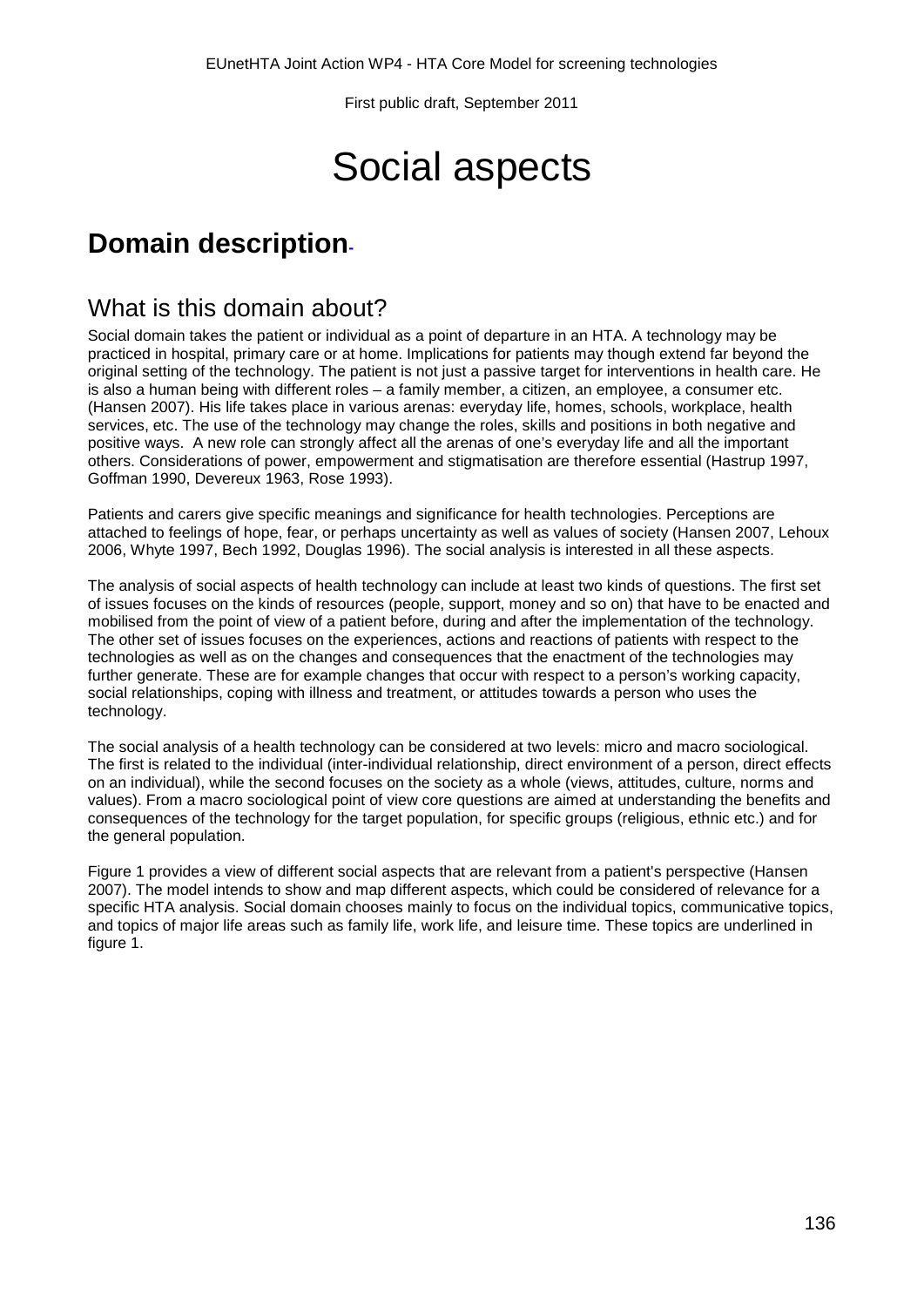

Biological/physical topics

#### **Figure 1. Social aspects of relevance from a patient perspective in HTA. Modified from (Hansen 2007).**

### **Issues specific for screening technologies**

Issues important in screening:

- attendance/participation to screening
- compliance to further assessment tests and treatment protocols
- patient and operator preference for the screening organisation and setting (in particular the between organised and spontaneous screening)
- acceptability of intervals (longer or shorter)
- attitude of the patient organisations to propose very aggressive and invasive screening protocols
- attitudes of clinicians to apply clinical protocol for differential diagnosis to screening protocols.

All these issues should be seen - from a social point of view - as in the aspects of the Council Conclusions on Common values and principles in European Union Health Systems (2006/C 146/01 )that include quality, safety, care based on evidence and ethics, patient involvement, redress, privacy and confidentially.

# Why is this domain important?

The technology does not produce the good results alone. Social analysis reveals the resources needed in individual's daily activities in order to achieve satisfactory results. Being satisfactory depends on the technology and its defined outcomes. The use of technology always produces some kind of changes or consequences in different spheres of social life, which should be anticipated. These can be positive or negative, or even unexpected (Rapp 1999, Kaufert 2000, Cambrosio 2000). The different meanings individuals give to a technology and its implication are important to recognize (Dreier 2000, Bourdieu 2000).

# Relations to other domains

Patient perspectives are present in several other Domains:

– Ethical analysis domain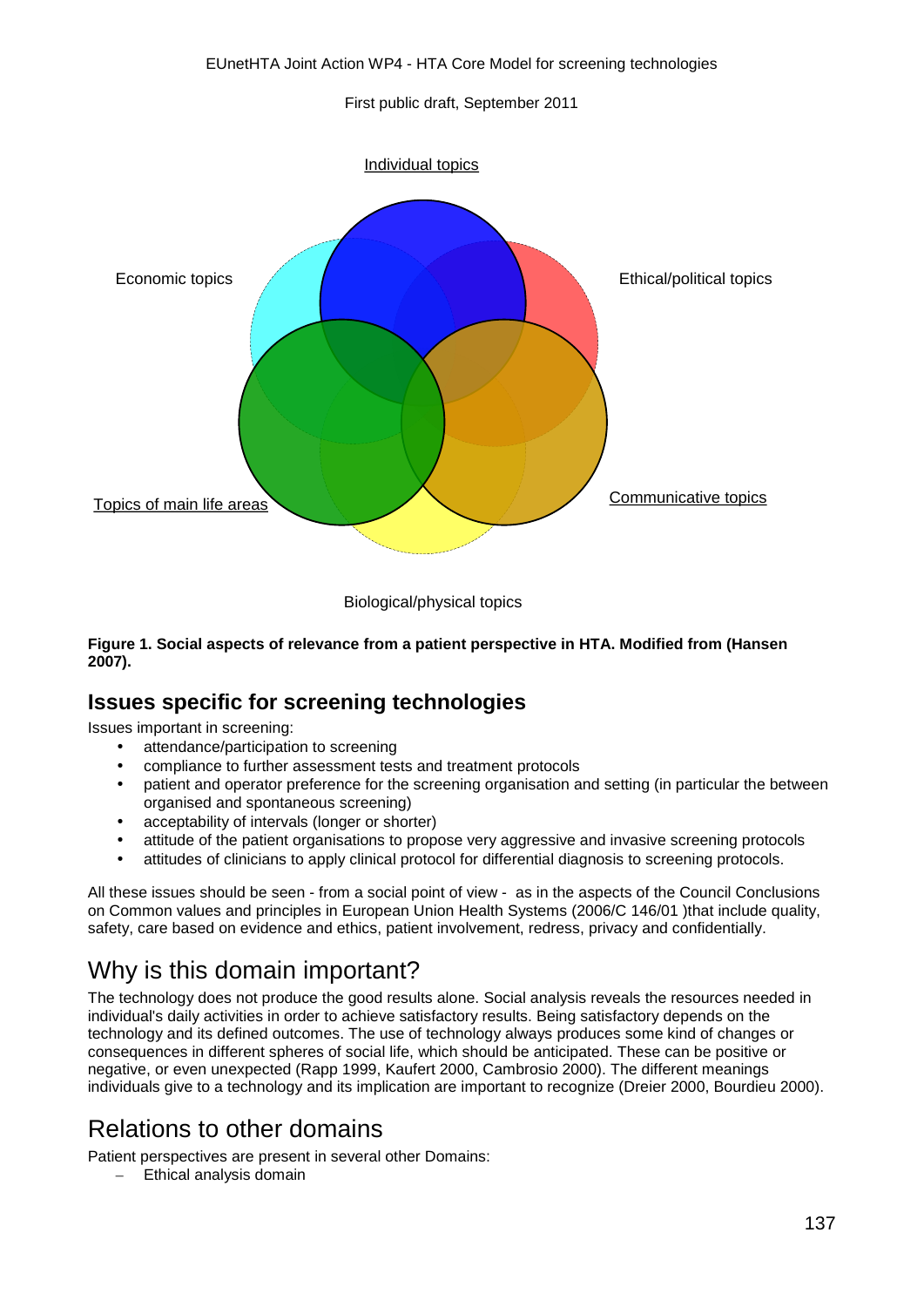- Effectiveness and safety domains
- Costs and economic evaluation domain
- Legal domain.

The information from Social domain can guide the other domains e.g in defining important endpoints for assessment, Coordination is needed across the domains to cross feed and avoid overlap when preparing a Core HTA.

# Specific features in finding, interpreting or implementing information for this domain

Technologies are not applicable everywhere. They work within networks of different human and non-human elements. Implementing a technology means that the technology and its entailing network has to be re-built in a new place (Koivisto 2007, Koivisto 2008). This is equally true for simple technologies, such as a single drug or a single device, as for complex interventions like screening or disease management programmes. Transferability of the social analysis results requires careful consideration of the comparability of the social and cultural circumstances presented in the published literature to the circumstances at hand.

Furthermore, social implications change over time as people put the technology to use, get accustomed to it, and find new ways of using it in combination with other technologies or practices. An analysis of social aspects can never foresee the exact social implications and consequences of the use of a given technology. It may however, provide us with important knowledge of aspects that need to be taken into consideration.

### **Issues specific for screening technologies**

Equity in access is essential for the participation in the screening and thus the success of the screening program. The delivery modes of screening may have an impact on this. Self-sampler devices and the possibility to mail the sample instead of clinic visit and telephone reminder messages can affect participation, as well as mass media campaigns.

Correct and balanced information on benefits and harms of screening is essential for an individual to be able to make informed decision to participate screening.

Figure 2 illustrates the scope of social analysis by an example of the individual's itinerary in and outside the health services during screening procedure.

**Figure 2**.

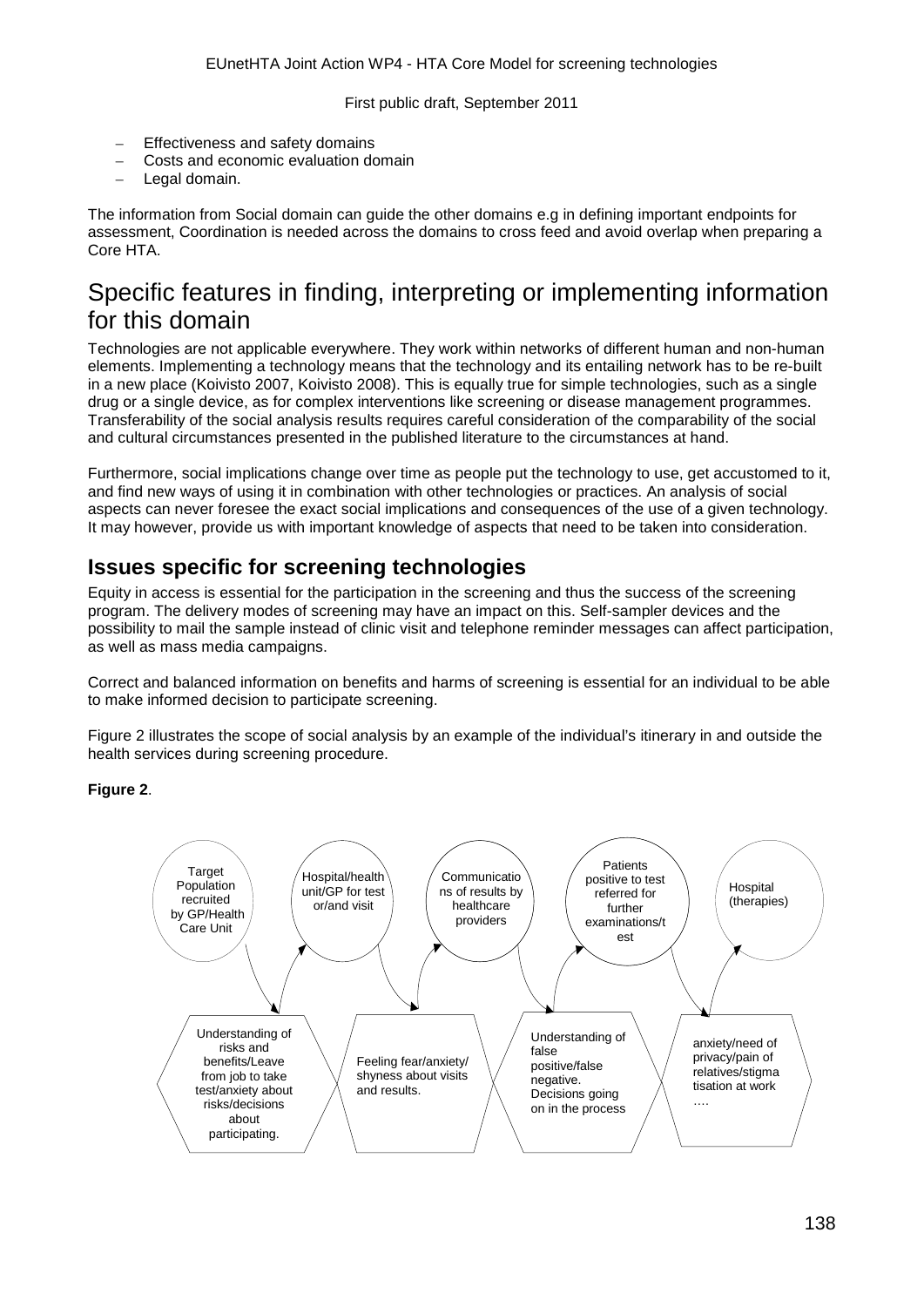# **Assessment elements**

| <b>Element</b><br>ID | <b>Domain</b>     | <b>Topic</b>               | <b>Issue</b>                                                                                                              | <b>Clarification</b>                                                                                                                                                                                                                                                                                                                            | Importance<br>3=critical<br>2=important<br>1=optional | Transferability<br>3=completely<br>$2 = partly$<br>$1 = not$ | <b>Information sources</b>                                                                                                                                                                                                                                                                                                                              | Reference                                                                                                                                                                                                                                                       | <b>Relations</b>                                              |
|----------------------|-------------------|----------------------------|---------------------------------------------------------------------------------------------------------------------------|-------------------------------------------------------------------------------------------------------------------------------------------------------------------------------------------------------------------------------------------------------------------------------------------------------------------------------------------------|-------------------------------------------------------|--------------------------------------------------------------|---------------------------------------------------------------------------------------------------------------------------------------------------------------------------------------------------------------------------------------------------------------------------------------------------------------------------------------------------------|-----------------------------------------------------------------------------------------------------------------------------------------------------------------------------------------------------------------------------------------------------------------|---------------------------------------------------------------|
| H0001                | Social<br>aspects | <b>Major life</b><br>areas | Which social areas does<br>the use of the technology<br>influence?                                                        | Map the major life areas of the<br>patients or citizens using the<br>technology, and their important<br>others. Major life areas include<br>family life, day care, school, work,<br>leisure time, lifestyle, or other daily<br>activities. The use of the technology<br>can affect the final decision of the<br>individual about participating. | 3                                                     | 2                                                            | Search for existing literature<br>review, or collect primary<br>studies and if possible<br>conduct a litterateur review,<br>or, if relevant data is not<br>available, conduct a primary<br>study; if there's no time for<br>primary study, the opinion of<br>health care professionals,<br>patients, citizens, or important<br>others can be consulted. | Hansen 2007                                                                                                                                                                                                                                                     |                                                               |
| H0002                | Social<br>aspects | Major life<br>areas        | Who are the important<br>others that may be<br>affected, in addition to the<br>individual using the<br>technology?        | E.g. the results of screening or<br>genetic and prenatal testing, may<br>affect relatives.                                                                                                                                                                                                                                                      | 3                                                     | 2                                                            | Search for existing literature<br>review, or collect primary<br>studies and if possible<br>conduct a litterateur review.<br>or, if relevant data is not<br>available, conduct a primary<br>study; if there's no time for<br>primary study, the opinion of<br>health care professionals,<br>patients, citizens, or important<br>others can be consulted. |                                                                                                                                                                                                                                                                 | Ethical and<br>Legal<br>domains                               |
| H0004                | Social<br>aspects | Major life<br>areas        | What kind of changes<br>may the use of the<br>technology generate in<br>the individual's role in the<br>major life areas? | This issue is about the patient's<br>social roles and ability to manage<br>and maintain relations with other<br>people in a socially appropriate<br>(associated by the social norms and<br>values defining the role) manner in<br>major life areas.                                                                                             | 3                                                     | 2                                                            | Search for existing literature<br>review, or collect primary<br>studies and if possible<br>conduct a litterateur review,<br>or, if relevant data is not<br>available, conduct a primary<br>study; if there's no time for<br>primary study, the opinion of<br>health care professionals,<br>patients, citizens, or important<br>others can be consulted  | ICF 2001: activities<br>and participation,<br>interpersonal<br>interactions and<br>relationships<br>(chapter 7, d710-<br>779), community,<br>social and civic life<br>(chapter 9:d910-<br>d999). Douglas<br>1996, Goffman<br>1990, Hoffman<br>2005, Becker 1997 | Ethical.<br>Effectivene<br>ss, Safety<br>and Legal<br>domains |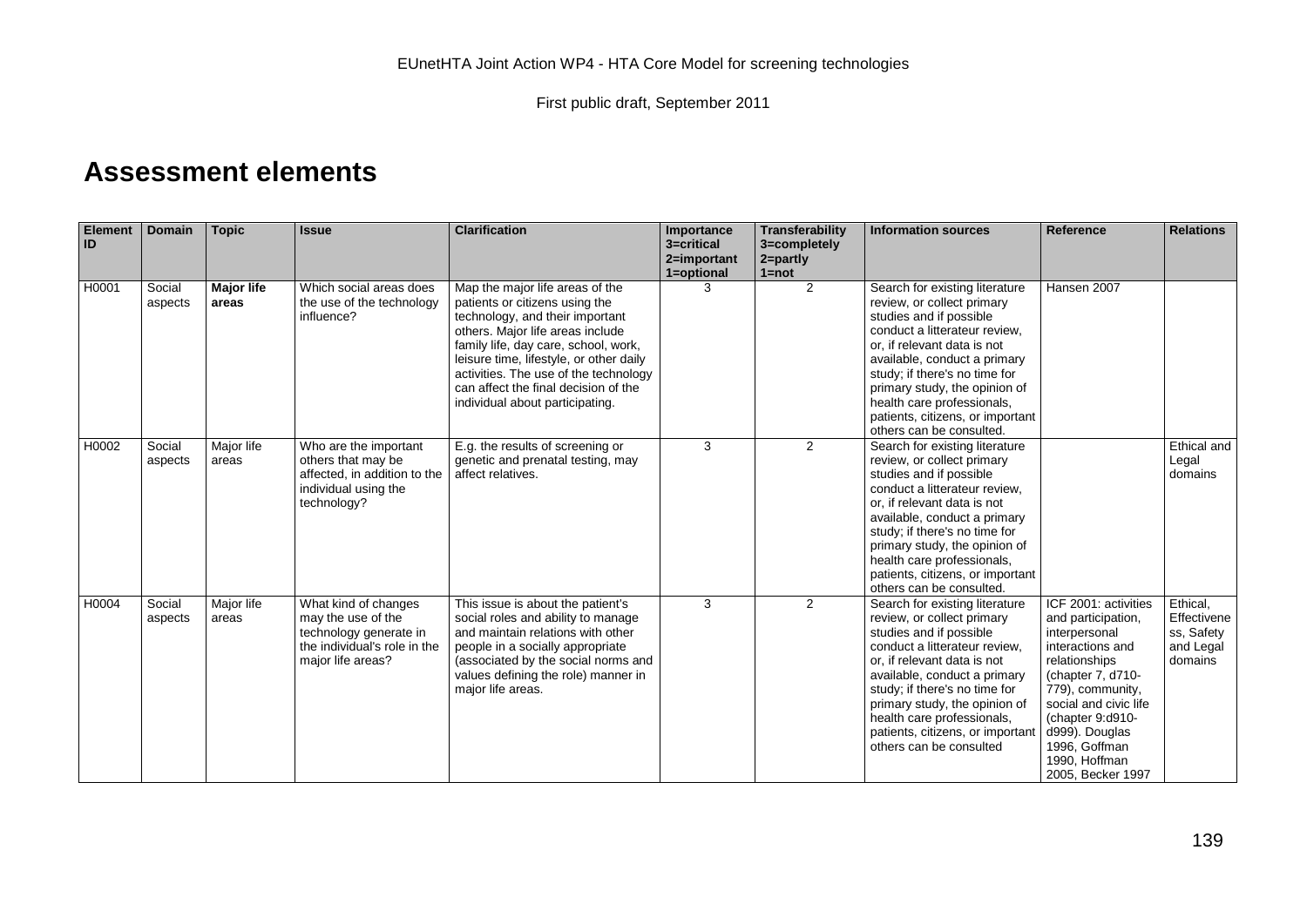| <b>Element</b><br>ID | <b>Domain</b>     | <b>Topic</b>        | <b>Issue</b>                                                                                                                     | <b>Clarification</b>                                                                                                                                                                                                                                                                                                                                                                                                                                                              | Importance<br>3=critical<br>2=important<br>1=optional | <b>Transferability</b><br>3=completely<br>$2 = part$<br>$1 = not$ | <b>Information sources</b>                                                                                                                                                                                                                                                                                                                                                                                                                                               | <b>Reference</b>                                                                                                                                                                                                                                                     | <b>Relations</b>                                       |
|----------------------|-------------------|---------------------|----------------------------------------------------------------------------------------------------------------------------------|-----------------------------------------------------------------------------------------------------------------------------------------------------------------------------------------------------------------------------------------------------------------------------------------------------------------------------------------------------------------------------------------------------------------------------------------------------------------------------------|-------------------------------------------------------|-------------------------------------------------------------------|--------------------------------------------------------------------------------------------------------------------------------------------------------------------------------------------------------------------------------------------------------------------------------------------------------------------------------------------------------------------------------------------------------------------------------------------------------------------------|----------------------------------------------------------------------------------------------------------------------------------------------------------------------------------------------------------------------------------------------------------------------|--------------------------------------------------------|
| H0003                | Social<br>aspects | Major life<br>areas | What kind of support and<br>resources are needed for<br>the patient or citizen as<br>the technology is<br>introduced?            | This issue is about any kind of<br>support and resources (practical,<br>physical, emotional, information,<br>personal, social, nurturing, financial<br>etc.) to ensure the access and<br>satisfactory results. It covers all<br>arrangements or adjustments that<br>may be needed in the major life<br>areas (e.g. alteration of special<br>tasks, working time, adjustments in<br>the physical environment, emotional<br>support, attitudes, reasons for<br>(non)-participation. | 3                                                     | 2                                                                 | Search for existing literature<br>review, or collect primary<br>studies and if possible<br>conduct a litterateur review,<br>or, if relevant data is not<br>available, conduct a primary<br>study; if there's no time for<br>primary study, the opinion of<br>health care professionals,<br>patients, citizens, or important<br>others can be consulted.                                                                                                                  | ICF 2001:<br>environmental<br>factors: support and<br>relationships<br>$(chapter 3: e310-$<br>399); " activities and<br>participation,<br>chapter 6: d698,<br>structural<br>arrangements of<br>patient's<br>environment.<br>Dreier 2000<br>Rapp 1999<br>Kaufert 2000 | Organisati<br>onal and<br>Costs<br>domains             |
| H0010                | Social<br>aspects | Major life<br>areas | What kind of social<br>support and resources<br>are needed for the<br>providers as the<br>technology is introduced?              | This issue is about any kind of<br>support and resources (attitude of<br>providers, social gap between<br>providers and patients, number of<br>providers, time, documentation, flow<br>for additional diagnostic or<br>treatment, financial etc.) that need<br>to be mobilized, and organized - or<br>might be released to use the<br>technology with satisfactory results.                                                                                                       | 3                                                     | 2                                                                 | Search for existing literature<br>review, or collect primary<br>studies and if possible<br>conduct a litterateur review,<br>or, if relevant data is not<br>available, conduct a primary<br>study; if there's no time for<br>primary study, the opinion of<br>health care professionals,<br>patients, citizens, or important<br>others can be consulted.                                                                                                                  |                                                                                                                                                                                                                                                                      | Organisati<br>onal<br>domain                           |
| H0011                | Social<br>aspects | Major life<br>areas | What kinds of reactions<br>and consequences can<br>the introduction of the<br>technology cause at the<br>overall societal level? | Macro sociological aspect: This<br>issue is about the broader society.<br>What social reactions can be<br>expected for example from religious<br>groups, specific patients and<br>citizens organisations and<br>associations and from any other<br>stakeholder groups (social burden<br>with accepted versus stigmatising<br>diseases)? Are special (social) risk<br>groups defined (ethnic, age etc.)<br>and their possible reactions<br>assessed?                               | 3                                                     | 2                                                                 | Search for existing literature<br>review, or collect primary<br>studies and if possible<br>conduct a litterateur review,<br>or, if relevant data is not<br>available, conduct a<br>stakeholder analysis and a<br>qualitative/quantitative<br>primary study; if there's no<br>time the systematic collection<br>of opinion of some of the<br>involved stakeholders and<br>interest groups can be done.<br>Patients, citizens and<br>important others can be<br>consulted. |                                                                                                                                                                                                                                                                      | Ethical,<br>organizatio<br>nal and<br>Legal<br>domains |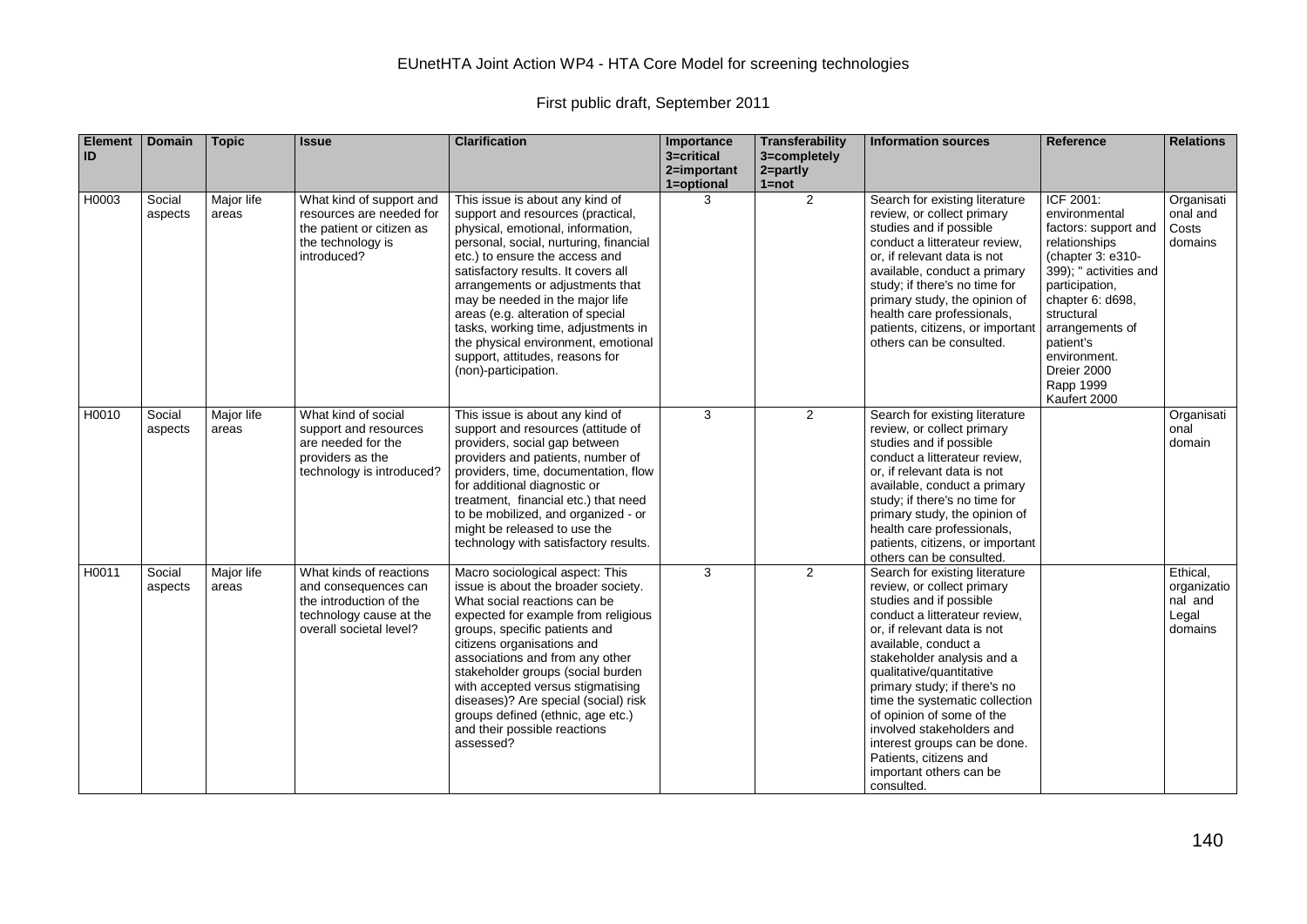| <b>Element</b><br>ID | <b>Domain</b>     | <b>Topic</b>      | <b>Issue</b>                                                                                                                                                                             | <b>Clarification</b>                                                                                                                                                                                                                                                                                                                                                                                                                                                                                                                                                                                                                              | Importance<br>3=critical<br>2=important<br>1=optional | Transferability<br>3=completely<br>$2 =$ partly<br>$1 = not$ | <b>Information sources</b>                                                                                                                                                                                                                                                                                                                              | Reference                                                                                                                                                   | <b>Relations</b>                            |
|----------------------|-------------------|-------------------|------------------------------------------------------------------------------------------------------------------------------------------------------------------------------------------|---------------------------------------------------------------------------------------------------------------------------------------------------------------------------------------------------------------------------------------------------------------------------------------------------------------------------------------------------------------------------------------------------------------------------------------------------------------------------------------------------------------------------------------------------------------------------------------------------------------------------------------------------|-------------------------------------------------------|--------------------------------------------------------------|---------------------------------------------------------------------------------------------------------------------------------------------------------------------------------------------------------------------------------------------------------------------------------------------------------------------------------------------------------|-------------------------------------------------------------------------------------------------------------------------------------------------------------|---------------------------------------------|
| H0012                | Social<br>aspects | <b>Individual</b> | Are there factors that<br>could prevent a group or<br>persons to participate?                                                                                                            | Do providers select? Are special<br>groups discriminated? It should<br>reflect how the legal regulation<br>takes place in practice. Ethical and<br>social issues have often been<br>considered in academic articles<br>and discussions in the HTA field,<br>but they have rarely been<br>translated into practice.                                                                                                                                                                                                                                                                                                                                | 3                                                     | -1                                                           | Implement the best available<br>evidence about social<br>restrictions, social pressure,<br>social attitudes                                                                                                                                                                                                                                             |                                                                                                                                                             | Legal<br>domain                             |
| H0005                | Social<br>aspects | Individual        | What kind of physical and<br>psychological changes<br>does the implementation<br>and use of the technology<br>bring about and what kind<br>of changes do patients or<br>citizens expect? | This issue covers whether, from a<br>patient perspective, the technology<br>leads to improvements or harms, or<br>generates any other unexpected<br>effects on functioning.                                                                                                                                                                                                                                                                                                                                                                                                                                                                       | 3                                                     | 2                                                            | Search for existing literature<br>review, or collect primary<br>studies and if possible<br>conduct a litterateur review.<br>or, if relevant data is not<br>available, conduct a primary<br>study; if there's no time for<br>primary study, the opinion of<br>health care professionals,<br>patients, citizens, or important<br>others can be consulted. | ICF 2001, Good<br>1994                                                                                                                                      | Effectivene<br>ss and<br>Safety<br>Domains  |
| H0006                | Social<br>aspects | Individual        | How do patients, citizens<br>and the important others<br>using the technology<br>react and act upon the<br>technology?                                                                   | Micro sociological aspect: This<br>issue is about the attitudes.<br>perceptions, preferences, and<br>satisfaction of the patients, citizens<br>using the technology and their<br>important other in relation to the<br>technology. This covers whether,<br>from a patient perspective, any<br>positive or negative issues arise as<br>a consequence of using the<br>technology e.g. feelings of unity or<br>empowerment and existential<br>experiences, e.g. insecurity,<br>worries, hope, anxiety,<br>stigmatisation, person's value as a<br>human being or social status,<br>courage to face life, satisfaction,<br>changes in self-conception. | 3                                                     | 2                                                            | Search for existing literature<br>review, or collect primary<br>studies and if possible<br>conduct a litterateur review.<br>or, if relevant data is not<br>available, conduct a primary<br>study; if there's no time for<br>primary study, the opinion of<br>health care professionals,<br>patients, citizens, or important<br>others can be consulted. | ICF 2001: body<br>functions: mental<br>functions (chapter<br>1:b110-b199),<br>environmental<br>factors: attitudes<br>(chapter 4:, e410-<br>499), Whyte 1997 | Effectivene<br>ss and<br>Ethical<br>Domains |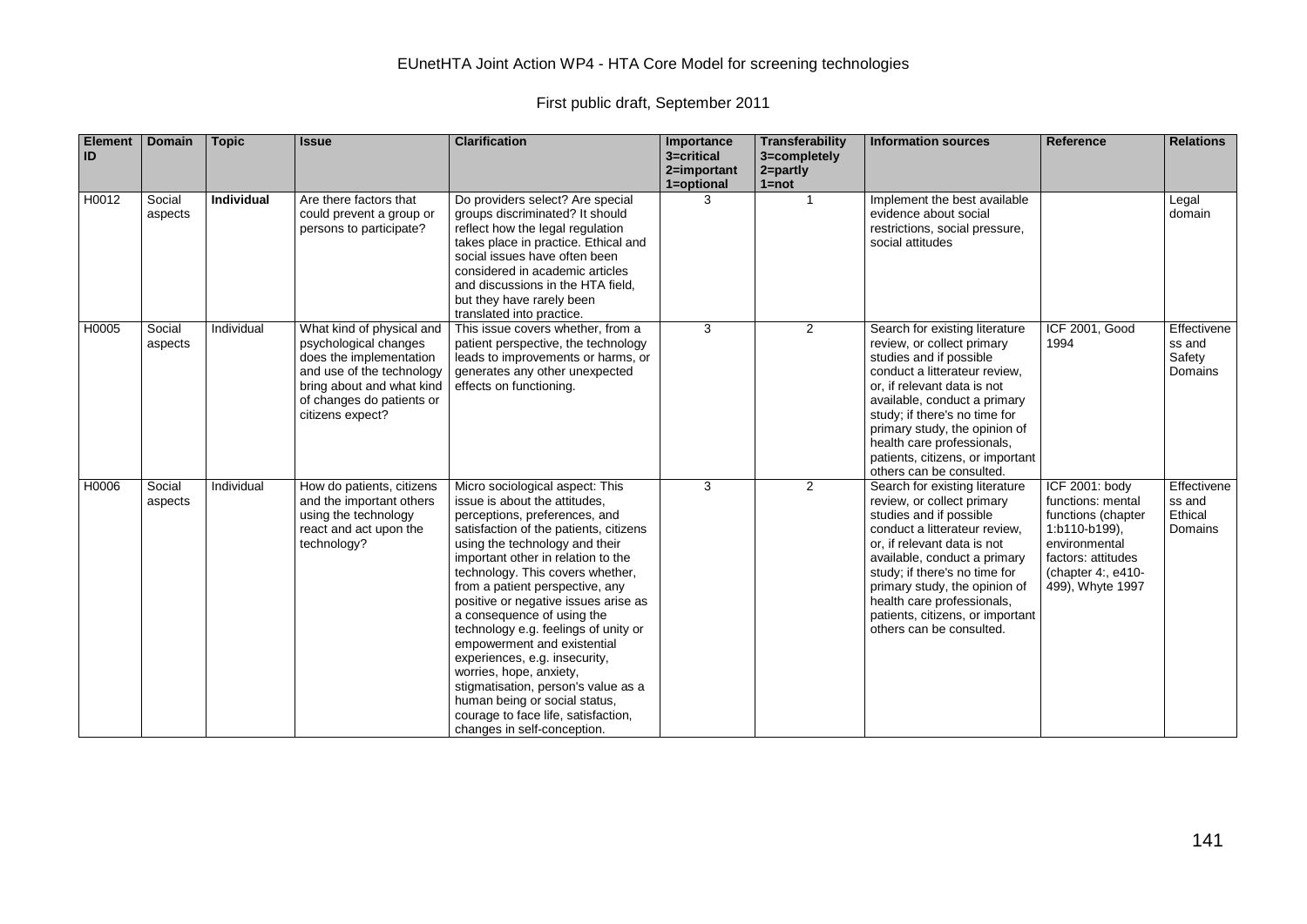| <b>Element</b><br>ID | <b>Domain</b>     | <b>Topic</b>      | <b>Issue</b>                                                                                                    | <b>Clarification</b>                                                                                                                                                                                                                                                                                                                | Importance<br>3=critical<br>2=important<br>1=optional | Transferability<br>3=completely<br>$2 = partly$<br>$1 = not$ | <b>Information sources</b>                                                                                                                                                                                                                                                                                                                                 | <b>Reference</b> | <b>Relations</b>                                                                               |
|----------------------|-------------------|-------------------|-----------------------------------------------------------------------------------------------------------------|-------------------------------------------------------------------------------------------------------------------------------------------------------------------------------------------------------------------------------------------------------------------------------------------------------------------------------------|-------------------------------------------------------|--------------------------------------------------------------|------------------------------------------------------------------------------------------------------------------------------------------------------------------------------------------------------------------------------------------------------------------------------------------------------------------------------------------------------------|------------------|------------------------------------------------------------------------------------------------|
| H0007                | Social<br>aspects | Communicat<br>ion | What is the knowledge<br>and understanding of the<br>technology in patients<br>and citizens?                    | This issue explores the<br>understanding of the technology in<br>order to describe and decide what<br>guidance and help (e.g. patient<br>information leaflets, counselling<br>processes, need of follow up<br>consultation or help from other<br>professionals) is needed before,<br>during and after the use of the<br>technology. | 3                                                     | 2                                                            | Search for existing literature<br>review, or collect primary<br>studies and if possible<br>conduct a litterateur review,<br>or, if relevant data is not<br>available, conduct a primary<br>study; if there's no time for<br>primary study, the opinion of<br>health care professionals,<br>patients, citizens, or important<br>others can be consulted.    |                  | Health<br>problem<br>and<br>current<br>use,<br>Safety,<br>and<br>Organisati<br>onal<br>Domains |
| H0008                | Social<br>aspects | Communicati<br>on | How do patients and<br>citizens perceive the<br>information they receive<br>or require about the<br>technology? | This issue is about the exchange of<br>information from the patients' and<br>important others' perspectives.<br>What are their questions? How do<br>they receive answers?                                                                                                                                                           | 3                                                     | 2                                                            | Search for existing literature<br>review, or collect primary<br>studies and if possible<br>conduct a litterateur<br>review, or, if relevant data is<br>not available, conduct a<br>primary study; if there's no<br>time for primary study, the<br>opinion of health care<br>professionals, patients,<br>citizens, or important others<br>can be consulted. |                  | Organisati<br>onal<br>Domain,<br>B0014,<br>B0015                                               |
| H0013                | Social<br>aspects | Communicati<br>on | What are the social<br>obstacles or prospects in<br>the communication about<br>the technology?                  | E.g. limitations to decision making<br>in participating or using the<br>technology (dependent, passive<br>user), and possibilities (empowered,<br>active user)                                                                                                                                                                      | 3                                                     | 2                                                            | Search for existing literature<br>review, or collect primary<br>studies and if possible<br>conduct a litterateur<br>review, or, if relevant data is<br>not available, conduct a<br>primary study; if there's no<br>time for primary study, the<br>opinion of health care<br>professionals, patients,<br>citizens, or important others<br>can be consulted. |                  | Organisati<br>onal and<br>Ethical<br>Domains                                                   |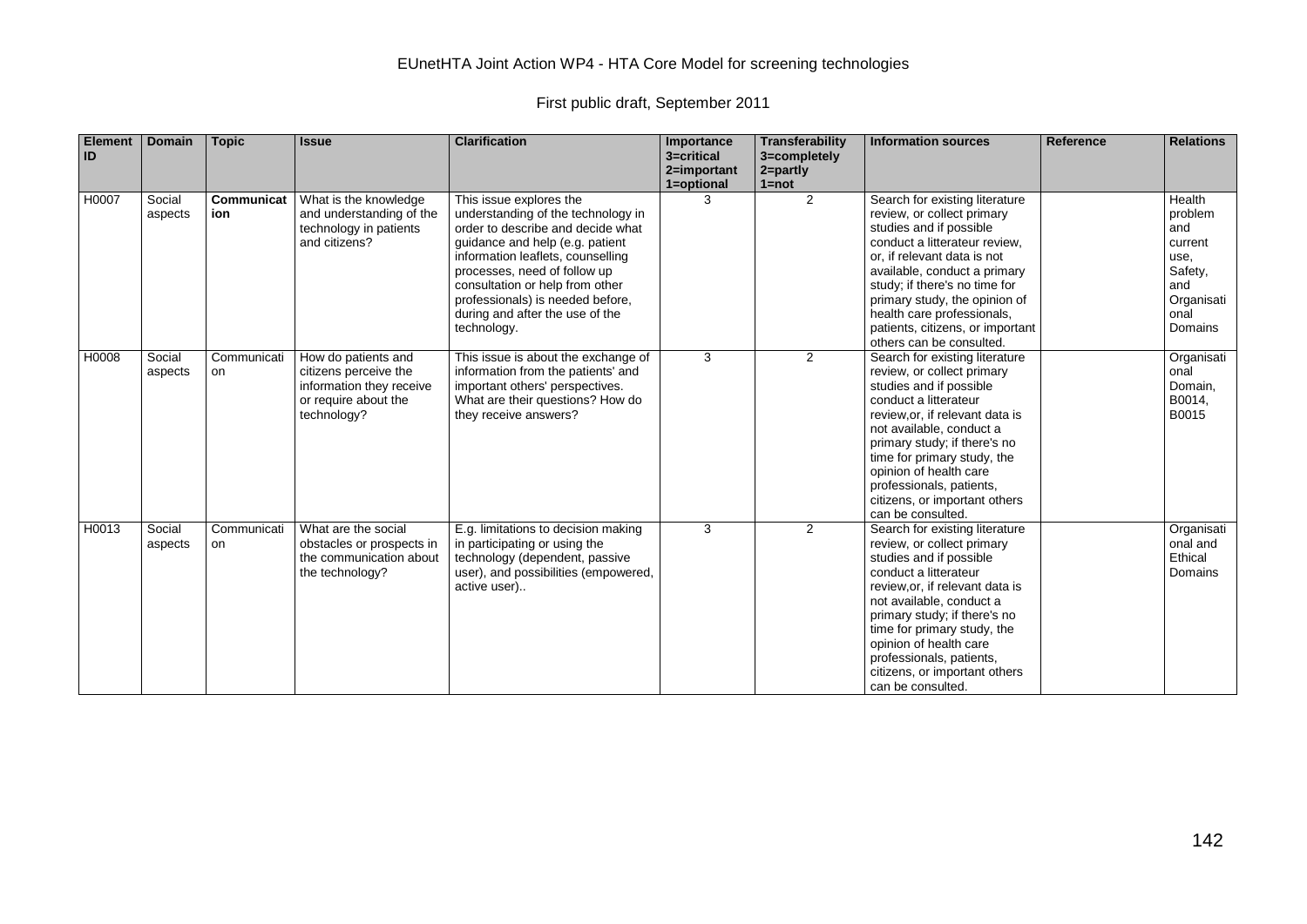| <b>Element</b><br><b>ID</b> | <b>Domain</b>     | Topic              | <b>Issue</b>                                                                  | <b>Clarification</b>                                                                                                                                                           | Importance<br>3=critical<br>2=important<br>1=optional | Transferability<br>3=completely<br>$2 =$ partly<br>1=not | <b>Information sources</b>                                                                                                                                         | Reference | <b>Relations</b>                                   |
|-----------------------------|-------------------|--------------------|-------------------------------------------------------------------------------|--------------------------------------------------------------------------------------------------------------------------------------------------------------------------------|-------------------------------------------------------|----------------------------------------------------------|--------------------------------------------------------------------------------------------------------------------------------------------------------------------|-----------|----------------------------------------------------|
| H0009                       | Social<br>aspects | Communicati<br>on. | What influences patients'<br>or citizens' decisions to<br>use the technology? | What kind of societal influences<br>lead patients to decide to<br>participate? How do the provisional<br>perceptions about the outcome<br>influence the use of the technology? | 3                                                     |                                                          | Search for existing literature<br>review, or collect primary<br>studies and if possible<br>conduct a litterateur review,<br>about what works and what<br>does not. |           | Ethical, Eff<br>ectiveness<br>and Legal<br>Domains |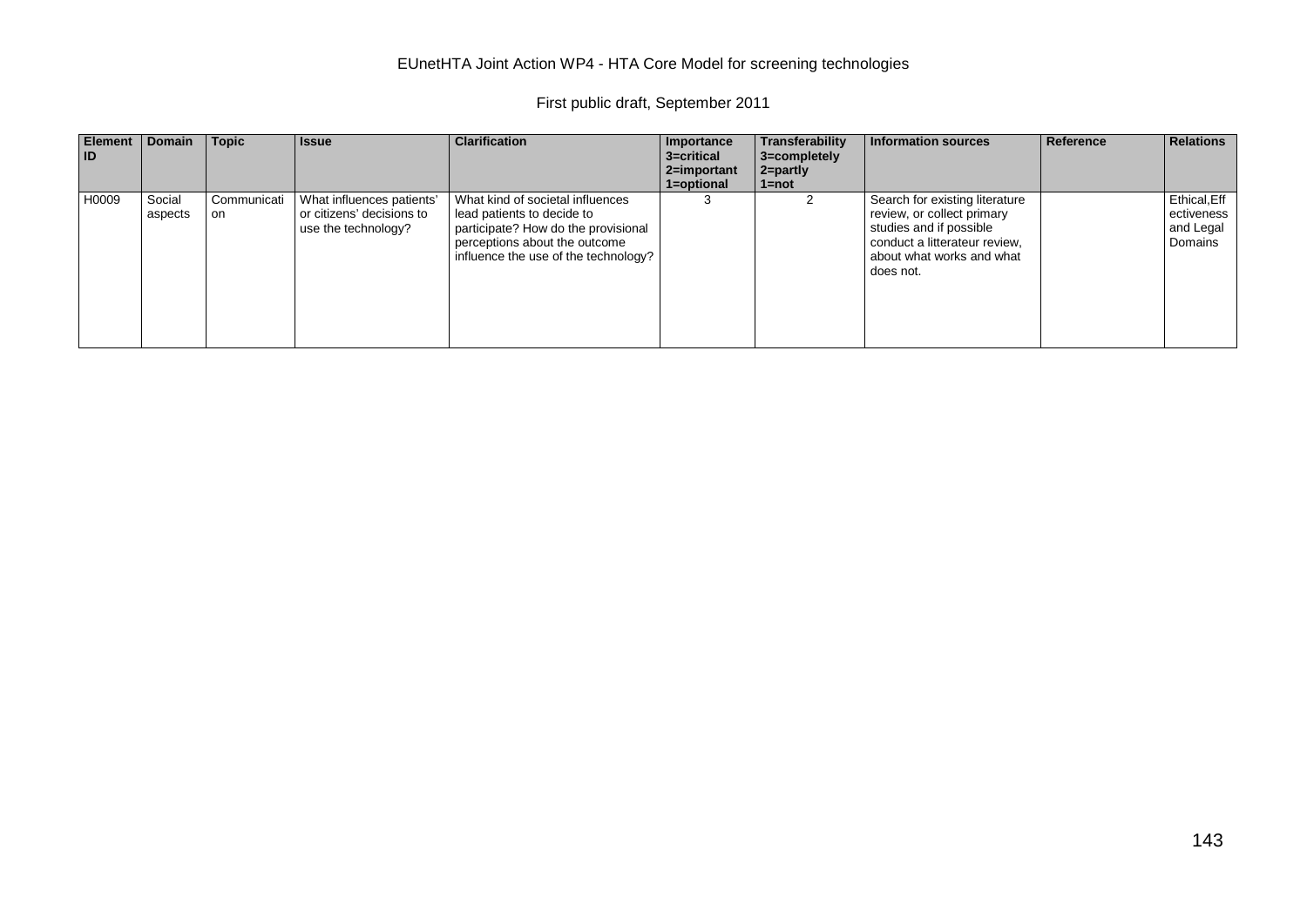# **Methodology**

## Where to find information?

Issues on the social aspects of technologies can be subject of the following fields:

- Medical Anthropology,  $\overline{a}$
- Medical Decision-Making,
- Medical Sociology,  $\overline{a}$
- Science and Technology Studies,
- Governance of Innovation Studies,
- Medical Ethics,
- Social Psychology,
- Communication science, and
- Health Services Research  $\overline{a}$
- Health Sociology  $\overline{a}$

Examples of relevant scientific journals: Health Expectations, Medical Anthropology Quarterly, Social Science and Medicine, Anthropology and Medicine, Sociology of Health and Illness, Qualitative Health Research, Values in Health, Medical Decision Making.

### **Databases and search strategies**

Psychological/sociological databases such as

- Psychinfo,
- ASSIA (Applied Social Sciences Index and Abstracts),
- Sociological Abstracts and
- ISI Web of Science
- Social Services Abstracts,
- Social Care on line / Caredata
- **SocINDEX**

Euroethics (European Database Network on Ethics in Medicine, including:

- Biogea (Italy),
- Cendibem (Spanish),
- CRIB (Belgium),
- ETHINSERM (France),  $\sim$
- ETHMED (Austria, Germany, Switzerland),  $\mathbf{r}$
- EUROETHIK (Germany),
- MIKS (Sweden).

Medical databases such as

- Medline,
- Embase,
- Cinahl**.**

Suggested search terms include: "social aspects of", "medical decision making process", "patient education", depending on the PICO question.

### **Useful other sources**

Other sources of qualitative studies can be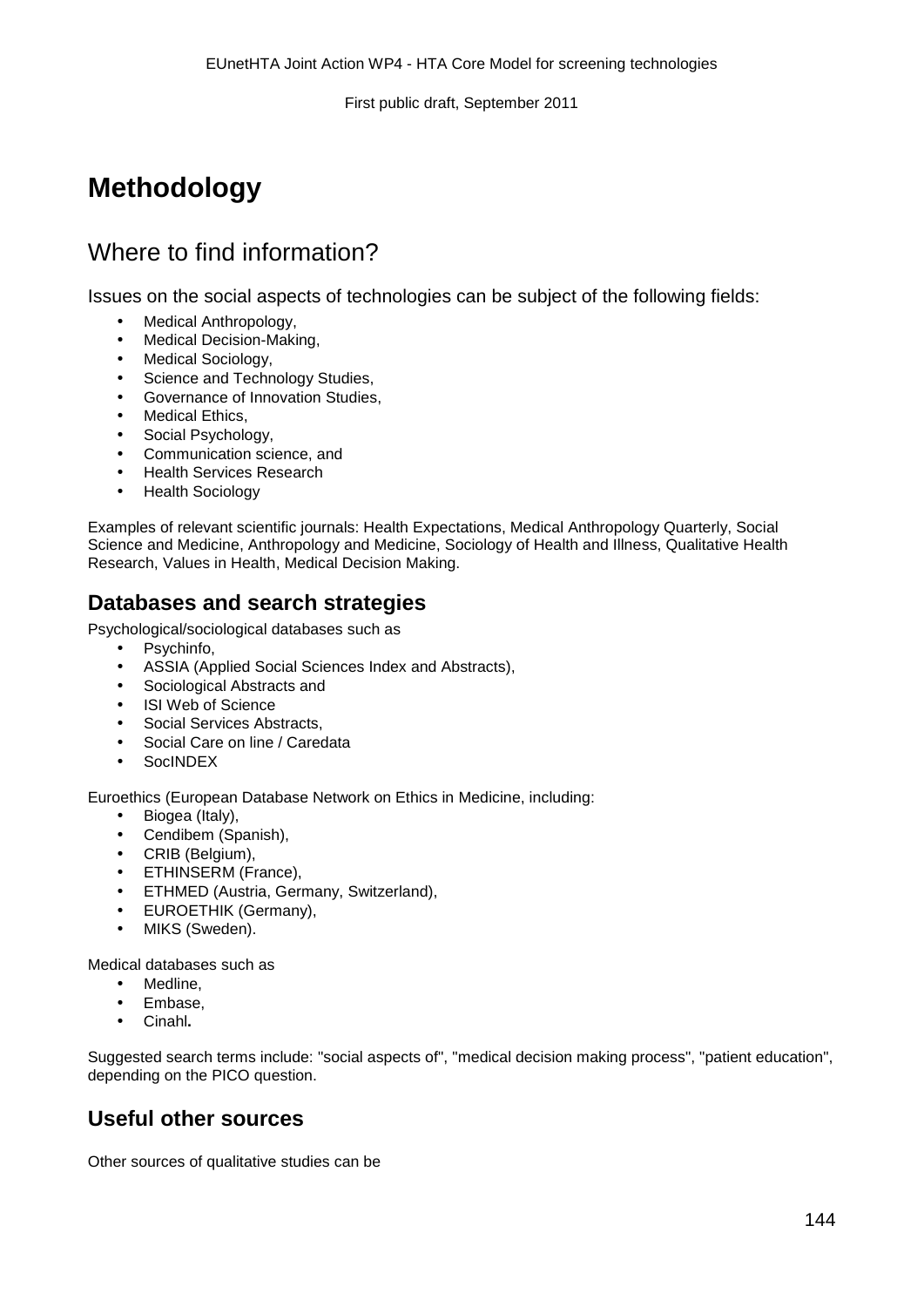- Citizens and patients associations
- WHO, OECD, ILO, UNESCO homepages and databases
- Citizens and patients associations
- Patients' (virtual) forums
- Structured systematic content analysis of Patients' (virtual) forums
- Structured systematic content analysis of Mass media

The use of qualitative sources should always be done in caution do to the high possibility for the subjective bias.

### **Own research**

#### **Primary study**

If no relevant studies could be identified, it could be worthwhile to carry out primary studies, e.g. interviews and questionnaires. Timing of the primary study must be considered thoroughly. Appropriate time point for assessing the patient experience will be different with different technologies. Both ethical and practical considerations must be taken into account when deciding on whether to study people before, during or after using the technology. This choice may also have considerable significance for the results. Primary study, as any intervention, affects behaviour and practice. There must be clarity whether the effects noticed in e.g. an interview are related to the implementation of the technology or to the interview itself.

#### **Consultation**

If there is not enough time to perform a primary study, the opinion of health care professionals and content experts or other stakeholders can be consulted. However, one needs to be aware of that the amount of knowledge on the views of respondents may be limited as it reflects participants' willingness to listen and talk. Even when talking the information is influenced by the positions and power relations of the professionals and patients, knowledge asymmetry, patient's dependency on doctor's goodwill and time constraints. Stakeholders may represent patient's perspective, but the evaluator should be critical to any political agenda.

Social analysis is both theoretically and empirically complex and demanding. Advanced skills in social analysis are required from the person conducting this part of the HTA. An assessment of patient and social aspects should not be a separate process within an HTA. Co-operation and interaction between the HTA team members is essential.

## What kind of information is required?

#### **Analytical framework**

At least two different approaches can be differentiated with respect to the assessment of the social sphere. The approaches are 1) the diffusion model and 2) the translation model (see also Appendix 3). They imply different study questions and methods for the analysis of social issues. They were originally characterized by Latour (1987) and elaborated by Tryggestad & Borum (2001).

#### **Diffusion model**

The diffusion model bases on a linear, one-directional conception of causality. This model supposes that a technology has an inner causal power that can affect and change the individuals' life (micro-level), the organizations such as hospitals or health care centers (meso-level) or the national and international systems (macro-level). From the point of view of citizens the model implies that a health technology can cause the people to work longer, it can change the way people live and it can improve the quality of life of people.

The adoption process of a technology typically includes (Rogers 2003):

Technical knowledge about the technology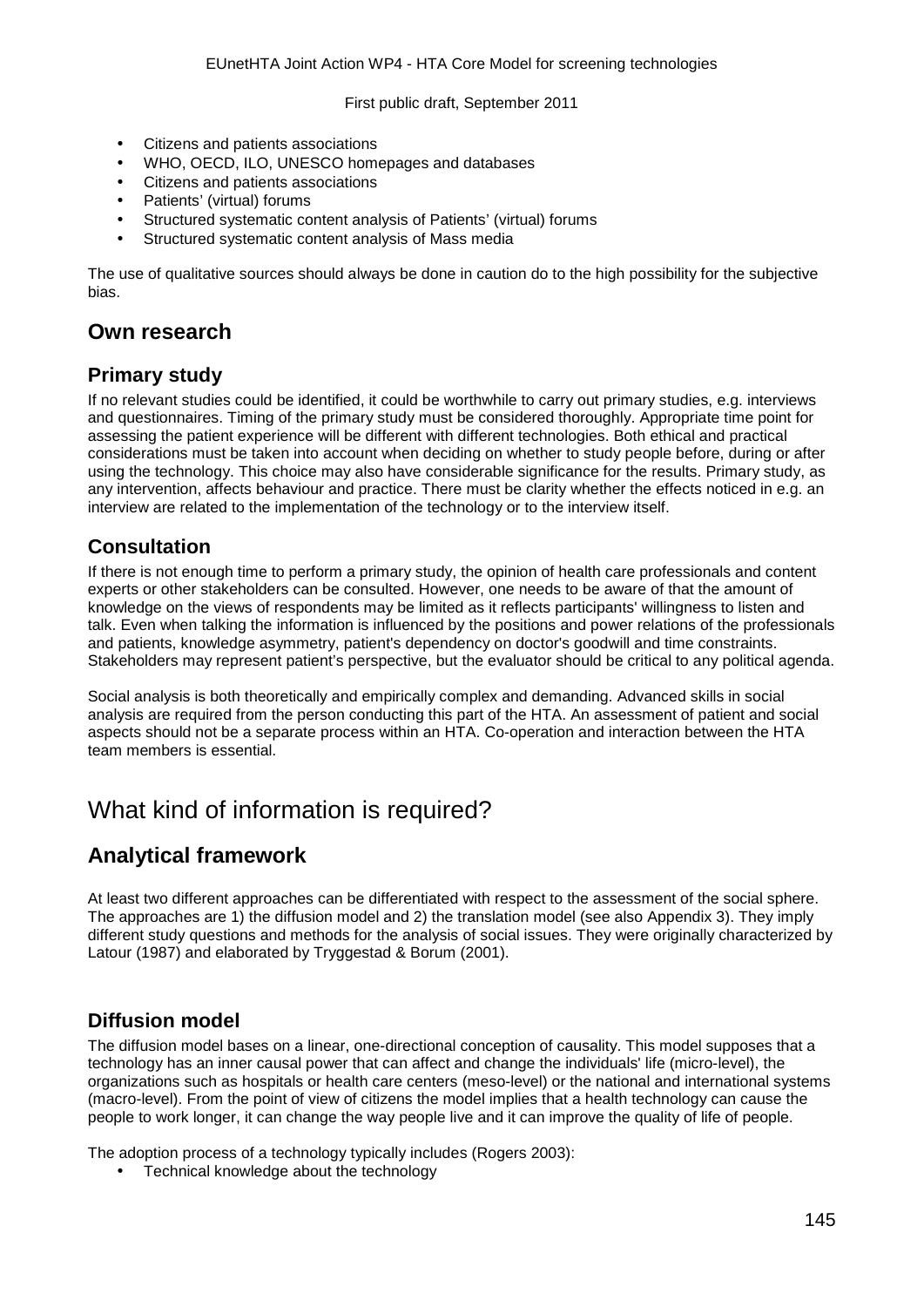- Persuasion for the participation
- Decision for the participation or use
- Implementation of changes to decrease risk
- Confirmation for further use according to the time schedule of the program

According to the diffusion model, it can be asked

- which social impact will the implementation of the technology have?
- how does the technology change the social or working life of people?
- which strategies should be adopted to facilitate diffusion of the technology?

#### **Translation model**

The translation model sees technology as something endogenous. It cannot be separated from the health system, its users, and the context of use; it is not an independent and stable entity. Technology is a network of human and non-human elements that produces change. From the point of view of a citizen it is up to the perceptions and discretion of the people what they make with the technology or with the possibilities it offers. Constant interaction between the technology and people determines whether, in what ways, and how often the technology is used. Therefore the actual implementation of the technology may be different from policy makers' analytical expectations. The task of the evaluator is to reconstruct the chains of empirical events which are related to the implementation and utilization of the technology.

According to the translation model, it can be asked

- how much and what kind of resources (material entities, time, money, people, etc.) must be mobilized and organized in order to produce satisfactory result?
- what kind of behavioral patterns (such as resistance or compliance) or attitudes can influence/interfere use of the technology?
- how do potential users perceive its benefits and risks?

#### **Study types, design, outcome measures**

When estimating the applicability of published literature, it is important to consider contextual factors. There is no hierarchy in study designs of social research. Studies have to be evaluated according to their relevance for the issue at stake and quality.

A number of study designs, both quantitative and qualitative, are relevant. These include randomized or non randomized controlled trials, observational studies and open or semi structured individual or group interviews. For qualitative studies the relevance refers to the 'transferability' of the concepts to our setting, in knowing how far the findings help us to understand 'what is going on' in our setting (Green & Thorogood 2005).

Patient related outcomes are relevant also for many questions in effectiveness and safety domains. When these issues are brought into the analysis of social aspects, focus is on the interrelation between biological, individual and social aspects. Patient related outcomes can result in major consideration and impact on the content and conclusions of a HTA report. The technology may for instance have other patient related consequences than intended.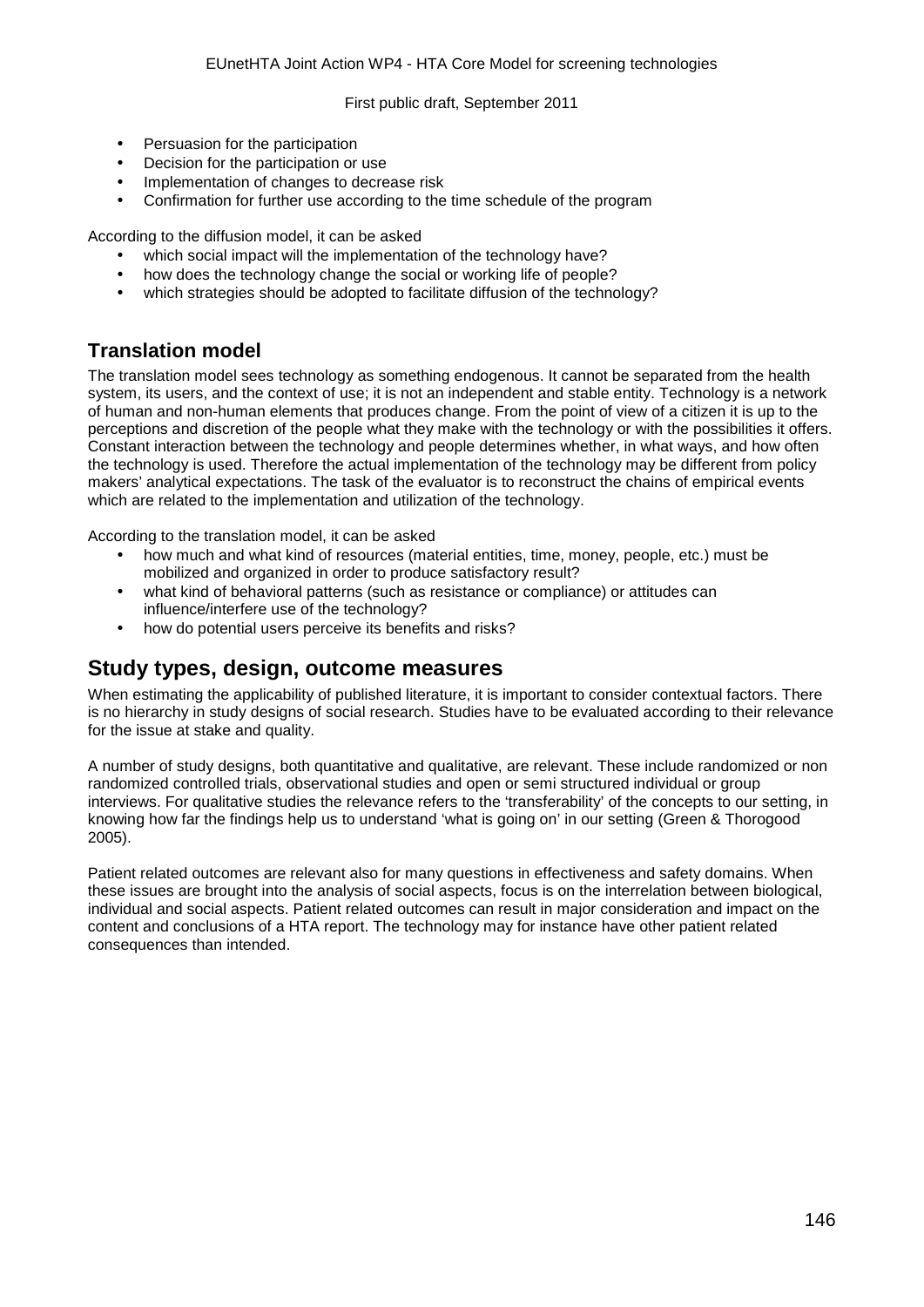## Tools for critical appraisal

Quality assessments should evaluate (Facey 2010).

- $\ddot{\phantom{a}}$ the purpose of the study and relevance to study question,
- context (population/setting/values),
- appropriateness of methods and theoretical framework,  $\overline{a}$
- transparency of data generation, analysis and interpretation (avoidance of bias), J.
- connection between research question and conclusions (internal consistency in relation to the J. theoretical framework of the study) and
- the account of the knowledge generated given the methods (relevance for practice)

## **Quality assessment of qualitative research**

In assessing qualitative studies it should be noted that generalizability of findings in statistical terms is often not the aim. In qualitative works study samples are rarely randomly selected because the logic of generalizability is here different. The aim is to provide in-depth ('thick') descriptions or to address particularities rather than to provide generalizable findings (Greeen & Thorogood 2005).

Another point is that researchers' judgment sometimes applies to the interpretations provided by qualitative studies. Although the researcher describes a certain issue from the point of view of participants, s/he simultaneously unpacks the issue in such a way that broader meanings and connections can be elicited. Therefore, the presence of researcher's perspective does not per se discredit the study. So long as the judgment is made consciously and articulated explicitly in the study, it may not be considered as a source of bias.

Guidelines for standards on qualitative research vary and are currently debated and developed. For further guidance, see e.g. Malterud et al 2001 or Hansen et al 2007. Another tool can be found in Green & Thorogood 2005, page 241 and Tong 2007.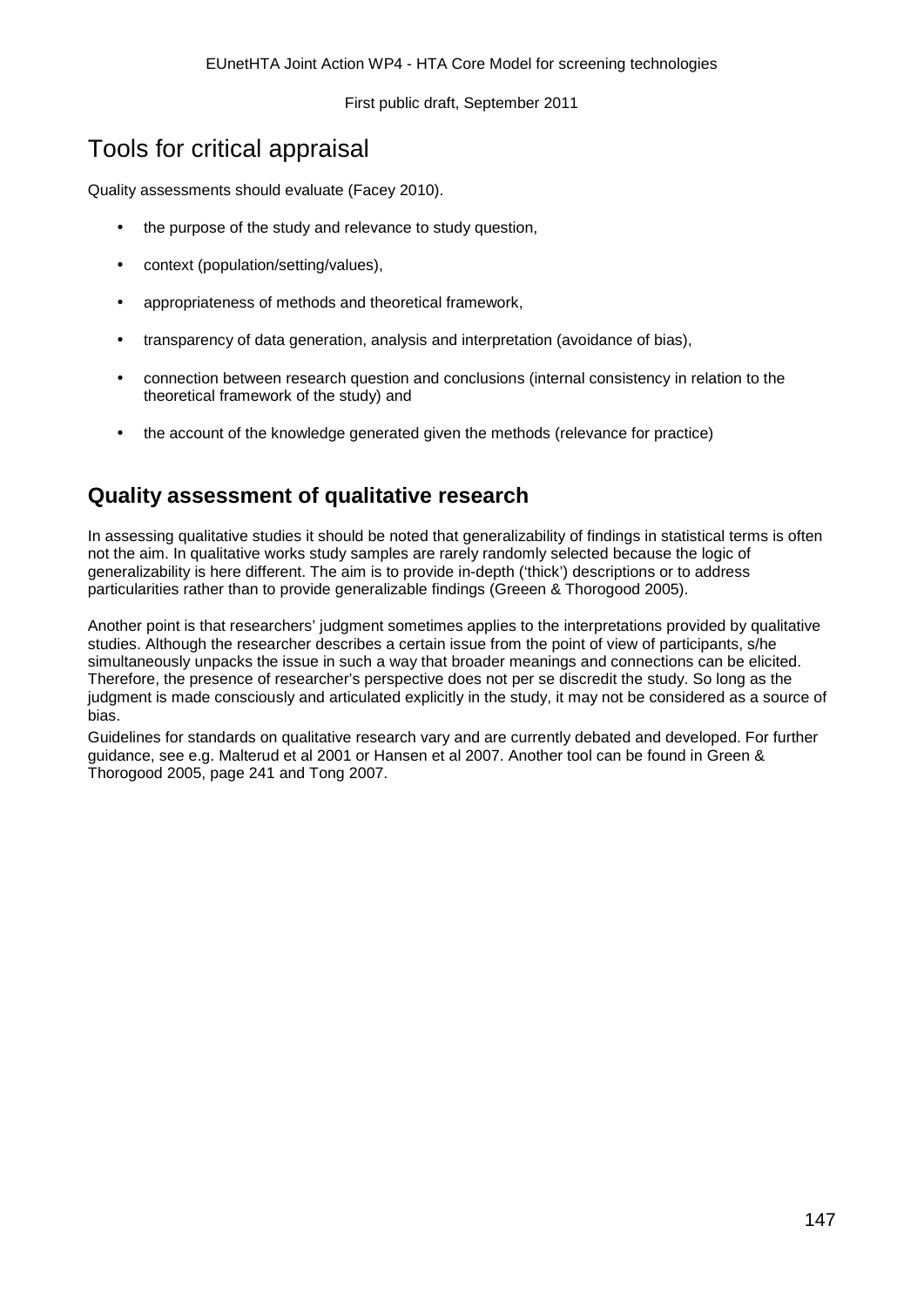# Analysing and synthesizing evidence

## **Data extraction**

| Publication details: First author, year                                                                                                                                                                |  |
|--------------------------------------------------------------------------------------------------------------------------------------------------------------------------------------------------------|--|
| Social topic(s)/issue(s): to be categorized by the<br>reviewer                                                                                                                                         |  |
| Nature of the study: aims/objectives, user/carer<br>involvement in the design/conduct of study, country,<br>site (setting, key characteristics of the context), details<br>of theory/conceptual model. |  |
| Methods: study type and design, study date and<br>duration, sampling/recruitment, methods of data<br>collection, data collector, used research tools (if any),<br>analysis methods                     |  |
| Participant characteristics: gender, age, ethnicity, types<br>of practitioners, policy makers or patients                                                                                              |  |
| Features the studied intervention (when applicable):<br>aim of the intervention, intervention process<br>(description of how was the intervention/service<br>delivered)                                |  |
| Outcomes and results: outcome measures, details of<br>findings, strengths/limitations of the study, author's<br>conclusions.                                                                           |  |
| Reviewers' comments: e.g. remarks of quality issues                                                                                                                                                    |  |

## **Qualitative synthesis**

#### - **Thematic mapping**

Qualitative studies often involve generating evidence in the form of certain themes, concepts and trends. Thematic mapping means mapping out relevant sub-themes, and the assessment of the quantity, quality of existing literature related to them. Applicability of published information depends on its ability to give insight into social processes. Examples of sub-themes may be: how do illness or risk perceptions change family relations, roles, people's interaction with technology, unforeseen and unintended social consequences, or risk management. A thorough description of relevant themes and dimensions is more important than finding all relevant studies. It is also important to define the questions that cannot be answered on basis of the existing literature.

#### **Other methods**

The synthesis of qualitative studies can be done according to different methods such as meta-ethnography (Noblitt 1988) or narrative analyses (Popay 2004). Guidance for making synthesis of qualitative literature can be found in method books (Petticrew 2006, Coren 2006, Social Care Institute for Excellence 2006). A critical interpretive synthesis on literature considering access to healthcare by vulnerable groups provides one example (Dixon-Woods 2006).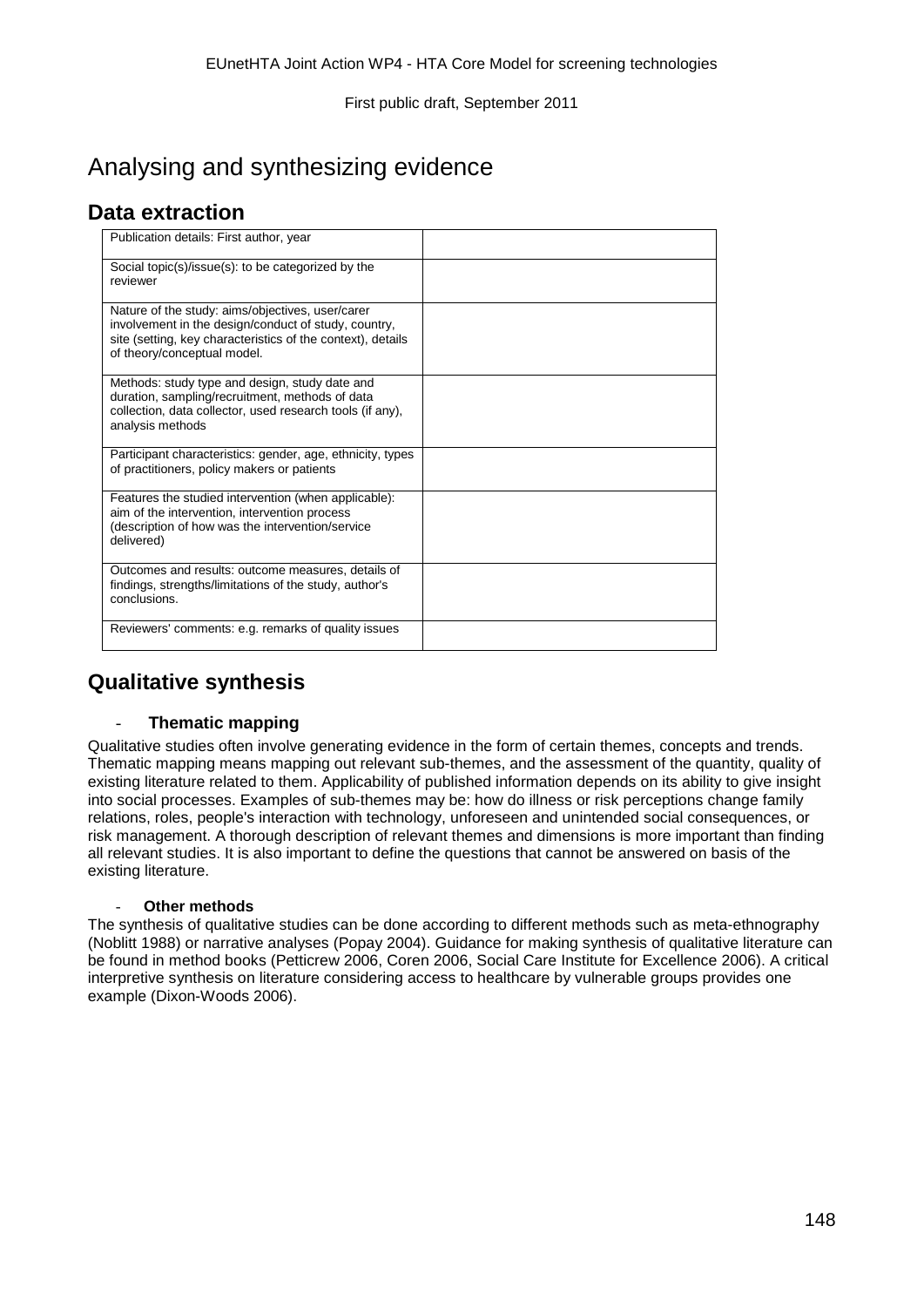## **References**

- Bech U. Risk society. Towards a new modernity. New Delhi: Sage; 1992.
- Becker H. Social impact assessment. Social Research Today Series. 1997.
- Bijker WE, Law J. (eds). Shaping technology/building society. Studies in sociotechnical change. Cambridge, MA: MIT Press; 1992.
- Bourdieu P. Social being, time and the sense of existence. In: Bourdieu P, editor. Pascalian Meditations New York: Polity Press; 2000. p. 206-245.
- Cambrosio A, Loch M, Young A. Introduction. In: Lock M, Young A, Cambrosio A, editors. Living and Working with new medical technologies: intersections and inquiries Cambridge: Cambridge University Press; 2000. p. 1-18.
- Coren E, Fisher M. Systematic research review. The conduct of systematic research reviews for SCIE knowledge reviews. Using knowledge in social care research, Research Resource 1. London: Social Care Institute for Excellence; 2006.
- Council Conclusions on Common values and principles in European Union Health Systems (2006/C 146/01); http://eur-lex.europa.eu/LexUriServ/LexUriServ.do?uri=OJ:C:2006:146:0001:0003:EN:PDF
- Devereux G. Primitive psychiatric diagnosis: A general theory of the diagnostic process I. In: Galdston I, editor. Man's image in medicine and anthropology. Monograph IV ed.: New York academy of medicine; 1963. p. 337.
- Dixon-Woods M et al.: Conducting a critical interpretive synthesis of the literature on access to healthcare by vulnerable groups. BMC Medical Research Methodology 2006;6:35.
- Douglas M. Risk and blame essays in cultural theory. New York: Routledge; 1996.
- Dreier O. Psychotherapy in clients' trajectories across contexts. In: Mattingly C, Garro LC, editors. Narrative and the cultural construction of illness and healing Berkeley: University of California Press; 2000. p. 237-258.
- Facey K.et al. Patients' perspectives in health technology assessment: A route to robust evidence and fair deliberation [International Journal of Technology Assessment in Health Care \(](http://www.foreignpolicybulletinmonitor.com/action/displayJournal?jid=THC)2010), 26: 334-340 Cambridge University Press)
- Foucault M, Martin LH, Gutman H, Hutton PH. Technologies of the self : A seminar with Michel Foucault. Amherst: University of Massachusetts Press; 1988
- Goffman E. Stigma. Notes on the management of spoiled identity. London: Penguin Books; 1990.
- Good BJ. Medicine, rationality, and experience an anthropological perspective. Cambridge: Cambridge University Press; 1994.
- Green J. & N. Thorogood (2005) Qualitative methods for health research. London: Sage publication
- Hansen HP. Assessment of literature. In: Kristensen F, Sigmund H, editors. Health Technology Assessment Handbook Danish Centre for Health Technology Assessment, The National Board of Health: Copenhagen; 2007. p. 57-67.
- Hansen HP. The patient. In: Kristensen F, Sigmund H, editors. Health Technology Assessment Handbook Danish Centre for Health Technology Assessment, The National Board of Health: Copenhagen; 2007. p. 104-1152. Lehoux P. The problem of health technology. New York: Routledge; 2006.
- Harbers H. Inside the politics of technology: Agency and normativity in the co-production of technology and society. Amsterdam: Amsterdam University Press; 2005.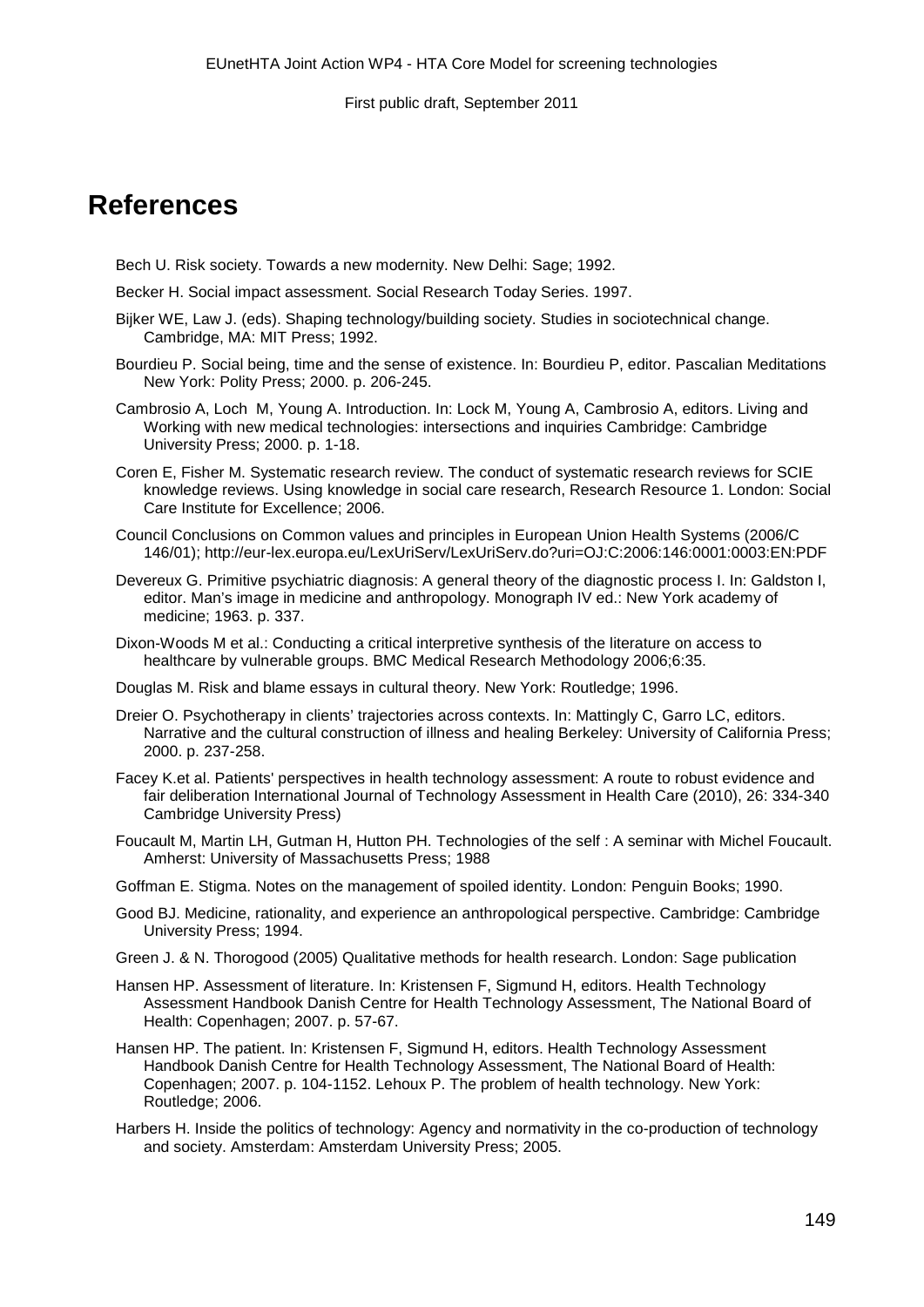- Hastrup K, Olwig KF. Introduction. Siting culture: The shifting anthropological object London: Routledge; 1997. p. 1-16.
- Hoffmann B. Toward a procedure for integrating moral issues in health technology assessment. International Journal of Technology Assessment in Health Care 2005;21(3):312-18.
- ICF, International Classification of Functioning, Disability and Health. Geneva: World Health Organization; 2001.
- Jackson M. Minimal ethnographical intersubjectivity and the anthropological project. Chicago: University of Chicago Press; 1998.
- Kaufert PA. Screening the body: the Pap smear and the mammogram. In: Lock M, Young A, Cambrosio A, editors. Living and working with the new medical technologies: Intersections and inquiry Cambridge: Cambridge University Press; 2000. p. 165-183.
- Kleinman A. Introduction: Medical Anthropology as Intellectual Career. In: Kleinman A, editor. Writing at the Margin. Discourse between Anthropology and Medicine London: University of California Press; 1995. p. 1-20.
- Koivisto J, Vataja K, Seppänen-Järvelä R. Relational evaluation of organizational development activities. International Journal of Public Administration, Evaluation of Welfare Policies, Reforms and Services 2008;31:10-11.
- Koivisto J. What evidence-base? Steps towards relational evaluation of social interventions. Evidence and Policy 2007;3(4):527-537.
- Latour B. 'Constitution' I: We have never been modern. London: Prentice Hall; 1993.
- Latour B. Science in Action. How to follow scientists and engineers through the society. Cambridge, MA: Harvard University Press; 1987.
- Lehoux P. The problem of health technology. New York: Routledge; 2006.
- Malterud K. Qualitative research: Standards, challenges, and guidelines. Lancet 2001;358:483-488.
- Noblitt GW, Hare RD. Meta-Etnography: Synthesizing Qualitative Studies.California: Sage Publications; 1988
- Petticrew M, Roberts H. Systematic reviews in the social sciences. A practical guide. Oxford: Blackwell; 2006.
- Popay J, Roberts H, Sowden A et al. Guidance on the conduct of narrative synthesis in systematic reviews. Draft report from ESRC Methods Programme. University of Lancaster: Institute for Health Research; 2004
- Rapp R. Testing women, testing the fetus the social impact of amniocentesis in America. New York: Routledge; 1999.
- Rogers, Everett M.: Diffusion of innovations / Everett M. Rogers . 5. ed. . New York, NY [u.a] : Free Press , 2003
- Rose N. Government, authority and expertise in advanced liberalism. Economy and Society 1993; 22(3):283-299.
- Social Care Institute for Excellence. Using qualitative research in systematic review: Older people's views of hospital discharge. London: Social Care Institute for Excellence; 2006. Report No: 9.
- Strauss A, Fagerhaugh S, Suczek B, Weiner C. Social organization of medical work. New Brunswick, NJ: Transaction Publishers; 1997.
- Tong A, Sainsbury P, Craig J. Consolidated criteria for reporting qualitative research (COREQ): a 32 item checklist for interviews and focus groups. International Journal for Quality in Health Care; 2007;19 (6): 349–57.
- Whyte SR. Questioning misfortune the pragmatics of uncertainty in Eastern Uganda. Cambridge: Cambridge University Press; 1997.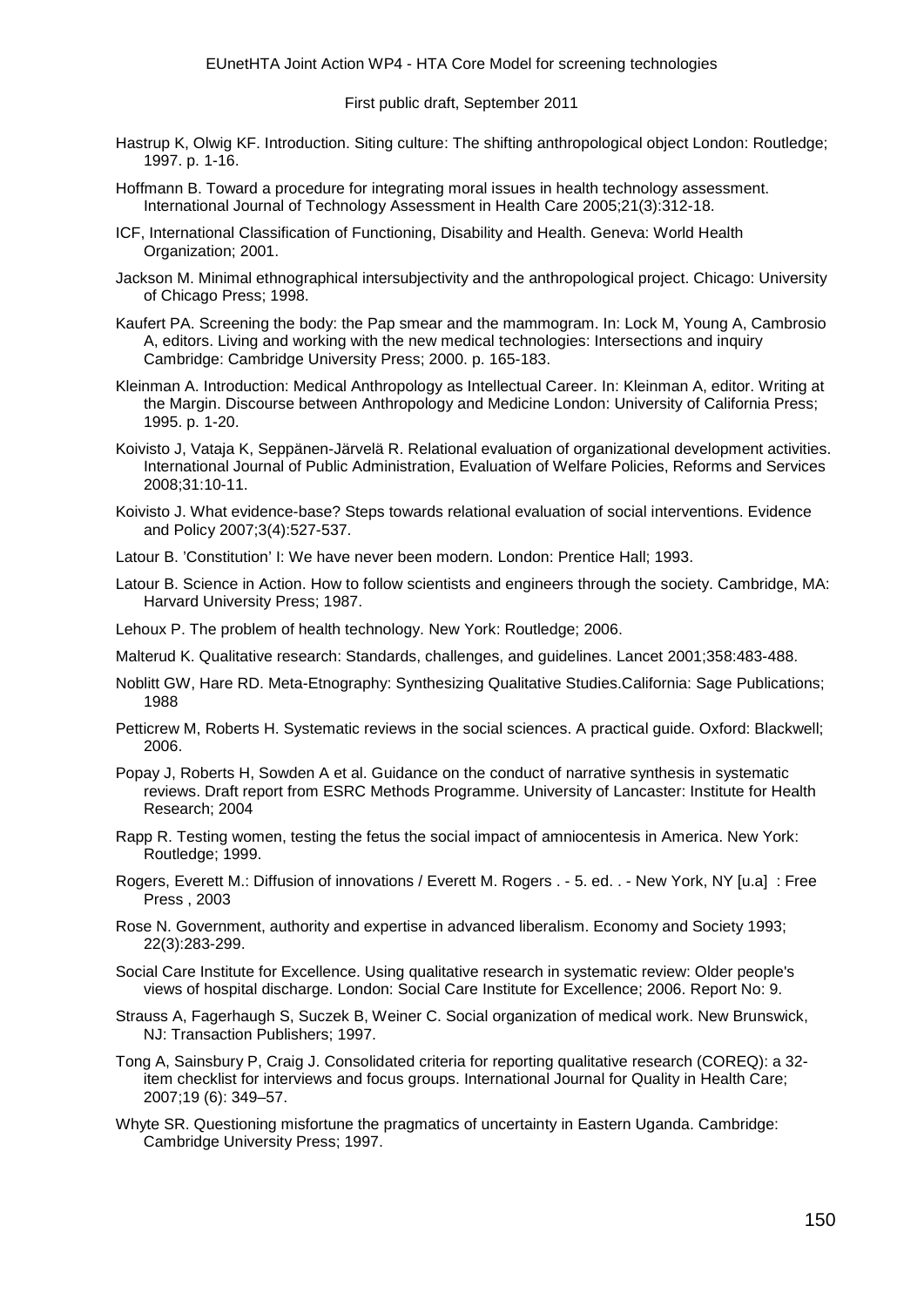# Legal Domain

# **Domain description**

## What is this domain about?

The focus of the legal domain in a Core HTA is to detect rules and regulations that have been established to protect the patients' rights and societal interests. They may be part of patient rights legislation, data protection legislation, or provisions concerning health care personnel and their rights and duties in general. They may also incorporate prior approval processes by competent bodies.

The questions that arise in the legal domain can be roughly divided into six categories of issues which operate at different levels in health care:

- 1. Issues related to the central question of who the end-user of the diagnostic technology is;
- 2. Issues directly related to the patient and his/her basic rights and freedoms, such as issues of autonomy, informed consent, privacy and confidentiality as well as his/her safety;
- 3. Issues related to health care professionals rights and duties;
- 4. Issues related directly to the technology in question such as proper authorisation, patent/license issues, price and reimbursement regulation and product safety, guarantee and liability issues
- 5. Issues related to the process of acquisition of the technology; and 6. Issues related to the health care policy at the local, national, Europ
- 6. Issues related to the health care policy at the local, national, European and/or international level, such as distribution of health services.

## Why is this domain important?

Legal issues form a substantial part of HTA in the future, since norms of professional ethics are continuously codified into statutes and European Union is producing ever more health technology related legislation. At the same time one must bear in mind national characteristics of legal systems and health care systems and policies, and thus be sensitive to the limits of exportation of HTA from one country to another.

Already today proper knowledge of relevant legal questions has significant consequences for the decision making in an HTA process, often perceived as part of sociological issues or so called socio-legal issues (Decker 2004, Møldrup 2002).

Legal domain helps identifying the legal barriers which hinder the export and import of HTA results (Drummond & Weatherly 2000, Henshall et al. 2002, Hofman 2005, Terry 2004). It gives insight into the areas of health care legislation where harmonisation is needed, and provides tools for legislative and policy reforms.

## Relations to other domains

Issues in Legal domain may overlap with

- Ethical/ social aspects: How to deal with the socio-economic impact of an adverse event? How are relatives and their legal rights affected?
- Costs: What is the impact of the legislation? Are there further costs to fulfill legal acts?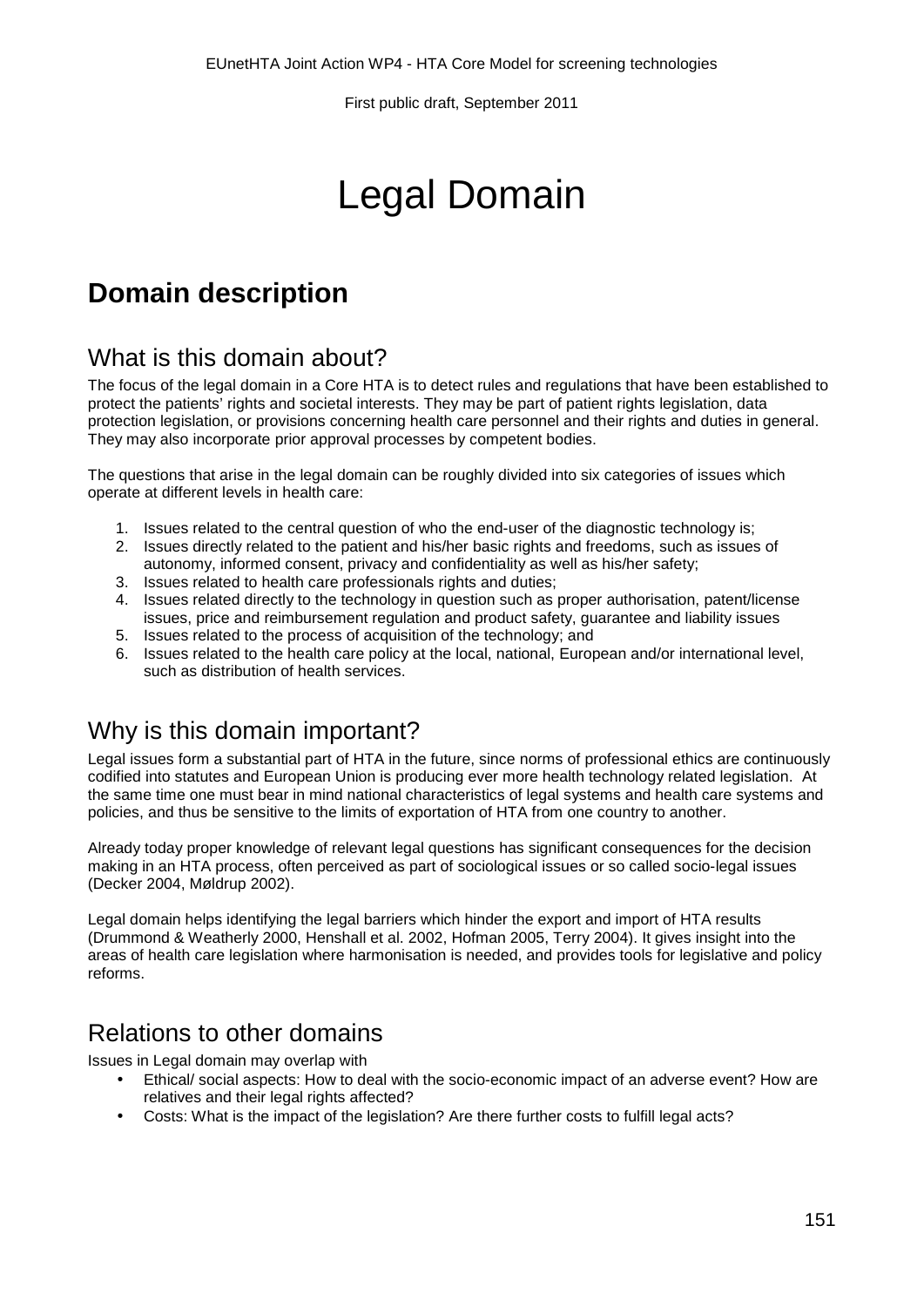## Specific features in finding, interpreting or implementing information for this domain

The systematic consideration of legal aspects is expected to contribute to the implementation of HTA results across the Europe. Information sources are contents of relevant international law, EU law and national law. The interpretation of "evidence" in the legal aspects depends on whether a legal regulation exists or not (i.e. for quality), or is planned. Sometimes existence of governmental guidelines and other soft law material makes detection of de facto applicable legal sources challenging.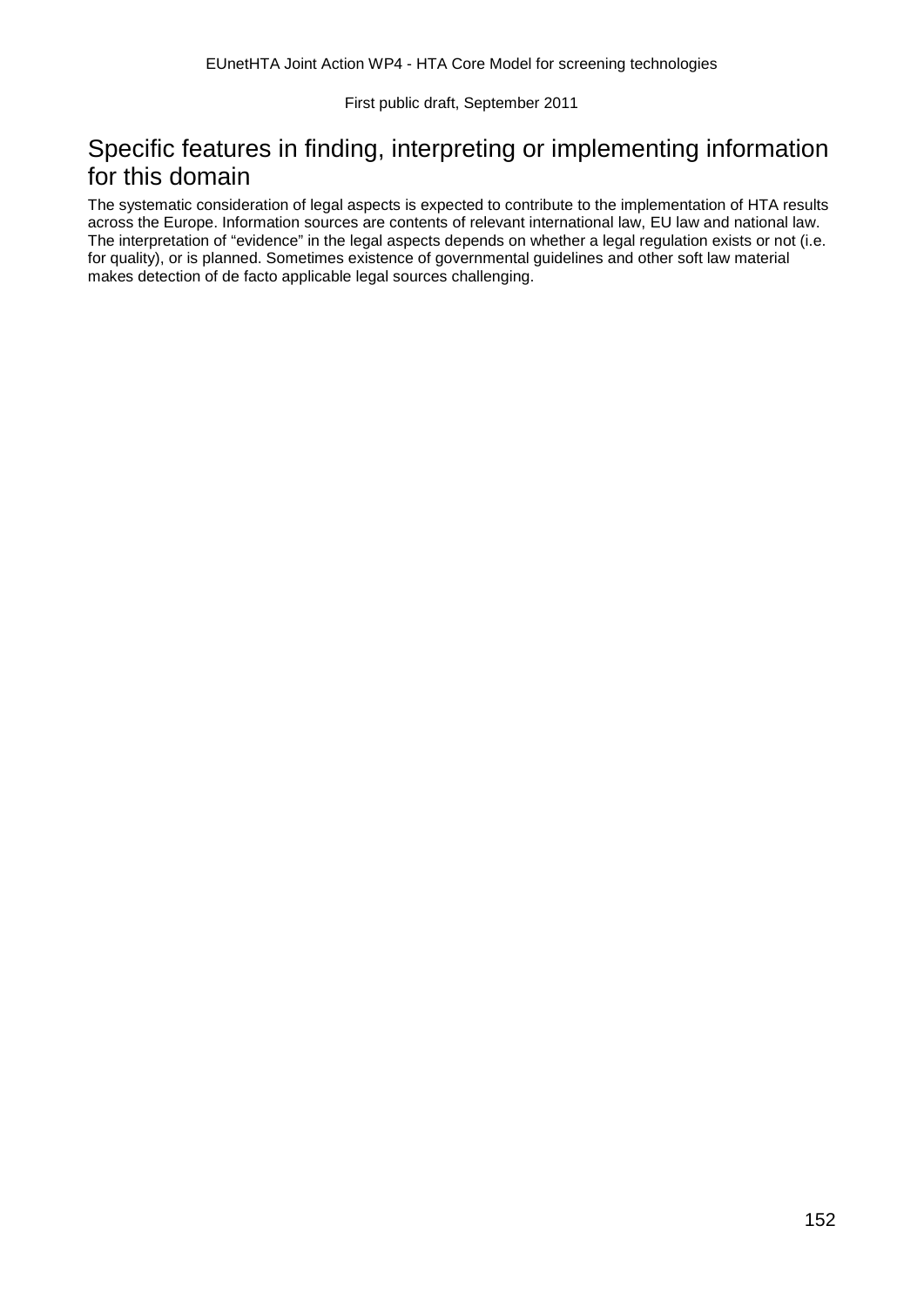## **Assessment elements**

| Element  <br>ID | <b>Domain</b>    | <b>Topic</b>               | <b>Issue</b>                                                                                                          | <b>Clarification</b>                                                                                                                                                                                                                                                                                                                                    | Importance<br>3=critical<br>2=important | Transferability<br>3=completely<br>$2 = partly$<br>$1 = not$ | <b>Information</b><br>sources                                                                                            | Reference                                                                                                                             | <b>Relations</b>             |
|-----------------|------------------|----------------------------|-----------------------------------------------------------------------------------------------------------------------|---------------------------------------------------------------------------------------------------------------------------------------------------------------------------------------------------------------------------------------------------------------------------------------------------------------------------------------------------------|-----------------------------------------|--------------------------------------------------------------|--------------------------------------------------------------------------------------------------------------------------|---------------------------------------------------------------------------------------------------------------------------------------|------------------------------|
| 10002           | Legal<br>aspects | Autonomy of<br>the patient | Is the voluntary<br>participation of patients<br>guaranteed properly?                                                 | What kind of informed consent<br>procedure is required by the<br>law/binding rules? The use of<br>screening programs is for symptom<br>free (and probably healthy) people,<br>therefore it must not compromise<br>patient safety. Patients should not be<br>pressured into such programs.                                                               | 1=optional<br>3                         |                                                              | National.<br>international,<br>databases, legal<br>binding guidelines,<br>published laws,<br>related or affected<br>laws | EU Charter of<br>fundamental rights<br>(2000/C 364/01) Art 3;                                                                         | Organisati<br>onal<br>domain |
| 10034           | Legal<br>aspects | Autonomy of<br>the patient | Who is allowed to give<br>consent for minors and<br>incompetent persons?                                              |                                                                                                                                                                                                                                                                                                                                                         | 3                                       | 2                                                            | National law                                                                                                             | Convention on Human<br>Rights and<br>Biomedicine, Art 6 and                                                                           |                              |
| 10036           | Legal<br>aspects | Autonomy of<br>the patient | Do laws/ binding rules<br>require appropriate<br>counseling and<br>information to be given to<br>the user or patient? | It is important to provide information<br>on the consequences of using the<br>technology in such a manner that the<br>patient can truly understand it.                                                                                                                                                                                                  | 2                                       | 2                                                            |                                                                                                                          | Convention on Human<br>Rights and<br>Biomedicine, Art 5; Art<br>12                                                                    | <b>B0004</b>                 |
| 10008           | Legal<br>aspects | Privacy of the<br>patient  | Do laws/ binding rules<br>require informing relatives<br>about the results?                                           | The results of a test, or the incidental<br>findings related to use any technology,<br>may indicate that the relatives of a<br>patient may have a medical condition<br>that would need to be addressed. Do<br>the laws/binding rules require breaking<br>the privacy of the original patient in<br>order to inform the relatives of their<br>situation. | 2                                       | 2                                                            |                                                                                                                          | Directive 95/46/EC;<br>Convention on Human<br>Rights and<br>Biomedicine Art 10.<br>ECHR Case Law: Z.<br>v. Finland Appl.<br>22009/93. | Ethical<br>aspects,<br>B0004 |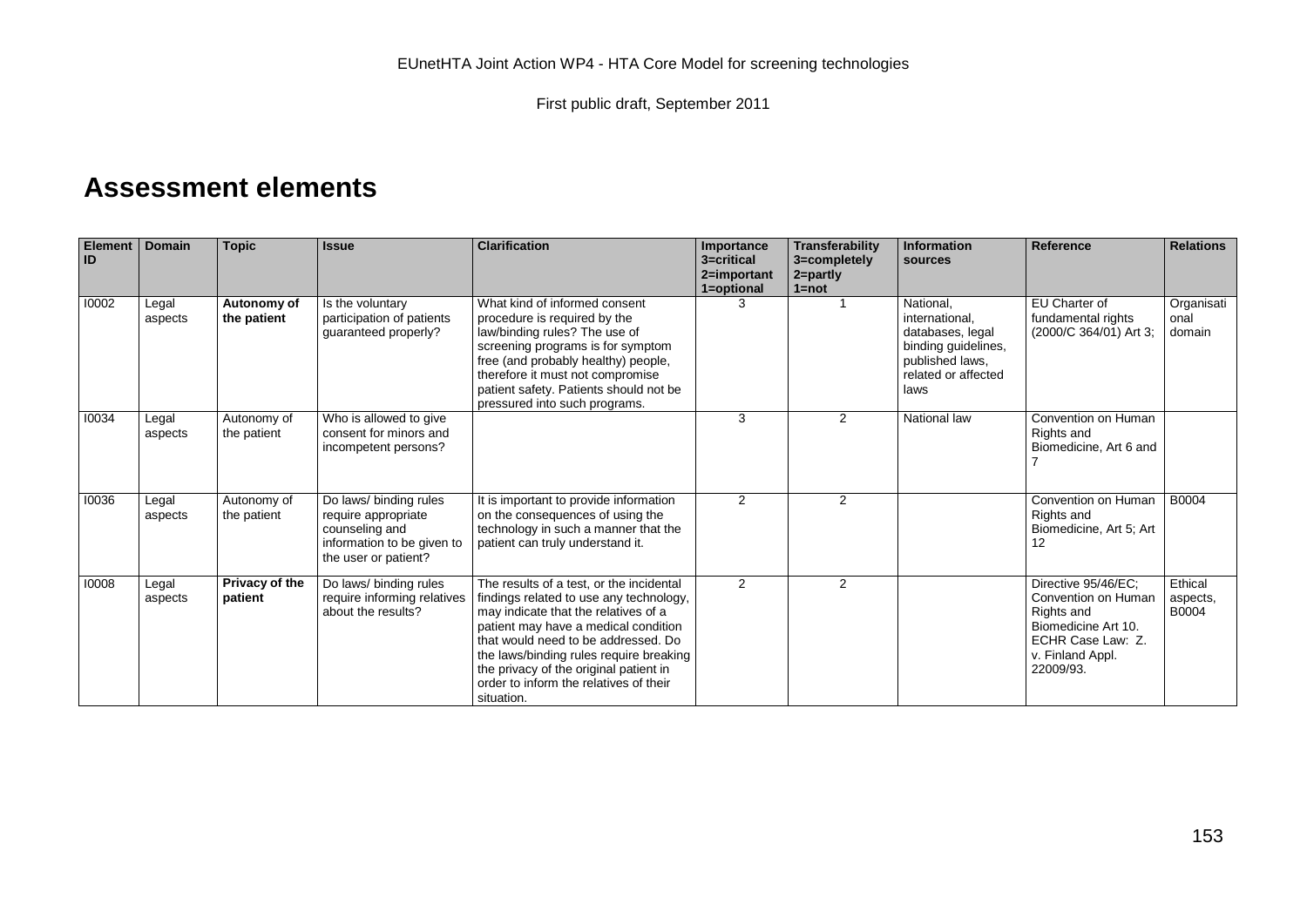#### EUnetHTA Joint Action WP4 - HTA Core Model for screening technologies

First public draft, September 2011

| Element<br>ID | <b>Domain</b>    | <b>Topic</b>                      | <b>Issue</b>                                                                                                                                                                               | <b>Clarification</b>                                                                                                                                                                                                                                                                                                                      | Importance<br>3=critical<br>2=important<br>1=optional | <b>Transferability</b><br>3=completely<br>2=partly<br>$1 = not$ | <b>Information</b><br>sources | Reference                                                                                                                                                                                                                                                                   | <b>Relations</b>                                        |
|---------------|------------------|-----------------------------------|--------------------------------------------------------------------------------------------------------------------------------------------------------------------------------------------|-------------------------------------------------------------------------------------------------------------------------------------------------------------------------------------------------------------------------------------------------------------------------------------------------------------------------------------------|-------------------------------------------------------|-----------------------------------------------------------------|-------------------------------|-----------------------------------------------------------------------------------------------------------------------------------------------------------------------------------------------------------------------------------------------------------------------------|---------------------------------------------------------|
| 10009         | Legal<br>aspects | Privacy of the<br>patient         | Do laws/ binding rules<br>require appropriate<br>measures for securing<br>patient data?                                                                                                    | At the era of computer-based patient<br>records it is crucial that the health care<br>unit has taken appropriate measures<br>to secure the patient databases.<br>Negligence may lead to liability. Data<br>security has to be provided within a<br>national legal framework when<br>processing claims data or therapeutic<br>information. | $\overline{2}$                                        | $\mathbf{1}$                                                    |                               | Directive 95/46/EC:<br>Convention on Human<br>Rights and<br>Biomedicine Art 10,                                                                                                                                                                                             | Organisati<br>onal<br>aspects                           |
| 10011         | Legal<br>aspects | <b>Equality in</b><br>health care | Do laws/ binding rules<br>require appropriate<br>processes or resources to<br>quarantee equal access<br>to the technology?                                                                 | Is equitable access prescribed in the<br>law or in practice, both at national and<br>international level? The technology<br>can be part of a public program or<br>opportunistic. In many Constitutions<br>equality of citizens covers also access<br>to health care.                                                                      | $\overline{3}$                                        | $\mathbf{1}$                                                    |                               | European Social<br>Charter, 1996, ETS<br>No. 163, Art 11 (1., 3.);<br>Convention on Human<br>Rights and<br>Biomedicine Art 3; UN<br>Covenant on<br>Economic, Social and<br>Cultural Rights (1966),<br>Art 12. (Universal<br>declaration Bioethics<br><b>UNESCO (2005).)</b> | Social.<br>Ethical and<br>Organisati<br>onal<br>Domains |
| 10012         | Legal<br>aspects | Equality in<br>health care        | Is the technology<br>subsidized by the<br>society?                                                                                                                                         | Governmental interventions or the lack<br>of them may affect to the expected<br>number of patients. Does<br>subsidization enhance equal access?                                                                                                                                                                                           | $\overline{2}$                                        | $\mathbf{1}$                                                    |                               | Charter of<br><b>Fundamental Rights of</b><br>the European Union<br>(2000/C 364/01). Art<br>35                                                                                                                                                                              | Organisati<br>onal and<br>Costs<br>Domains              |
| 10035         | Legal<br>aspects | Equality in<br>health care        | Do laws/ binding rules<br>require appropriate<br>preventive or treatment<br>measures available for<br>all?                                                                                 | A screening program without the<br>infrastructure to treat the detected<br>diseases appropriately (and with equal<br>access) would be unethical and<br>senseless.                                                                                                                                                                         | $\overline{2}$                                        | $\mathbf{1}$                                                    |                               | Additional protocol to<br>the Convention on<br>human rights and<br>biomedicine on<br>Genetic testing, Art 19<br>Genetic screening for<br>public health<br>purposes. CETS No<br>203 (2008).                                                                                  | In<br>screening<br>model only                           |
| 10015         | Legal<br>aspects | Authorisation<br>and safety       | Has the technology<br>national/EU level<br>authorisation (marketing<br>authorisation, registration,<br>certification of safety,<br>monitoring, qualification<br>control, quality control)? | Does the technology require approval<br>and evaluation of a certain<br>committee? Which? How are<br>professional competences and quality<br>of laboratories being governed? A<br>European database of medical<br>devices (EUDAMED) is under<br>construction.                                                                              | 3                                                     | $\overline{2}$                                                  |                               | In vitro diagnostic<br>directive (98/79/EC);<br>EUDAMED;                                                                                                                                                                                                                    | Safety<br>domain,<br>B0004,<br>B0011                    |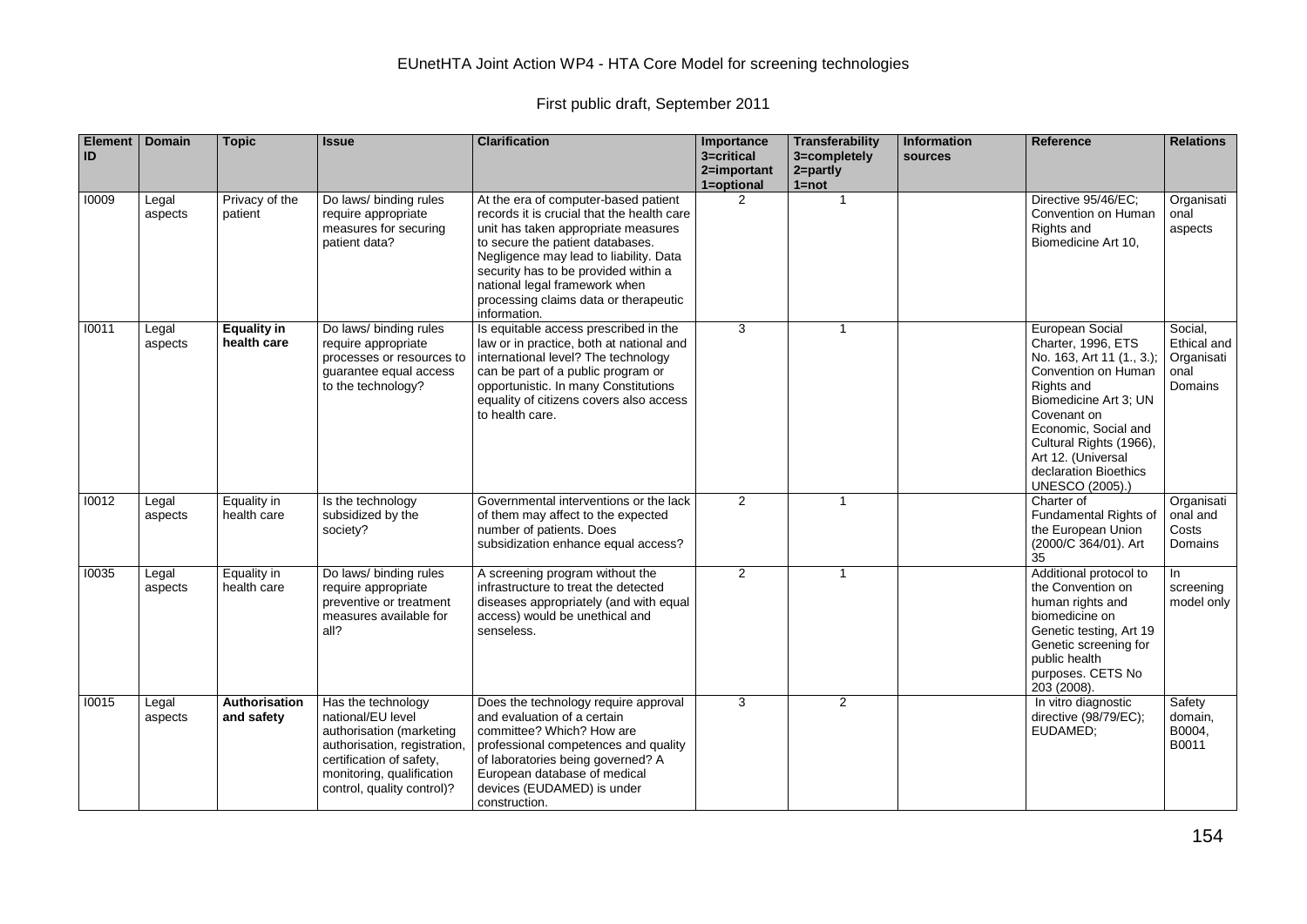#### EUnetHTA Joint Action WP4 - HTA Core Model for screening technologies

First public draft, September 2011

| <b>Element   Domain</b><br>l ID |                  | <b>Topic</b>               | <b>I</b> ssue                                                        | <b>Clarification</b>                                                                                                                                                                                              | Importance<br>3=critical<br>2=important<br>1=optional | Transferability<br>3=completely<br>$2 = part$<br>1=not | Information<br>sources                                             | Reference                                                 | <b>Relations</b> |
|---------------------------------|------------------|----------------------------|----------------------------------------------------------------------|-------------------------------------------------------------------------------------------------------------------------------------------------------------------------------------------------------------------|-------------------------------------------------------|--------------------------------------------------------|--------------------------------------------------------------------|-----------------------------------------------------------|------------------|
| 10019                           | Legal<br>aspects | Ownership<br>and liability | Does the technology<br>infringe some intellectual<br>property right? | Infringement of intellectual property<br>rights can reduce the use of the<br>technology. The wording of acquisition<br>contract may affect liability sharing<br>between the manufacturer and health<br>care unit. |                                                       |                                                        | data bases, EPO<br>Web site: C-317/05<br>(ECJ), C-283/03<br>(ECJ). | Manufacturer, patent   2004/18/EC on public<br>contracts. |                  |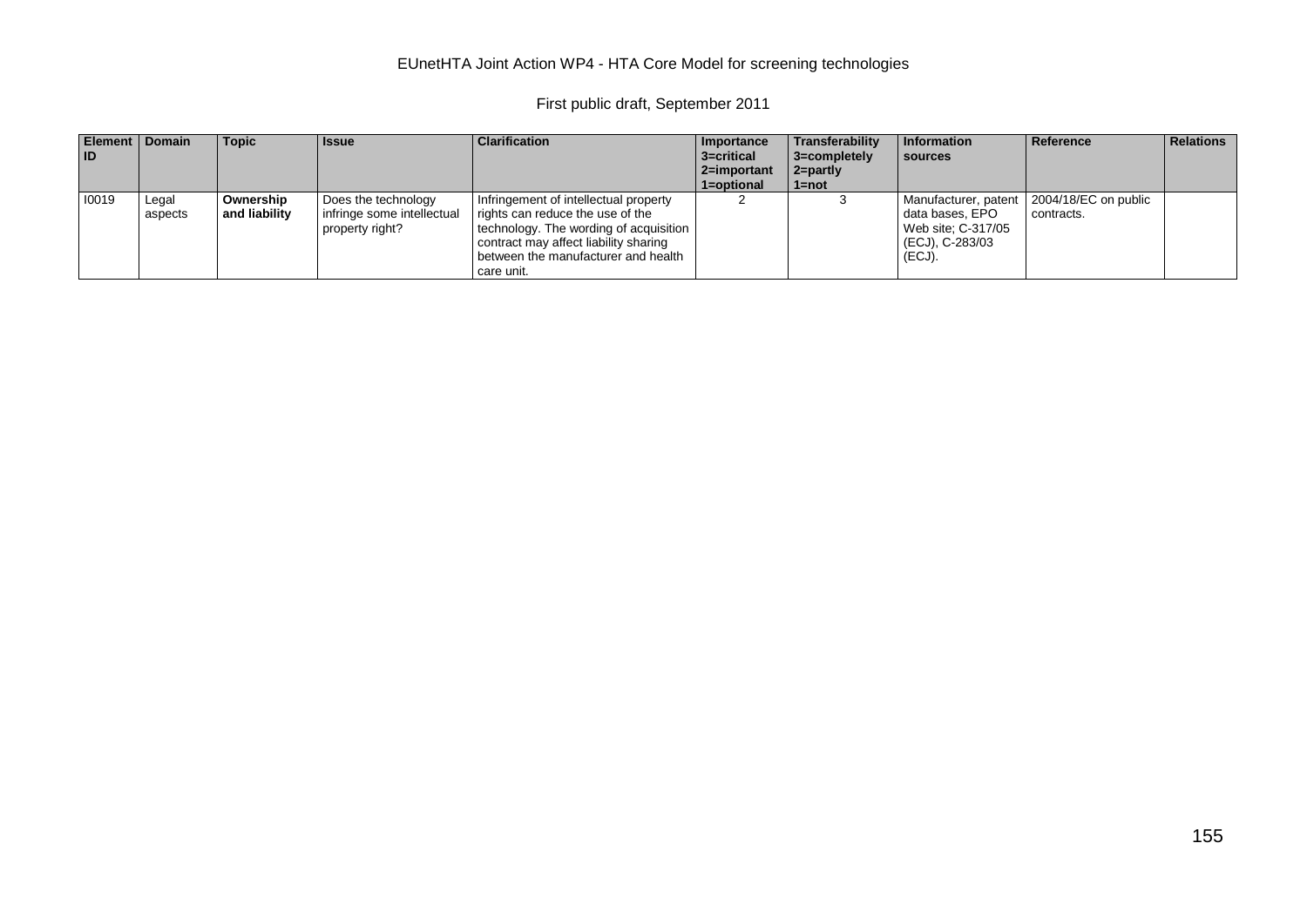# **Methodology**

## Where to find the information?

International level/ European Union level

- Human Rights and Biomedicine Convention with its Additional Protocols
- European Human Rights Convention
- European Court of Human Rights
- internet database EurLex
- decisions of the European Court of Justice

#### National level:

- national legislation
- precedents of national High Courts

Contract level:

provider/ payer

In addition to these, a survey on legal literature may be conducted. At European level such journals as e.g. European Journal of Health Law, Medical Law International, Medical Law Review and Medicine and Law may be scrutinised. It is also advised that national libraries' electronic databases are used to search for relevant international and national monographs and articles on the issue in question. Especially for medical issues and legal aspects articles can be searched in medical databases like Pubmed, where the term "legal" or "legal issues" can be combined with AND for the medical issue.

## Interpreting and reporting

The report should follow the different levels of legal sources according to their power of influence on the implementation of the technology under assessment.

i) International law, particularly generated by the **Council of Europe.** The most important document in the field of medicine is the Human Rights and Biomedicine Convention with its Additional Protocols. However, these has not been ratified by all European countries, so their applicability needs to be checked in each case. Also various recommendations given by the parliamentary assembly of the Council of Europe may need to be considered. In addition, it may be necessary to investigate whether the European Court of Human Rights has given a relevant decision on the matter based on the European Convention on Human Rights. As new judgements arise in constant manner, knowledge of these needs to be updated regularly.

ii) The **level of European Union**. While the doctor-patient relationship does not directly fall under the authority of the Union, the Union may, however, issue health care related legislation regarding e.g. patient safety, free movement of (health care) goods and personnel etc. Hence, a search of relevant EC legislation is needed. Also, regulation related to free markets and competition law may become relevant in i.e., public procurement.

iii) The **level of national legislation**. As most of the EC legislation is given in a form of directives, it is necessary in each country to know the relevant national legislation in order to evaluate the exact manner of implementation. Also much of the health care related EC legislation is given as minimum directives and hence a stricter national control may apply.

iv) Agreements with and documentation provided by the technology supplier (**Contract level**). These will influence the division of risk and liability between the buyer (health care unit) and the supplier and are hence of economic importance to the health care unit in question. It seems unlikely that any uniform standard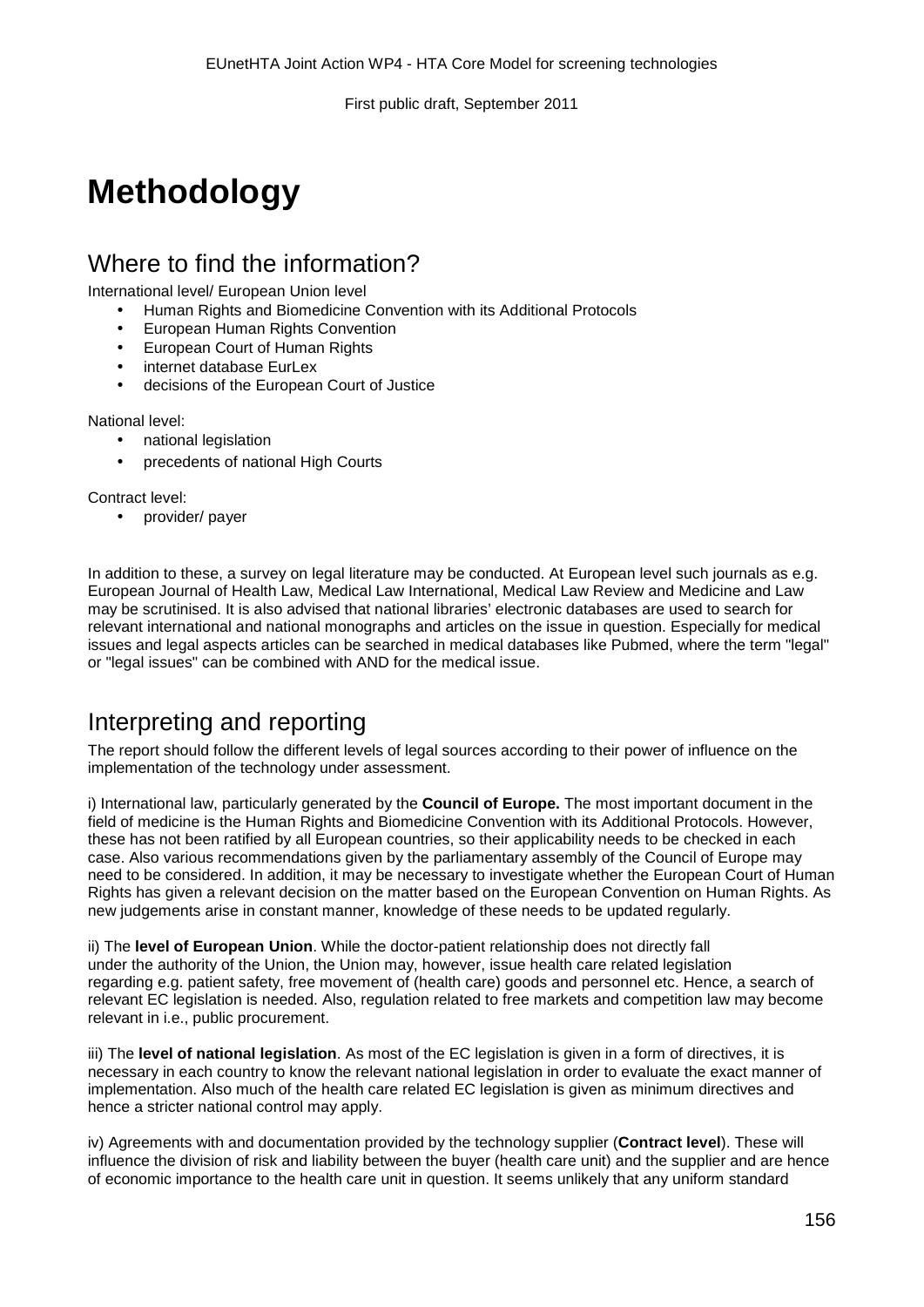agreements emerge and it is advised that the scrutiny of these documents is made by a legally educated person.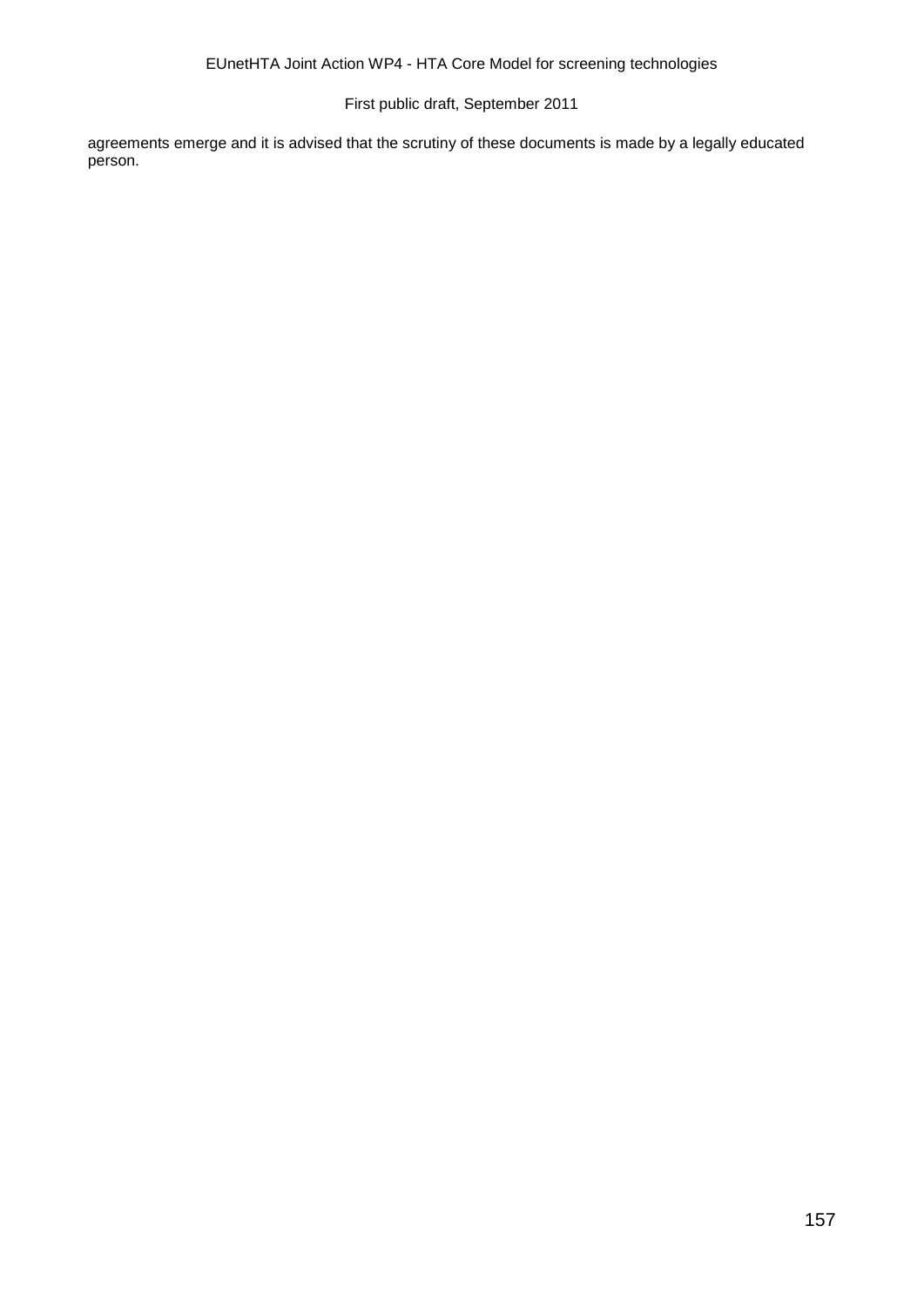## **References**

#### **Web sites:**

- CURIA (The search page for case law of the European Court of Justice)
- <http://curia.europa.eu/jurisp/cgi-bin/form.pl?lang=en>
- COUNCIL OF EUROPE Treaty Office
- <http://conventions.coe.int/>
- EMEA Product Safety Announcements
- <http://www.emea.europa.eu/htms/human/drugalert/drugalert.htm>
- EMEA Marketing Authorisation Withdrawals and Suspensions
- <http://www.emea.europa.eu/htms/human/withdraw/withdraw.htm>
- European Medical Devices Database (EUDAMED) homepage
- <http://eudamed.cec.eu.int/>
- European Patent Convention
- [http://www.european-patent-office.org/legal/epc/pdf/epc\\_2006\\_v5\\_bm\\_en.pdf](http://www.european-patent-office.org/legal/epc/pdf/epc_2006_v5_bm_en.pdf)
- European Patent Office Search page for European patents
- <http://www.epo.org/patents/patent-information/european-patent-documents.html>
- EUR-Lex (The legislation of the European Union)
- <http://eur-lex.europa.eu/en/index.htm>
- HUDOC (The searh page for the case law of the European Court of Human Rights)
- <http://cmiskp.echr.coe.int/tkp197/search.asp?sessionid=9831593&skin=hudoc-en>
- Medical devises homepage of the European Commission
- [http://ec.europa.eu/enterprise/medical\\_devices/index\\_en.htm](http://ec.europa.eu/enterprise/medical_devices/index_en.htm)
- Altenstetter Christa: EU and Member State medical devices regulation. International Journal of Technology Assessment in Health Care 19(1):228-248 (2003).
- Appelbaum Paul S., Lidz Charles W., Meisel Alan & Berg Jessica W.: Informed Consent: Legal Theory and Clinical Practice. 352 pp. Oxford University Press. 2001.
- Case Paula: Confidence matters: The rise and fall of informational autonomy in medical law. Medical Law Review 11:208-238 (2003).
- Decker Michael: The role of ethics in interdisciplinary technology assessment. Poiesis Praxis 2:139-156 (2004).
- Drummond Michael & Wetherly Helen: Implementing the findings of health technology assessments. International Journal of Technology Assessment in Health Care 16(1):1-12 (2000).
- Henshall Chris, Koch Pedro, von Below Georg Carl, Boer Albert, Conde-Olasagasti José, Dillon Andrew, Gibis Bernhard, Grilli Roberto, Hardy Charlie, Liaropoulos Lycurgus, Martín-Moreno José M., Roine Risto, Scherstén Tore, Søreide Odd & Züllig Maya: Health technology assessment in policy and practise. Working Group 6 Report. International Journal of Assessment in Health Care 18(2):447-455 (2002).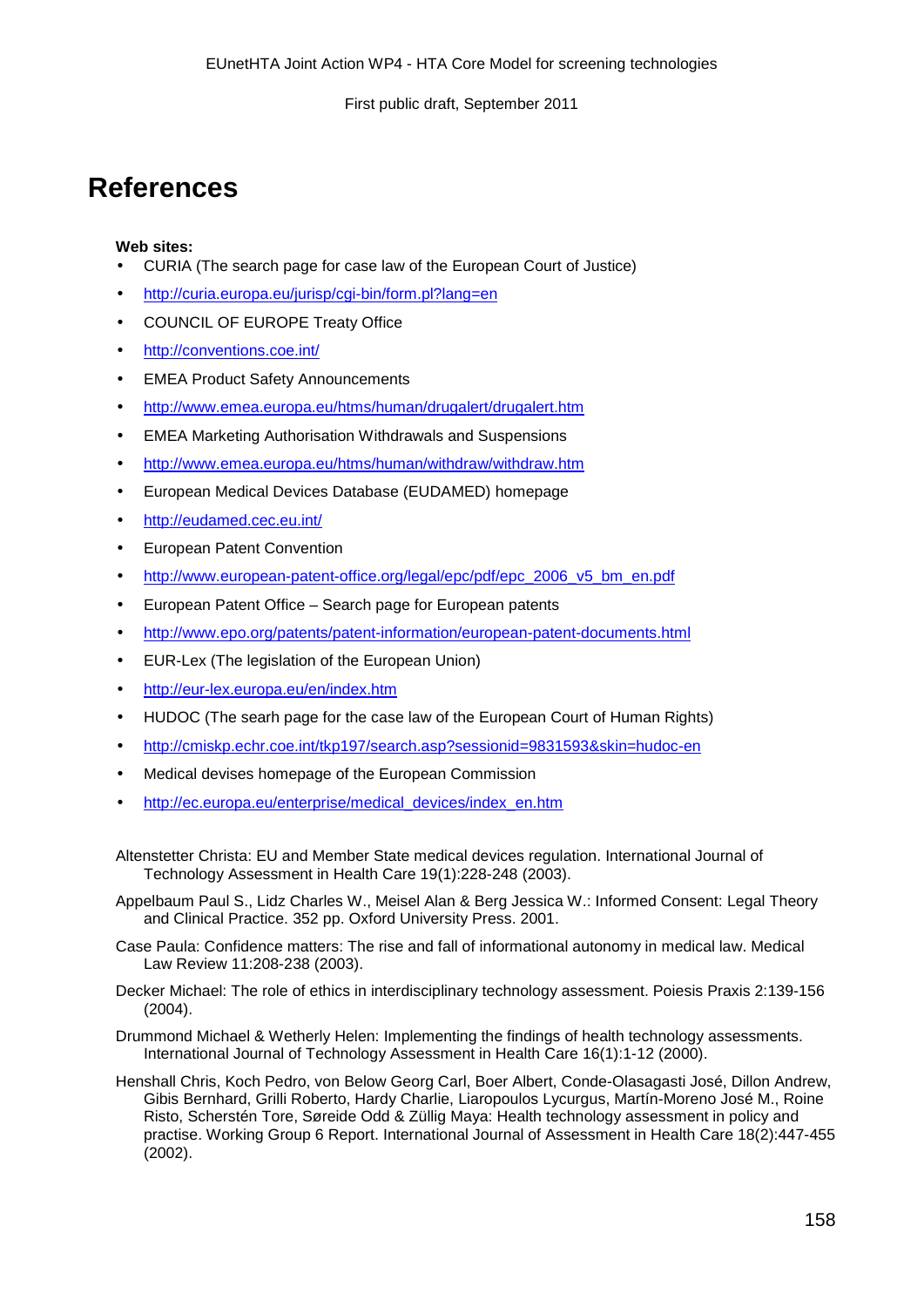- Hervey Tamara: EU law and national health policies: problem or opportunity? Health Economics, Policy and Law 2:1-6 (2007).
- Hervey Tamara & McHale Jean V.: Health Law and the European Union. 469 pp. Cambridge University Press, 2004.
- Hoedemaekers Rogeer & Dekkers Wim: Justice and solidarity in priority setting in health care. Health Care Analysis 11(4):325-343 (2003).
- Hofman, B.:On value-judgements and ethics in health technology assessment. Poiesis Praxis 3:277-295 (2005).
- Hodges Christopher: Do we need European Medical Devices Agency? Medical Law Review 12:268-284 (2004).

Human Genetics Commission (HGC): More Genes Direct. A report on developments in the availability, marketing and regulation of genetic tests supplied directly to the public. December 2007. HGC, London. At the web:

<http://www.hgc.gov.uk/UploadDocs/DocPub/Document/More%20Genes%20Direct%20-%20final.pdf> (July 4, 2008).

- Ibarreta D, Bock A-K, Klein C, Rodriquez-Cerezo E. Towards quality assurance and harmonisation of genetic testing services in the EU. IPTS – Institute of Prospective Technological Studies, Publ. EUR 20977, 2003.
- Jones Michael A.: Informed consent and other fairy stories. Medical Law Review 7:103-134 (1999).
- Kienle Thomas: New forms of medical data collection should be complemented by a new European privacy standard? European Journal of Health Law 8:27-39 (2001).
- Laurie Graeme: Genetic privacy. A challenge to medico-legal norms. 362 pp. Cambridge University Press 2002.
- Leith Phillip: The socio-legal context of privacy. International Journal of Law in Context 2:105-136 (2006).
- Lierman Steven: European product safety, liability and single-use devices in medical context. European Journal of Health Law 8:204-227 (2001).
- Lötjönen Salla: Medical research on patients with dementia the role of advance directives in European legal instruments. European Journal of Health Law 13:235-261 (2006).
- MacLean Alasdair R.: Advance directives, future selves and decision-making. Medical Law Review 14:291-320 (2006).
- Mason Kenyon & Laurie Graeme: Mason and McCall Smith's Law and Medical Ethics. 820 pp. Oxford University Press, 2005.
- Møldrup Claus: Medical technology assessment of the ethical, social and legal implications of pharmacogenomics. International Journal of Technology Assessment in Health Care 18(3): 728-732 (2002).
- Oliver Adam: Inconsistent objectives reflections on some selective health care policy developments in Europe. Health Economics, Policy and Law 2:93-106 (2007).
- Pearson, Helen. Genetic testing for everyone. Special report. Nature 2008;453:570-571.
- Permanand, Govin: EU Pharmaceutical Regulation: The Politics of Policy-making. 272 pp. Manchester University Press, 2006.
- Senden, Linda. Soft law, self-regulation and co-regulation in European law. Where do they meet? Electronic Journal of Comparative Law, vol. 9.1 (January 2005) at [www.ejcl.org.T](http://www.ejcl.org/)erry Louise M.: An integrated approach to resource allocation. Health Care Analysis 12(2):171-180 (2004).
- Terry Nicholas P.: Privacy and the health information domain: Properties, models and unintended results. European Journal of Health Law 10:223-237 (2003).
- Wolfberg, Adam J. Genes on the Web Direct-to-Consumer Marketing of Genetic Testing. The New England Journal of Medicine 2006;355(6);543-545.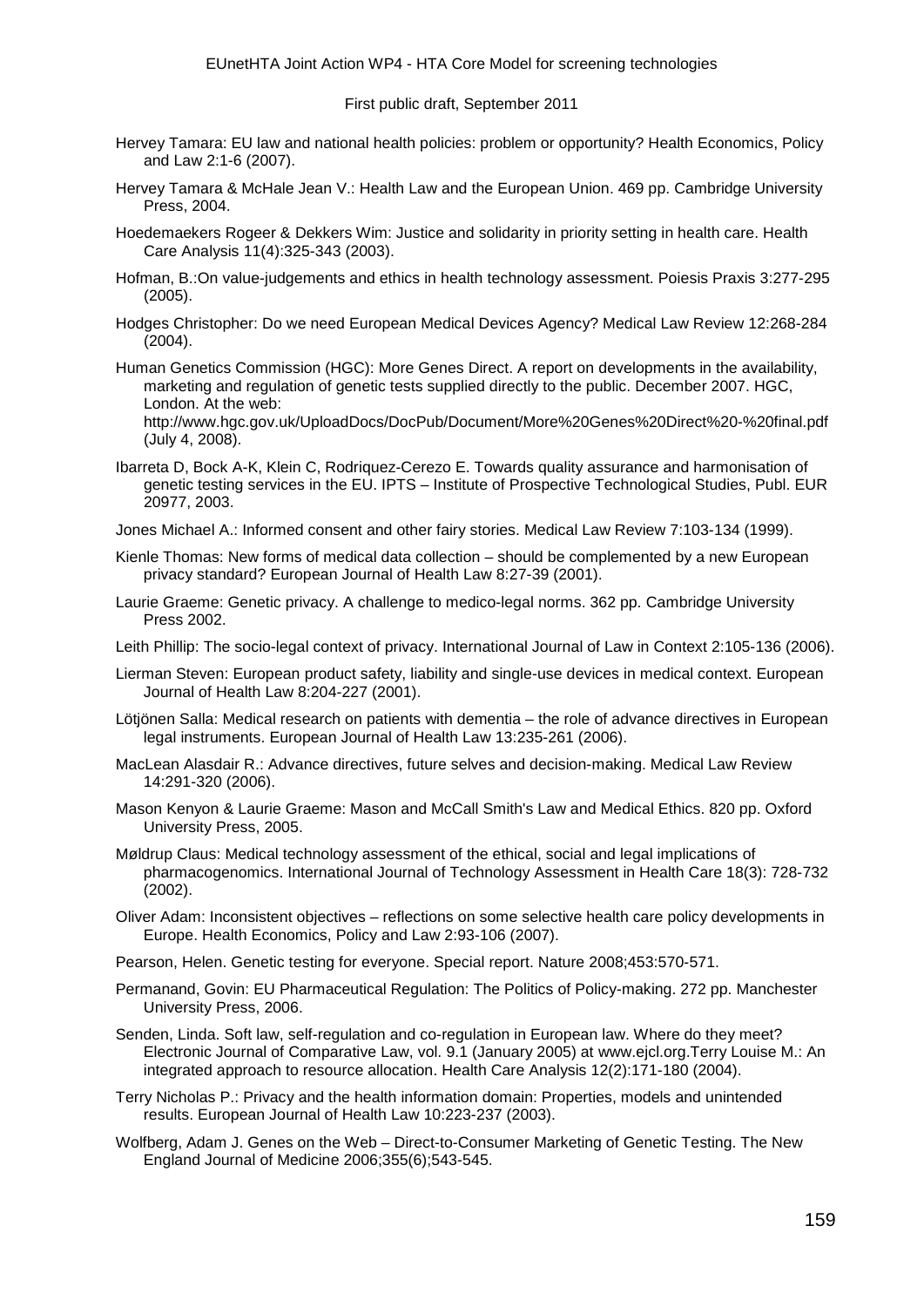#### **European Union**

Treaty of Amsterdam amending the Treaty on European union, the treaties establishing the European Communities and related acts. OJ 1997/C 340, 10 November 1997.

Charter of fundamental rights of the European Union (OJ 2000/C 364/01).

- Directive 2007/47/EC of the European Parliament and of the Council of 5 September 2007 amending Council Directive 90/385/EEC on the approximation of the laws of the Member States relating to active implantable medical devices, Council Directive 93/42/EEC concerning medical devices and Directive 98/8/EC concerning the placing of biocidal products on the market.
- COM 567 (2005) final. Commission proposal for a regulation of the European Parliament and of the Council on advanced therapy on medicinal products and amending Directive 2001/83/EC and Regulation (EC) No 726/2004.
- Directive 2004/27/EC of the European Parliament and of the Council of 31 March 2004 amending Directive 2001/83/EC on the Community code relating to medicinal products for human use.
- Directive 2004/18/EC of the European Parliament and of the Council of 31 March 2004 on the coordination of procedures for the award of public works contracts, public supply contracts and public service contracts.
- Directive 2001/104/EC of the European Parliament and of the Council of 7 December 2001 amending Council Directive 93/42/EEC concerning medical devices.
- Directive 2001/95/EC of the European Parliament and of the Council of 3 December 2001 on general product safety.
- Directive 2001/83/EC of the European Parliament and of the Council of 6 November 2001 on the Community code relating to medicinal products for human use.
- Directive 2001/20/EC of the European Parliament and of the Council of 4 April 2001 on the approximation of the laws, regulations and administrative provisions of the Member States relating to the implementation of good clinical practice in the conduct of clinical trials on medicinal products for human use.
- Directive 98/79/EC of the European Parliament and of the Council of 27 October 1998 on in vitro diagnostic medical devices.
- Directive 98/44/EC of the European Parliament and of the Council of 6 July 1998 on the legal protection of biotechnological inventions.Directive 95/46/EC of the European Parliament and of the Council of 24 October 1995 on the protection of individuals with regard to the processing of personal data and on the free movement of such data.
- Council Directive 93/42/EEC of 14 June 1993 concerning medical devices.
- Council Directive 90/385/EEC of 20 June 1990 on the approximation of the laws of the Member States relating to active implantable medical devices.
- Council Directive 89/105/EEC of 21 December 1988 relating to the transparency of measures regulating the prices of medicinal products for human use and their inclusion in the scope of national health insurance systems.
- SEC (2006) 1195/4 Consultation regarding Community action on health services.

#### **Council of Europe**

- Convention for the protection of Human Rights and dignity of the human being with regard to the application of biology and medicine: Convention on Human Rights and Biomedicine CETS No.: 164.
- Additional Protocol [to the Convention on Human Rights and Biomedicine concerning Genetic Testing for](http://conventions.coe.int/Treaty/EN/Treaties/Html/TestGen.htm)  [Health Purposes,](http://conventions.coe.int/Treaty/EN/Treaties/Html/TestGen.htm) adopted on 7 May 2008. (CETS No still open).
- Recommendation R (97) 5 of the Committee of Ministers to Member States on the protection of medical data.
- Recommendation R (2006) 18 of the Committee of Ministers to Member States on health services in a multicultural society.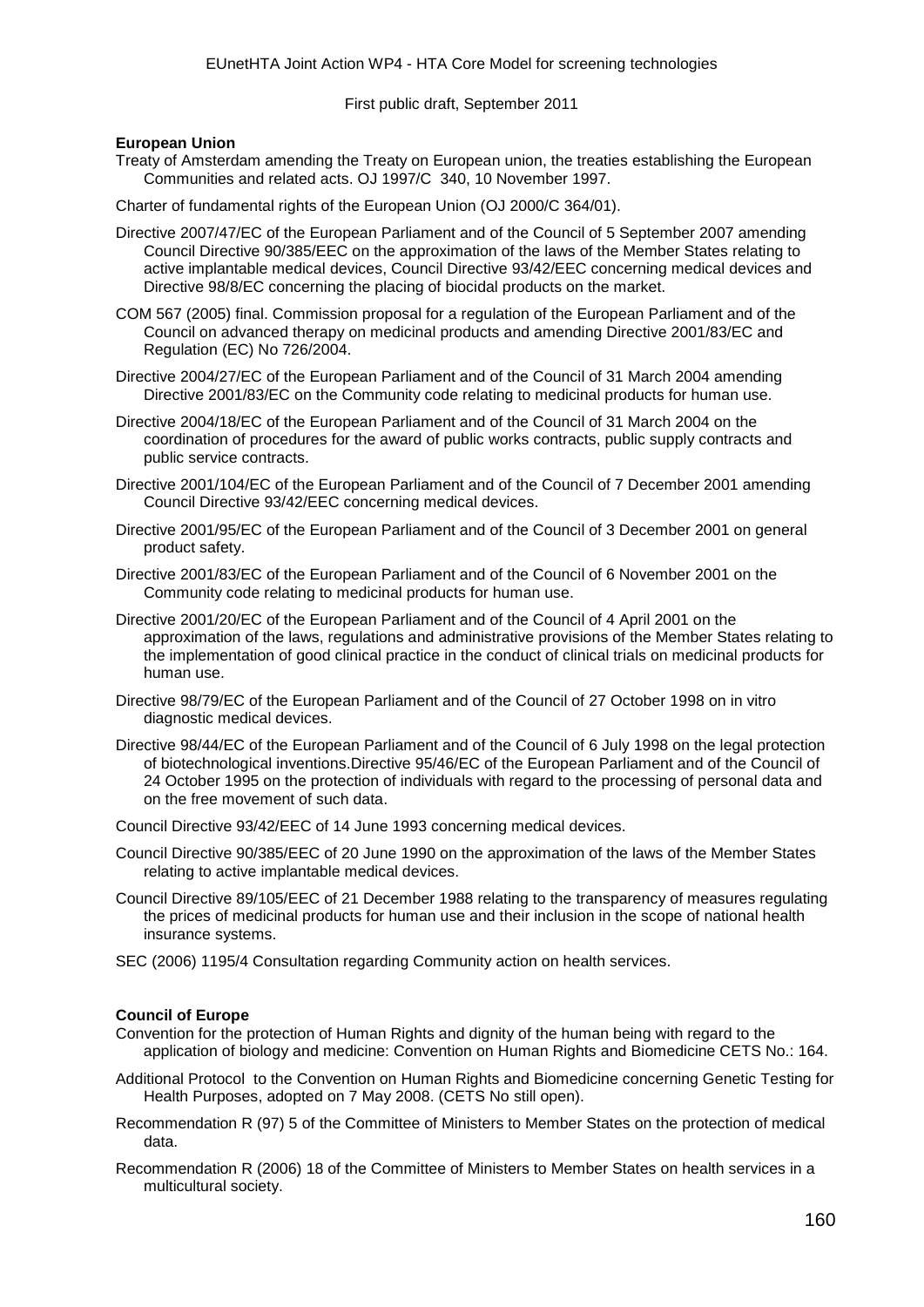# *Appendix 1 Information sources*

*Comment from coordinator: This appendix is in construction. This version includes some of the information*  sources clipped from the domain methodology sections. Its is not yet a comprehensive presentation of useful *information sources for Core HTA doers*. It will be updated and amended in the future versions.

# **Registers**

Registers may act as an important information source for those involved in the conduct of HTA. Registers are usually managed by medical societies, scientific associations or government institutions; industry-managed registers also exist. Registers collect data for a defined geographical area, usually a single country. However, regional or even European registers also exist.

Registries commonly release periodic reports for disseminating findings and results. The reports are often open-access and downloadable free of charge from the homepage of the registry. Dissemination is also achieved by publishing specific studies or reports in specialised peer-reviewed journals. Registers include technology, procedure and disease registers.

## *Technology and procedure registers*

Technology and procedure registers gather information on the use of specific technologies and procedures (e.g., knee arthroplasty register). A new case is registered in the database every time the technology is used (i.e. a procedure is undertaken, an intervention takes place). In some countries, there is an obligation to report the indications and consequences of using a technology before it is approved, for example when there is no high quality evidence to establish effectiveness and, or the safety of the technology.

## *Disease registers*

Disease registers gather information on the natural history and/or on the management of single diseases. A new case is registered in the database every time a diagnosis of the target disease is made. Some conditions may occur several times in life (i.e. heart attack), thus a single person might be represented several times in the register. When appropriately designed, disease registers allow assessment of the utilisation and diffusion of different diagnostic strategies or technologies in the care of persons with the condition or even to explore variations in the outcomes of different diagnostic interventions (e.g. differences in the consecutive management).

# **Regulatory institutions**

## *EMA*

The European Medicines Agency EMA [www.ema.europa.eu](http://www.ema.europa.eu/) is responsible for the scientific evaluation of applications for European marketing authorisations for both human and veterinary medicines (centralised procedure). It comprises over 40 national Competent Authorities in 30 EU and EEA-EFTA countries, the European Commission, the European Parliament and a number of other decentralised EU agencies.

Once a medicine has been granted a Community marketing authorisation by the European Commission, the EMA publishes a full scientific assessment report called a **European Public Assessment Report** (EPAR)

[http://www.ema.europa.eu/ema/index.jsp?curl=pages/medicines/landing/epar\\_search.jsp&murl=men](http://www.ema.europa.eu/ema/index.jsp?curl=pages/medicines/landing/epar_search.jsp&murl=menus/medicines/medicines.jsp&mid=WC0b01ac058001d125&jsenabled=true) [us/medicines/medicines.jsp&mid=WC0b01ac058001d125&jsenabled=true](http://www.ema.europa.eu/ema/index.jsp?curl=pages/medicines/landing/epar_search.jsp&murl=menus/medicines/medicines.jsp&mid=WC0b01ac058001d125&jsenabled=true)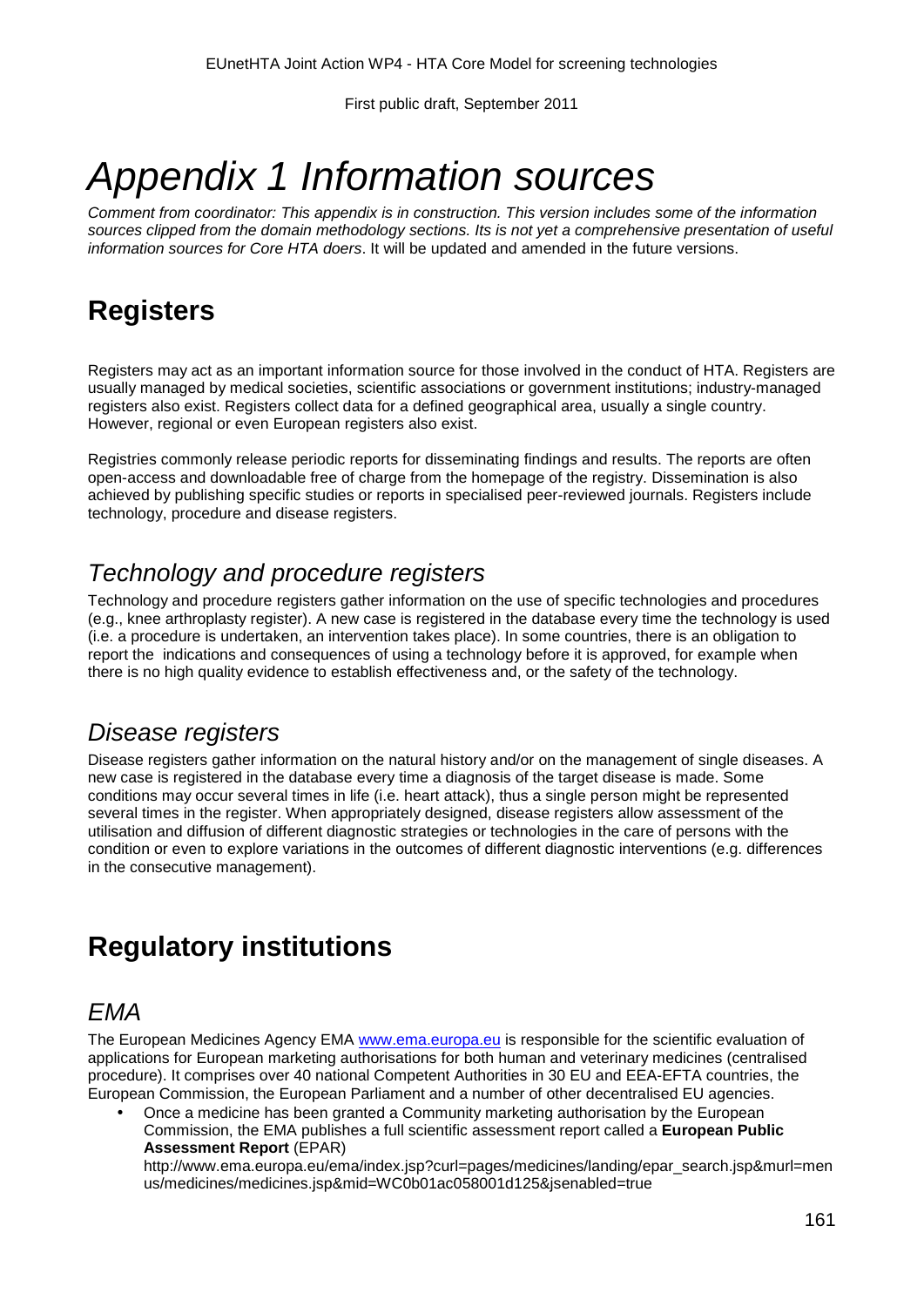- All medicines for human and animal use derived from biotechnology and other high-tech processes must be approved via the centralised procedure. The same applies to all advanced-therapy medicines and human medicines intended for the treatment of HIV/AIDS, cancer, diabetes, neurodegenerative diseases, auto-immune and other immune dysfunctions, and viral diseases, as well as to all designated orphan medicines intended for the treatment of rare diseases.
- The EMA assesses medicines that do not require a centralised procedure in cases where they have been referred to the Agency due to a disagreement in authorisation or use of the medicine between two or more Member States, or due to some other issue that requires resolution in the interest of protecting public health.
- The EMA monitors the safety of authorised medicines through a pharmacovigilance network, and takes appropriate actions if adverse drug reaction reports suggest that the benefit-risk balance of a medicine has changed since it was authorised.

## *Standardisation and regulatory concerns of medical devices*

The government of each European Member State is required to appoint a **Competent Authority** responsible for medical devices. The Competent Authority (CA) is a body with authority to act on behalf of the government of the Member State to ensure that the requirements of the Medical Device Directives are transposed into National Law and are applied. The CA reports to the Minister of Health in the Member State. The CA in one Member State does not have jurisdiction in any other Member State, but they do exchange information and try to reach common positions.

In the EU, all approved medical devices are identified with the [CE mark.](http://en.wikipedia.org/wiki/CE_mark)

The ISO standards for medical devices are covered by

- ICS 11.100.20 standard for biological evaluation of medical devices [http://www.iso.org/iso/products/standards/catalogue\\_ics\\_browse.htm?ICS1=11&ICS2=100&ICS3=2](http://www.iso.org/iso/products/standards/catalogue_ics_browse.htm?ICS1=11&ICS2=100&ICS3=20&) [0&](http://www.iso.org/iso/products/standards/catalogue_ics_browse.htm?ICS1=11&ICS2=100&ICS3=20&) and
- l. ICS 11.040.01 standard for medical equipment [http://www.iso.org/iso/iso\\_catalogue/catalogue\\_ics/catalogue\\_ics\\_browse.htm?ICS1=11&ICS2=040](http://www.iso.org/iso/iso_catalogue/catalogue_ics/catalogue_ics_browse.htm?ICS1=11&ICS2=040) .

The quality and risk management regarding the topic for regulatory purposes is convened by ISO 13485 and ISO 14971. Further standards are IEC 60601-1, for electrical devices (mains-powered as well as battery powered) and IEC 62304 for medical software. The US FDA also publishes guidance for industry regarding this topic.

## *Medical Device Directives*

The Medical Device Directive (Council Directive 93/42/EEC of 14 June 1993 concerning medical devices, OJ No L 169/1 of 1993-07-12) is intended to harmonise the laws relating to medical devices within the European Union. The MD Directive is a 'New Approach' Directive and consequently in order for a manufacturer to legally place a medical device on the European market the requirements of the MD Directive have to be met. Manufacturers' products meeting 'harmonised standards'[2] have a presumption of conformity to the Directive. Products conforming with the MD Directive must have a CE mark applied. The Directive was most recently reviewed and amended by the 2007/47/EC and a number of changes were made. Compliance with the revised directive became mandatory on March 21, 2010. [http://eur](http://eur-lex.europa.eu/LexUriServ/LexUriServ.do?uri=CELEX:31993L0042:EN:HTML)[lex.europa.eu/LexUriServ/LexUriServ.do?uri=CELEX:31993L0042:EN:HTML](http://eur-lex.europa.eu/LexUriServ/LexUriServ.do?uri=CELEX:31993L0042:EN:HTML)

There is a specific IVD Directive ( European Directive 98/79/EC on in vitro diagnostic medical devices).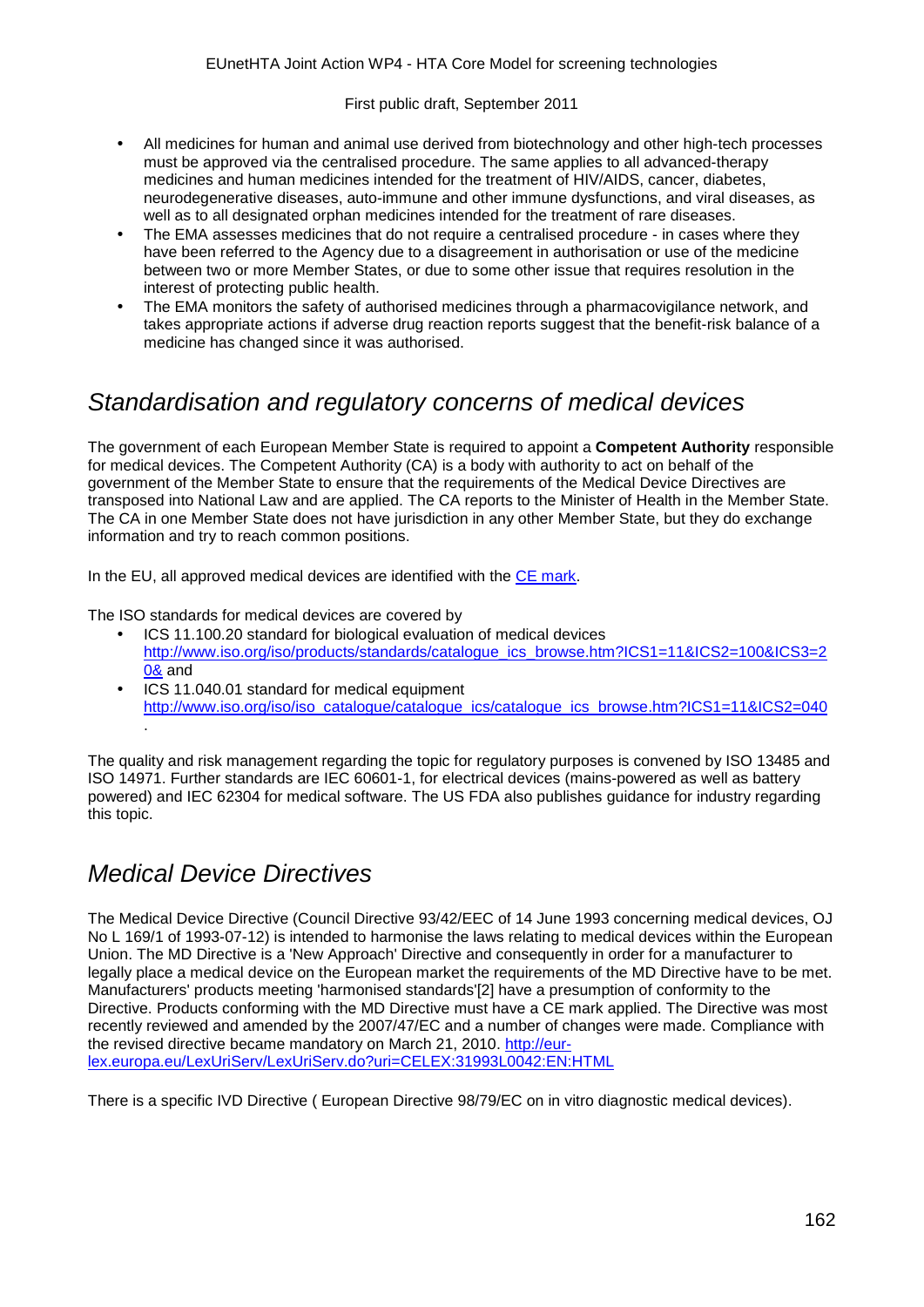Other sources

| <b>Name</b>                                               | Link                                             |
|-----------------------------------------------------------|--------------------------------------------------|
| AHRQ – The Agency for Healthcare Research and             | http://www.ahrq.gov/                             |
| Quality (US Department of Health and Human                |                                                  |
| Services)                                                 |                                                  |
| CADTH – Canadian Agency for Drugs and                     | http://www.cadth.ca/en                           |
| Technologies in Health                                    |                                                  |
| EDQM - The European Directorate for the Quality of        | http://www.edgm.eu/en/Homepage-628.html          |
| <b>Medicines &amp; HealthCare</b>                         |                                                  |
| FDA - U.S. Food and Drug Administration                   | http://www.fda.gov/                              |
| MSAC - Medical Services Advisory Committee (Australia)    | http://www.msac.gov.au/                          |
| NHS Evidence – Free access to clinical and non-clinical   | http://www.evidence.nhs.uk/default.aspx          |
| health information and evidence, guidance and             |                                                  |
| government policy                                         |                                                  |
| PBAC - Pharmaceutical Benefits Advisory Committee         | http://www.health.gov.au/internet/main/publishin |
| (Australia)                                               | g.nsf/Content/health-pbs-general-listing-        |
|                                                           | committee3.htm#pbac                              |
| SIGLE - OpenSIGLE, System for grey literature in          | http://opensigle.inist.fr/                       |
| Europe (until 2005)                                       |                                                  |
| TGA - Therapeutic Goods Administration (Australia)        | http://tga.gov.au/                               |
| TRIP database - Clinical search tool to identify evidence | http://www.tripdatabase.com/                     |
| for clinical practice                                     |                                                  |
| WHO - World Health Organization                           | http://www.who.int/en/                           |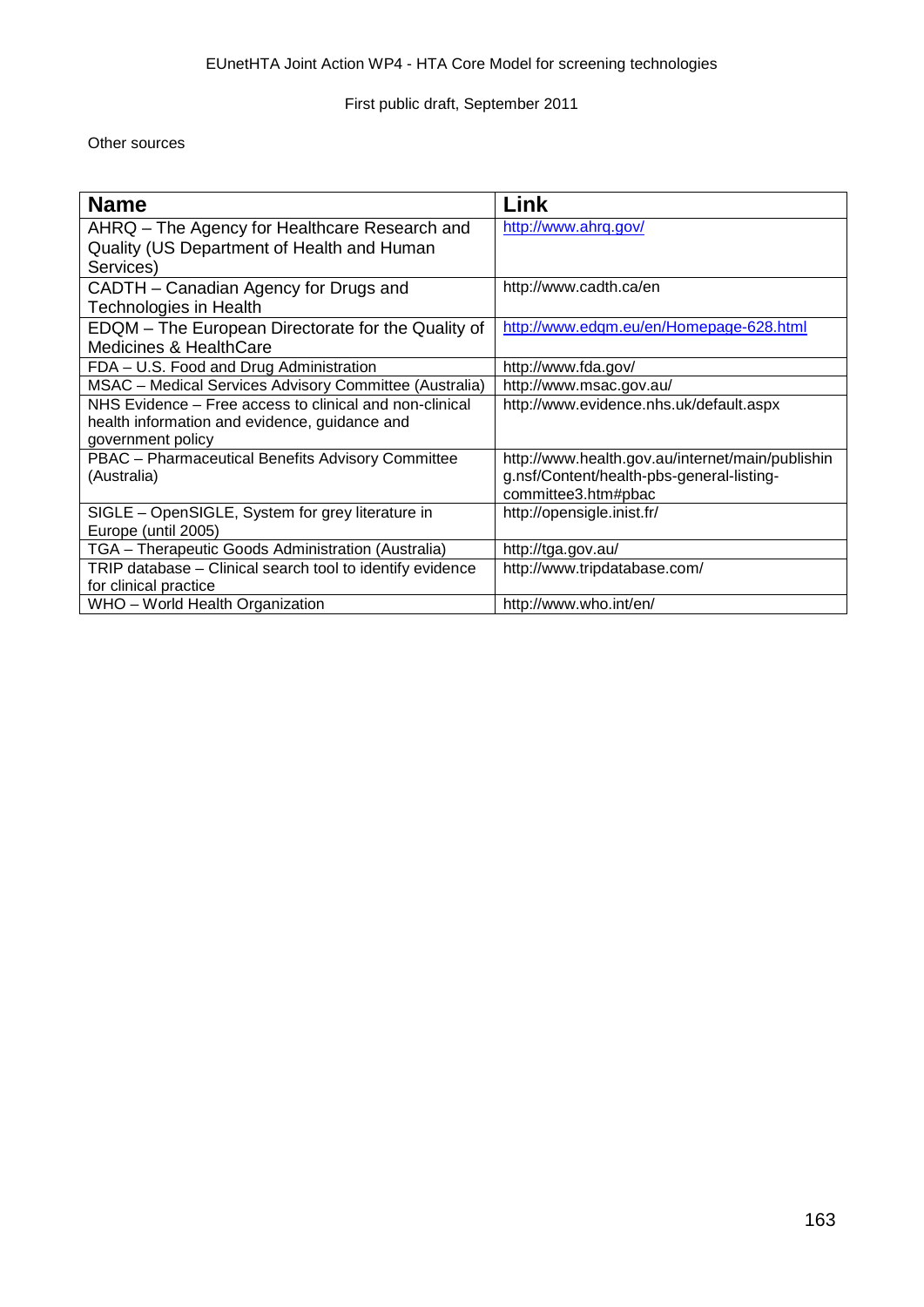# *Appendix 2: Examples of local approaches to ethical analysis*

# **AETMIS: Promoting context-specific, integrated approaches to analysing ethical issues in HTA**

At AETMIS the ultimate objective is to integrate a context-sensitive ethical inquiry right from the beginning of the HTA (Caron 2005, 2006). Several approaches were developed for different HTA needs that apply at different times in the process of HTA:

- *"Start-up" meetings*, which is an institutional process to promote context-based, ethically-informed HTA projects. These are conducted at the very beginning of selected HTA projects;
- The "c*omprehensive" ethical approach*, where ethical inquiry is an integral part of the evaluative framework. This means that ethical inquiry is "active" throughout the entire HTA process. Such approach is only used for specific HTA reports (e.g. genetic testing); and
- The more traditional ethical analysis, which refers to the write up of a seperate section on ethical issues in an HTA report. Such *"add-on" ethical inquiry* is usually performed by an ethical expert in collaboration with the assessors.

Integration of ethical analysis throughout the entire HTA process is achieved by teaming a bioethicist with the assessment team responsible for the project. The assessment team can also be advised by a technology–specific advisory committee (e.g. for genetic testing). An *"integrated"* ethical inquiry involves a reflection on value-laden choices at all levels of the HTA process, namely in: a) defining the scope of assessment, b) performing literature review and primary research to document the experience of patients and their families as well as the context of service delivery, c) establishing a framework for appraisal of technologies and modes of intervention, d) conducting the appraisal of those strategies, e) highlighting specific ethical and social issues, and f) formulating recommendations. In addition to literature review, primary research can be conducted to better document the situation in the local jurisdiction, and to explore the perspectives of different stakeholders on the various issues linked with technology use. Ethical and social considerations pertaining to technology use are also documented in a specific section of the HTA report.

# **The eclectic approach of FINOHTA**

In Finohta, each HTA report is produced in co-operation with the methodological experts from Finohta and clinical experts from health care organizations (Autti-Rämö and Mäkelä 2007). Professional ethicists are included either during the HTA or peer review process depending on the technology to be evaluated.

General and technology specific ethical issues and consequences for various stakeholders are identified during the HTA process by the content experts, through literature search and (when possible) by stakeholder hearing. For each stakeholder, a) possible consequences of proceeding with or b) refraining from the implementation of the technology (as compared with other options) are listed. Including patient representatives is an option in this process.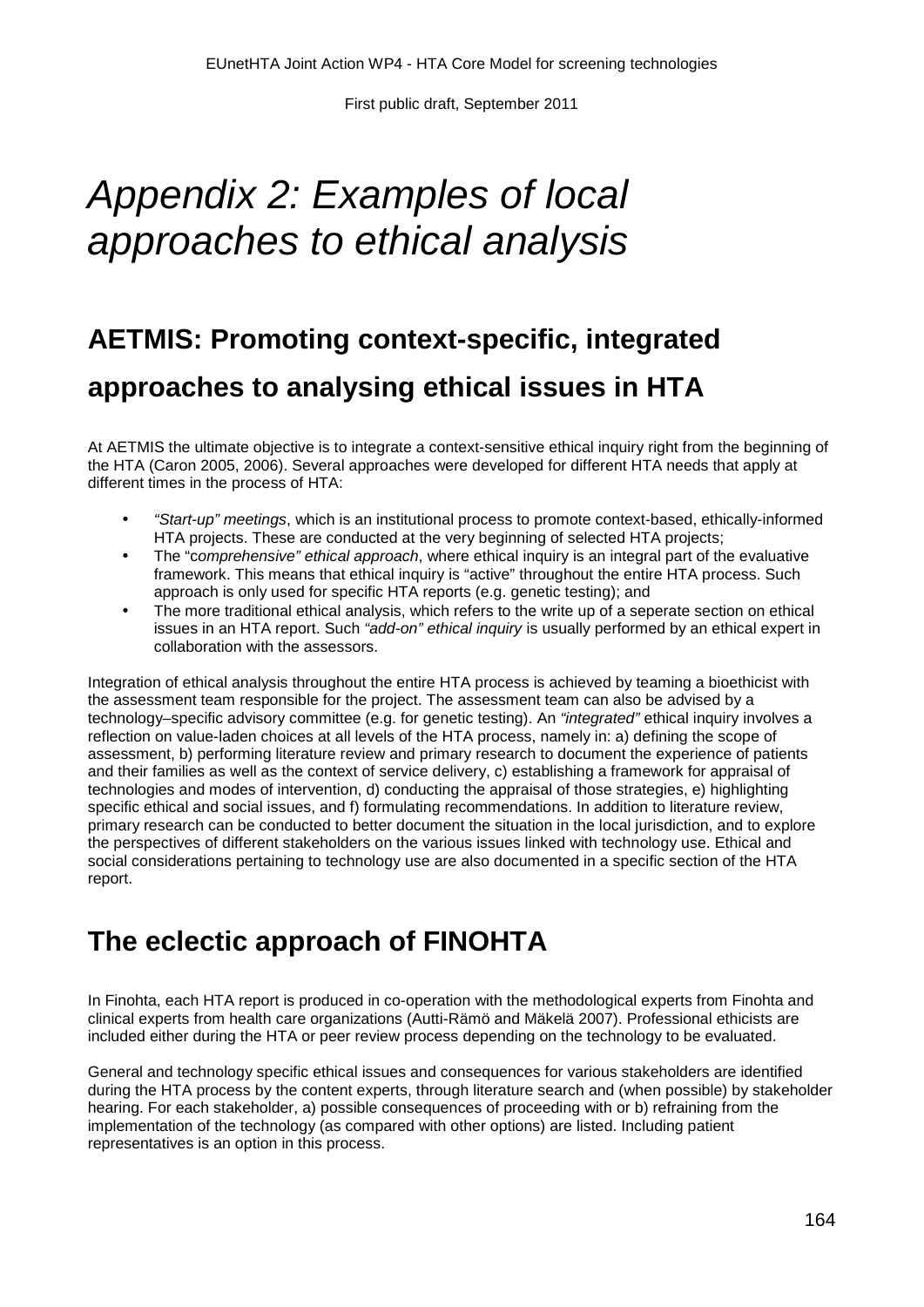A repetitive exchange of opinions and weighing different values has been the core of a successful ethical discussion and when making a summary of the evaluation process. New moral issues often emerge during the HTA process and novel aspects have come up even at the final comment round. Ethical evaluation is written as a separate chapter in Finohta reports, but its main aspects are interwoven in the discussion chapter so that evidence is balanced against ethical consequences.

# **Value analysis of NKCHC**

This method is used at the Norwegian Knowledge Centre for Health Services (NKCHC) and it is based on value analysis (axiology) developed with regard to technology, according to which technology is a part of human activity that is related to values in different ways (Hofmann 2002, Hofmann 2006):

- Function (value-ladenness, e.g. visualizing extracorporeal structures by ultrasound for a diagnostic ultrasound machine)
- Purpose (primary value of technology use, e.g. knowledge gained by diagnostic ultrasound)  $\mathbf{r}$
- Intention (secondary value of technology use, e.g. possible actions as a result of diagnostic ultrasound)
- Intention (social values attributed to technology, e.g. social and professional status of diagnostic ultrasound)

Values come to play in many ways with regard to the implementation and application of health technology, such as:

- general moral issues (consequences, autonomy, integrity, human rights, dignity),
- issues related to stakeholders (professionals, users, industry, patient organisations, assessors),  $\mathcal{L}^{\mathcal{L}}$
- issues related to methodological choices (end points, level of evidence)
- issues related to technology assessment (selection of technology to be assessed) (Hofmann 2005a)

A Socratic approach has been applied in this framework through a set of questions which are applied to highlight the value issues at stake in the different areas. (Hofmann 2005b) In the Norwegian context the method has been normatively open, i.e. the value analysis has not resulted in explicit normative advice, but only outlined the important normative issues. This restrictive use is due to the context and not due to the method.

The method has been applied to a series of HTA reports by the NKCHC, such as proton therapy, treatment of CFS/ME, intracytoplasmic sperm injection, palliation of cancer patients, transfusion versus other methods at blood loss, effects of snuff use, methods for age estimation in asylum seekers, methods for removing amalgam fillings, benzodiazepines treatment for drug-dependent subjects, palliative surgery for cancer patients, and use of hemopoietic stem cells from cord blood. As the technologies are different, so are the values involved. Accordingly, only a subset of the questions is applied in each HTA.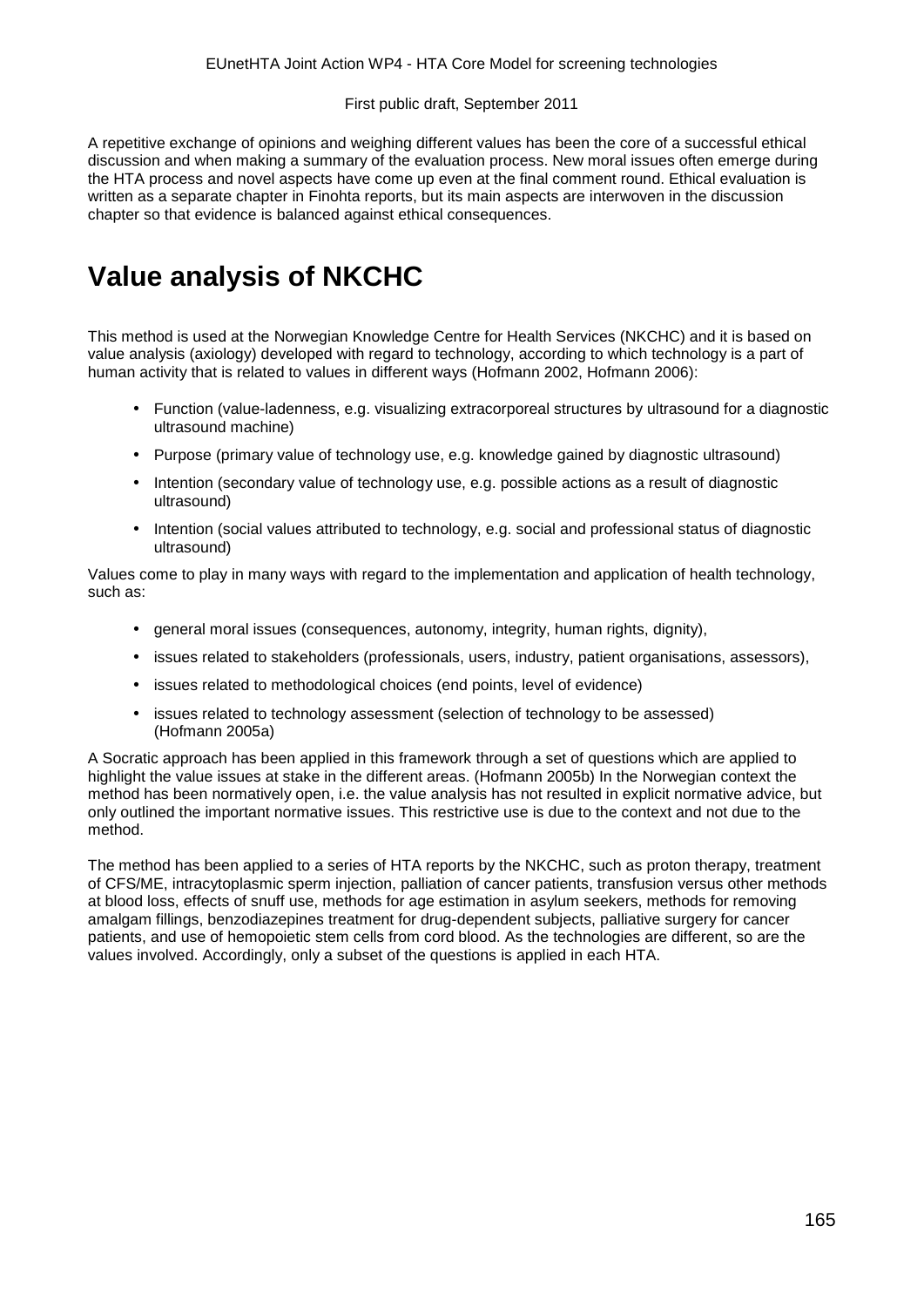# *Appendix 3. Shared methodologies*

*Comment from coordinator: This appendix is in construction. This version includes some of the methodologies clipped from the domain methodology sections. It is not yet a comprehensive presentation of useful methodologiesfor Core HTA doers*. *This work will continue during EUnetHTA JA2*

# **Diffusion and translation models**

The relation between technology and organisation can be tackled in different ways. At least two different and incompatible views on causality and transferability can be differentiated with respect to the organisational issues: the diffusion model and the translation model (Kristensen 2001, Latour 1987). Parallel viewpoint is seen in the social domain.

## *Diffusion model*

- bases on a linear, unidirectional conception of causality
- considers technology as an exogenous and independent entity
- seen as a given object which stands outside or above the society, its organisations and actors
- supposes that technology stays constant
- sees technology be diffused and transferred from the innovator to different users

(Leavitt 1965)

## *Translation model (Leavitt 1965):*

- sees technology as endogenous, as a part of the organisational and use process
- technology can't be separated from the organisation and its users
- technology does not stay constant during the implementation process  $\overline{a}$
- human activity is a part of the technology in question
- asks "how many and what kind of resources (material entities, time, money, people, etc.) must be mobilised and organized in order to produce satisfactory results from a health technology."
- technology does not causally affect the organisation and change its social structures
- organisation and its work processes and social structures have to be organized so that good results can be produced from the technology.

(Leavitt 1965)

## **References:**

Kristensen FB, Horder M, Poulsen PB (eds). Health Technology Assessment Handbook 1<sup>st</sup> edition. Danish Institute for Health Technology Assessment (DIHTA). 2001

Latour B. Science in Action. How to follow scientists and engineers through the society. Harvard University Press, Cambridge, MA, 1987

Leavitt HJ. Applying Organisational Change in Industry: Structural, Technological and Humanistic Approaches. In Handbook of Organisations, edited by James G March. Chicago: Rand McNally. 1965.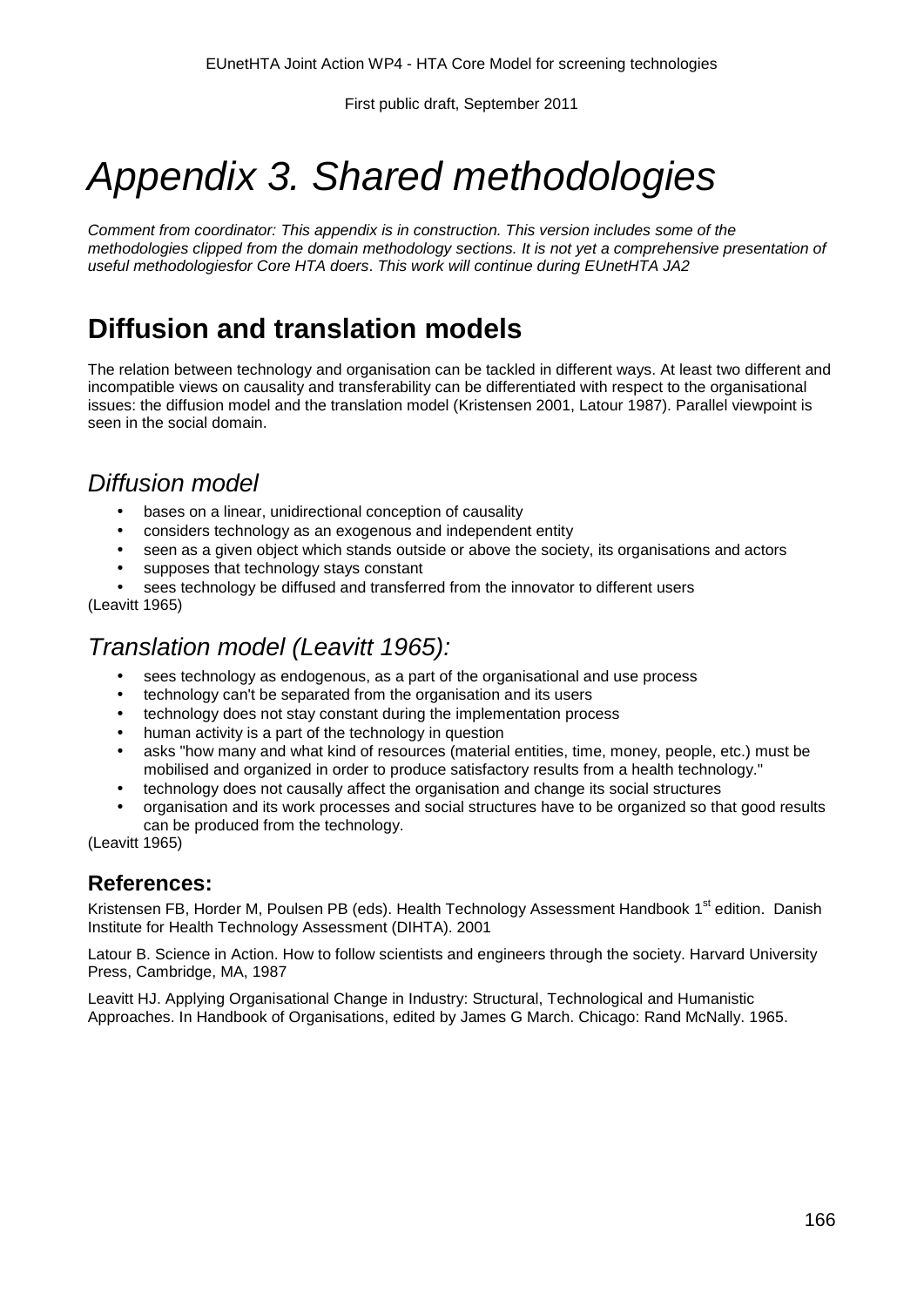# **General guidance to critical appraisal of published**

## **studies and other information**

*Critical appraisal of HTAs*

[to be added]

## *Critical appraisal of systematic reviews*

[to be added]

## *Critical appraisal of guidelines*

- AGREE is an international collaboration improving the quality of clinical practice guidelines by establishing a shared framework for development, reporting and assessment [http://www.agreecollaboration.org](http://www.agreecollaboration.org/)
- GRADE Working Group recommendations for grading quality of evidence and strength of recommendations. [http://www.gradeworkinggroup.org](http://www.gradeworkinggroup.org/)

## *Critical appraisal of trials*

[to be added]

## *Critical appraisal of observational studies*

There are several checklists or scales on quality available but no consensus about using those. The most appropriate are:

- . Newcastle Ottawa Scale<http://www.cochrane.org/training/cochrane-handbook>
- AHRQ: Systems to Rate the Strength Of Scientific Evidence <http://www.ncbi.nlm.nih.gov/bookshelf/br.fcgi?book=erta47>
- Checklist of items that should be included in reports of observational studies (actually not meant for assessing quality): STROBE [http://www.strobe-statement.org](http://www.strobe-statement.org/)

# *Critical appraisal of diagnostic accuracy studies*

QUADAS-2

## *Critical appraisal of modelling studies*

International Society for Pharmacoeconomics and Outcomes Research (ISPOR) has published a useful article describing the basic guidelines for conducting and reporting modelling studies (Weinstein 2003). It can be used also as guidance for using and critically appraising modelling studies. Furthermore, ISPOR is developing more specific guidelines on different modelling methods.

#### References:

Weinstein et al. Principles of Good Practice for Decision Analytic Modeling in Health-Care Evaluation: Report of the ISPOR Task Force on Good Research Practices - Modeling Studies. Value in Health 2003;6:9-17. <http://www.ispor.org/workpaper/healthscience/TFModeling.asp>

## *Critical appraisal of economic evaluation*

There are several methodological characteristics to consider, when assessing the quality of an economic evaluation. Several checklists have been published for reporting an economic evaluation, but also to help in identifying the strengths and weaknesses of different studies (e.g. Drummond 1996, Drummond 2005). An example of a checklist (by Drummond 2005) is: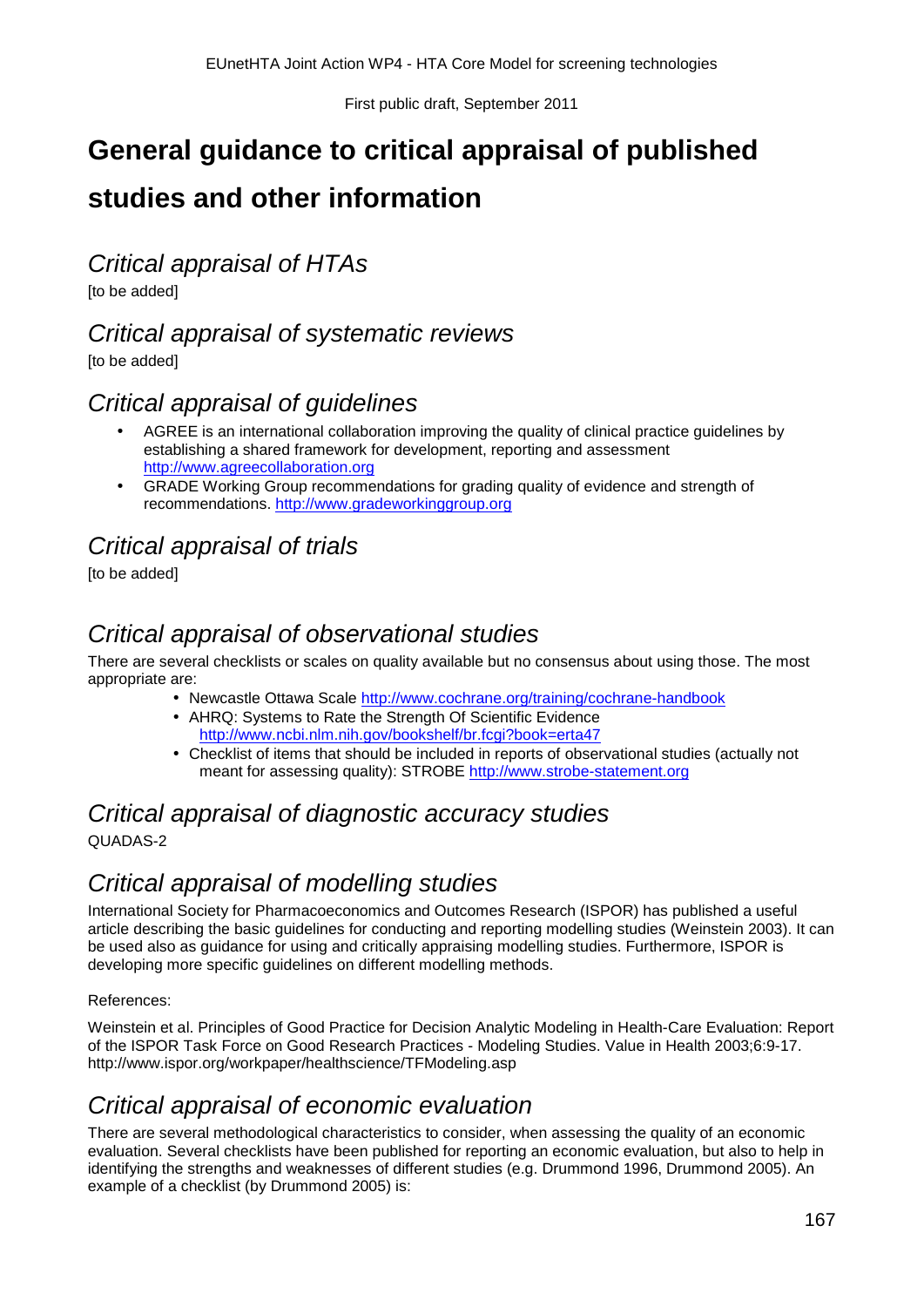- 11. Was a well-defined question posed in answerable form?
- 12. Was a comprehensive description of the competing alternatives given?
- 13. Was the effectiveness of the programmes or services established?
- 14. Were all the important and relevant costs and consequences for each alternative identified?
- 15. Were costs and consequences measured accurately in appropriate physical units?
- 16. Were costs and consequences valued credibly?
- 17. Were costs and consequences adjusted for differential timing?
- 18. Was an incremental analysis of costs and consequences of alternatives performed?
- 19. Was allowance made for uncertainty in the estimates of costs and consequences?
- 20. Did the presentation and discussion of study results include all issues of concern to users?

#### References:

Drummond M, Manca A, Sculpher M. Increasing the generalizability of economic evaluations: Recommendations for the design, analysis, and reporting of studies. International Journal of Technology Assessment in Health Care 2005;21: 165-71.

Drummond MF, Jefferson TO, on behalf of the British Medical Journal Economic Evaluation Working Party. Guidelines for authors and peer reviewers of economic submissions to the BMJ. British Medical Journal 1996;313:275-283

## *Critical appraisal of qualitative studies*

Examples of quality assessment instruments:

- Critical Appraisal Skills Programme CASP [www.phru.nhs.uk/Doc\\_links/Qualitative%20Appraisal%20Tool.pdf](http://www.phru.nhs.uk/Doc_links/Qualitative%20Appraisal%20Tool.pdf)
- QARI software by Joanna Briggs Institute. [www.joannabriggs.edu.au/services/sumari.php](http://www.joannabriggs.edu.au/services/sumari.php)
- EPPI-review by the EPPI Centre. <http://eppi.ioe.ac.uk/eppireviewer/login.aspx>
- Quality Framework UK Cabinet Office
- [http://www.gsr.gov.uk/downloads/evaluating\\_policy/a\\_quality\\_framework.pdf](http://www.gsr.gov.uk/downloads/evaluating_policy/a_quality_framework.pdf)
- Checklist of items that should be included in reports of qualitative studies (not checklist for assessing quality) COREQ [http://www.aaz.hr/dokumenti/odjel-raz-ist-i-zdra-teh/edukativni](http://www.aaz.hr/dokumenti/odjel-raz-ist-i-zdra-teh/edukativni-materijali/smjernice/7.%20Guidelines%20for%20qualitative%20research.pdf)[materijali/smjernice/7.%20Guidelines%20for%20qualitative%20research.pdf](http://www.aaz.hr/dokumenti/odjel-raz-ist-i-zdra-teh/edukativni-materijali/smjernice/7.%20Guidelines%20for%20qualitative%20research.pdf)
- Popay et al (1998)
- The Mays & Pope criteria (2000)

## *Quality assessment of routine collected statistics and administrative data*

Routine collected administrative data (e.g. DRG, discharge databases, reimbursement claims databases) can be useful too, when available. For example sickness funds collect great amounts of information which could be used to analyse utilisation of technology etc. However, analysis of this kind of data might be very time consuming, since data need to be "prepared" before analysis. By definition, these data has been collected for other purposes than research and they cannot be used to answer scientific questions without previous processing. This might not be feasible in the context of an HTA project, due to resource constraints.

The use of routine collected statistics has several limitations. The reliability of the diagnosis varies and usually it is not possible to differentiate between different stages of the disease. Even the validity of the coding of causes of death may be variable, and in some countries it is known to be very limited.

Own analysis of administrative data often requires authorization from the data owner, which in some countries might be difficult to obtain due to issues of privacy protection and confidentiality.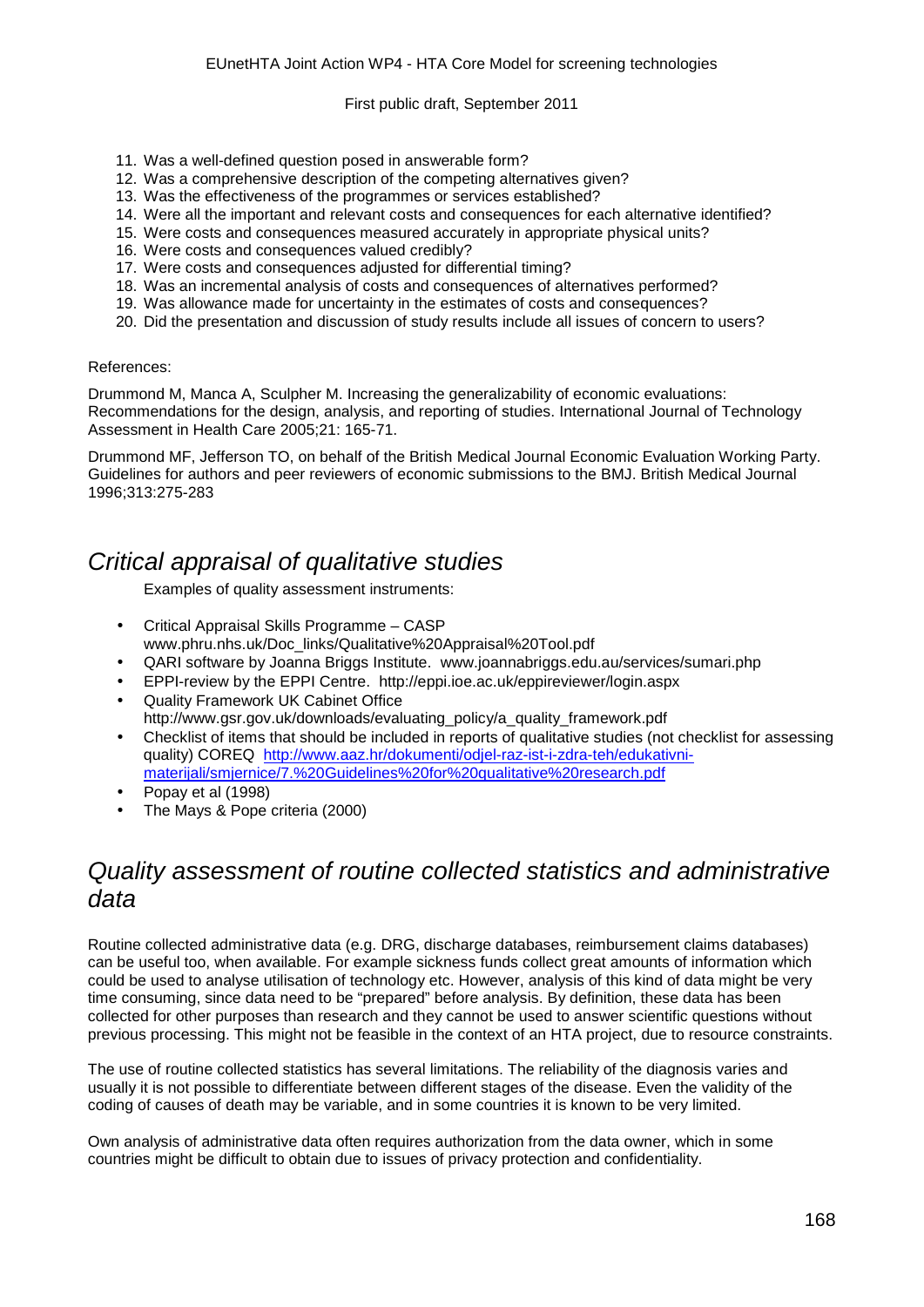## *Critical appraisal of register data*

ISPOR is developing guidelines for patient registry data: [http://www.ispor.org/sigs/PR\\_analysis\\_data\\_mgt.asp](http://www.ispor.org/sigs/PR_analysis_data_mgt.asp)

# **General guidance to conducting own research**

## *Guidance for modelling*

International Society for Pharmacoeconomics and Outcomes Research (ISPOR) has published an article describing the basic guidelines for conducting and reporting modelling studies. ISPOR is also developing more specific guidelines on different modelling methods.

References

Weinstein et al. Principles of Good Practice for Decision Analytic Modeling in Health-Care Evaluation: Report of the ISPOR Task Force on Good Research Practices - Modeling Studies. Value in Health 2003;6:9-17. http://www.ispor.org/workpaper/healthscience/TFModeling.asp

## *Guidance for conducting a register study*

[to be added]

#### *Guidance for conducting survey (questionnaire, interview)* [to be added]

# **General guidance for synthesis**

## *Meta analyses of accuracy studies*

## **No heterogeneity**

A forest plot of sensitivity versus specificity with 95 % confidence intervals can be used whenever the results from two or more comparable studies are included in the review. Forest plot illustrates the range of results, enables the reader to assess heterogeneity, and possible trade-off between sensitivity and specificity, and may show the summary estimate where pooling is appropriate.

Another option is to plot pairs of sensitivity and 1 - specificity from original studies on a ROC plane. If sensitivity or specificity is constant or if there is linear relationship between them, simple summary measures for sensitivity, specificity, or likelihood are adequate.

When pooling pairs of sensitivity and specificity, the statistical model used depends on the studies selected. Fixed effect model assumes the studies to represent a random sample of one large common study. The differences between study outcomes are considered to be the result of random error. The model weights individual studies based on the inverse variance of the accuracy or the number of participants. Random effects model assumes the differences between studies to be due to real differences between the study populations and procedures. A more complex mathematical model is used to weight studies. Separate estimates of mean sensitivity and specificity underestimate test accuracy.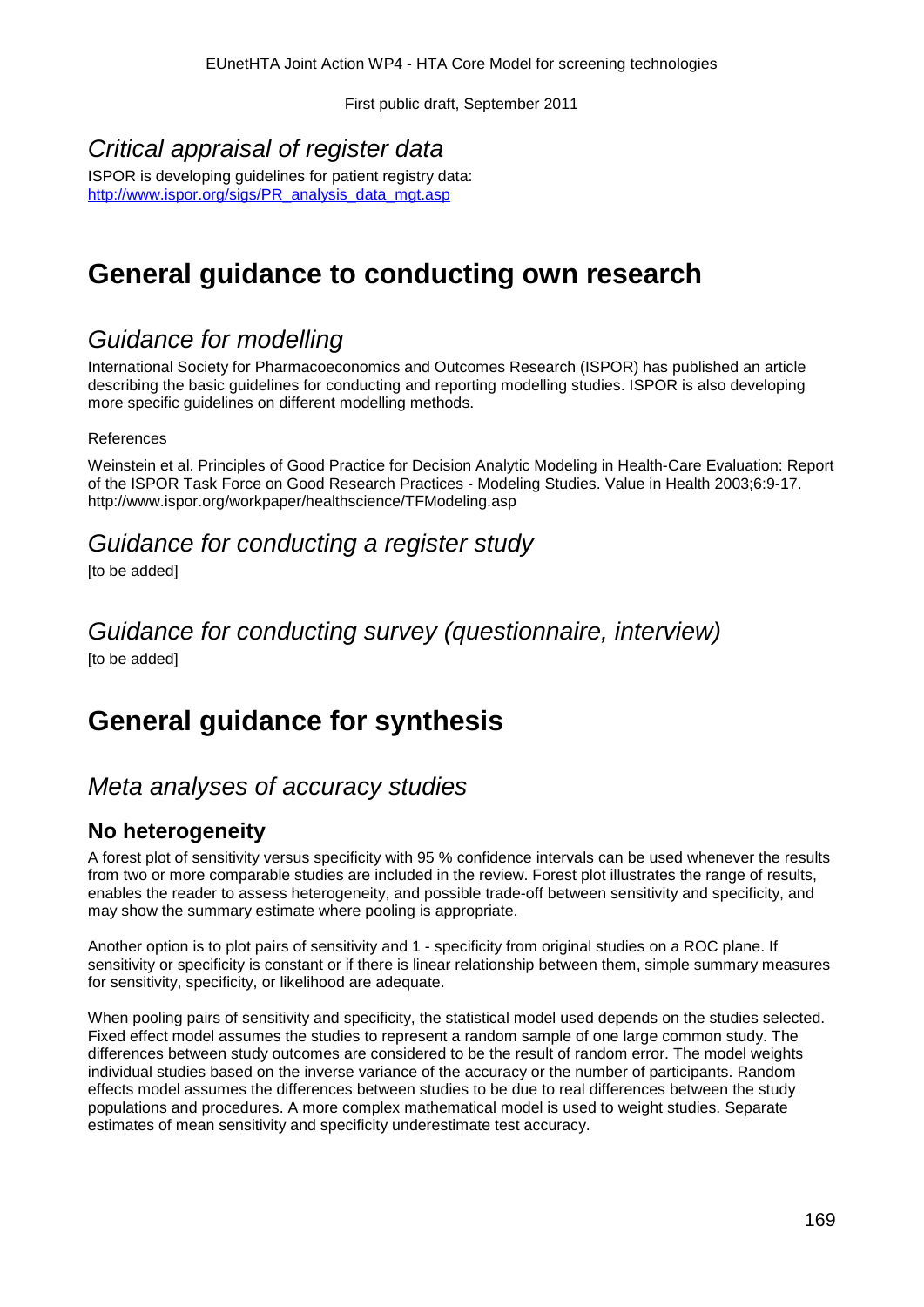### **Heterogeneity present**

When forest plot and heterogeneity testing shows that there is significant heterogeneity in sensitivities and specificities across studies, it is not appropriate to report the pooled values of sensitivity and specificity as a summary estimate. Instead, further analysis of the heterogeneity detected is needed, and it starts with examining of threshold effect. Threshold effect can be seen in forest plot if there is an inverse relationship between sensitivity and specificity. If this is not apparent the results should be plotted to a ROC plane to examine the threshold effect further.

Paired estimates of sensitivity and 1 - specificity in original studies are plotted in a ROC plane. Regression model is used to fit the SROC curve (Moses 1993). If the SROC curve is symmetrical around the line where sensitivity equals specificity, the studies share one common DOR, and any variability is due to differences in the test threshold. In statistical terms, if in the model the slope b (estimated regression coefficient) is not statistically significant and approaches zero, The SROC will be symmetrical.

Spearman's test for a nonparametric distribution has also been used to test for a threshold effect. Using this method, the correlation between sensitivity and 1-specificity for each study is measured and a Spearman rank correlation coefficient > 0.6 is used to confirm variation across studies due to a threshold effect (Moses 1993). If the correlation is poor (Spearman rank correlation coefficient < 0.6) the variation between studies is attributed to other differences. This is a crude measure and is not generally recommended.

## **Threshold effect only**

If there is symmetry in the SROC curve, DOR is constant regardless of the diagnostic threshold, and any variability in the paired sensitivity and specificity between different studies is due to differences in the test threshold. In this case, SROC curve represents the most informative synthesis of evidence about test accuracy and the pooled DOR is a useful single summary measure.

SROC curve does not provide one summary estimate of sensitivity and specificity but it allows assessment of their interdependence. Summary DOR (SDOR) of the test and a comparator test can be presented with 95 % CI:s to compare differences in diagnostic performance. The area under SROC curve and its 95% confidence interval provides a global summary of overall test accuracy. The point on the curve where sensitivity equals specificity, the Q\* statistics, can also be used as a summary measure of the accuracy of the test. These summary measures can also be used to compare the accuracy of two test strategies. Software for diagnostic meta-analysis include Meta-Test, Meta-Disc, Stata and SAS.

## **Heterogeneity that is more than just threshold effect**

If the slope b in the SROC model is statistically significant, the SROC will be asymmetrical and the DOR changes along the threshold. In such cases advanced methods for fitting the SROC is used. Advanced methods to pool are indicated if heterogeneity in the results can be attributed to known sources of variation (see above Chapter Assessing heterogeneity). Otherwise the interpretation of the summary estimate is not possible (Lijmer 2002).

Possible sources of variation include

- 1. Chance
- 2. Different threshold
- 3. Different study designs, methods, biases: different reference standard, different versions of the technology
- 4. Variation by clinical subgroups in terms of age, severity or stage of disease, prevalence of the target condition, differential diagnoses, and setting
- 5. Unexplained heterogeneity

If differences in the results can not be attributed to these known sources of heterogeneity, then pooling of the results to one summary estimate should not be attempted, because its interpretation will be impossible (Lijmer 2002).

Methods to test for heterogeneity (Medical Services Advisory Committee 2005):